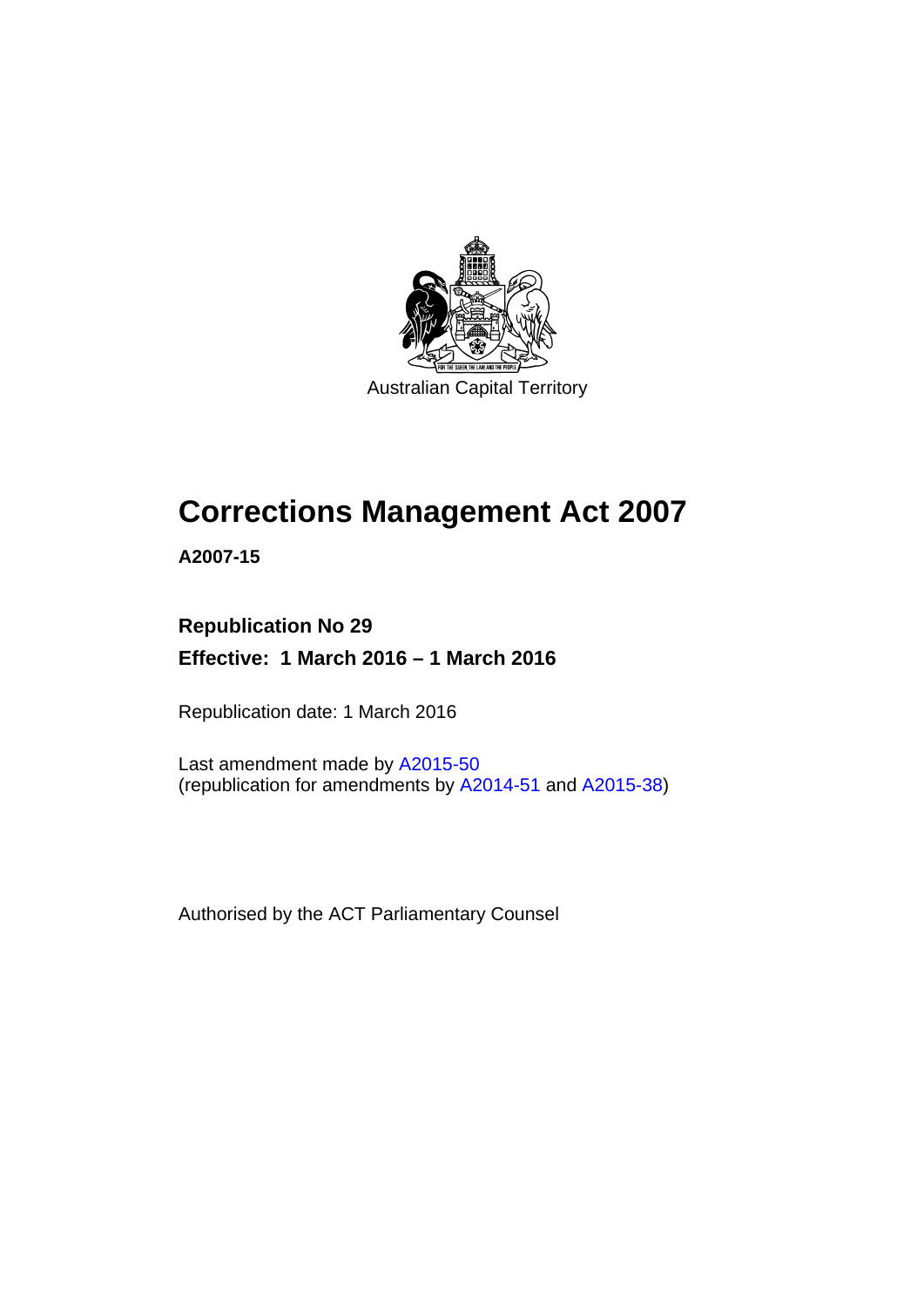### **About this republication**

#### **The republished law**

This is a republication of the *Corrections Management Act 2007* (including any amendment made under the *[Legislation Act 2001](http://www.legislation.act.gov.au/a/2001-14)*, part 11.3 (Editorial changes)) as in force on 1 March 2016*.* It also includes any commencement, amendment, repeal or expiry affecting this republished law to 1 March 2016.

The legislation history and amendment history of the republished law are set out in endnotes 3 and 4.

#### **Kinds of republications**

The Parliamentary Counsel's Office prepares 2 kinds of republications of ACT laws (see the ACT legislation register at [www.legislation.act.gov.au](http://www.legislation.act.gov.au/)):

- authorised republications to which the *[Legislation Act 2001](http://www.legislation.act.gov.au/a/2001-14)* applies
- unauthorised republications.

The status of this republication appears on the bottom of each page.

#### **Editorial changes**

The *[Legislation Act 2001](http://www.legislation.act.gov.au/a/2001-14)*, part 11.3 authorises the Parliamentary Counsel to make editorial amendments and other changes of a formal nature when preparing a law for republication. Editorial changes do not change the effect of the law, but have effect as if they had been made by an Act commencing on the republication date (see *[Legislation Act 2001](http://www.legislation.act.gov.au/a/2001-14)*, s 115 and s 117). The changes are made if the Parliamentary Counsel considers they are desirable to bring the law into line, or more closely into line, with current legislative drafting practice.

This republication includes amendments made under part 11.3 (see endnote 1).

#### **Uncommenced provisions and amendments**

If a provision of the republished law has not commenced, the symbol  $\mathbf{U}$  appears immediately before the provision heading. Any uncommenced amendments that affect this republished law are accessible on the ACT legislation register [\(www.legislation.act.gov.au\)](http://www.legislation.act.gov.au/). For more information, see the home page for this law on the register.

#### **Modifications**

If a provision of the republished law is affected by a current modification, the symbol  $\mathbf{M}$ appears immediately before the provision heading. The text of the modifying provision appears in the endnotes. For the legal status of modifications, see the *[Legislation Act 2001](http://www.legislation.act.gov.au/a/2001-14)*, section 95.

#### **Penalties**

At the republication date, the value of a penalty unit for an offence against this law is \$150 for an individual and \$750 for a corporation (see *[Legislation Act 2001](http://www.legislation.act.gov.au/a/2001-14)*, s 133).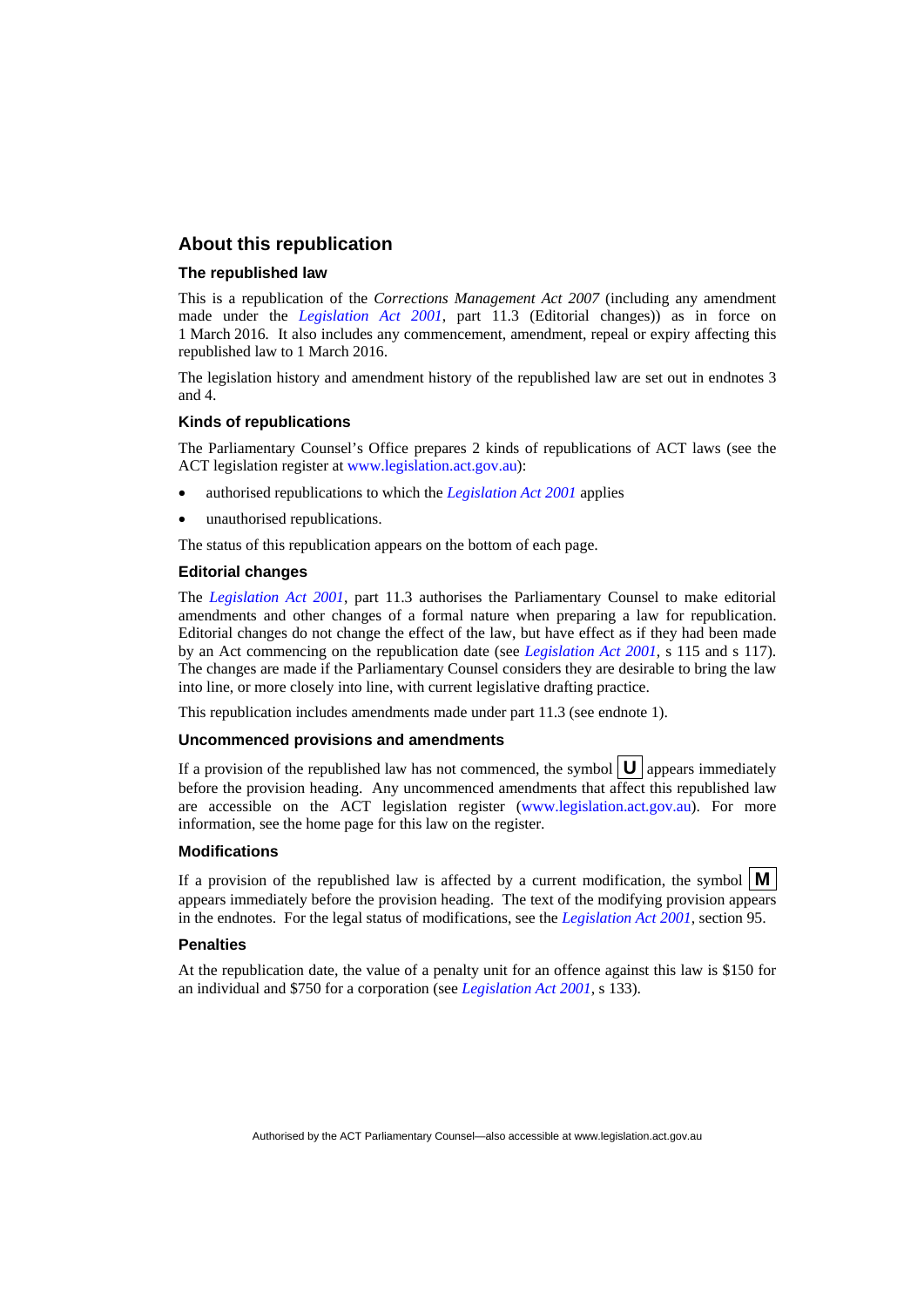

# **Corrections Management Act 2007**

# **Contents**

|                  |                                                       | Page       |
|------------------|-------------------------------------------------------|------------|
| Preamble         |                                                       | 2          |
|                  |                                                       |            |
| <b>Chapter 1</b> | <b>Preliminary</b>                                    |            |
| 1                | Name of Act                                           | 3          |
| 3                | Dictionary                                            | 3          |
| 4                | <b>Notes</b>                                          | 3          |
| 5                | Offences against Act-application of Criminal Code etc | 4          |
| 6                | Application of Act-detainees                          | 4          |
|                  |                                                       |            |
| <b>Chapter 2</b> | <b>Objects and principles</b>                         |            |
| 7                | Main objects of Act                                   | 6          |
| 8                | Management of correctional services                   | 6          |
| 9                | Treatment of detainees generally                      |            |
| 10               | Treatment of remandees                                |            |
|                  |                                                       |            |
| R <sub>29</sub>  | Corrections Management Act 2007                       | contents 1 |
| 01/03/16         | Effective: 01/03/16-01/03/16                          |            |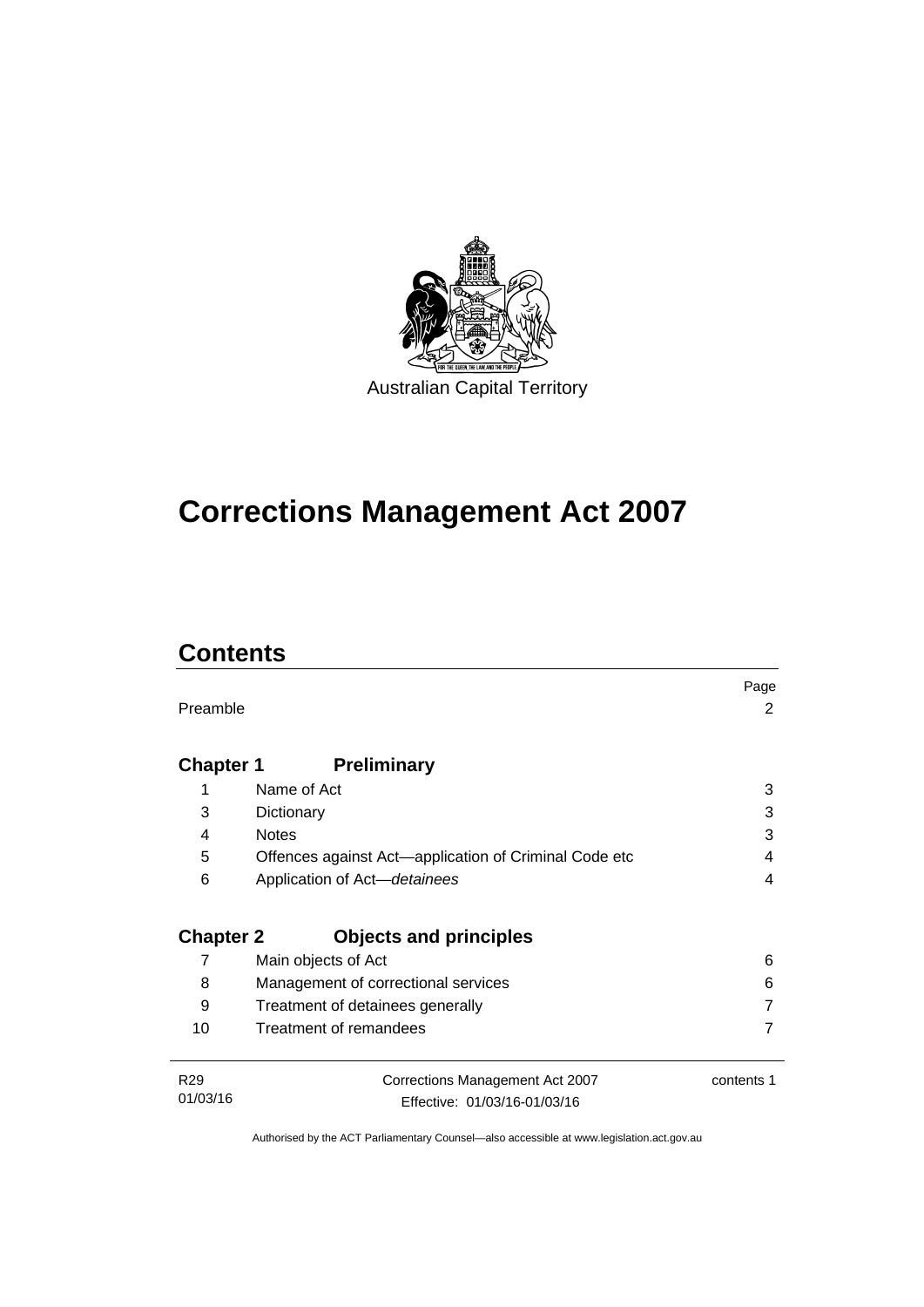|      |                                                | Page |
|------|------------------------------------------------|------|
|      | Treatment of certain detainees                 |      |
| - 12 | Correctional centres—minimum living conditions |      |

# **Chapter 3 [Administration](#page-23-0)**

| <b>Part 3.1</b>  | <b>Administration-general</b>                                          |                 |
|------------------|------------------------------------------------------------------------|-----------------|
| 13               | Ministerial directions to director-general                             | 10              |
| 14               | Corrections policies and operating procedures                          | 10              |
| 15               | Exclusions from notified corrections policies and operating procedures | 11              |
| 16               | Director-general directions                                            | 12              |
| 17               | Director-general delegations                                           | 13              |
| 18               | Chief police officer delegations                                       | 13              |
| <b>Part 3.2</b>  | <b>Corrections officers</b>                                            |                 |
| 19               | Corrections officers-appointment                                       | 14              |
| 20               | Corrections officers-functions                                         | 14              |
| 21               | Doctors-health service appointments                                    | 15              |
| 22               | Health practitioners-non-therapeutic functions                         | 15              |
| 23               | Identity cards                                                         | 15              |
| <b>Part 3.3</b>  | <b>Correctional centres</b>                                            |                 |
| 24               | Correctional centres-declaration                                       | 17              |
| 25               | Correctional centres-arrangements with NSW                             | 17              |
| <b>Part 3.4</b>  | <b>Administration-special provisions</b>                               |                 |
| 26               | Declaration of emergency                                               | 19              |
| 27               | <b>Emergency powers</b>                                                | 20              |
| 28               | Arrangements with police                                               | 20              |
| <b>Chapter 4</b> | Detention in police and court cells etc                                |                 |
| 29               | Definitions-ch 4                                                       | 21              |
| 30               | Detention in police cells                                              | 21              |
| 31               | Detention in police cells-search powers etc                            | 22              |
| 31A              | Detention in police cells—additional provisions for young detainees    | 23              |
| contents 2       | Corrections Management Act 2007                                        | R <sub>29</sub> |
|                  | Effective: 01/03/16-01/03/16                                           | 01/03/16        |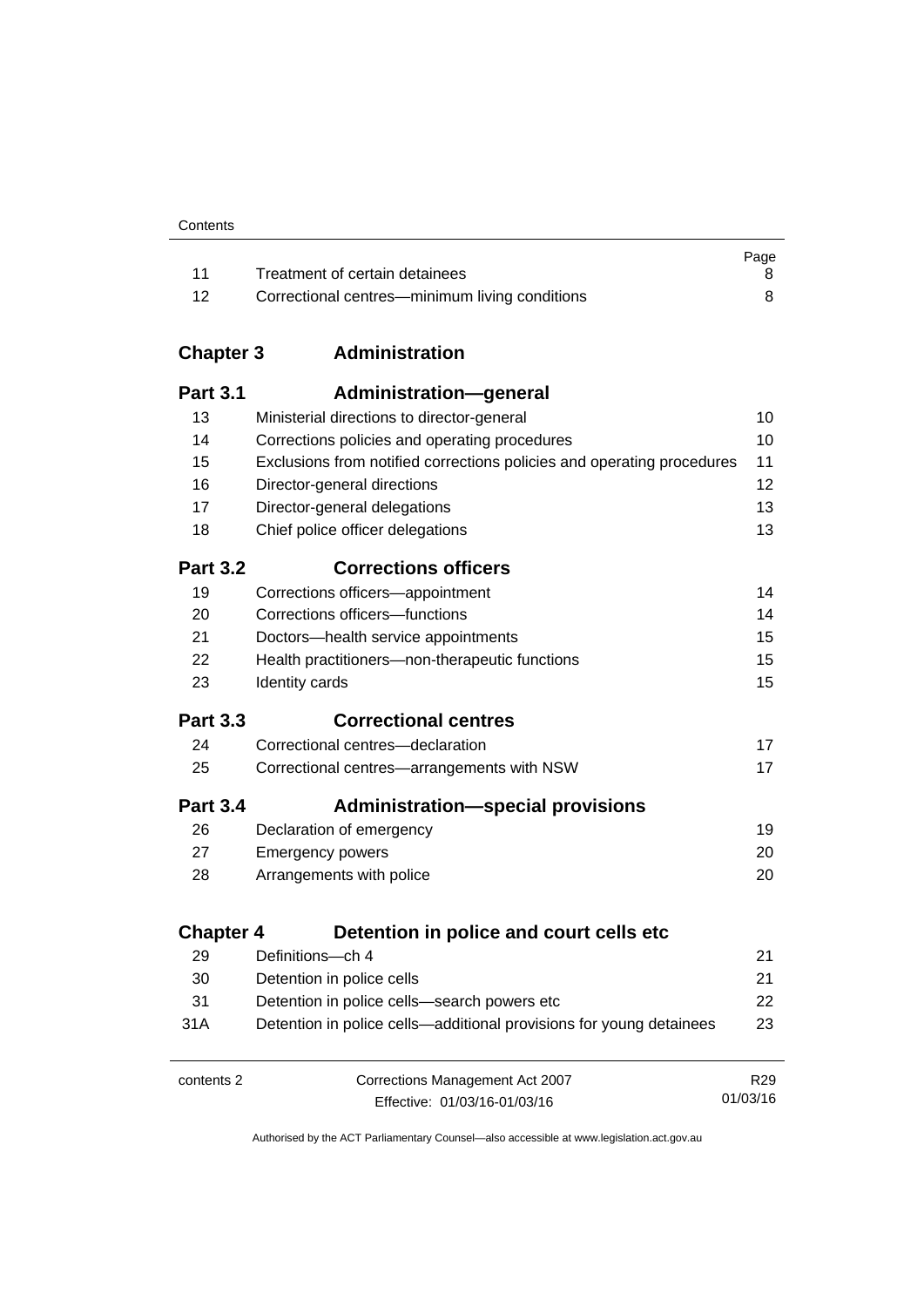|                                                                    | Page |
|--------------------------------------------------------------------|------|
| Other police powers not limited                                    | 24   |
| Detention in court cells                                           | 24   |
| Detention in court cells—additional provisions for young detainees | 25   |
| Detainees accommodated away from correctional centre               | 26.  |
|                                                                    |      |

# **Chapter 5 [Escorting detainees](#page-41-0)**

| 35 | Escort officer functions etc                      | 28  |
|----|---------------------------------------------------|-----|
| 36 | Escorting arrested person to court etc.           | 28. |
| 37 | Custody etc during proceedings                    | 29  |
| 38 | Executing warrants of imprisonment or remand etc. | 29  |
| 39 | Other powers not limited                          | 30. |

# **Chapter 6 [Living conditions at correctional centres](#page-44-0)**

| 40  | Food and drink                                        | 31 |
|-----|-------------------------------------------------------|----|
| 41  | Clothing                                              | 32 |
| 42  | Personal hygiene                                      | 32 |
| 43  | Sleeping areas                                        | 33 |
| 44  | Treatment of convicted and non-convicted detainees    | 33 |
| 45  | Access to open air and exercise                       | 34 |
| 46  | Communication with family and others                  | 35 |
| 47  | Telephone calls                                       | 36 |
| 48  | Mail                                                  | 37 |
| 49  | Visits by family members etc                          | 39 |
| 50  | Contact with accredited people                        | 40 |
| 51  | Visits-protected communications                       | 41 |
| 52  | News and educational services                         | 41 |
| 53  | Health care                                           | 42 |
| 54  | Transfers to health facilities                        | 43 |
| 54A | Transfer to mental health facility-transfer direction | 44 |
| 55  | Religious, spiritual and cultural needs               | 45 |
|     |                                                       |    |

# **Chapter 7 [Inspection of correctional centres](#page-60-0)**

| 56              | Independent inspections         | 47         |
|-----------------|---------------------------------|------------|
| R <sub>29</sub> | Corrections Management Act 2007 | contents 3 |
| 01/03/16        | Effective: 01/03/16-01/03/16    |            |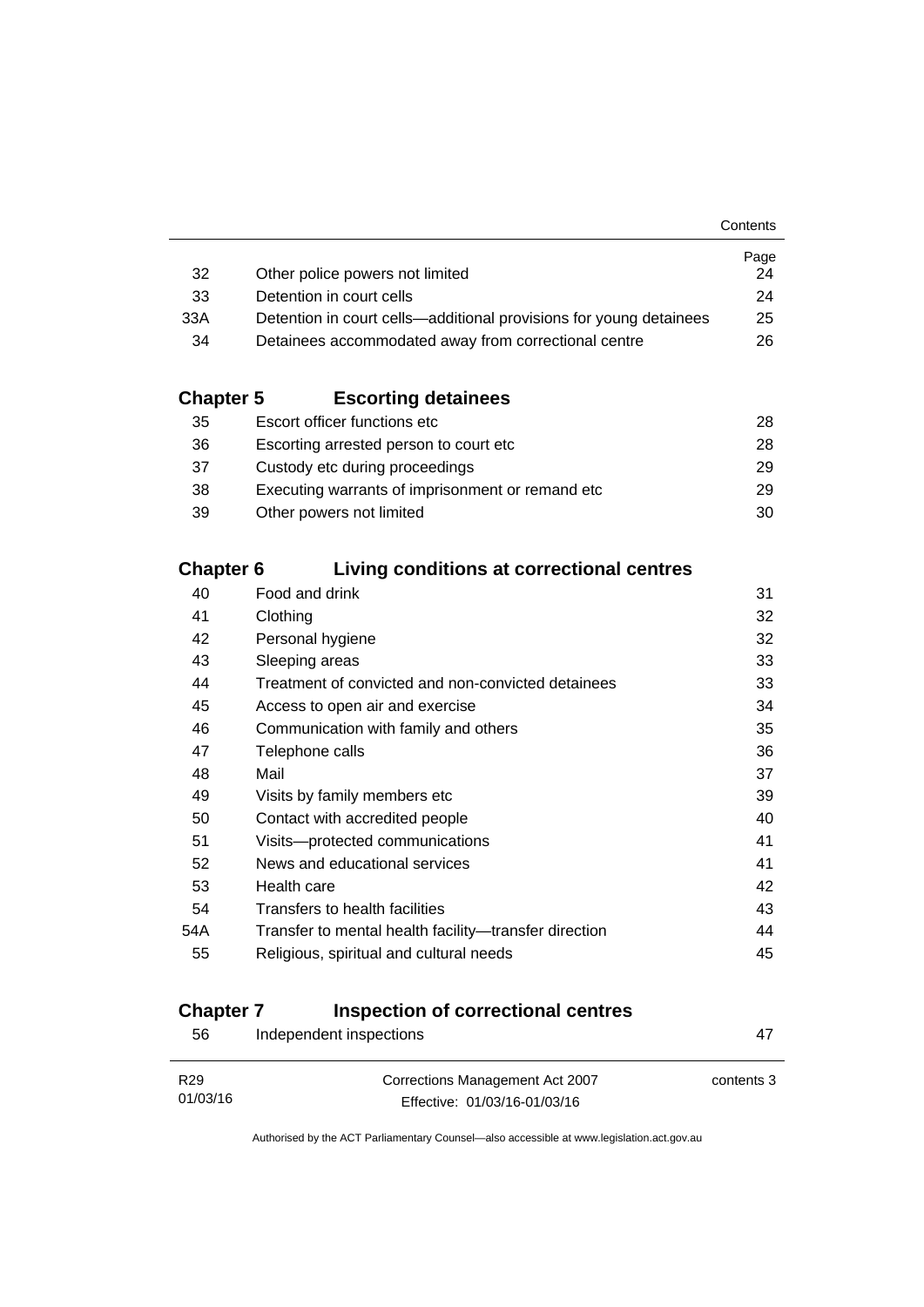|     |                                                                  | Page |
|-----|------------------------------------------------------------------|------|
| -57 | Official visitors—meaning of entitled person and visitable place | 47   |
| 62  | Relationship with other inspection laws                          | 48.  |

# **Chapter 8 [Admission to correctional centres](#page-63-0)**

| 63 | Meaning of admission to correctional centre    | 50 |
|----|------------------------------------------------|----|
| 64 | Authority for detention                        | 50 |
| 65 | Identification of detainees                    | 51 |
| 66 | Information about entitlements and obligations | 52 |
| 67 | Initial assessment                             | 54 |
| 68 | Health assessment                              | 54 |
| 69 | Alcohol and drug tests on admission            | 55 |
| 70 | Strip search on admission                      | 55 |
| 71 | Property of detainees                          | 55 |
| 72 | Security classification                        | 56 |
| 73 | Case management plan                           | 57 |
| 74 | Entries in register of detainees               | 57 |
|    |                                                |    |

# **Chapter 9 [Management and security](#page-71-0)**

| <b>Part 9.1</b> | <b>Management and security-general</b>                                   |                 |
|-----------------|--------------------------------------------------------------------------|-----------------|
| 75              | Compliance with director-general's directions                            | 58              |
| 76              | Register of detainees                                                    | 58              |
| 77              | Health reports                                                           | 59              |
| 78              | Case management plans-scope etc                                          | 61              |
| 79              | Transgender and intersex detainees—sexual identity                       | 63              |
| 80              | Security classification-basis etc                                        | 64              |
| 81              | Prohibited things                                                        | 65              |
| 82              | Possession of prohibited things                                          | 65              |
| 83              | Work by detainees                                                        | 66              |
| 84              | Trust accounts for detainees                                             | 66              |
| 85              | Prohibited areas                                                         | 66              |
| 86              | Nonsmoking areas                                                         | 67              |
| 87              | Management and security—corrections policies and operating<br>procedures | 67              |
| contents 4      | Corrections Management Act 2007                                          | R <sub>29</sub> |
|                 | Fffective: 01/03/16-01/03/16                                             | 01/03/16        |

Effective: 01/03/16-01/03/16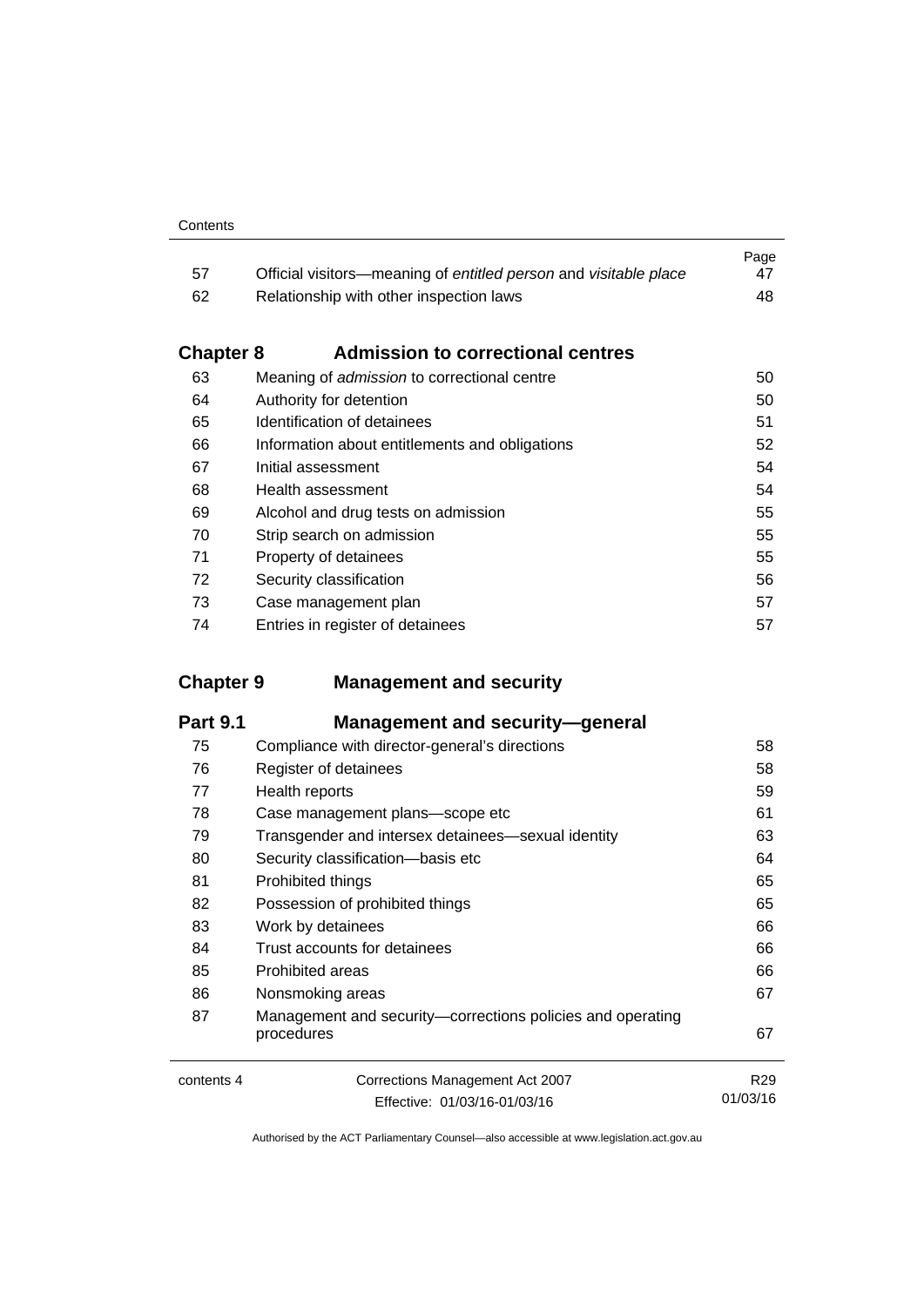|                 |                                                     | Contents   |
|-----------------|-----------------------------------------------------|------------|
|                 |                                                     | Page       |
| <b>Part 9.2</b> | <b>Segregation</b>                                  |            |
| 88              | Meaning of segregation                              | 68         |
| 89              | Segregation under pt 9.2-purpose                    | 68         |
| 90              | Segregation-safety and security                     | 68         |
| 91              | Segregation-protective custody                      | 69         |
| 92              | Segregation-health                                  | 71         |
| 93              | Interstate segregated detainees transferred to ACT  | 72         |
| 94              | Segregated detainees removed to NSW                 | 73         |
| 95              | Segregation not to affect minimum living conditions | 73         |
| 96              | Application for review of segregation directions    | 74         |
| 97              | Review of segregation directions                    | 74         |
| 98              | Other separation of detainees                       | 75         |
| <b>Part 9.3</b> | <b>Monitoring</b>                                   |            |
| 99              | Monitoring-general considerations                   | 76         |
| 100             | Monitoring at correctional centres                  | 76         |
| 101             | Personal monitoring devices                         | 77         |
| 102             | Interfering with personal monitoring devices        | 77         |
| 103             | Monitoring telephone calls etc                      | 78         |
| 104             | Monitoring ordinary mail                            | 79         |
| 105             | Monitoring protected mail                           | 80         |
| 106             | Mail searches-consequences                          | 80         |
| <b>Part 9.4</b> | <b>Searches</b>                                     |            |
| Division 9.4.1  | Searches-general                                    |            |
| 107             | Definitions-searches                                | 81         |
| 108             | Intrusiveness of searches                           | 82         |
| 109             | Searches of transgender and intersex detainees      | 82         |
| 110             | Register of strip and body searches                 | 83         |
| Division 9.4.2  | Scanning, frisk and ordinary searches               |            |
| 111             | Scanning, frisk and ordinary searches-directions    | 83         |
| 112             | Scanning, frisk and ordinary searches-requirements  | 84         |
| Division 9.4.3  | <b>Strip searches</b>                               |            |
| 113             | Meaning of seizeable item-div 9.4.3                 | 85         |
|                 |                                                     |            |
| R <sub>29</sub> | Corrections Management Act 2007                     | contents 5 |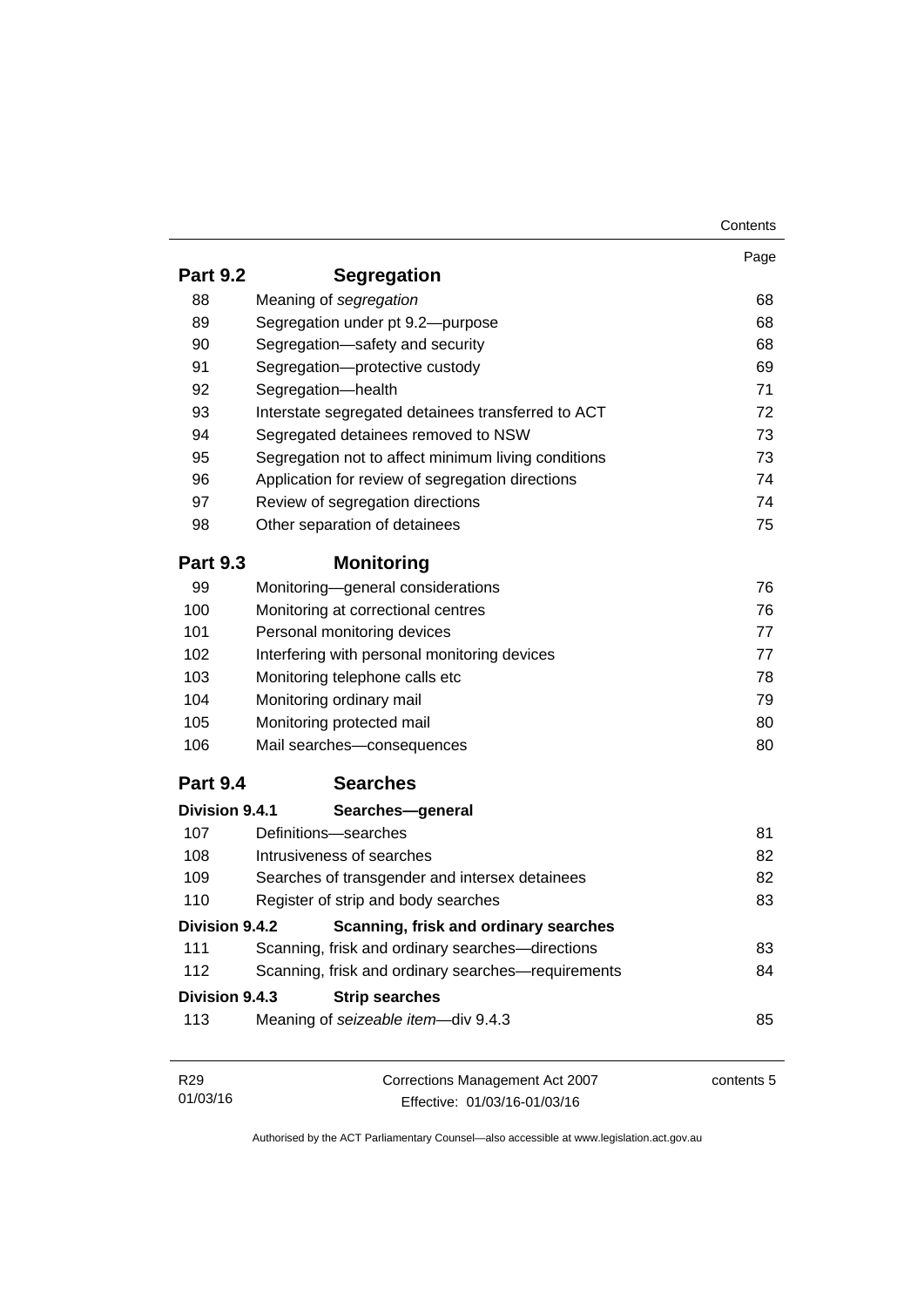|                 |                                                                  | Page            |
|-----------------|------------------------------------------------------------------|-----------------|
| 113A            | Strip searches—when may be conducted                             | 85              |
| 113B            | Strip searches-on suspicion                                      | 85              |
| 113C            | Strip searches-where prudent                                     | 86              |
| 114             | Strip searches-presence of corrections officers                  | 87              |
| 115             | Strip searches-general rules                                     | 87              |
| Division 9.4.4  | <b>Body searches</b>                                             |                 |
| 116             | Body searches-directions                                         | 88              |
| 117             | Body searches-presence of nurse and corrections officers         | 89              |
| 118             | Body searches-assistance from corrections officer                | 89              |
| 119             | Body searches-rules about detainee's clothing                    | 90              |
| 120             | Body searches-rules about touching detainee                      | 90              |
| 121             | Body searches-seizing things                                     | 90              |
| Division 9.4.5  | Searches of premises and property                                |                 |
| 122             | Searches-premises and property                                   | 91              |
| 123             | Searches of detainee cells-legally privileged material           | 92              |
| 124             | Searches of detainee cells-suspected legally privileged material | 92              |
| Division 9.4.6  | Searches-miscellaneous                                           |                 |
| 125             | Searches-use of corrections dogs                                 | 93              |
| 126             | Searches-use of force                                            | 94              |
| <b>Part 9.5</b> | <b>Seizing property</b>                                          |                 |
| 127             | Seizing mail etc                                                 | 95              |
| 128             | Seizing property-general                                         | 96              |
| 129             | Receipt for seizure                                              | 96              |
| 130             | Forfeiture of things seized                                      | 97              |
| 131             | Return of things seized but not forfeited                        | 98              |
| <b>Part 9.6</b> | <b>Alcohol and drug testing</b>                                  |                 |
| Division 9.6.1  | General                                                          |                 |
| 132             | Definitions-drug and test sample                                 | 100             |
| 133             | When test sample positive                                        | 100             |
| Division 9.6.2  | Alcohol and drug testing-detainees                               |                 |
| 134             | Alcohol and drug testing of detainees                            | 102             |
| 135             | Effect of positive test sample from detainee                     | 103             |
|                 |                                                                  |                 |
| contents 6      | Corrections Management Act 2007                                  | R <sub>29</sub> |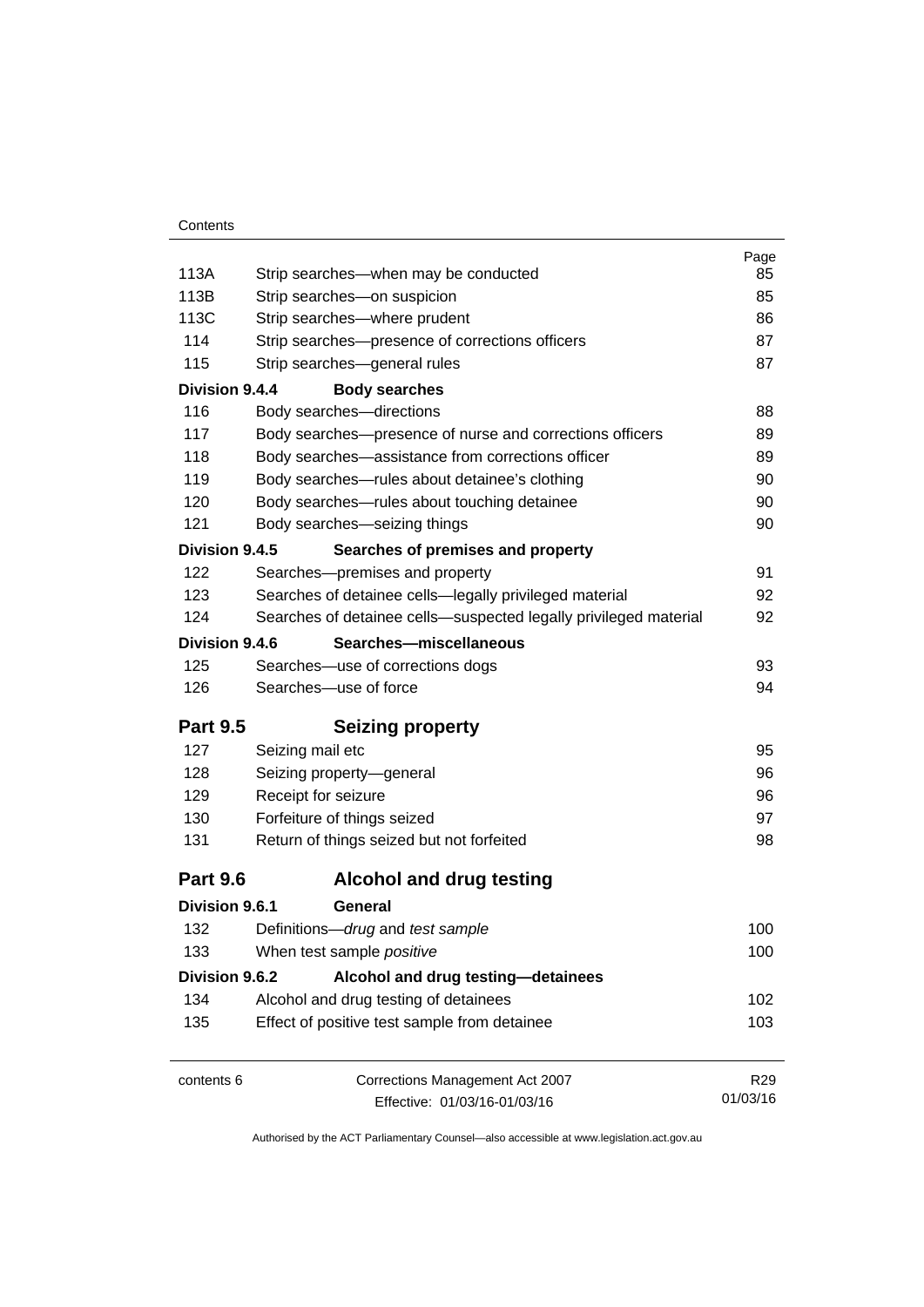|                   |                                                         | Contents   |
|-------------------|---------------------------------------------------------|------------|
|                   |                                                         | Page       |
| Division 9.6.3    | Alcohol and drug testing-corrections officers etc       |            |
| 136               | Alcohol and drug testing of corrections officers etc    | 103        |
| <b>Part 9.7</b>   | Use of force                                            |            |
| 137               | Managing use of force                                   | 105        |
| 138               | Authorised use of force                                 | 105        |
| 139               | Application of force                                    | 106        |
| 140               | Use of restraints or weapons                            | 106        |
| 141               | Medical examination after use of force                  | 108        |
| 142               | Reporting use of force                                  | 108        |
| <b>Part 9.8</b>   | <b>Access to correctional centres</b>                   |            |
| 143               | Visiting conditions                                     | 109        |
| 144               | Notice of visiting conditions                           | 109        |
| 145               | Taking prohibited things etc into correctional centre   | 110        |
| 146               | Directions to visitors                                  | 110        |
| 147               | Searches of visitors                                    | 111        |
| 148               | Directions to leave correctional centre etc.            | 111        |
| 149               | Removing people from correctional centre                | 112        |
| <b>Chapter 10</b> | <b>Discipline</b>                                       |            |
| <b>Part 10.1</b>  | General                                                 |            |
| 150               | Application-ch 10                                       | 113        |
| 151               | Definitions-discipline                                  | 113        |
| 152               | Meaning of disciplinary breach                          | 114        |
| 153               | Meaning of <i>investigator</i>                          | 116        |
| 154               | Meaning of privilege                                    | 117        |
| 155               | Overlapping disciplinary breaches and criminal offences | 117        |
| <b>Part 10.2</b>  | <b>Disciplinary investigations</b>                      |            |
| Division 10.2.1   | <b>Investigation of disciplinary breaches</b>           |            |
| 156               | Report etc by corrections officer                       | 119        |
| 157               | Investigation by investigator                           | 120        |
| 158               | Action by presiding officer                             | 120        |
| R <sub>29</sub>   | Corrections Management Act 2007                         | contents 7 |
| 01/03/16          | Effective: 01/03/16-01/03/16                            |            |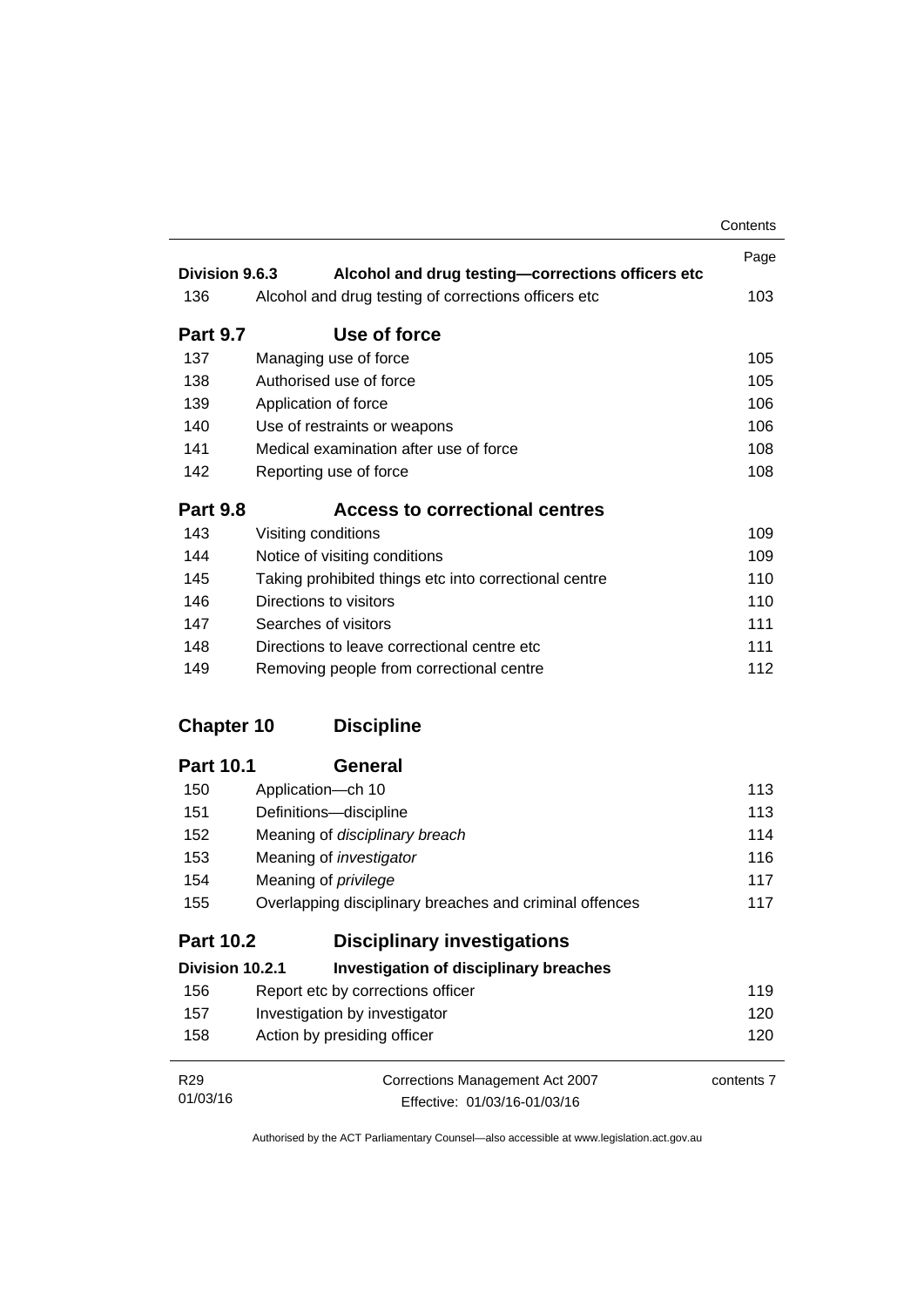#### **Contents**

| 159              | Disciplinary charge                                            | Page<br>122     |
|------------------|----------------------------------------------------------------|-----------------|
| Division 10.2.2  | <b>Investigative segregation</b>                               |                 |
| 160              | Director-general directions-investigative segregation          | 122             |
| 161              | Grounds for investigative segregation                          | 123             |
| 162              | Notice of investigative segregation                            | 123             |
| 163              | Duration of investigative segregation                          | 123             |
| 164              | Application for review of investigative segregation directions | 124             |
| 165              | Review of investigative segregation directions                 | 125             |
| <b>Part 10.3</b> | <b>Disciplinary action and review</b>                          |                 |
| Division 10.3.1  | Disciplinary action-with accused's consent                     |                 |
| 167              | Disciplinary breach admitted by accused                        | 127             |
| 168              | Presiding officer's powers--breach admitted by accused         | 128             |
| Division 10.3.2  | Internal disciplinary inquiry                                  |                 |
| 170              | Disciplinary inquiry into charge                               | 128             |
| 171              | Presiding officer's powers after internal inquiry              | 129             |
| Division 10.3.3  | Internal review of inquiry decision                            |                 |
| 173              | Application for review of inquiry decision                     | 130             |
| 175              | Review of inquiry decision                                     | 131             |
| 176              | Director-general's powers after further inquiry                | 131             |
| Division 10.3.4  | <b>External review of inquiry decisions</b>                    |                 |
| 177              | Appointment of adjudicator                                     | 132             |
| 178              | Application for review by adjudicator                          | 132             |
| 179              | Review by adjudicator                                          | 133             |
| 180              | Adjudicator's powers after review                              | 134             |
| Division 10.3.5  | <b>Disciplinary action</b>                                     |                 |
| 181              | Application-div 10.3.5                                         | 134             |
| 182              | Meaning of relevant presiding officer-div 10.3.5               | 135             |
| 183              | Disciplinary action by relevant presiding officer              | 135             |
| 184              | Administrative penalties                                       | 136             |
| 185              | Reparation                                                     | 136             |
| 186              | Maximum administrative penalties                               | 137             |
| 187              | Separate confinement conditions                                | 137             |
| 188              | Privileges and entitlements-impact of discipline               | 137             |
| contents 8       | Corrections Management Act 2007                                | R <sub>29</sub> |
|                  | Effective: 01/03/16-01/03/16                                   | 01/03/16        |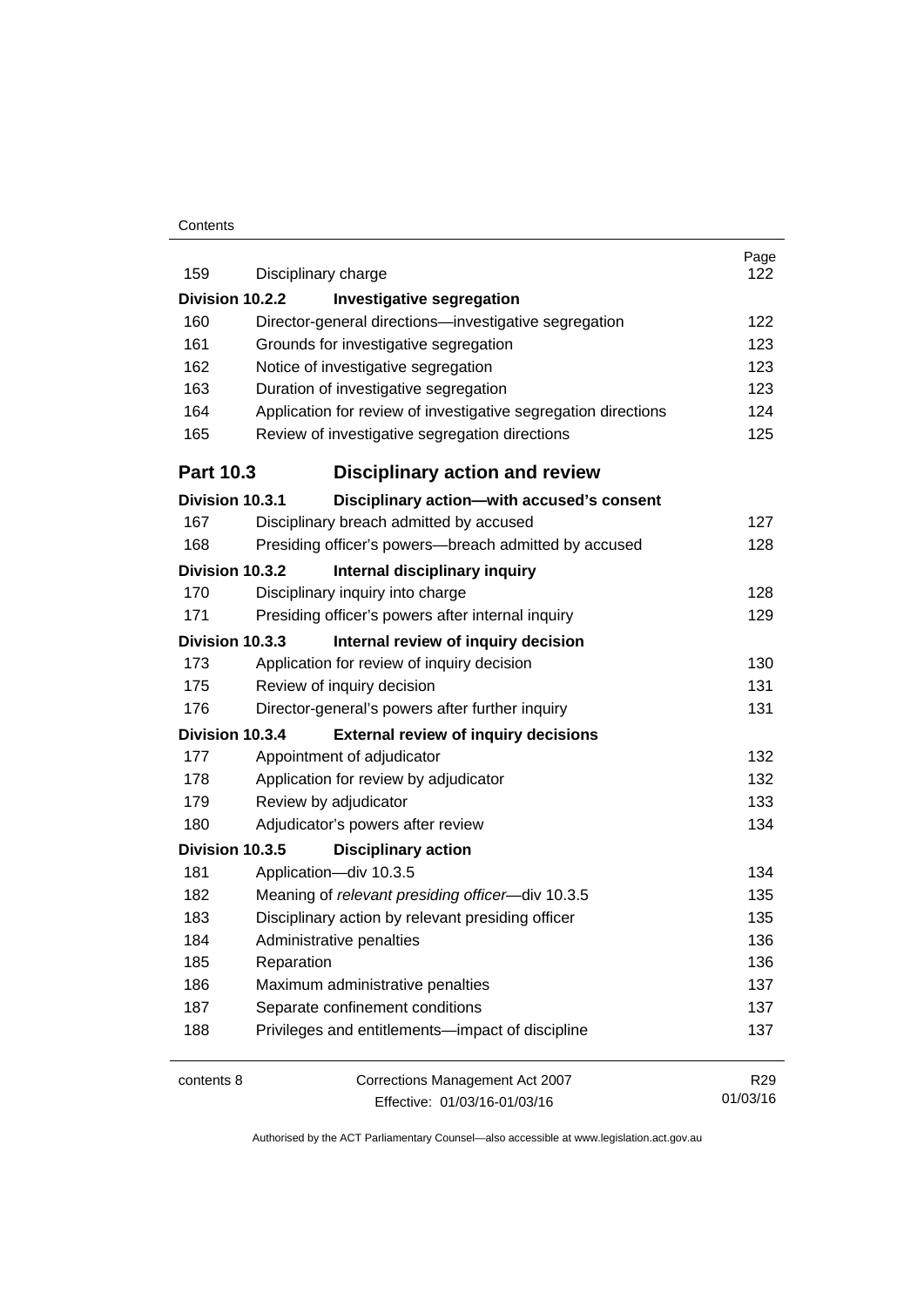|                   |                                                              |                                                         | Contents    |
|-------------------|--------------------------------------------------------------|---------------------------------------------------------|-------------|
| 189               |                                                              | Record of disciplinary action                           | Page<br>138 |
| <b>Chapter 11</b> |                                                              | <b>Disciplinary inquiries</b>                           |             |
| <b>Part 11.1</b>  |                                                              | <b>Conduct of disciplinary inquiries-general</b>        |             |
| 190               |                                                              | Application-ch 11                                       | 139         |
| 191               |                                                              | Meaning of presiding officer-ch 11                      | 139         |
| <b>Part 11.2</b>  |                                                              | <b>Disciplinary inquiry procedures</b>                  |             |
| 192               |                                                              | Nature of disciplinary inquiries                        | 140         |
| 193               |                                                              | Application of Criminal Code, ch 7                      | 140         |
| 194               |                                                              | Notice of disciplinary inquiry etc                      | 140         |
| 195               |                                                              | Conduct of disciplinary inquiries                       | 141         |
| 196               |                                                              | Presiding officer may require official reports          | 142         |
| 197               |                                                              | Presiding officer may require information and documents | 142         |
| 198               |                                                              | Possession of inquiry documents etc                     | 143         |
| 199               |                                                              | Record of inquiry                                       | 143         |
| <b>Part 11.3</b>  |                                                              | <b>Disciplinary hearing procedures</b>                  |             |
| 200               |                                                              | Notice of disciplinary hearing                          | 144         |
| 201               |                                                              | Appearance at disciplinary hearing                      | 144         |
| 202               |                                                              | Rights of accused at disciplinary hearing               | 145         |
| 203               | Appearance at disciplinary hearing—audiovisual or audio link |                                                         | 146         |
| <b>Chapter 12</b> |                                                              | <b>Full-time detainees-leave</b>                        |             |
| <b>Part 12.1</b>  |                                                              | <b>Local leave</b>                                      |             |
| 204               |                                                              | Local leave directions                                  | 148         |
| 205               | Local leave permits                                          |                                                         | 149         |
| <b>Part 12.2</b>  |                                                              | <b>Interstate leave</b>                                 |             |
| Division 12.2.1   |                                                              | General                                                 |             |
| 206               |                                                              | Definitions-pt 12.2                                     | 150         |
| 207               | Declaration of corresponding leave laws                      |                                                         | 150         |
| R <sub>29</sub>   |                                                              | Corrections Management Act 2007                         | contents 9  |
| 01/03/16          |                                                              | Effective: 01/03/16-01/03/16                            |             |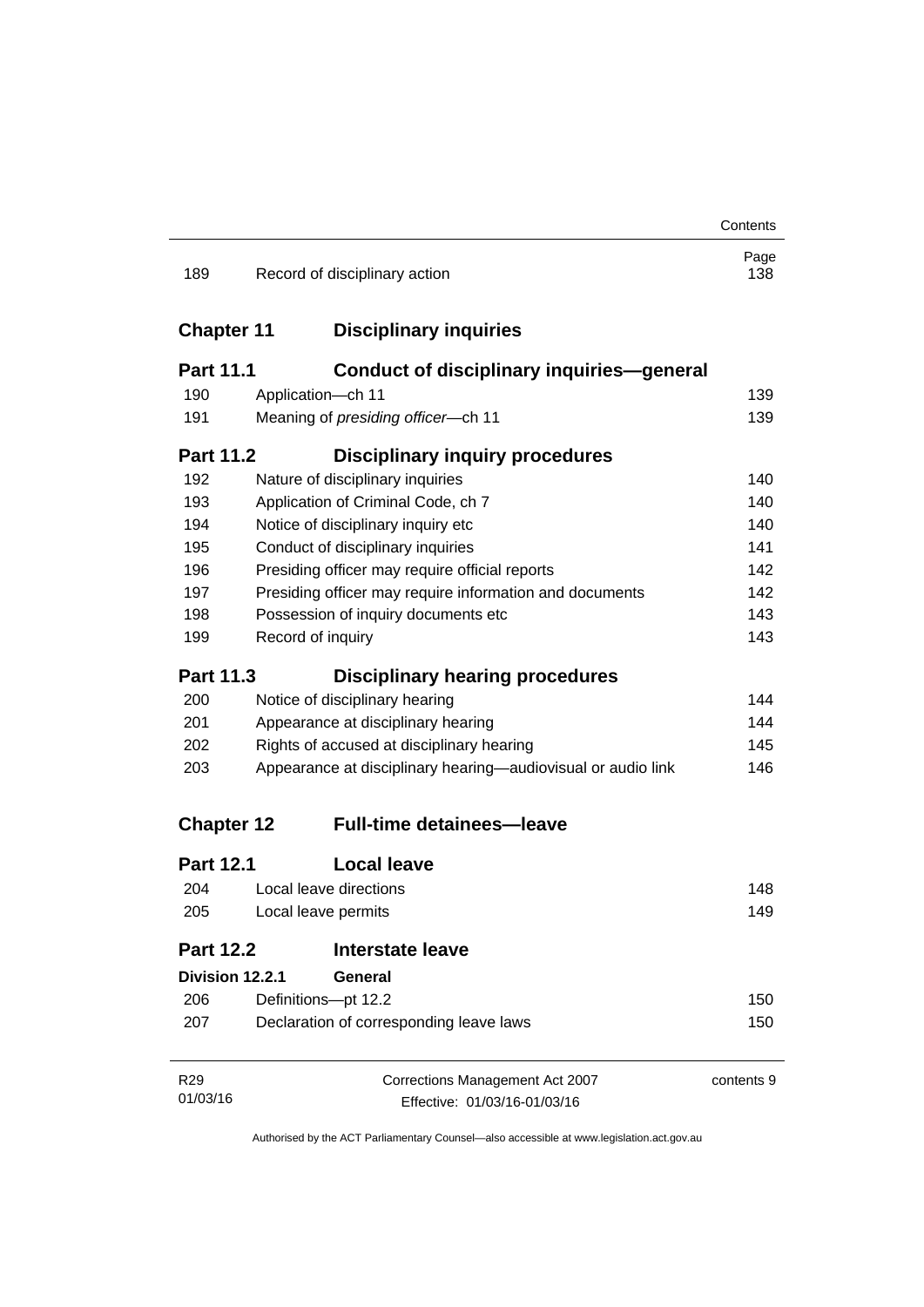#### **Contents**

|                        |                                                                        | Page |
|------------------------|------------------------------------------------------------------------|------|
| Division 12.2.2        | <b>ACT permits for interstate leave</b>                                |      |
| 208                    | Interstate leave permits                                               | 151  |
| 209                    | Effect of ACT permit for interstate leave                              | 153  |
| 210                    | Notice to participating States                                         | 153  |
| 211                    | Powers of escort officers                                              | 154  |
| 212                    | Liability for damage etc.                                              | 154  |
| <b>Division 12.2.3</b> | Interstate leave under corresponding leave laws                        |      |
| 213                    | Effect in ACT of interstate leave permit under corresponding leave law | 154  |
| 214                    | Powers of interstate escort officers                                   | 155  |
| 215                    | Escape of interstate detainee                                          | 155  |
| 216                    | Return of escaped interstate detainee                                  | 156  |
|                        |                                                                        |      |

# **Chapter 13 [Miscellaneous](#page-170-0)**

| 217  | Lawful temporary absence from correctional centre           | 157 |
|------|-------------------------------------------------------------|-----|
| 217A | Power of court to bring detainee before it-civil proceeding | 157 |
| 218  | Detainee's work-no employment contract etc                  | 158 |
| 219  | Detainee's work-work health and safety                      | 158 |
| 220  | Personal injury management—detainees etc                    | 158 |
| 222  | Confidentiality                                             | 159 |
| 223  | Protection from liability                                   | 161 |
| 224  | Corrections dogs                                            | 162 |
| 225  | Declaration of corresponding corrections law                | 162 |
| 226  | Evidentiary certificates                                    | 163 |
| 227  | Determination of fees                                       | 164 |
| 228  | Approved forms                                              | 164 |
| 229  | Regulation-making power                                     | 165 |
|      |                                                             |     |

# **Dictionary** [167](#page-180-0)

| <b>Endnotes</b> |                     |     |
|-----------------|---------------------|-----|
|                 | About the endnotes  | 174 |
| 2               | Abbreviation key    | 174 |
| 3               | Legislation history | 175 |
|                 |                     |     |

contents 10 Corrections Management Act 2007 Effective: 01/03/16-01/03/16

R29 01/03/16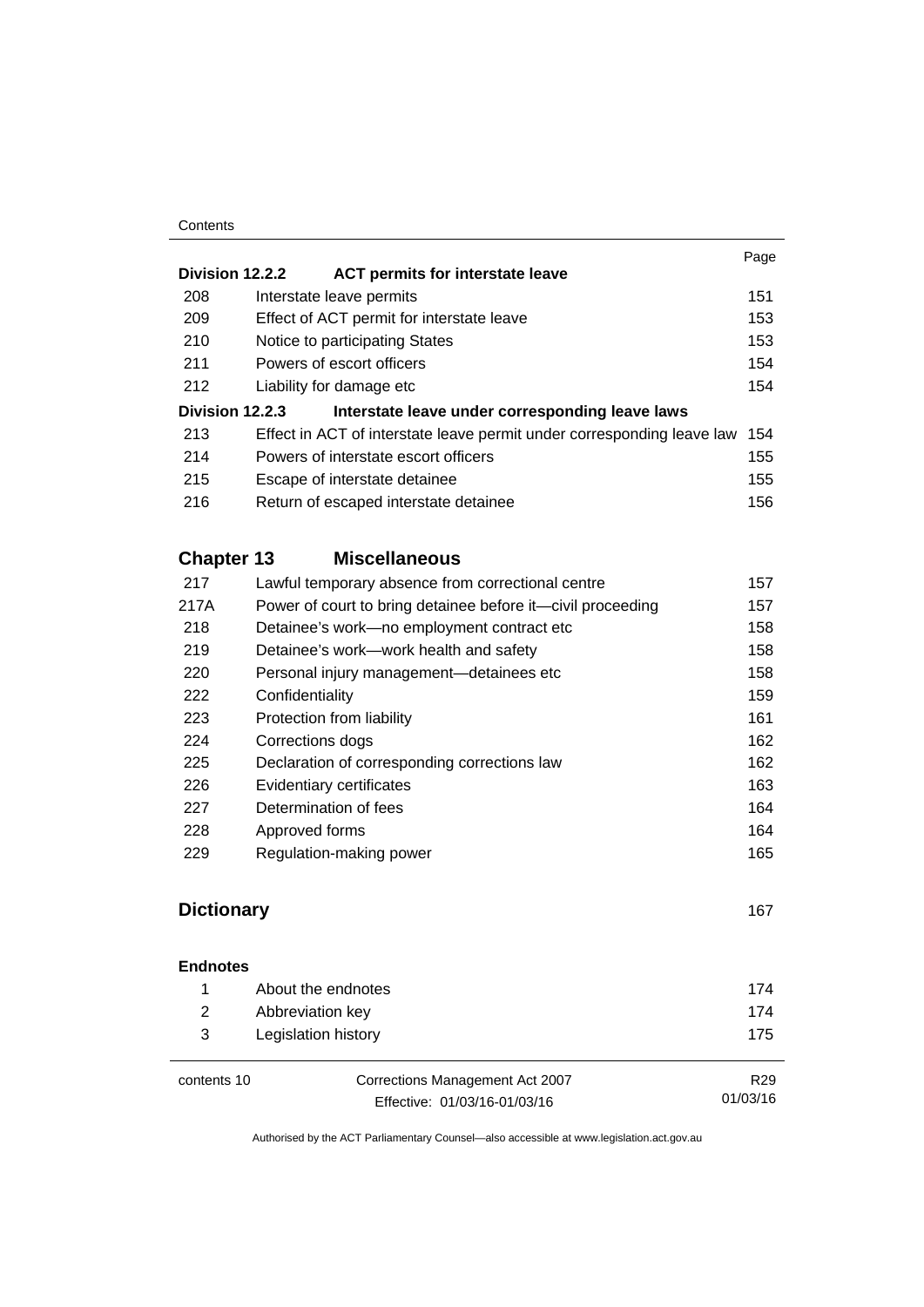|   |                                               | Contents |
|---|-----------------------------------------------|----------|
|   |                                               | Page     |
| 4 | Amendment history                             | 180      |
| 5 | Earlier republications                        | 192      |
| 6 | Expired transitional or validating provisions | 195      |

R29 01/03/16 Corrections Management Act 2007 Effective: 01/03/16-01/03/16

contents 11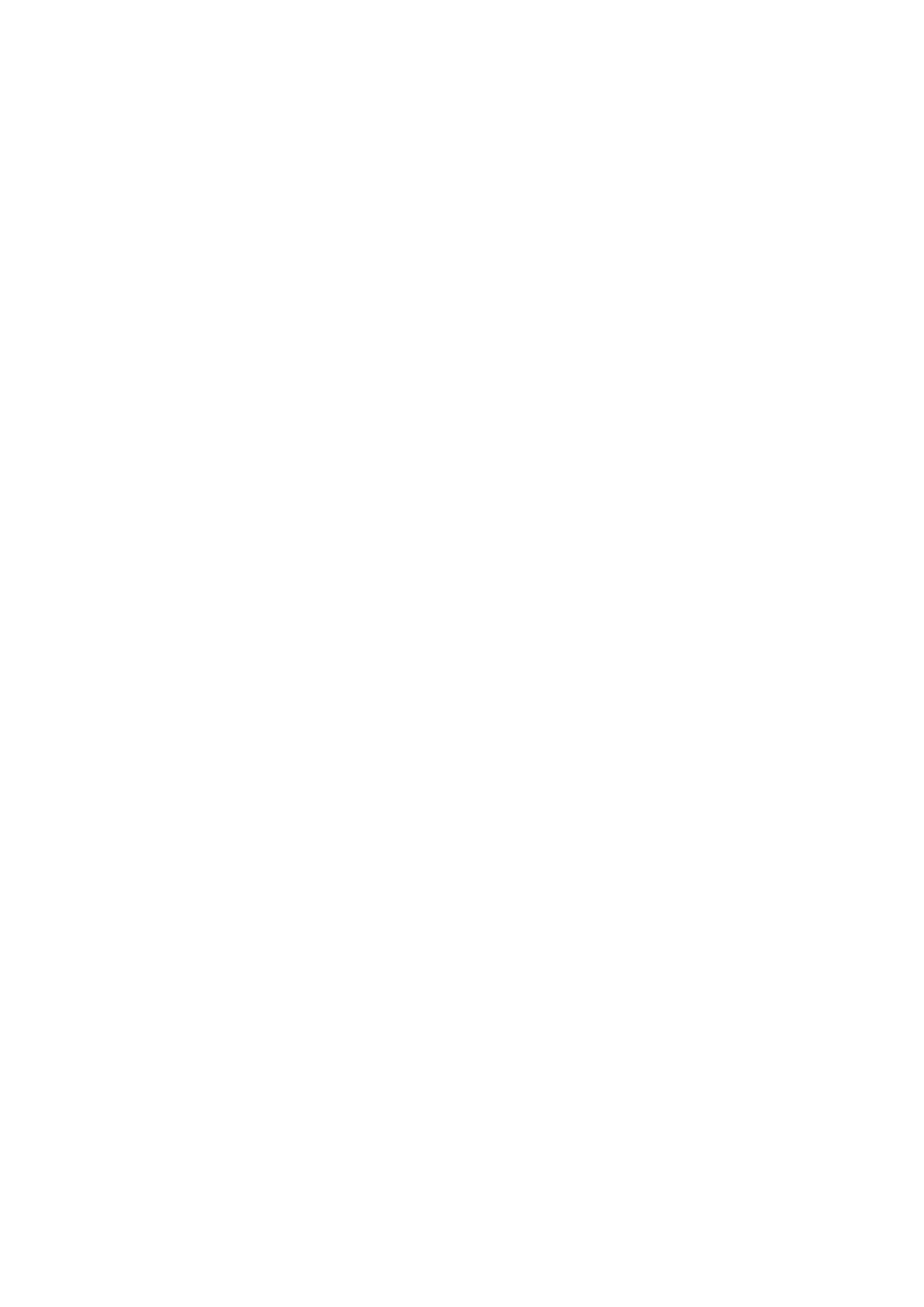

# **Corrections Management Act 2007**

An Act relating to correctional services, and for other purposes

R29 01/03/16

ׅ֚֡֡֡֡֬֝

Corrections Management Act 2007 Effective: 01/03/16-01/03/16

page 1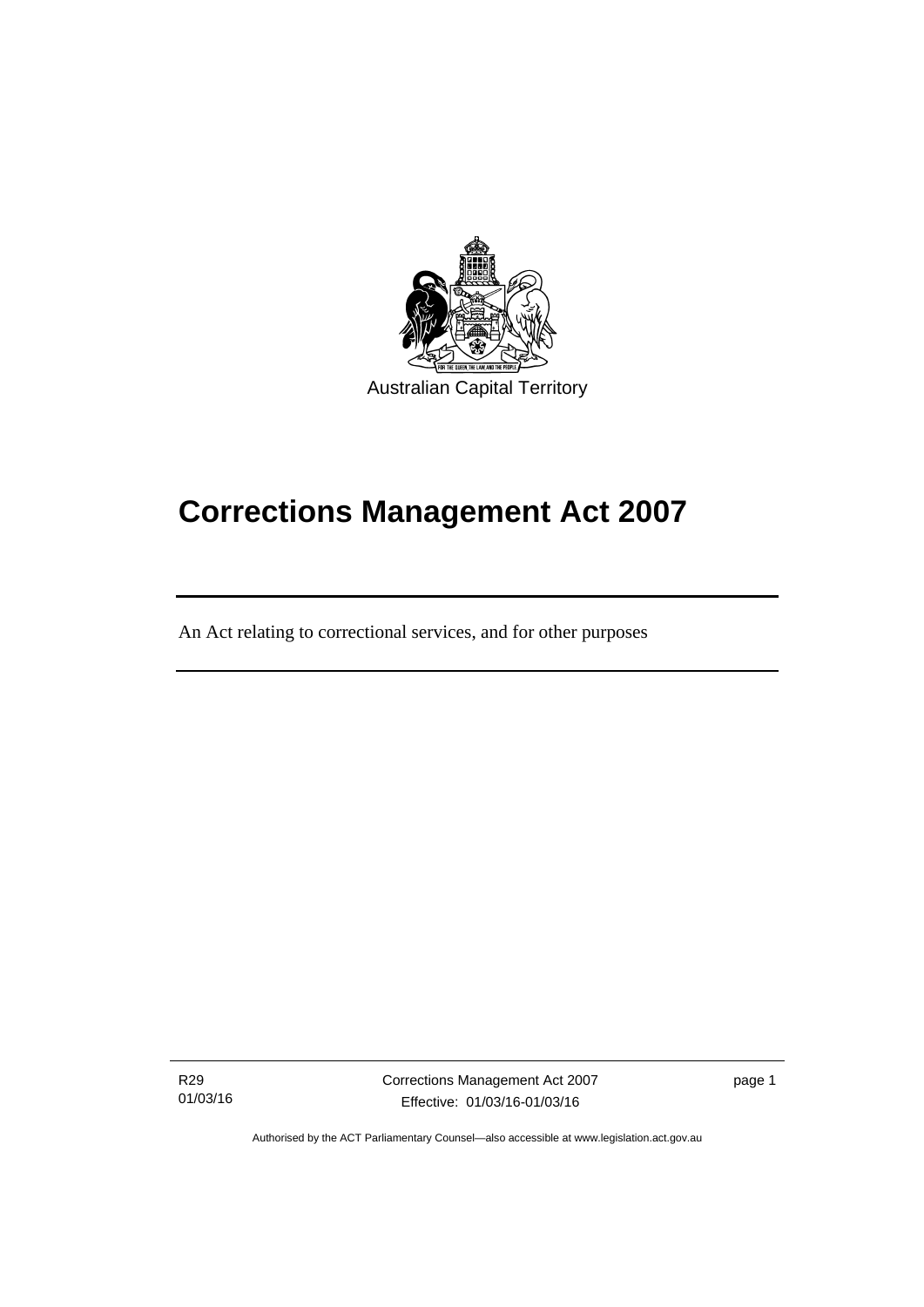#### <span id="page-15-0"></span>**Preamble**

- 1 The inherent dignity of all human beings, whatever their personal or social status, is one of the fundamental values of a just and democratic society.
- 2 The criminal justice system should respect and protect all human rights in accordance with the *[Human Rights Act 2004](http://www.legislation.act.gov.au/a/2004-5)* and international law.
- 3 Sentences are imposed on offenders as punishment, not for punishment.
- 4 The management of imprisoned offenders, and people remanded or otherwise detained in lawful custody, should contribute to the maintenance of a safe, just and democratic society, particularly as follows:
	- (a) by ensuring justice, security and good order at correctional centres;
	- (b) by ensuring that harm suffered by victims of offenders, and their need for protection, are considered appropriately in making decisions about the management of offenders;
	- (c) by promoting the rehabilitation of imprisoned offenders and their reintegration into society;
	- (d) by ensuring that imprisoned offenders and people remanded or otherwise detained in lawful custody are treated in a decent, humane and just way.

The Legislative Assembly for the Australian Capital Territory therefore enacts as follows:

R29 01/03/16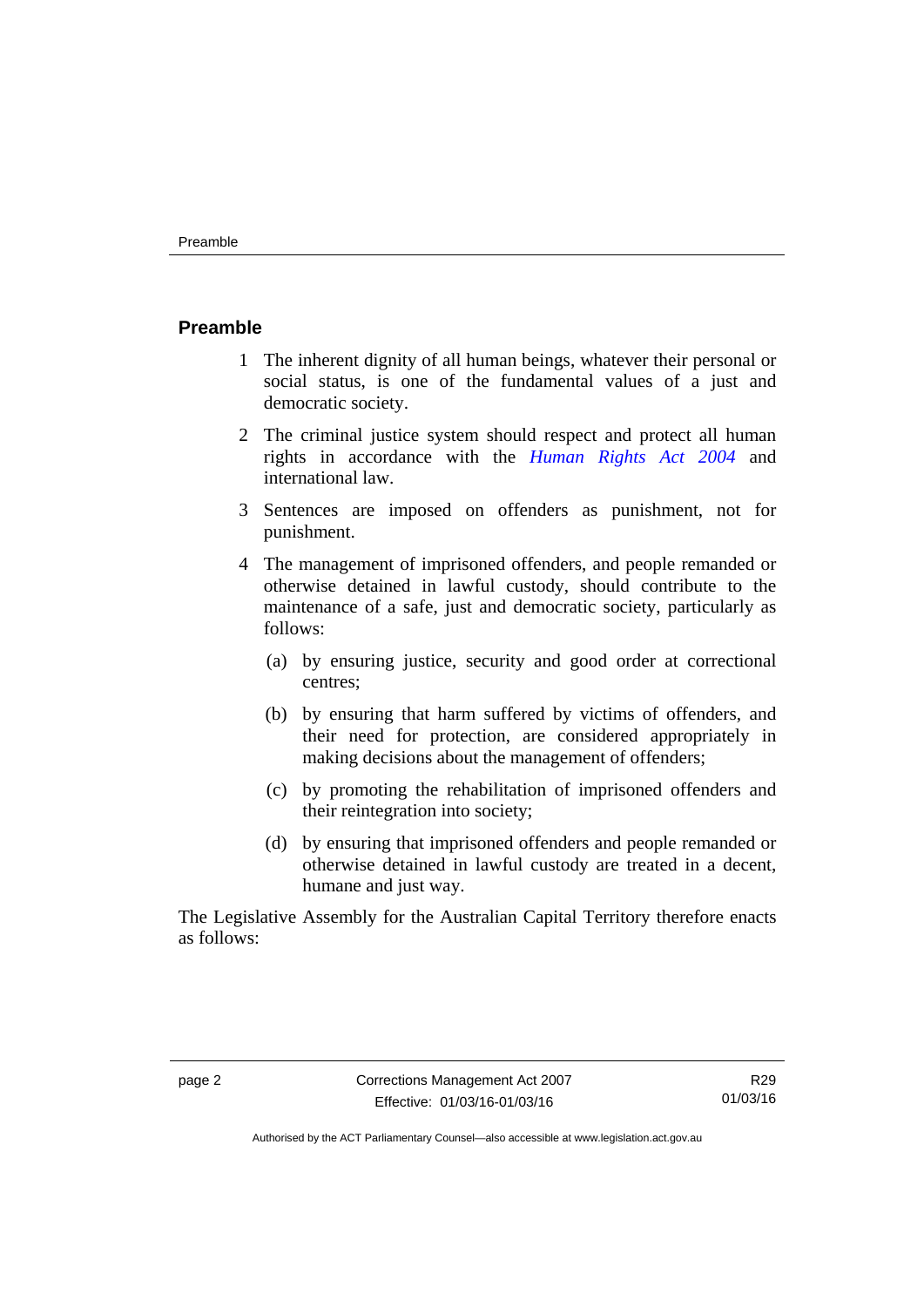# <span id="page-16-0"></span>**Chapter 1 Preliminary**

# <span id="page-16-1"></span>**1 Name of Act**

This Act is the *Corrections Management Act 2007*.

# <span id="page-16-2"></span>**3 Dictionary**

The dictionary at the end of this Act is part of this Act.

*Note 1* The dictionary at the end of this Act defines certain terms used in this Act, and includes references (*signpost definitions*) to other terms defined elsewhere.

> For example, the signpost definition '*detainee*—see section 6.' means that the term '*detainee*' is defined in that section and the definition applies to this Act.

*Note 2* A definition in the dictionary (including a signpost definition) applies to the entire Act unless the definition, or another provision of the Act, provides otherwise or the contrary intention otherwise appears (see [Legislation Act,](http://www.legislation.act.gov.au/a/2001-14) s 155 and s 156 (1)).

# <span id="page-16-3"></span>**4 Notes**

A note included in this Act is explanatory and is not part of this Act.

*Note* See the [Legislation Act,](http://www.legislation.act.gov.au/a/2001-14) s 127 (1), (4) and (5) for the legal status of notes.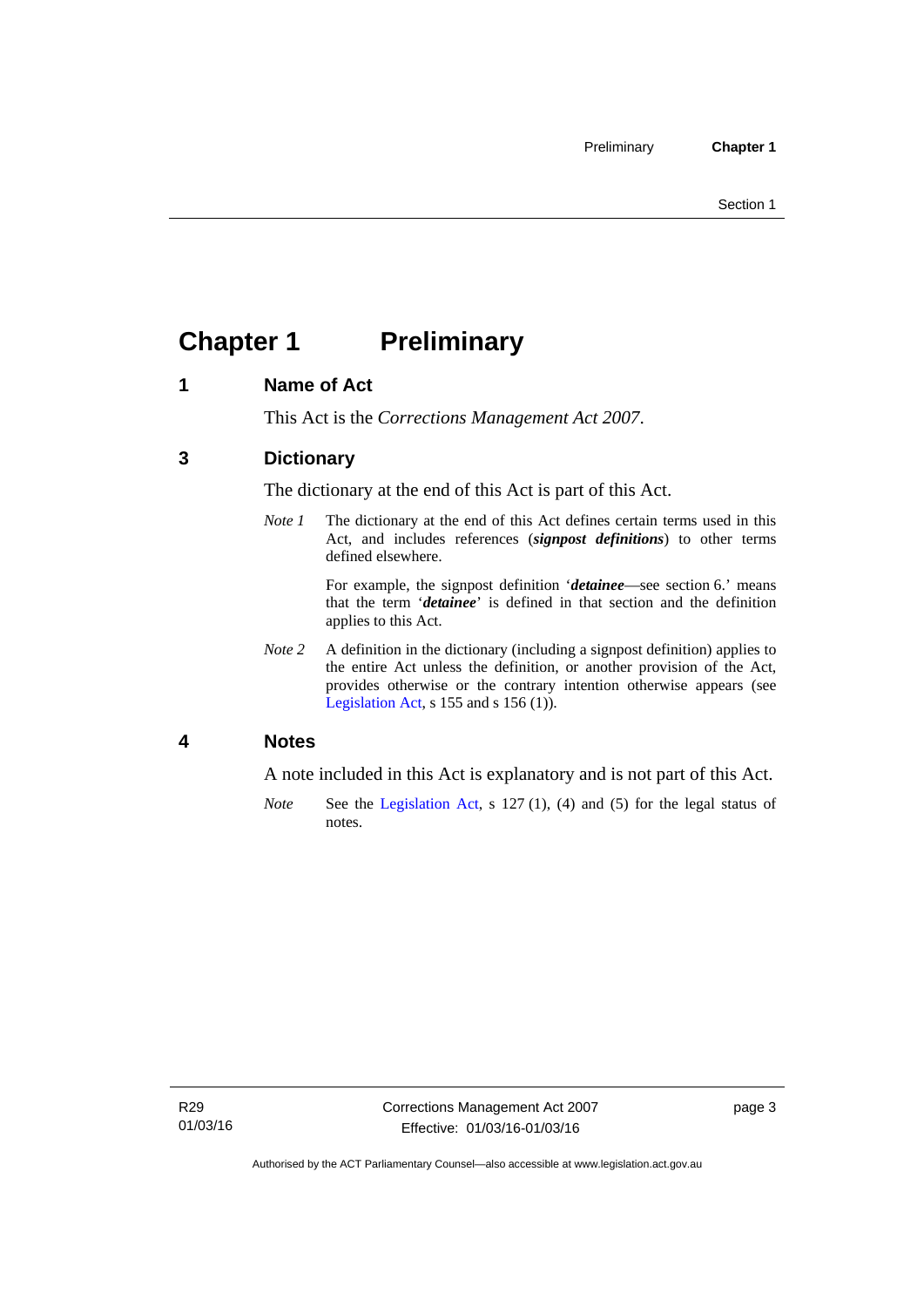### <span id="page-17-0"></span>**5 Offences against Act—application of Criminal Code etc**

Other legislation applies in relation to offences against this Act.

*Note 1 Criminal Code* The [Criminal Code](http://www.legislation.act.gov.au/a/2002-51), ch 2 applies to all offences against this Act (see Code, pt 2.1).

> The chapter sets out the general principles of criminal responsibility (including burdens of proof and general defences), and defines terms used for offences to which the Code applies (eg *conduct*, *intention*, *recklessness* and *strict liability*).

*Note 2 Penalty units* 

The [Legislation Act,](http://www.legislation.act.gov.au/a/2001-14) s 133 deals with the meaning of offence penalties that are expressed in penalty units.

# <span id="page-17-1"></span>**6 Application of Act—***detainees*

- (1) This Act applies to each of the following (each of whom is a *detainee*):
	- (a) an offender while the offender is required to be imprisoned under full-time detention because of a committal order for the *[Crimes \(Sentence Administration\) Act 2005](http://www.legislation.act.gov.au/a/2005-59)*, part 3.1;
	- (b) an offender under a sentence of imprisonment while the offender is required to perform periodic detention in a detention period under the *[Crimes \(Sentence Administration\)](http://www.legislation.act.gov.au/a/2005-59)  [Act 2005](http://www.legislation.act.gov.au/a/2005-59),* part 5.3;
	- (c) a person while the person is remanded in custody because of an order for remand for the *[Crimes \(Sentence Administration\)](http://www.legislation.act.gov.au/a/2005-59)  [Act 2005](http://www.legislation.act.gov.au/a/2005-59)*, part 3.2;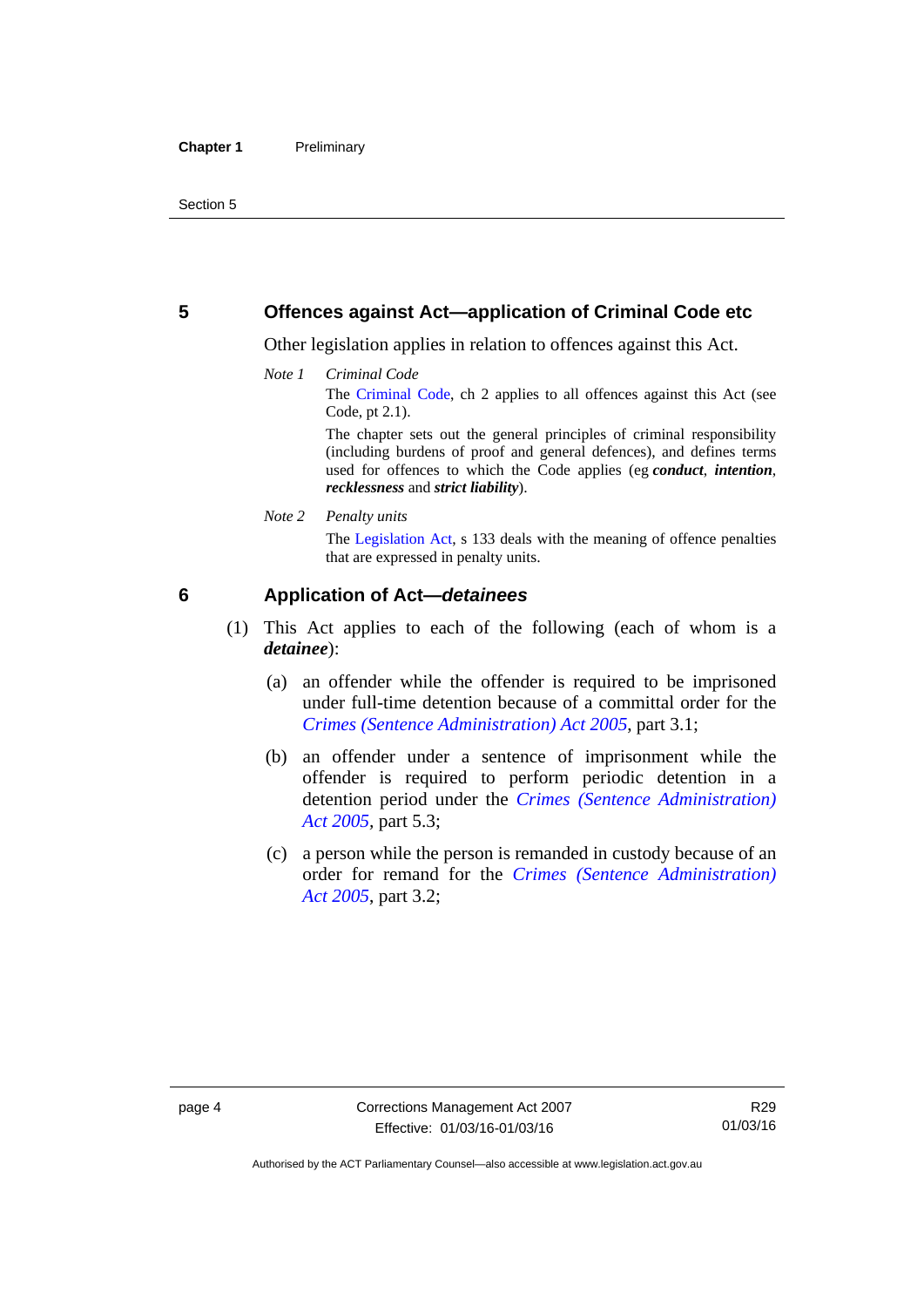(d) anyone else while the person is required to be held in custody or detention under a territory law or a law of the Commonwealth, a State or another Territory.

#### **Examples—par (d)**

- 1 a person held on a warrant issued under the *[Royal Commissions](http://www.legislation.act.gov.au/a/1991-1)  [Act 1991](http://www.legislation.act.gov.au/a/1991-1)*, section 35 (Apprehension of witnesses failing to appear)
- 2 a person in immigration detention under the *[Migration Act 1958](http://www.comlaw.gov.au/Series/C2004A07412)* (Cwlth)
- 3 an interstate detainee on leave in the ACT held in custody overnight
- *Note* An example is part of the Act, is not exhaustive and may extend, but does not limit, the meaning of the provision in which it appears (see [Legislation Act,](http://www.legislation.act.gov.au/a/2001-14) s 126 and s 132).
- (2) However, the application of this Act is subject to the *[Crimes](http://www.legislation.act.gov.au/a/2005-59)  [\(Sentence Administration\) Act 2005](http://www.legislation.act.gov.au/a/2005-59)*, part 4.3 (Full-time detention in NSW).
- (3) Also, this Act (other than chapter 4 (Detention in police and court cells)) does not apply to a person detained under the *[Children and](http://www.legislation.act.gov.au/a/2008-19)  [Young People Act 2008](http://www.legislation.act.gov.au/a/2008-19)*.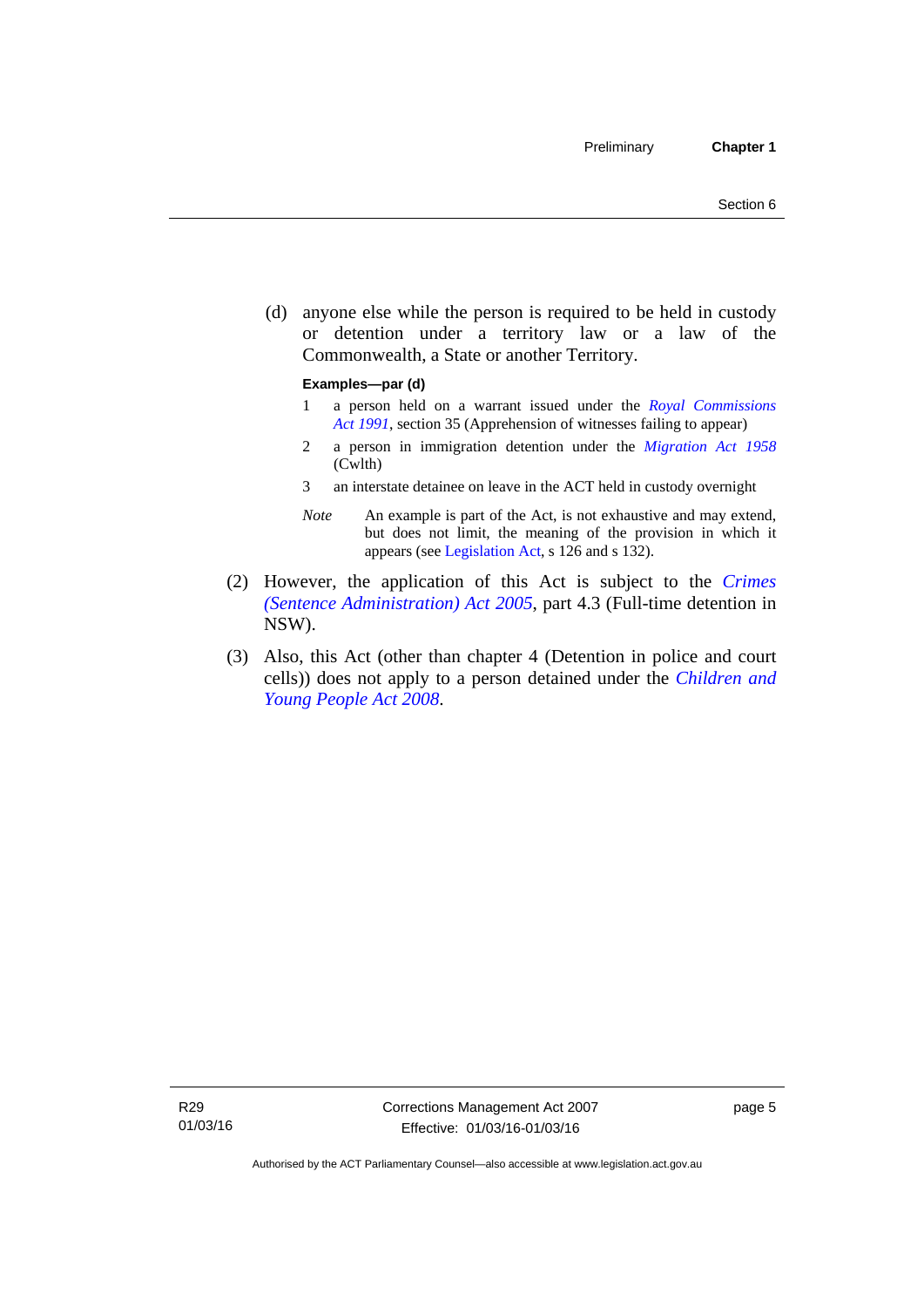Section 7

# <span id="page-19-0"></span>**Chapter 2 Objects and principles**

### <span id="page-19-1"></span>**7 Main objects of Act**

The main objects of this Act are to promote public safety and the maintenance of a just society, particularly by—

- (a) ensuring the secure detention of detainees at correctional centres; and
- (b) ensuring justice, security and good order at correctional centres; and
- (c) ensuring that detainees are treated in a decent, humane and just way; and
- (d) promoting the rehabilitation of offenders and their reintegration into society.

### **8 Management of correctional services**

Correctional services must be managed so as to achieve the main objects of this Act, particularly by—

- (a) ensuring that public safety is the paramount consideration in decision-making about the management of detainees; and
- (b) ensuring respect for the humanity of everyone involved in correctional services, including detainees, corrections officers and other people who work at or visit correctional centres; and
- (c) ensuring behaviour by corrections officers that recognises and respects the inherent dignity of detainees as individuals; and
- (d) ensuring that harm suffered by victims, and their need for protection, are considered appropriately in decision-making about the management of detainees.

<span id="page-19-2"></span>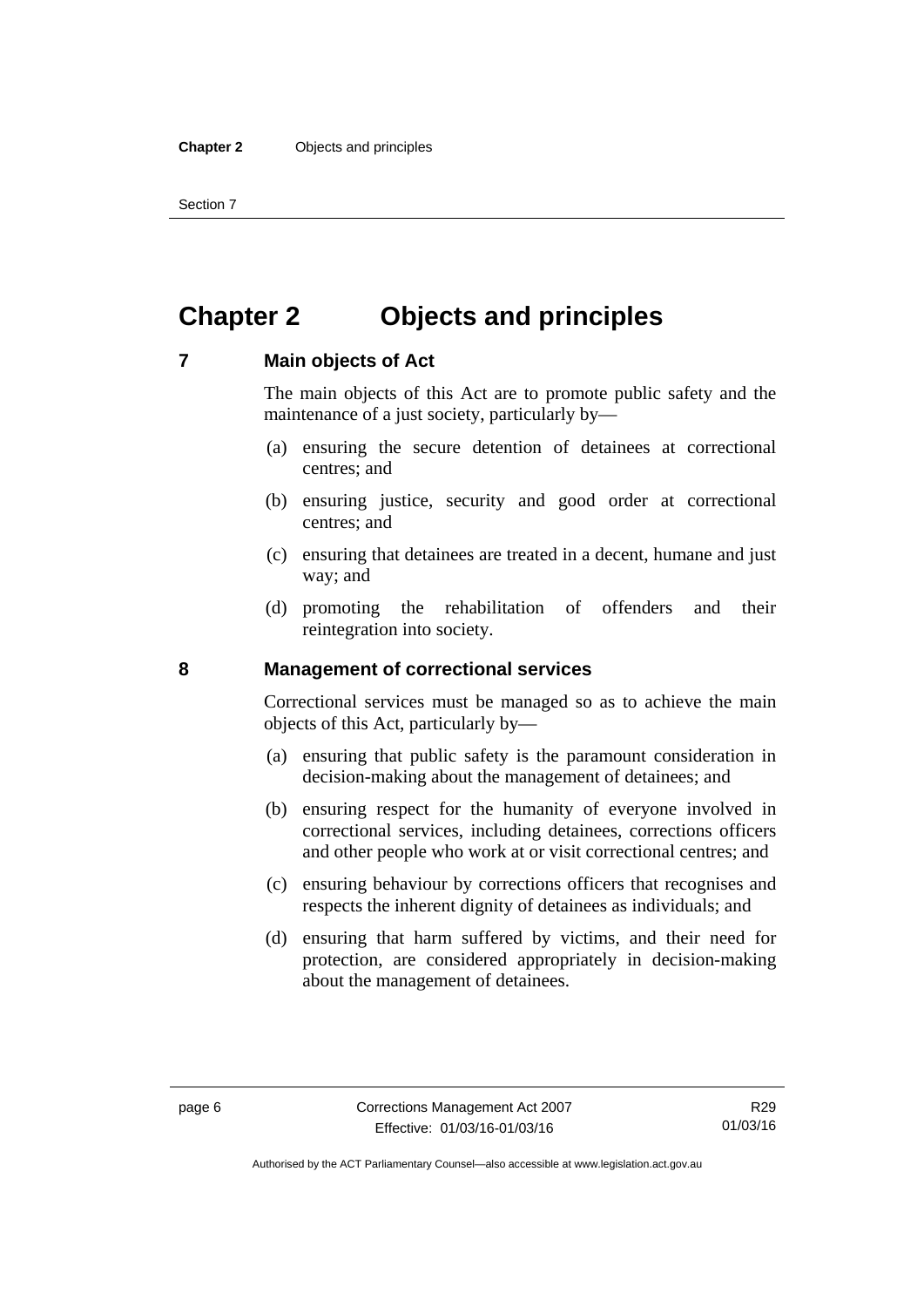# <span id="page-20-0"></span>**9 Treatment of detainees generally**

Functions under this Act in relation to a detainee must be exercised as follows:

- (a) to respect and protect the detainee's human rights;
- (b) to ensure the detainee's decent, humane and just treatment;
- (c) to preclude torture or cruel, inhuman or degrading treatment;
- (d) to ensure the detainee is not subject to further punishment (in addition to deprivation of liberty) only because of the conditions of detention;
- (e) to ensure the detainee's conditions in detention comply with section 12 (Correctional centres—minimum living conditions);
- (f) if the detainee is an offender—to promote, as far as practicable, the detainee's rehabilitation and reintegration into society.

# <span id="page-20-1"></span>**10 Treatment of remandees**

- (1) Functions under this Act in relation to a detainee who is a remandee must also be exercised to recognise and respect that—
	- (a) the remandee must be presumed innocent of any offence for which the remandee is remanded; and
	- (b) the detention is not imposed as punishment of the remandee.
- (2) Subsection (1) does not apply if the remandee—
	- (a) has been convicted or found guilty of the offence for which the remandee is detained; or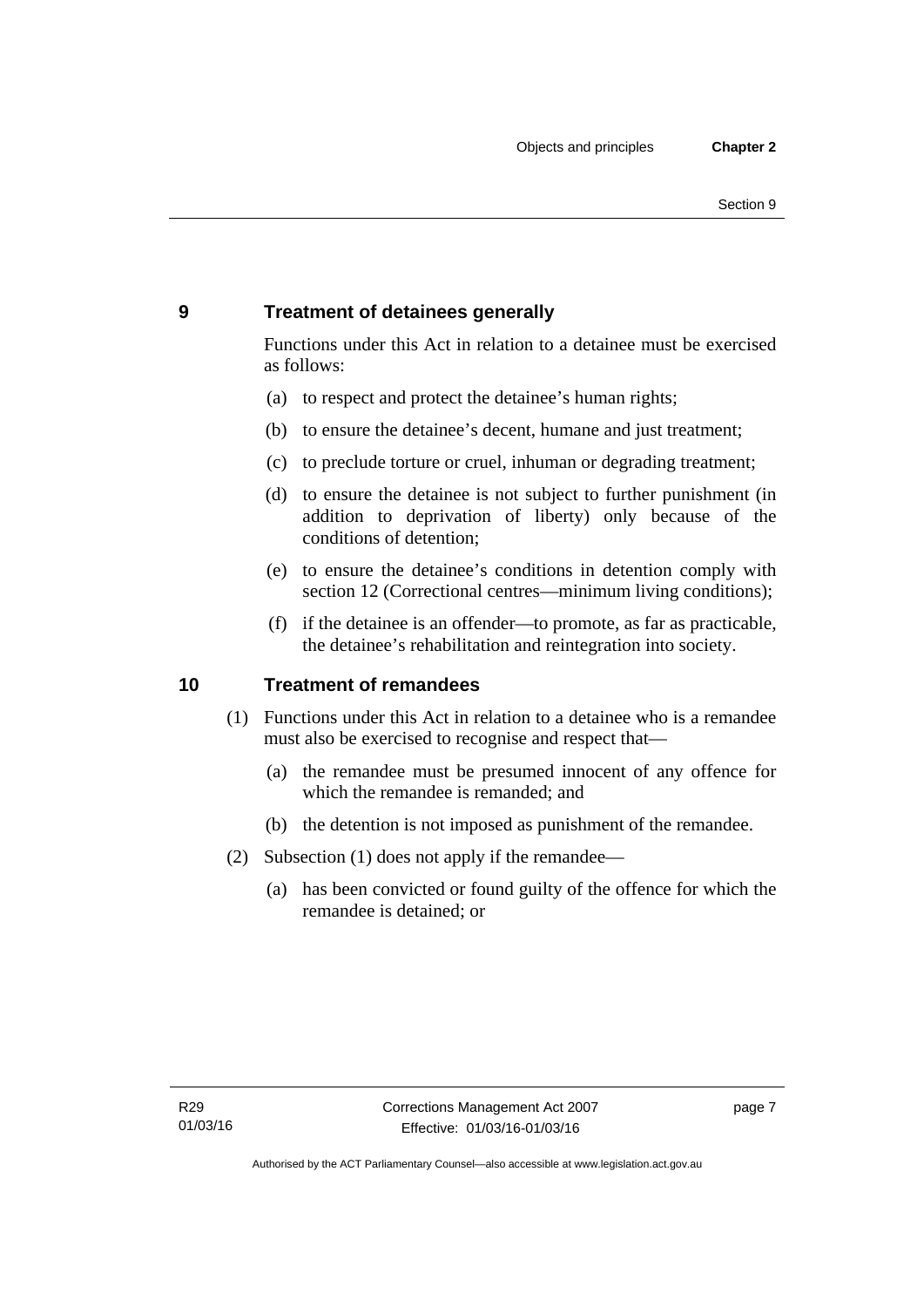(b) is under a sentence of imprisonment in relation to another offence.

#### **Examples—par (a)**

- 1 a convicted person remanded in custody for sentencing
- 2 a paroled offender remanded in custody during an adjournment of a hearing by the sentence administration board
- *Note* An example is part of the Act, is not exhaustive and may extend, but does not limit, the meaning of the provision in which it appears (see [Legislation Act,](http://www.legislation.act.gov.au/a/2001-14) s 126 and s 132).

# <span id="page-21-0"></span>**11 Treatment of certain detainees**

- (1) This section applies to a person (other than a sentenced offender or remandee) while the person is required to be held in custody or detention under a territory law or a law of the Commonwealth, a State or another Territory.
- (2) Functions under this Act in relation to the person must be exercised to recognise and respect the purpose for which the person is held in custody or detention.
- (3) This Act applies in relation to the person as a full-time detainee, with any changes prescribed by regulation.

### <span id="page-21-1"></span>**12 Correctional centres—minimum living conditions**

- (1) To protect the human rights of detainees at correctional centres, the director-general must ensure, as far as practicable, that conditions at correctional centres meet at least the following minimum standards:
	- (a) detainees must have access to sufficient food and drink to avoid hunger and poor nourishment;
	- (b) detainees must have access to sufficient suitable clothing that does not degrade or humiliate detainees;
	- (c) detainees must have access to suitable facilities for personal hygiene;

Authorised by the ACT Parliamentary Counsel—also accessible at www.legislation.act.gov.au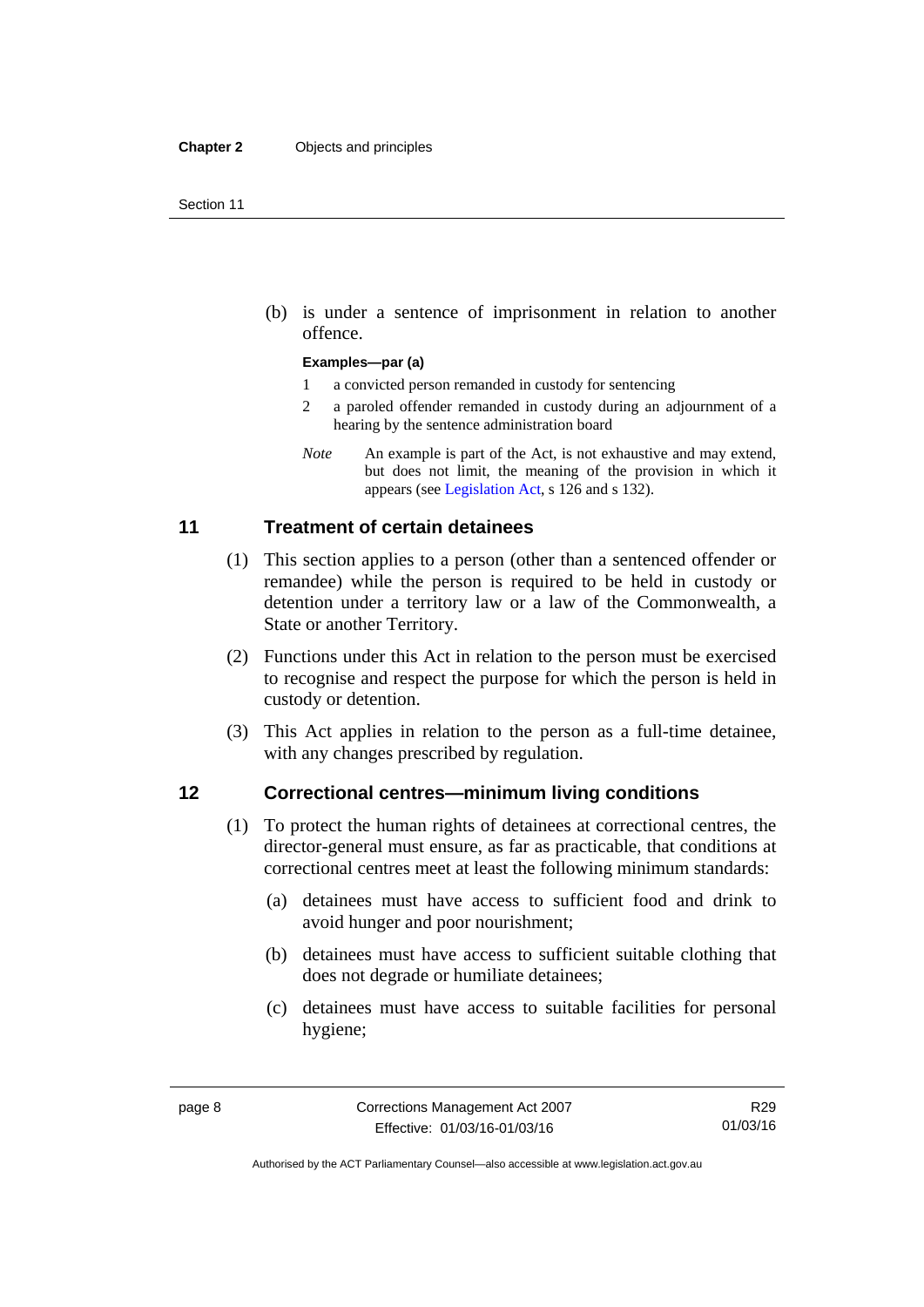- (d) detainees must have suitable accommodation and bedding for sleeping in reasonable privacy and comfort;
- (e) detainees must have reasonable access to the open air and exercise;
- (f) detainees must have reasonable access to telephone, mail and other facilities for communicating with people in the community;
- (g) detainees must have reasonable opportunities to receive visits from family members, accredited people and others;
	- *Note Family member* and *accredited person* are defined in the dictionary.
- (h) detainees must have reasonable opportunities to communicate with their lawyers;
- (i) detainees must have reasonable access to news and education services and facilities to maintain contact with society;
- (j) detainees must have access to suitable health services and health facilities;
- (k) detainees must have reasonable opportunities for religious, spiritual and cultural observances.

#### **Example—par (k)**

observances and practices relating to religious or spiritual beliefs, including indigenous spiritual beliefs

- *Note* An example is part of the Act, is not exhaustive and may extend, but does not limit, the meaning of the provision in which it appears (see [Legislation Act,](http://www.legislation.act.gov.au/a/2001-14) s 126 and s 132).
- (2) Chapter 6 (Living conditions at correctional centres) applies in relation to correctional centres.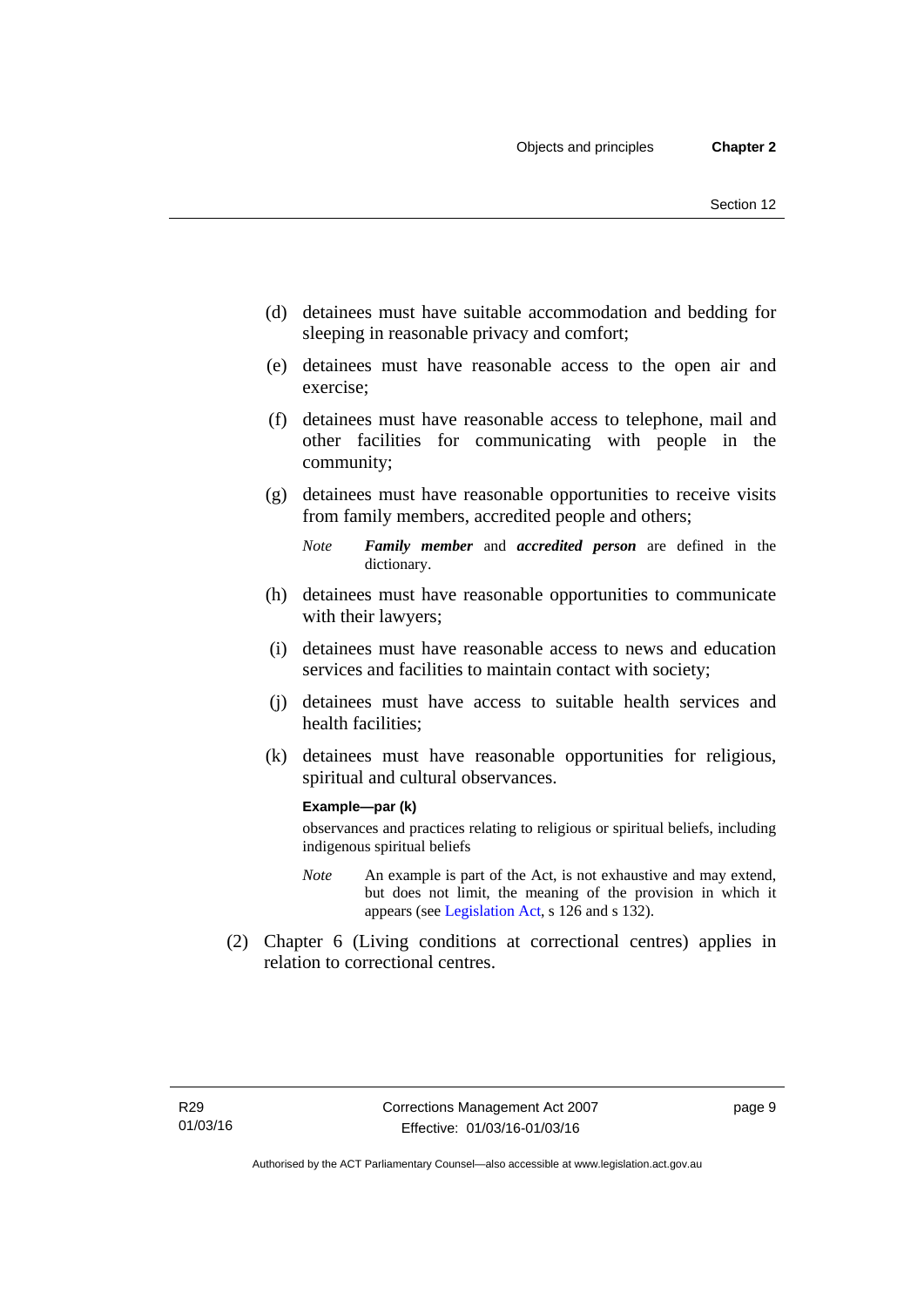**Chapter 3** Administration<br>**Part 3.1** Administration Administration—general

Section 13

# <span id="page-23-0"></span>**Chapter 3 Administration**

# <span id="page-23-1"></span>**Part 3.1 Administration—general**

# <span id="page-23-2"></span>**13 Ministerial directions to director-general**

 (1) The Minister may give written directions to the director-general about the exercise of functions under this Act.

#### **Example of direction**

a direction to make corrections policies or operating procedures to ensure that functions are exercised in accordance with a particular decision of the Supreme Court or a particular finding of a board of inquiry or royal commission

- *Note* An example is part of the Act, is not exhaustive and may extend, but does not limit, the meaning of the provision in which it appears (see [Legislation Act,](http://www.legislation.act.gov.au/a/2001-14) s 126 and s 132).
- (2) The director-general must comply with a direction under this section.
- (3) A direction is a notifiable instrument.

*Note* A notifiable instrument must be notified under the [Legislation Act](http://www.legislation.act.gov.au/a/2001-14).

# <span id="page-23-3"></span>**14 Corrections policies and operating procedures**

- (1) The director-general may make corrections policies and operating procedures, consistent with this Act, to facilitate the effective and efficient management of correctional services.
- (2) Each corrections policy or operating procedure is a notifiable instrument.
	- *Note 1* A notifiable instrument must be notified under the [Legislation Act](http://www.legislation.act.gov.au/a/2001-14).
	- *Note* 2 The amendment or repeal of a corrections policy or operating procedure is also a notifiable instrument. See the [Legislation Act,](http://www.legislation.act.gov.au/a/2001-14) section 46 (Power to make instrument includes power to amend or repeal).

Authorised by the ACT Parliamentary Counsel—also accessible at www.legislation.act.gov.au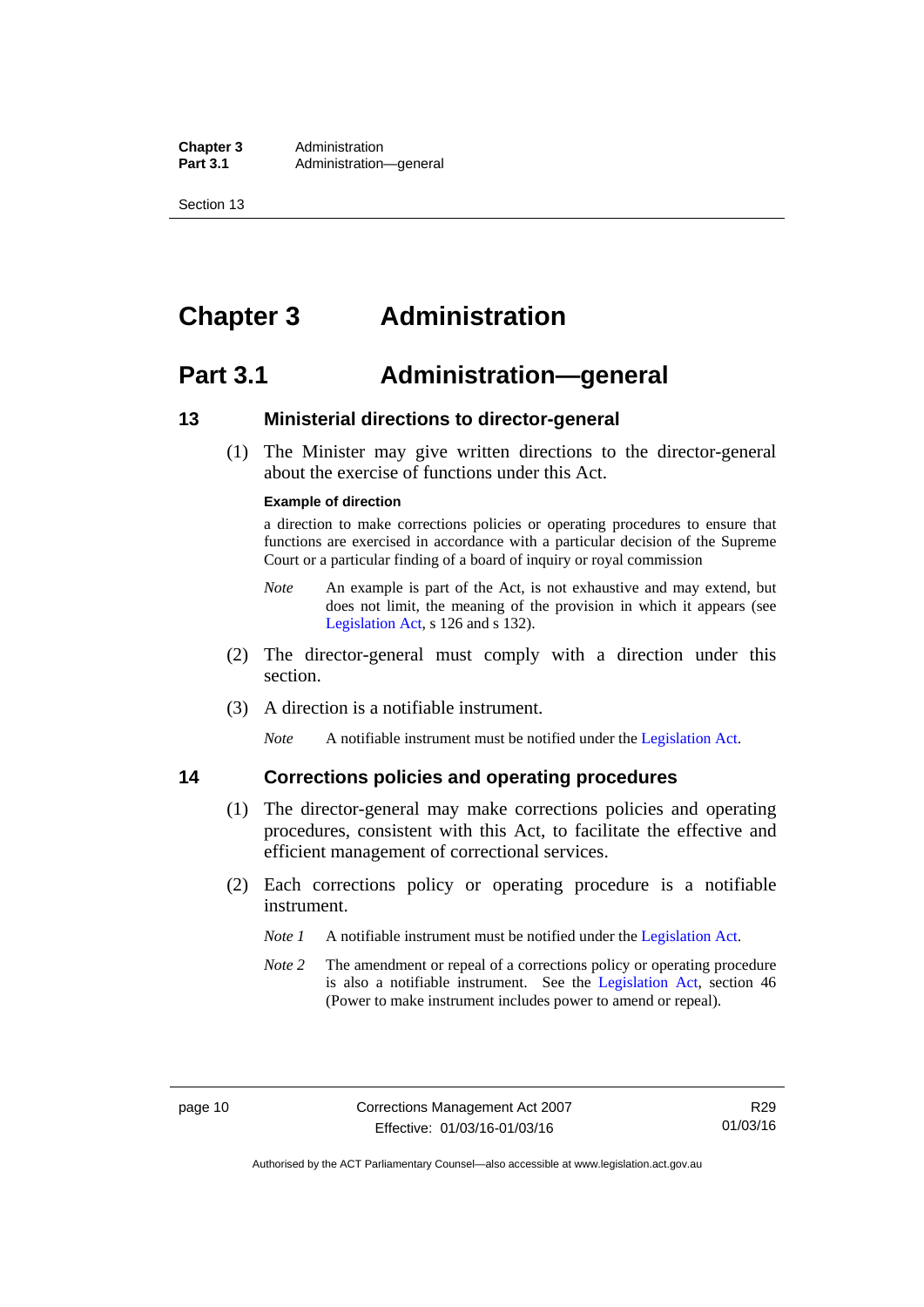- (3) Each corrections policy or operating procedure—
	- (a) must be available for inspection by anyone at each correctional centre; and
	- (b) may be made available for inspection at any other place decided by the director-general.

# <span id="page-24-0"></span>**15 Exclusions from notified corrections policies and operating procedures**

- (1) The director-general may exclude from a corrections policy or operating procedure notified or available for inspection in accordance with section 14 any matter that the director-general believes, on reasonable grounds, would be likely to disclose—
	- (a) information that may endanger public safety or undermine justice, security or good order at a correctional centre; or
	- (b) anything prescribed by regulation.
- (2) If subsection (1) applies to a corrections policy or operating procedure—
	- (a) the policy or procedure must contain a statement about the effect of this section; and
	- (b) the excluded matter must be available for inspection, on request, by any of the following:
		- (i) a judge or magistrate;
		- (ii) a member of the Legislative Assembly;
		- (iii) an official visitor;
		- (iv) the human rights commissioner;
		- (v) the public advocate;
		- (vi) the ombudsman;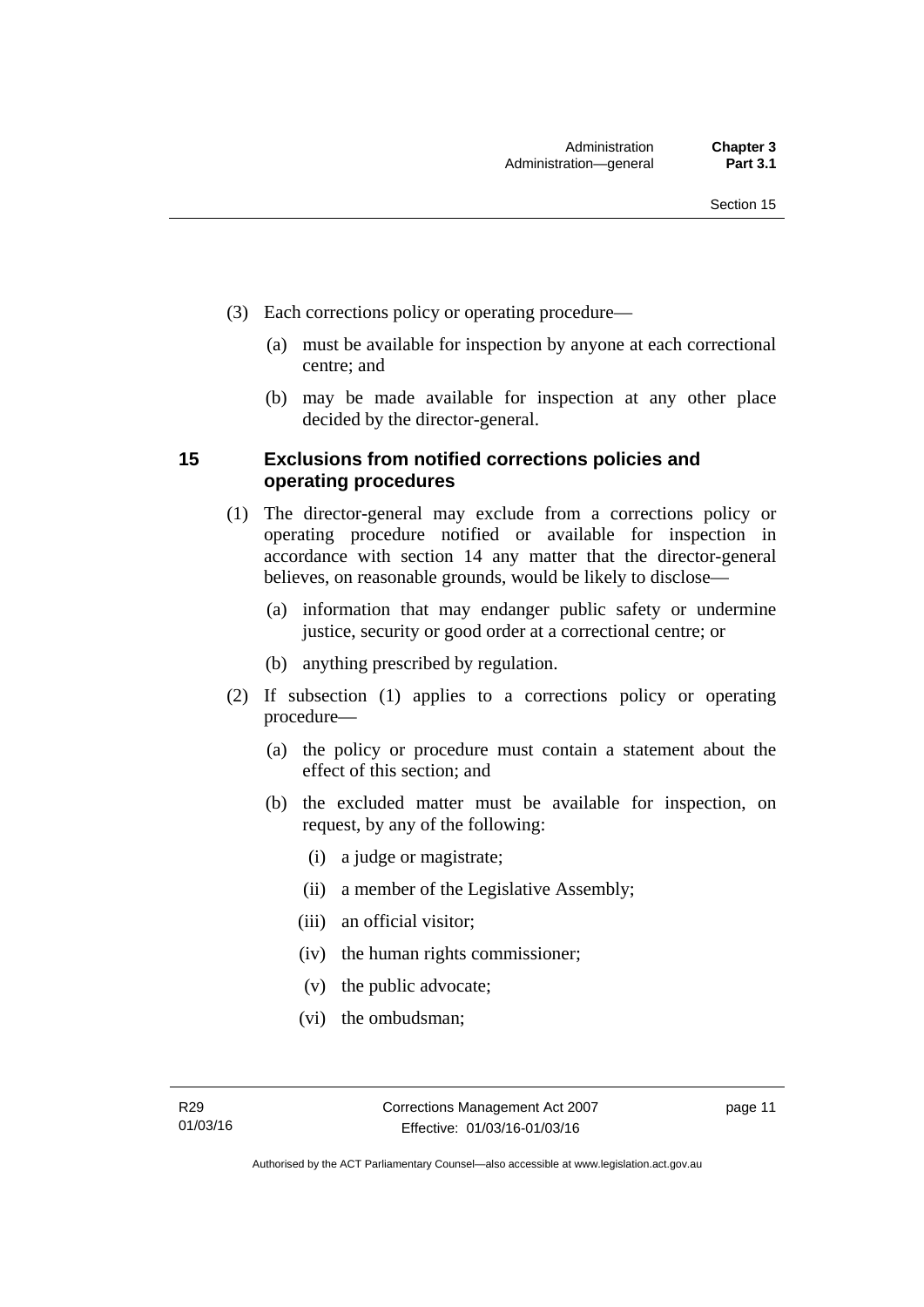**Chapter 3** Administration<br>**Part 3.1** Administration Administration—general

Section 16

- (vii) anyone else prescribed by regulation.
- *Note* Territory laws apply to a delegate of a person in the exercise of a delegation as if the delegate were the person who appointed the delegate (see [Legislation Act,](http://www.legislation.act.gov.au/a/2001-14) s 239 (2)).

### <span id="page-25-0"></span>**16 Director-general directions**

- (1) The director-general may give directions in relation to a detainee.
- (2) Without limiting subsection (1), the director-general may give a direction that the director-general considers necessary and reasonable in relation to any of the following:
	- (a) the welfare or safety of the detainee or anyone else;
	- (b) security or good order at a correctional centre;
	- (c) ensuring compliance with any requirement under this Act or another territory law.
- (3) A direction may be given orally or in writing and may apply to a particular detainee or 2 or more detainees.
- (4) A direction by the director-general under this Act, or anything done under the direction, is not invalid because of a defect or irregularity in or in relation to the direction.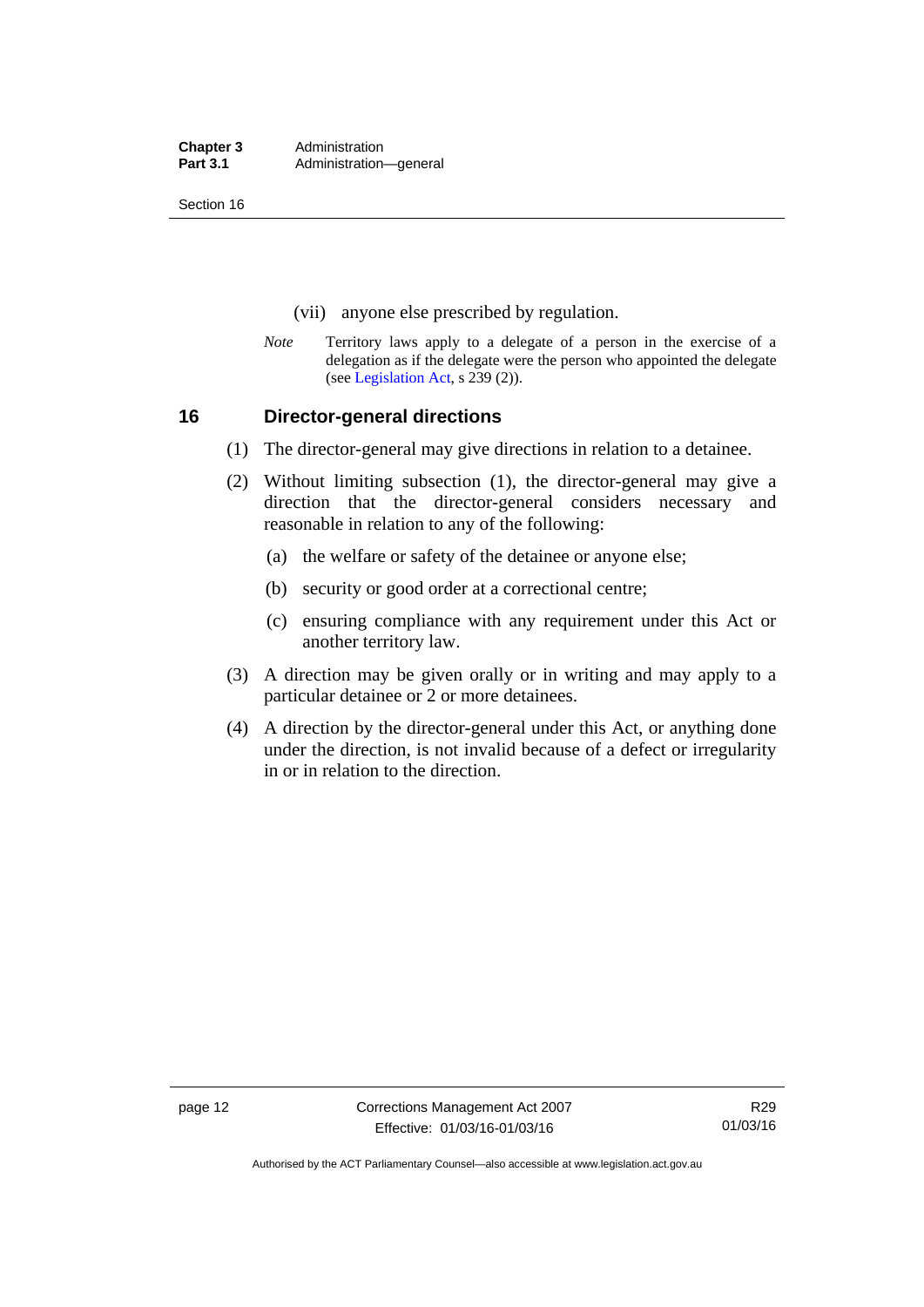# <span id="page-26-0"></span>**17 Director-general delegations**

- (1) The director-general may delegate any of the director-general's functions under this Act to a corrections officer.
- (2) This section does not limit the director-general's power to delegate a function under any other territory law.

#### **Examples of delegation**

- 1 a delegation for directions to be given to detainees at a correctional centre by the corrections officer in charge of the centre
- 2 a delegation for functions under chapter 10 (Discipline) to be exercised by a corrections officer at a correctional centre
- *Note 1* An example is part of the Act, is not exhaustive and may extend, but does not limit, the meaning of the provision in which it appears (see [Legislation Act,](http://www.legislation.act.gov.au/a/2001-14) s 126 and s 132).
- *Note* 2 For the making of delegations and the exercise of delegated functions, see the [Legislation Act,](http://www.legislation.act.gov.au/a/2001-14) pt 19.4.
- *Note 3* The *[Public Sector Management Act 1994](http://www.legislation.act.gov.au/a/1994-37)*, s 36C also provides for a director-general to delegate, and sub-delegate, powers given to the director-general under a territory law.

# <span id="page-26-1"></span>**18 Chief police officer delegations**

- (1) The chief police officer may delegate any of the chief police officer's functions under this Act to a police officer.
- (2) This section does not limit the chief police officer's power to delegate a function under any other territory law.

#### **Example of delegation**

a delegation for giving directions under section 30 (Detention in police cells).

- *Note 1* An example is part of the Act, is not exhaustive and may extend, but does not limit, the meaning of the provision in which it appears (see [Legislation Act,](http://www.legislation.act.gov.au/a/2001-14) s 126 and s 132).
- *Note* 2 For the making of delegations and the exercise of delegated functions, see the [Legislation Act,](http://www.legislation.act.gov.au/a/2001-14) pt 19.4.

page 13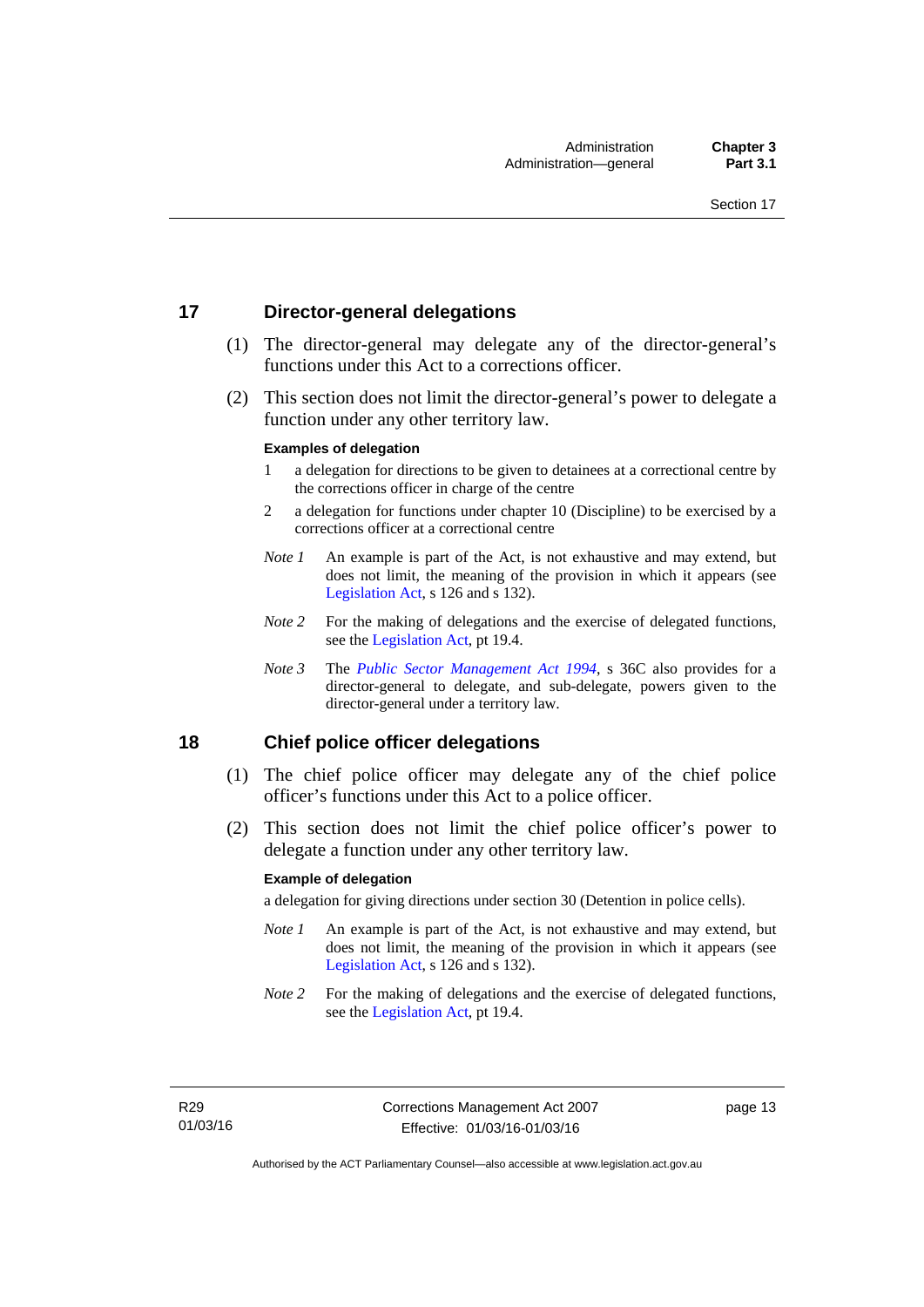**Chapter 3** Administration<br>**Part 3.2** Corrections of **Corrections officers** 

Section 19

# <span id="page-27-0"></span>**Part 3.2 Corrections officers**

### <span id="page-27-1"></span>**19 Corrections officers—appointment**

- (1) The director-general may appoint a public servant, or anyone else, as a corrections officer for this Act.
	- *Note 1* For the making of appointments (including acting appointments), see the [Legislation Act,](http://www.legislation.act.gov.au/a/2001-14) pt 19.3.
	- *Note* 2 In particular, a person may be appointed for a particular provision of a law (see [Legislation Act,](http://www.legislation.act.gov.au/a/2001-14) s 7 (3)) and an appointment may be made by naming a person or nominating the occupant of a position (see s 207).
	- *Note 3* A reference to an Act includes a reference to the statutory instruments made or in force under the Act, including any regulation and corrections policy and operating procedure (see [Legislation Act,](http://www.legislation.act.gov.au/a/2001-14) s 104).
- (2) The director-general may make an appointment under this section only if satisfied that the appointee has appropriate qualifications or experience to exercise the functions of a corrections officer.

### <span id="page-27-2"></span>**20 Corrections officers—functions**

- (1) A corrections officer—
	- (a) has the functions given to the officer under this Act or any other territory law; and
	- (b) is subject to the directions of the director-general in the exercise of the functions.
- (2) The functions of a corrections officer may be limited by—
	- (a) the instrument appointing the officer; or
	- (b) written notice given to the officer by the director-general; or
	- (c) a regulation.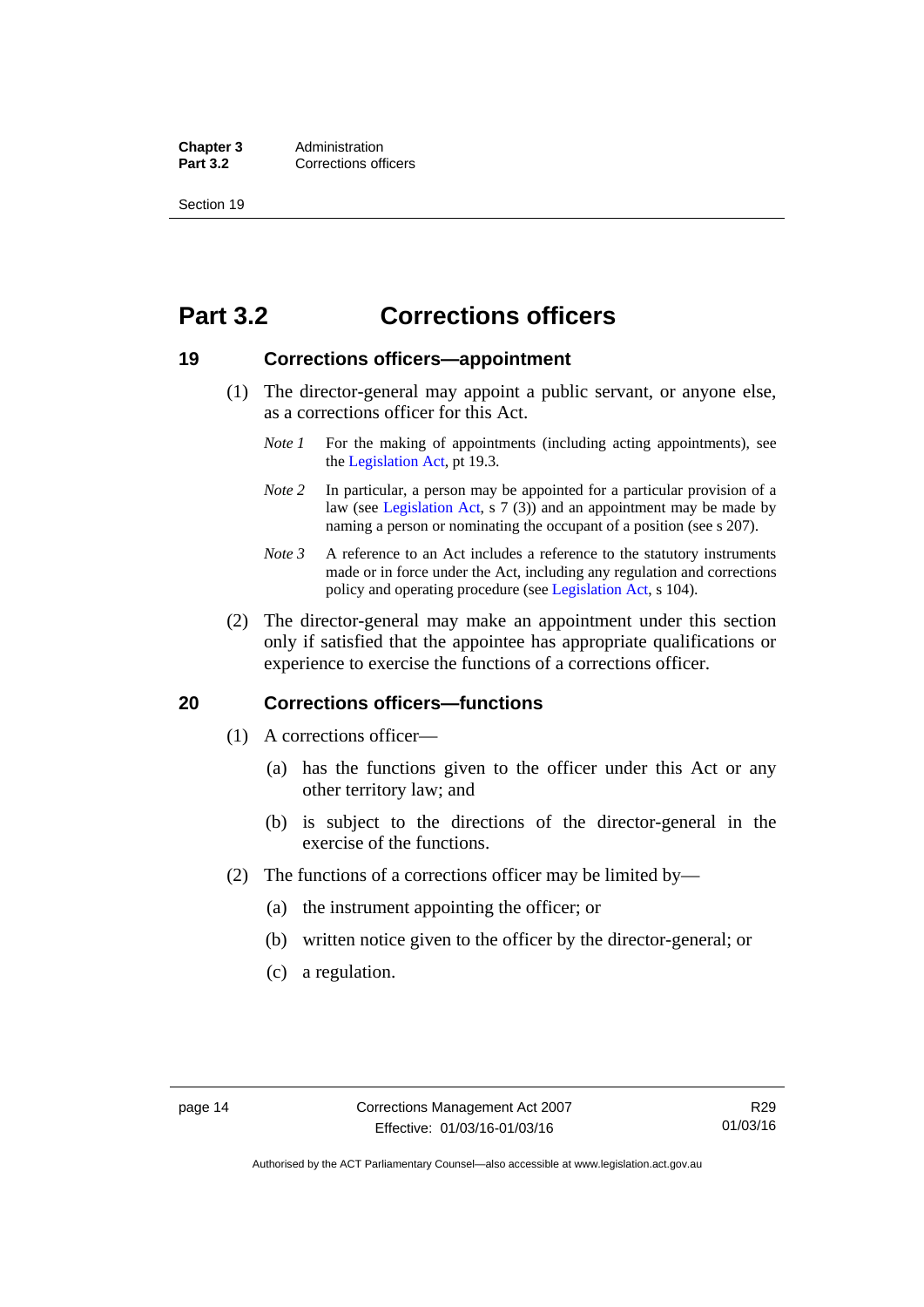### <span id="page-28-0"></span>**21 Doctors—health service appointments**

- (1) The director-general responsible for the administration of the *[Public](http://www.legislation.act.gov.au/a/1997-69)  [Health Act 1997](http://www.legislation.act.gov.au/a/1997-69)* must appoint a doctor for each correctional centre.
- (2) The doctor's functions are—
	- (a) to provide health services to detainees; and
	- (b) to protect the health of detainees (including preventing the spread of disease at correctional centres).
- (3) A doctor appointed for a correctional centre must be available to provide health services at the centre at least once each week.
- (4) The doctor may give written directions to the director-general for subsection (2) (b).
- (5) The director-general must ensure that each direction under subsection (4) is complied with unless the director-general believes, on reasonable grounds, that compliance would undermine security or good order at the correctional centre.

### <span id="page-28-1"></span>**22 Health practitioners—non-therapeutic functions**

- (1) The director-general must appoint a health practitioner to exercise non-therapeutic functions at each correctional centre.
	- *Note Health practitioner* includes a doctor and nurse registered under the *[Health Practitioner Regulation National Law \(ACT\)](http://www.legislation.act.gov.au/a/db_39269/default.asp)*.
- (2) In this section:

*non-therapeutic function* does not include a health service or other function mentioned in section 21.

### <span id="page-28-2"></span>**23 Identity cards**

- (1) This section applies in relation to a person appointed under any of the following:
	- (a) section 19 (Corrections officers—appointment);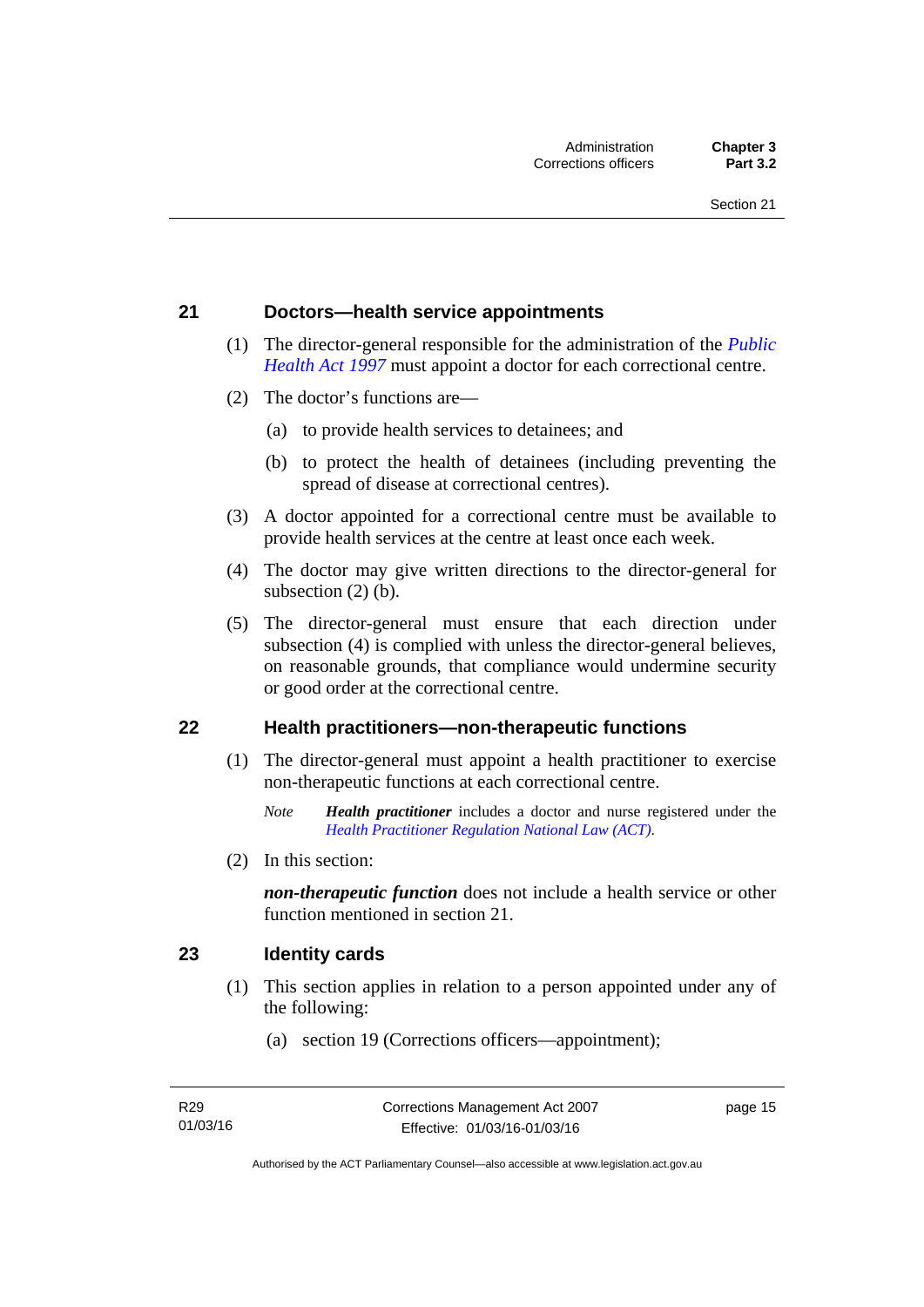Section 23

- (b) section 21 (Doctors—health service appointments);
- (c) section 22 (Health practitioners—non-therapeutic functions).
- (2) The director-general must give each person an identity card stating the person's name and the position to which the person is appointed.
- (3) The identity card must show—
	- (a) a recent photograph of the person; and
	- (b) the card's date of issue and expiry; and
	- (c) anything else prescribed by regulation.
- (4) A person commits an offence if the person—
	- (a) stops being a person to whom this section applies; and
	- (b) does not return the person's identity card to the director-general no later than 7 days after the day the person stops being a corrections officer.

Maximum penalty: 1 penalty unit.

(5) An offence against this section is a strict liability offence.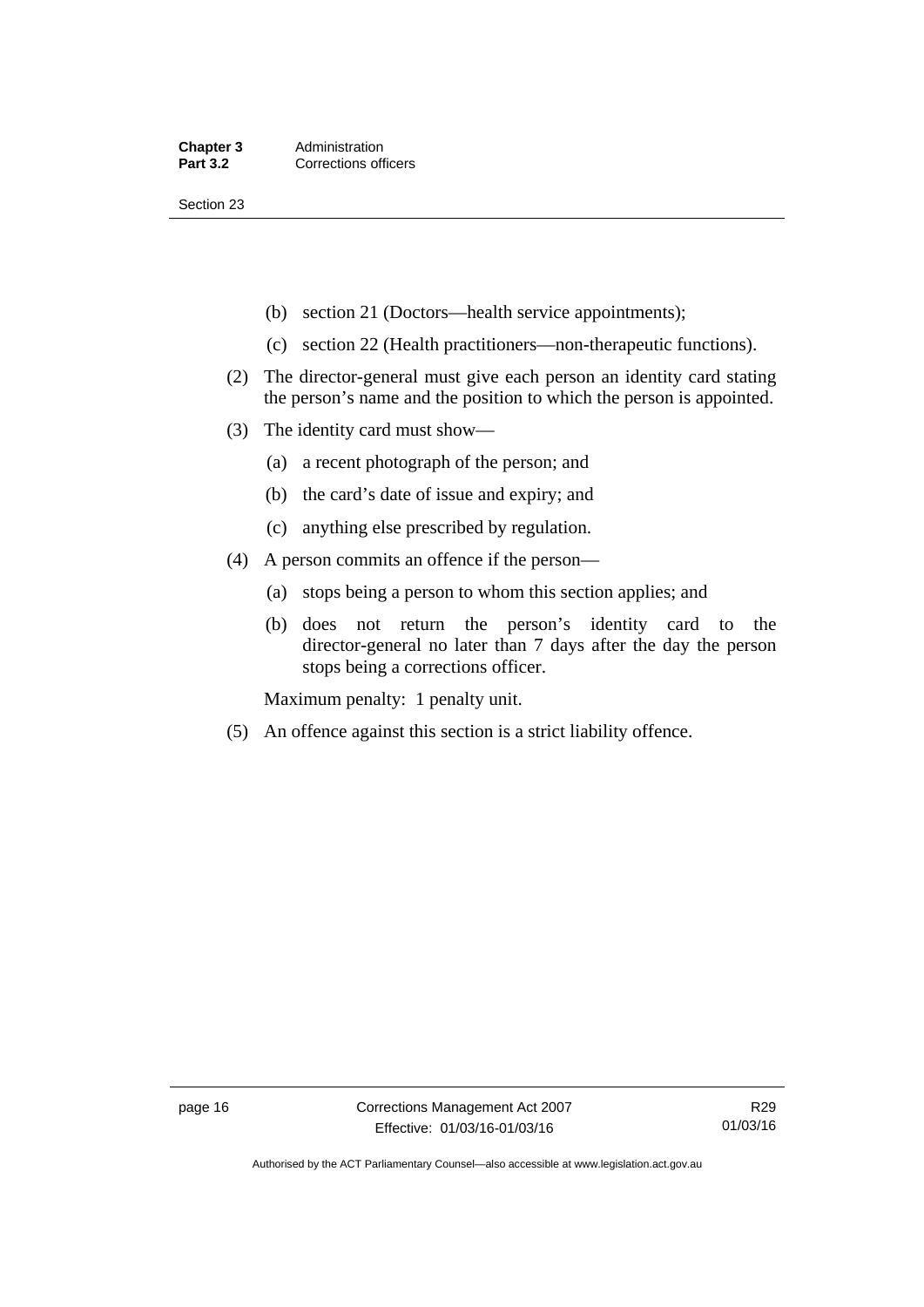# <span id="page-30-0"></span>**Part 3.3 Correctional centres**

# <span id="page-30-1"></span>**24 Correctional centres—declaration**

- (1) The Minister may declare a place to be a correctional centre.
- (2) A declaration is a notifiable instrument.

#### **Examples of declarations**

- 1 the declaration of a place, including a buffer zone surrounding a secure perimeter, to be a correctional centre
- 2 a declaration of a place to be a correctional centre for full-time detention, or for a stated time and purpose, eg a temporary correctional centre for remandees
- *Note 1* An example is part of the Act, is not exhaustive and may extend, but does not limit, the meaning of the provision in which it appears (see [Legislation Act,](http://www.legislation.act.gov.au/a/2001-14) s 126 and s 132).
- *Note 2* A notifiable instrument must be notified under the [Legislation Act](http://www.legislation.act.gov.au/a/2001-14).
- *Note 3* The power to make an instrument includes power to make different provisions in relation to different matters or different classes of matters, and provisions that apply differently by reference to stated exceptions or factors (see [Legislation Act](http://www.legislation.act.gov.au/a/2001-14), s 48).

# <span id="page-30-2"></span>**25 Correctional centres—arrangements with NSW**

- (1) The Chief Minister may make arrangements with the Governor of New South Wales in relation to keeping full-time detainees at a NSW correctional centre.
- (2) The arrangements may include provision for—
	- (a) the exercise by NSW officers of functions in relation to full-time detainees kept at a NSW correctional centre; and
	- (b) reports by NSW officers about the exercise of those functions.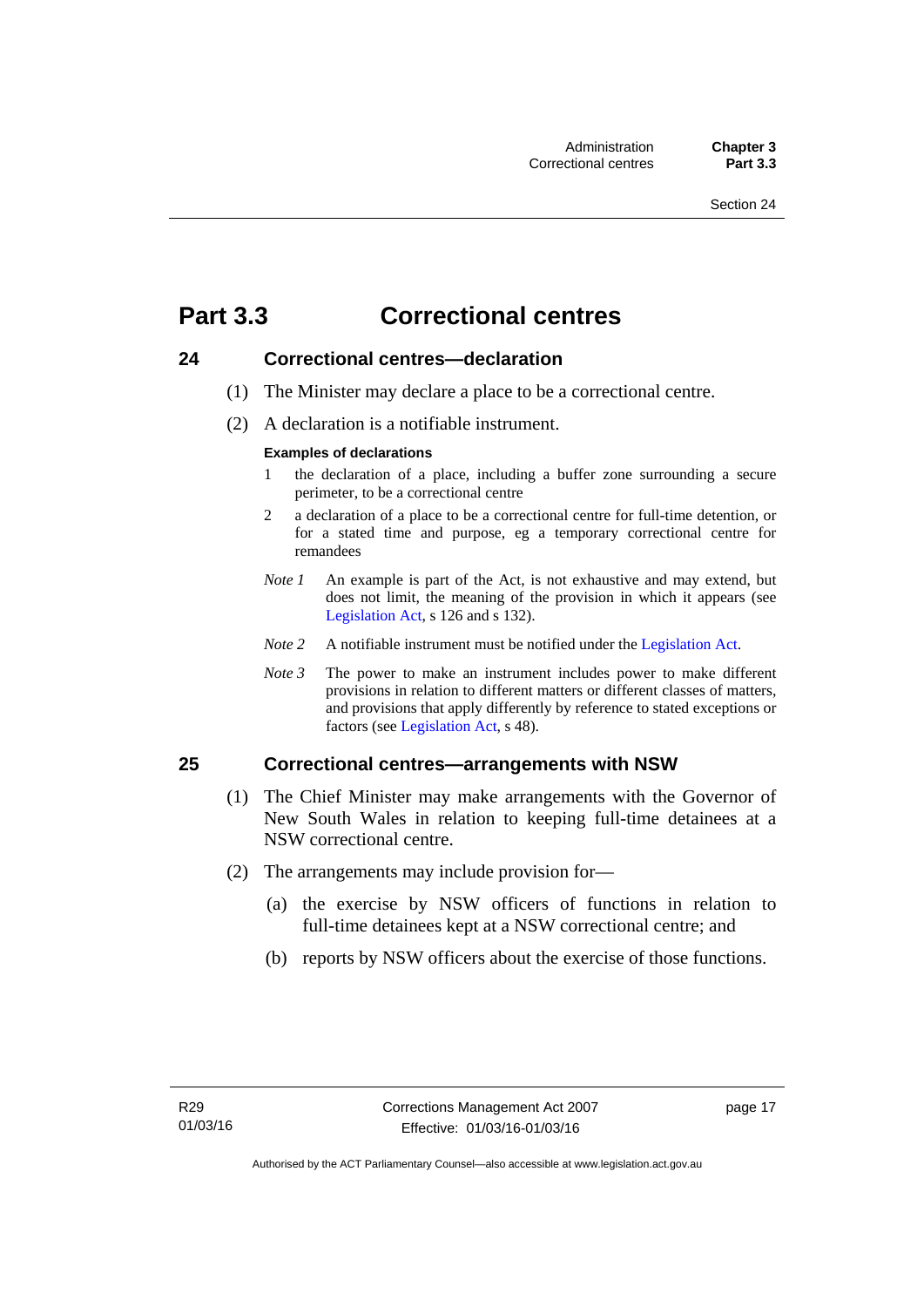| Chapter 3       | Administration       |
|-----------------|----------------------|
| <b>Part 3.3</b> | Correctional centres |

Section 25

(3) In this section:

*NSW officer* means an officer or other person having authority under the *[Crimes \(Administration of Sentences\) Act 1999](http://www.legislation.nsw.gov.au/maintop/view/inforce/act+93+1999+cd+0+N)* (NSW) to exercise a function in relation to a full-time detainee.

*Note* The *[Crimes \(Sentence Administration\) Act 2005](http://www.legislation.act.gov.au/a/2005-59)*, pt 4.3 (Full-time detention in NSW) provides for the removal of full-time detainees to NSW correctional centres.

page 18 Corrections Management Act 2007 Effective: 01/03/16-01/03/16

R29 01/03/16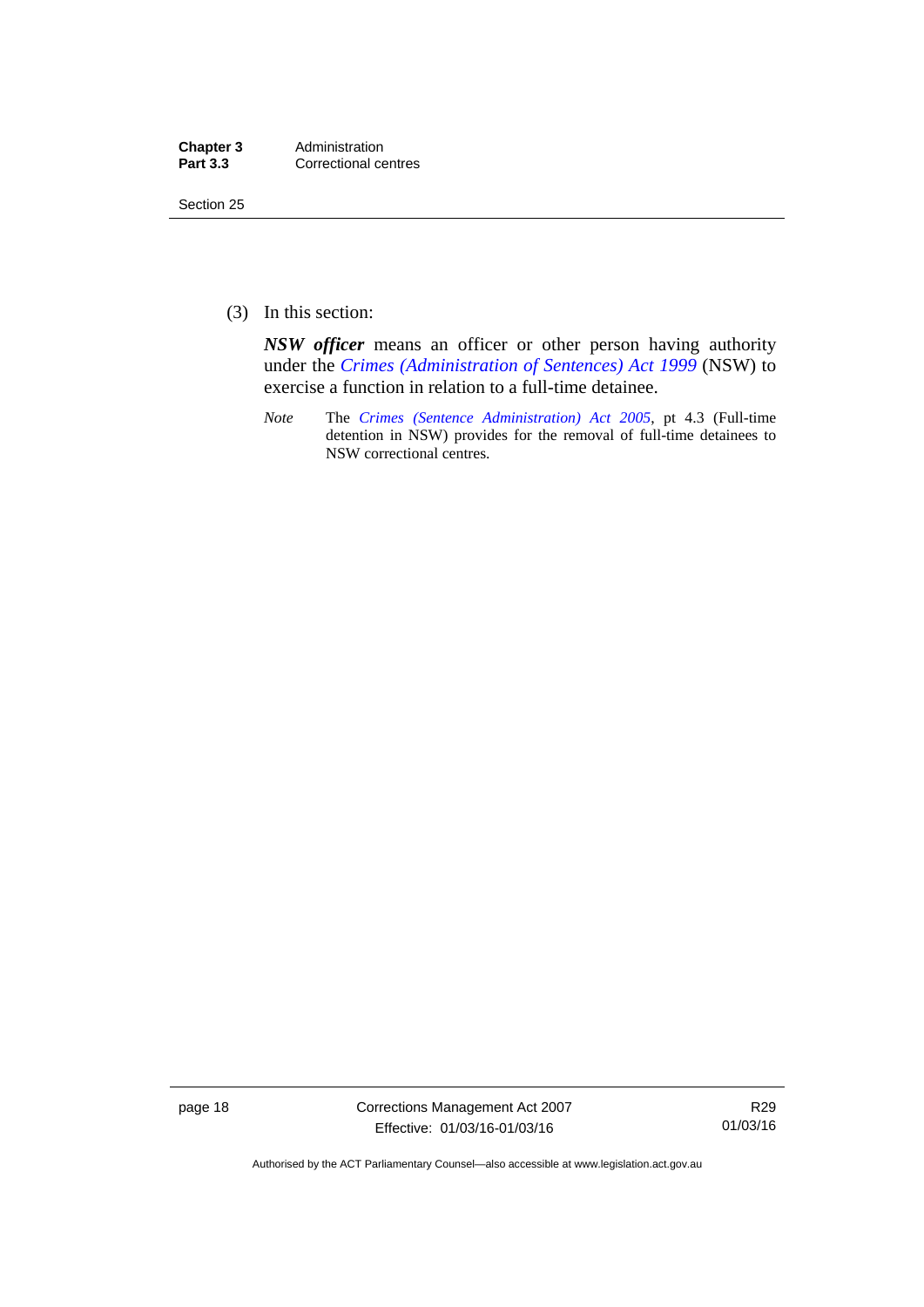# <span id="page-32-0"></span>**Part 3.4 Administration—special provisions**

# <span id="page-32-1"></span>**26 Declaration of emergency**

- (1) This section applies if the director-general believes, on reasonable grounds, that an emergency (including an imminent emergency) exists in relation to a correctional centre that threatens or is likely to threaten—
	- (a) security or good order at the centre; or
	- (b) the safety of anyone at the centre or elsewhere.
- (2) The director-general may declare that an emergency exists in relation to the correctional centre for a stated period of not more than—
	- (a) 3 days; or
	- (b) if another period is prescribed by regulation—the period prescribed.
- (3) To remove any doubt, the director-general may make declarations for 2 or more consecutive periods in relation to the same emergency.
- (4) A declaration commences when it is made, unless it provides for a later commencement.
- (5) A declaration—
	- (a) is a notifiable instrument; and
	- (b) must be notified under the [Legislation Act](http://www.legislation.act.gov.au/a/2001-14) no later than the day after the day it is made.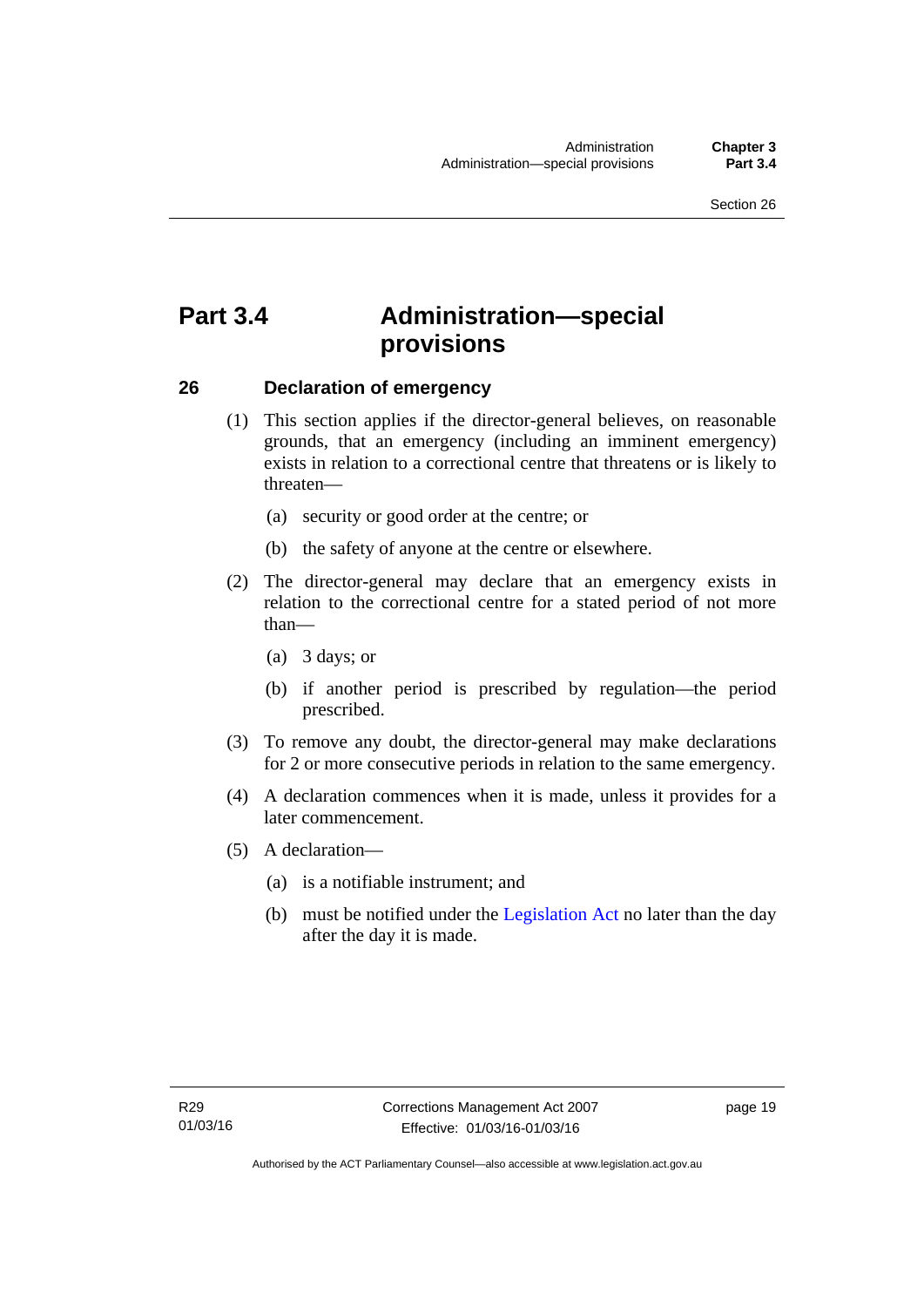Section 27

# <span id="page-33-0"></span>**27 Emergency powers**

- (1) While an emergency is declared under section 26 in relation to a correctional centre, the director-general may do 1 or more of the following:
	- (a) restrict any work or activity at the centre;
	- (b) restrict access in, or to or from, the centre or any part of the centre;
	- (c) restrict communications between a detainee and anyone else;
	- (d) authorise a police officer or public servant to exercise any function exercisable by a corrections officer under this Act in accordance with any direction by the director-general.
- (2) The director-general must ensure that action taken under this section is necessary and reasonable in the circumstances.

# <span id="page-33-1"></span>**28 Arrangements with police**

- (1) The director-general may make arrangements with the chief police officer for police assistance in relation to the administration of the following Acts:
	- (a) the *[Crimes \(Sentencing\) Act 2005](http://www.legislation.act.gov.au/a/2005-58)*;
	- (b) the *[Crimes \(Sentence Administration\) Act 2005](http://www.legislation.act.gov.au/a/2005-59)*;
	- (c) this Act.
- (2) Subject to any arrangement under this section, the chief police officer must comply, as far as practicable, with any request by the director-general for police assistance mentioned in subsection (1).
- (3) A police officer providing assistance under this section may exercise any function exercisable by a corrections officer under an Act mentioned in subsection (1) in accordance with any direction by the director-general.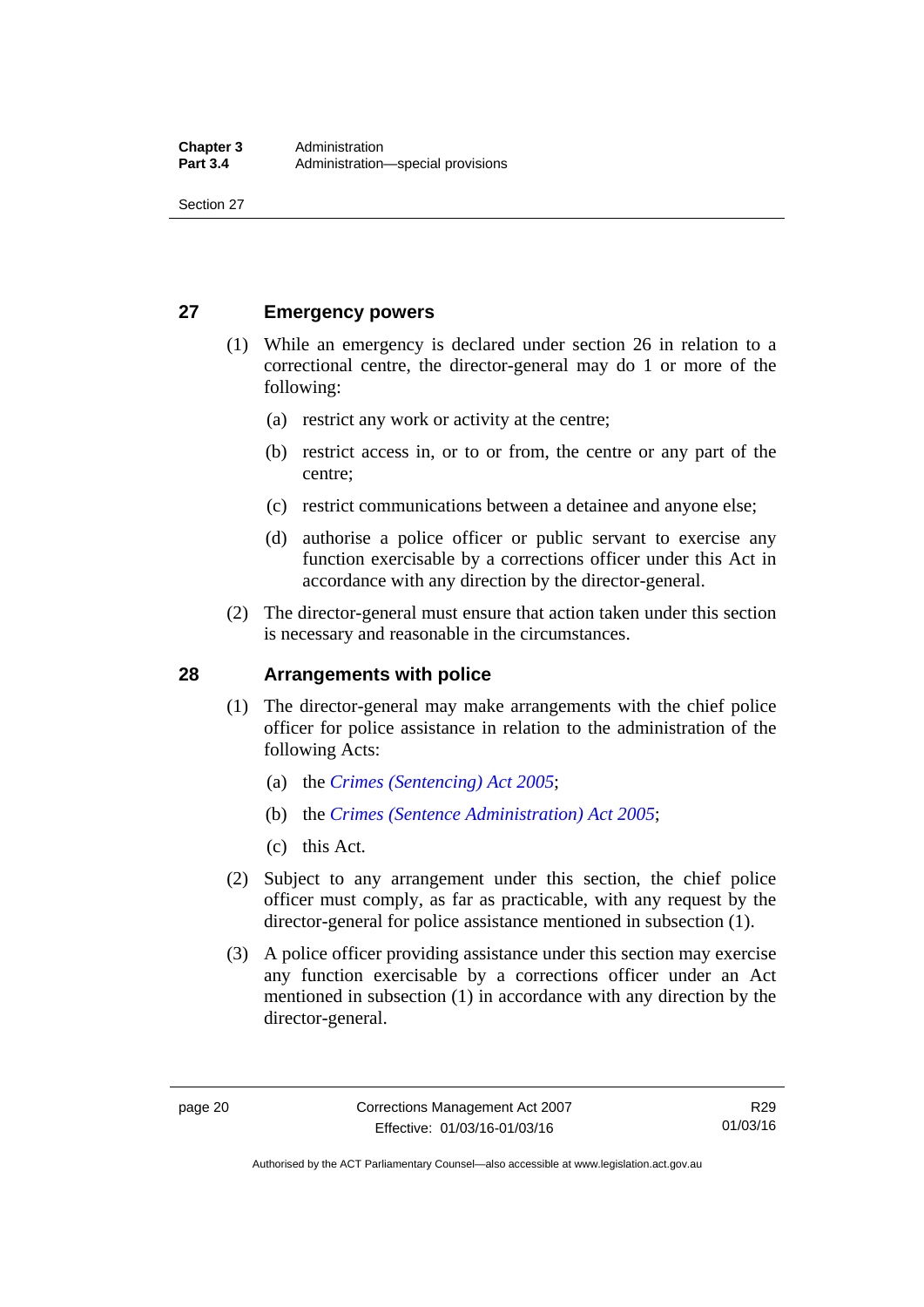# <span id="page-34-0"></span>**Chapter 4 Detention in police and court cells etc**

# <span id="page-34-1"></span>**29 Definitions—ch 4**

(1) In this chapter:

*court cell* means a cell (however described) for the detention of a person at a court.

### *director-general* means—

- (a) for a detainee (other than a young detainee)—the director-general responsible for this Act; and
- (b) for a young detainee—the director-general responsible for the *[Children and Young People Act 2008](http://www.legislation.act.gov.au/a/2008-19)*.

*police cell* means a cell (however described) for the detention of a person at a police station.

*young detainee*—see the *[Children and Young People Act 2008](http://www.legislation.act.gov.au/a/2008-19)*, section 95.

- (2) In this chapter—
	- (a) a reference to a *correctional centre* is, in relation to the custody or detention of a young detainee, a reference to a detention place under the *[Children and Young People](http://www.legislation.act.gov.au/a/2008-19)  [Act 2008](http://www.legislation.act.gov.au/a/2008-19)*; and
	- (b) a reference to a *corrections officer* is, in relation to the custody or detention of a young detainee, a reference to a youth detention officer under the *[Children and Young People](http://www.legislation.act.gov.au/a/2008-19)  [Act 2008](http://www.legislation.act.gov.au/a/2008-19)*.

### <span id="page-34-2"></span>**30 Detention in police cells**

(1) A person lawfully required to be in police custody may, for the purposes of the custody, be detained at a police cell.

| R29      | Corrections Management Act 2007 | page 21 |
|----------|---------------------------------|---------|
| 01/03/16 | Effective: 01/03/16-01/03/16    |         |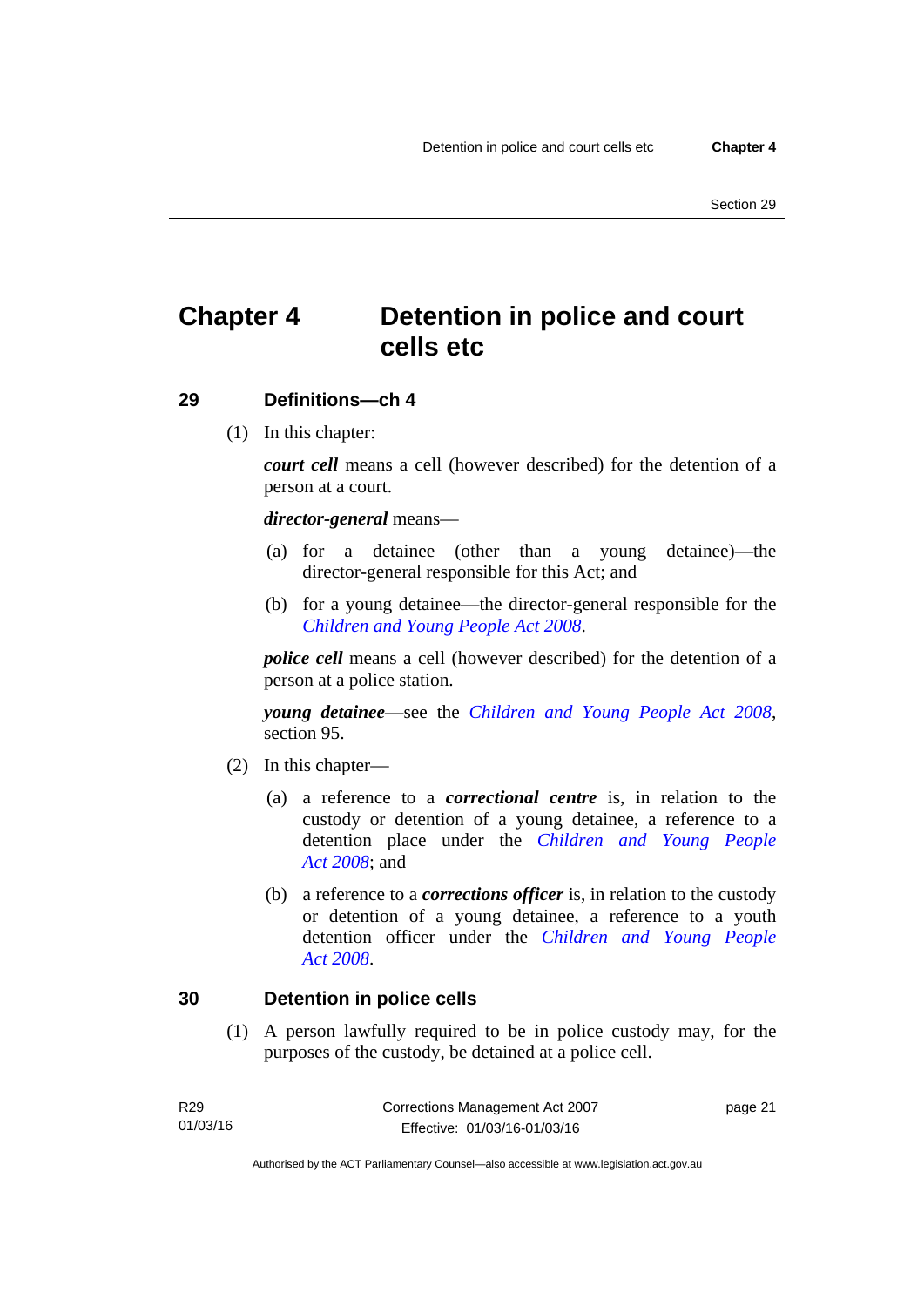- (2) However, a person lawfully required to be in police custody must not be detained continuously at a police cell for a period longer than the following period (the *allowed period*):
	- (a) for a detainee (other than a young detainee)—36 hours;
	- (b) for a young detainee—12 hours.
- (3) If a person is lawfully required to remain in police custody for a period longer than the allowed period, the chief police officer may direct that the person be transferred to the custody of the director-general for the purposes of the police custody.
- (4) The direction by the chief police officer—
	- (a) authorises the director-general to have custody of the person under the direction; and
	- (b) requires the director-general to do the following:
		- (i) take the person into custody;
		- (ii) arrange for the person's admission to a correctional centre;
		- (iii) keep the person in custody under full-time detention under the direction;
		- (iv) provide for police access to the person;
		- (v) return the person to the custody of the chief police officer as required by the direction.
- (5) To remove any doubt, the person is also taken to remain in police custody while in custody under subsection (4).

# <span id="page-35-0"></span>**31 Detention in police cells—search powers etc**

(1) The chief police officer may direct a police officer to conduct a scanning search, frisk search, ordinary search or strip search of a person detained at a police cell.

Authorised by the ACT Parliamentary Counsel—also accessible at www.legislation.act.gov.au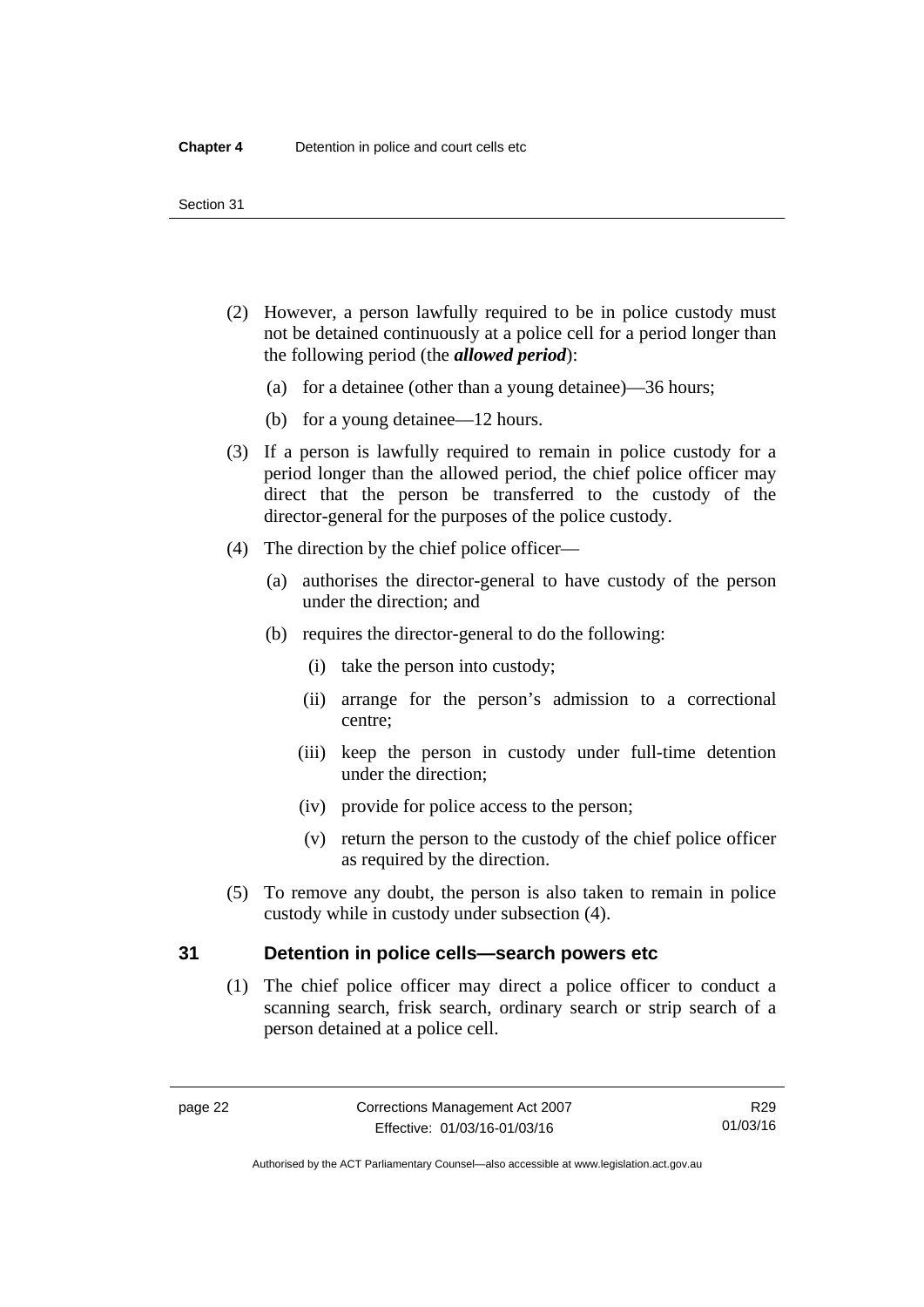- (2) For the application of this section to a detainee (other than a young detainee), part 9.4 (Searches) and part 9.5 (Seizing property) apply as if the direction, search or seizure occurred under the relevant part in relation to a detainee at a correctional centre.
- (3) For the application of this section to a young detainee, the following provisions of the *[Children and Young People Act 2008](http://www.legislation.act.gov.au/a/2008-19)* apply as if the direction, search or seizure occurred under the relevant part in relation to a young detainee at a detention place:
	- (a) part 7.1 (Preliminary—ch 7);
	- (b) part 7.2 (Searches generally);
	- (c) part 7.3 (Scanning, frisking and ordinary searches);
	- (d) part 7.4 (Strip searches—young detainees);
	- (e) part 7.9 (Seizing property).

## **31A Detention in police cells—additional provisions for young detainees**

- (1) This section applies if a young detainee is detained at a police cell under section 30.
- (2) The chief police officer must ensure that the young detainee—
	- (a) is kept separate from adult detainees; and
	- (b) has prompt access to medical and legal assistance; and
	- (c) is told, in language and a way he or she can readily understand, about the reason for the detention and the procedures that apply; and
	- (d) is able to contact and be contacted by each of the following:
		- (i) a commissioner exercising functions under the *[Human](http://www.legislation.act.gov.au/a/2005-40)  [Rights Commission Act 2005](http://www.legislation.act.gov.au/a/2005-40)*;
		- (ii) the public advocate;

page 23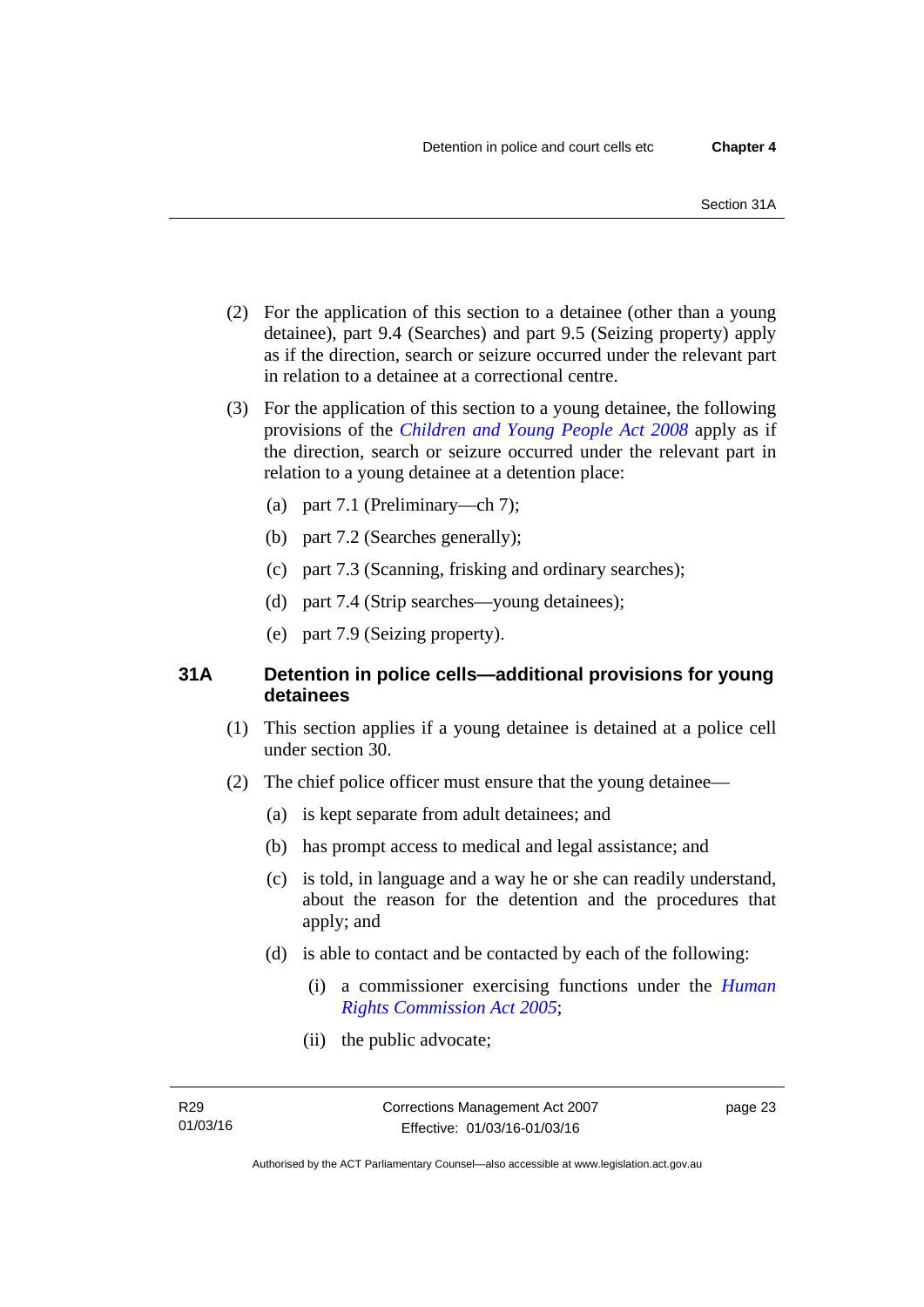Section 32

#### (iii) the ombudsman.

*Note* The *[Crimes Act 1914](http://www.comlaw.gov.au/Series/C2004A07391)* (Cwlth), pt 1C contains provisions about investigation of offences (including about periods of arrest and obligations of investigating officials) that apply to offences against ACT laws punishable by imprisonment for longer than 12 months.

In particular, that Act, s 23Q provides that a person who is under arrest or a protected suspect must be treated with humanity and with respect for human dignity, and must not be subjected to cruel, inhuman or degrading treatment.

## **32 Other police powers not limited**

To remove any doubt, section 30 and section 31 are additional to, and do not limit, any other provision relating to a police function under a territory law or a law of the Commonwealth, a State or another Territory.

## **33 Detention in court cells**

- (1) This section applies to a person who is—
	- (a) in the director-general's custody but not admitted as a detainee at a correctional centre; and
	- (b) required to attend a court.
- (2) The director-general may direct that the person be detained at a court cell in the custody of a corrections officer for the purposes of the person's attendance at the court.
	- *Note* If the person is a young offender who is under 18 years old, he or she must not be placed in a room with an adult who is under detention (see *[Children and Young People Act 2008](http://www.legislation.act.gov.au/a/2008-19)*, s 100).
- (3) However, the person must not be detained continuously at a court cell for a period longer than the following period (the *allowed period*):
	- (a) for a detainee (other than a young detainee)—36 hours;
	- (b) for a young detainee—12 hours.

Authorised by the ACT Parliamentary Counsel—also accessible at www.legislation.act.gov.au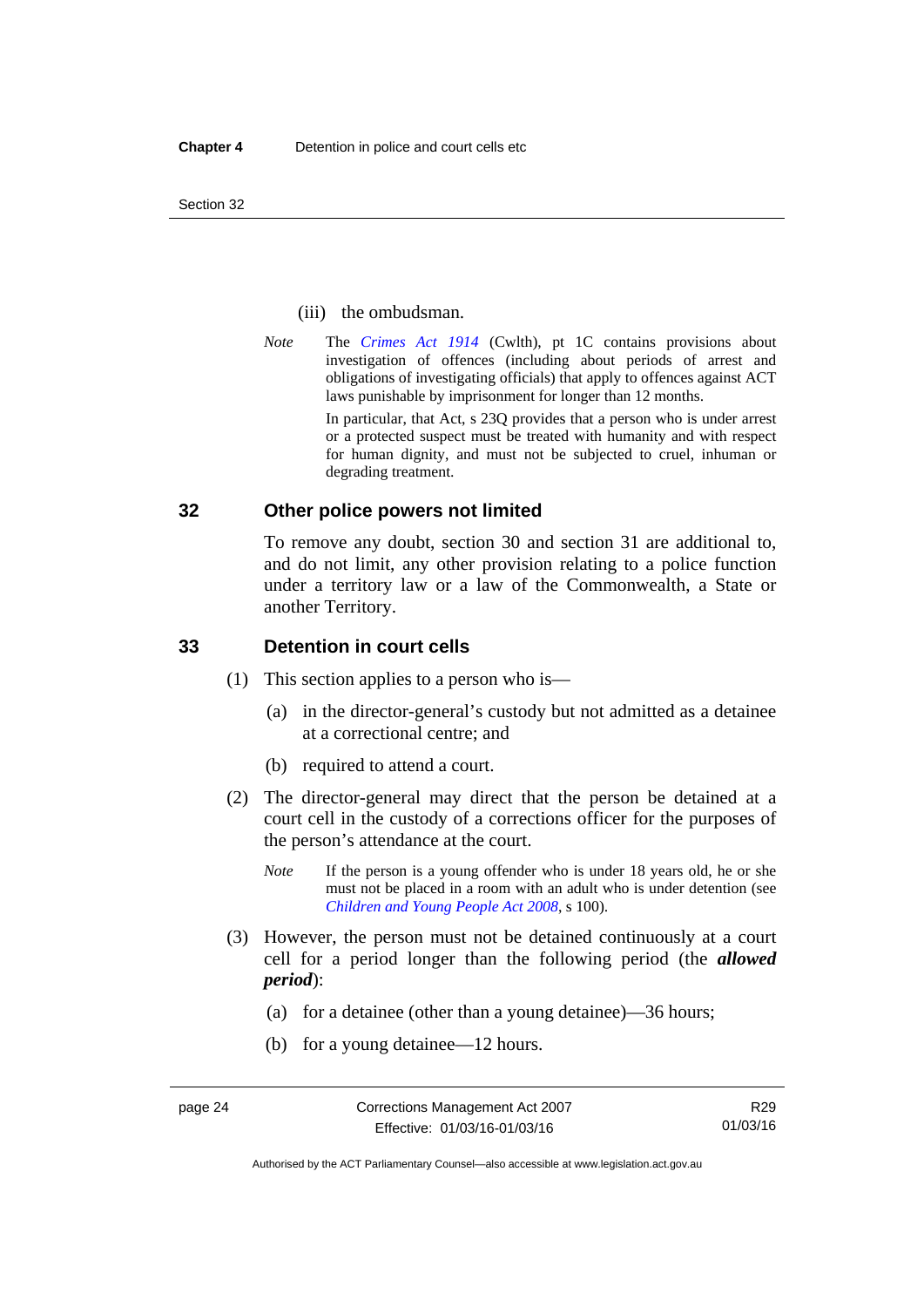- (4) If the person is required to remain in detention for a period longer than the allowed period for the court attendance, the director-general must—
	- (a) arrange for the person's admission to a correctional centre; and
	- (b) keep the person in custody under full-time detention for the attendance; and
	- (c) take the person to the court as required by the court.
- (5) While detained at a court cell under this section—
	- (a) a detainee (other than a young detainee) is taken to be a detainee for all purposes under this Act; and
	- (b) a young detainee is taken to be a young detainee for all purposes under the *[Children and Young People Act 2008](http://www.legislation.act.gov.au/a/2008-19)*.

## **33A Detention in court cells—additional provisions for young detainees**

- (1) This section applies if a young detainee is detained at a court cell under section 33.
- (2) The director-general must ensure that the young detainee—
	- (a) is kept separate from adult detainees; and
	- (b) has prompt access to medical and legal assistance; and
	- (c) is told, in language and a way he or she can readily understand, about the reason for the detention and the procedures that apply; and
	- (d) is able to contact and be contacted by each of the following:
		- (i) a commissioner exercising functions under the *[Human](http://www.legislation.act.gov.au/a/2005-40)  [Rights Commission Act 2005](http://www.legislation.act.gov.au/a/2005-40)*;
		- (ii) the public advocate;
		- (iii) the ombudsman.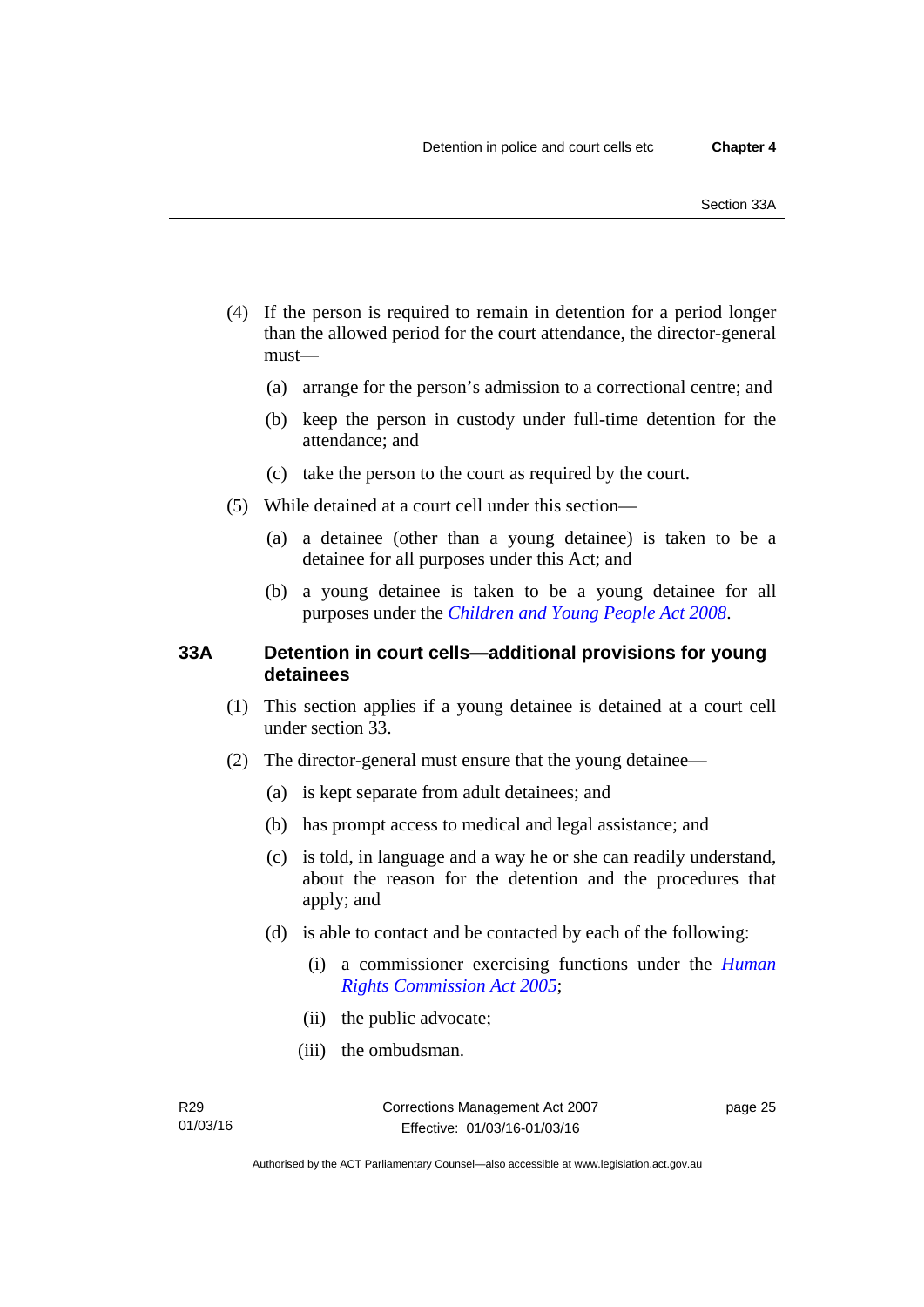## **34 Detainees accommodated away from correctional centre**

 (1) This section applies if the director-general believes, on reasonable grounds, that circumstances exist in relation to a correctional centre that make it necessary or prudent for a detainee admitted at the centre to be accommodated temporarily away from the centre.

#### **Examples**

- 1 where a correctional centre cannot properly accommodate any more detainees
- 2 where there is an outbreak of disease or violent behaviour at a correctional centre
- 3 where a detainee is being transferred to or from a correctional centre or other place and needs accommodation in transit
- *Note* An example is part of the Act, is not exhaustive and may extend, but does not limit, the meaning of the provision in which it appears (see [Legislation Act,](http://www.legislation.act.gov.au/a/2001-14) s 126 and s 132).
- (2) The director-general may declare that this section applies in relation to the correctional centre for a stated period.
- (3) A declaration is a notifiable instrument.

*Note* A notifiable instrument must be notified under the [Legislation Act](http://www.legislation.act.gov.au/a/2001-14).

- (4) The director-general may direct that, while a declaration is in force in relation to a correctional centre, a detainee at the centre be detained—
	- (a) at a police cell in the custody of a police officer; or
	- (b) at a court cell in the custody of a corrections officer.
- (5) The period of detention at a police cell or court cell is not limited by section 30 or section 33.
- (6) To remove any doubt, while detained under this section—
	- (a) a detainee (other than a young detainee) remains a detainee for all purposes under this Act; and

Authorised by the ACT Parliamentary Counsel—also accessible at www.legislation.act.gov.au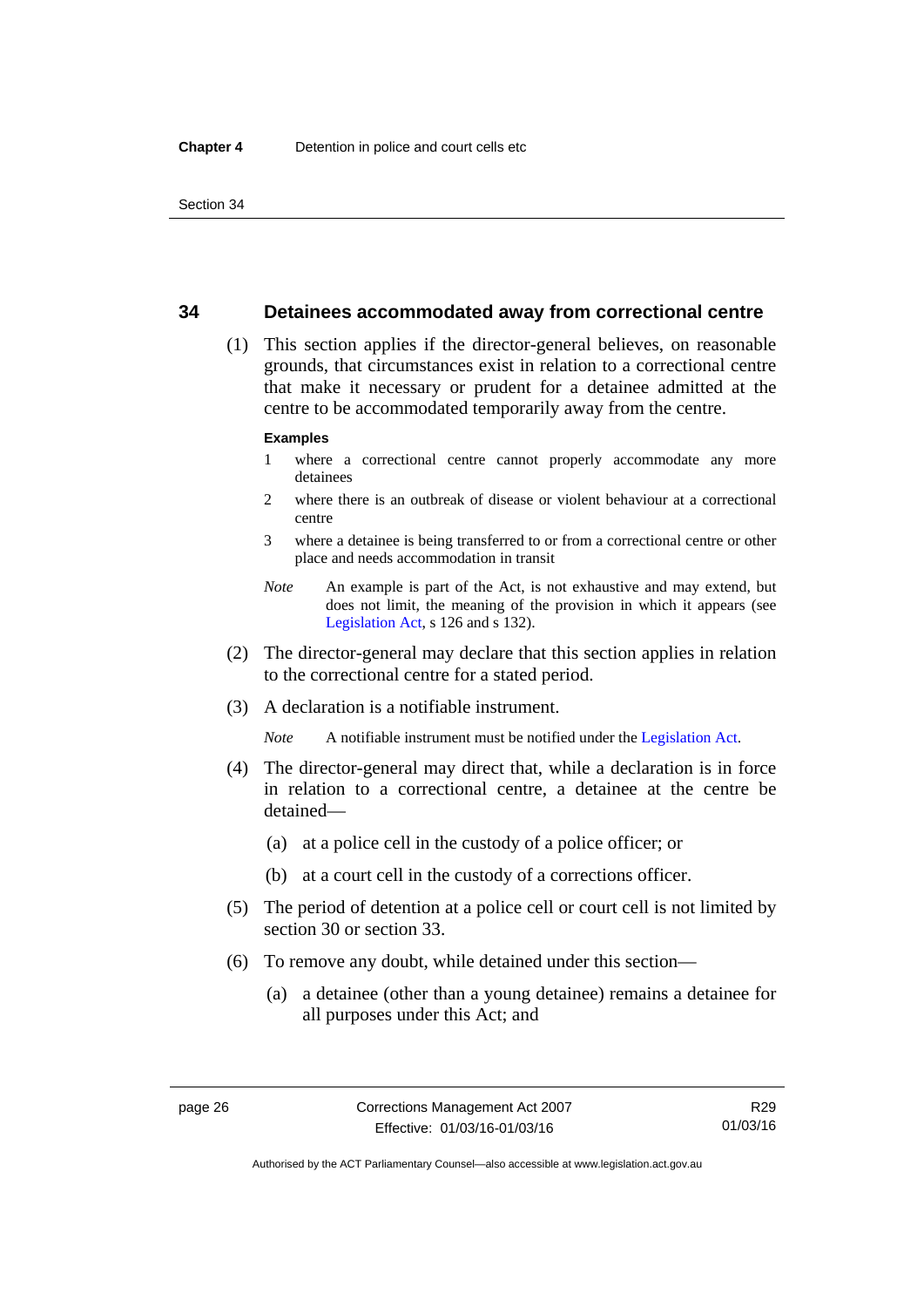(b) a young detainee remains a young detainee for all purposes under the *[Children and Young People Act 2008](http://www.legislation.act.gov.au/a/2008-19)*.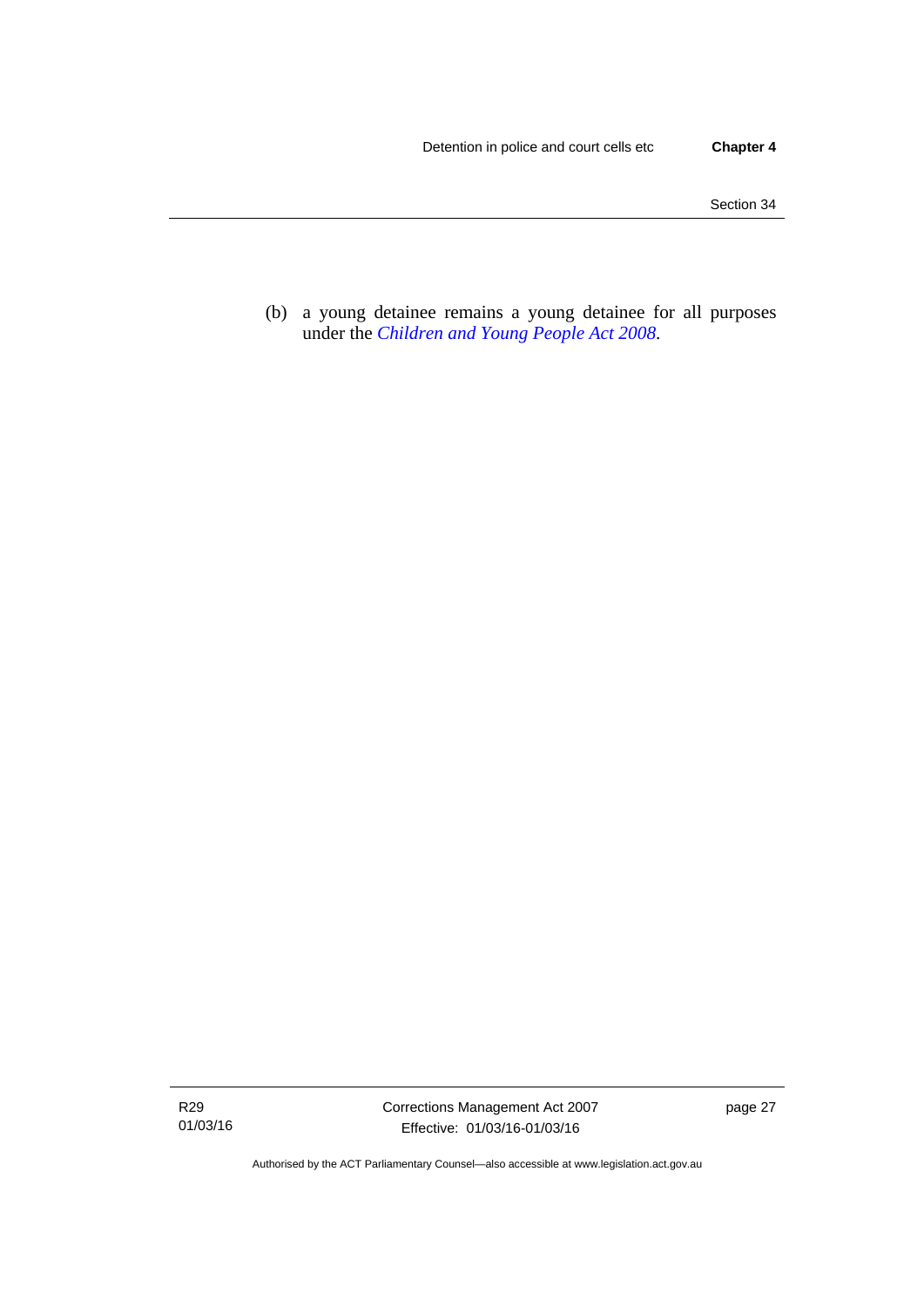#### **Chapter 5** Escorting detainees

Section 35

# **Chapter 5 Escorting detainees**

## **35 Escort officer functions etc**

- (1) This section applies if, under a law in force in the ACT, a person required to be held in the director-general's custody is to be escorted anywhere by an escort officer.
- (2) To remove any doubt—
	- (a) the escort officer is authorised to have custody of the person for the purpose of escorting the person; and
	- (b) the person is also taken to be in the director-general's custody; and
	- (c) a corrections officer acting as the escort officer may, for the purpose of escorting the person, exercise any function under this Act that the officer may exercise in relation to a detainee admitted at a correctional centre.

#### **Examples of functions—par (c)**

- 1 functions given to the officer under section 20 (Corrections officers functions) or delegated to the officer by the director-general (for example, giving directions to detainees)
- 2 the officer's functions under part 9.4 (Searches) or part 9.7 (Use of force)
- *Note* An example is part of the Act, is not exhaustive and may extend, but does not limit, the meaning of the provision in which it appears (see [Legislation Act,](http://www.legislation.act.gov.au/a/2001-14) s 126 and s 132).

## **36 Escorting arrested person to court etc**

- (1) This section applies if a person arrested by a police officer—
	- (a) has not been released on bail; and
	- (b) is in police custody; and
	- (c) is required by law to be brought before a court or tribunal.

R29 01/03/16

Authorised by the ACT Parliamentary Counsel—also accessible at www.legislation.act.gov.au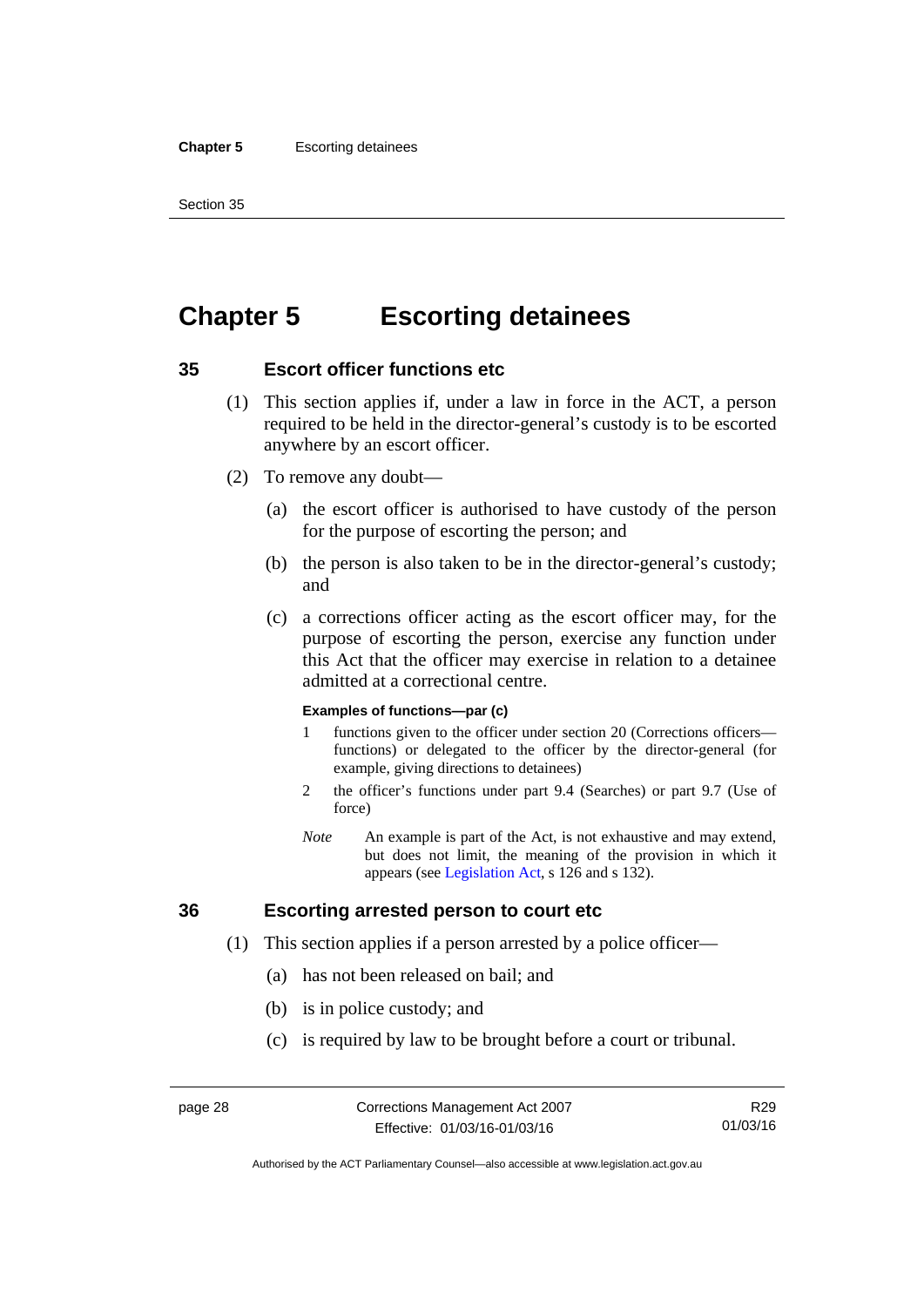- (2) A police officer may request an escort officer to bring the person before the court or tribunal.
- (3) The escort officer must bring the person before the court or tribunal and, for that purpose, may—
	- (a) take the person into custody; and
	- (b) arrange for the person to be detained under this Act until the person is brought before the court or tribunal.

# **37 Custody etc during proceedings**

Subject to any order or direction of a court, an escort officer who is required to bring a person before a court must, as far as practicable—

- (a) ensure the safe custody and welfare of the person for the purposes of the proceeding; and
- (b) ensure that the person does not obstruct or hinder the proceeding.

# **38 Executing warrants of imprisonment or remand etc**

- (1) The director-general may make escort officers available to attend on a court or tribunal—
	- (a) to take a person into custody; or
	- (b) to arrange for a person to be kept in custody; or
	- (c) to transfer or otherwise deal with a person.
- (2) An order or direction of the court addressed to all escort officers—
	- (a) is taken to be addressed to each escort officers; and
	- (b) may be executed by any escort officers.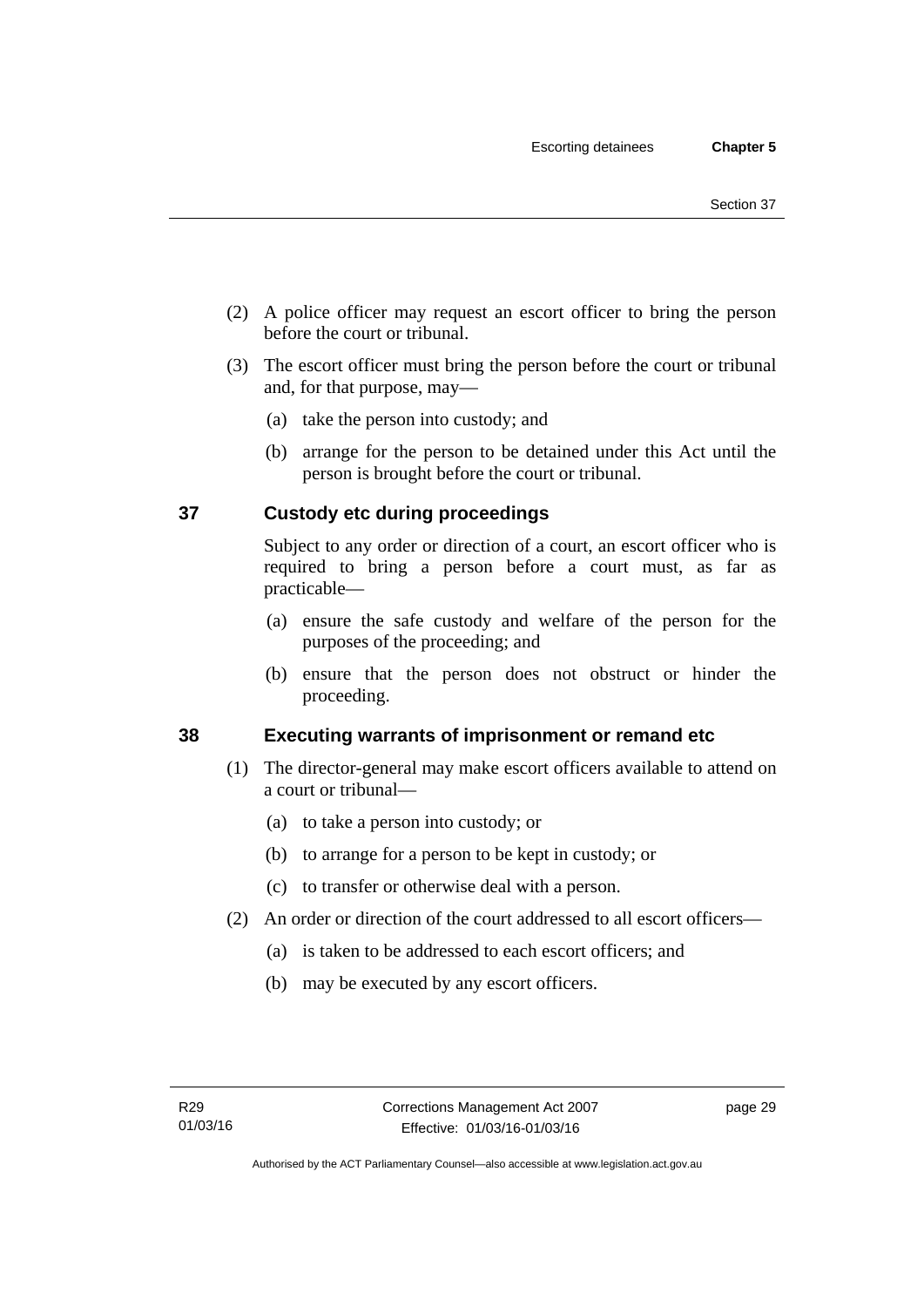#### **Chapter 5** Escorting detainees

Section 39

## **39 Other powers not limited**

To remove any doubt, this chapter is additional to, and does not limit, any other provision relating to the escorting of detainees under a territory law or a law of the Commonwealth, a State or another territory.

#### **Examples of other provisions**

- 1 The *[Crimes \(Sentence Administration\) Act 2005](http://www.legislation.act.gov.au/a/2005-59)*, part 3.3 (Committal miscellaneous)—
	- section 20 (Directions to escort officers)
	- section 21 (Orders to bring offender or remandee before court etc).
- 2 A law of a State relating to the escort of prisoners through the ACT.
- *Note* An example is part of the Act, is not exhaustive and may extend, but does not limit, the meaning of the provision in which it appears (see [Legislation Act,](http://www.legislation.act.gov.au/a/2001-14) s 126 and s 132).

page 30 Corrections Management Act 2007 Effective: 01/03/16-01/03/16

R29 01/03/16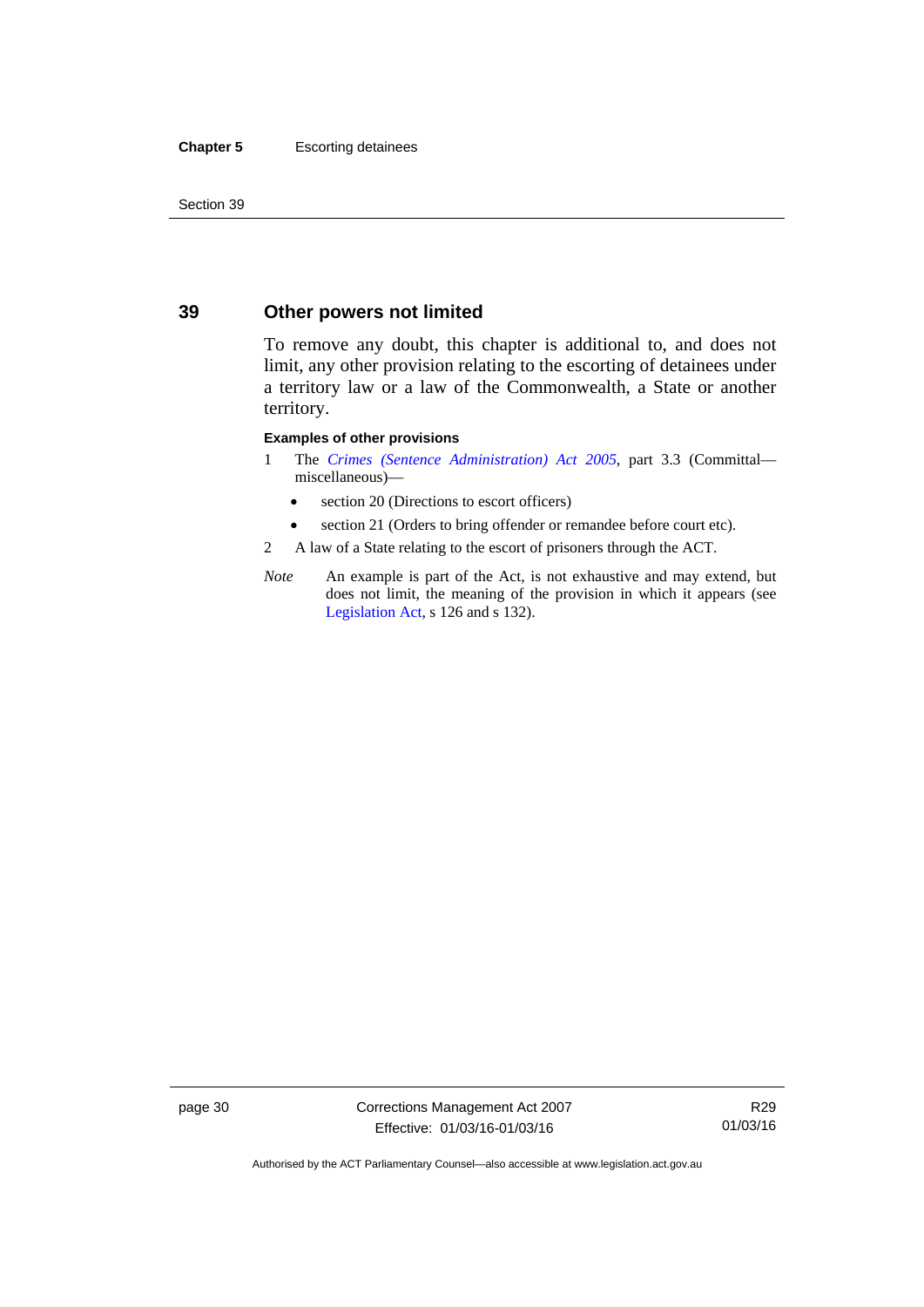# **Chapter 6 Living conditions at correctional centres**

#### *Note to ch 6*

Anything expressed in this chapter to be an entitlement for ch 10 (Discipline) is not affected by anything that happens under that chapter. See s 154 (Meaning of *privilege*) and s 188 (Privileges and entitlements—impact of discipline).

#### **40 Food and drink**

- (1) The director-general must ensure that—
	- (a) sufficient nutritional food and drink are provided for detainees to avoid hunger and poor nourishment; and
	- (b) meals are provided for detainees at times consistent with the cultural norms of Australia; and
	- (c) clean drinking water is provided to meet the needs of detainees.
- (2) The director-general must also ensure, as far as practicable, that allowance is made for the religious, spiritual and cultural needs of detainees in relation to the provision of food and drink.
- (3) If a doctor, other than a doctor appointed under section 22 (Health practitioners—non-therapeutic functions), prescribes a particular diet for a detainee, the director-general must ensure that reasonable steps are taken to provide the detainee with the diet.
- (4) For chapter 10 (Discipline), subsections (1), (2) and (3) are taken to provide an entitlement for each detainee in relation to food and drink.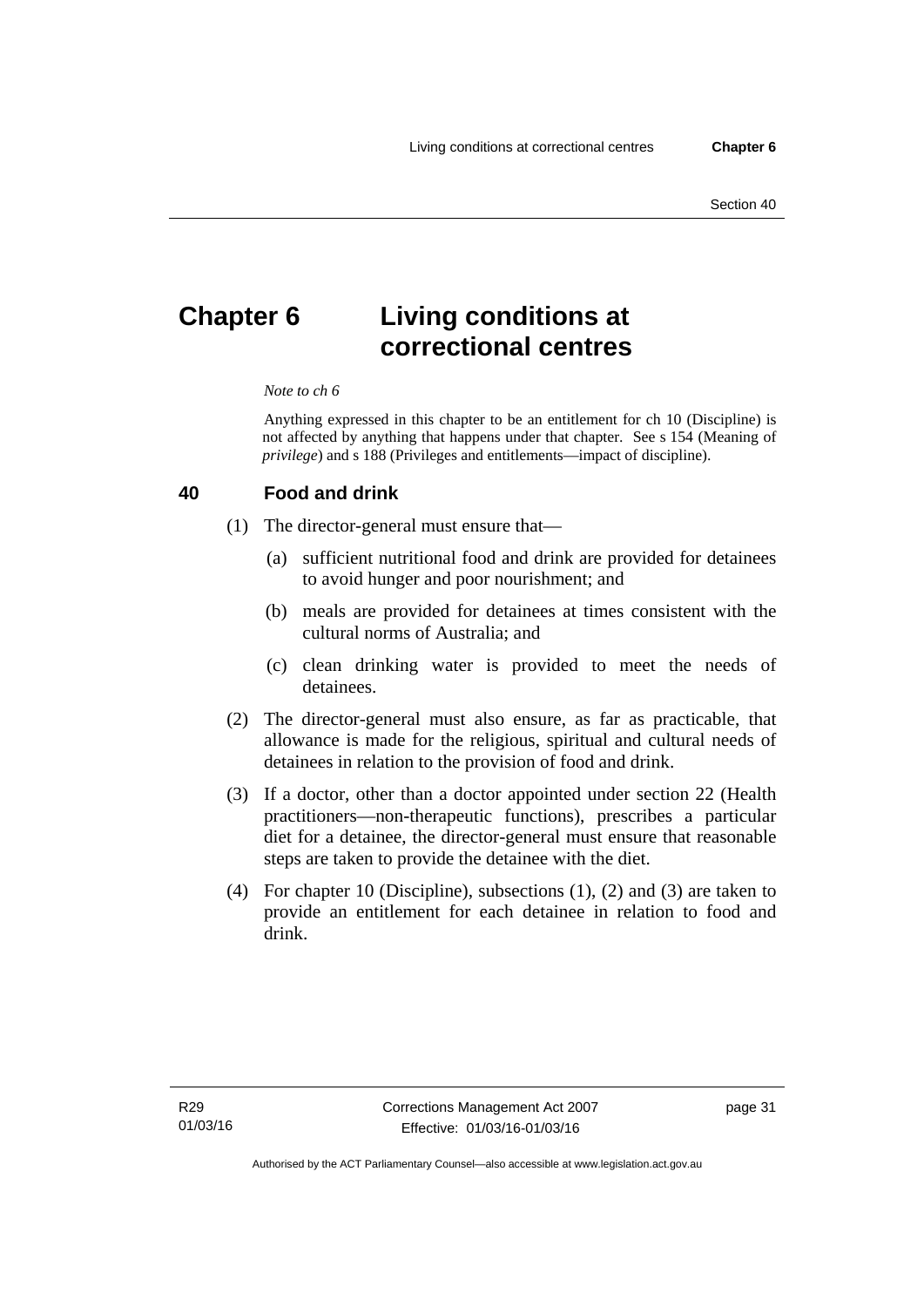- (5) Without limiting section 14 (Corrections policies and operating procedures), a corrections policy or operating procedure may include provision for any of the following:
	- (a) the nutritional standards to be met by food and drink for detainees;
	- (b) the provision of nutritional advice about food and drink provided to detainees;
	- (c) the appointment of a nutritionist.
- (6) For chapter 10 (Discipline), a detainee's entitlement in relation to food and drink includes anything expressed to be an entitlement in a corrections policy or operating procedure made for subsection (5).

## **41 Clothing**

- (1) The director-general must ensure that—
	- (a) sufficient, suitable clothing is provided for detainees; and
	- (b) any particular clothing, including a uniform, issued to detainees is not likely to degrade or humiliate detainees.
- (2) The director-general must also ensure, as far as practicable, that clothing provided for detainees is clean and hygienic.
- (3) For chapter 10 (Discipline), this section is taken to provide an entitlement for each detainee in relation to clothing.

## **42 Personal hygiene**

- (1) The director-general must ensure that—
	- (a) toilet facilities and washing or showering facilities are available to detainees; and
	- (b) the facilities are clean, hygienic and private enough to ensure the dignity and self-respect of detainees.

Authorised by the ACT Parliamentary Counsel—also accessible at www.legislation.act.gov.au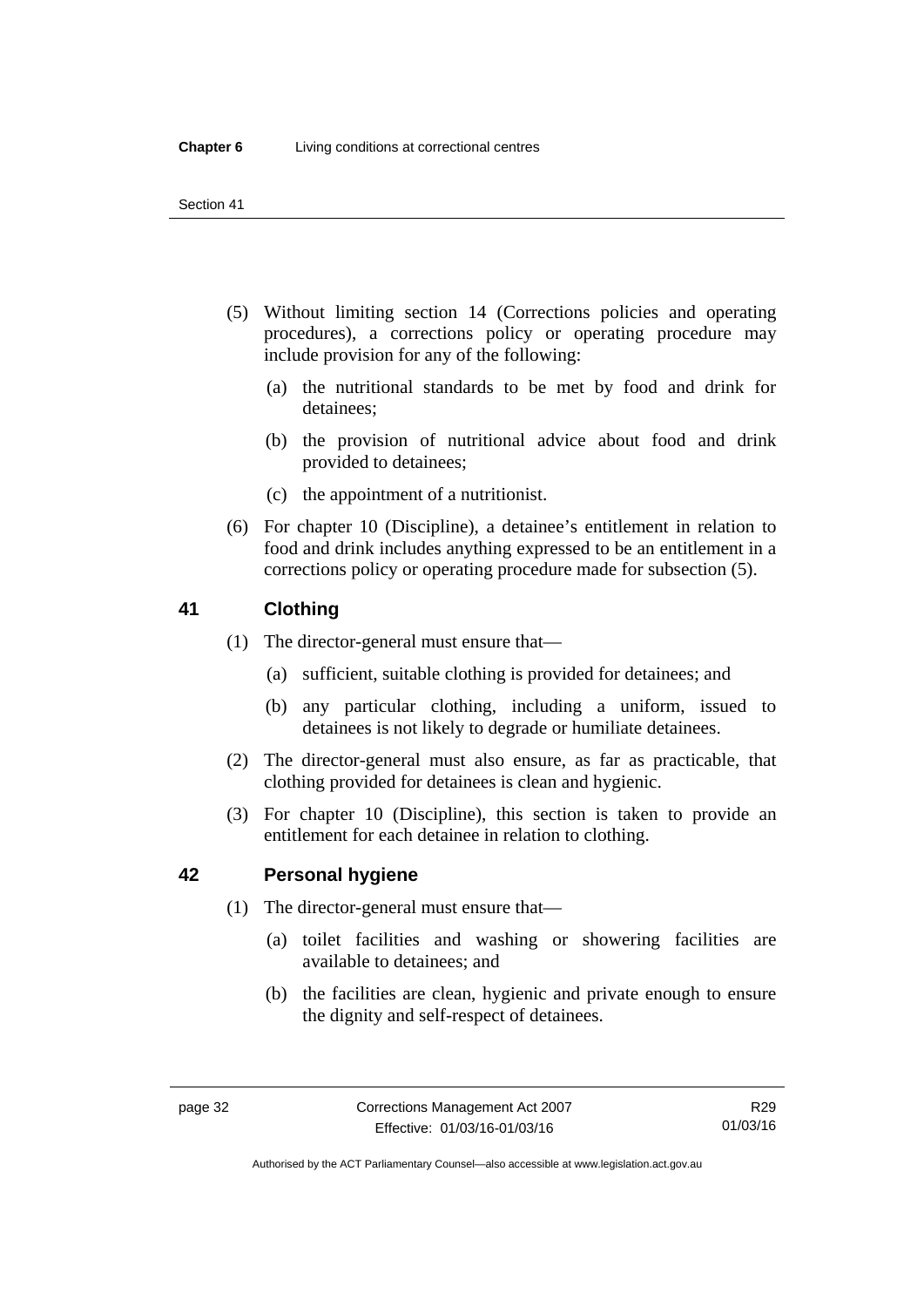(2) For chapter 10 (Discipline), this section is taken to provide an entitlement for each detainee in relation to personal hygiene.

## **43 Sleeping areas**

- (1) The director-general must ensure that—
	- (a) detainees have sleeping places, with bed and bedding, suitable for reasonable privacy and comfort; and
	- (b) sleeping places, including beds and bedding, are clean and hygienic.
- (2) For chapter 10 (Discipline), this section is taken to provide an entitlement for each detainee in relation to sleeping areas.

## **44 Treatment of convicted and non-convicted detainees**

(1) Without limiting section 14 (Corrections policies and operating procedures), the director-general must make a corrections policy or operating procedure providing for different treatment of convicted detainees and non-convicted detainees.

#### **Example**

a corrections policy or operating procedure, in accordance with the following rules of the United Nations *[Standard Minimum Rules for the Treatment of](http://www2.ohchr.org/english/law/treatmentprisoners.htm)  [Prisoners](http://www2.ohchr.org/english/law/treatmentprisoners.htm)*, for non-convicted detainees to be able to—

- procure food at own expense (r 87)
- be offered work but not be obliged to work (r 89)
- procure reading and writing material at own expense (r 90)
- visit and be treated by own doctor at own expense (r 91)
- *Note* An example is part of the Act, is not exhaustive and may extend, but does not limit, the meaning of the provision in which it appears (see [Legislation Act,](http://www.legislation.act.gov.au/a/2001-14) s 126 and s 132).
- (2) The director-general must also ensure that convicted detainees are accommodated separately from non-convicted detainees.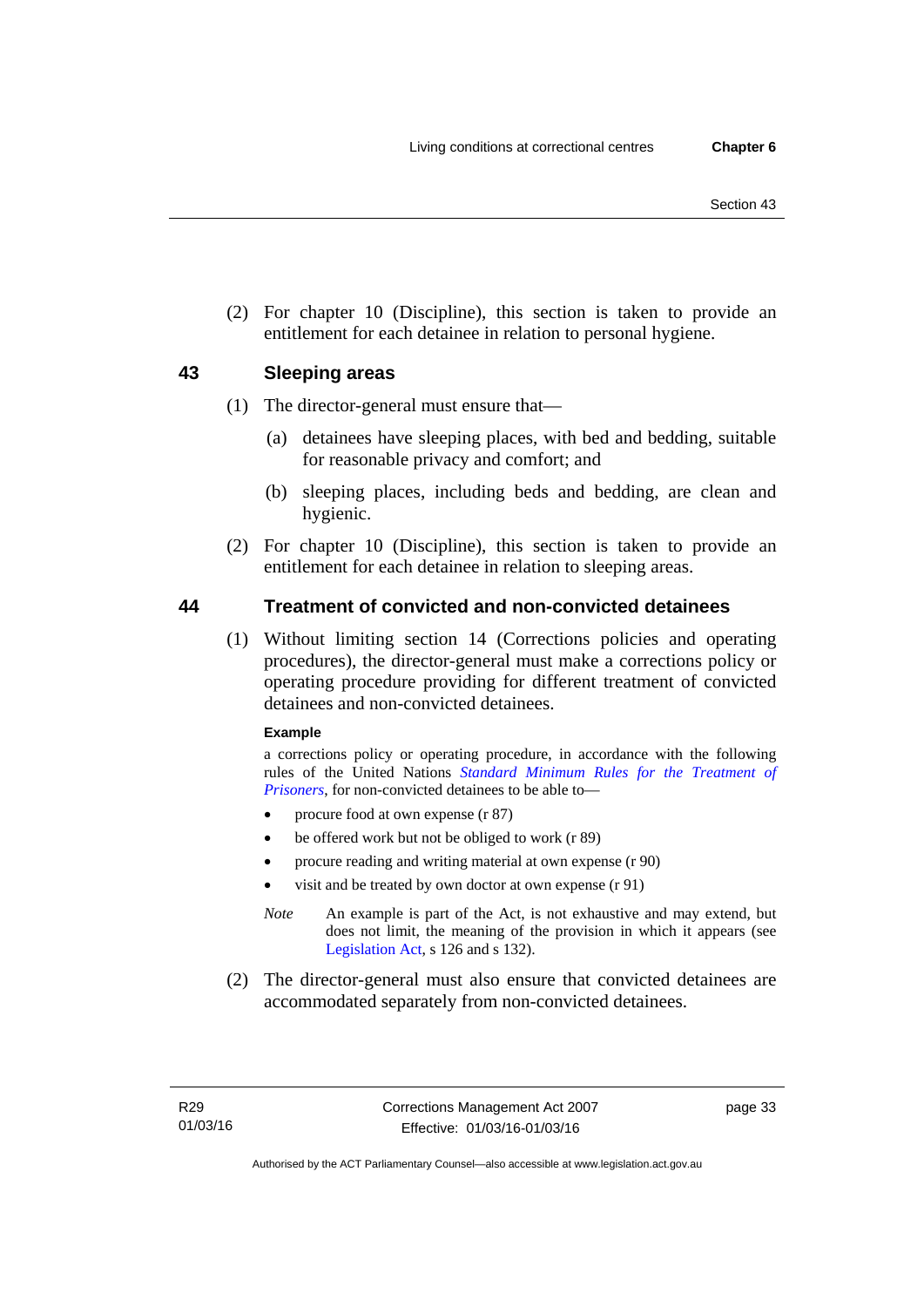- (3) For chapter 10 (Discipline)—
	- (a) a detainee's entitlement in relation to treatment in detention includes anything expressed to be an entitlement in a corrections policy or operating procedure made for subsection (1); and
	- (b) subsection (2) is taken to provide an entitlement for each detainee in relation to accommodation.
- (4) However, the director-general may give directions for different accommodation of a non-convicted detainee if the director-general suspects, on reasonable grounds, that is necessary to ensure the safety of the detainee or anyone else.

#### **Example**

Remandee J has served various sentences for violence offences, has an aggressive personality and enjoys bullying other people. The director-general suspects that other remandees detained with J are highly vulnerable in comparison with J. The director-general decides that J should be accommodated with convicted offenders.

- *Note* An example is part of the Act, is not exhaustive and may extend, but does not limit, the meaning of the provision in which it appears (see [Legislation Act,](http://www.legislation.act.gov.au/a/2001-14) s 126 and s 132).
- (5) In this section:

*convicted detainee* means a detainee whose detention is because of the detainee's conviction of an offence.

## **45 Access to open air and exercise**

- (1) The director-general must ensure, as far as practicable, that detainees—
	- (a) have access to the open air for at least 1 hour each day; and
	- (b) can exercise for at least 1 hour each day.
- (2) The standards under subsection (1) may both be satisfied during the same hour on any day.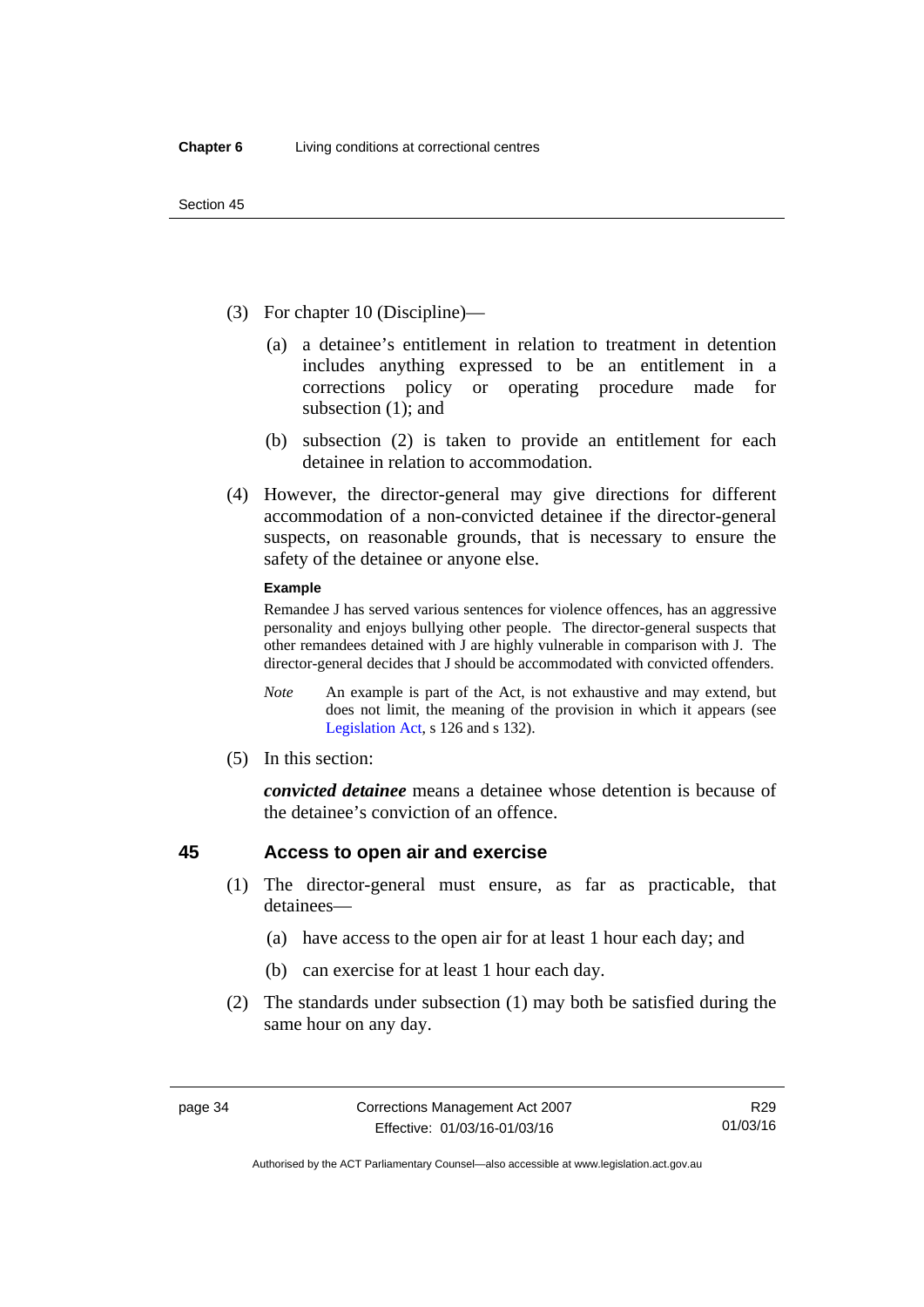(3) For chapter 10 (Discipline), this section is taken to provide an entitlement for each detainee in relation to access to the open air and exercise.

# <span id="page-48-0"></span>**46 Communication with family and others**

- (1) The director-general must ensure, as far as practicable, that adequate opportunities are provided for detainees to be able to remain in contact with family members, friends, associates and others by telephone calls, mail and visits.
- (2) For subsection (1), the director-general must have regard, in addition to any other relevant matter, to whether the detainee's detention is for a reason other than the conviction of an offence.
- (3) The director-general must also ensure that the overall treatment of a detainee, including any segregation or disciplinary action, does not unreasonably deprive the detainee generally of all communication with other people.
- (4) In particular, the director-general must ensure that the overall treatment of a detainee does not deprive the detainee generally of all communication with any of the following:
	- (a) the courts;
	- (b) accredited people;
	- (c) a doctor of the detainee's choice for health services;
	- (d) family members;
	- (e) other people with whom the detainee may communicate under this Act.
- (5) For chapter 10 (Discipline), subsections (1) to (4) are taken to provide an entitlement for each detainee in relation to communication generally with other people.

page 35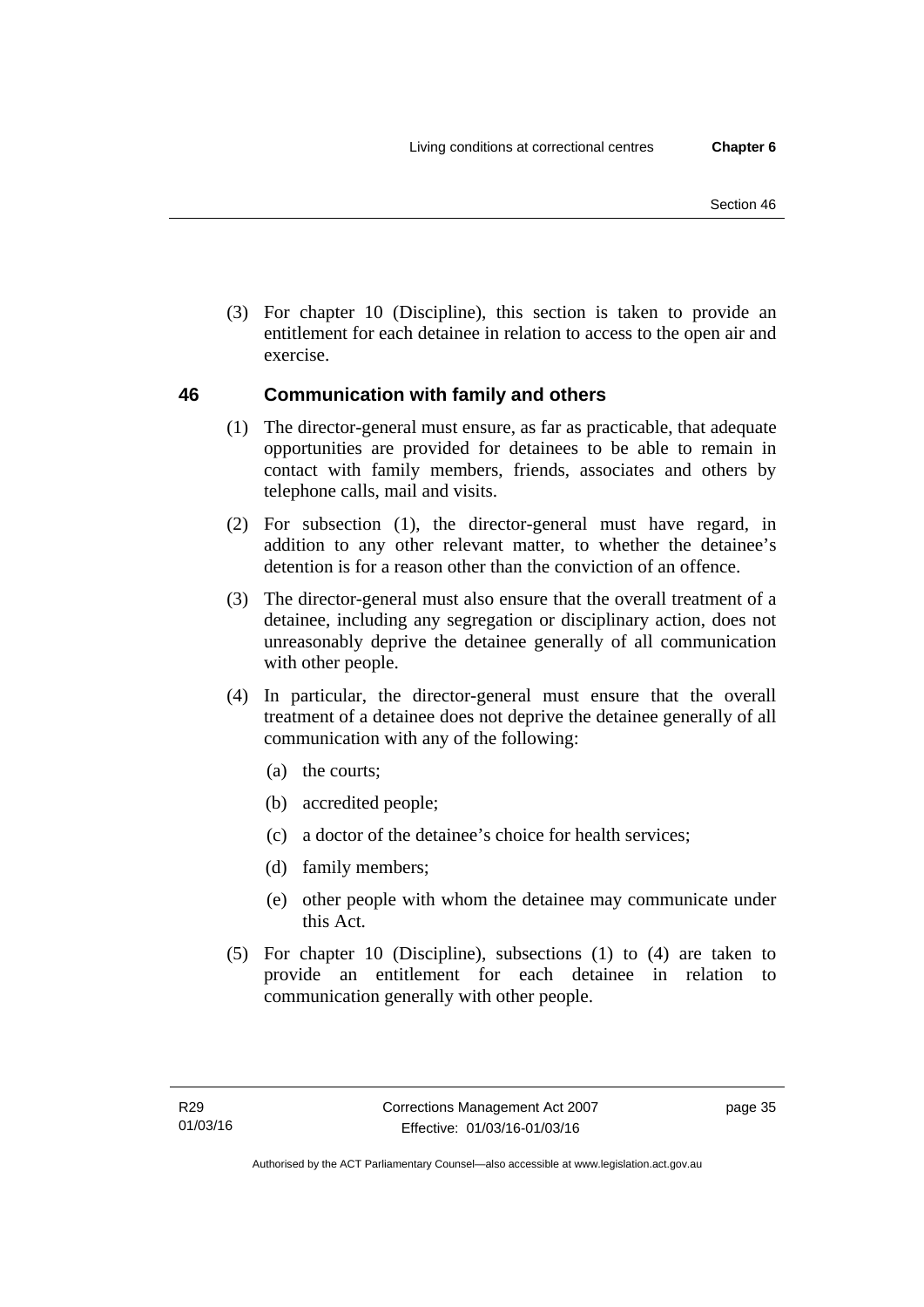- (6) However, this section is subject to the following:
	- (a) section 47 (Telephone calls);
	- (b) section 48 (Mail);
	- (c) section 49 (Visits by family members etc);
	- (d) section 50 (Contact with accredited people).

## **47 Telephone calls**

- (1) The director-general must ensure that each correctional centre has telephone facilities for detainees to make and receive telephone calls.
- (2) A detainee may make at least—
	- (a) 1 telephone call on admission to a correctional centre; and
	- (b) 1 telephone call each week to a family member.

*Note Family member* is defined in the dictionary.

- (3) A detainee may also make and receive further telephone calls for necessary contact with a family member, friend or someone else.
- (4) A detainee who makes a telephone call mentioned in subsection (2) or (3) must pay for the call if the director-general believes, on reasonable grounds, that is appropriate.

#### **Example**

if the detainee can afford to pay for the call

- *Note* An example is part of the Act, is not exhaustive and may extend, but does not limit, the meaning of the provision in which it appears (see [Legislation Act,](http://www.legislation.act.gov.au/a/2001-14) s 126 and s 132).
- (5) For chapter 10 (Discipline), subsections (2) and (3) are taken to provide entitlements for each detainee in relation to telephone calls.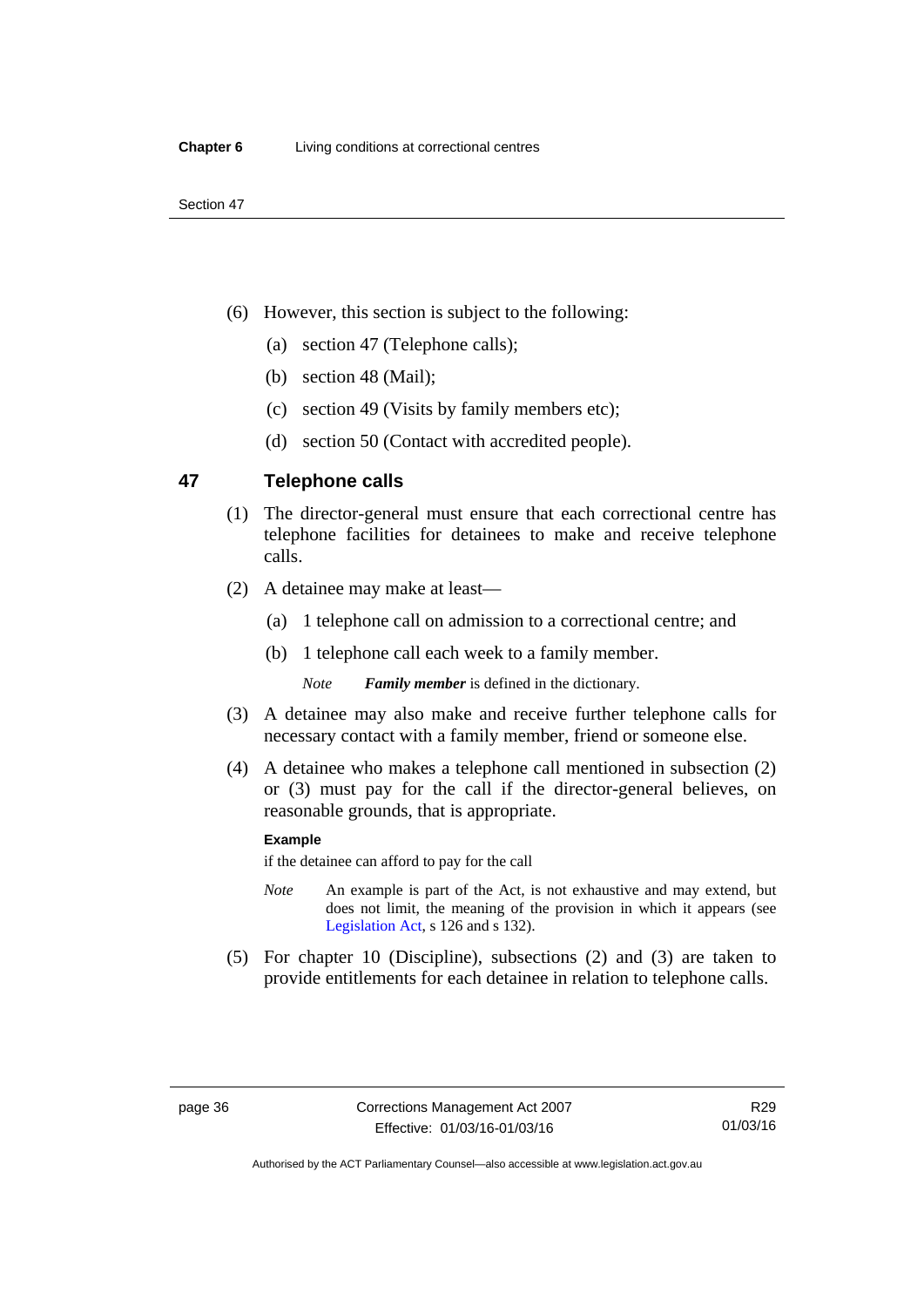- (6) However, the director-general may give directions denying or limiting the use of a telephone by a detainee for a call mentioned in subsection (2) or (3) if the director-general suspects, on reasonable grounds, that the call may—
	- (a) undermine security or good order at a correctional centre; or
	- (b) revictimise a victim; or
	- (c) circumvent any process for investigating complaints or reviewing decisions under this Act; or
	- (d) have the purpose of causing community distress.

#### **Example—par (d)**

Mr F was imprisoned for intentionally inflicting grievous bodily harm against his former wife. He had been convicted previously of domestic violence offences. He believes he has a right to assault his former wife and advocates the matter is private. Mr F believes that organisations that support victims of domestic violence are a social evil. He begins to use telephone calls to his brother to organise him into inciting violence against organisations advocating women's rights. Following complaints from the organisations, the director-general denies phone calls between Mr F and his brother.

- (7) Also, subsections (2) and (3) are subject to—
	- (a) section 103 (Monitoring telephone calls etc); and
	- (b) any operating procedure mentioned in subsection (8).
- (8) An operating procedure may include provision regulating the following in relation to detainees' telephone calls:
	- (a) the times for making or receiving calls;
	- (b) the frequency and length of calls;
	- (c) arrangements for payment for the cost of calls made.

#### <span id="page-50-0"></span>**48 Mail**

(1) The director-general must ensure, as far as practicable, that detainees can send and receive as much mail as they wish.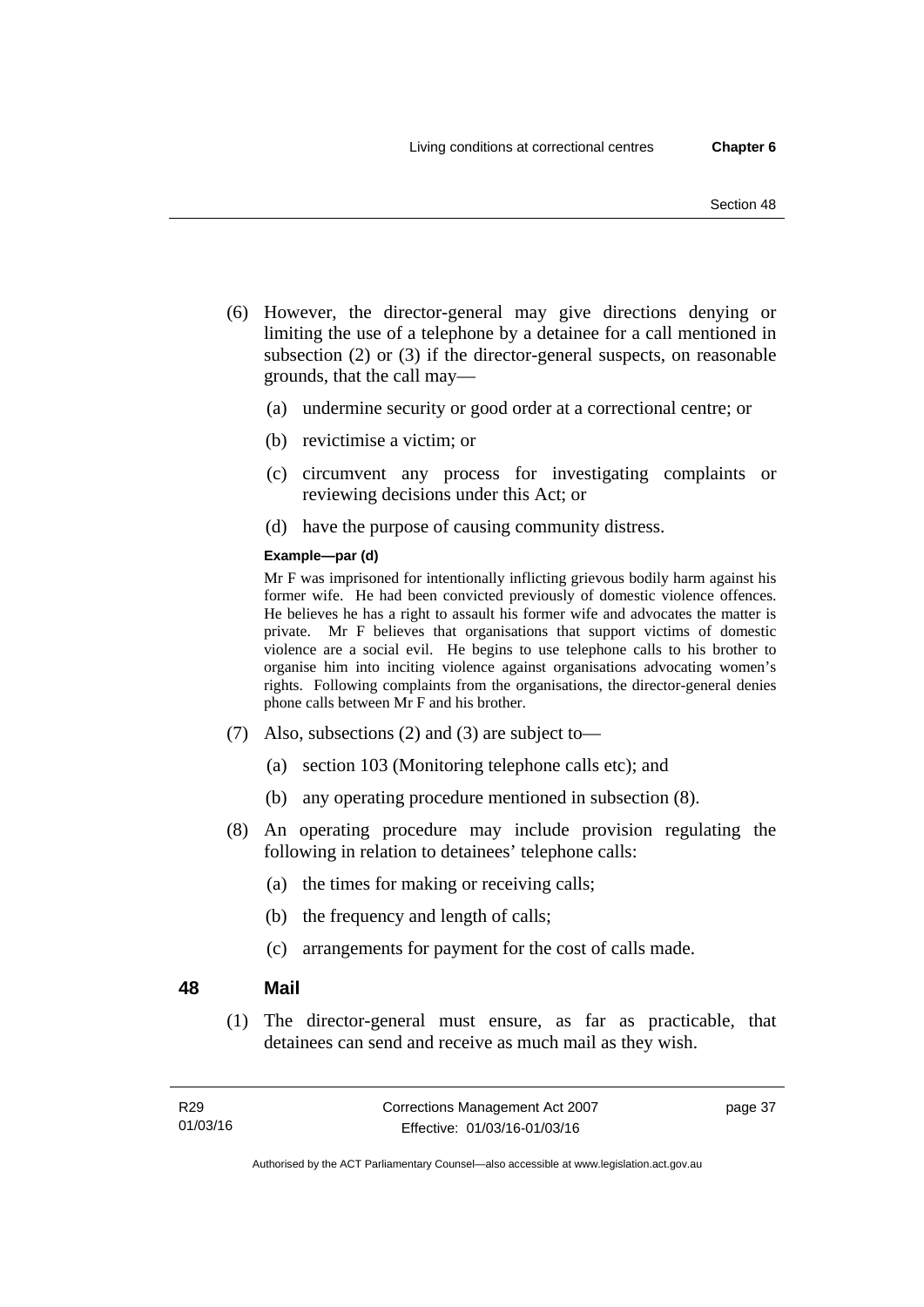- (2) However, a detainee may send mail to, and receive mail from, a person only if the person is nominated by the detainee by written notice given to the director-general.
- (3) A detainee who sends mail must pay for the cost of any writing and other material, and postage, for the mail if the director-general believes, on reasonable grounds, that is appropriate.

#### **Example**

if the detainee can afford to pay for the material and postage

- *Note* An example is part of the Act, is not exhaustive and may extend, but does not limit, the meaning of the provision in which it appears (see [Legislation Act,](http://www.legislation.act.gov.au/a/2001-14) s 126 and s 132).
- (4) For chapter 10 (Discipline), subsection (2) is taken to provide an entitlement for each detainee in relation to mail.
- (5) However, the director-general may give directions denying or limiting the sending or receiving of an item of mail by a detainee if the director-general suspects, on reasonable grounds, that it may—
	- (a) undermine security or good order at a correctional centre; or
	- (b) revictimise a victim; or
	- (c) circumvent any process for investigating complaints or reviewing decisions under this Act; or
	- (d) have the purpose of causing community distress.

#### **Example—par (d)**

AW was convicted of murdering her parents with a view to obtaining an inheritance. The W family are well known in the community and family members had actively campaigned for a higher sentence for AW. AW began writing inflammatory letters to her relatives and friends of her parents. Having received complaints about the letters from family members, the director-general denies AW from sending further letters to family members who had complained about the letters.

- (6) Also, subsections (1) and (2) are subject to—
	- (a) section 104 (Monitoring ordinary mail); and

Authorised by the ACT Parliamentary Counsel—also accessible at www.legislation.act.gov.au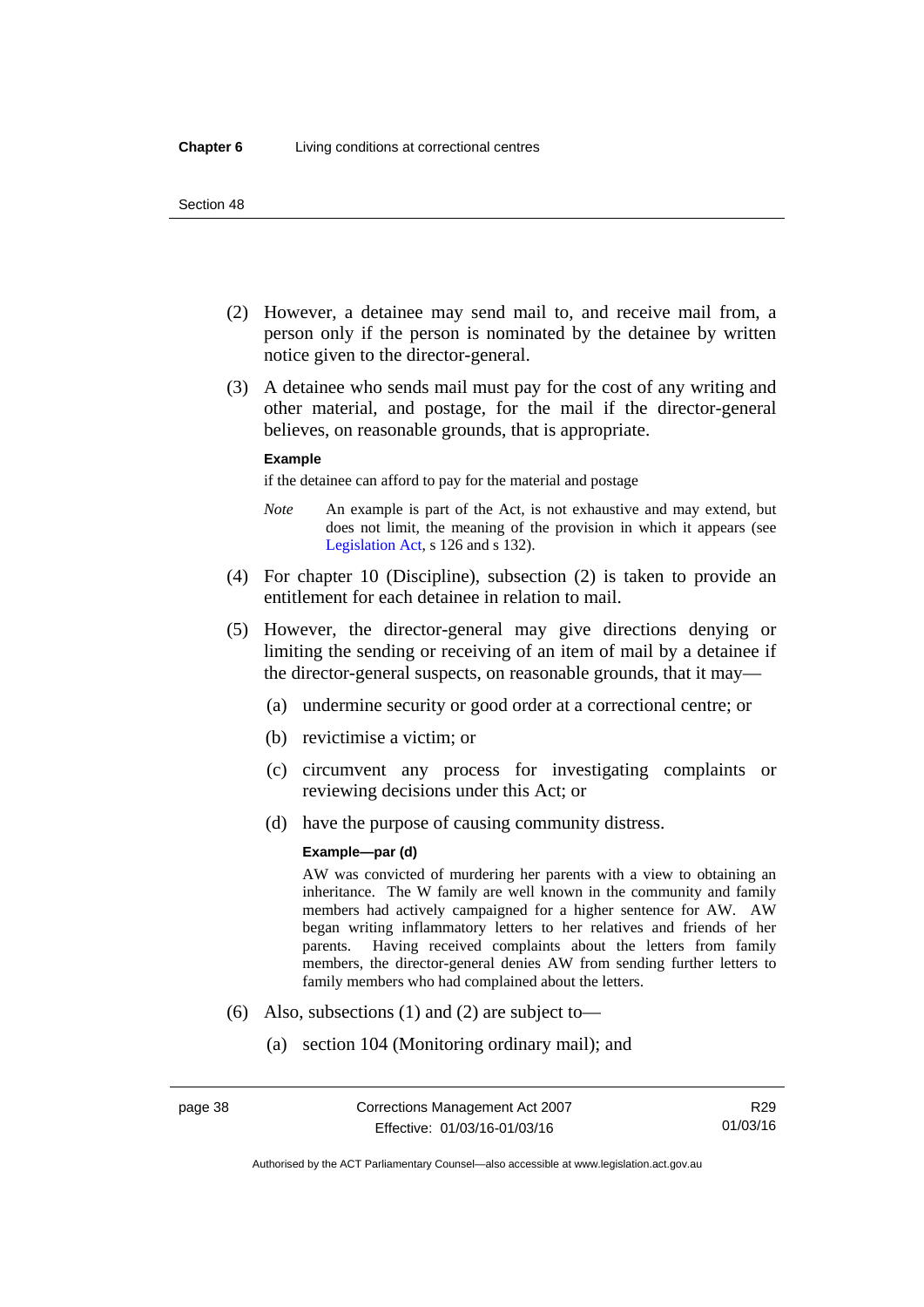- (b) section 105 (Monitoring protected mail); and
- (c) any operating procedure mentioned in subsection (7).
- (7) An operating procedure may include provision regulating the following in relation to detainees' mail:
	- (a) the way mail is sent or received;
	- (b) the provision of writing and other material for sending mail;
	- (c) arrangements for payment for the cost of the material and postage.

## **49 Visits by family members etc**

(1) The director-general must ensure that each correctional centre has suitable facilities for detainees to receive visits from family members and other people.

#### **Example of non-family member visitor**

a person who is a long-term friend or a friend who normally lives with the detainee

- *Note* An example is part of the Act, is not exhaustive and may extend, but does not limit, the meaning of the provision in which it appears (see [Legislation Act,](http://www.legislation.act.gov.au/a/2001-14) s 126 and s 132).
- (2) A detainee may have at least 1 visit, of at least 30 minutes, each week by a family member.

*Note Family member* is defined in the dictionary.

- (3) For chapter 10 (Discipline), subsection (2) is taken to provide an entitlement for each detainee in relation to visits by family members.
- (4) However, the director-general may give directions denying or limiting a visit mentioned in subsection (1) if the director-general suspects, on reasonable grounds, that the visit may—
	- (a) undermine security or good order at a correctional centre; or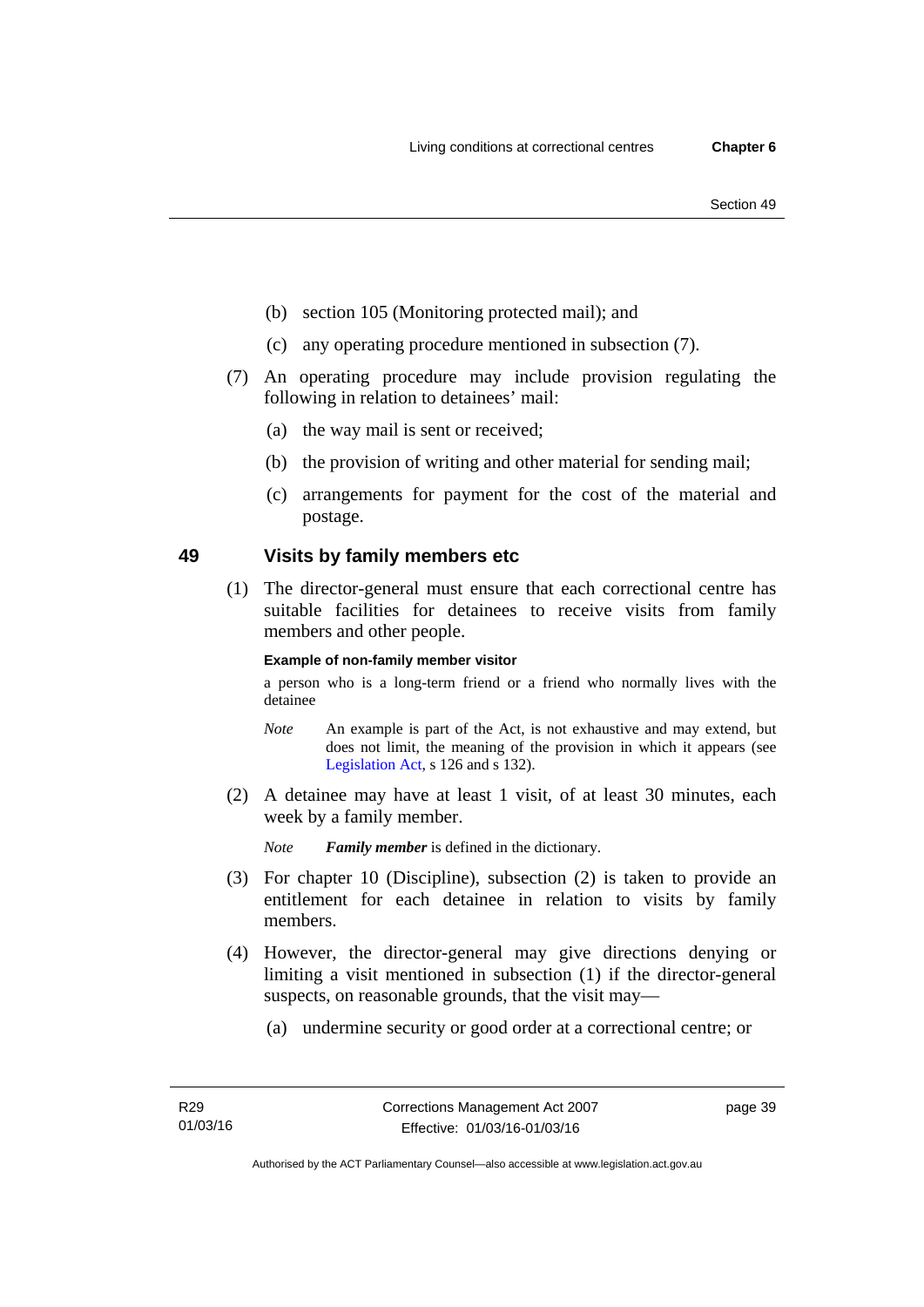Section 50

- (b) revictimise a victim; or
- (c) circumvent any process for investigating complaints or reviewing decisions under this Act; or
- (d) have the purpose of causing community distress.

#### **Example—par (d)**

Mr J is convicted of numerous serious sexual offences against young girls. He begins to write letters to various public figures, including journalists, stating that his crimes were motivated by a love for the children and that he intends to change his name to that of one of his victims. He makes arrangements for a visit by a journalist for a story about why he wants to change his name. The director-general may deny the visit on the ground that it may cause community distress.

(5) Also, this section is subject to section 143 (Visiting conditions).

## **50 Contact with accredited people**

(1) The director-general must ensure that a detainee has adequate opportunities for contact with an accredited person, whether by telephone or mail or by a visit by an accredited person.

*Note Accredited person* is defined in the dictionary.

- (2) For chapter 10 (Discipline), subsection (1) is taken to provide an entitlement for each detainee in relation to contact with an accredited person.
- (3) However, the director-general may give directions denying or limiting a detainee's contact with an accredited person if the director-general suspects, on reasonable grounds, that the contact may—
	- (a) undermine security or good order at a correctional centre; or
	- (b) circumvent any process for investigating complaints or reviewing decisions under this Act.
- (4) Also, this section is subject to section 143 (Visiting conditions).

Authorised by the ACT Parliamentary Counsel—also accessible at www.legislation.act.gov.au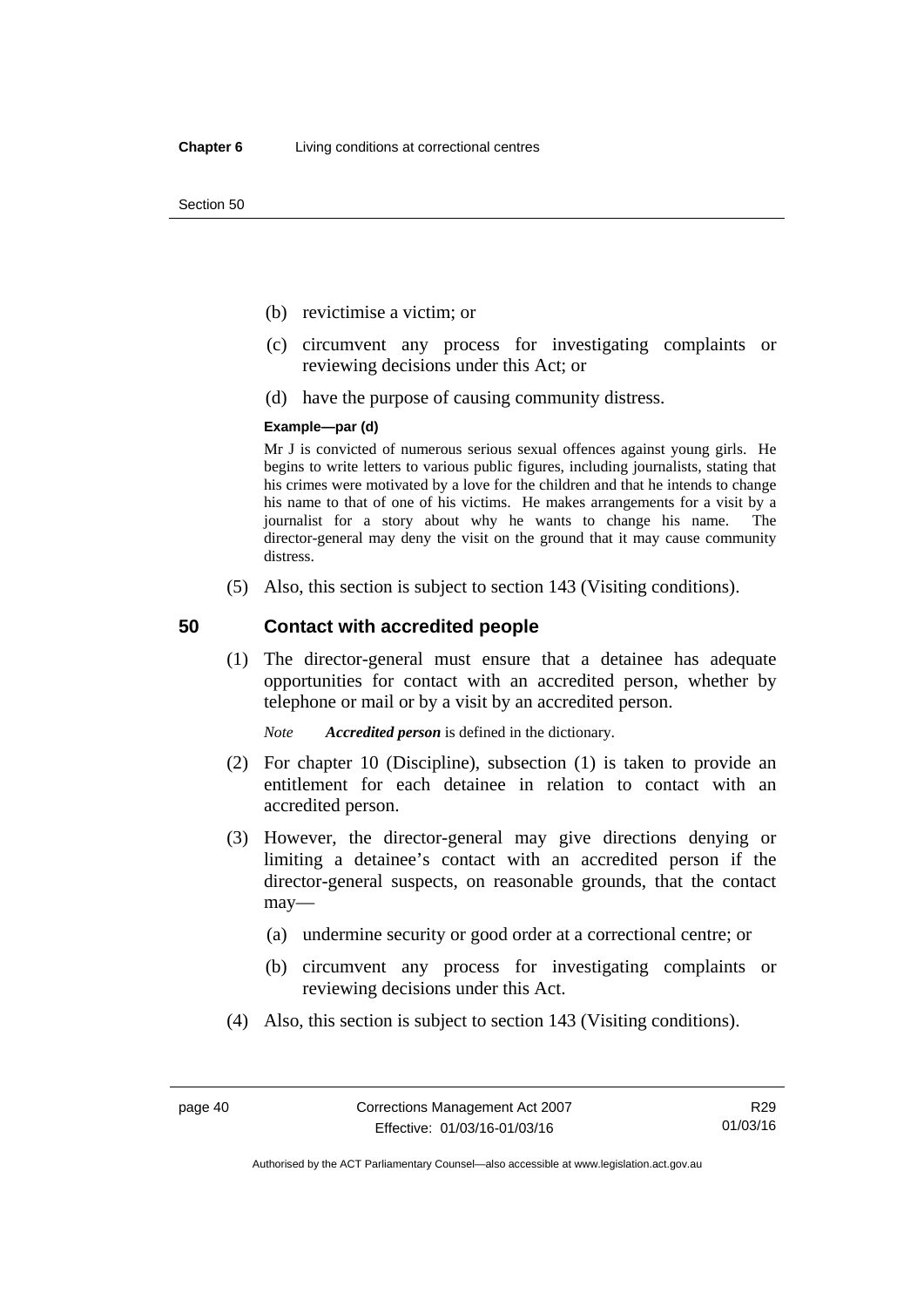#### Section 51

# **51 Visits—protected communications**

The director-general must not listen to, or record, a communication at a visit between a detainee and any of the following people:

- (a) a lawyer representing the detainee;
- (b) an official visitor;
- (c) the human rights commissioner;
- (d) the public advocate;
- (e) the ombudsman;
- (f) a person prescribed by regulation.
- *Note 1* Electronic communications between a detainee and a person mentioned in this section must not be monitored, see s 103.
- *Note 2* For restrictions on monitoring mail between a detainee and a person mentioned in this section, see s 105.

## **52 News and educational services**

- (1) The director-general must ensure, as far as practicable, that detainees have reasonable access to—
	- (a) newspapers, radio and television broadcasts and other mass media (including the internet) for news and information; and
	- (b) a library or library service.
- (2) The director-general may, as part of a detainee's case management plan, approve a detainee participating in academic, vocational or cultural education or training if satisfied it would benefit the detainee in any of the following ways:
	- (a) by providing the detainee with suitable vocational skills;
	- (b) by promoting the detainee's rehabilitation or reintegration into society;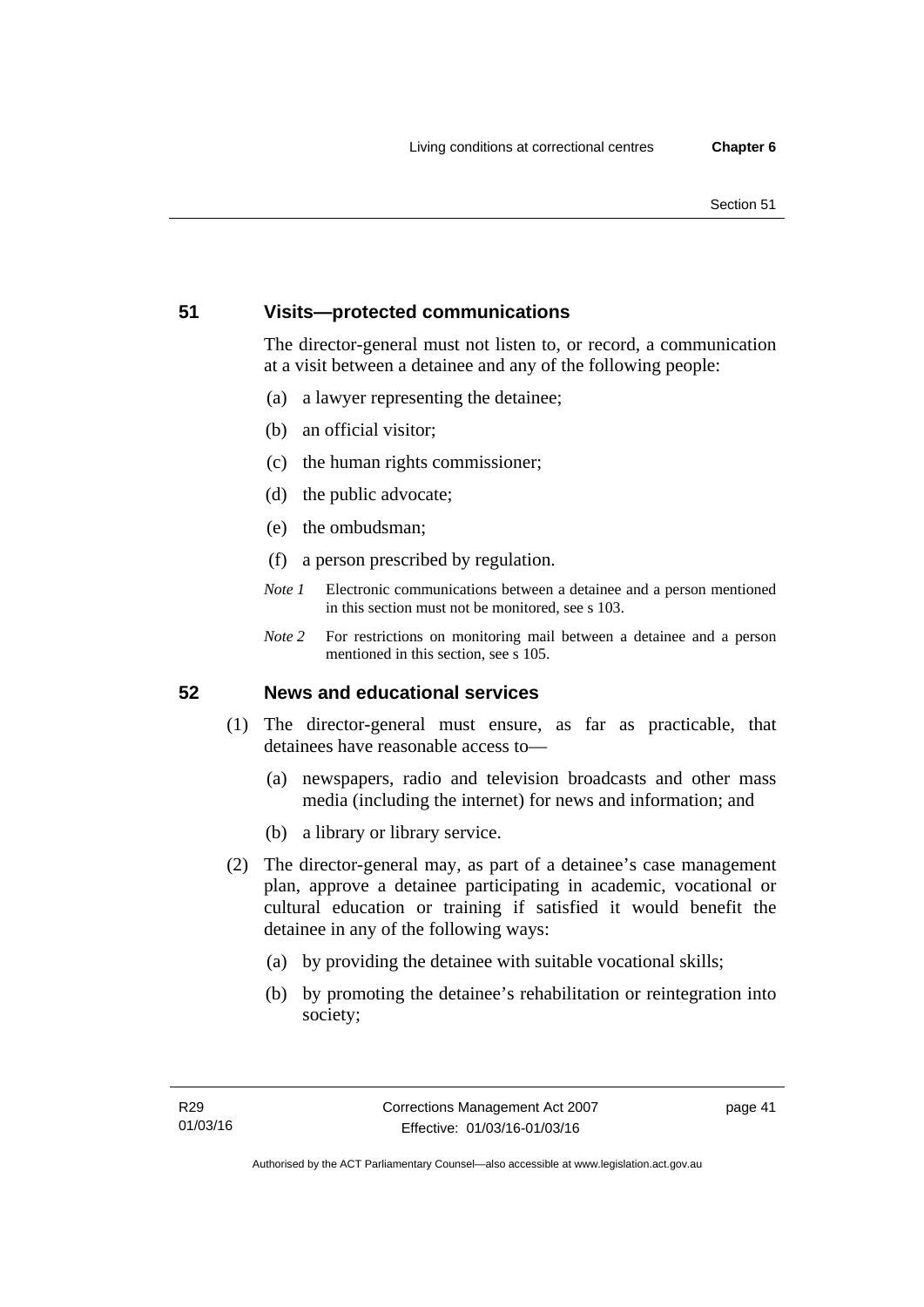- (c) by contributing satisfactorily to the detainee's personal development.
- (3) For chapter 10 (Discipline), participation in education or training approved under subsection (2) is taken to be an entitlement for the detainee.

#### **53 Health care**

- (1) The director-general must ensure that—
	- (a) detainees have a standard of health care equivalent to that available to other people in the ACT; and
	- (b) arrangements are made to ensure the provision of appropriate health services for detainees; and
	- (c) conditions in detention promote the health and wellbeing of detainees; and
	- (d) as far as practicable, detainees are not exposed to risks of infection.
- (2) In particular, the director-general must ensure that detainees have access to—
	- (a) regular health checks; and
	- (b) timely treatment where necessary, particularly in urgent circumstances; and
	- (c) hospital care where necessary; and
	- (d) as far as practicable—
		- (i) specialist health services from health practitioners; and
		- (ii) necessary health care programs, including rehabilitation programs.
- (3) For chapter 10 (Discipline), subsections (1) and (2) are taken to provide an entitlement for each detainee in relation to health care.

R29 01/03/16

Authorised by the ACT Parliamentary Counsel—also accessible at www.legislation.act.gov.au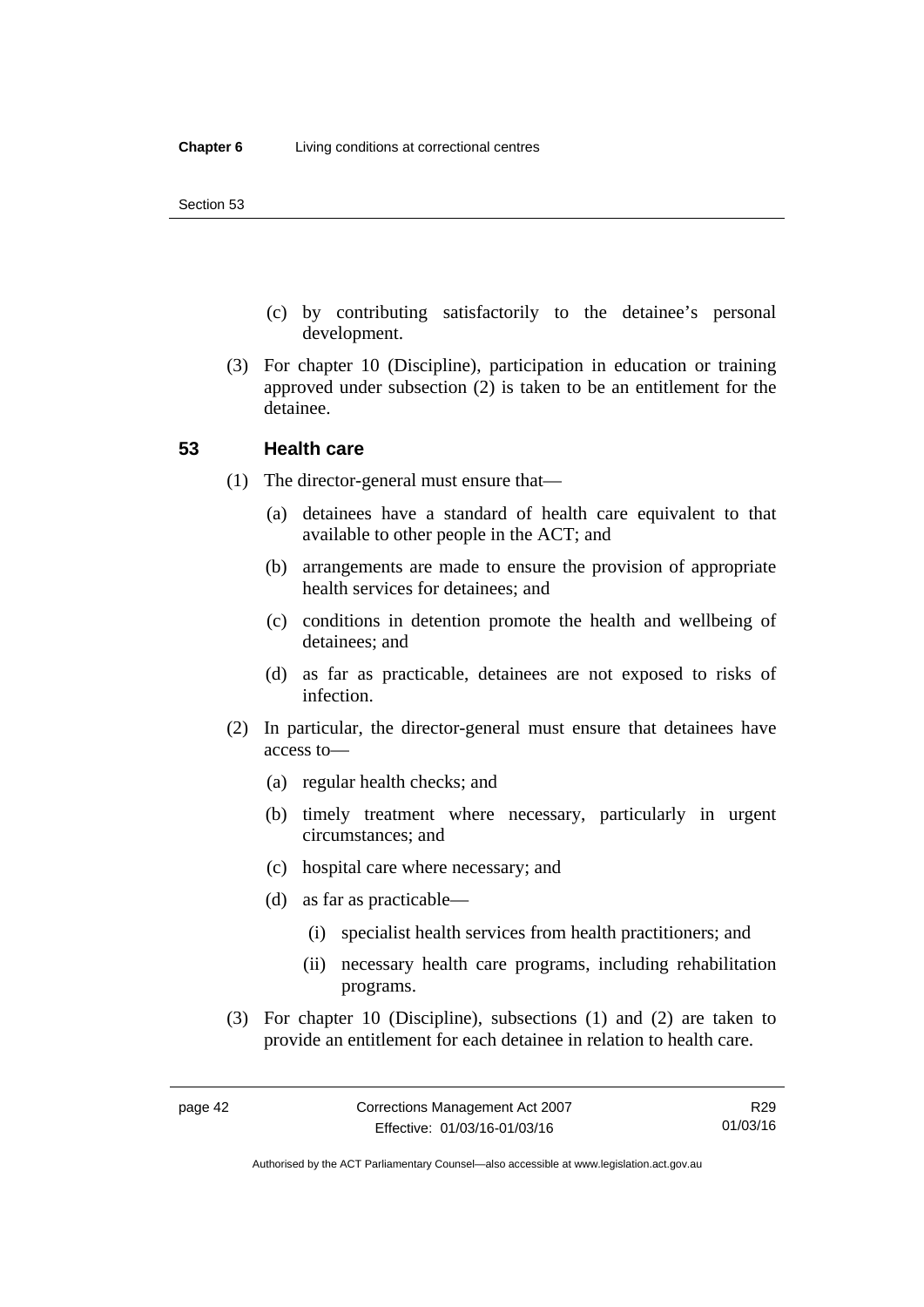- (4) A regulation may make provision in relation to health services for detainees, including provision about the following:
	- (a) the appointment of health practitioners for this Act;
	- (b) the provision of health service clinics for detainees;
	- (c) appointments for detainees with health practitioners;
	- (d) rehabilitation for detainees who suffer personal injury arising out of or in the course of their detention;
	- (e) security arrangements for detainees visiting health practitioners or health facilities, particularly outside correctional centres.
- (5) For chapter 10 (Discipline), a detainee's entitlement in relation to health care includes anything expressed to be an entitlement in a regulation made for subsection (4).

# **54 Transfers to health facilities**

(1) The director-general may direct that a detainee be transferred to a health facility at a correctional centre, or outside a correctional centre, if the director-general believes, on reasonable grounds, that is necessary or desirable for the detainee to receive health services at the facility.

*Note Health facility* is defined in the dictionary.

- (2) The director-general must have regard to the advice of a doctor appointed under section 21 (Doctors—health service appointments) when considering whether to make a direction under subsection  $(1)$ .
- (3) The director-general may direct an escort officer to escort the detainee to or from the health facility, or while at the facility.
- (4) The detainee may be discharged from the health facility only if—
	- (a) the health practitioner in charge of the detainee's care approves the discharge; or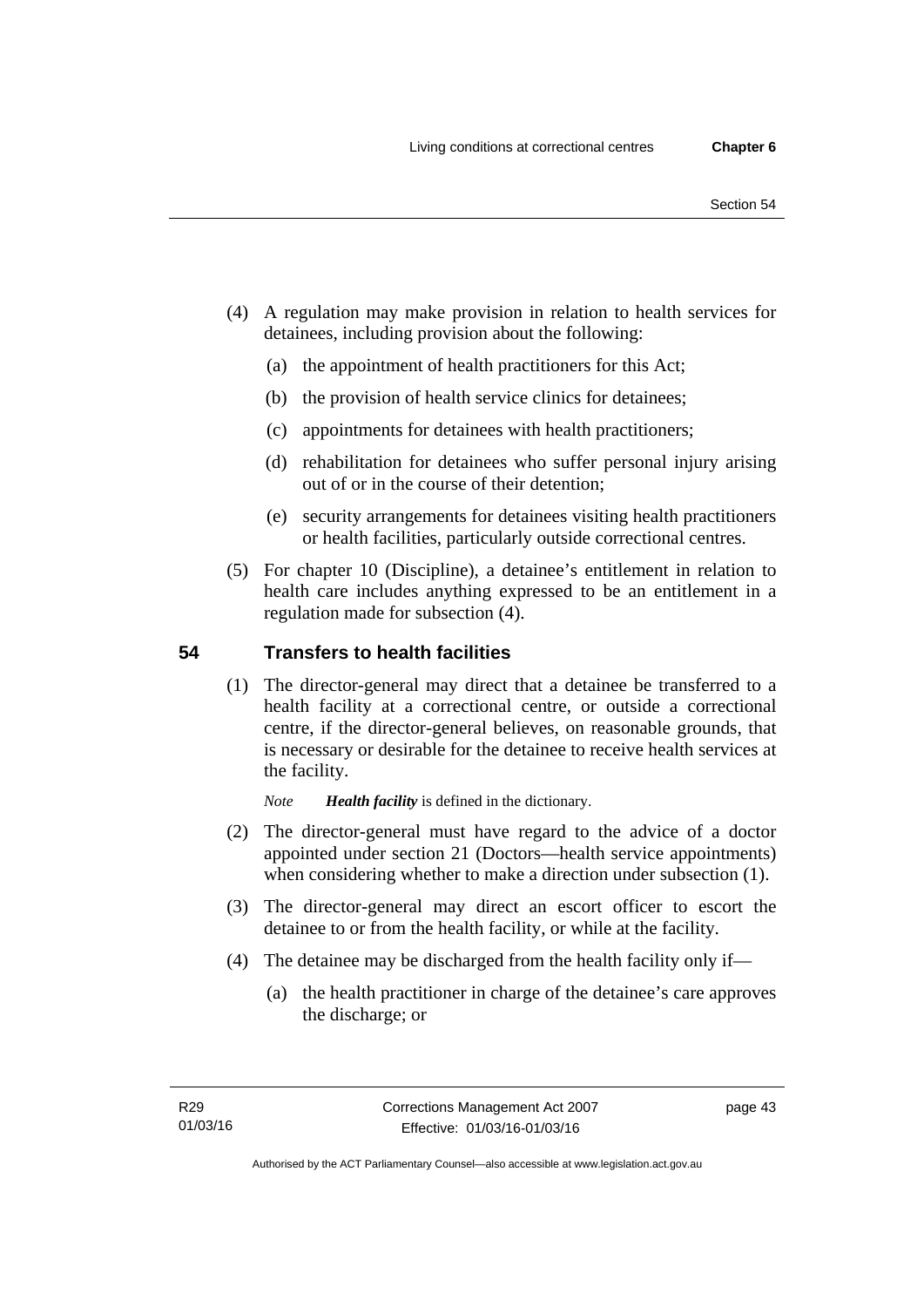(b) the director-general directs that the detainee be removed from the facility.

## **Example of direction for removal of detainee from health facility**

where the detainee is a danger to the safety of people at the facility

- *Note* An example is part of the Act, is not exhaustive and may extend, but does not limit, the meaning of the provision in which it appears (see [Legislation Act,](http://www.legislation.act.gov.au/a/2001-14) s 126 and s 132).
- (5) The director-general may give a direction for ensuring that a detainee discharged from a health facility under this section is returned to a correctional centre stated in the direction.
- (6) For chapter 10 (Discipline), this section is taken to provide an entitlement for each detainee in relation to health care.

## **54A Transfer to mental health facility—transfer direction**

- (1) This section applies if the director-general has made a direction under section 54 for the transfer of a detainee from a correctional centre to an approved mental health facility or approved community care facility.
- (2) The director-general must tell the director-general responsible for the *[Mental Health Act 2015](http://www.legislation.act.gov.au/a/2015-38/default.asp)* in writing about any change in the detainee's status as a detainee.

#### **Examples**

- 1 the person's sentence of imprisonment ends
- 2 the person is released on parole
- 3 the person is otherwise released from detention
- *Note* An example is part of the Act, is not exhaustive and may extend, but does not limit, the meaning of the provision in which it appears (see [Legislation Act,](http://www.legislation.act.gov.au/a/2001-14) s 126 and s 132).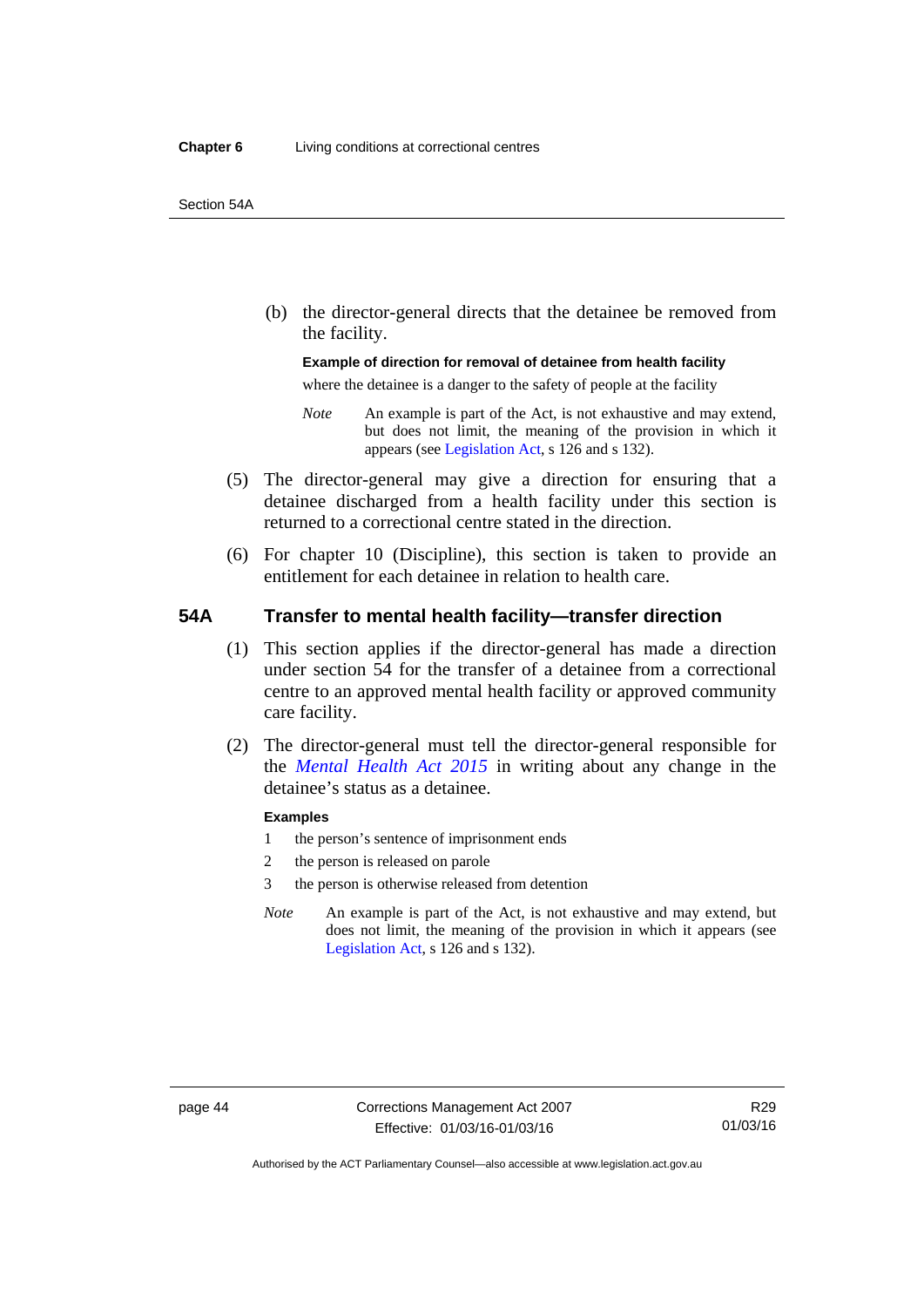(3) In this section:

*approved community care facility*—see the *[Mental Health Act](http://www.legislation.act.gov.au/a/2015-38/default.asp)  [2015](http://www.legislation.act.gov.au/a/2015-38/default.asp)*, dictionary.

*approved mental health facility*—see the *[Mental Health Act 2015](http://www.legislation.act.gov.au/a/2015-38/default.asp)*, dictionary.

# **55 Religious, spiritual and cultural needs**

(1) The director-general must ensure, as far as practicable, that provision is made at correctional centres for the religious, spiritual and cultural needs of detainees.

## **Examples of religious, spiritual or cultural needs**

- 1 observances and practices relating to religious or spiritual beliefs, including indigenous spiritual beliefs
- 2 observances or practices arising because a person belongs to a particular culture
- *Note* An example is part of the Act, is not exhaustive and may extend, but does not limit, the meaning of the provision in which it appears (see [Legislation Act,](http://www.legislation.act.gov.au/a/2001-14) s 126 and s 132).
- (2) In particular, the director-general must ensure, as far as practicable, that detainees have reasonable access to—
	- (a) ministers of religion and other people with standing in a particular culture whom detainees wish to see for religious, spiritual or cultural purposes; and
	- (b) religious services at the correctional centre; and
	- (c) books and other articles associated with their religious, spiritual or cultural practices.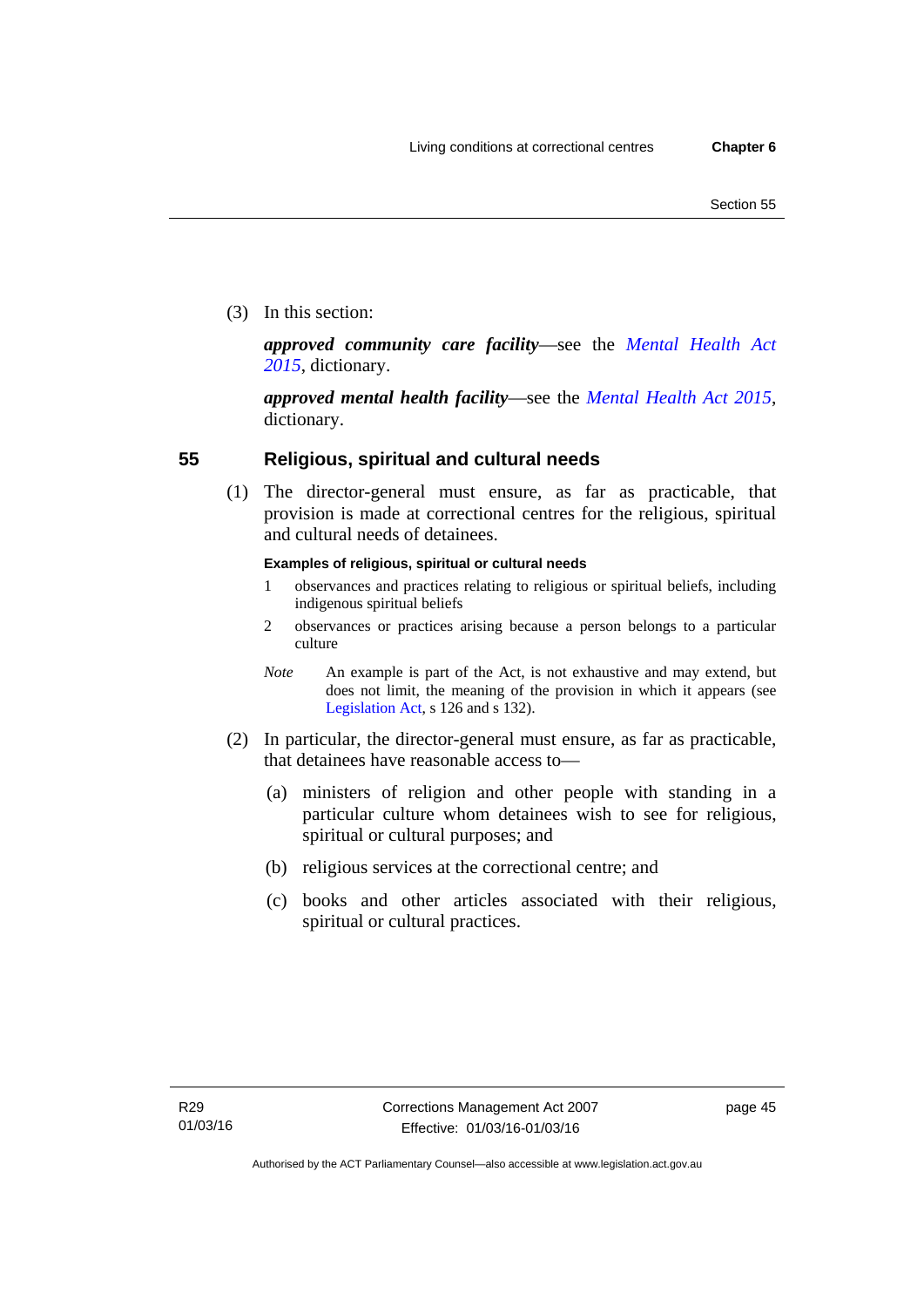#### Section 55

- (3) However, the director-general may give directions denying or limiting a detainee's access under subsection (1) or (2) if the director-general suspects, on reasonable grounds, that it may—
	- (a) undermine security or good order at a correctional centre; or
	- (b) revictimise a victim; or
	- (c) circumvent any process for investigating complaints or reviewing decisions under this Act; or
	- (d) cause community distress.
- (4) A detainee must not be required to receive a visit from anyone representing a particular religion, spiritual belief or culture, or attend any related service or practice, if the detainee does not wish to do so.
- (5) For chapter 10 (Discipline), subsections (1) and (2) are taken to provide an entitlement for each detainee in relation to religious observance.
- (6) In this section:

#### *minister of religion* means—

- (a) a person registered under the *[Marriage Act 1961](http://www.comlaw.gov.au/Series/C2004A07402)* (Cwlth), part 4.1 (Authorised celebrants); or
- (b) a person prescribed by regulation.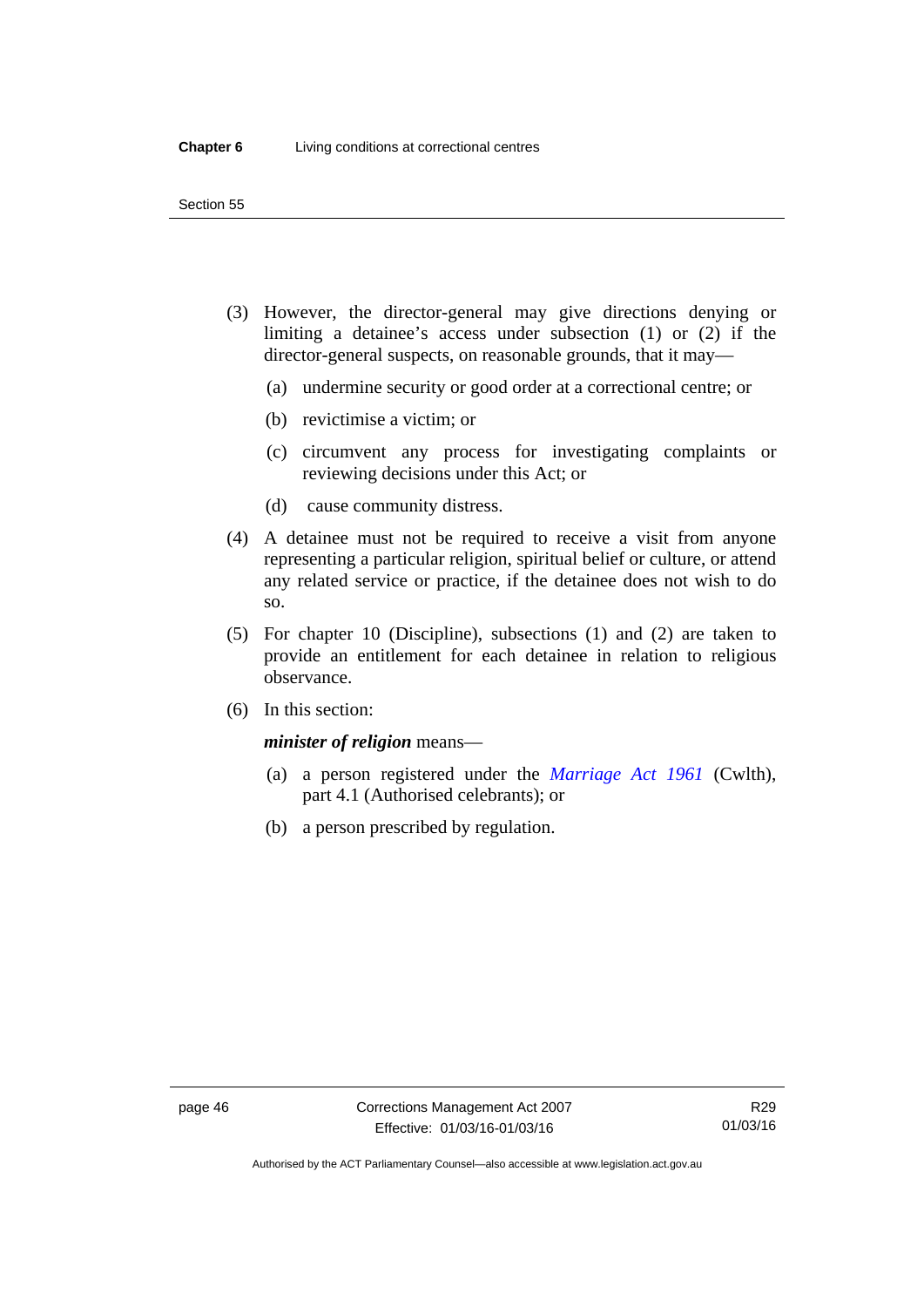# **Chapter 7 Inspection of correctional centres**

## **56 Independent inspections**

- (1) This section applies to each of the following:
	- (a) a judge;
	- (b) a magistrate;
	- (c) a member of the Legislative Assembly;
	- (d) the human rights commissioner;
	- (e) the ombudsman.
- (2) A person mentioned in subsection (1) may, at any reasonable time, enter and inspect—
	- (a) a correctional centre; or
	- (b) a place outside a correctional centre where a detainee is, or has been, directed to work or participate in an activity.

#### **Example of time that would not be reasonable**

a time that would hinder a search at a correctional centre

*Note* An example is part of the Act, is not exhaustive and may extend, but does not limit, the meaning of the provision in which it appears (see [Legislation Act,](http://www.legislation.act.gov.au/a/2001-14) s 126 and s 132).

## **57 Official visitors—meaning of** *entitled person* **and** *visitable place*

In this Act:

#### *entitled person* means—

- (a) a detainee at a correctional centre; or
- (b) a person prescribed by regulation.

page 47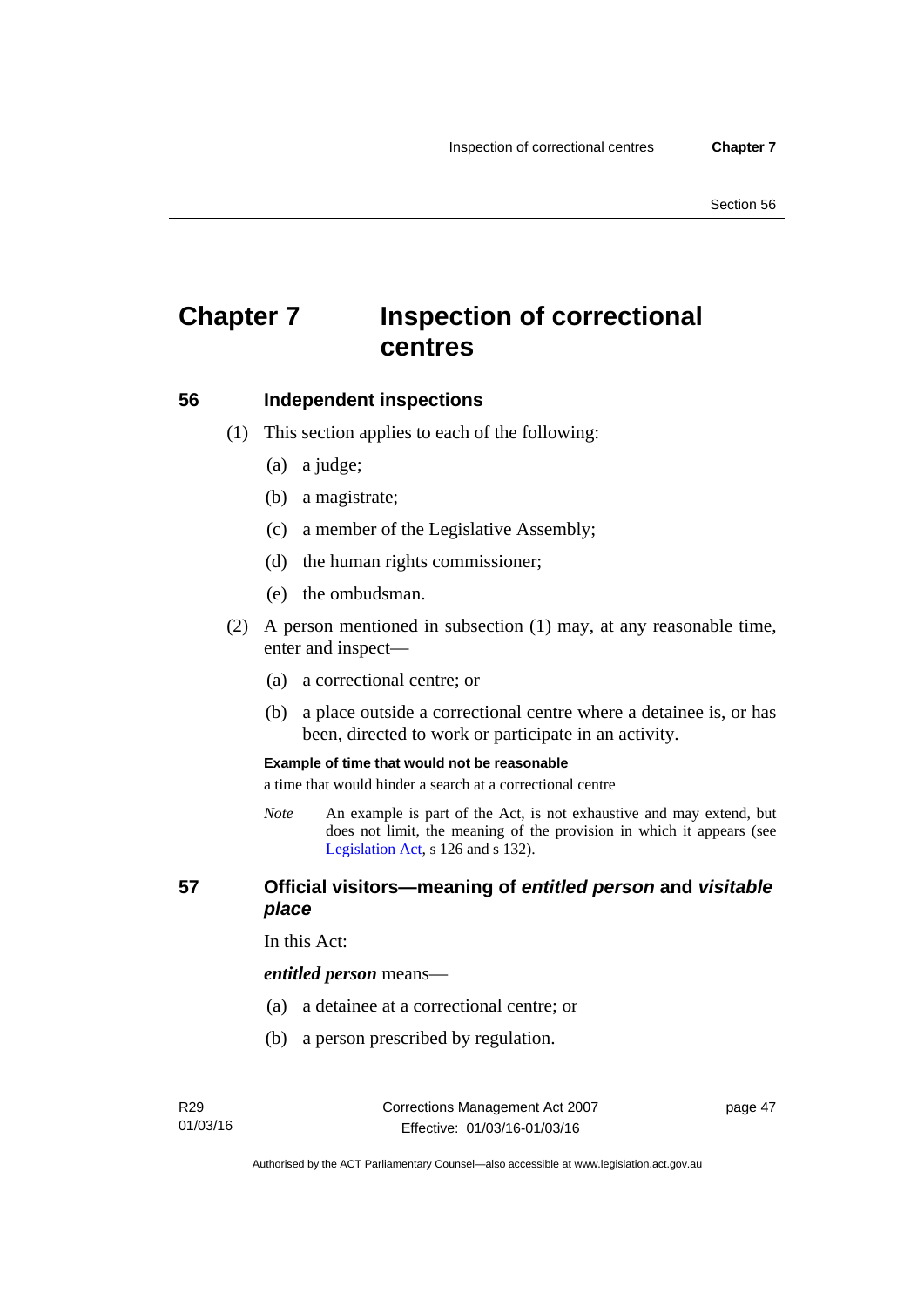#### *visitable place* means—

- (a) a correctional centre; or
- (b) a place outside a correctional centre if a detainee is, or has been, directed to work or participate in an activity at the place.
- *Note* At least 2 official visitors (including a visitor who is an Aboriginal or Torres Strait Islander person) must be appointed for this Act under the *[Official Visitor Act 2012](http://www.legislation.act.gov.au/a/2012-33/default.asp)* (the *OV Act*).

The [OV Act sets out the functions of official](#page-48-0) visitors which includes visiting visitable places, handling complaints from entitled people and reporting on those matters.

This part defines what is an *entitled person* and a *visitable place* for the OV Act.

#### **[6](#page-50-0)2 Relationship with other inspection laws**

- (1) This Act must be construed and administered in a way that is consistent with an inspection law unless the contrary intention appears from this Act or that law.
- (2) This Act is taken to be consistent with an inspection law to the extent that it is capable of operating concurrently with that law.
- (3) The director-general may make arrangements with a person responsible for the exercise of functions under an inspection law to ensure, as far as practicable, the safety of an inspector (however described) or anyone else affected by the exercise of the function in relation to a detainee or correctional centre.
- (4) A person exercising a function under an inspection law in relation to a detainee or correctional centre must exercise the function in accordance with any direction by the director-general in relation to—
	- (a) the safety of anyone at the correctional centre; or
	- (b) security or good order at a correctional centre.

Authorised by the ACT Parliamentary Counsel—also accessible at www.legislation.act.gov.au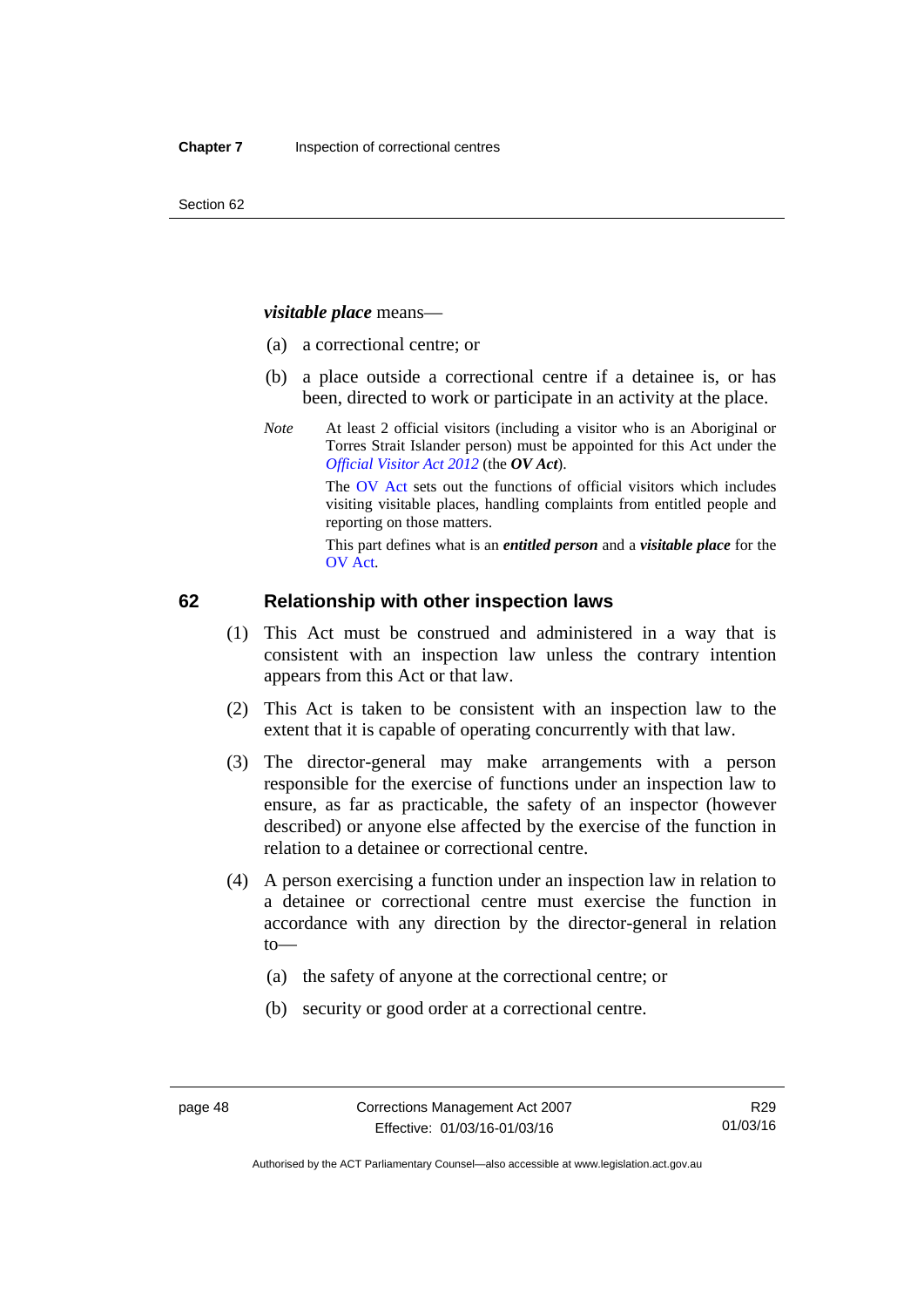(5) In this section:

*inspection law* means an Act that provides for the entry and inspection of premises, or the search of people or premises.

#### **Examples of inspection laws**

- *[Crimes Act 1900](http://www.legislation.act.gov.au/a/1900-40)*
- *[Emergencies Act 2004](http://www.legislation.act.gov.au/a/2004-28)*
- *[Food Act 2001](http://www.legislation.act.gov.au/a/2001-66)*
- *[Public Health Act 1997](http://www.legislation.act.gov.au/a/1997-69)*
- *Note* An example is part of the Act, is not exhaustive and may extend, but does not limit, the meaning of the provision in which it appears (see [Legislation Act,](http://www.legislation.act.gov.au/a/2001-14) s 126 and s 132).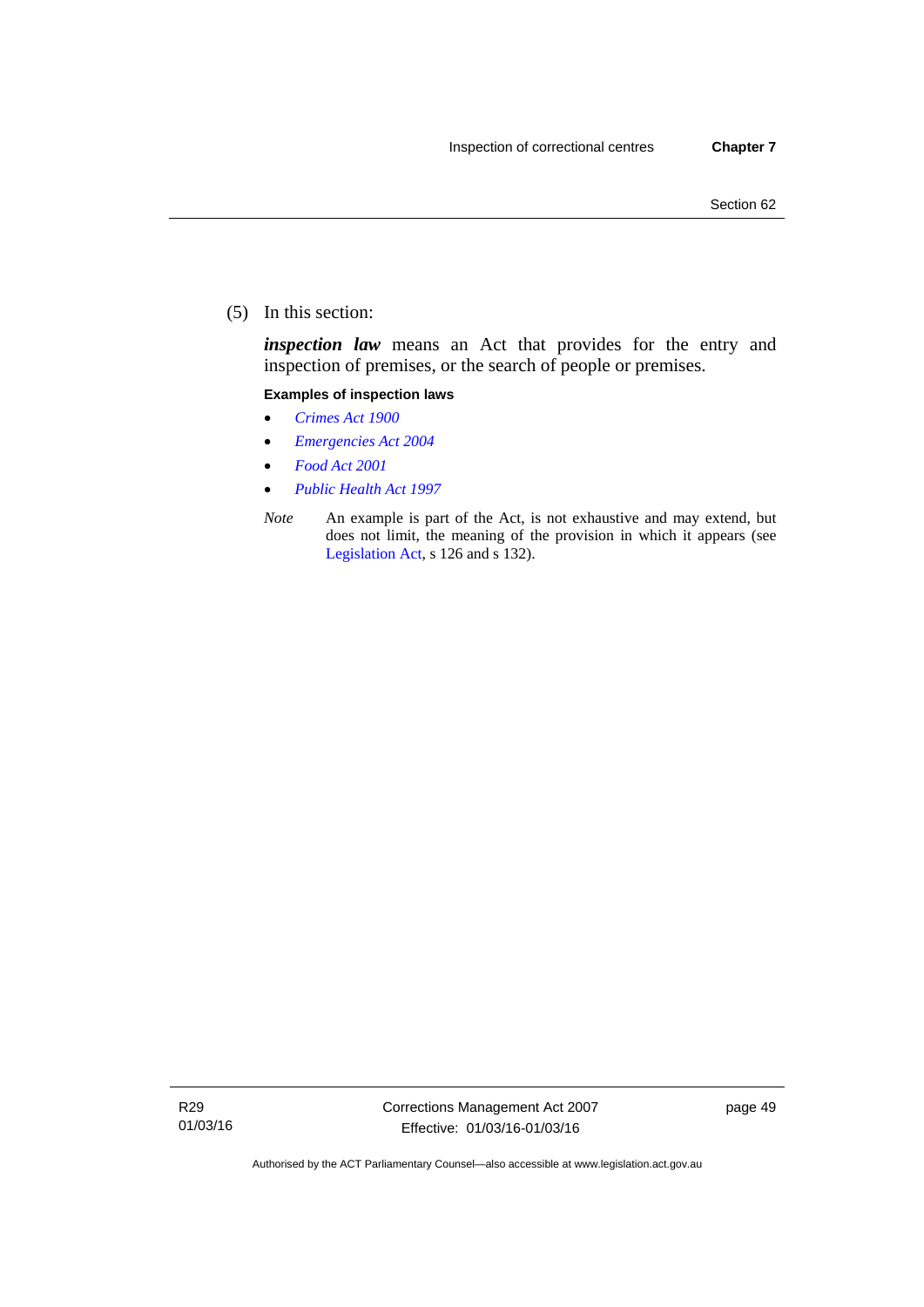Section 63

# **Chapter 8 Admission to correctional centres**

## **63 Meaning of** *admission* **to correctional centre**

In this Act:

*admission,* of a detainee to a correctional centre, means—

- (a) admission of the detainee to the centre for detention; and
- (b) for a detainee reporting to the centre to perform periodic detention—includes the first, but not the second or subsequent, time the detainee reports to the centre to perform periodic detention.

## **64 Authority for detention**

- (1) A person must not be admitted to, or detained at, a correctional centre unless the detention is—
	- (a) authorised by a warrant under the *[Crimes \(Sentence](http://www.legislation.act.gov.au/a/2005-59)  [Administration\) Act 2005](http://www.legislation.act.gov.au/a/2005-59)*, section 12 (Warrant for imprisonment); or
	- (b) authorised by a warrant under the *[Crimes \(Sentence](http://www.legislation.act.gov.au/a/2005-59)  [Administration\) Act 2005](http://www.legislation.act.gov.au/a/2005-59)*, section 17 (Warrant for remand); or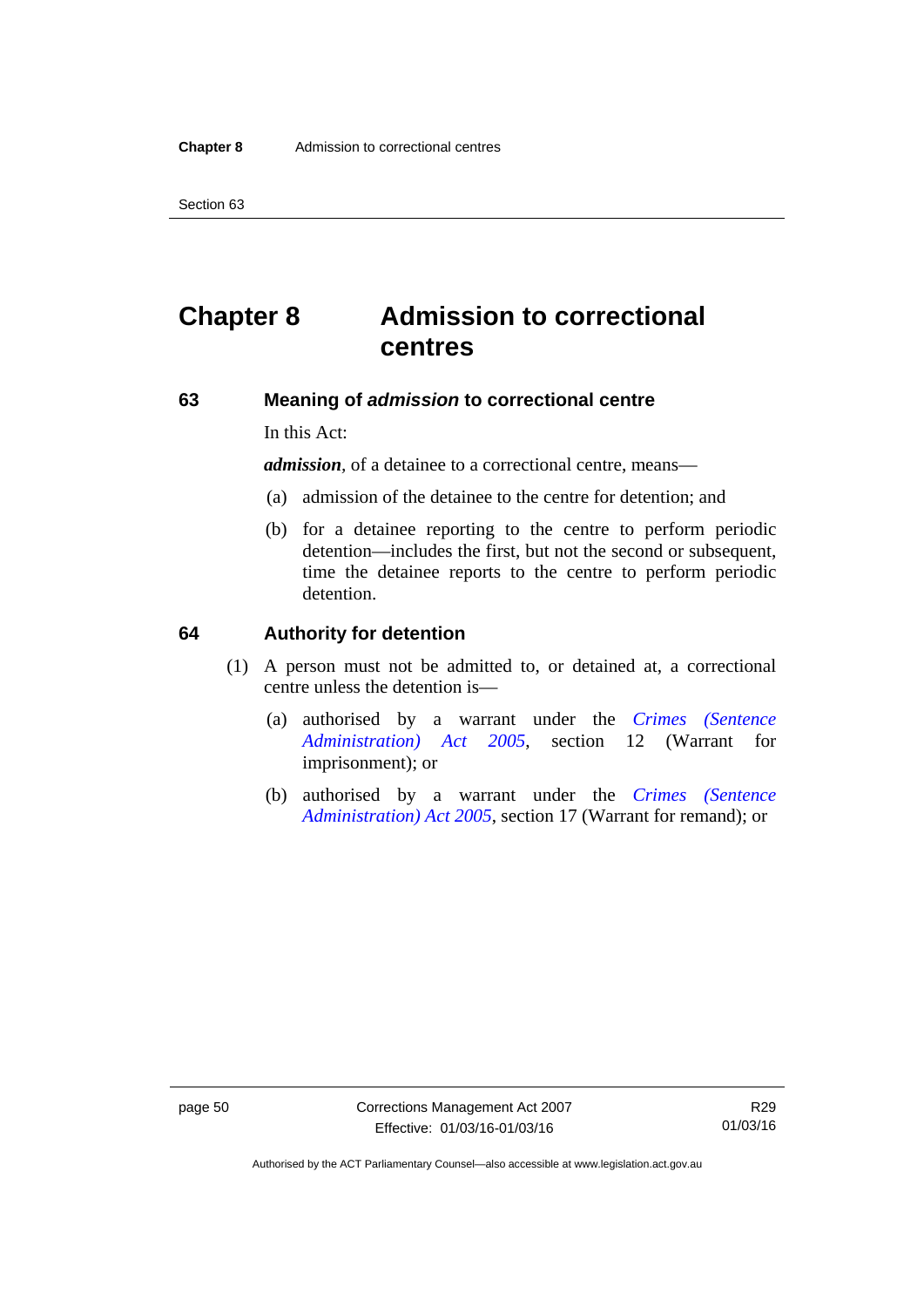(c) otherwise authorised, whether by a warrant or other authority (however named), under a territory law or a law of the Commonwealth, a State or another Territory.

#### **Examples—par (c)**

- 1 an accused person who is refused bail by an authorised person under the *[Bail Act 1992](http://www.legislation.act.gov.au/a/1992-8)*
- 2 a person held on a warrant issued under the *[Royal Commissions](http://www.legislation.act.gov.au/a/1991-1)  [Act 1991](http://www.legislation.act.gov.au/a/1991-1)*, section 35 (Apprehension of witnesses failing to appear)
- 3 a person in immigration detention under the *[Migration Act 1958](http://www.comlaw.gov.au/Series/C2004A07412)* (Cwlth)
- 4 an interstate detainee on leave in the ACT held in custody overnight
- *Note* An example is part of the Act, is not exhaustive and may extend, but does not limit, the meaning of the provision in which it appears (see [Legislation Act,](http://www.legislation.act.gov.au/a/2001-14) s 126 and s 132).
- (2) Before the person is admitted to the correctional centre, the director-general must be given the warrant or evidence of other authority for the detention.
- (3) The validity of a person's detention at a correctional centre is not affected by a defect or irregularity in or in relation to the warrant or the evidence of other authority for the detention.

#### **65 Identification of detainees**

- (1) For the identification of a detainee admitted to a correctional centre, the director-general may direct that 1 or more of the following be taken of, or from, the detainee:
	- (a) prints of the detainee's hands, fingers, feet or toes;
	- (b) a photograph or video recording;
	- (c) a measurement;
	- (d) a cast or impression;
	- (e) a buccal swab or saliva sample;
	- (f) a blood sample;

page 51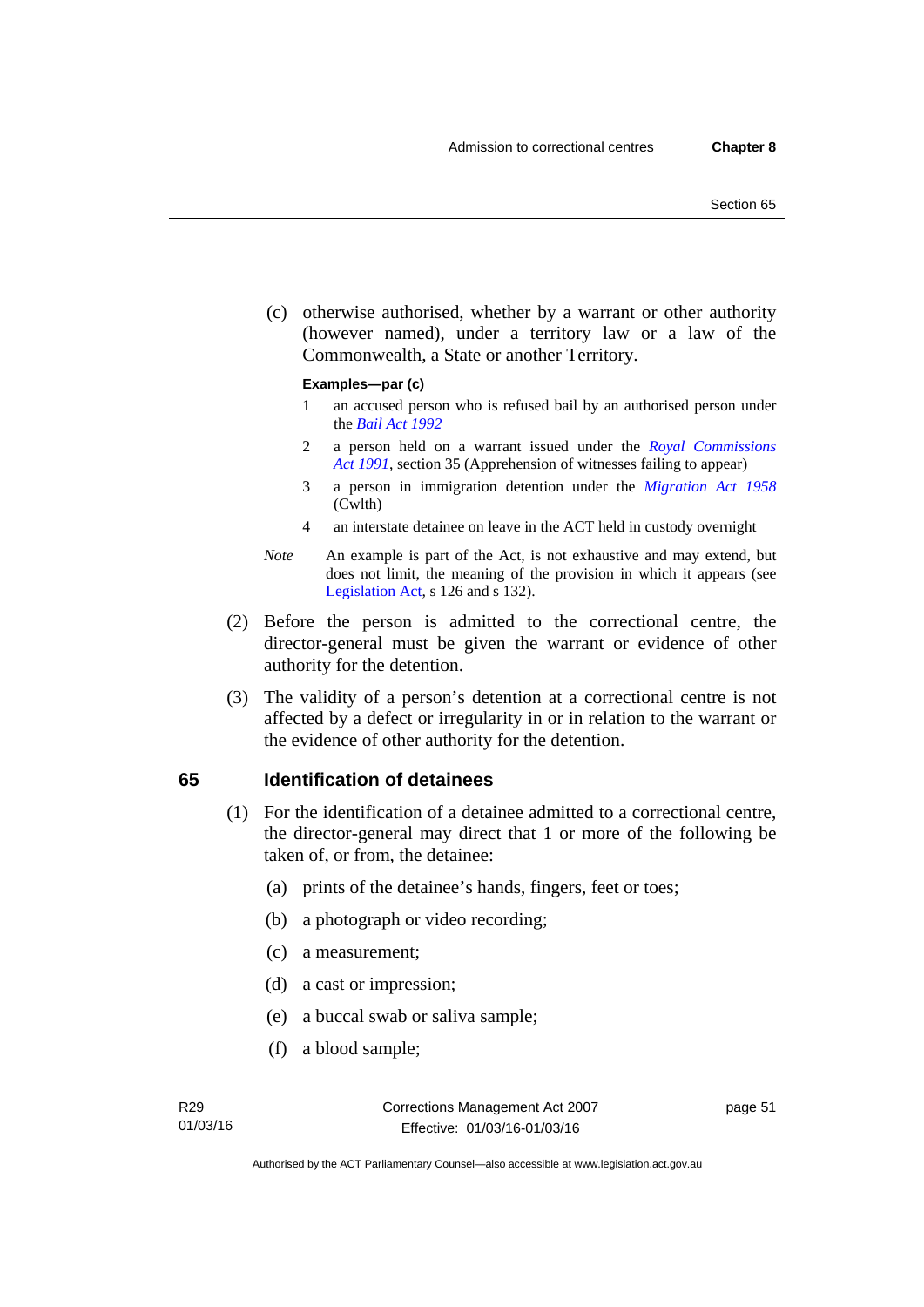Section 66

- (g) anything else prescribed by regulation.
- (2) Anything taken of, or from, a detainee under subsection (1) must be destroyed if—
	- (a) the detainee is found not guilty of any offence to which the detention relates, other than on the ground of unsoundness of mind; or
	- (b) proceedings for any offence to which the detention relates are discontinued or dismissed.
- (3) However, subsection (2) does not apply if, for any part of the period of detention in relation to an offence, the detainee was also being detained for another offence—
	- (a) of which the detainee has been convicted; or
	- (b) for which a proceeding (including any appeal proceeding) is still pending.
- (4) A blood sample under this section may only be taken by a health practitioner appointed under section 22 (Health practitioners non-therapeutic functions).
	- *Note* The *[Crimes \(Forensic Procedures\) Act 2000](http://www.legislation.act.gov.au/a/2000-61)* includes provision for carrying out forensic procedures on people in custody. See particularly pt 2.7 (Carrying out of certain forensic procedures after conviction of serious offenders).

## **66 Information about entitlements and obligations**

- (1) As soon as practicable after a detainee is admitted to a correctional centre, the director-general must ensure that reasonable steps are taken to explain the following to the detainee:
	- (a) the detainee's entitlements and obligations under this Act;
	- (b) the case management plan arrangements;
	- (c) the role of official visitors;

Authorised by the ACT Parliamentary Counsel—also accessible at www.legislation.act.gov.au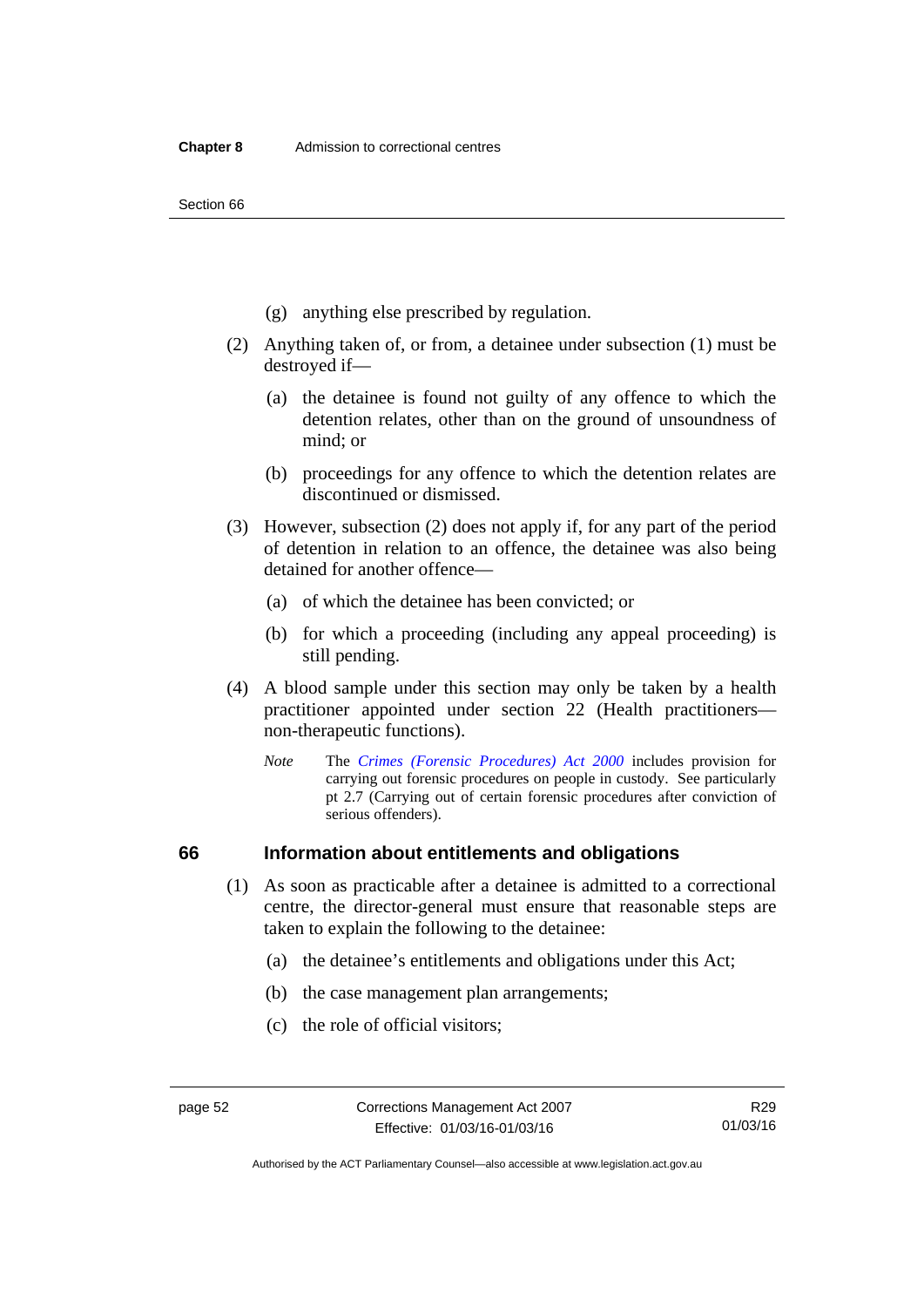- (d) the procedures for seeking information and making complaints;
- (e) if the detainee is a national of a foreign country—the right to have a diplomatic or consular representative of the country told about the detention;
- (f) anything else prescribed by regulation;
- (g) anything else the director-general considers necessary or desirable.

#### **Examples—par (g)**

- 1 corrections policies and operating procedures relevant to the detainee
- 2 the scope and effect of the director-general's directions
- 3 for a transgender or intersex detainee—the effect of section 79 in relation to choice of sexual identity
- 4 the health services, work and activities available to detainees
- 5 for an offender—the role of the sentence administration board
- *Note* An example is part of the Act, is not exhaustive and may extend, but does not limit, the meaning of the provision in which it appears (see [Legislation Act,](http://www.legislation.act.gov.au/a/2001-14) s 126 and s 132).
- (2) The explanation under subsection (1)—
	- (a) may be in general terms; and
	- (b) as far as practicable, must be in language the detainee can readily understand.

#### **Example—par (a)**

a written statement or checklist used by corrections officers to give detainees a general summary of the things mentioned in subsection (1)

*Note* An example is part of the Act, is not exhaustive and may extend, but does not limit, the meaning of the provision in which it appears (see [Legislation Act,](http://www.legislation.act.gov.au/a/2001-14) s 126 and s 132).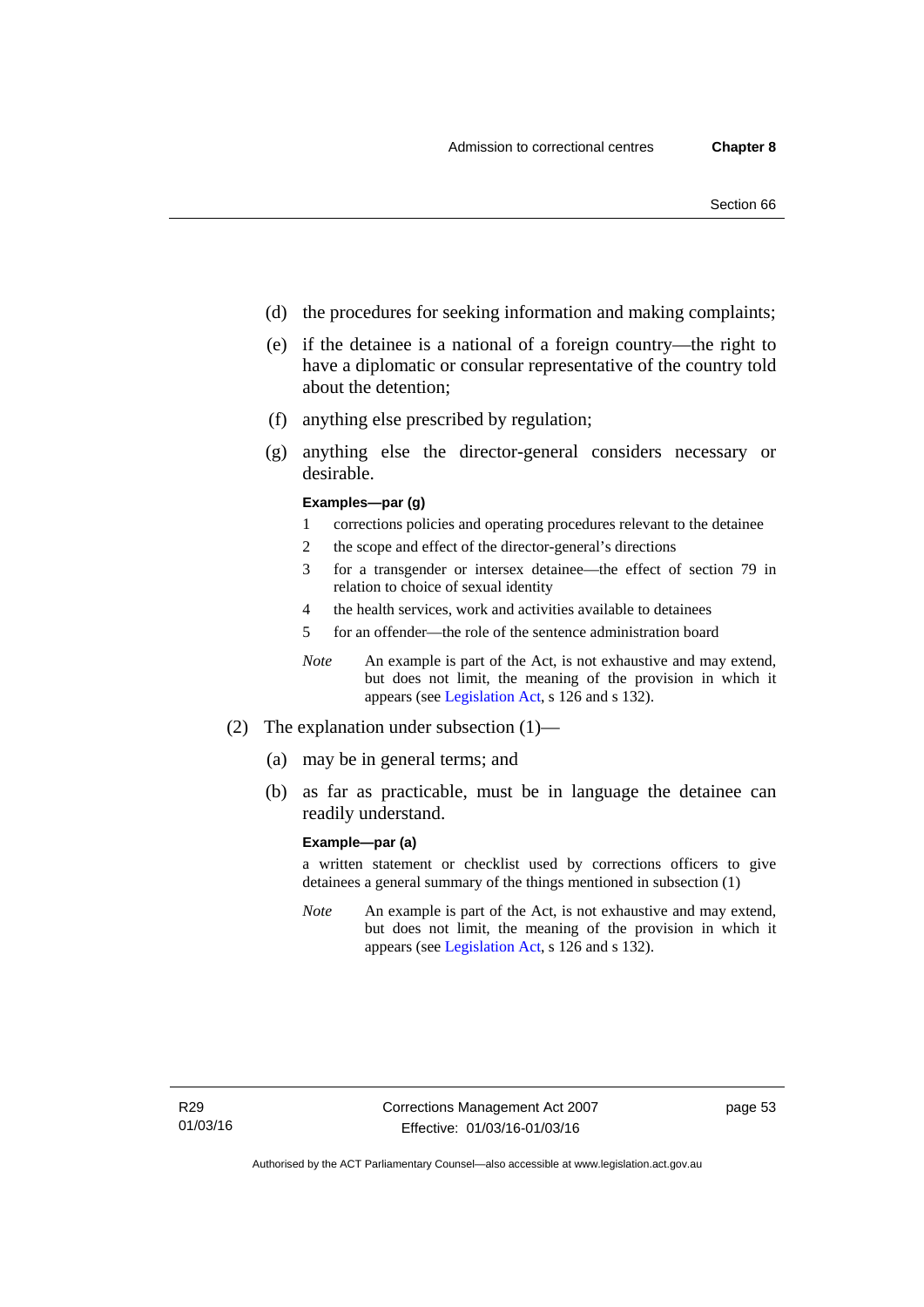#### **Chapter 8** Admission to correctional centres

#### Section 67

- (3) The director-general must arrange for the assistance of an interpreter in complying with subsection (1) or (2) if the director-general believes, on reasonable grounds, that the detainee is unable, because of inadequate knowledge of the English language or a disability, to communicate with reasonable fluency in English.
- (4) Without limiting subsection (3), the assistance of the interpreter may be provided by telephone.
- (5) The director-general must also ensure that copies of the following are available for inspection by detainees at each correctional centre:
	- (a) this Act;
	- (b) corrections policies and operating procedures available under section 14.
- (6) The director-general must tell a diplomatic or consular representative of a foreign country about the detention of a national of that country, if asked by the detainee.

#### **67 Initial assessment**

- (1) The director-general must ensure that—
	- (a) each detainee admitted to a correctional centre is assessed as soon as practicable to identify any immediate physical or mental health, or safety or security, risks and needs; and
	- (b) any risks and needs identified by the assessment are addressed.
- (2) In particular, the director-general must ensure that any ongoing risks and needs are addressed in the detainee's case management plan.

#### **68 Health assessment**

(1) The assessment under section 67 of a detainee's physical and mental health needs and risks must be made within 24 hours after the detainee's admission.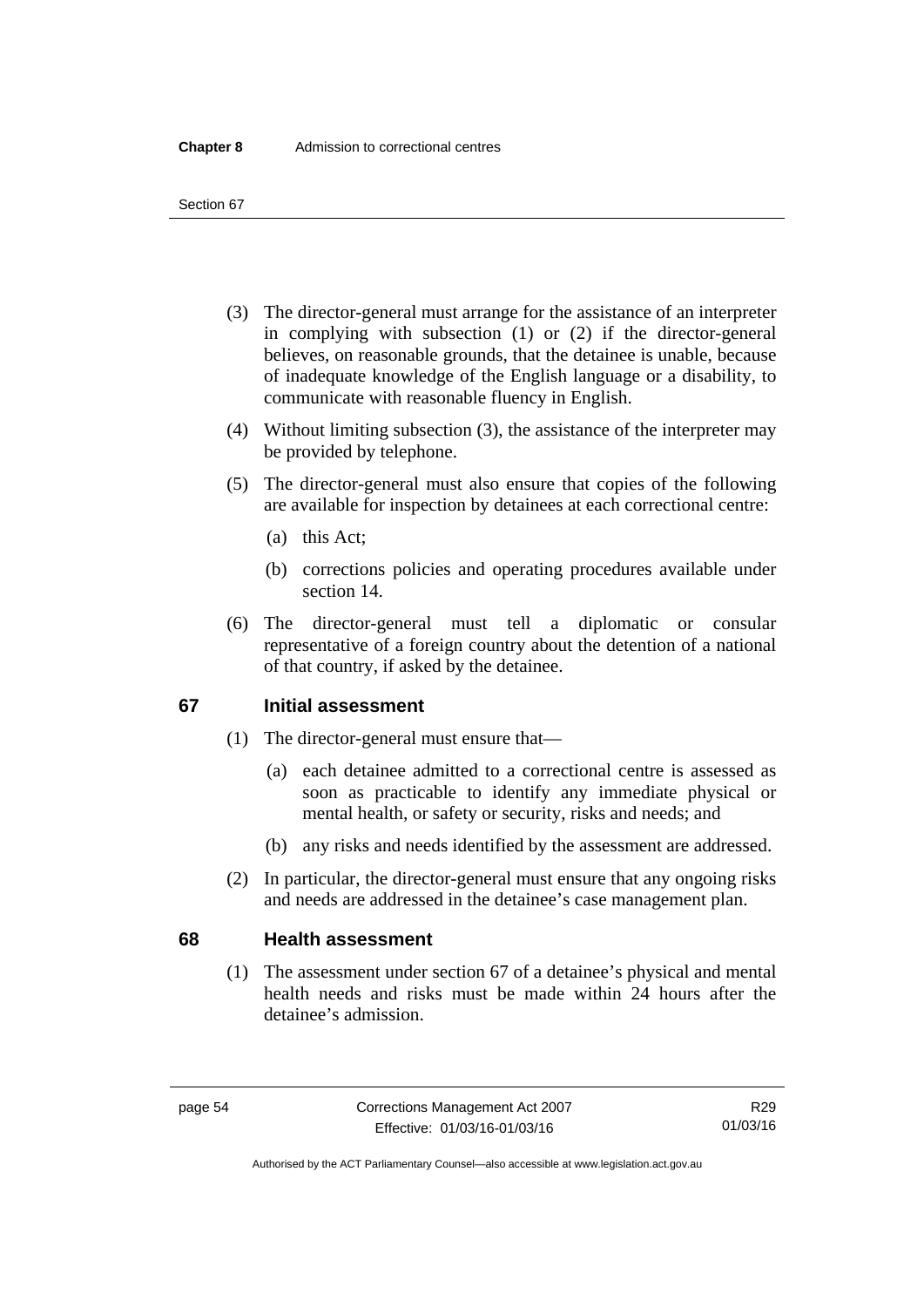- (2) The health assessment must involve—
	- (a) an initial assessment by a nurse and a review of the nurse's assessment by a doctor appointed under section 21 (Doctors health service appointments); or
	- (b) an assessment by a doctor appointed under section 21 (Doctors—health service appointments).
- (3) The health assessment must include an assessment of the detainee's risk of self-harm.
	- *Note 1* The detainee's case management plan must also address the detainee's health condition, any risk of self-harm and any treatment regime (see s 78).
	- *Note 2* The *[Mental Health Act 2015](http://www.legislation.act.gov.au/a/2015-38/default.asp)* also includes provision for assessment orders, and emergency detention and care, under that Act.

## **69 Alcohol and drug tests on admission**

- (1) For an assessment under section 67, the director-general may direct the detainee, orally or in writing, to provide a test sample.
- (2) Division 9.6.2 (Alcohol and drug testing—detainees) applies in relation to the direction and any sample given under the direction.

## **70 Strip search on admission**

- (1) For an assessment under section 67, the director-general may direct the detainee, orally or in writing, to submit to a strip search.
- (2) Part 9.4 (Searches) and part 9.5 (Seizing property) apply in relation to the direction and any strip search conducted under the direction.

# **71 Property of detainees**

(1) The director-general may allow a detainee's property to be brought into a correctional centre.

page 55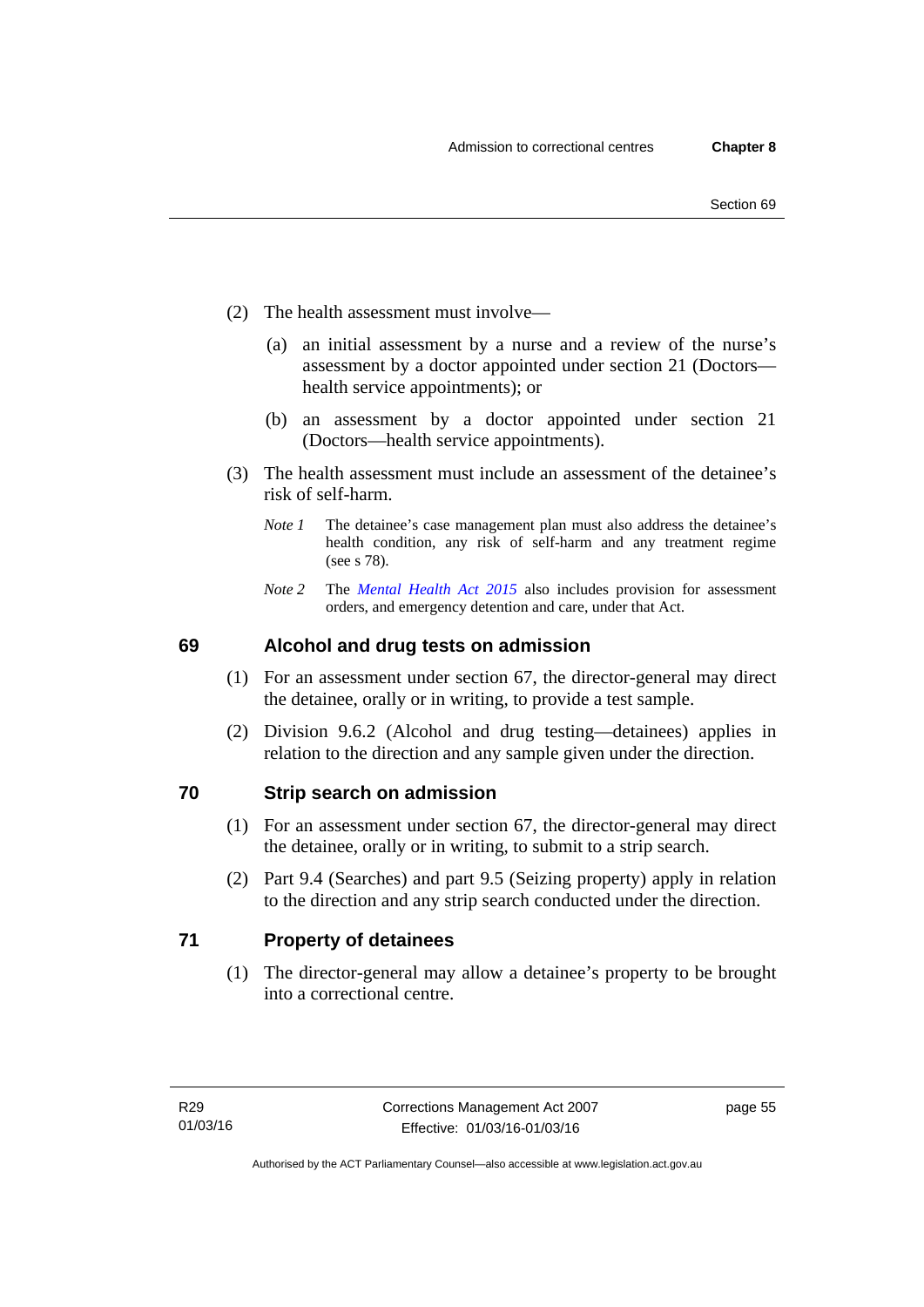- (2) However, the director-general may give directions imposing conditions in relation to the detainee's property brought into a correctional centre, including conditions in relation to—
	- (a) the nature, amount and location of property that may be held by a detainee at the centre; and
	- (b) the use of the property.
- (3) The director-general must ensure that the register of detainees includes details of the property each detainee has at a correctional centre.
- (4) Without limiting section 14 (Corrections policies and operating procedures), a corrections policy or operating procedure may make provision in relation to detainee's property, including provision in relation to the following:
	- (a) the taking and storage of the property;
	- (b) access to, and use of, the property;
	- (c) transfer of the property;
	- (d) compensation for loss or damage;
	- (e) return of the property to the detainee.
- (5) In this section:

*detainee's property* does not include a prohibited thing.

*Note* Pt 9.5 (Seizing property) provides generally for the seizure, forfeiture and return of property.

## **72 Security classification**

The director-general must arrange a security classification for a detainee as soon as practicable after the detainee's admission to a correctional centre.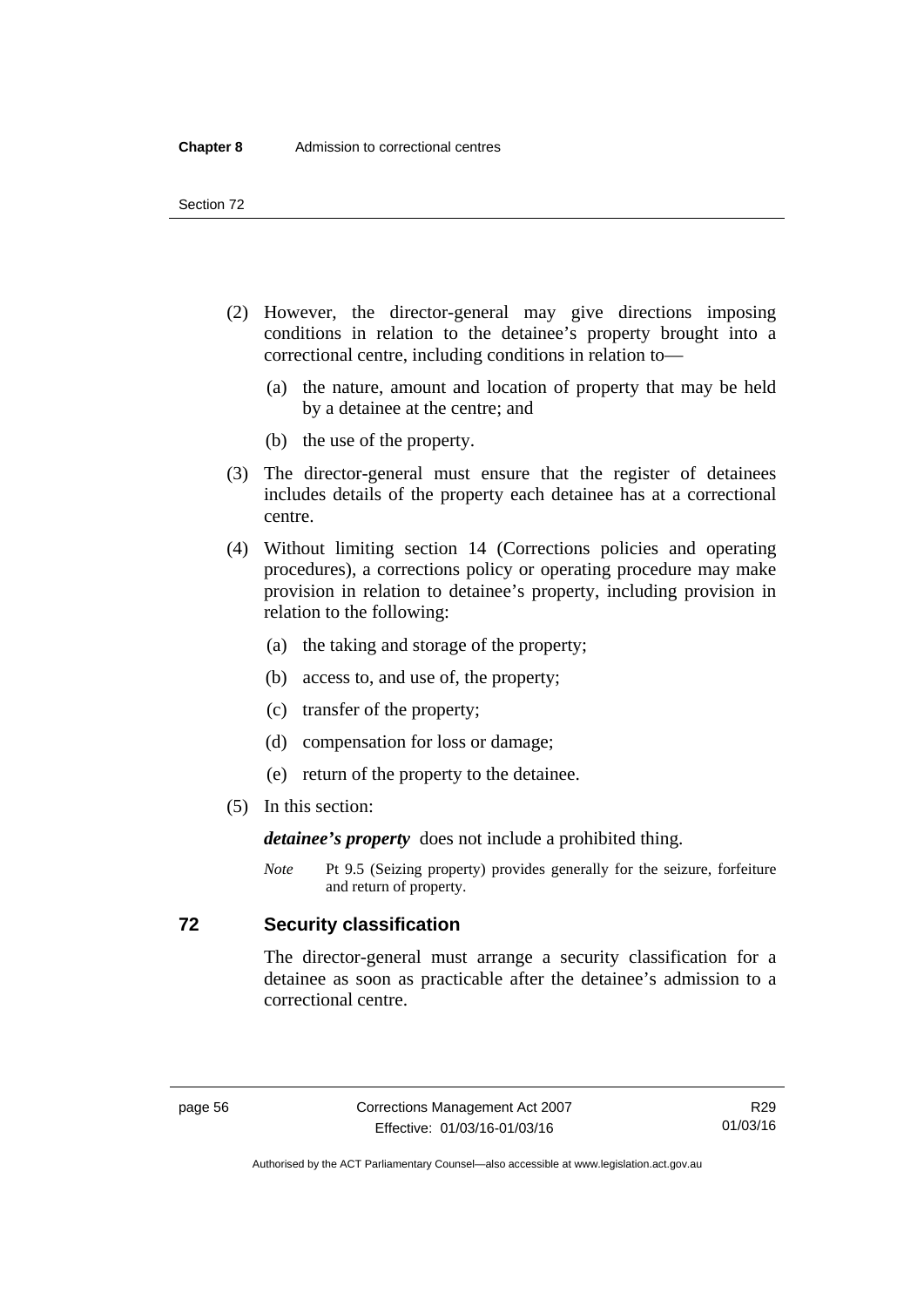# **73 Case management plan**

The director-general must arrange for a case management plan to be prepared for a detainee as soon as practicable after the detainee's admission to a correctional centre.

## **74 Entries in register of detainees**

The director-general must ensure that details of each detainee admitted to a correctional centre are entered in the register of detainees on the detainee's admission to the centre.

*Note* The director-general must keep a register of detainees at a correctional centre (see s 76).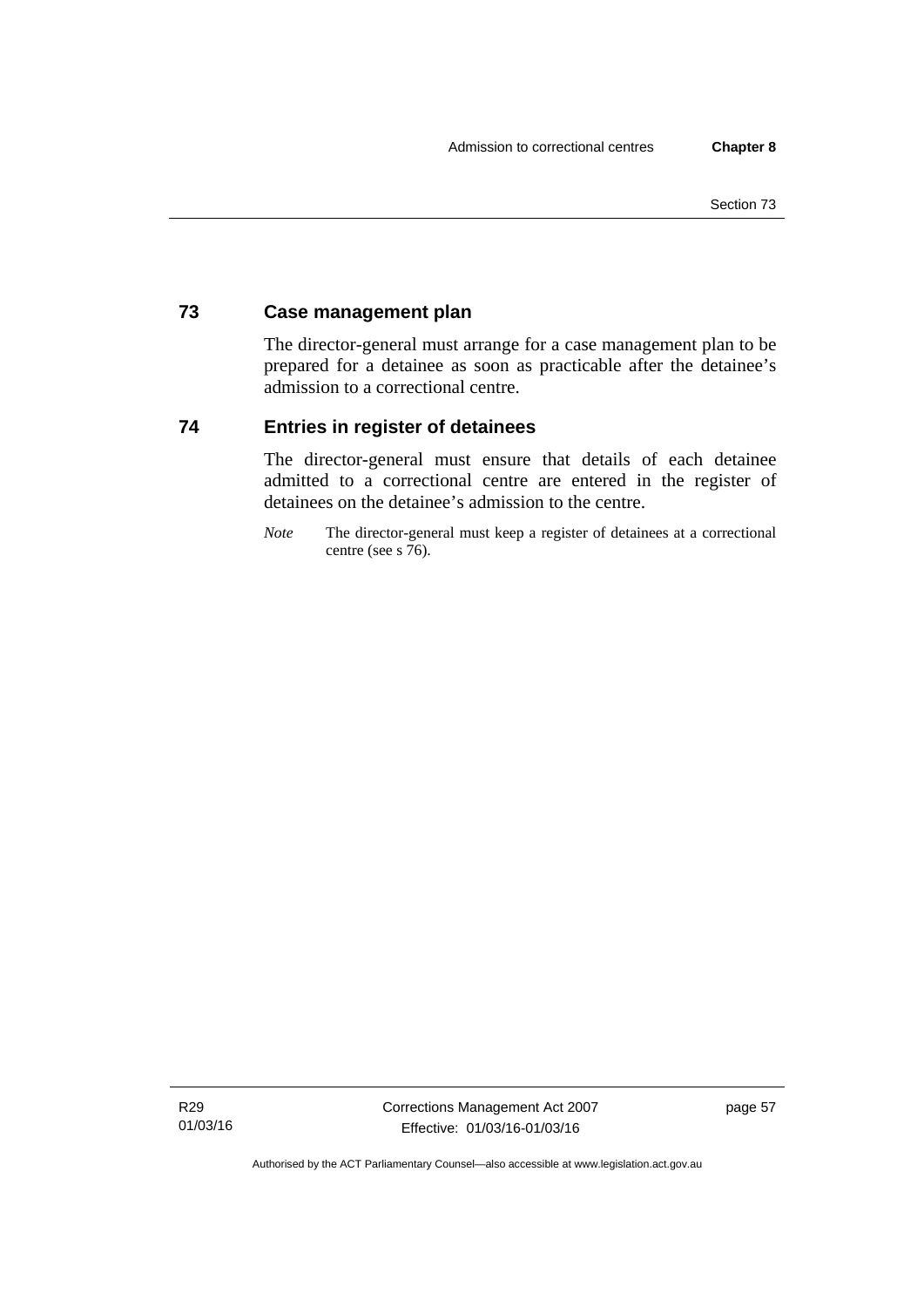Section 75

# **Chapter 9 Management and security**

# **Part 9.1 Management and security general**

## **75 Compliance with director-general's directions**

A detainee must comply with any direction given under this Act to the detainee by the director-general.

*Note* Under s 17, the director-general may delegate any of the director-general's functions, including the giving of directions, to a corrections officer.

## **76 Register of detainees**

- (1) The director-general must keep a register containing details of each detainee at a correctional centre.
- (2) The register must include details of the following for each detainee:
	- (a) full name;
	- (b) authority for detention;
	- (c) period of authorised detention;
	- (d) for a detainee under a sentence of imprisonment—
		- (i) the sentence, including any periodic detention period or other element of a combination sentence; and
		- (ii) any nonparole period;
	- (e) current place of detention;
	- (f) security classification;
	- (g) case management plan;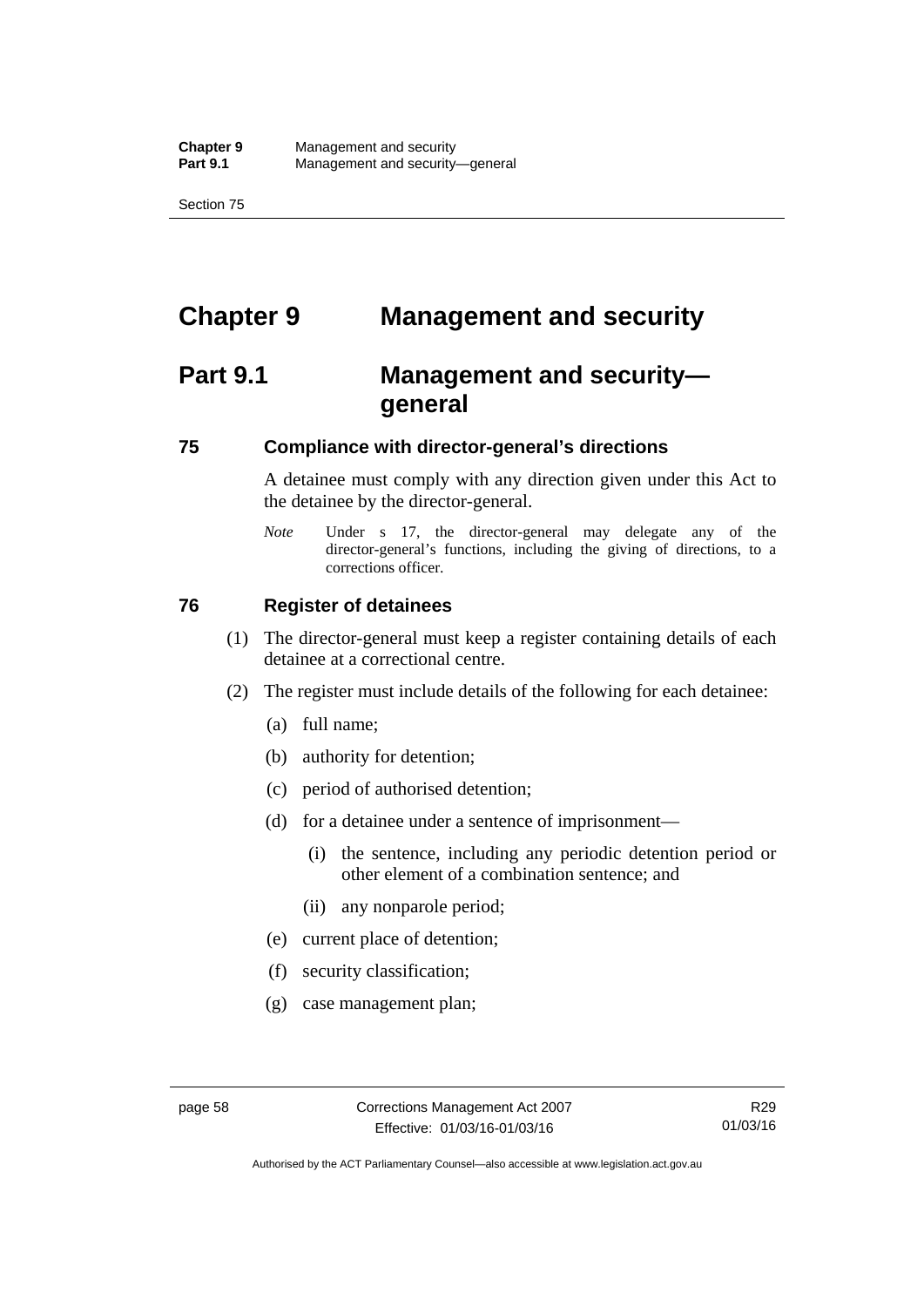- (h) sex, including that chosen under section 79 (Transgender and intersex detainees—sexual identity);
- (i) any known condition of the detainee that requires, or is likely to require, a health service;
- (j) anything taken under section 65 (Identification of detainees);
- (k) anything else the director-general considers necessary or appropriate for the proper management of the detainee.

#### **Examples—par (i)**

- 1 nutritional or health needs
- 2 need for spectacles, contact lens, crutches, prosthesis or other artificial aids
- 3 language or literacy difficulties

*Note* An example is part of the Act, is not exhaustive and may extend, but does not limit, the meaning of the provision in which it appears (see [Legislation Act,](http://www.legislation.act.gov.au/a/2001-14) s 126 and s 132).

- (3) The register must be available for inspection under chapter 7 (Inspection of correctional centres).
- (4) In this section:

*combination sentence*—see the *[Crimes \(Sentencing\) Act 2005](http://www.legislation.act.gov.au/a/2005-58)*, dictionary.

## **77 Health reports**

- (1) For this Act, the director-general may ask a relevant director-general for a written report about a detainee's health.
- (2) The relevant director-general must comply with the request as soon as practicable.
- (3) The relevant director-general's report must include personal health information about the detainee that is in a health record—
	- (a) in the relevant director-general's custody; or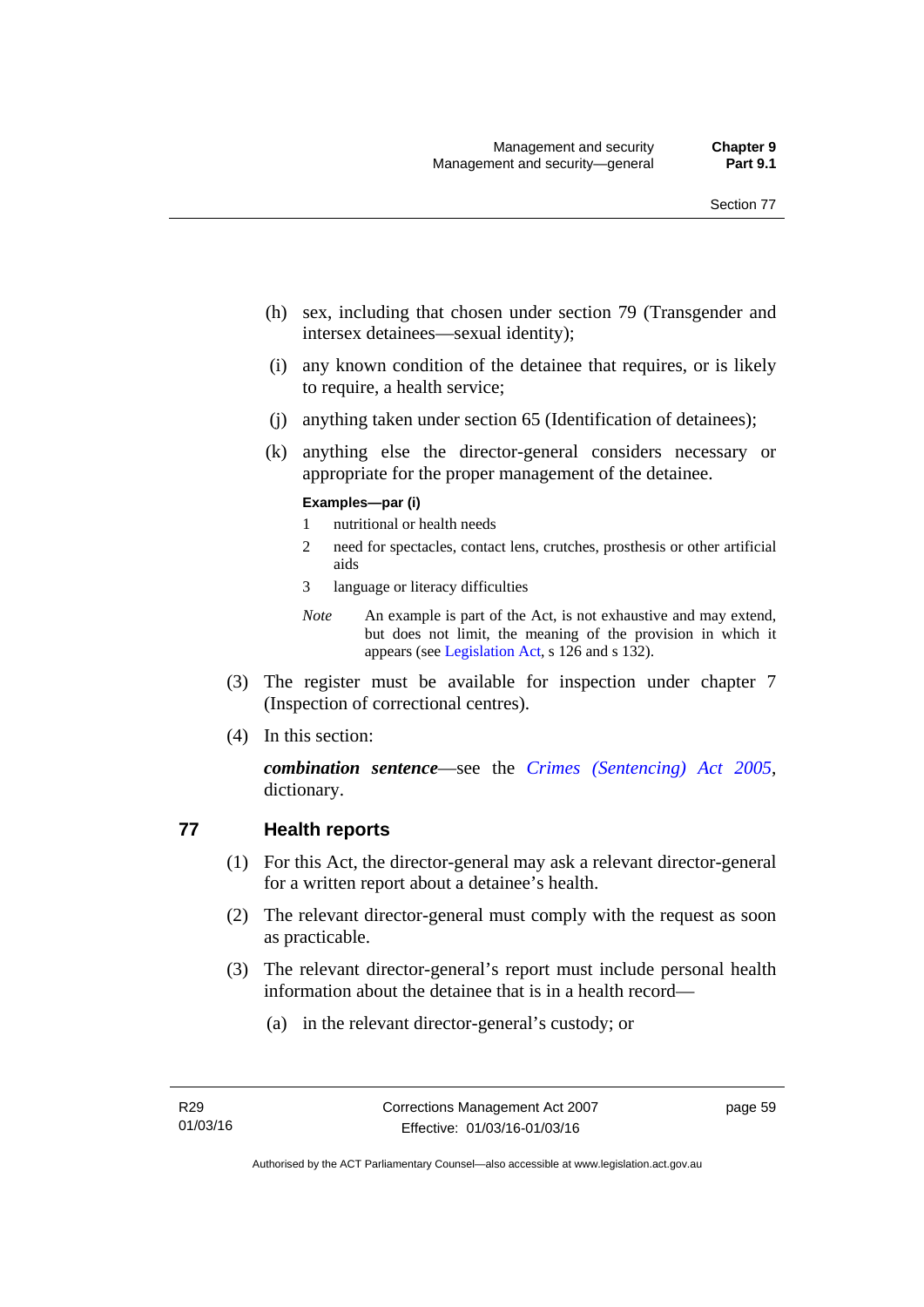- (b) to which the relevant director-general has access through any arrangement with another director-general.
- (4) The director-general must ensure that a doctor appointed under section 21 (Doctors—health service appointments) assesses the report from a relevant director-general and includes a statement of the detainee's condition (the *health schedule*) in the detainee's case management plan.
- (5) The health schedule must include a summary of—
	- (a) the detainee's condition and health risks, including any likelihood of the condition resulting in a medical emergency or the onset of significant health problems and any associated symptoms; and
	- (b) a treatment regime for the detainee

#### **Examples—s (5)**

- 1 Detainee D has diabetes. The health schedule for D explains the type of diabetes, the treatment required, any likely medical emergency or significant health problem and the associated symptoms, such as hypoglycaemia.
- 2 Detainee P has epilepsy. The health schedule for P explains the type of epilepsy, the treatment required, the symptoms and consequences of any failure to maintain the treatment regime.
- *Note* An example is part of the Act, is not exhaustive and may extend, but does not limit, the meaning of the provision in which it appears (see [Legislation Act,](http://www.legislation.act.gov.au/a/2001-14) s 126 and s 132).
- (6) Without limiting section 14 (Corrections policies and operating procedures), a corrections policy or operating procedure may include provision in relation to the health schedule, including provision in relation to any of the following:
	- (a) the content of the schedule and, in particular, any statement about the detainee's health risks and treatment regime;
	- (b) the people who may access the health schedule and the circumstances for access.

R29 01/03/16

Authorised by the ACT Parliamentary Counsel—also accessible at www.legislation.act.gov.au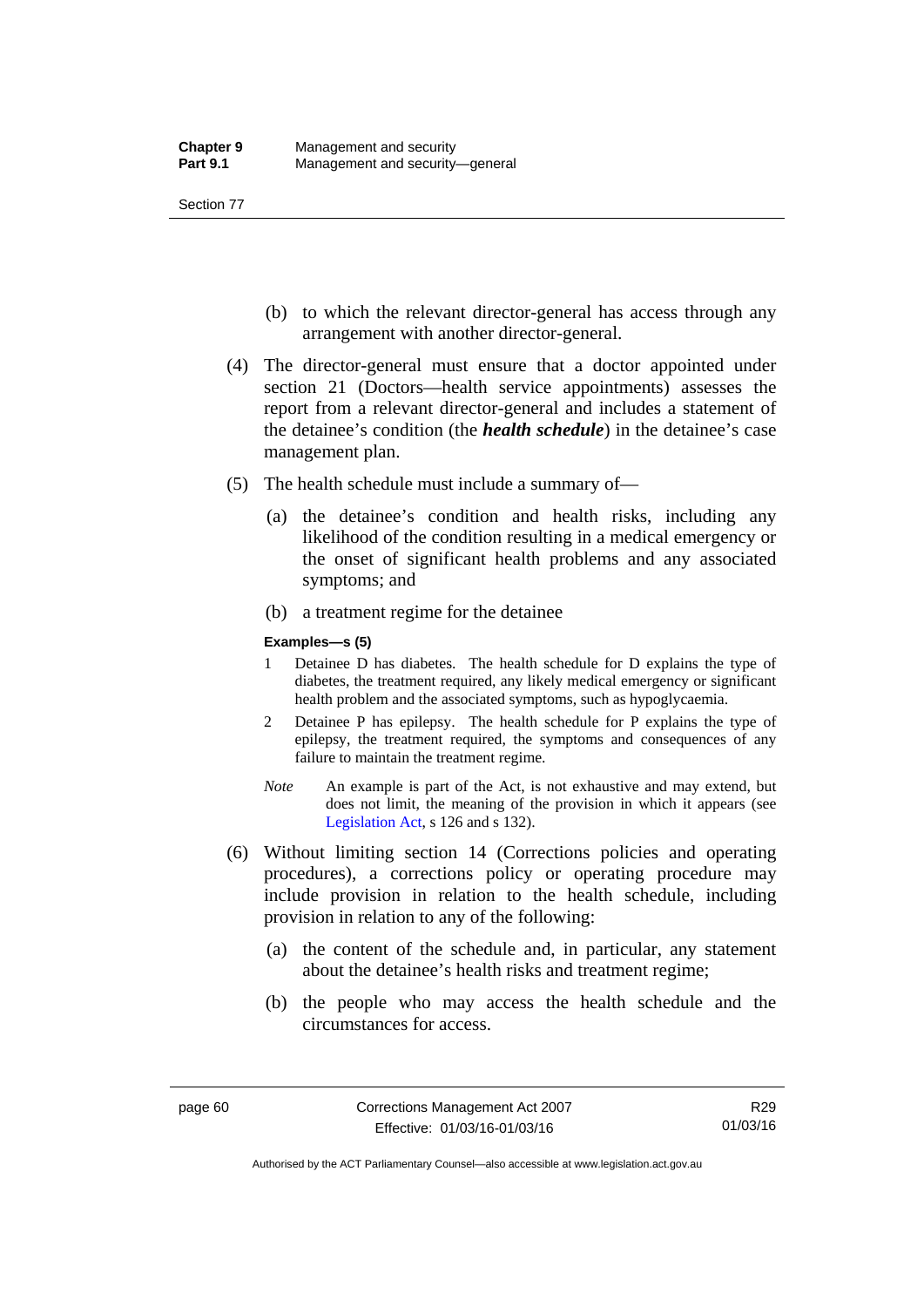- (7) The director-general must ensure that the relevant director-general's report and the health schedule is available only to people authorised by the director-general.
- (8) In this section:

*health record*—see the *[Health Records \(Privacy and Access\)](http://www.legislation.act.gov.au/a/1997-125)  [Act 1997](http://www.legislation.act.gov.au/a/1997-125)*, dictionary.

*personal health information*—see the *[Health Records \(Privacy and](http://www.legislation.act.gov.au/a/1997-125)  [Access\) Act 1997](http://www.legislation.act.gov.au/a/1997-125)*, dictionary.

*relevant director-general* means a director-general whose administrative unit is responsible for any provision of the following Acts:

- (a) the *[Children and Young People Act 2008](http://www.legislation.act.gov.au/a/2008-19)*;
- (b) the *[Disability Services Act 1991](http://www.legislation.act.gov.au/a/1991-98)*;
- (c) the *[Health Act 1993](http://www.legislation.act.gov.au/a/1993-13)*;
- (d) the *[Mental Health Act 2015](http://www.legislation.act.gov.au/a/2015-38/default.asp)*.
- *Note* Compliance with a request under this section does not involve a contravention of a privacy principle under the *[Health Records \(Privacy](http://www.legislation.act.gov.au/a/1997-125)  [and Access\) Act 1997](http://www.legislation.act.gov.au/a/1997-125)* (see that Act, s 5 (The privacy principles))*.*

## **78 Case management plans—scope etc**

- (1) The director-general—
	- (a) must maintain an individual management plan for each detainee, other than a remandee; and
	- (b) may maintain an individual management plan for a detainee who is a remandee.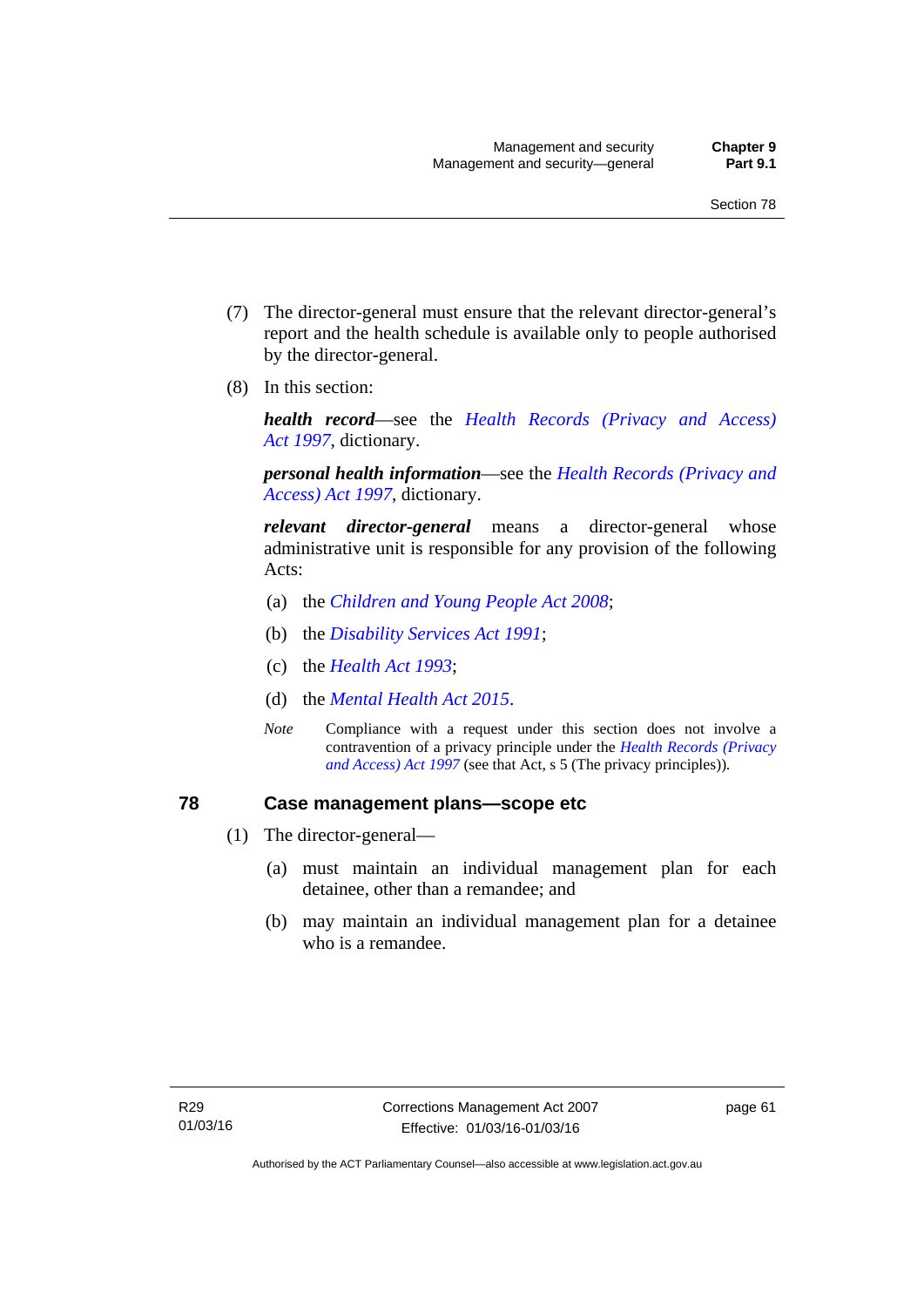- (2) A case management plan for a detainee must—
	- (a) outline work and activities for the detainee; and
	- (b) be based on an assessment of the needs, capacities and disposition of the detainee; and
	- (c) be consistent with the resources available to the director-general to manage the detainee; and
	- (d) if the detainee is an offender—outline how the detainee is to be prepared for lawful release and reintegration into society at the earliest possible time.
- (3) A case management plan may deal with any matter relating to a detainee, including the following:
	- (a) provision for the safe, secure and humane treatment of the detainee;
	- (b) for a detainee at risk of self-harm—an outline of the risk and strategies for managing the risk;
	- (c) the welfare of the detainee, including the detainee's participation in work or activities, and other constructive use of time in detention;
	- (d) details of any academic, vocational or cultural education or training for the detainee approved under section 52 (News and educational services);
	- (e) the detainee's health condition and risks, and any associated treatment regime;
	- (f) for a detainee with a physical, mental or educational disability—strategies for extra assistance to minimise any disadvantage suffered by the detainee because of the disability, particularly in relation to suitability for work and release from detention;

Authorised by the ACT Parliamentary Counsel—also accessible at www.legislation.act.gov.au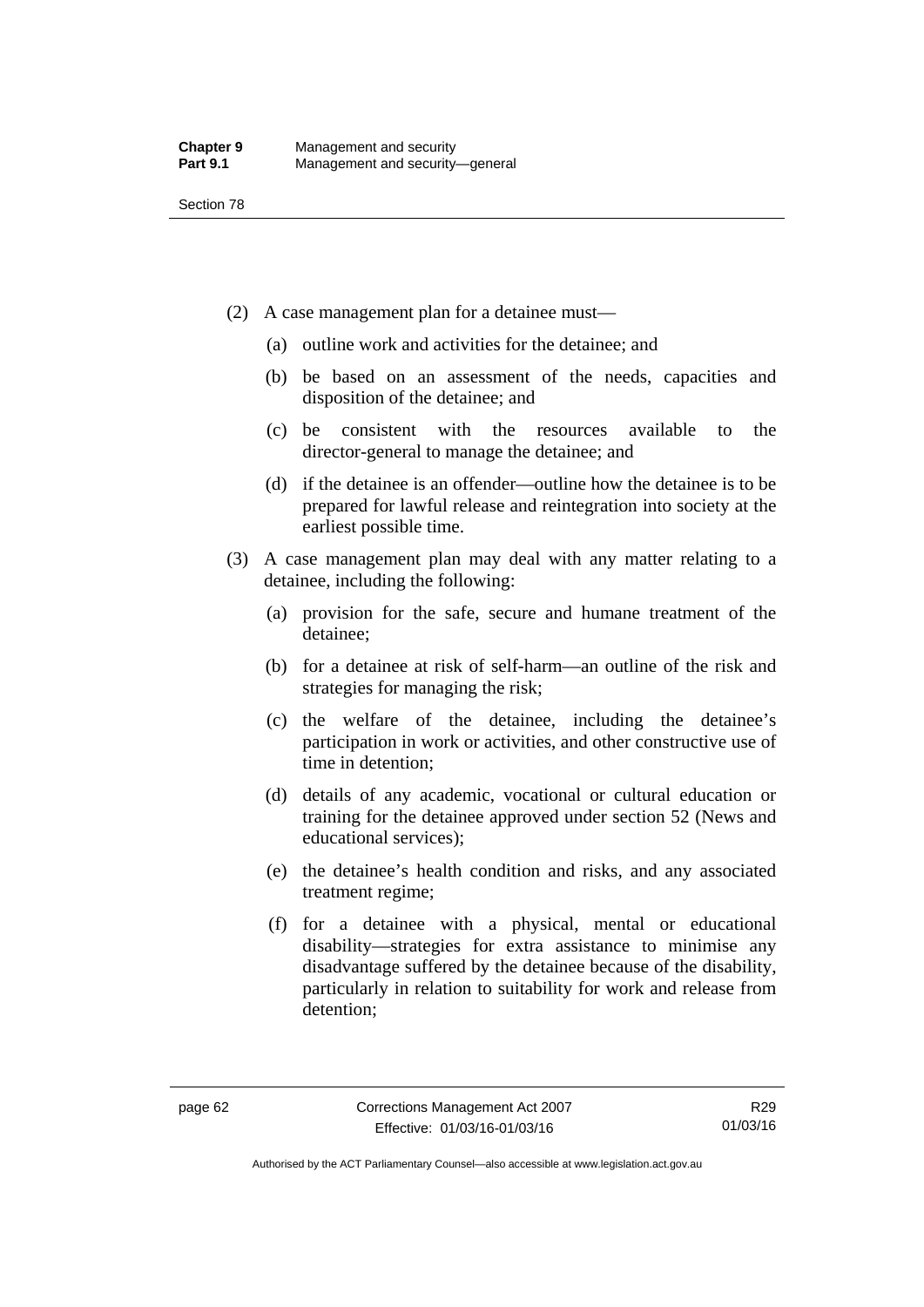- (g) for a detainee serving a sentence of imprisonment by full-time detention—requirements for the detainee to be—
	- (i) told the detainee's release date under the sentence; and
	- (ii) given necessary assistance in applying for parole;
- (h) anything else prescribed by regulation or directed by the director-general.

## **79 Transgender and intersex detainees—sexual identity**

- (1) This section applies to a transgender or intersex detainee.
- (2) For this Act, the sex of the detainee is taken to be—
	- (a) the sex chosen under subsection (3); or
	- (b) if subsection (4) applies—the sex chosen with approval under subsection  $(4)$ .
- (3) On admission to a correctional centre—
	- (a) the detainee may tell the director-general the sex the detainee chooses to be identified with; or
	- (b) if the detainee fails to make a choice under paragraph (a)—the director-general may choose the sex the detainee is to be identified with having regard to the report obtained under subsection  $(5)$ .

*Note Fail* includes refuse, see the [Legislation Act,](http://www.legislation.act.gov.au/a/2001-14) dict, pt 1.

- (4) The director-general may, on application by the detainee, approve a change in the sex the detainee chooses to be identified with, having regard to the report obtained under subsection (5).
- (5) Before making a decision under subsection (3) or (4), the director-general must obtain a report by a doctor appointed under section 22 (Health practitioners—non-therapeutic functions) about the detainee's sexual identity.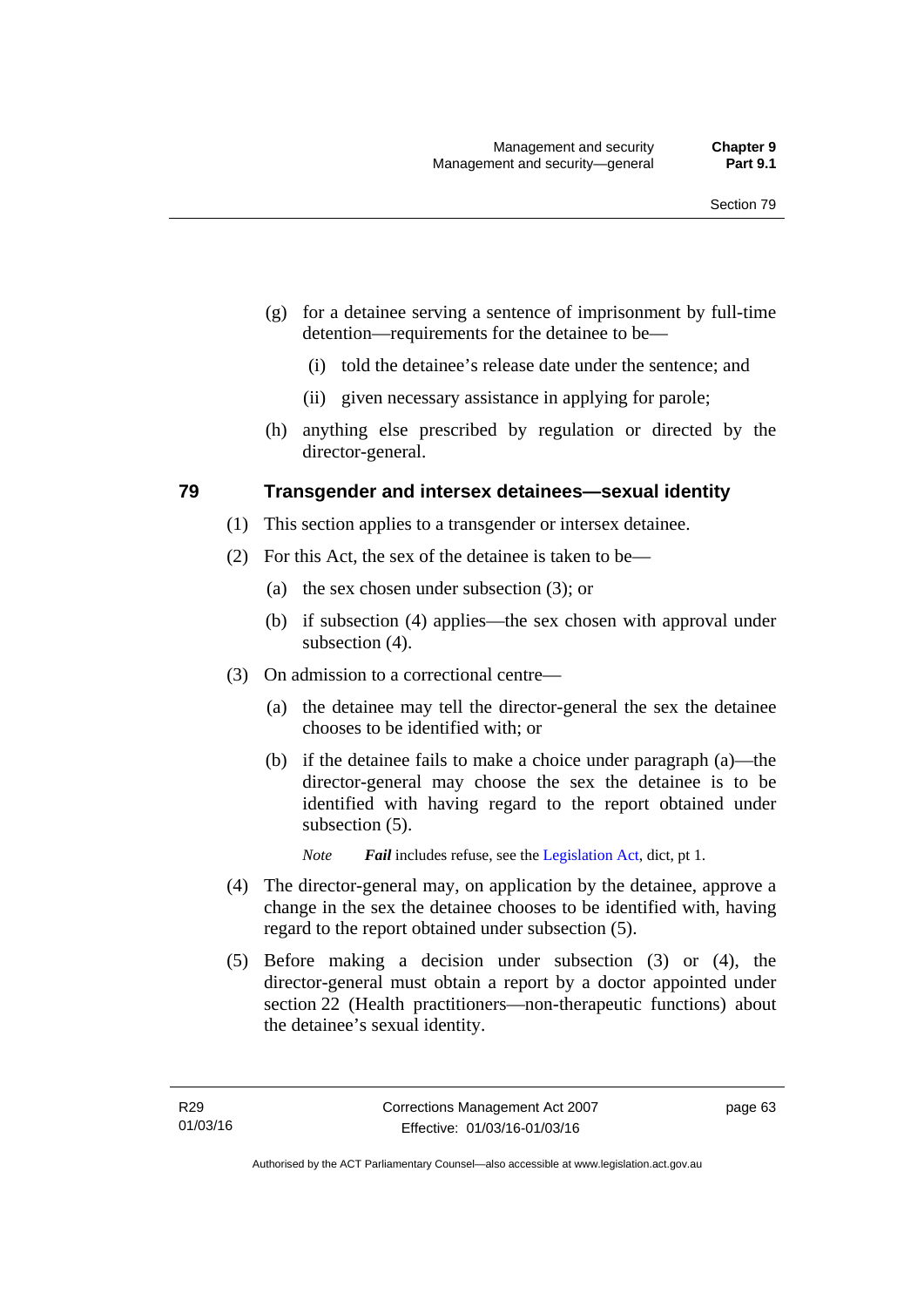- (6) The director-general must—
	- (a) give the detainee written notice of a decision by the director-general under subsection (3) or (4); and
	- (b) must ensure that the detainee's sex chosen under this section is entered in the register of detainees.

#### **Examples of effect of this section**

The conduct of searches of the detainee, and the allocation of accommodation and sanitary facilities for the detainee, would be on the basis that the detainee was a person of the chosen sex.

*Note* An example is part of the Act, is not exhaustive and may extend, but does not limit, the meaning of the provision in which it appears (see [Legislation Act,](http://www.legislation.act.gov.au/a/2001-14) s 126 and s 132).

## **80 Security classification—basis etc**

- (1) The director-general must—
	- (a) give each detainee a security classification; and
	- (b) review the classification at least annually or otherwise as prescribed by regulation.
- (2) When deciding a detainee's security classification, the director-general must consider the following:
	- (a) the reason for the detention, including the nature of any offence for which the detainee is detained;
	- (b) the risks posed by the detainee if the detainee were to escape;
	- (c) the risk of the detainee escaping;
	- (d) the risks posed by the detainee while at a correctional centre;
	- (e) the risks to the detainee of being accommodated with particular detainees or in particular areas at a correctional centre;
	- (f) any matter prescribed by regulation.

Authorised by the ACT Parliamentary Counsel—also accessible at www.legislation.act.gov.au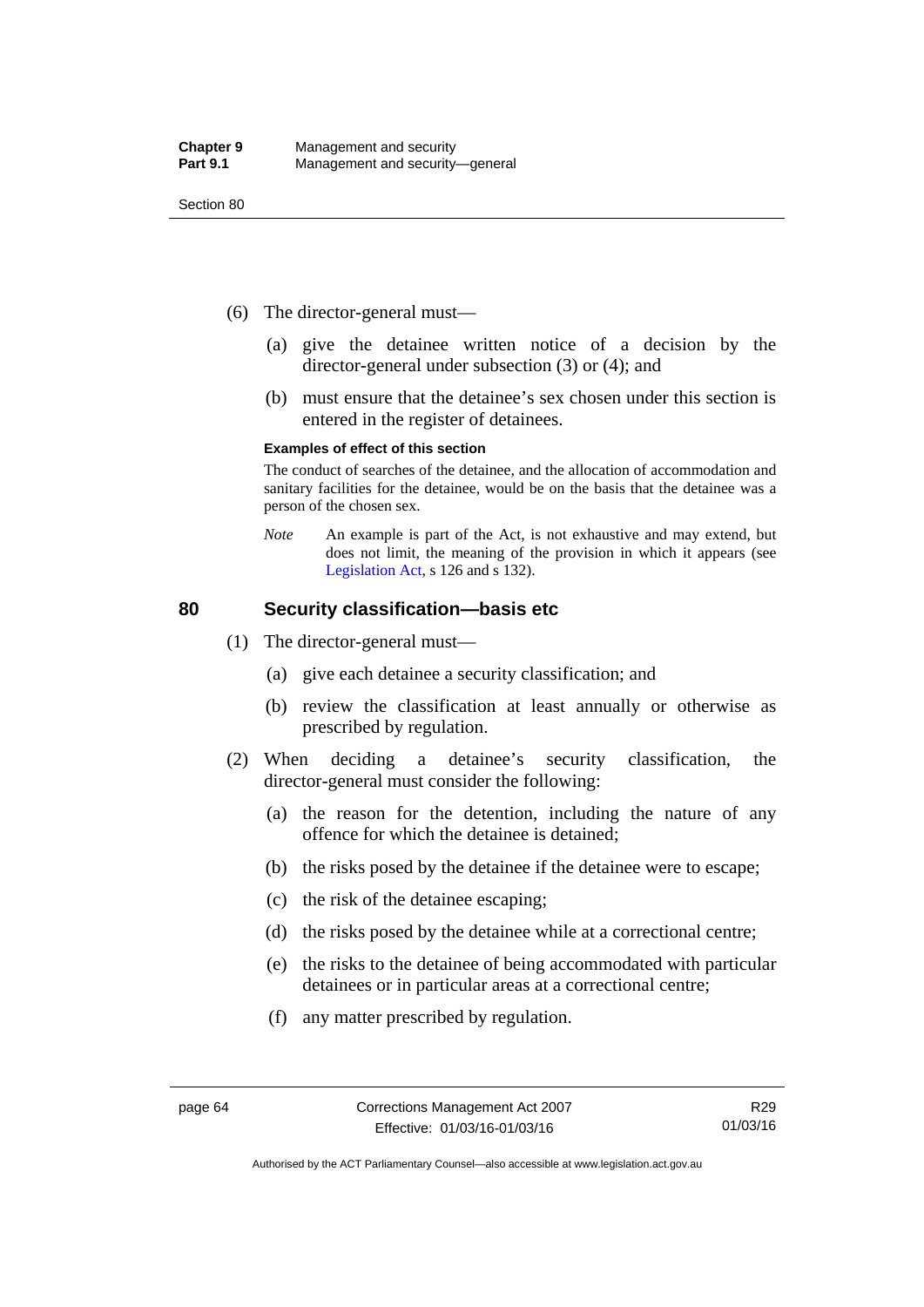- (3) The director-general may consider anything else the director-general considers relevant.
- (4) The security measures to which a detainee is subject under a security classification must be the minimum necessary to ensure secure detention of the detainee.

## **81 Prohibited things**

- (1) The director-general may declare a thing to be a prohibited thing.
- (2) A declaration is a notifiable instrument.

### **Examples of prohibited things**

- 1 a weapon or something crafted as a weapon
- 2 an explosive
- 3 alcohol
- 4 a controlled drug under the [Criminal Code](http://www.legislation.act.gov.au/a/2002-51)
- 5 a mobile phone
- *Note 1* The power to make an instrument includes power to make different provisions in relation to different matters or different classes of matters, and provisions that apply differently by reference to stated exceptions or factors (see [Legislation Act](http://www.legislation.act.gov.au/a/2001-14), s 48.)
- *Note 2* A notifiable instrument must be notified under the [Legislation Act](http://www.legislation.act.gov.au/a/2001-14).
- *Note 3* An example is part of the Act, is not exhaustive and may extend, but does not limit, the meaning of the provision in which it appears (see [Legislation Act,](http://www.legislation.act.gov.au/a/2001-14) s 126 and s 132).

## **82 Possession of prohibited things**

 (1) A detainee commits an offence if the detainee possesses a prohibited thing.

Maximum penalty: 50 penalty units, imprisonment for 6 months or both.

 (2) Subsection (1) does not apply if the director-general approves the detainee's possession of the thing.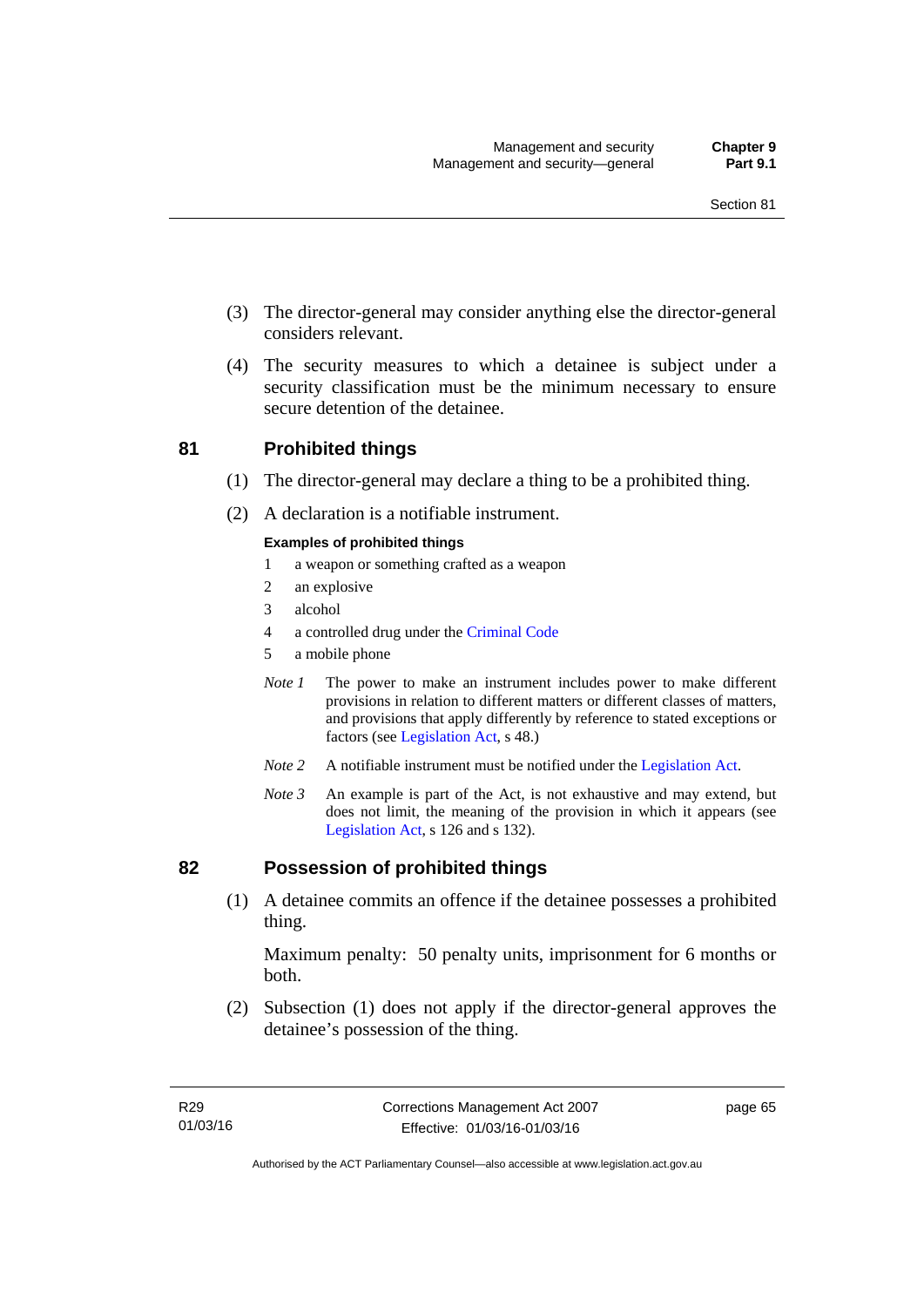## **83 Work by detainees**

A regulation may make provision in relation to work by detainees, including provision in relation to any of the following:

- (a) the kind of work that may be done by detainees;
- (b) the places where detainees may work, including places outside a correctional centre;
- (c) any payment or other return to which detainees are entitled for work done;
- (d) accounting for any payment or other return credited to detainees for work done.

## **84 Trust accounts for detainees**

- (1) The director-general must ensure that money belonging to a detainee is held for the detainee in a trust account.
- (2) The director-general may deduct amounts from the amount held in trust for a detainee the amount for payment of any financial penalty or reparation that must be paid as disciplinary action against the detainee.
- (3) A regulation may make provision in relation to the operation or maintenance of trust accounts.

## **85 Prohibited areas**

- (1) The director-general may define an area at a correctional centre where detainees are prohibited (a *prohibited area*).
- (2) The director-general must take reasonable steps to bring each prohibited area to the attention of detainees, corrections officers and other people who work at or visit the centre.

Authorised by the ACT Parliamentary Counsel—also accessible at www.legislation.act.gov.au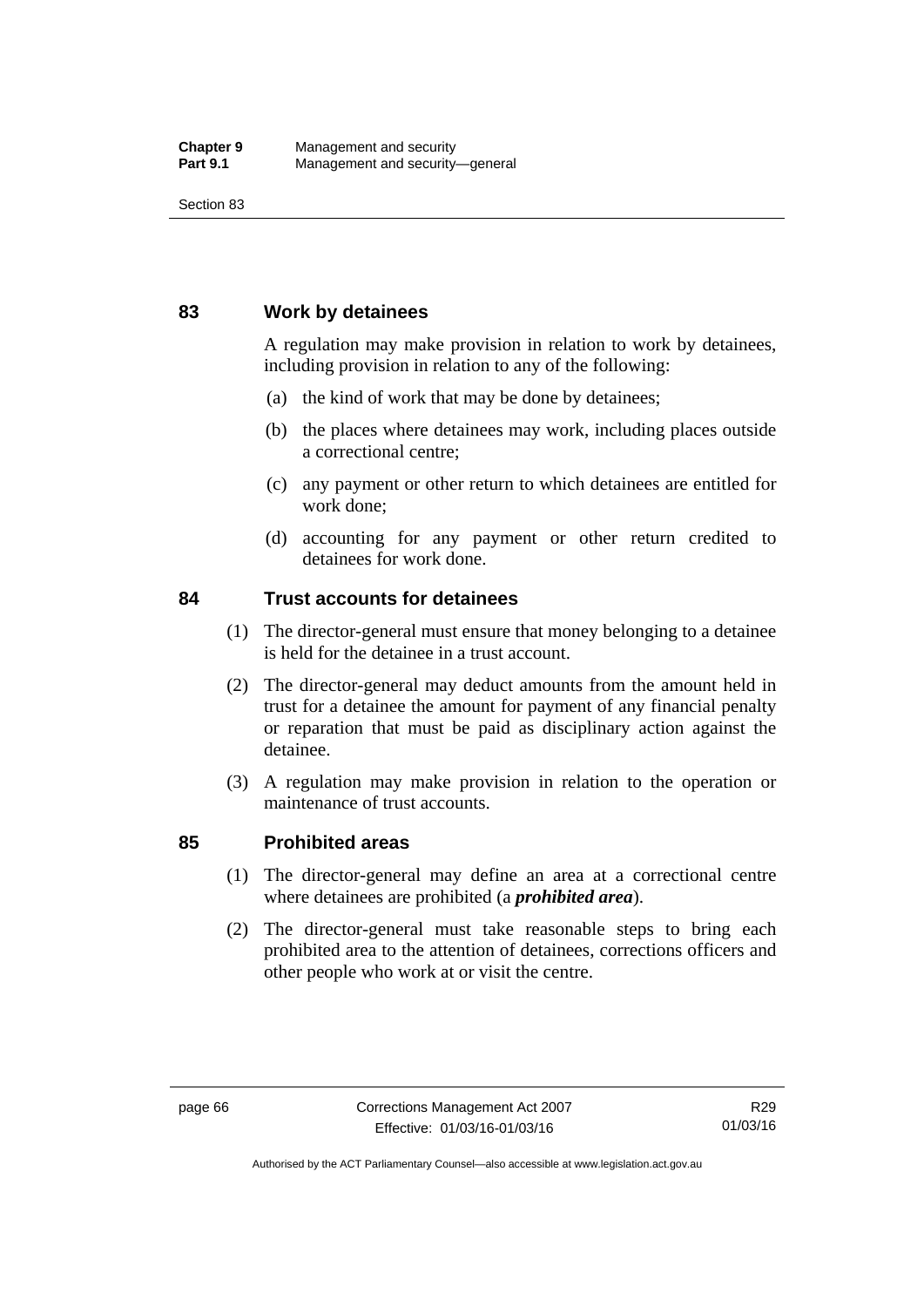(3) Without limiting subsection (1), the director-general must ensure that notices or signs are prominently displayed at or near each prohibited area indicating that it is an area where detainees are prohibited.

## **86 Nonsmoking areas**

- (1) The director-general may define an area at a correctional centre as an area in which smoking is prohibited (a *nonsmoking area*).
- (2) The director-general must take reasonable steps to bring each non-smoking area to the attention of detainees, corrections officers and other people who work at or visit the centre.
- (3) Without limiting subsection (1), the director-general must ensure that notices or signs are prominently displayed at or near each nonsmoking area indicating that smoking is prohibited in the area.
- (4) The *[Smoke-Free Public Places Act 2003](http://www.legislation.act.gov.au/a/2003-51)* does not apply to a correctional centre.

## **87 Management and security—corrections policies and operating procedures**

- (1) Without limiting section 14 (Corrections policies and operating procedures), a corrections policy or operating procedure may include provision for any other matter in relation to the management or security of detainees.
- (2) The director-general must ensure that a corrections policy or operating procedure makes provision in relation to each the following:
	- (a) a detainee giving birth;
	- (b) a marriage, civil union or civil partnership of a detainee;
	- (c) the death of a detainee.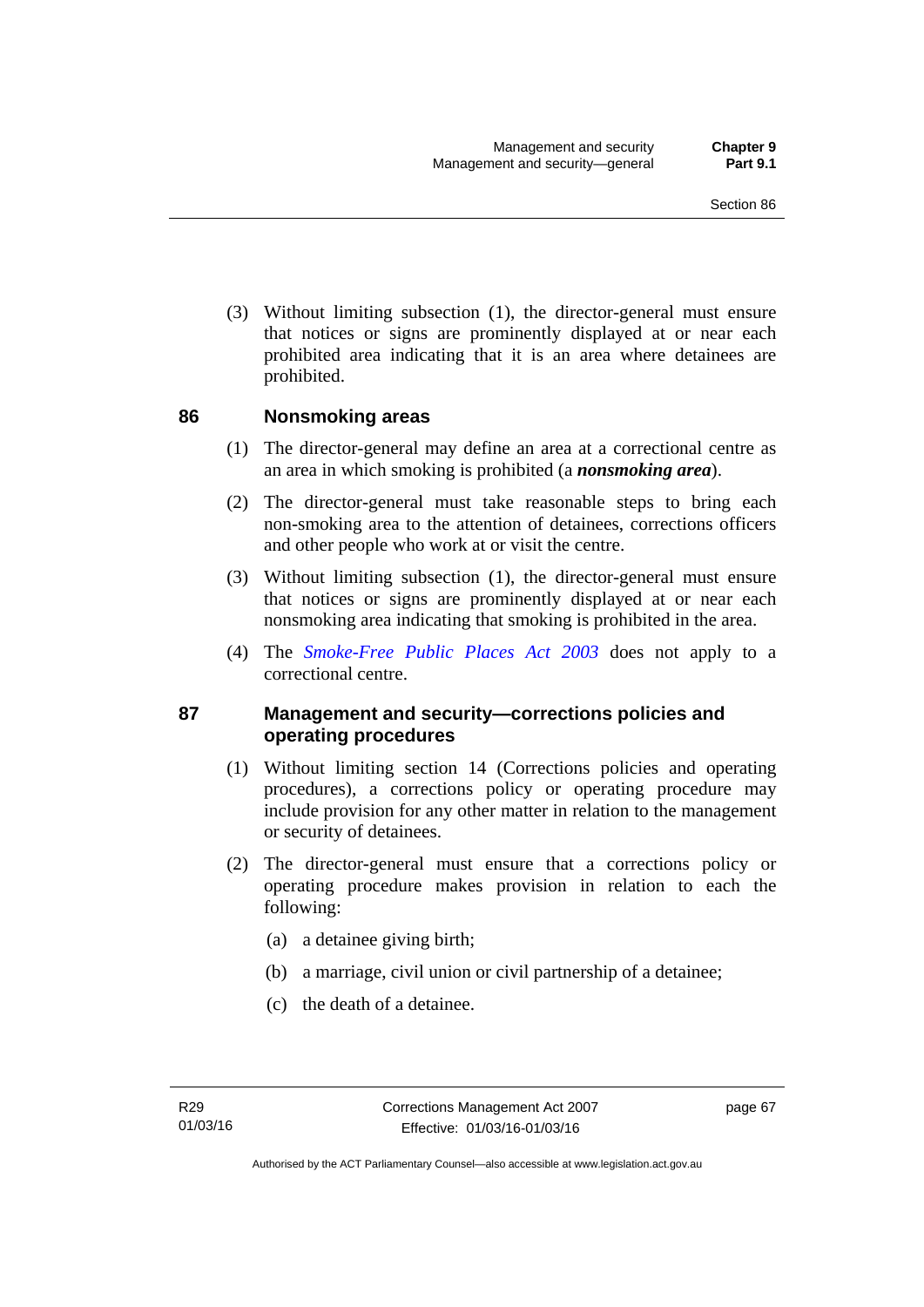**Chapter 9** Management and security<br>**Part 9.2** Segregation **Segregation** 

Section 88

# **Part 9.2 Segregation**

## **88 Meaning of** *segregation*

In this Act:

*segregation*, of a detainee—

- (a) means the restriction or denial of the detainee's opportunity—
	- (i) to go into, or be in, a particular part of a correctional centre; or
	- (ii) to associate with other detainees; and
- (b) includes separate confinement.

## **89 Segregation under pt 9.2—purpose**

To remove any doubt, segregation under this part must not be used for punishment or disciplinary purposes.

## **90 Segregation—safety and security**

- (1) The director-general may direct that a detainee be segregated from other detainees if the director-general believes, on reasonable grounds, that the segregation is necessary or prudent to protect—
	- (a) the safety of anyone else at a correctional centre; or
	- (b) security or good order at a correctional centre.
- (2) When making a direction under this section, the director-general must also have regard to any relevant, known cultural consideration and the likely impact of segregation on the health and wellbeing of the detainee.
- (3) The director-general must give the detainee prompt notice of the direction, why it was given, when it takes effect and the provisions for its duration and review under this part.

Authorised by the ACT Parliamentary Counsel—also accessible at www.legislation.act.gov.au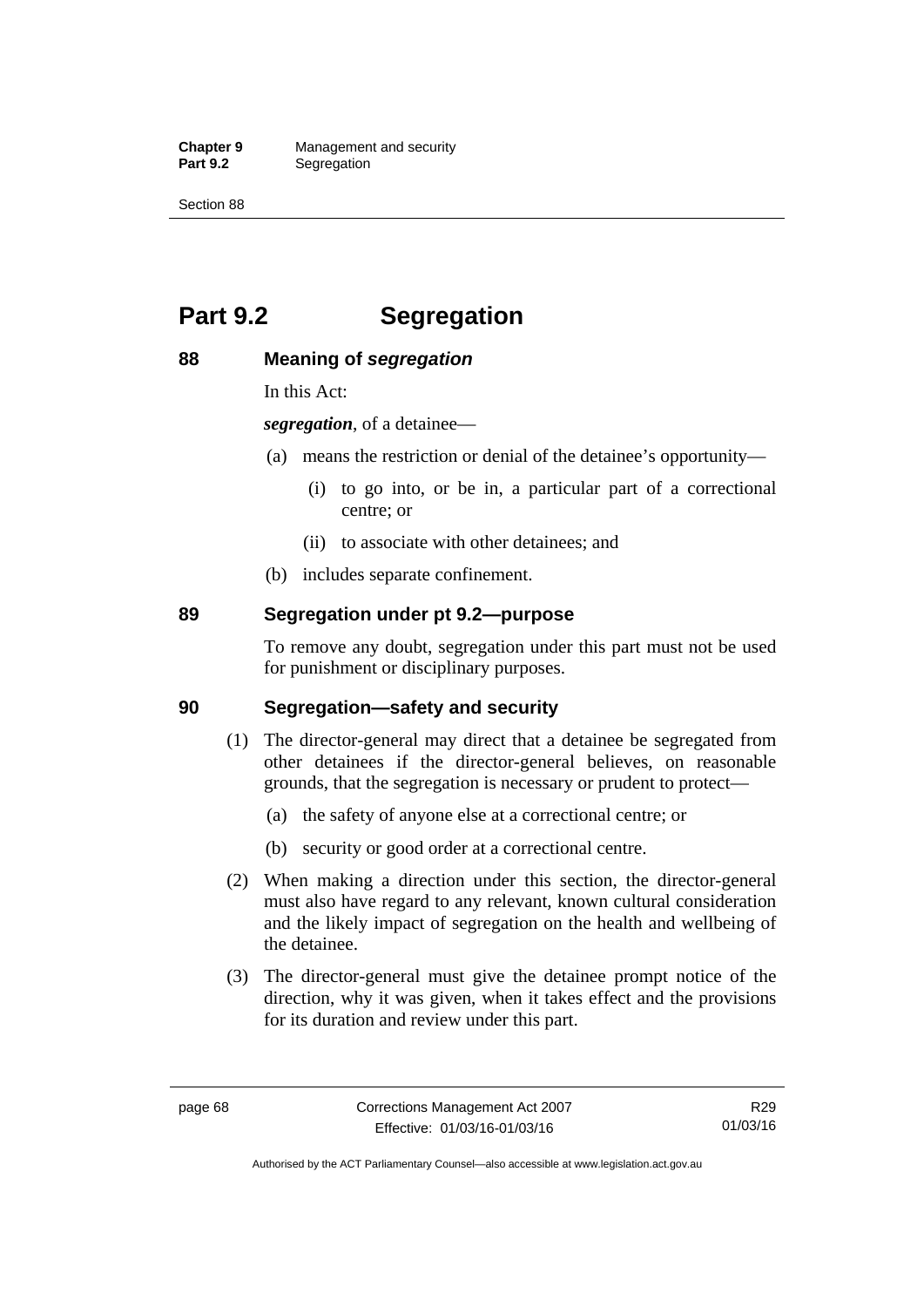- (4) The director-general must revoke the direction if the director-general believes, on reasonable grounds, that the protection mentioned in subsection (1) is no longer necessary or prudent.
- (5) The director-general—
	- (a) may review the direction at any time, on the director-general's own initiative or on request by the detainee; and
	- (b) if the detainee is to be transferred to another correctional centre for longer than 1 day—must review the direction before the transfer; and
	- (c) must review the direction at least once every 21 days while it remains in force.
- (6) After reviewing the direction, the director-general may—
	- (a) confirm the direction; or
	- (b) make a further direction under subsection (1); or
	- (c) revoke the direction under subsection (4).
- (7) To remove any doubt, the director-general may make more than 1 further direction under this section.
- (8) Subject to this section and section 94 (Segregated detainees removed to NSW), a direction ends at the end of—
	- (a) 28 days after the day it is given; or
	- (b) if subsection (6) (b) applies—90 days after the day the further direction, or latest further direction, is given.

## **91 Segregation—protective custody**

(1) The director-general may direct that a detainee be segregated from other detainees if the director-general believes, on reasonable grounds, that the segregation is necessary or prudent to protect the safety of the detainee.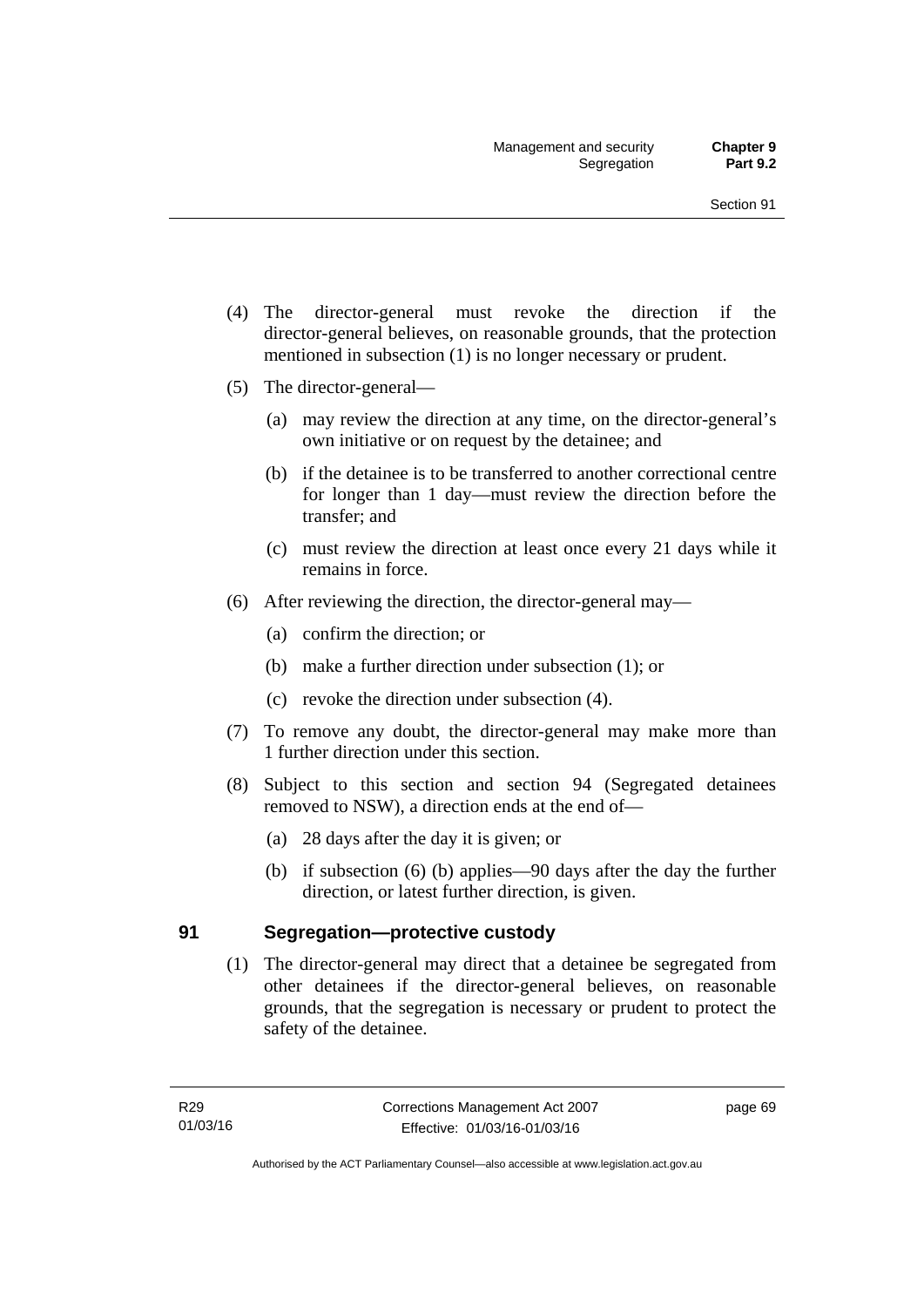- (2) The director-general may give the direction at any time, on the director-general's own initiative or on request by the detainee.
- (3) The director-general must give the detainee prompt notice of the direction, why it was given, when it takes effect and the provisions for its duration and review under this part.
- (4) The director-general must revoke the direction if the director-general believes, on reasonable grounds, that the protection mentioned in subsection (1) is no longer necessary or prudent.
- (5) The director-general—
	- (a) may review the direction at any time, on the director-general's own initiative or on request by the detainee; and
	- (b) if the detainee is to be transferred to another correctional centre for longer than 1 day—must review the direction before the transfer; and
	- (c) must review the direction at least once every 21 days while it remains in force.
- (6) After reviewing the direction, the director-general may—
	- (a) confirm the direction; or
	- (b) make a further direction under subsection (1); or
	- (c) revoke the direction under subsection (4).
- (7) To remove any doubt, the director-general may make more than 1 further direction under this section.
- (8) Subject to this section and section 94 (Segregated detainees removed to NSW), a direction ends—
	- (a) 28 days after the day it is given; or
	- (b) if subsection (6) (b) applies—90 days after the day the further direction, or latest further direction, is given.

Authorised by the ACT Parliamentary Counsel—also accessible at www.legislation.act.gov.au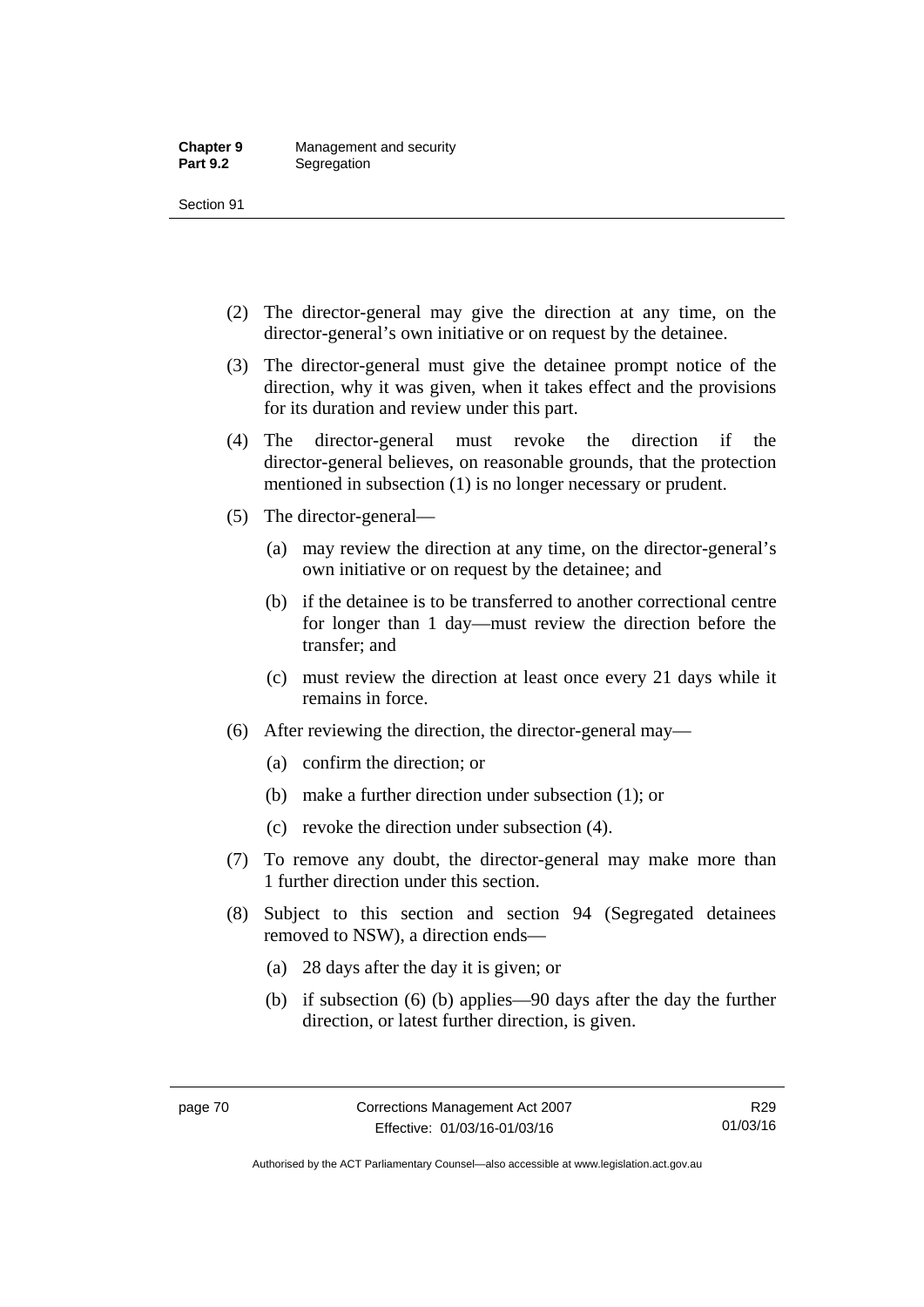## **92 Segregation—health**

- (1) The director-general may direct that a detainee be segregated from other detainees if the director-general believes, on reasonable grounds, that the segregation is necessary or prudent—
	- (a) to assess the detainee's physical or mental health; or
	- (b) to protect anyone (including the detainee) from harm because of the detainee's physical or mental health; or
	- (c) to prevent the spread of disease.
- (2) The director-general must give the detainee prompt notice of the direction, why it was given, when it takes effect and the provisions for its duration and review under this part.
- (3) The director-general must revoke the direction if the director-general believes, on reasonable grounds, that the direction is no longer necessary or prudent.
- (4) The director-general—
	- (a) may review the direction at any time, on the director-general's own initiative or on request by the detainee; and
	- (b) must review the direction on request by a doctor appointed under section 21 (Doctors—health service appointments); and
	- (c) if the detainee is to be transferred to another correctional centre for longer than 1 day—must review the direction before the transfer; and
	- (d) must review the direction at least once every 21 days while it remains in force.
- (5) After reviewing the direction, the director-general may—
	- (a) confirm the direction; or
	- (b) make a further direction under subsection (1); or
	- (c) revoke the direction under subsection (3).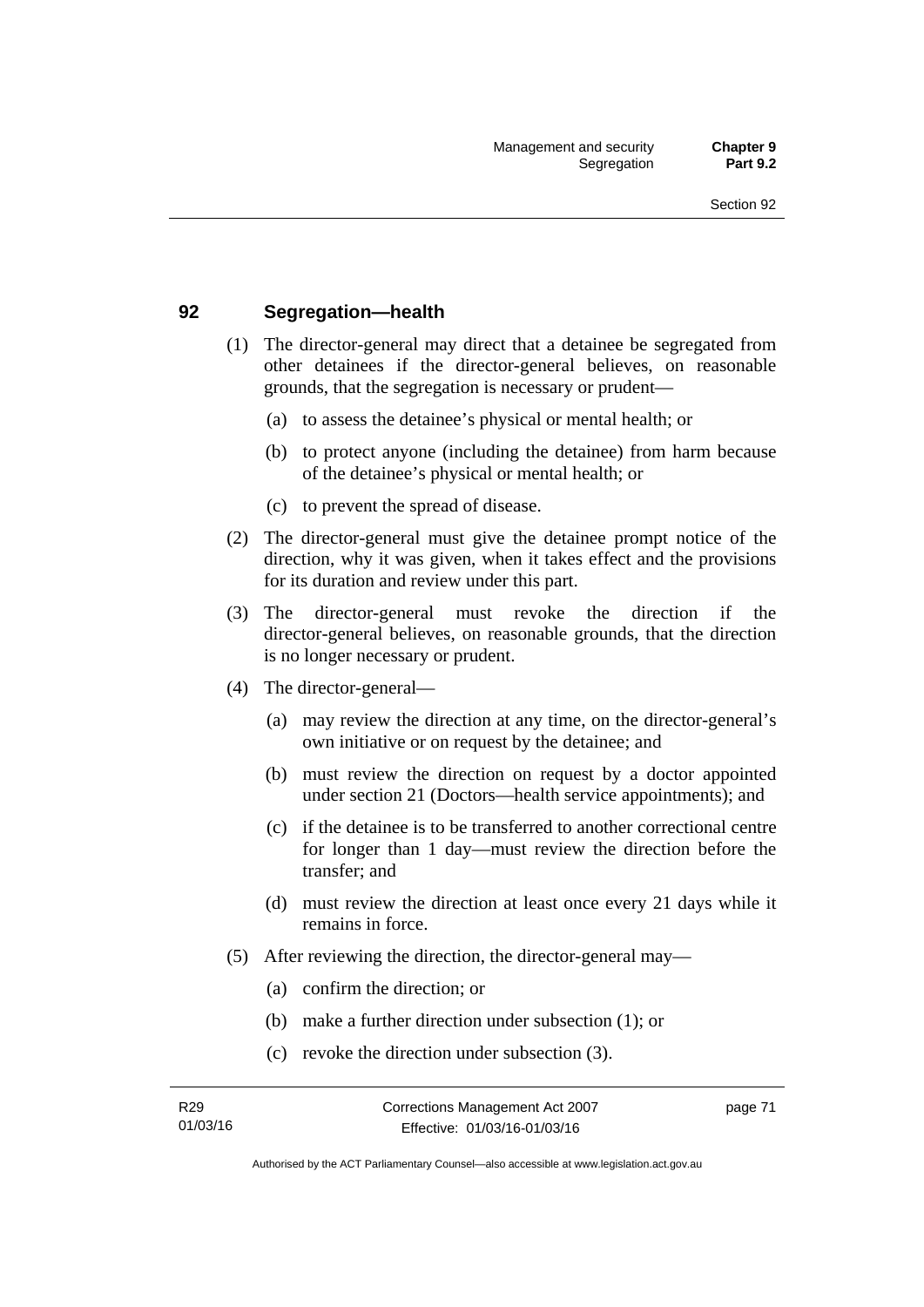- (6) To remove any doubt, the director-general may make more than 1 further direction under this section.
- (7) When acting under subsection (1), (3) or (4), the director-general must have regard to any advice given by a doctor appointed under section 21 (Doctors—health service appointments) in relation to the segregation of the detainee.

## **93 Interstate segregated detainees transferred to ACT**

- (1) This part applies if—
	- (a) an interstate segregation direction applies to a detainee; and
	- (b) the detainee is transferred (however described) into custody at a correctional centre in the ACT.
- (2) Despite the transfer, the interstate direction—
	- (a) continues to apply in relation to the detainee—
		- (i) as if it were a direction under this part; and
		- (ii) with any necessary changes, and any change prescribed by regulation; and
	- (b) subject to this part, ends 3 days after the day the detainee is taken into custody at the correctional centre in the ACT.
- (3) In this section:

*interstate segregation direction* means a direction or order (however described) that—

- (a) corresponds substantially to a direction under this part; and
- (b) is in force under a law of the Commonwealth, a State or another Territory that is declared by regulation to be a corresponding law for this section.

Authorised by the ACT Parliamentary Counsel—also accessible at www.legislation.act.gov.au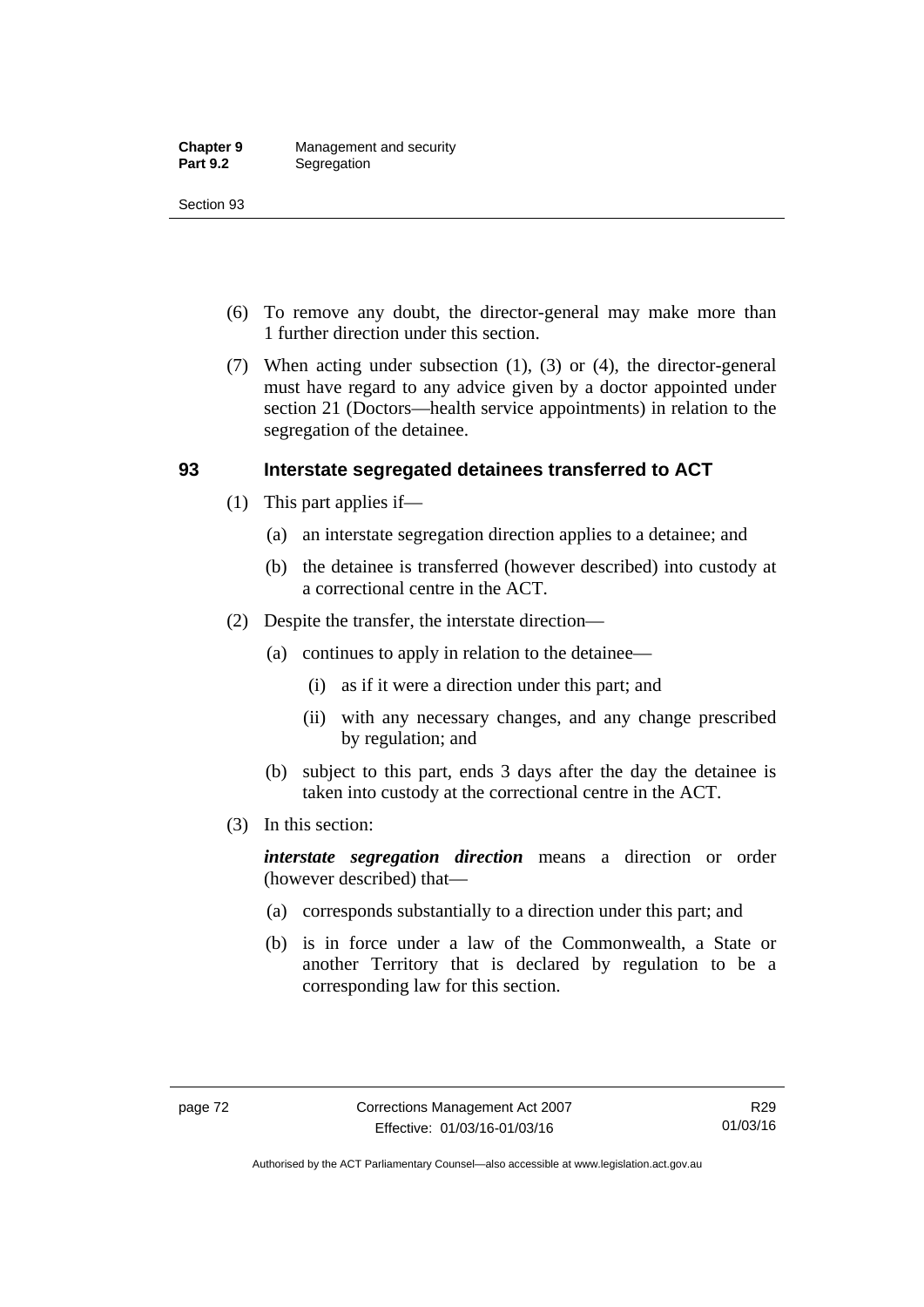## **94 Segregated detainees removed to NSW**

- (1) This section applies if both of the following apply to a detainee:
	- (a) a direction under the *[Crimes \(Sentence Administration\)](http://www.legislation.act.gov.au/a/2005-59)  [Act 2005](http://www.legislation.act.gov.au/a/2005-59)*, section 26 (Full-time detention in ACT or NSW) that the detainee be removed to a NSW correctional centre;
	- (b) a direction (the *ACT direction*)—
		- (i) under this part; or
		- (ii) under chapter 10 (Discipline) for investigative segregation.
- (2) Despite the detainee's removal to a NSW correctional centre, the ACT direction—
	- (a) continues to apply in relation to the detainee, with any necessary changes, and any change prescribed by regulation; and
	- (b) subject to this part, ends 3 days after the day the detainee is taken into custody at the NSW correctional centre.

## **95 Segregation not to affect minimum living conditions**

- (1) The segregation of a detainee under this part does not affect the standards applying to the detainee under section 12 (Correctional centres—minimum living conditions).
- (2) However, subsection (1) does not prevent the application of the standards in a way that is necessary and reasonable for the purpose of the segregation.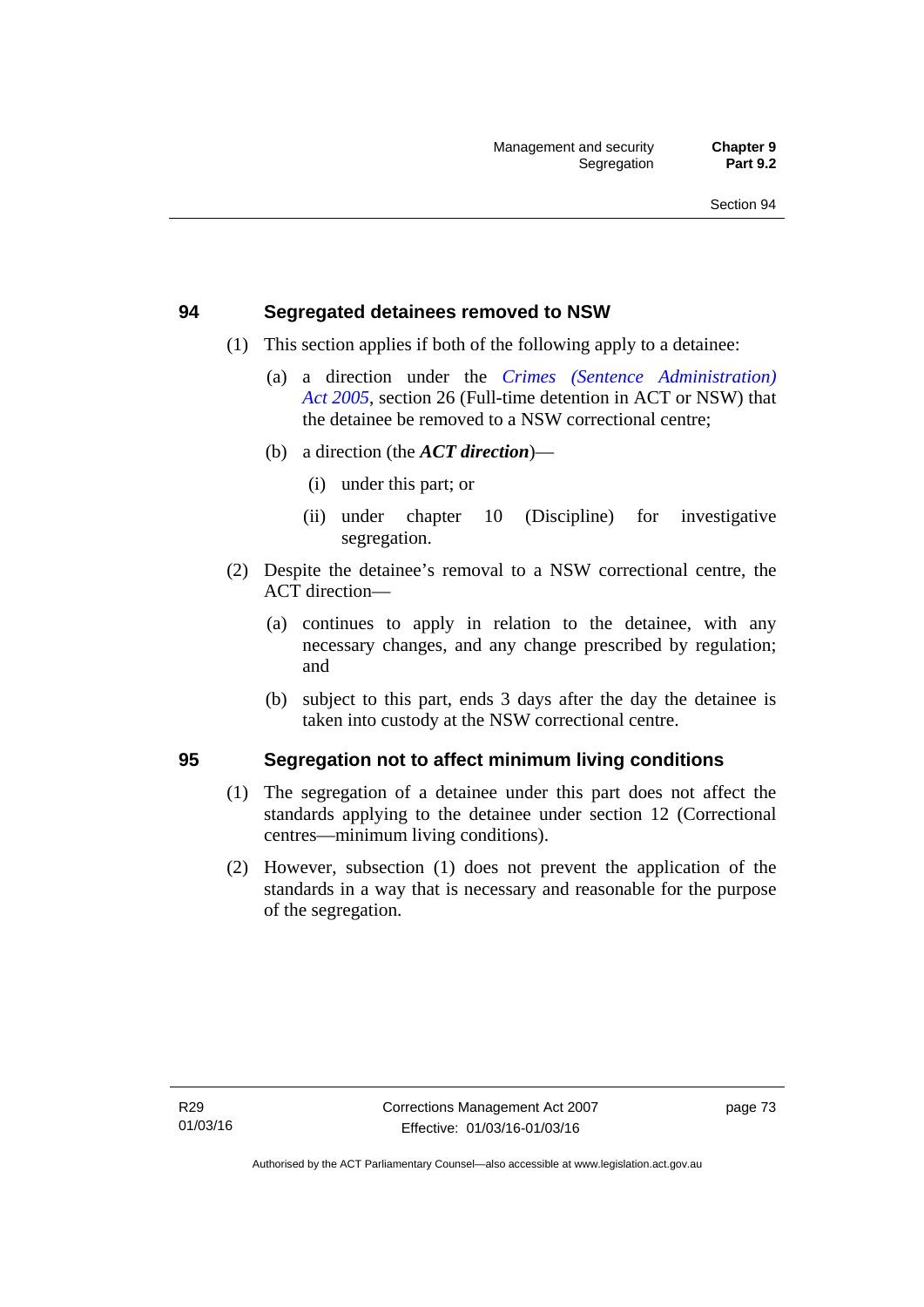## **96 Application for review of segregation directions**

- (1) A detainee may apply to an adjudicator for a review of the director-general's directions under any of the following sections:
	- (a) section 90 (Segregation—safety and security);
	- (b) section 91 (Segregation—protective custody);
	- (c) section 92 (Segregation—health).
- (2) The application must be made no later than 7 days after the day the director-general gives the detainee notice of the direction.

 (3) Subject to any decision by the adjudicator under section 97, the application does not affect the segregation of the detainee under the direction under review.

## **97 Review of segregation directions**

- (1) On application under section 96, an adjudicator may—
	- (a) conduct an inquiry to review the director-general's direction; or
	- (b) refuse to review the director-general's direction.
- (2) Chapter 11 (Disciplinary inquiries) applies, with any changes prescribed by regulation, in relation to the inquiry as if it were an inquiry under that chapter.
- (3) After completing an inquiry under this section, the adjudicator may—
	- (a) confirm the direction under review; or

*Note* If a form is approved under s 228 for an application under this section, the form must be used.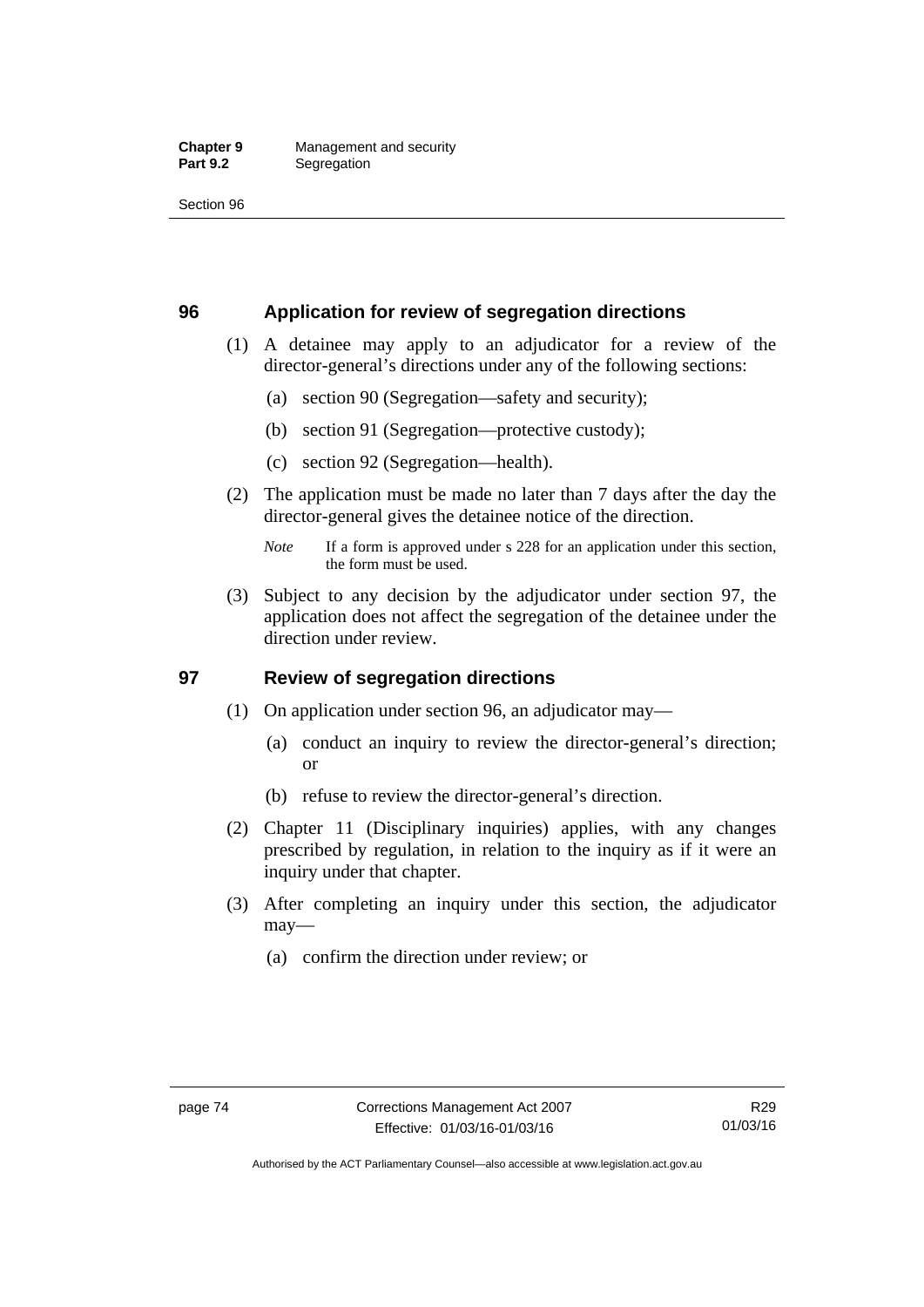- (b) give any direction the director-general may make under the section authorising the direction under review, either by—
	- (i) amending the direction under review; or
	- (ii) setting aside the direction under review and making a direction in substitution for the direction set aside.
- (4) The adjudicator must give the detainee prompt written notice of the adjudicator's decision under this section.
- (5) If the adjudicator refuses to review the director-general's direction, the notice must include the reasons for the refusal.
	- *Note 1* Under the *[Administrative Decisions \(Judicial Review\) Act 1989](http://www.legislation.act.gov.au/a/alt_a1989-33co)*, a person aggrieved by an administrative decision made under an enactment may apply to the Supreme Court for a review of the decision. Subject to any order of the court, the making of the application does not affect the operation of the decision or prevent its implementation (see that Act, s 16).
	- *Note* 2 For what must be included in a statement of reasons, see the Legislation [Act,](http://www.legislation.act.gov.au/a/2001-14) s 179.

## **98 Other separation of detainees**

- (1) The director-general must provide separate accommodation for males and females.
- (2) Without limiting section 14 (Corrections policies and operating procedures), the director-general may make a corrections policy or operating procedure in relation to the management of detainees, including provision in relation to the separation of detainees in relation to any of the following:
	- (a) the cultural background or vulnerability of detainees;
	- (b) accommodation or use of facilities;
	- (c) participation in work or other activities.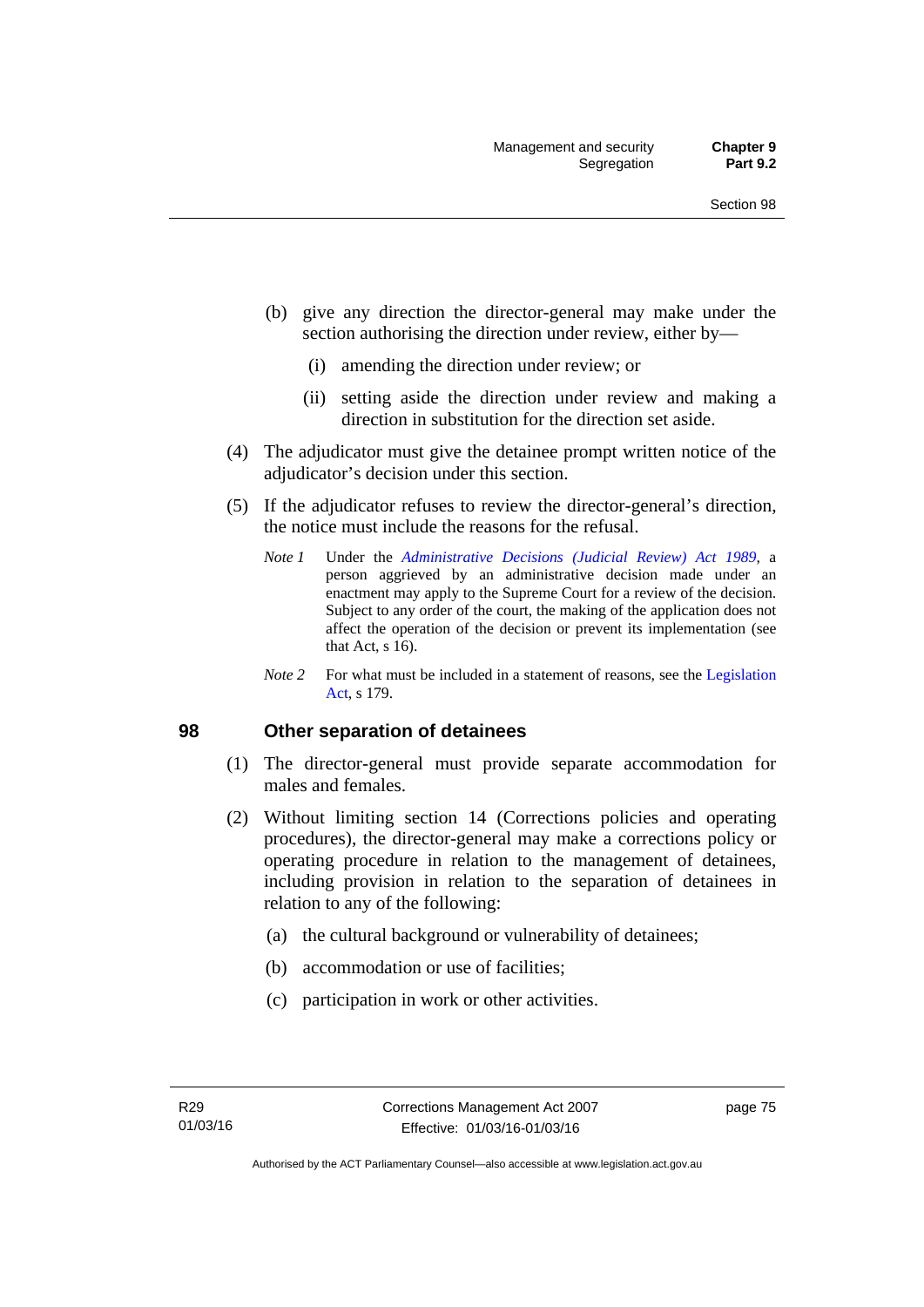**Chapter 9** Management and security<br>**Part 9.3** Monitoring **Monitoring** 

Section 99

# **Part 9.3 Monitoring**

## **99 Monitoring—general considerations**

In exercising a function under this part, the director-general must ensure that the following are balanced appropriately:

- (a) the need to protect the safety of detainees, corrections officers, other people who work at or visit correctional centres, and the community;
- (b) the need for security and good order at correctional centres;
- (c) the benefits of detainees maintaining contact with the community outside correctional centres;
- (d) the need to protect the privacy of detainees;
- (e) the need to prevent intimidation and corruption at correctional centres, and the commission of offences;
- (f) the need to detect prohibited things entering, at, or leaving correctional centres;
- (g) anything else the director-general considers, on reasonable grounds, to be relevant.

## **100 Monitoring at correctional centres**

The director-general may arrange for any part of a correctional centre to be monitored for any activity, including the movement of anyone at the centre.

#### **Examples of monitoring**

direct viewing, closed-circuit television coverage and the use of other devices for detecting movement

*Note* An example is part of the Act, is not exhaustive and may extend, but does not limit, the meaning of the provision in which it appears (see [Legislation Act,](http://www.legislation.act.gov.au/a/2001-14) s 126 and s 132).

Authorised by the ACT Parliamentary Counsel—also accessible at www.legislation.act.gov.au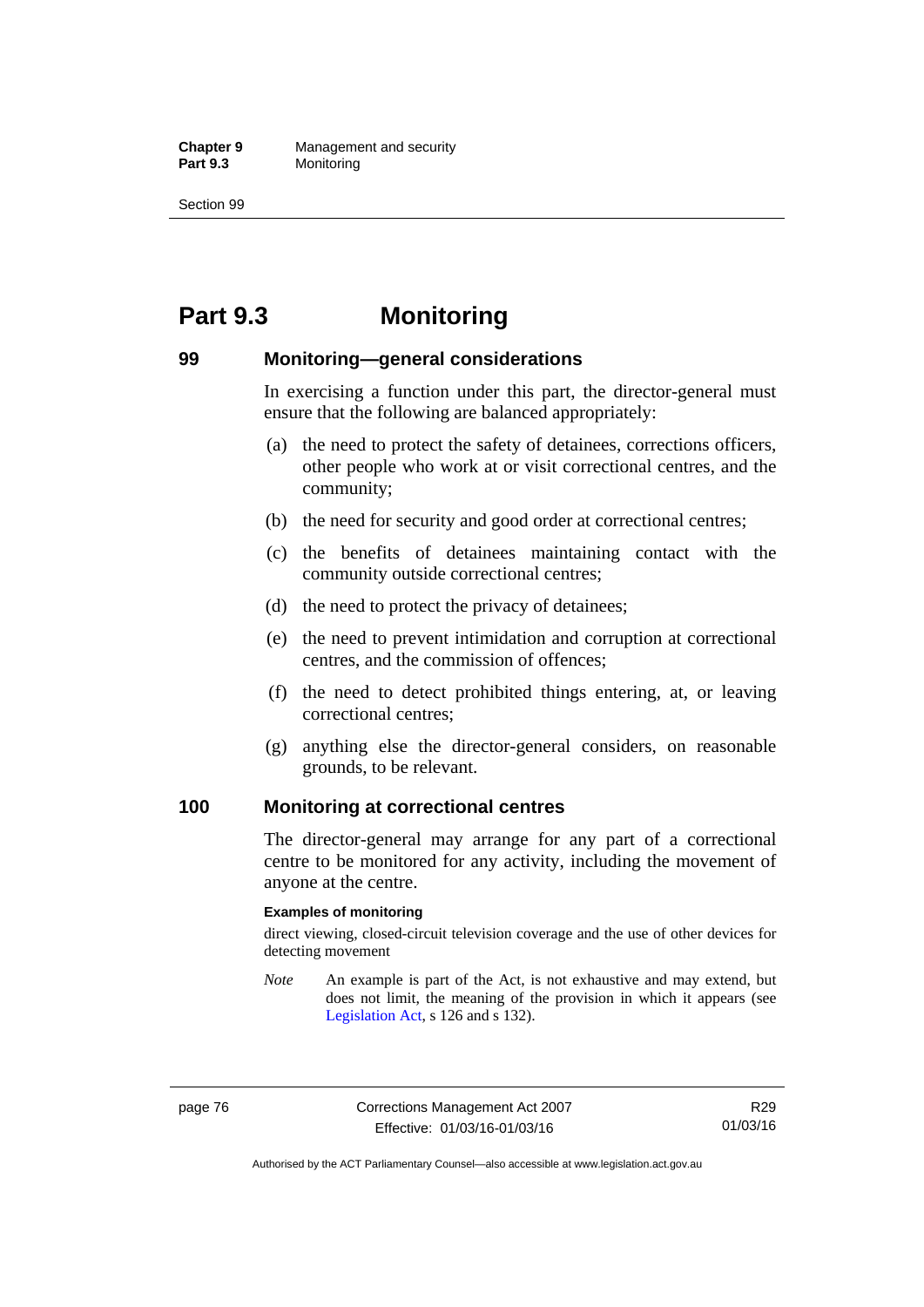## **101 Personal monitoring devices**

- (1) The director-general may, orally or in writing, direct a person at a correctional centre to wear a device (a *personal monitoring device*) that allows the person's location at the centre to be monitored.
- (2) To remove any doubt, a direction under this section may be given to any of the following:
	- (a) a detainee;
	- (b) a corrections officer;
	- (c) anyone working at or visiting a correctional centre.

## **102 Interfering with personal monitoring devices**

 (1) A person commits an offence if the person interferes with a personal monitoring device.

Maximum penalty: 50 penalty units, imprisonment for 6 months or both.

- (2) It does not matter whether the interference is by the person directed to wear the device or someone else.
- (3) Subsection (1) does not apply if the interference is authorised by the director-general.
- (4) In this section:

*interfere*, with a personal monitoring device, includes damage, cause to malfunction, disable and remove but does not include the effect of normal wear and tear associated with wearing the device.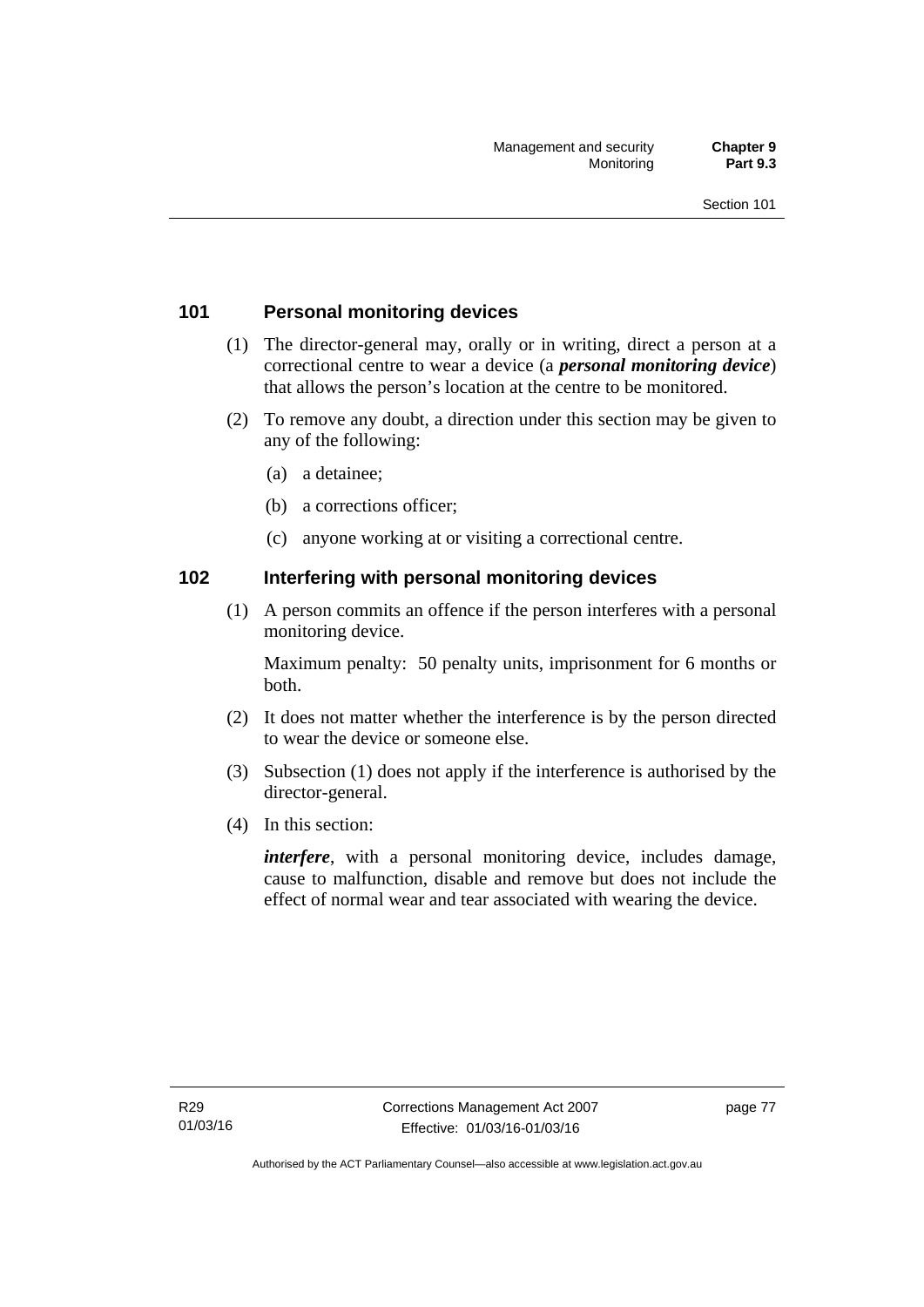#### **Chapter 9** Management and security<br>**Part 9.3** Monitoring **Monitoring**

Section 103

## **103 Monitoring telephone calls etc**

- (1) This section applies in relation to an electronic communication with a detainee, other than a protected electronic communication.
- (2) The director-general may do either or both of the following in relation to the communication:
	- (a) monitor the communication;
	- (b) record the communication.
- (3) The director-general must tell the parties to the communication that the communication might be monitored and recorded.
- (4) If the communication reveals information about the commission of an offence, the director-general must give the information to the chief police officer.
- (5) In this section:

*electronic communication* means communication by—

- (a) telephone, email or fax; or
- (b) any other electronic means.

*protected electronic communication* means an electronic communication between a detainee and any of the following:

- (a) a lawyer representing the detainee;
- (b) an official visitor;
- (c) the human rights commissioner;
- (d) the public advocate;
- (e) the ombudsman;
- (f) a person prescribed by regulation.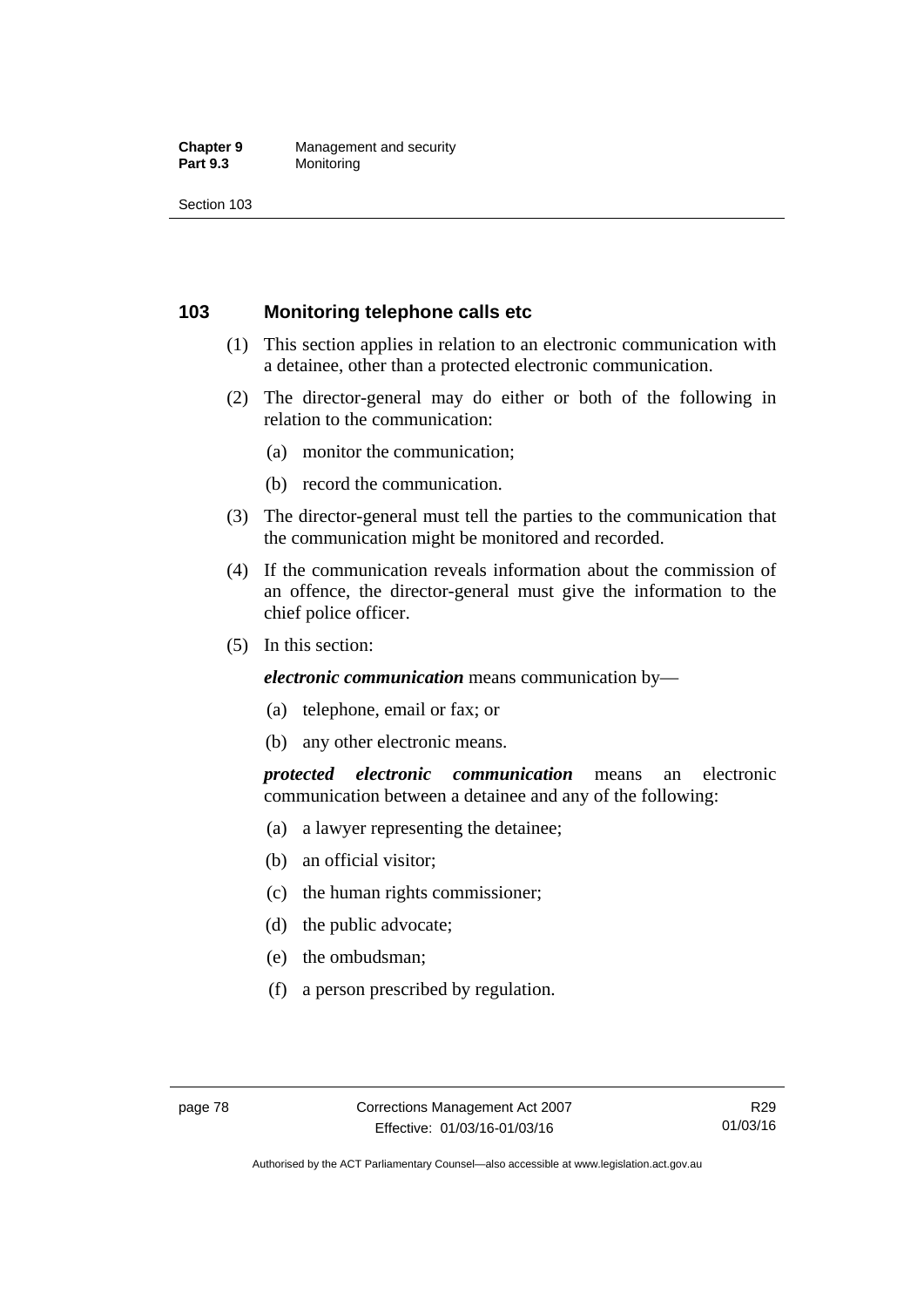## **104 Monitoring ordinary mail**

- (1) The director-general may open and search a detainee's ordinary mail.
- (2) The director-general may read a detainee's ordinary mail only if the director-general suspects, on reasonable grounds, that the mail may—
	- (a) undermine security or good order at a correctional centre; or
	- (b) revictimise a victim; or
	- (c) circumvent any process for investigating complaints or reviewing decisions under this Act.
- (3) However, and without limiting section 14 (Corrections policies and operating procedures), the director-general may make a corrections policy or operating procedure in relation to reading a random selection of detainees' ordinary mail.
- (4) In this section:

*ordinary mail* means mail other than protected mail.

*protected mail* means mail between a detainee and any of the following:

- (a) a lawyer representing the detainee;
- (b) an official visitor;
- (c) the human rights commissioner;
- (d) the public advocate;
- (e) the ombudsman;
- (f) a person prescribed by regulation.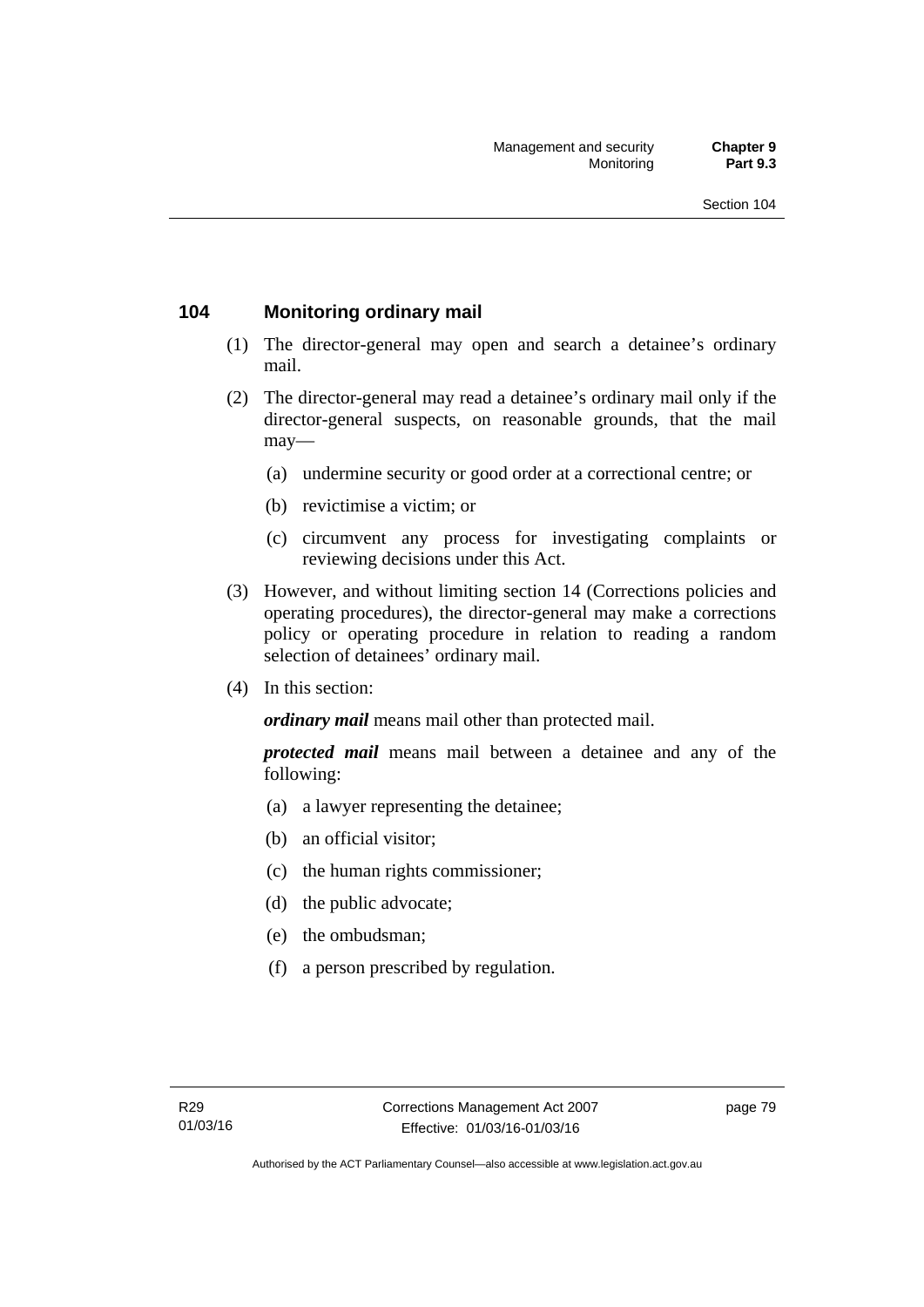*search* includes search—

- (a) with any device using electronic or other technology; and
- (b) by physical means; and
- (c) with the assistance of a corrections dog.

## **105 Monitoring protected mail**

- (1) The director-general may open and search a detainee's protected mail in the detainee's presence if the director-general suspects, on reasonable grounds, that the mail contains—
	- (a) something that may physically harm the addressee; or
	- (b) a prohibited thing.
- (2) However, the director-general must not read a detainee's protected mail without the detainee's written consent.
- (3) In this section:

*search*—see section 104 (4).

## **106 Mail searches—consequences**

- (1) Subject to section 127 (Seizing mail etc), a detainee's mail, once searched, must be delivered to the addressee as soon as practicable.
- (2) If a search of a detainee's mail reveals information about the commission of an offence, the director-general must give the information to the chief police officer.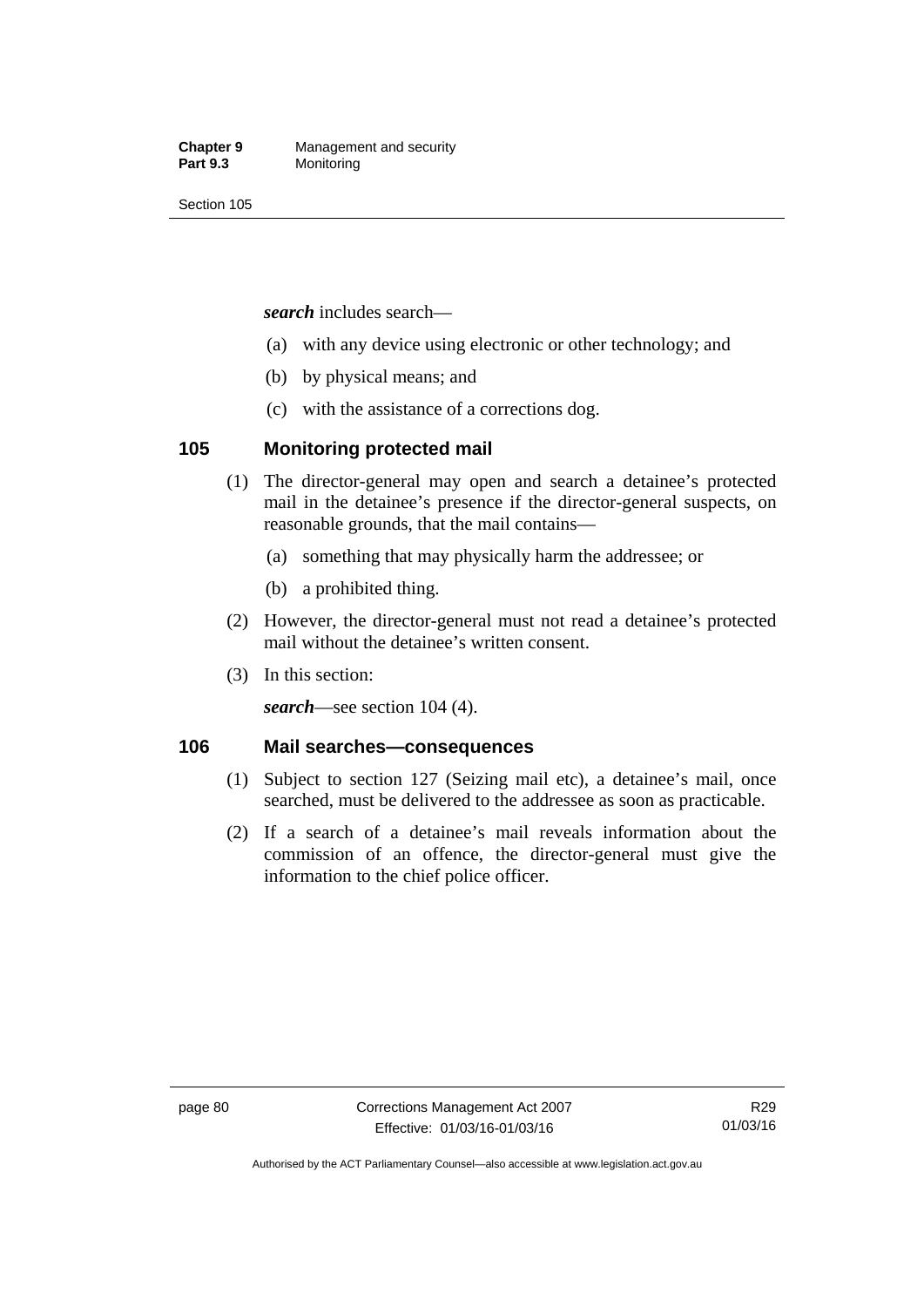# **Part 9.4 Searches**

## **Division 9.4.1 Searches—general**

## **107 Definitions—searches**

In this Act:

*body search*, of a detainee, means a search of the detainee's body, including an examination of any orifice or cavity of the detainee's body.

*frisk search* means—

- (a) a search of a person conducted by quickly running the hands over the person's outer garments; and
- (b) an examination of anything worn or carried by the person that is conveniently and voluntarily removed by the person.

*ordinary search* means a search of a person, or of articles in a person's possession, that may include—

- (a) requiring the person to remove the person's overcoat, coat or jacket and any gloves, shoes or hat; and
- (b) an examination of those items.

*scanning search* means a search of a person by electronic or other means that does not require the person to remove the person's clothing or to be touched by someone else.

### **Examples of scanning searches**

- 1 passing a portable electronic or other device over a person
- 2 requiring a person to pass by or through an electronic or other device
- *Note* An example is part of the Act, is not exhaustive and may extend, but does not limit, the meaning of the provision in which it appears (see [Legislation Act,](http://www.legislation.act.gov.au/a/2001-14) s 126 and s 132).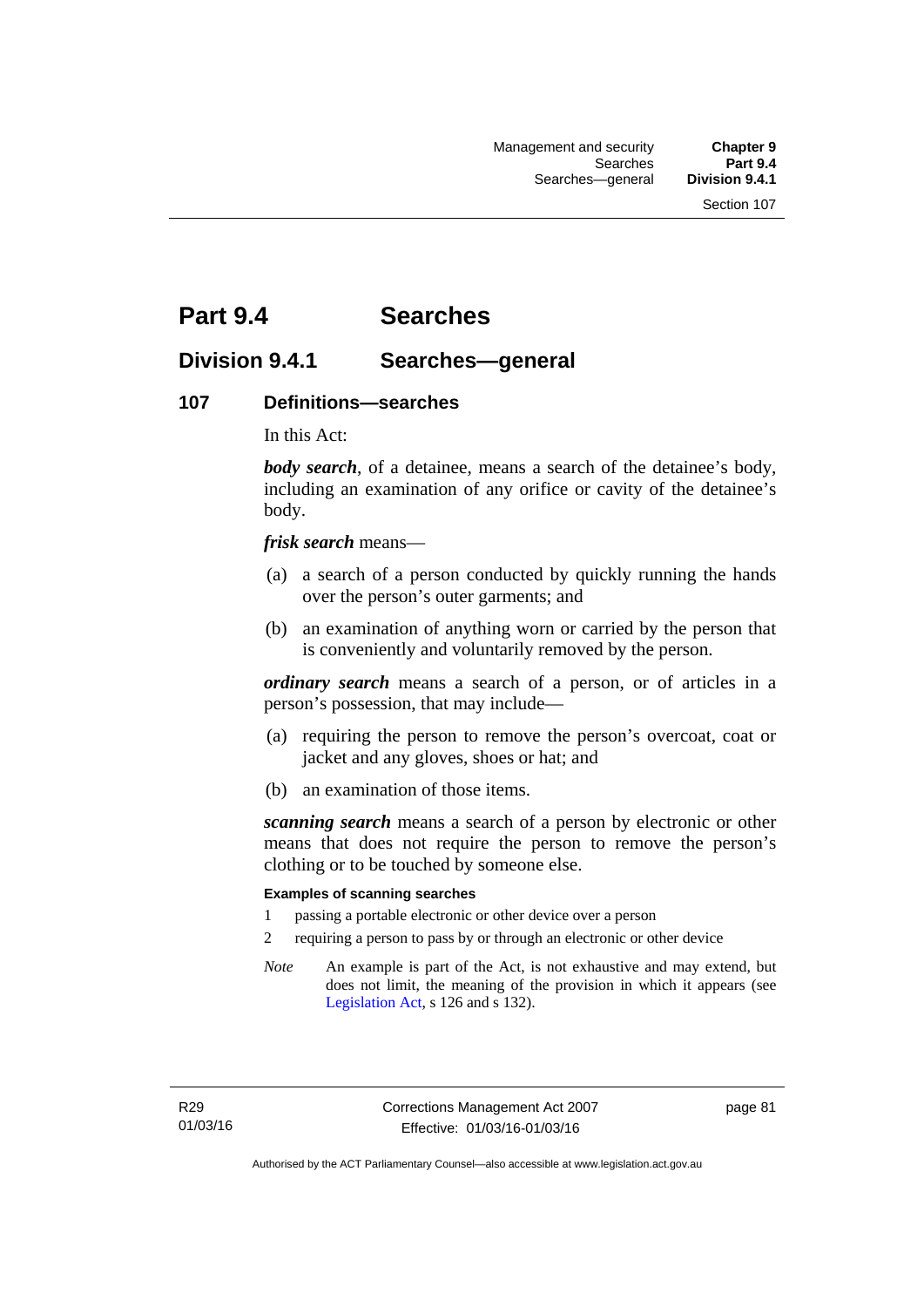*strip search*, of a detainee, means a search of the detainee, or of articles in the detainee's possession, that may include—

- (a) requiring the detainee to remove all of the detainee's clothing; and
- (b) an examination of the detainee's body (but not the detainee's body orifices or cavities) and of that clothing.

## **108 Intrusiveness of searches**

The person conducting a search of a person under this part must ensure, as far as practicable, that—

- (a) the search is the least intrusive kind of search that is reasonable and necessary in the circumstances; and
- (b) the search is conducted in the least intrusive way that is reasonable and necessary in the circumstances.

#### **Example**

searching for a prohibited thing by a frisk search (rather than an ordinary search) with the assistance of a corrections dog

*Note* An example is part of the Act, is not exhaustive and may extend, but does not limit, the meaning of the provision in which it appears (see [Legislation Act,](http://www.legislation.act.gov.au/a/2001-14) s 126 and s 132).

## **109 Searches of transgender and intersex detainees**

- (1) This section applies if a transgender or intersex detainee is to be subjected to a search under this part.
- (2) To remove any doubt, the detainee's sex is taken to be that entered for the detainee in the register of detainees.
	- *Note* For the meaning of *transgender person* and *intersex person*, see the [Legislation Act,](http://www.legislation.act.gov.au/a/2001-14) s 169A and s 169B.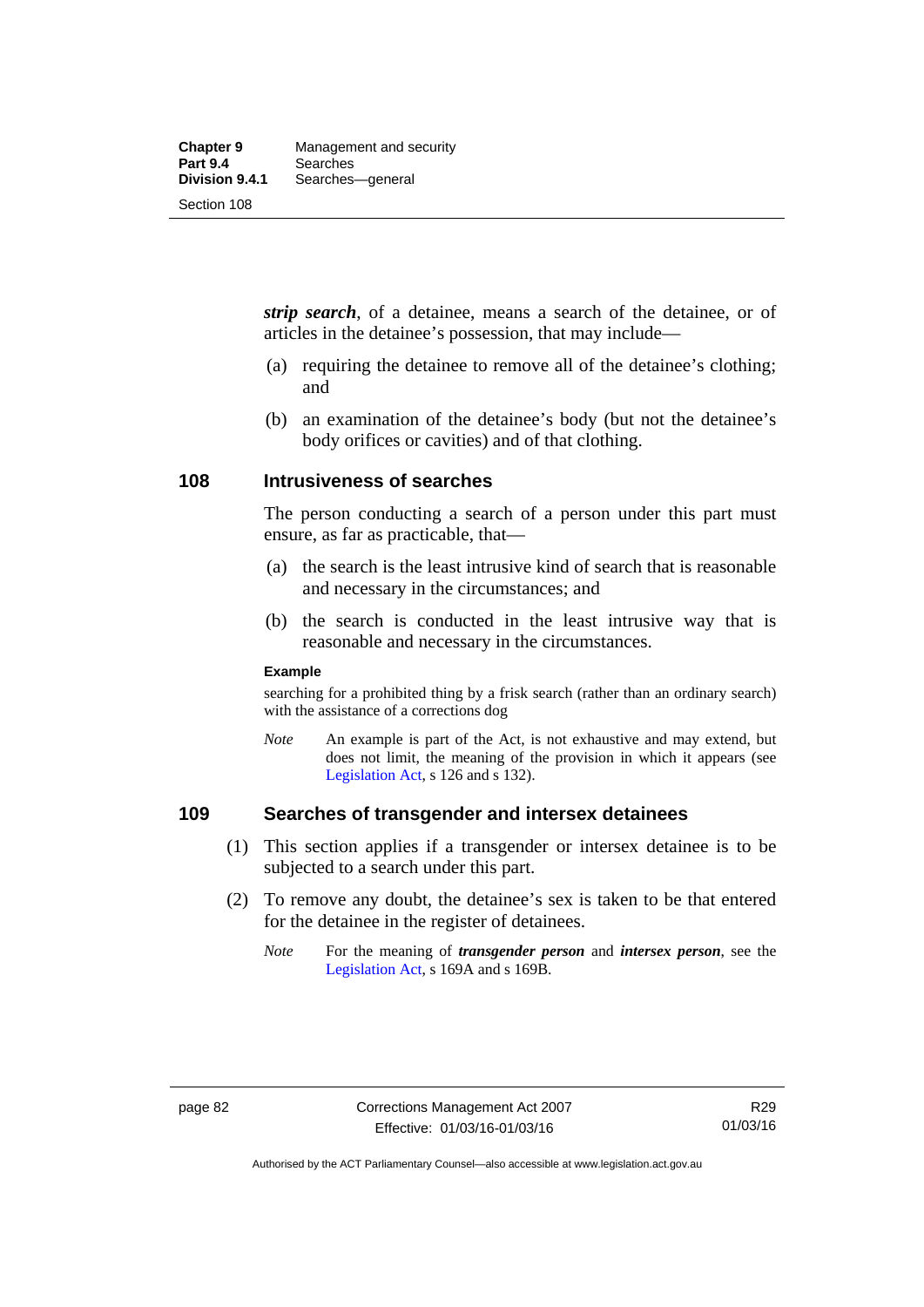## **110 Register of strip and body searches**

- (1) This section applies in relation to—
	- (a) a strip search of a detainee; and
	- (b) a body search of a detainee.
- (2) The director-general must keep a register containing the following details in relation to each search:
	- (a) the name of the detainee searched;
	- (b) the reason for the search;
	- (c) when the search was conducted;
	- (d) the name of each person present at any time during the search;
	- (e) details of anything seized during the search;
	- (f) anything else prescribed by regulation.
- (3) The register may contain anything else the director-general considers relevant.
- (4) The register must be available for inspection under chapter 7 (Inspection of correctional centres).

## **Division 9.4.2 Scanning, frisk and ordinary searches**

## **111 Scanning, frisk and ordinary searches—directions**

- (1) The director-general may, at any time, direct a corrections officer to conduct a scanning search, frisk search or ordinary search of a detainee, another corrections officer or anyone else working at or visiting a correctional centre if the director-general believes, on reasonable grounds, that it is prudent to conduct the search to protect—
	- (a) the safety of anyone at a correctional centre; or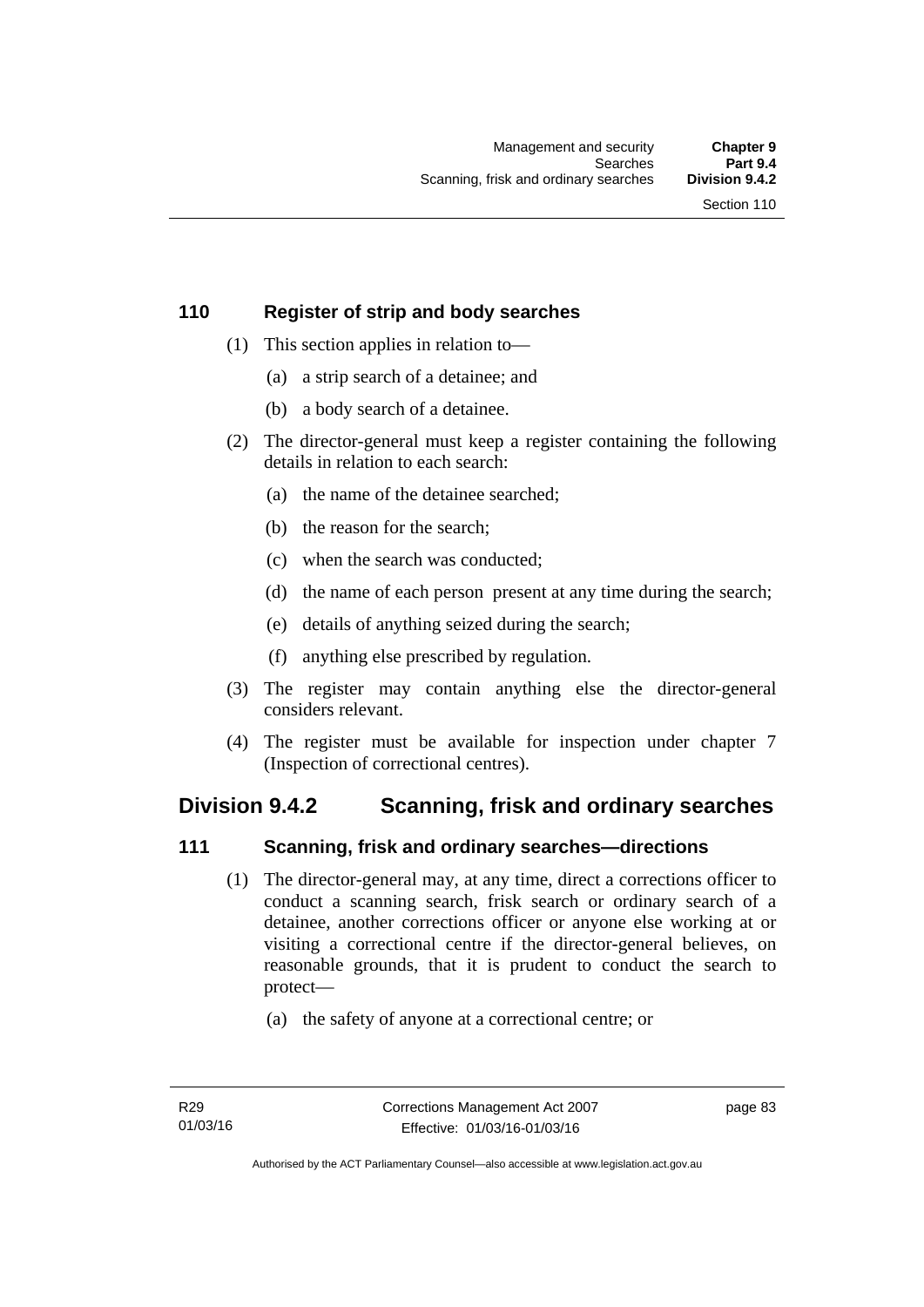### (b) security or good order at a correctional centre.

#### **Examples of other people working at correctional centre**

counsellors, psychologists, maintenance workers and volunteers

#### **Examples of searches**

- 1 searching a detainee returning to a correctional centre after performing community service
- 2 searching a corrections officer reporting for work
- 3 searching a person engaged to provide an educational program at a correctional centre when the person arrives at, or returns to, the centre
- 4 searching a detainee returning to the detainee's accommodation at a correctional centre after working in another part of the centre
- *Note* An example is part of the Act, is not exhaustive and may extend, but does not limit, the meaning of the provision in which it appears (see [Legislation Act,](http://www.legislation.act.gov.au/a/2001-14) s 126 and s 132).
- (2) Also, a corrections officer may conduct a scanning search, frisk search or ordinary search of a detainee if the officer suspects, on reasonable grounds, that the detainee is carrying—
	- (a) a prohibited thing; or
	- (b) anything else that creates, or is likely to create, a risk to—
		- (i) the personal safety of the detainee or anyone else; or
		- (ii) security or good order at a correctional centre.
	- *Note* Section 126 provides for the use of force to carry out searches under this part.

## **112 Scanning, frisk and ordinary searches—requirements**

- (1) A corrections officer may conduct a scanning search, frisk search or ordinary search of a person under section 111 only if—
	- (a) the person is of the same sex as the officer; or
	- (b) if that is not the case—another person of the same sex as the person to be searched is present while the search is conducted.

Authorised by the ACT Parliamentary Counsel—also accessible at www.legislation.act.gov.au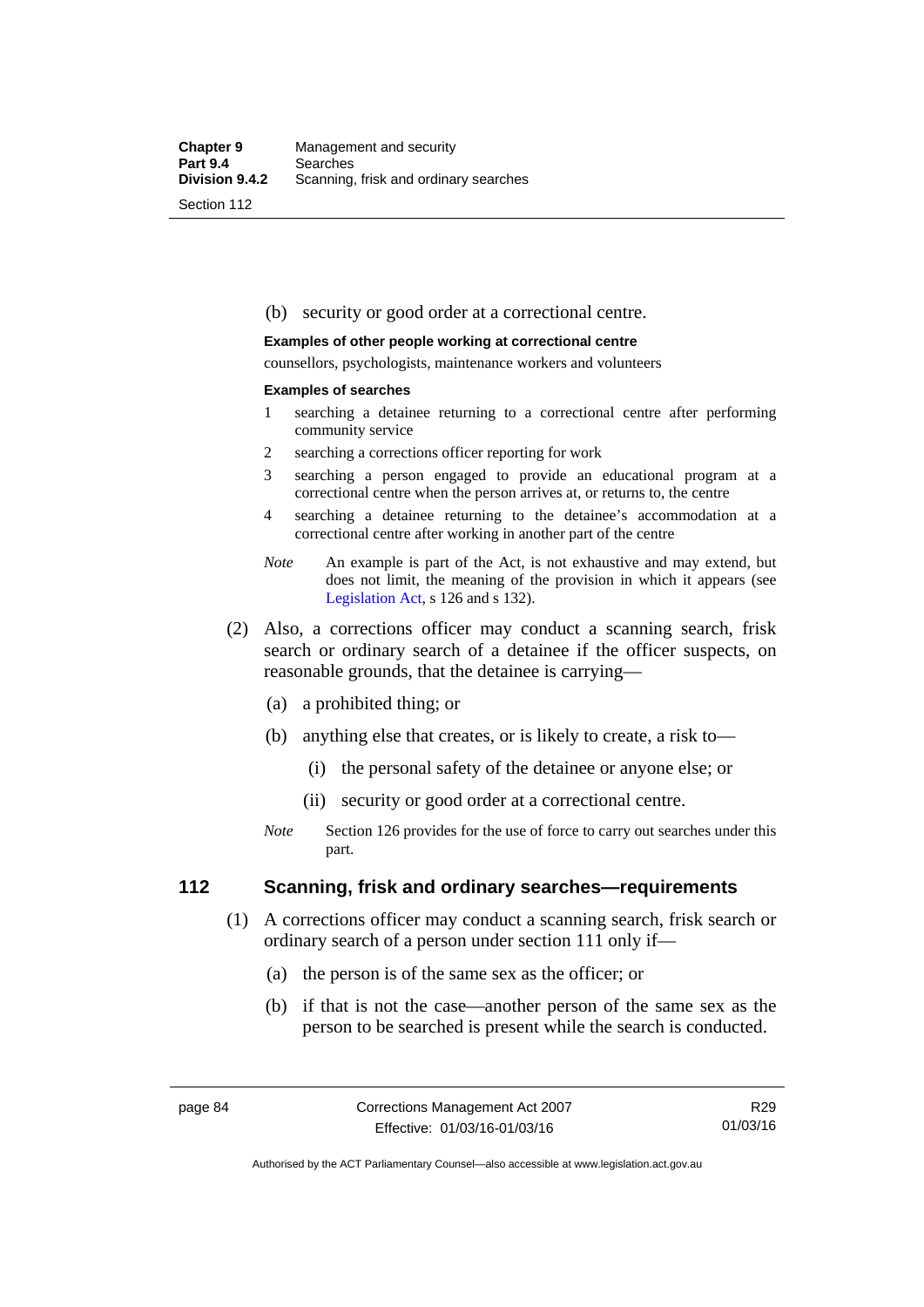(2) The other person mentioned in subsection (1) must not be a detainee.

## **Division 9.4.3 Strip searches**

## **113 Meaning of** *seizeable item***—div 9.4.3**

In this division:

*seizeable item* means anything that—

- (a) is a prohibited thing; or
- (b) may be used by the detainee in a way that may involve—
	- (i) intimidating anyone else; or
	- (ii) an offence or disciplinary breach; or
	- (iii) a risk to the personal safety of anyone else; or
	- (iv) a risk to security or good order at a correctional centre.

## **113A Strip searches—when may be conducted**

- (1) A detainee may be strip searched only if the director-general gives a direction in accordance with section 113B or section 113C.
	- *Note* Section 126 provides for the use of force to carry out searches under this part.
- (2) To remove any doubt, a strip search of a detainee may be conducted immediately after any scanning search, frisk search or ordinary search of the detainee.

## **113B Strip searches—on suspicion**

The director-general may direct a corrections officer to strip search a detainee if the director-general suspects on reasonable grounds that the detainee has a seizeable item concealed on the detainee.

page 85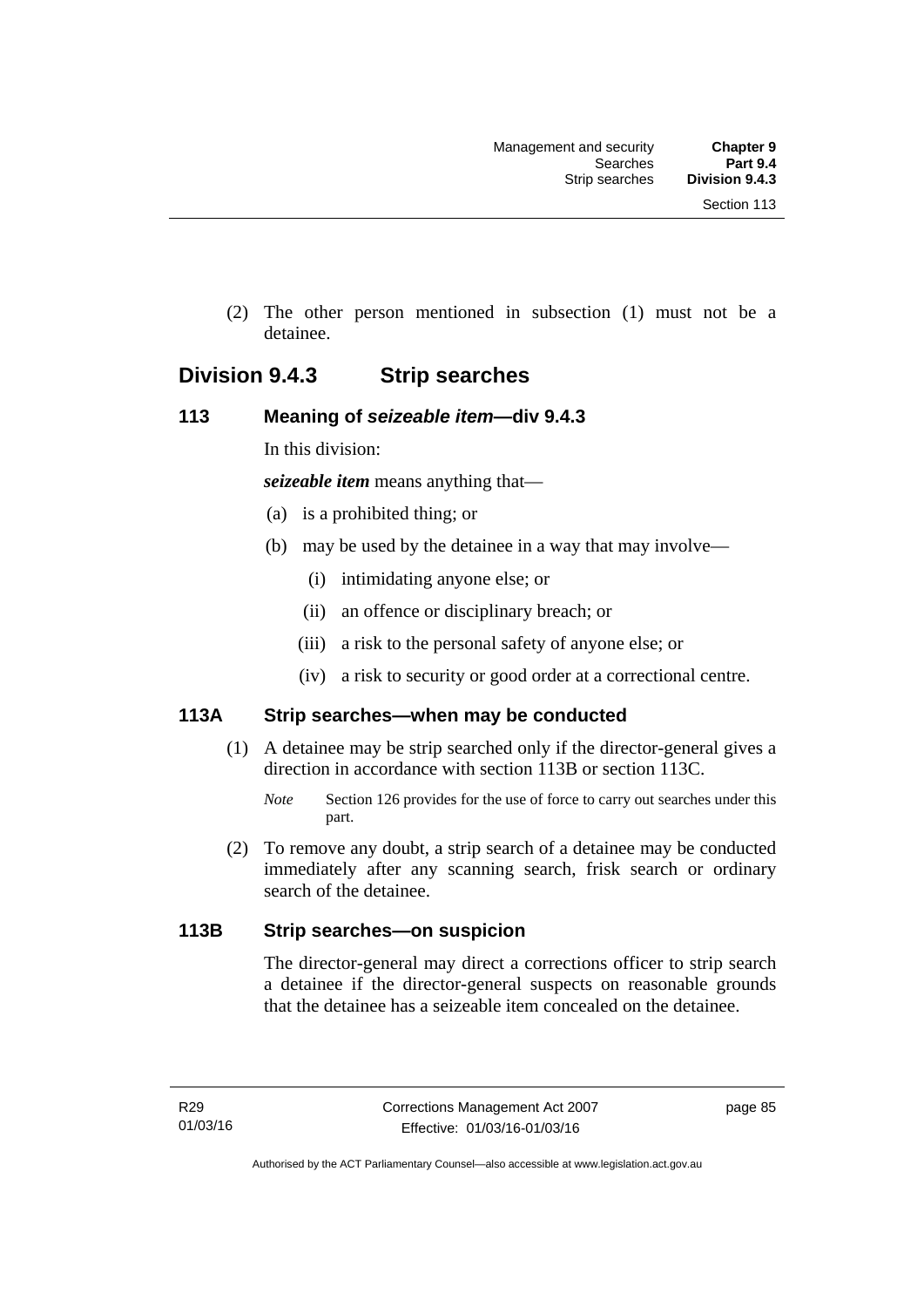## **113C Strip searches—where prudent**

- (1) The director-general may direct a corrections officer to strip search a detainee at a correctional centre if—
	- (a) the director-general believes on reasonable grounds that it is prudent to search the detainee for a seizeable item that may be concealed on or in the detainee because the detainee—
		- (i) has recently not been under the control or immediate supervision of a corrections officer for a period; and
		- (ii) during the period, may have had an opportunity to obtain a seizeable item; and
	- (b) a scanning search may assist in detecting the item but—
		- (i) the means of conducting the search is not available at the correctional centre; or
		- (ii) if the means of conducting the search is available—the scanning search is not likely to detect more than a limited range of seizeable items; or
		- (iii) the search could only be carried out using force that would be likely to make it ineffectual; and
	- (c) a frisk search or ordinary search is not likely to detect more than a limited range of seizeable items.

### **Example—par (a) (ii)**

the detainee has had a personal contact visit by someone who is not an accredited person

#### **Example—par (b) (ii)**

a metal detector

*Note* An example is part of the Act, is not exhaustive and may extend, but does not limit, the meaning of the provision in which it appears (see [Legislation Act,](http://www.legislation.act.gov.au/a/2001-14) s 126 and s 132).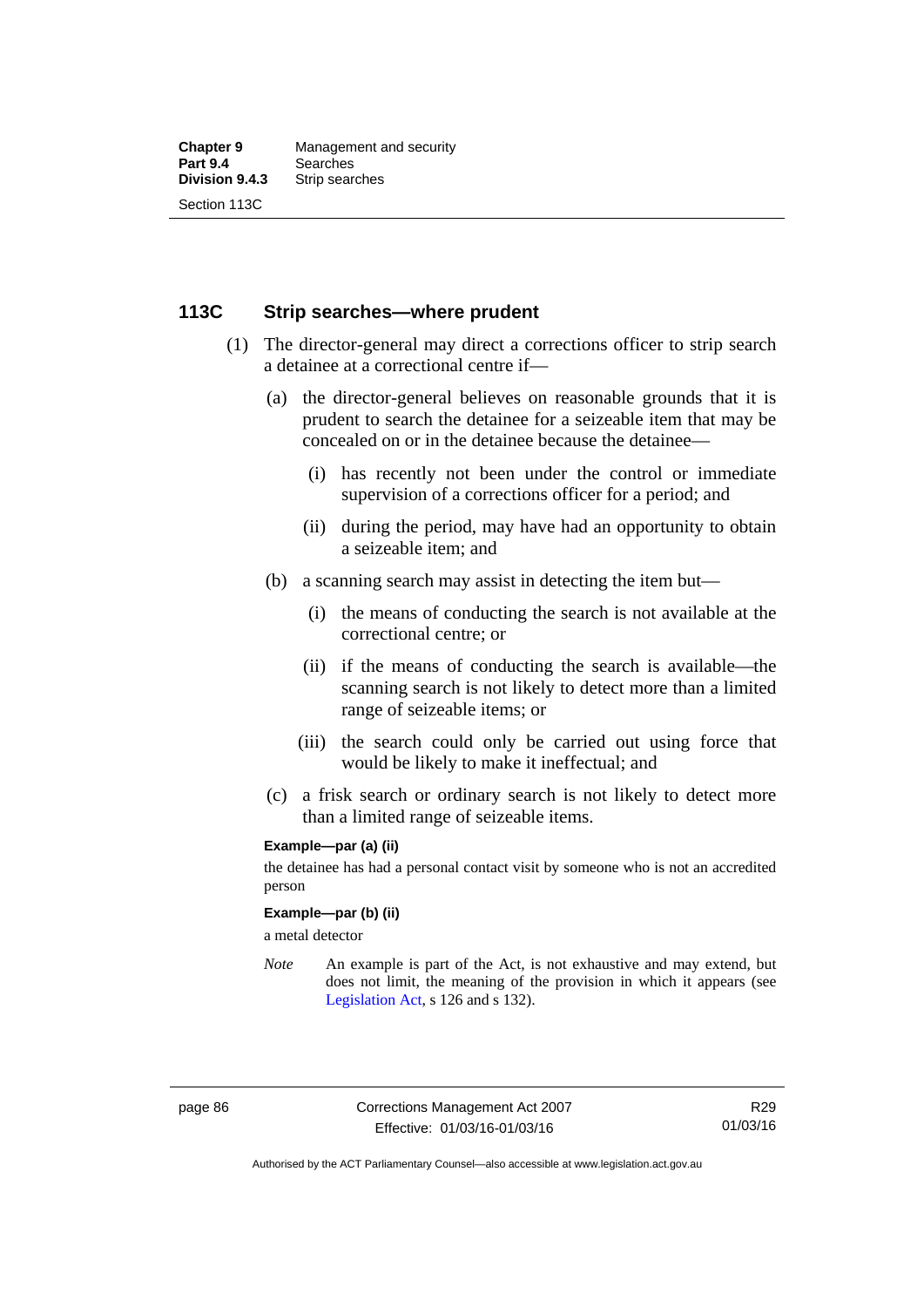(2) Without limiting section 14 (Corrections policies and operating procedures), the director-general must make a corrections policy or operating procedure in relation to strip searches under this section.

## **114 Strip searches—presence of corrections officers**

- (1) A strip search of a detainee must be done—
	- (a) by a corrections officer of the same sex as the detainee; and
	- (b) in the presence of 1 or more other corrections officers each of whom must be of the same sex as the detainee.
- (2) However, the number of corrections officers present during the search must be no more than necessary and reasonable to ensure the search is carried out as safely and effectively as possible.
- (3) The corrections officer conducting the search may direct another corrections officer present to provide assistance that the conducting officer believes, on reasonable grounds, is necessary and reasonable for the search.
- (4) A corrections officer may give directions to the detainee for the conduct of the search in accordance with this section.

#### **Examples**

directions that the detainee raise 1 or both arms, raise any long hair or turn in a particular direction

*Note* An example is part of the Act, is not exhaustive and may extend, but does not limit, the meaning of the provision in which it appears (see [Legislation Act,](http://www.legislation.act.gov.au/a/2001-14) s 126 and s 132).

## **115 Strip searches—general rules**

- (1) A strip search must be conducted in a private area or an area that provides reasonable privacy for the detainee being searched.
- (2) The search must not be conducted—
	- (a) in the presence of someone of the opposite sex to the detainee; or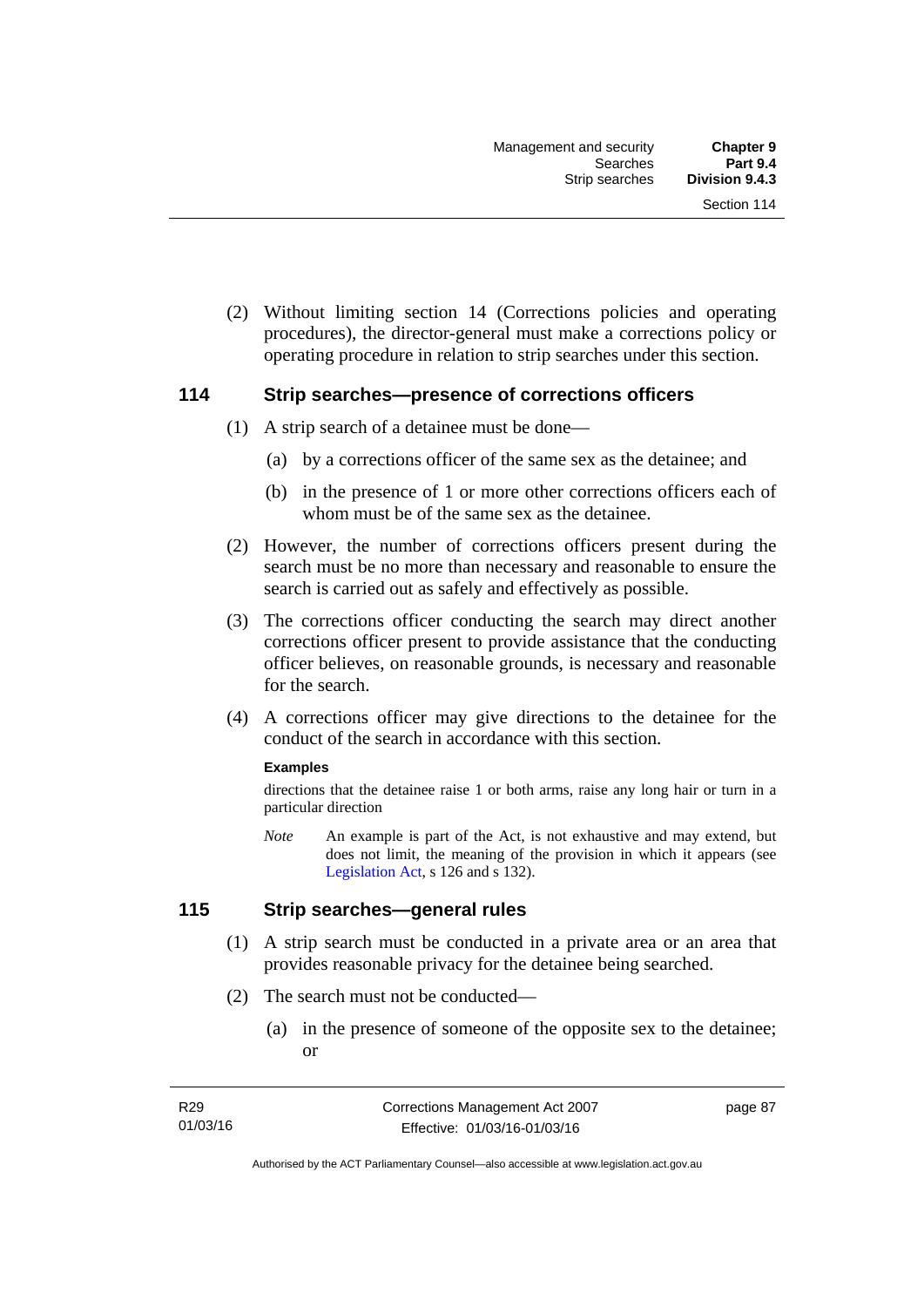- (b) in the presence or sight of someone else whose presence is not necessary for the search or the safety of everyone present.
- (3) The search must not involve—
	- (a) the removal from the detainee of more clothes than is necessary and reasonable to conduct the search; or
	- (b) the removal from the detainee of more clothes at any time than is necessary and reasonable to conduct the search; or
	- (c) without limiting paragraph (b), both the upper and lower parts of the person's body being uncovered at the same time.
- (4) Subject to section 126 (Searches—use of force), the search must not involve any touching of the detainee's body by a corrections officer.
- (5) Each corrections officer present during the search must ensure, as far as practicable, that—
	- (a) the search is done in a way that minimises embarrassment for the detainee; and
	- (b) the search is done quickly; and
	- (c) the detainee is allowed to dress in private immediately after the search is finished.
- (6) If clothing from a detainee is seized during a strip search, the director-general must ensure that the detainee is left with, or given, appropriate clothing to wear.

## **Division 9.4.4 Body searches**

## **116 Body searches—directions**

The director-general may direct a doctor appointed under section 22 (Health practitioners—non-therapeutic functions) to conduct a body search of a detainee if the director-general suspects, on reasonable grounds, that the detainee—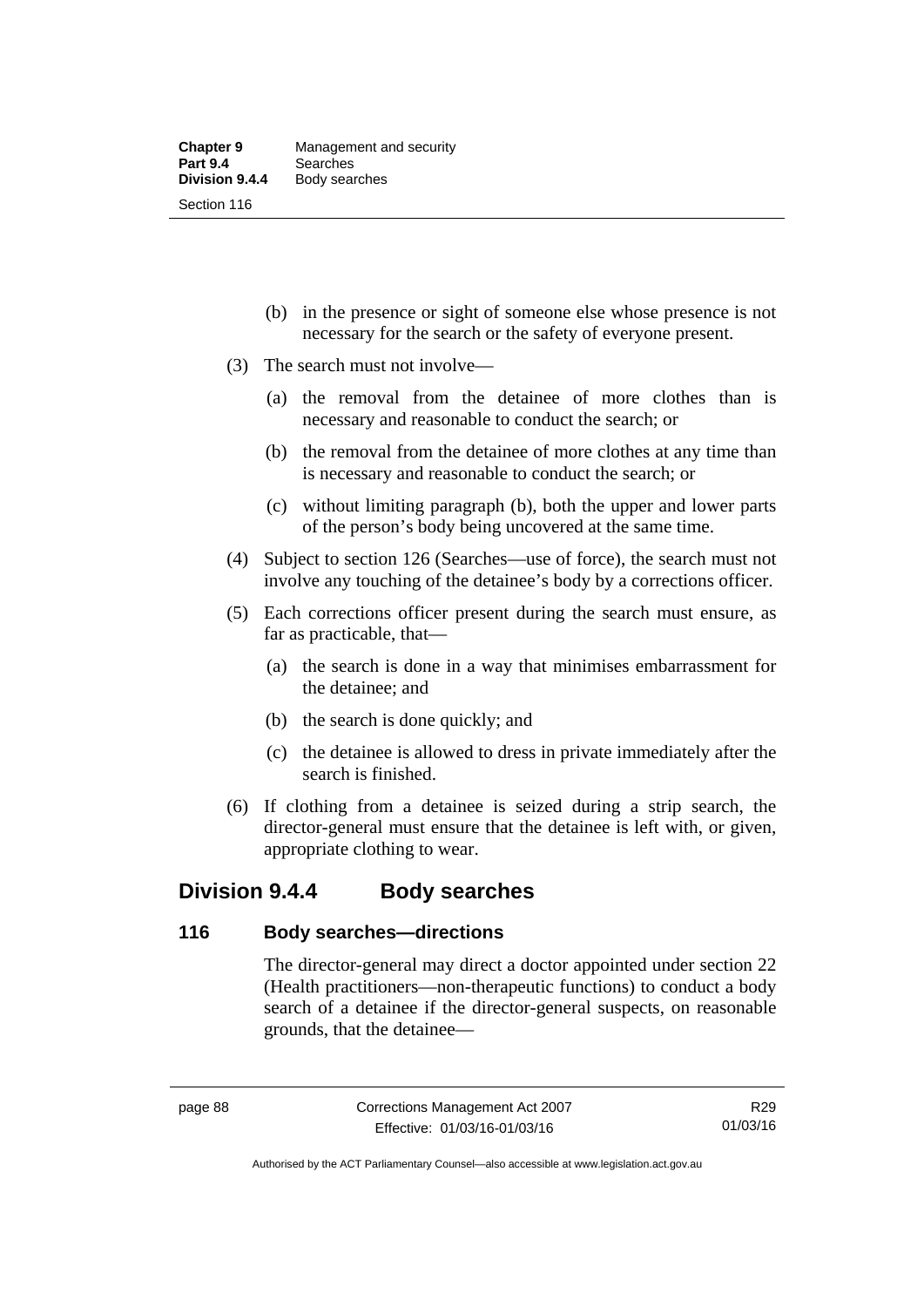- (a) has ingested or inserted something in the detainee's body that may jeopardise the detainee's health or wellbeing; or
- (b) has a prohibited thing concealed in or on the detainee's body that may be used in a way that may pose a risk to the security or good order at a correctional centre; or
- (c) has evidence of the commission of an offence or disciplinary breach concealed in or on the detainee.

## **117 Body searches—presence of nurse and corrections officers**

- (1) A nurse appointed under section 22 (Health practitioners non-therapeutic functions) must be present during the body search of a detainee.
- (2) If the doctor conducting the body search is not of the same sex as the detainee, the nurse must be of the same sex as the detainee.
- (3) The director-general may direct 1 or more corrections officers to be present during the search, each of whom must be of the same sex as the detainee.
- (4) However, the number of corrections officers present during the search must be no more than is necessary and reasonable to ensure the search is carried out as safely and effectively as possible.
- (5) A body search must be conducted in a private area or an area that provides reasonable privacy for the detainee being searched.

## **118 Body searches—assistance from corrections officer**

- (1) This section applies if the doctor conducting a body search of a detainee asks the director-general for assistance that the doctor believes, on reasonable grounds, is necessary and reasonable for the search.
- (2) The director-general may direct a corrections officer (the *assistant*) to assist in the conduct of the search.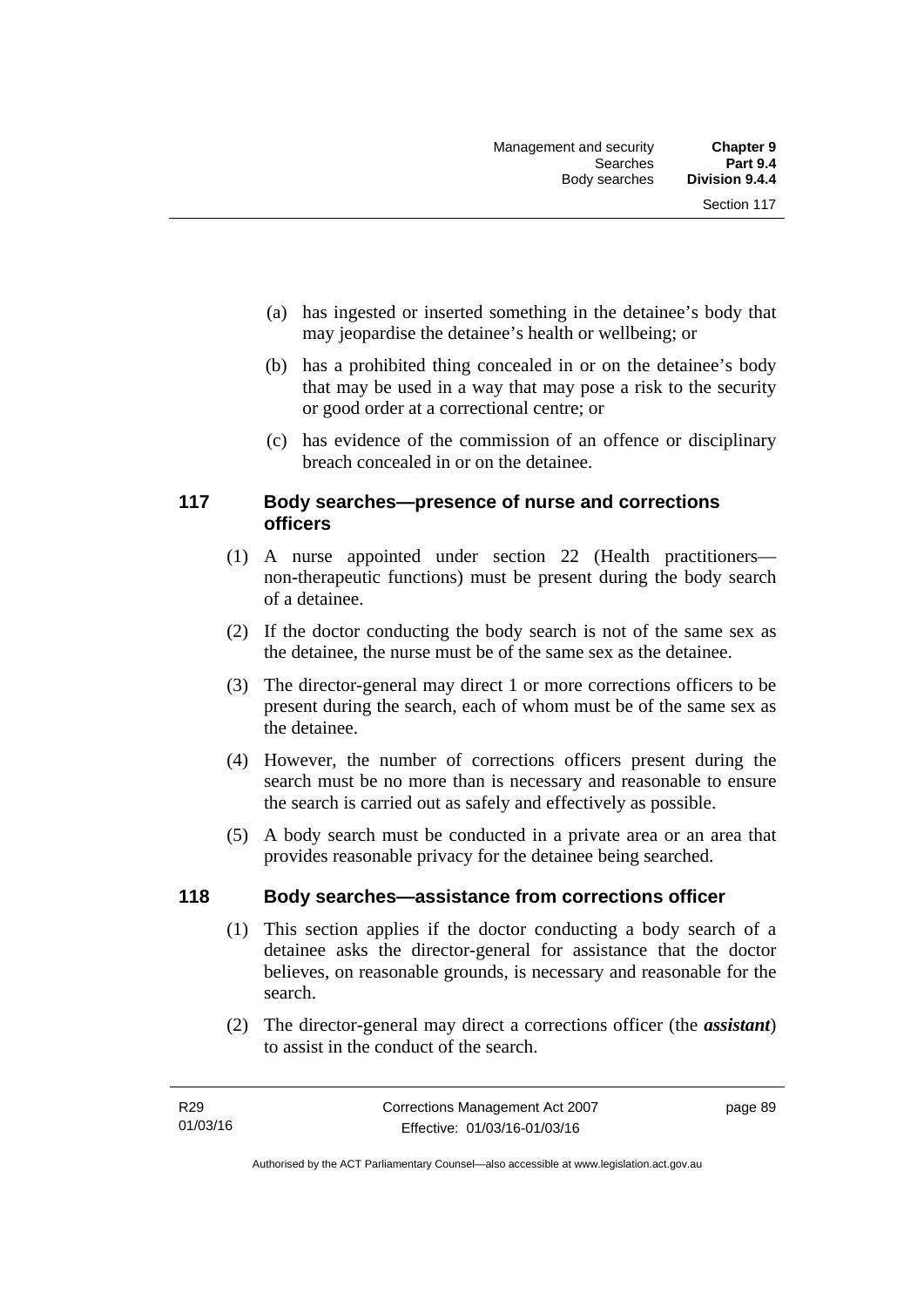(3) However, the assistant must be of the same sex as the detainee.

*Note* Section 126 provides for the use of force to assist at a body search.

## **119 Body searches—rules about detainee's clothing**

- (1) A body search of a detainee must not involve—
	- (a) the removal of more clothes than is necessary and reasonable to conduct the search; or
	- (b) the removal of more clothes at any time than is necessary and reasonable to conduct the search; or
	- (c) without limiting paragraph (b), both the upper and lower parts of the person's body being uncovered at the same time.
- (2) A detainee who has been body searched must be allowed to dress in private immediately after the search is finished.
- (3) If clothing from a detainee is seized during a body search, the director-general must ensure that the detainee is left with, or given, appropriate clothing to wear.

## **120 Body searches—rules about touching detainee**

The doctor conducting the body search of a detainee, and the nurse present at the search, may, for the search, touch the detainee and examine the detainee's orifices and cavities, but only if the doctor or nurse is of the same sex as the detainee.

## **121 Body searches—seizing things**

- (1) The doctor conducting a body search of a detainee may seize anything discovered during the search if—
	- (a) seizing the thing would not be likely to cause injury to the detainee; and

Authorised by the ACT Parliamentary Counsel—also accessible at www.legislation.act.gov.au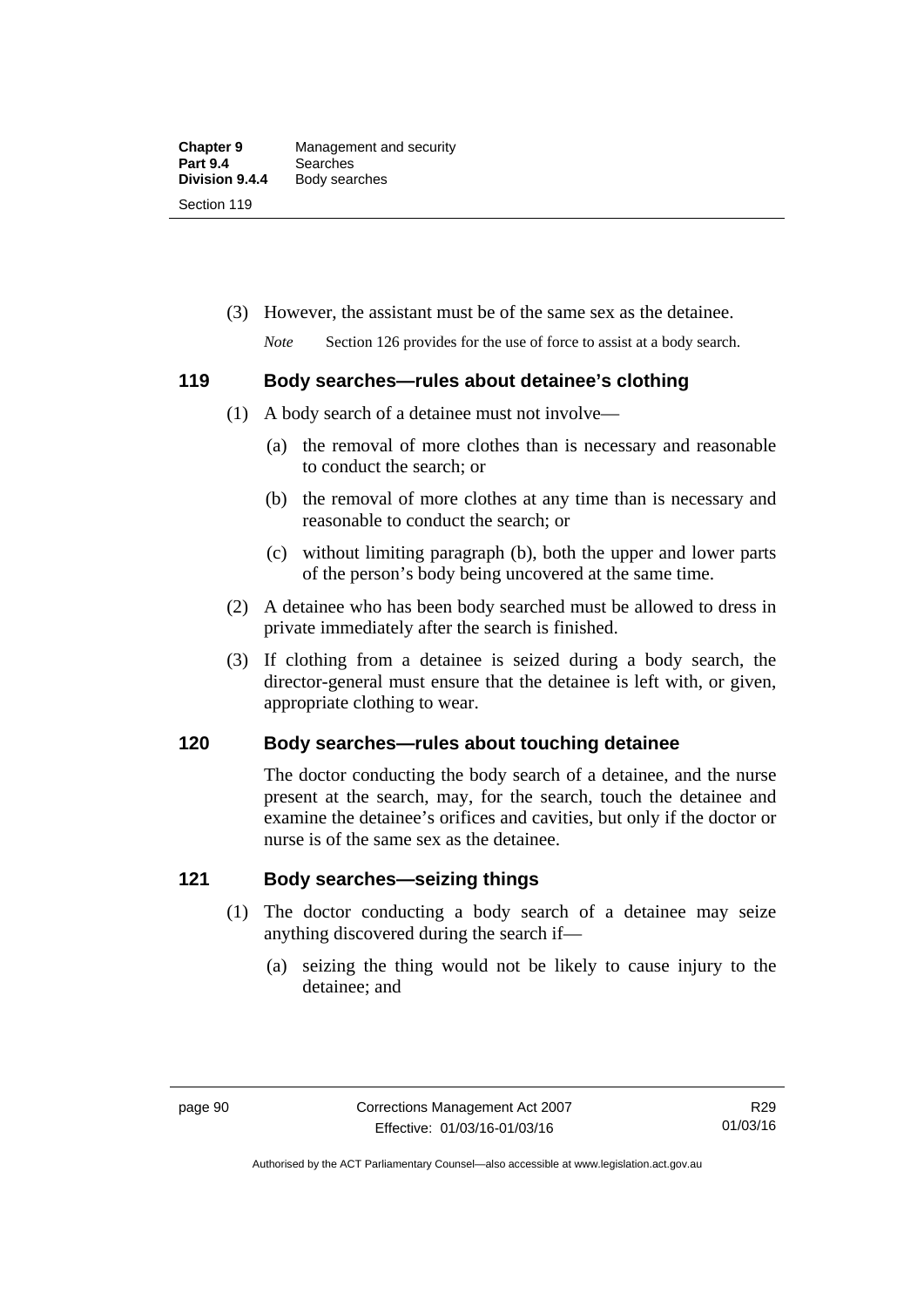- (b) the doctor believes, on reasonable grounds, that the thing may be evidence of the commission of an offence or disciplinary breach by the detainee.
- (2) The doctor must give the thing seized to a corrections officer as soon as practicable.

## **Division 9.4.5 Searches of premises and property**

## **122 Searches—premises and property**

- (1) The director-general may, at any time, direct a corrections officer to search—
	- (a) any part of a correctional centre; or
	- (b) anything at a correctional centre, including anything in the possession of anyone at a correctional centre; or
	- (c) any vehicle used for transporting a detainee.

### **Examples of searches under this section**

a search of any of the following for a prohibited thing:

- any area or building or part of a building (including a cell) at a correctional centre
- any storage area, including an area used by detainees or corrections officers, at a correctional centre
- any vehicle, machinery or equipment at a correctional centre
- *Note* An example is part of the Act, is not exhaustive and may extend, but does not limit, the meaning of the provision in which it appears (see [Legislation Act,](http://www.legislation.act.gov.au/a/2001-14) s 126 and s 132).
- (2) However, this section does not authorise—
	- (a) a search of anyone at a correctional centre; or
	- (b) any clothing being worn by anyone at a correctional centre at the time of the search.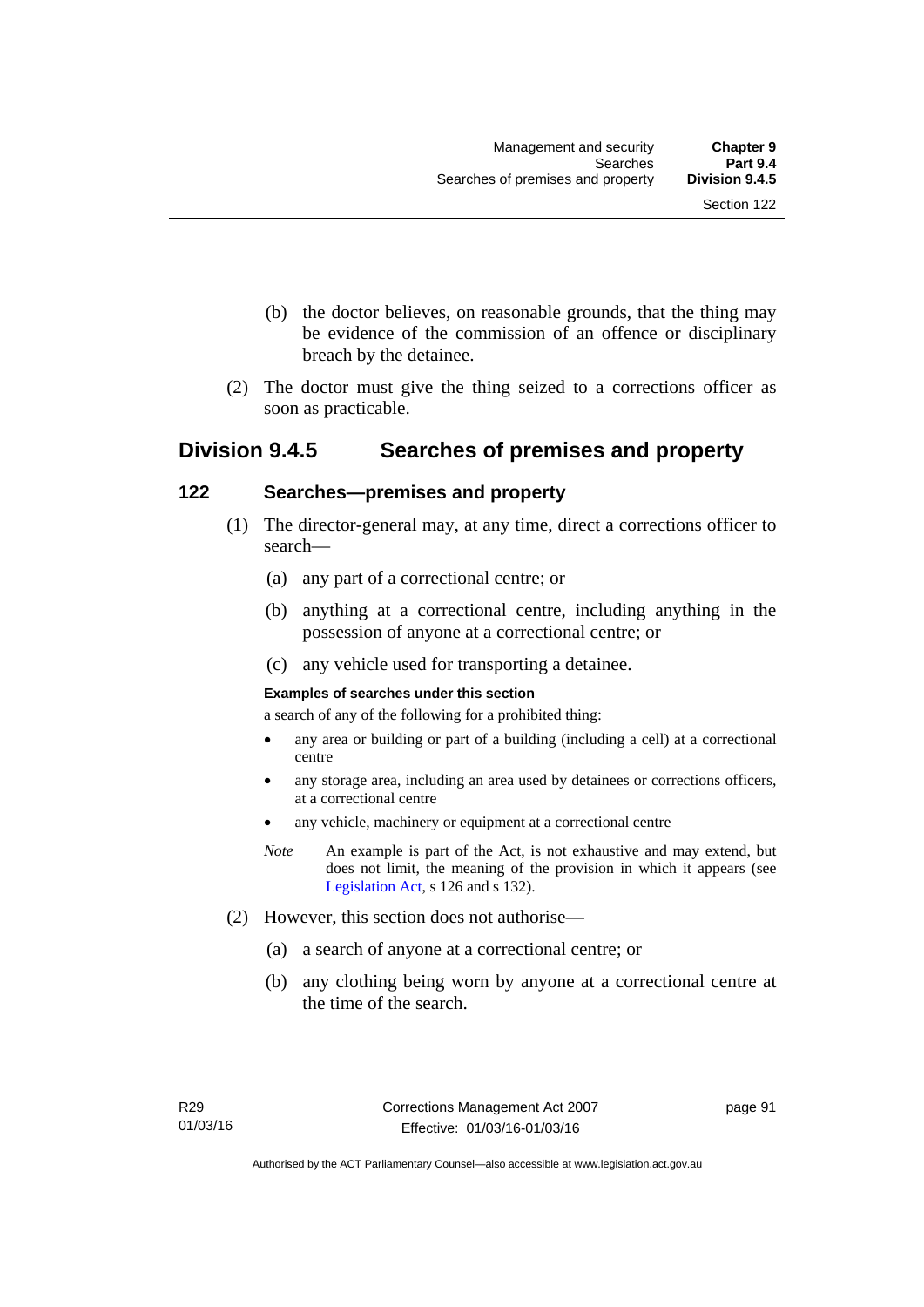(3) In this section:

*search* includes search—

- (a) with any device using electronic or other technology; and
- (b) by physical means; and
- (c) with the assistance of a corrections dog.

## **123 Searches of detainee cells—legally privileged material**

- (1) This section applies if a detainee has legally privileged material at a correctional centre.
- (2) A corrections officer may search the detainee's cell under section 122 in the absence of the detainee if—
	- (a) the detainee removes the legally privileged material from the cell; or
	- (b) the legally privileged material is stored in accordance with a corrections policy or operating procedure made for subsection (3).
- (3) Without limiting section 14 (Corrections policies and operating procedures), a corrections policy or operating procedure may include provision for the secure storage at a correctional centre of legally privileged material for detainees.

## **124 Searches of detainee cells—suspected legally privileged material**

- (1) If a corrections officer suspects, on reasonable grounds, that a detainee's cell contains legally privileged material, the officer may search the cell only if the detainee is present.
- (2) A search under subsection (1) may include an examination of any legally privileged material, and anything containing the material, found in the cell.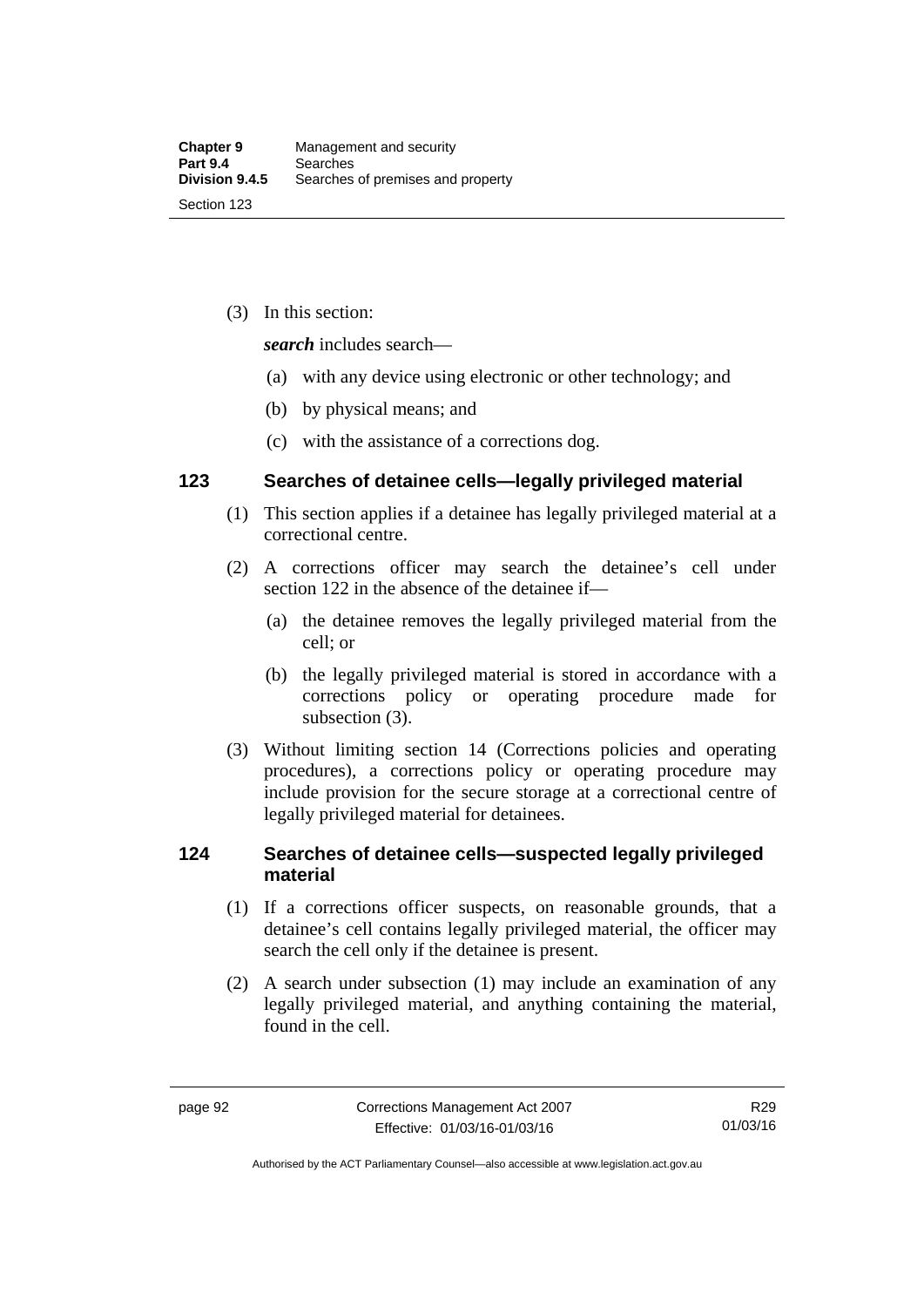- (3) However, the officer may not read any legally privileged material found in the cell unless the detainee is present and—
	- (a) the detainee consents to the officer reading the material; or
	- (b) the officer suspects, on reasonable grounds, that the material contains information that—
		- (i) may threaten security or good order at a correctional centre; or
		- (ii) relates to an offence or disciplinary breach.
- (4) The officer need not comply with subsection (1) or (3) if the officer believes, on reasonable grounds, that urgent circumstances exist and that complying with the subsection would create a risk of injury to the officer, the detainee or anyone else.
- (5) The director-general must ensure that a record of action under subsection (4) is made and entered in the register of detainees.

## **Division 9.4.6 Searches—miscellaneous**

## **125 Searches—use of corrections dogs**

- (1) The director-general may direct a corrections officer to use a corrections dog to assist the officer in conducting a search under this part.
- (2) Without limiting subsection (1), the director-general may give the direction if the director-general believes, on reasonable grounds, that the assistance of the dog would minimise the intrusiveness of the search of a detainee by the officer.
- (3) The corrections officer and corrections dog may enter, and remain at any place, to assist in the conduct of a search under this part.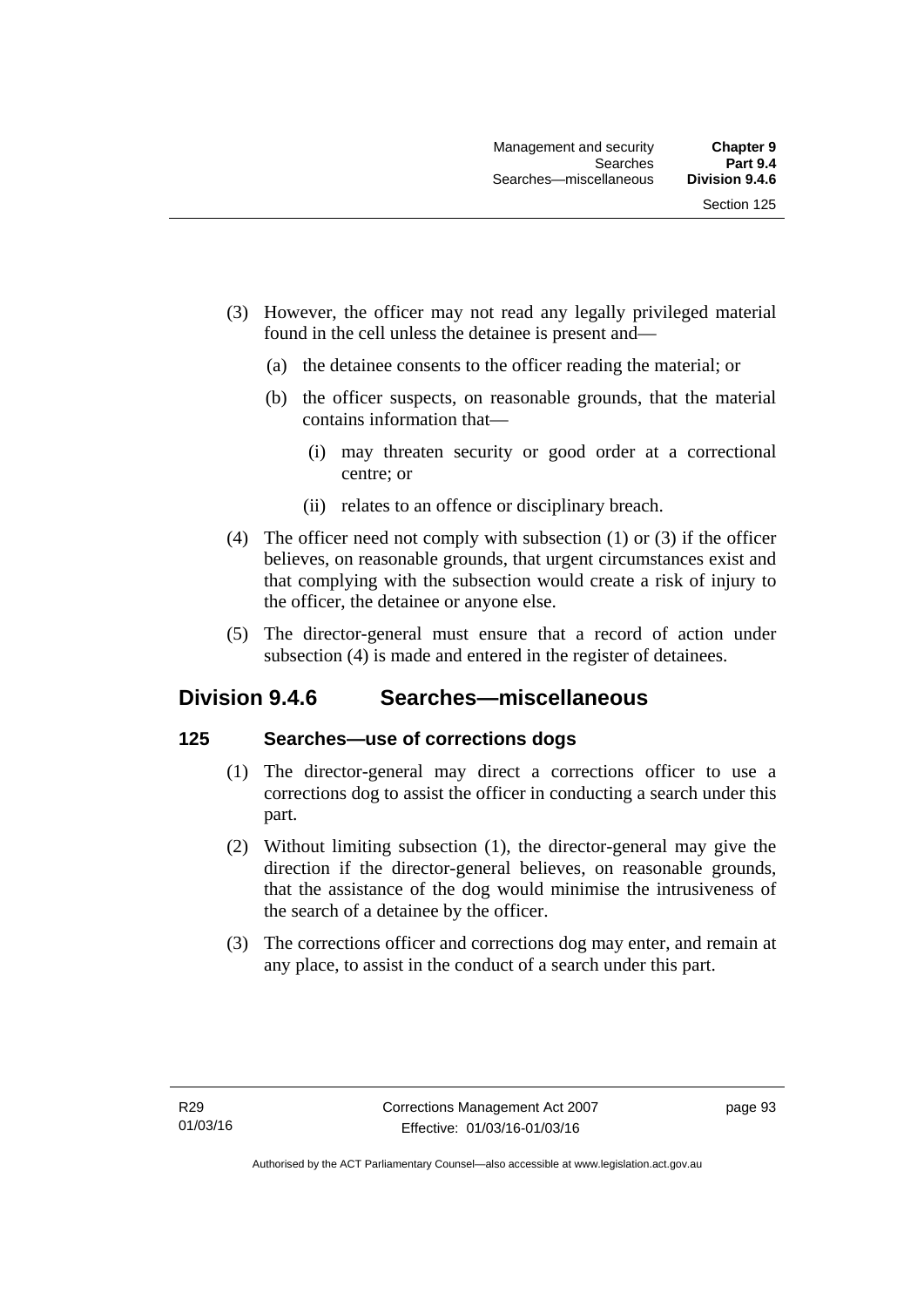## **126 Searches—use of force**

- (1) A corrections officer may use force—
	- (a) to carry out a search under this part; or
	- (b) to assist at a body search under section 118 (Body searches assistance from corrections officer); or
	- (c) to prevent the loss, destruction or contamination of anything seized, or that may be seized, during the search.
- (2) However, the corrections officer may use force only in accordance with part 9.7 (Use of force).

page 94 Corrections Management Act 2007 Effective: 01/03/16-01/03/16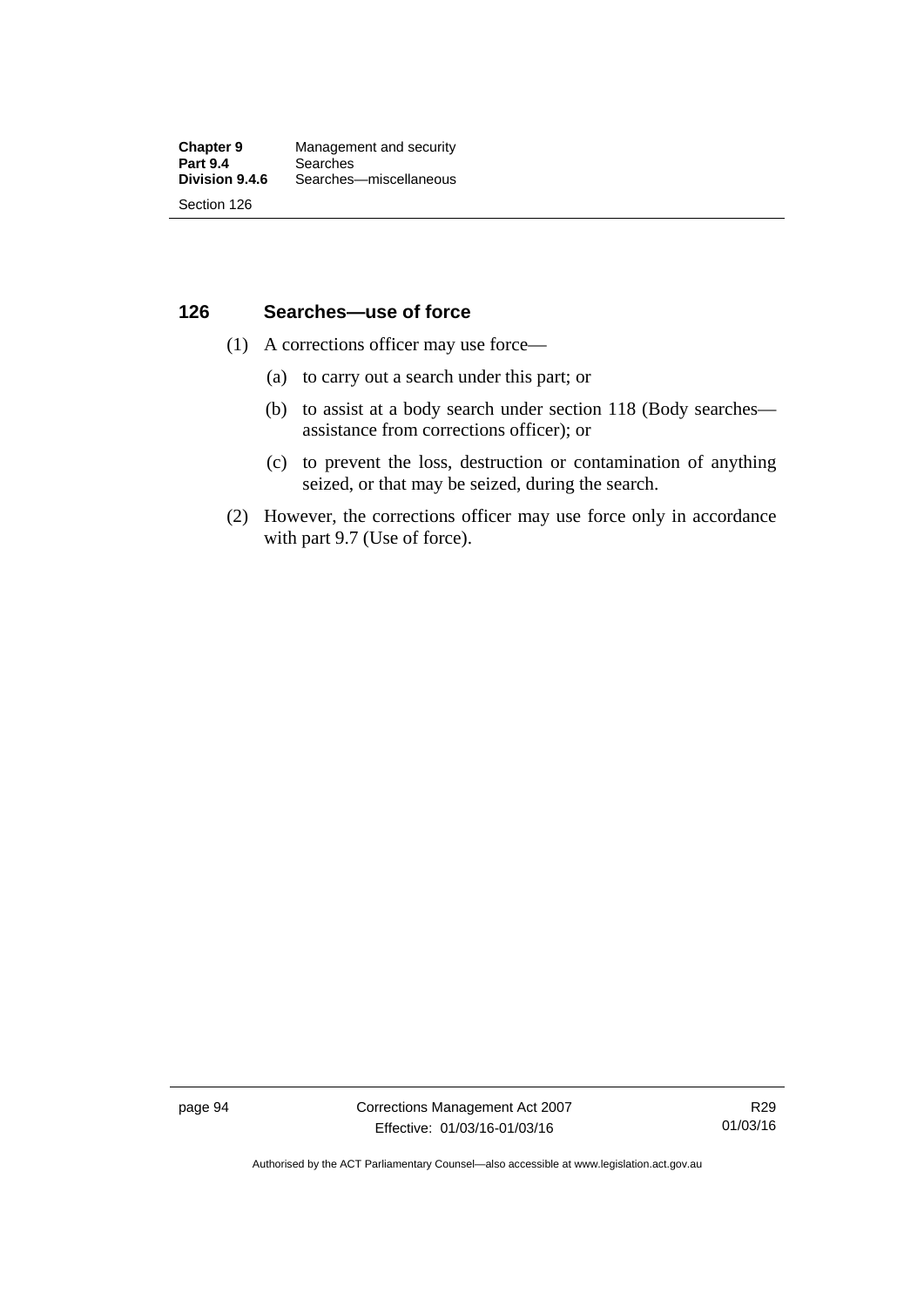# **Part 9.5 Seizing property**

# **127 Seizing mail etc**

- (1) The director-general may seize anything in a detainee's protected mail if the director-general believes, on reasonable grounds, that the thing—
	- (a) may physically harm the addressee or anyone else; or
	- (b) is a prohibited thing.
- (2) The director-general may seize other mail of a detainee, or anything in the mail, if the director-general suspects, on reasonable grounds, that the seizure is necessary to stop—
	- (a) any of the following entering or leaving a correctional centre:
		- (i) a prohibited thing;
		- (ii) anything that may pose a risk to security or good order at a correctional centre;
		- (iii) anything that appears is being used, or is intended, for the commission of an offence or disciplinary breach; or
	- (b) threatening or otherwise inappropriate correspondence leaving a correctional centre; or
	- (c) a detainee obtaining or buying goods without the director-general's approval.

#### **Example of inappropriate correspondence—par (b)**

mail addressed to a person by someone convicted of a sexual offence against the person

*Note* An example is part of the Act, is not exhaustive and may extend, but does not limit, the meaning of the provision in which it appears (see [Legislation Act,](http://www.legislation.act.gov.au/a/2001-14) s 126 and s 132).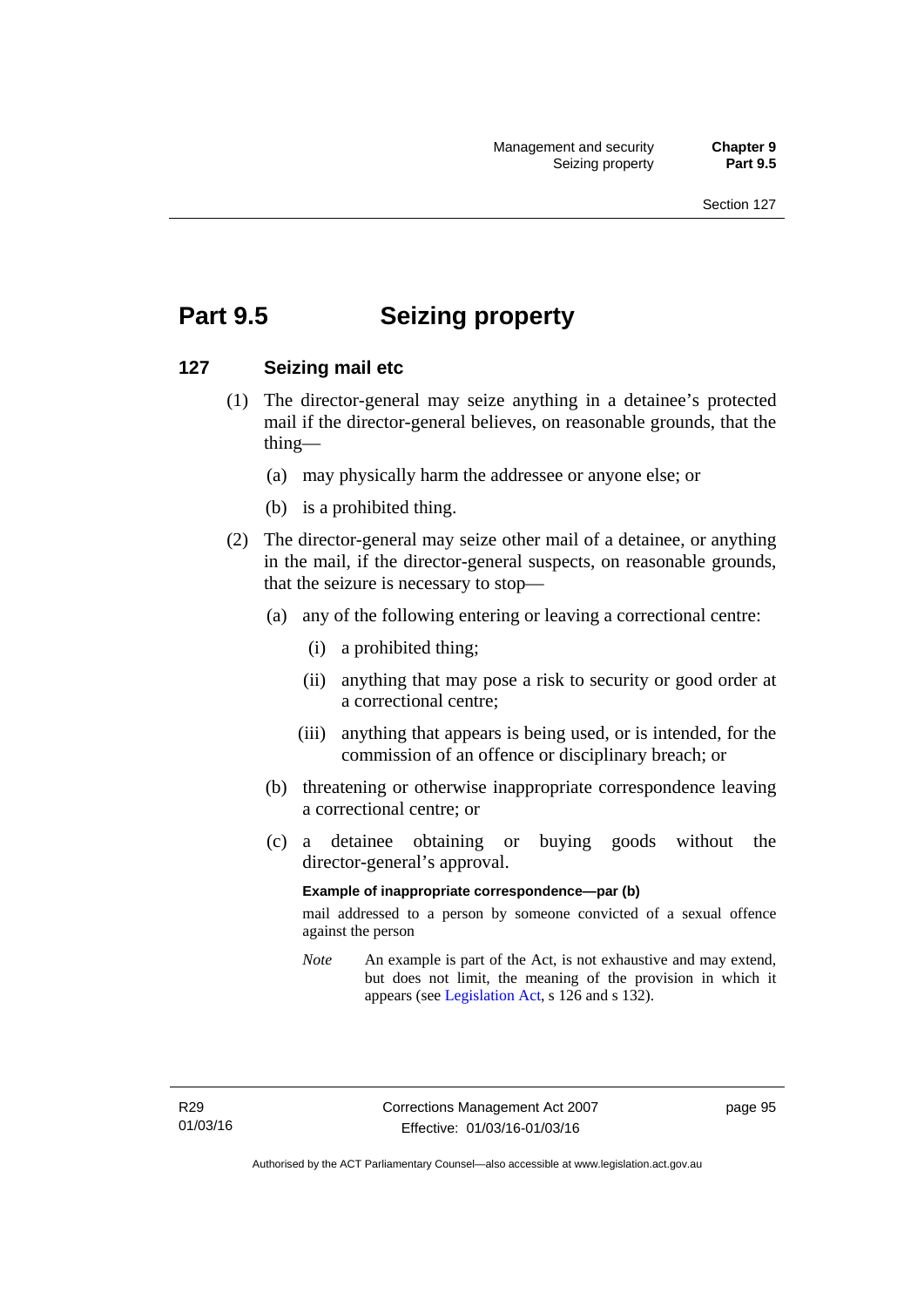| <b>Chapter 9</b> | Management and security |
|------------------|-------------------------|
| <b>Part 9.5</b>  | Seizing property        |

 (3) The director-general may seize a document only if the director-general believes, on reasonable grounds, that the document is not legally privileged.

# **128 Seizing property—general**

- (1) The director-general may seize—
	- (a) anything found at a correctional centre, whether or not in a person's custody or possession, that the director-general suspects, on reasonable grounds, jeopardises or is likely to jeopardise—
		- (i) security or good order at a correctional centre; or
		- (ii) the safety of anyone at a correctional centre; or
	- (b) anything found at a correctional centre, whether or not in a person's possession, that the director-general suspects, on reasonable grounds, is being used, or is intended, for the commission of an offence or a disciplinary breach; or
	- (c) a prohibited thing found on a detainee or in a detainee's custody or possession, unless the detainee has the written approval of the director-general to possess the thing.
- (2) To remove any doubt, this section extends to anything found in a search under part 9.4 (Searches).
- (3) The director-general may seize a document only if the director-general believes, on reasonable grounds, that the document is not legally privileged.

# **129 Receipt for seizure**

(1) The director-general must prepare a written receipt for a seizure under section 127 or section 128.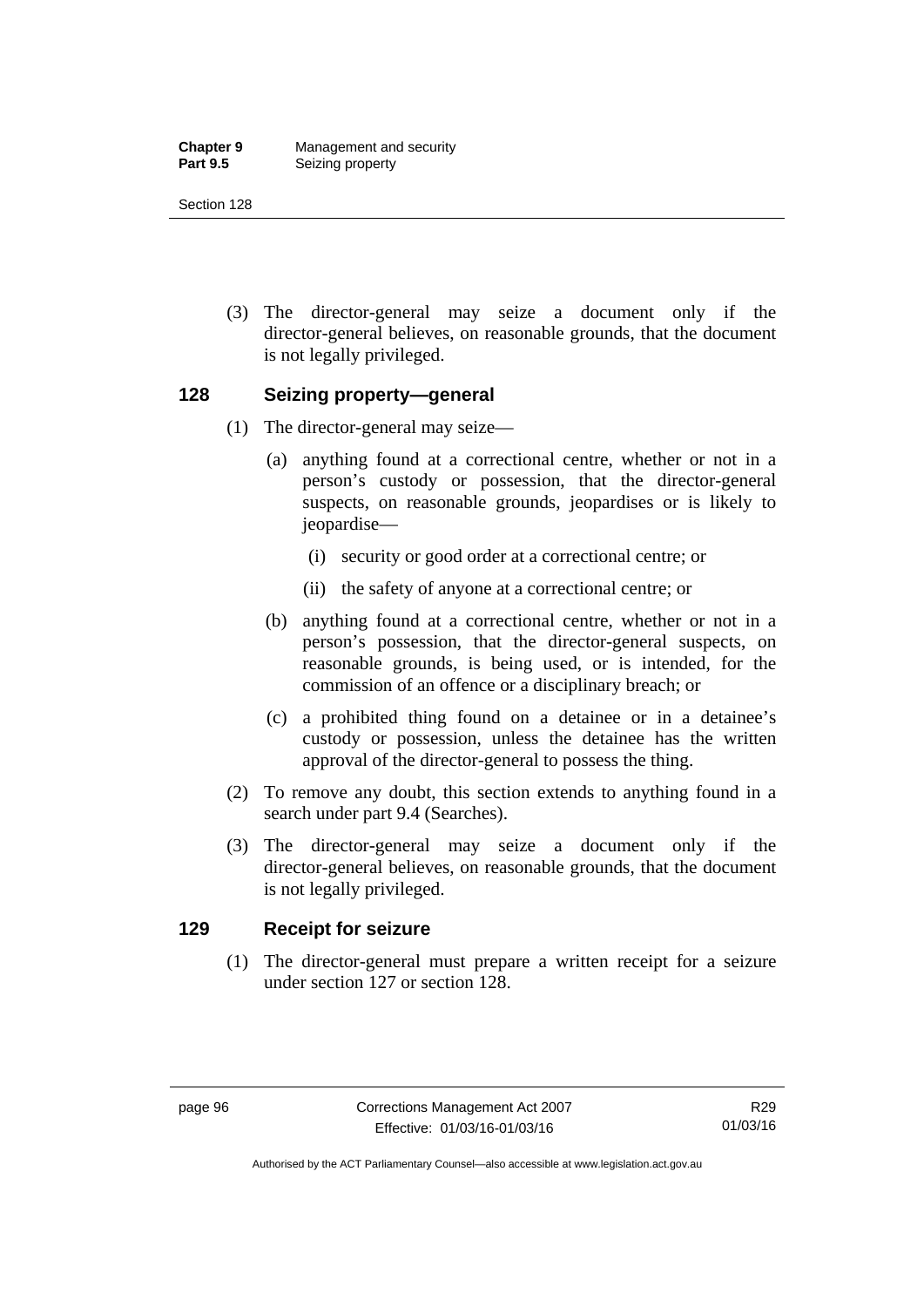- (2) As soon as practicable after the seizure (but no later than 7 days after the day of the seizure), the director-general must give a copy of the receipt to—
	- (a) the owner of the thing seized; or
	- (b) if the owner cannot be identified after reasonable inquiries (given the thing's apparent value)—the person from whom the thing was seized.
- (3) The receipt must—
	- (a) identify the thing seized; and
	- (b) outline the grounds for the seizure; and
	- (c) include a statement about the effect of section 130; and
	- (d) include anything else prescribed by regulation.
- (4) In this section:

*owner*, of a thing, includes a person entitled to possession of the thing.

# **130 Forfeiture of things seized**

- (1) A thing seized under section 127 or section 128 is forfeited to the Territory if the director-general decides, on reasonable grounds—
	- (a) that—
		- (i) after making reasonable inquiries (given the thing's apparent value), the owner of the thing cannot be found; or
		- (ii) after making reasonable efforts (given the thing's apparent value), the thing cannot be returned to the owner; or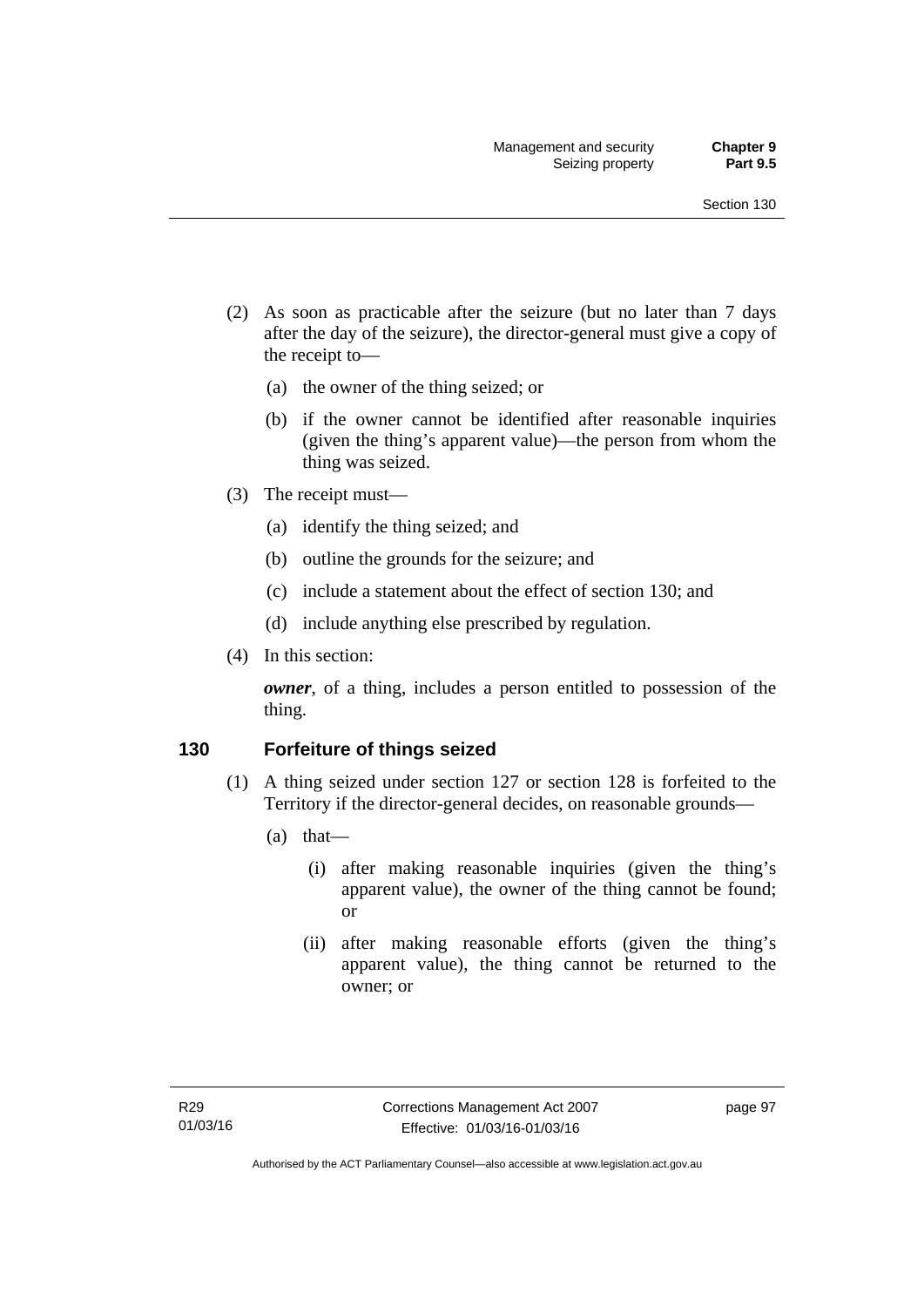- (b) that—
	- (i) possession of the thing by a detainee is an offence or disciplinary breach; or
	- (ii) it is necessary to keep the thing to stop it being used for the commission of an offence or disciplinary breach; or
	- (iii) the thing is inherently unsafe.
- (2) The director-general may deal with a thing forfeited to the Territory under this section, or dispose of it, as the director-general considers, on reasonable grounds, to be appropriate.
- (3) However, subsection (2) is subject to any order under the *[Crimes](http://www.legislation.act.gov.au/a/1900-40)  [Act 1900](http://www.legislation.act.gov.au/a/1900-40),* section 249 (Seizure of forfeited articles).

#### **Examples—s (2)**

- 1 giving a forfeited weapon to a police officer
- 2 keeping a forfeited electrical appliance and using it for the benefit of detainees generally
- 3 dumping a forfeited thing of little value
- *Note 1* An example is part of the Act, is not exhaustive and may extend, but does not limit, the meaning of the provision in which it appears (see [Legislation Act,](http://www.legislation.act.gov.au/a/2001-14) s 126 and s 132).
- *Note 2* The *[Crimes Act 1900](http://www.legislation.act.gov.au/a/1900-40)* also provides for articles forfeited under any law in force in the ACT to be seized by a member of the police force, taken before the Magistrates Court and for the court to order disposal of the article by the public trustee (see that Act, s 249 and s 250).
- *Note 3* The *[Uncollected Goods Act 1996](http://www.legislation.act.gov.au/a/1996-86)* provides generally for the disposal of uncollected goods, including goods abandoned on premises controlled by the Territory.

#### **131 Return of things seized but not forfeited**

- (1) If a thing seized under section 127 or section 128 is not forfeited, the director-general must return it to its owner—
	- (a) no later than the end of 6 months after the day it was seized; or

R29 01/03/16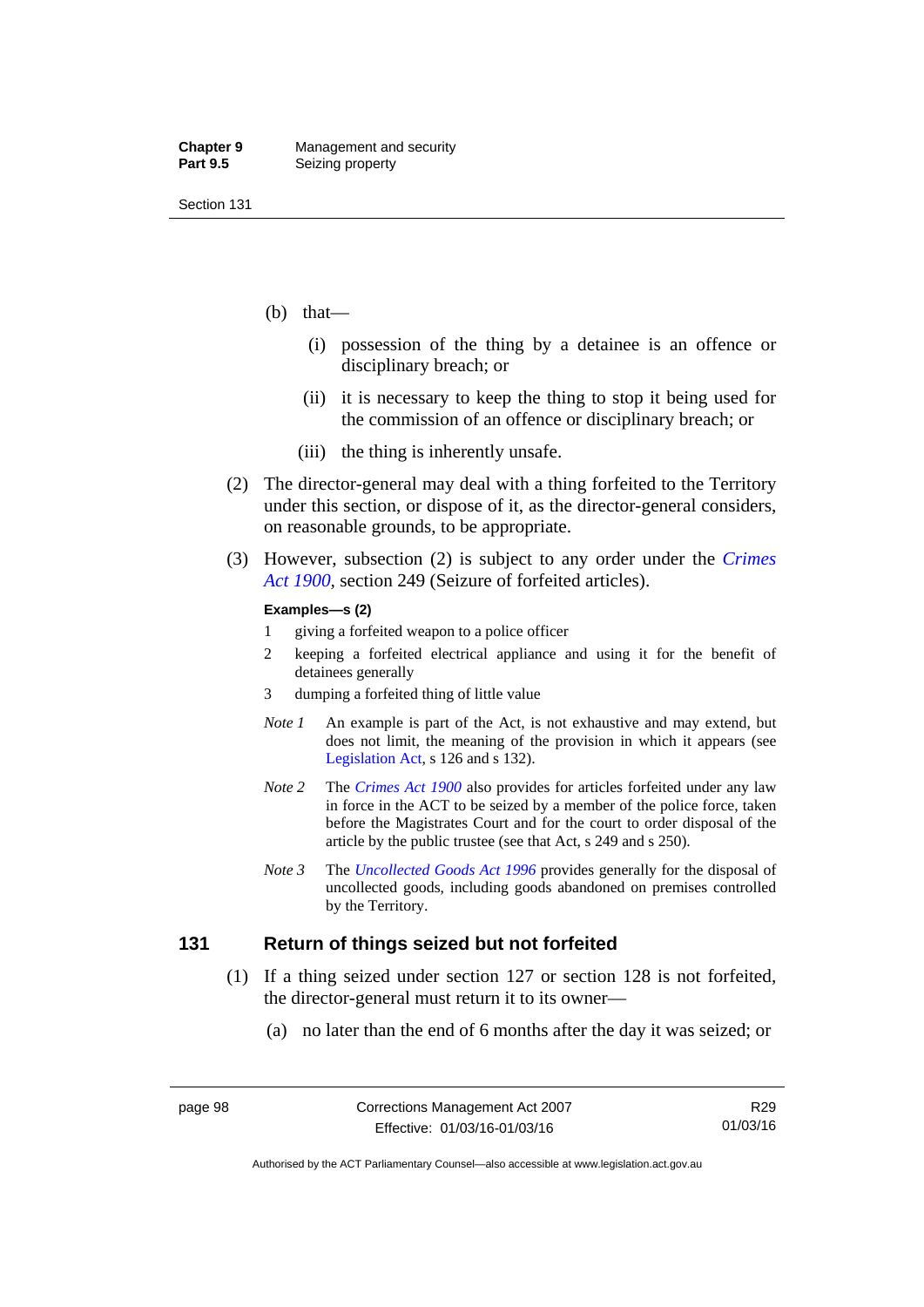- (b) if a proceeding for an offence or disciplinary breach involving the thing is started within the 6-month period—at the end of the proceeding and any appeal from, or the review of, the proceeding.
- (2) However, if the thing was being retained as evidence of an offence or disciplinary breach and the director-general believes, on reasonable grounds, that its retention as evidence is no longer necessary, the director-general must return it immediately.
- (3) In this section:

*owner*—see section 129 (4).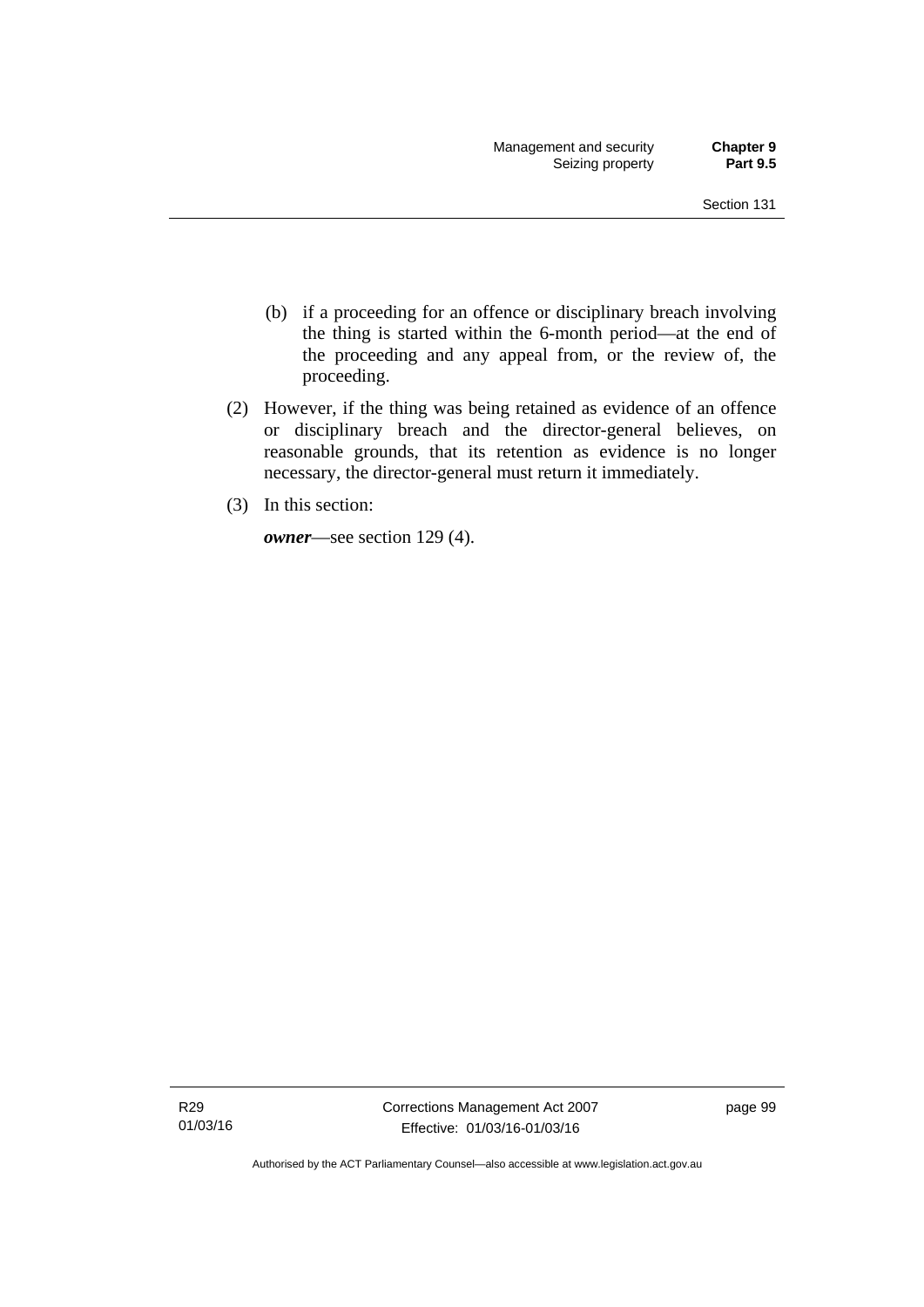**Chapter 9 Management and security<br><b>Part 9.6 Alcohol and drug testing** Alcohol and drug testing<br>General **Division 9.6.1** Section 132

**Part 9.6 Alcohol and drug testing** 

# **Division 9.6.1 General**

# **132 Definitions—***drug* **and** *test sample*

In this Act:

*drug*—

- (a) means—
	- (i) a controlled drug under the [Criminal Code](http://www.legislation.act.gov.au/a/2002-51), section 600; or
	- (ii) a substance prescribed by regulation for this definition; but
- (b) does not include any of the following:
	- (i) a drug lawfully supplied, and taken as prescribed or directed, by a health practitioner;
	- (ii) a drug lawfully supplied and self-administered;
	- (iii) a drug exempted under section 133.

*test sample* means a sample of breath, saliva, urine, hair, blood, or anything else prescribed by regulation.

# **133 When test sample** *positive*

- (1) A person is taken to provide a *positive* test sample for alcohol or a drug if, when directed under this Act or the *[Crimes \(Sentence](http://www.legislation.act.gov.au/a/2005-59)  [Administration\) Act 2005](http://www.legislation.act.gov.au/a/2005-59)*, to provide a test sample—
	- (a) the person fails to provide a test sample in accordance with the direction; or
		- *Note Fail* includes refuse, see the [Legislation Act,](http://www.legislation.act.gov.au/a/2001-14) dict, pt 1.
	- (b) the person provides an invalid test sample; or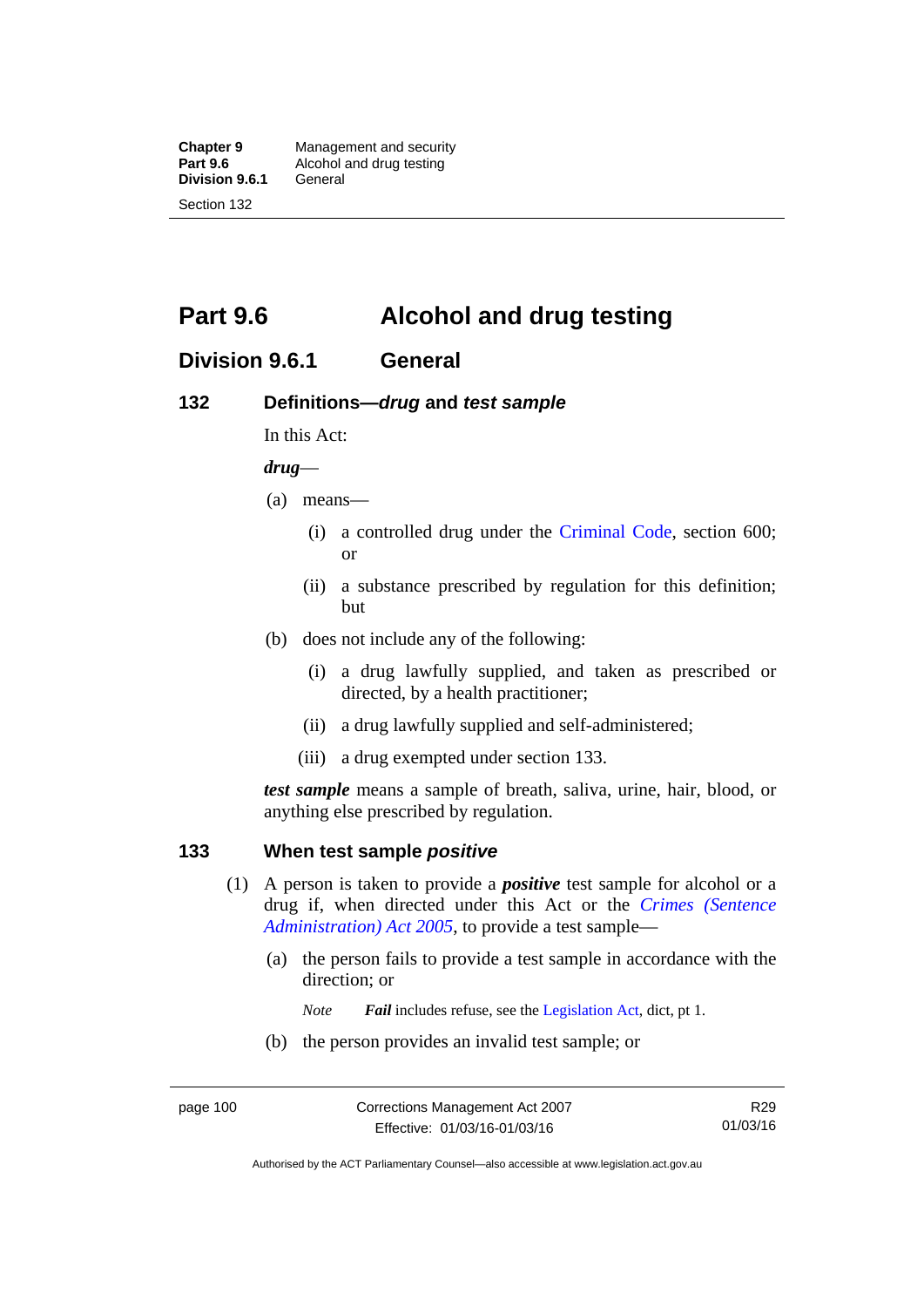- (c) for a full-time detainee—the detainee provides a test sample that shows the detainee has taken alcohol or a drug; or
- (d) for a detainee under periodic detention—the detainee provides a test sample that shows the detainee—
	- (i) has a blood alcohol concentration of the prescribed concentration or more; or
	- (ii) has taken a drug.
- (2) However, subsection (1) (a) does not apply if the person has a reasonable excuse for failing to provide the test sample within a reasonable time of the direction being given.

#### **Examples of reasonable excuse**

- 1 a medical condition that prevents the person from providing a test sample as directed
- 2 prescribed medication that may affect test results
- *Note* An example is part of the Act, is not exhaustive and may extend, but does not limit, the meaning of the provision in which it appears (see [Legislation Act,](http://www.legislation.act.gov.au/a/2001-14) s 126 and s 132).
- (3) The director-general may exempt a drug from the application of this part.
- (4) An exemption is a notifiable instrument.

*Note* A notifiable instrument must be notified under the [Legislation Act](http://www.legislation.act.gov.au/a/2001-14).

(5) In this section:

*invalid*—a test sample provided by a person is *invalid* if—

- (a) the person tampers, or attempts to tamper, with the test sample; or
- (b) the person otherwise changes, or attempts to change, the results of the test sample.

*prescribed concentration*, of alcohol, means—

(a) 0.02g of alcohol per 100mL of blood; or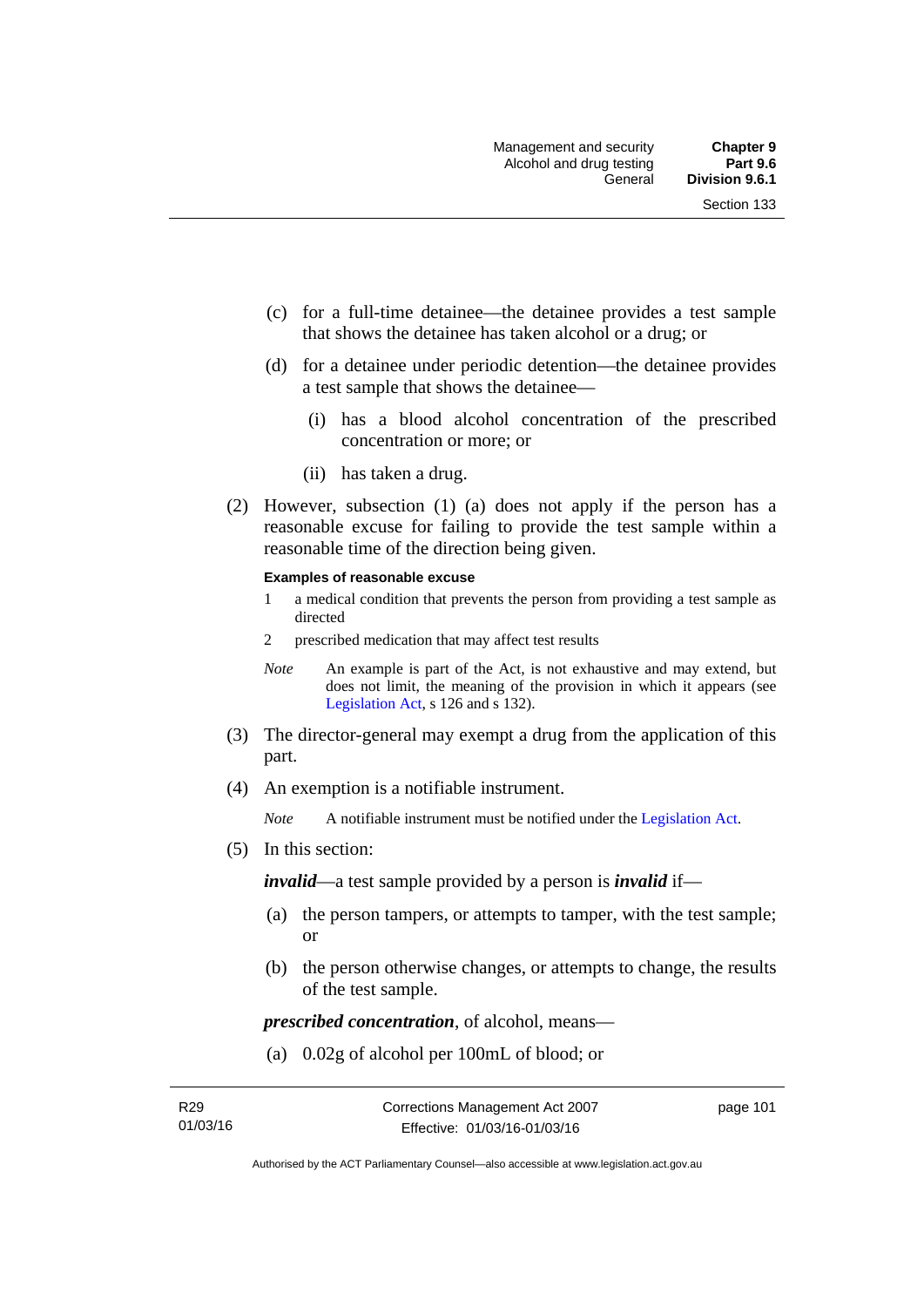(b) if a regulation prescribes another concentration—the prescribed concentration.

# **Division 9.6.2 Alcohol and drug testing—detainees**

# **134 Alcohol and drug testing of detainees**

- (1) The director-general may direct the following to provide a stated kind of test sample:
	- (a) a detainee;
	- (b) a number of randomly selected detainees at a correctional centre.
- (2) The director-general, or a doctor, or nurse, appointed under section 22 (Health practitioners—non-therapeutic functions), may give a detainee a direction about the way a detainee must provide the test sample.
- (3) However—
	- (a) a direction under this section must be consistent with any requirement prescribed by an operating procedure for this section; and
	- (b) only a doctor, or nurse, appointed under section 22 (Health practitioners—non-therapeutic functions) may take a blood sample.
- (4) A doctor or nurse who takes a test sample from a detainee must give the sample to a corrections officer.
- (5) The director-general must give the detainee notice of the results of any test conducted on the test sample as soon as practicable after the director-general receives them.
- (6) In this section:

*randomly selected* means chosen by a computer programmed to choose names randomly from the register of detainees.

Authorised by the ACT Parliamentary Counsel—also accessible at www.legislation.act.gov.au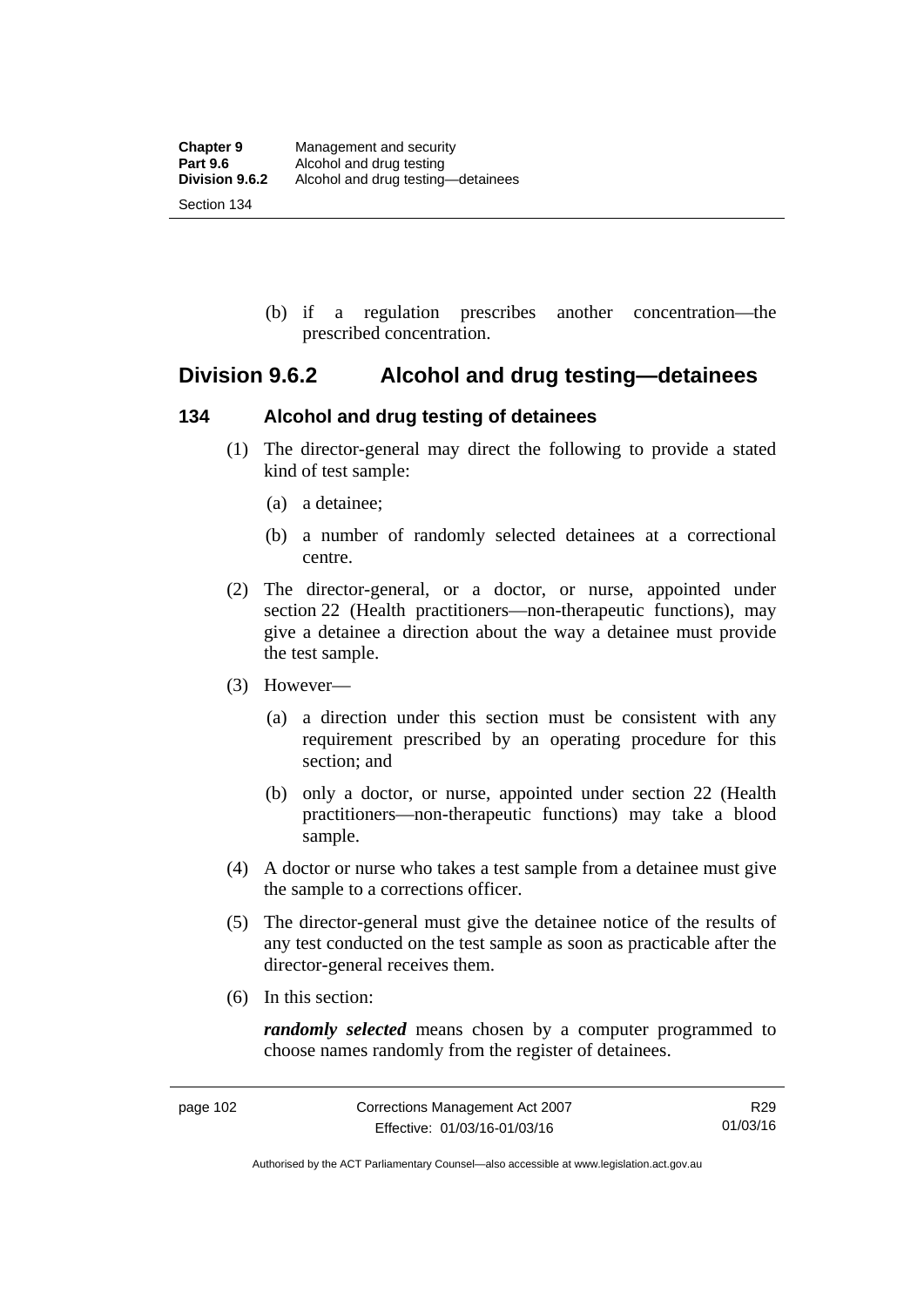# **135 Effect of positive test sample from detainee**

- (1) This section applies if—
	- (a) a detainee is directed under this Act or the *[Crimes \(Sentence](http://www.legislation.act.gov.au/a/2005-59)  [Administration\) Act 2005](http://www.legislation.act.gov.au/a/2005-59)* to provide a test sample; and
	- (b) the test sample provided by the detainee is positive.
- (2) The director-general may have regard to the positive test sample in making any decision in relation to the management of the detainee under this Act.

#### **Examples of decisions**

- 1 decisions under section 78 (Case management plans—scope etc) or section 80 (Security classification—basis etc)
- 2 decisions under chapter 10 (Discipline)
- *Note 1* An example is part of the Act, is not exhaustive and may extend, but does not limit, the meaning of the provision in which it appears (see [Legislation Act,](http://www.legislation.act.gov.au/a/2001-14) s 126 and s 132).
- *Note 2* The taking (in any way) of alcohol or a drug into the body is a disciplinary breach (see s 152 (Meaning of *disciplinary breach*)). The results of the analysis of a substance under this Act, signed by an analyst, is evidence of the facts stated in the certificate (see s 226 (Evidentiary certificates)).

# **Division 9.6.3 Alcohol and drug testing—corrections officers etc**

# **136 Alcohol and drug testing of corrections officers etc**

- (1) A regulation may make provision in relation to alcohol and drug testing of—
	- (a) corrections officers; and
	- (b) public servants and other people who work at or visit correctional centres, whether as employees, contractors, volunteers or otherwise.

page 103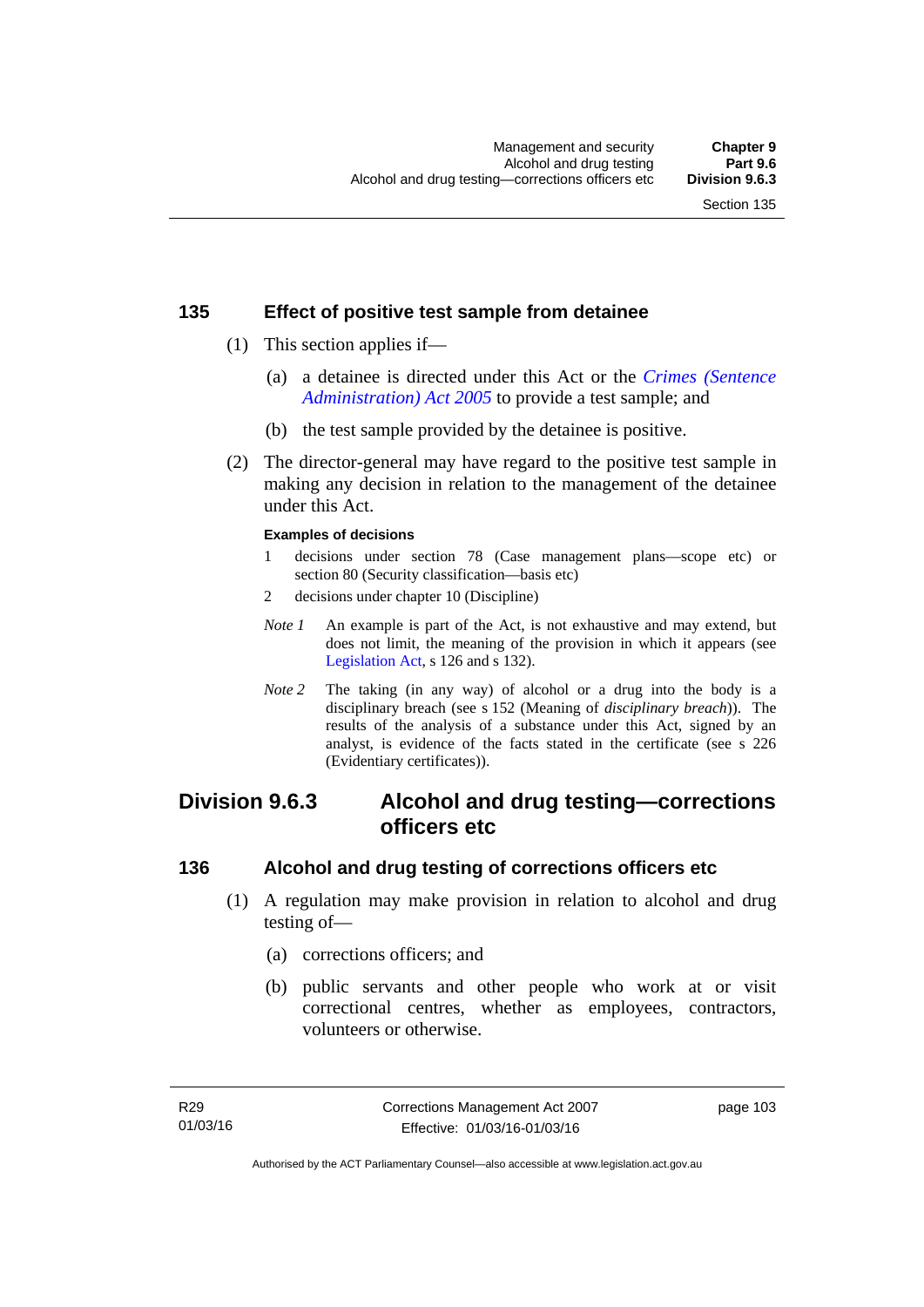- (2) In particular, a regulation may make provision in relation to any of the following:
	- (a) the circumstances for testing, including when and where tests may be conducted;
	- (b) the conduct of the tests.

page 104 Corrections Management Act 2007 Effective: 01/03/16-01/03/16

R29 01/03/16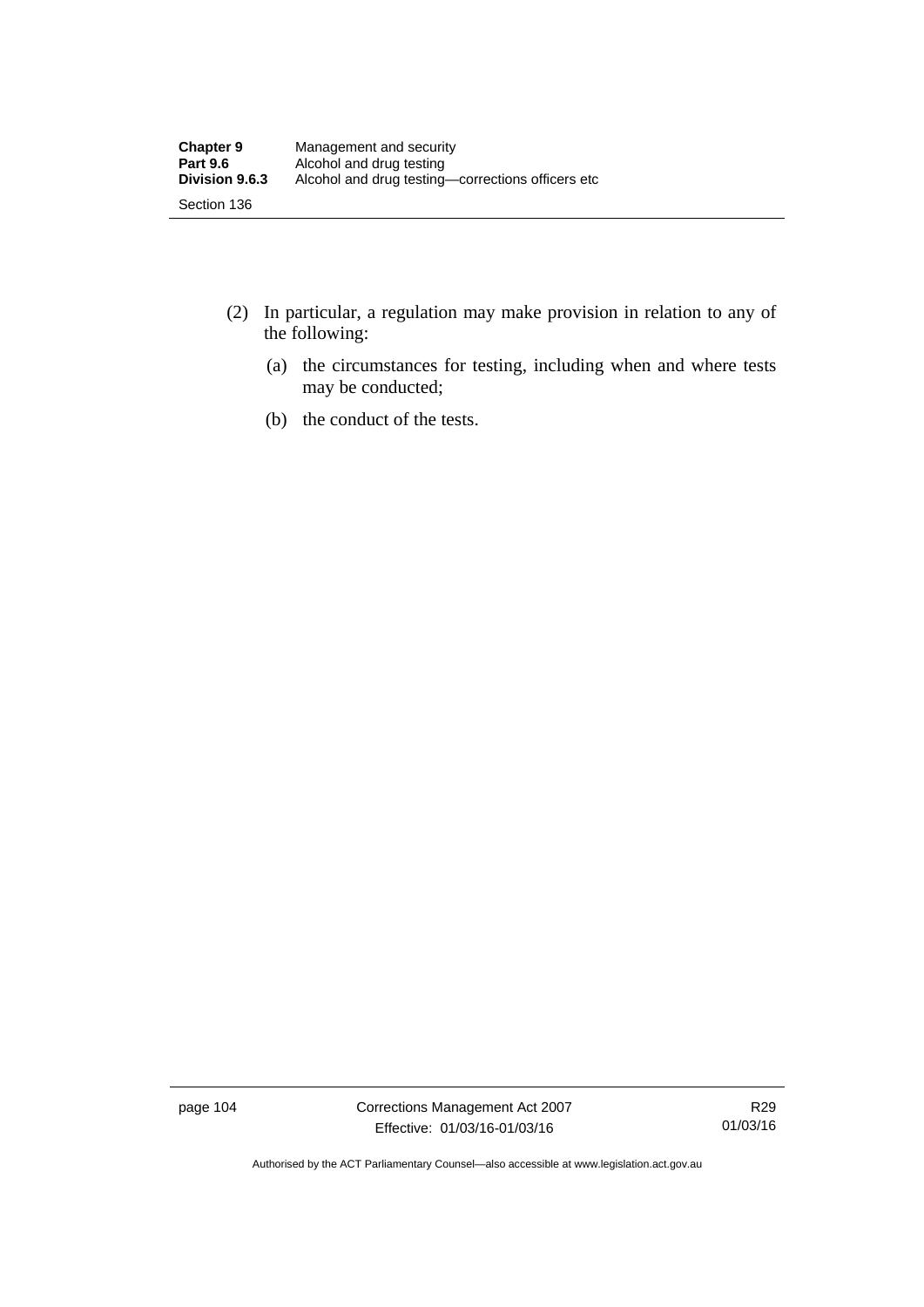# **Part 9.7 Use of force**

# **137 Managing use of force**

- (1) The director-general must ensure, as far as practicable, that the use of force in relation to the management of detainees is always—
	- (a) a last resort; and
	- (b) in accordance with this part.
- (2) Without limiting section 14 (Corrections policies and operating procedures), the director-general must make a corrections policy or operating procedure in relation to the use of force, including provision in relation to the following:
	- (a) the circumstances, and by whom, force may be used;
	- (b) the kinds of force that may be used.
	- *Note* The power to make a corrections policy or operating procedure includes power to make different provisions in relation to different matters or different classes of matters, and provisions that apply differently by reference to stated exceptions or factors (see [Legislation Act](http://www.legislation.act.gov.au/a/2001-14), s 48).

#### **138 Authorised use of force**

- (1) A corrections officer may use force that is necessary and reasonable for this Act, including for any of the following:
	- (a) to compel compliance with a direction given in relation to a detainee by the director-general;
	- (b) to act under section 126 (Searches—use of force);
	- (c) to prevent or stop the commission of an offence or disciplinary breach;
	- (d) to prevent the escape of a detainee;
	- (e) to prevent unlawful damage, destruction or interference with property;

page 105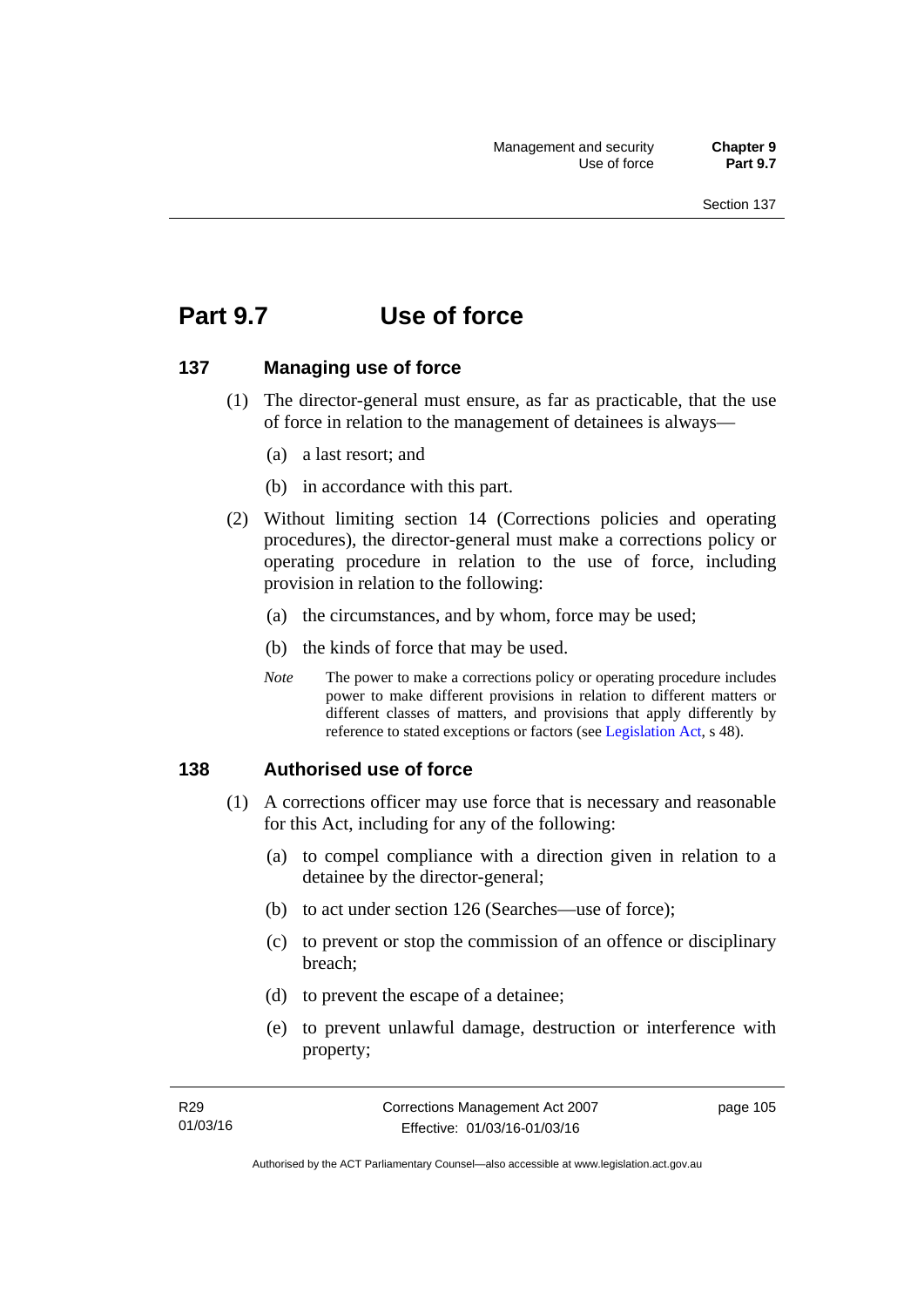- (f) to defend the officer or someone else;
- (g) to prevent a detainee from inflicting self-harm;
- (h) anything else prescribed by regulation.
- (2) However, a corrections officer may use force only if the officer believes, on reasonable grounds, that the purpose for which force may be used cannot be achieved in another way.

# **139 Application of force**

- (1) A corrections officer may use force under this part only if the officer—
	- (a) gives a clear warning of the intended use of force; and
	- (b) allows enough time for the warning to be observed; and
	- (c) uses no more force than is necessary and reasonable in the circumstances; and
	- (d) uses force, as far as practicable, in a way that reduces the risk of causing death or grievous bodily harm.
- (2) However, the corrections officer need not comply with subsection  $(1)$   $(a)$  or  $(b)$  if, in urgent circumstances, the officer believes, on reasonable grounds, that doing so would create a risk of injury to the officer, the detainee or anyone else.

#### **Example of urgent circumstances**

the detainee is assaulting someone or engaging in self-harm

*Note* An example is part of the Act, is not exhaustive and may extend, but does not limit, the meaning of the provision in which it appears (see [Legislation Act,](http://www.legislation.act.gov.au/a/2001-14) s 126 and s 132).

#### **140 Use of restraints or weapons**

 (1) The use of force under this part includes the use of restraints and weapons.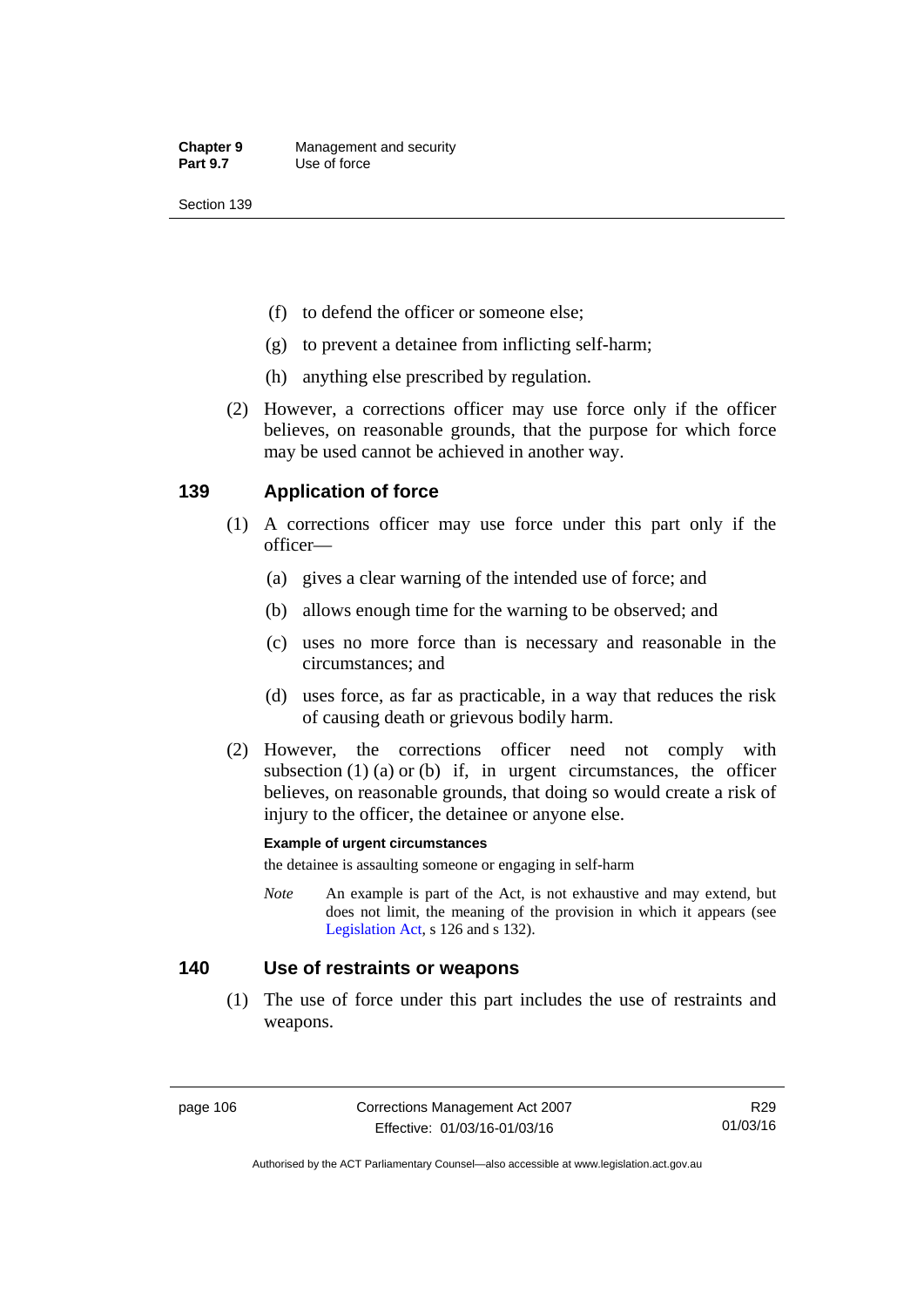- (2) The director-general must ensure, as far as practicable, that the use of force involving a restraint or weapon is proportionate to the circumstances, and in particular that—
	- (a) the circumstances are sufficiently serious to justify the use; and
	- (b) the kind of restraint or weapon is appropriate in the circumstances; and
	- (c) the restraint or weapon is used appropriately in the circumstances.
- (3) The director-general must also ensure that restraints and weapons are only used under this part—
	- (a) by corrections officers trained to use them; and
	- (b) in accordance with a corrections policy or operating procedure that applies to their use.
- (4) A health practitioner appointed under section 22 (Health practitioners—non-therapeutic functions) may administer a drug as a restraint, or direct the use of another form of restraint, if the health practitioner believes, on reasonable grounds, that is necessary and reasonable—
	- (a) to treat a detainee, particularly where the detainee's behaviour cannot be controlled otherwise; or
	- (b) to prevent a detainee inflicting self-harm, or harming someone else, particularly where other forms of restraint are unlikely to be effective; or
	- (c) to prevent the escape of a detainee, particularly while being transferred to or from a correctional centre or other place.
- (5) The director-general must ensure that firearms are not used under this part unless someone's life is under threat or a detainee or other person offers armed resistance to a corrections officer or police officer exercising a function under this Act or another Act.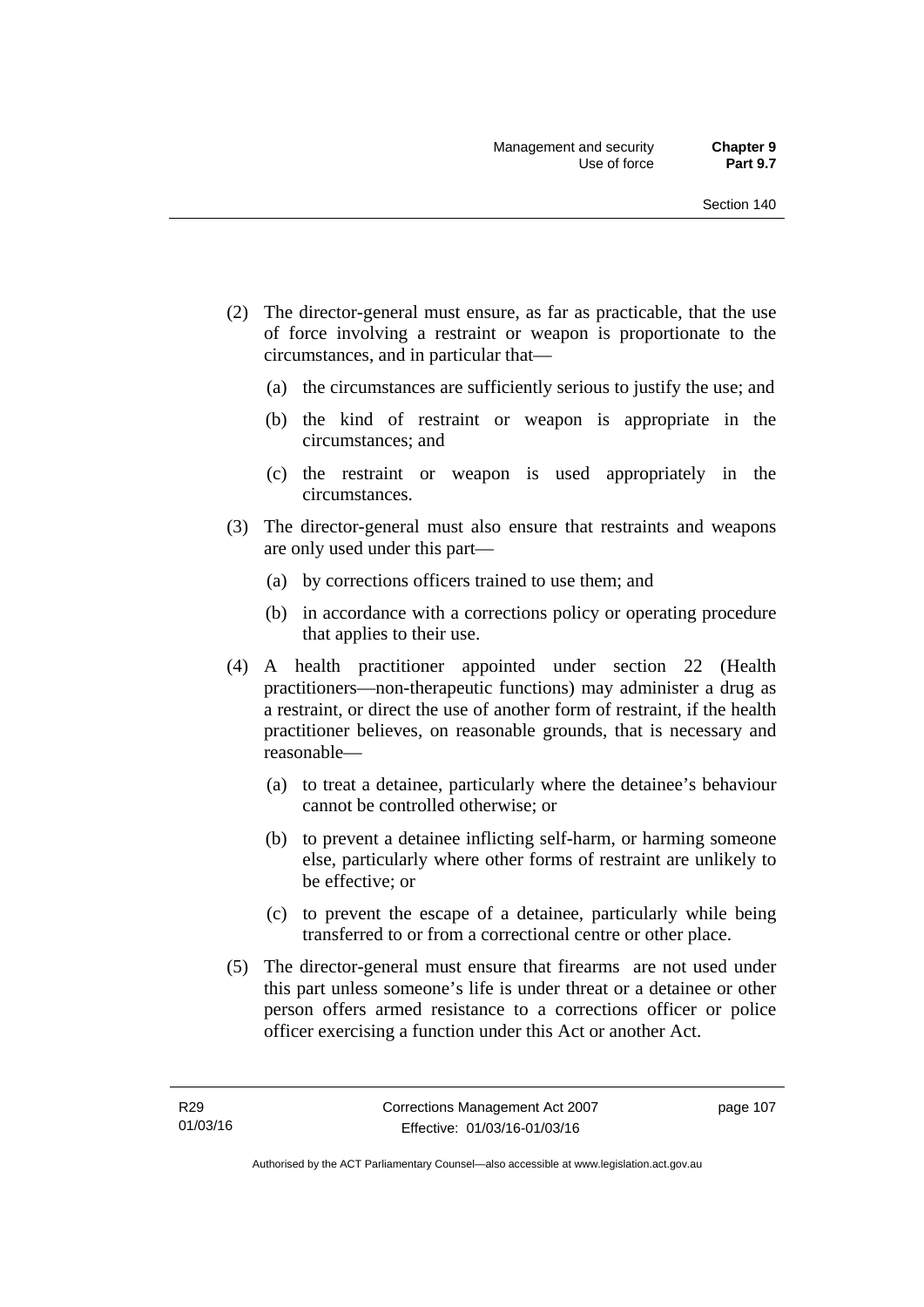| <b>Chapter 9</b> | Management and security |
|------------------|-------------------------|
| <b>Part 9.7</b>  | Use of force            |

- (6) In applying force under this part, a corrections officer may use a restraint or weapon, including any of the following:
	- (a) body contact;
	- (b) handcuffs, restraint jackets and other restraining devices;
	- (c) riot control equipment;
	- (d) a chemical agent;
	- (e) a gas gun;
	- (f) a firearm;
	- (g) anything else prescribed by regulation.

# **141 Medical examination after use of force**

The director-general must ensure that a doctor appointed under section 21 (Doctors—health service appointments) examines a detainee injured by the use of force under this part as soon as practicable and that appropriate health care is available to the detainee.

# **142 Reporting use of force**

- (1) The director-general must keep a record of any incident involving the use of force under this part that causes injury or death to anyone.
- (2) The record must—
	- (a) include details of the incident, including the circumstances, the decision to use force and the force used; and
	- (b) be available for inspection under chapter 7 (Inspection of correctional centres).
- (3) The director-general must give a copy of the record to an official visitor.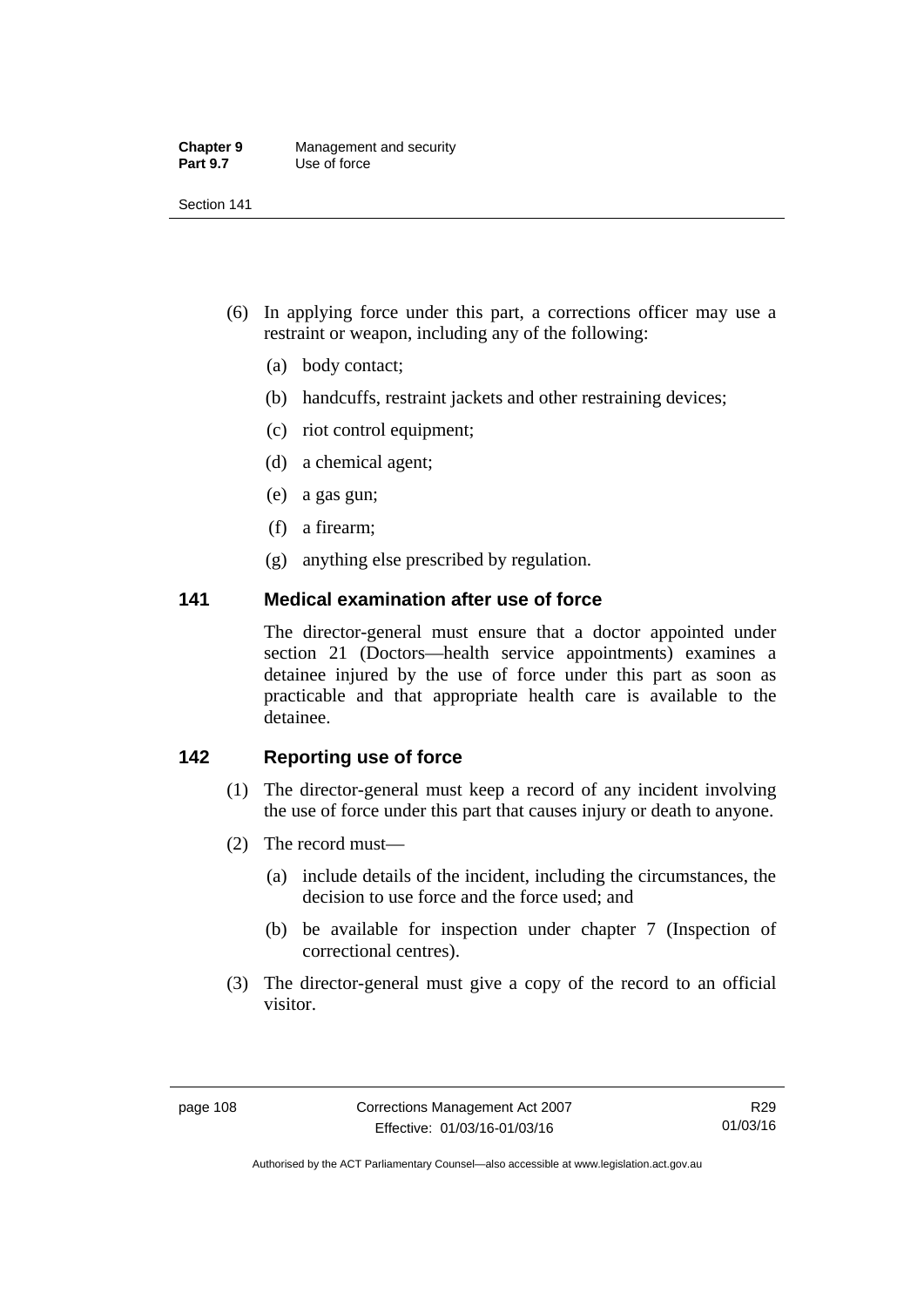# **Part 9.8 Access to correctional centres**

### **143 Visiting conditions**

 (1) The director-general may declare conditions that apply in relation to visits to a correctional centre.

#### **Examples of conditions declared**

- 1 the times and duration of visits
- 2 the number of visitors allowed
- 3 the conditions for conjugal, contact and non-contact visits
- 4 the circumstances in which visitors may be monitored
- 5 a prohibition on smoking in nonsmoking areas
- *Note* An example is part of the Act, is not exhaustive and may extend, but does not limit, the meaning of the provision in which it appears (see [Legislation Act,](http://www.legislation.act.gov.au/a/2001-14) s 126 and s 132).
- (2) A declaration is a disallowable instrument.
	- *Note I* The power to make an instrument includes power to make different provisions in relation to different matters or different classes of matters, and provisions that apply differently by reference to stated exceptions or factors (see [Legislation Act](http://www.legislation.act.gov.au/a/2001-14), s 48).
	- *Note 2* A disallowable instrument must be notified, and presented to the Legislative Assembly, under the [Legislation Act.](http://www.legislation.act.gov.au/a/2001-14)

#### **144 Notice of visiting conditions**

- (1) The director-general must take reasonable steps to bring the visiting conditions to the attention of visitors at a correctional centre.
- (2) Without limiting subsection (1), the director-general must ensure that—
	- (a) a notice is prominently displayed at each entrance to the centre open to visitors to the effect that visiting conditions apply at the centre; and
	- (b) a copy of the visiting conditions is available for inspection on request by visitors at the centre.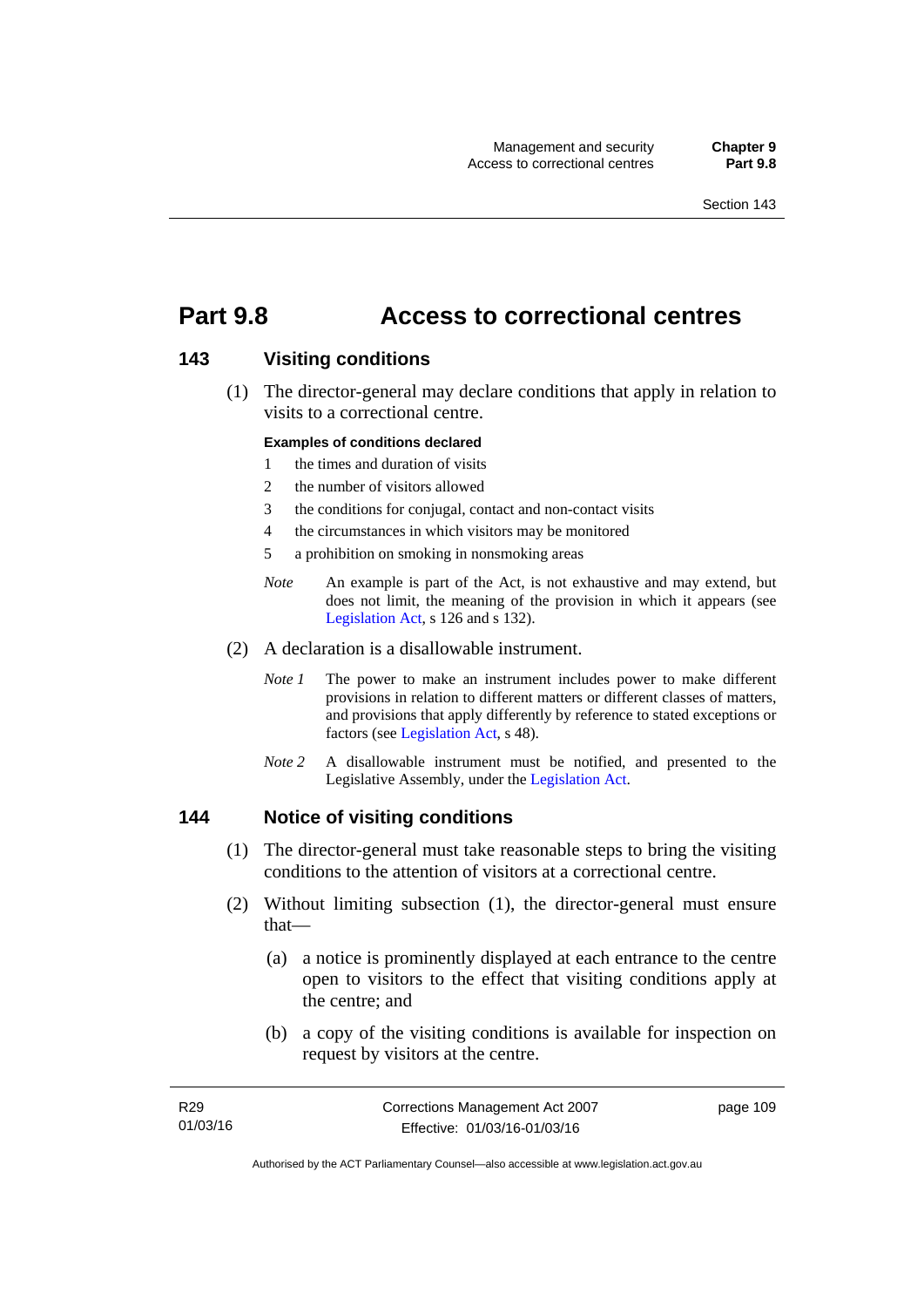### **145 Taking prohibited things etc into correctional centre**

- (1) A person commits an offence if the person—
	- (a) takes a prohibited thing into a correctional centre; or
	- (b) gives a prohibited thing to a detainee; or
	- (c) removes a prohibited thing from a correctional centre.

Maximum penalty: 100 penalty units, imprisonment for 1 year or both.

- (2) Subsection (1) does not apply to any action approved by the director-general.
- (3) In this section:

*give* includes send.

*prohibited thing* includes something the person intends a detainee to use for making a prohibited thing or use otherwise in relation to a prohibited thing.

# **146 Directions to visitors**

- (1) The director-general may, orally or in writing, give a direction to a visitor at a correctional centre to do, or not do, something if the director-general believes, on reasonable grounds, that the direction is necessary and reasonable—
	- (a) to ensure compliance with the visiting conditions; or
	- (b) for security or good order at a correctional centre.
- (2) A person commits an offence if the person fails to comply with a direction given to the person under this section.

Maximum penalty: 50 penalty units, imprisonment for 6 months or both.

(3) An offence against this section is a strict liability offence.

Authorised by the ACT Parliamentary Counsel—also accessible at www.legislation.act.gov.au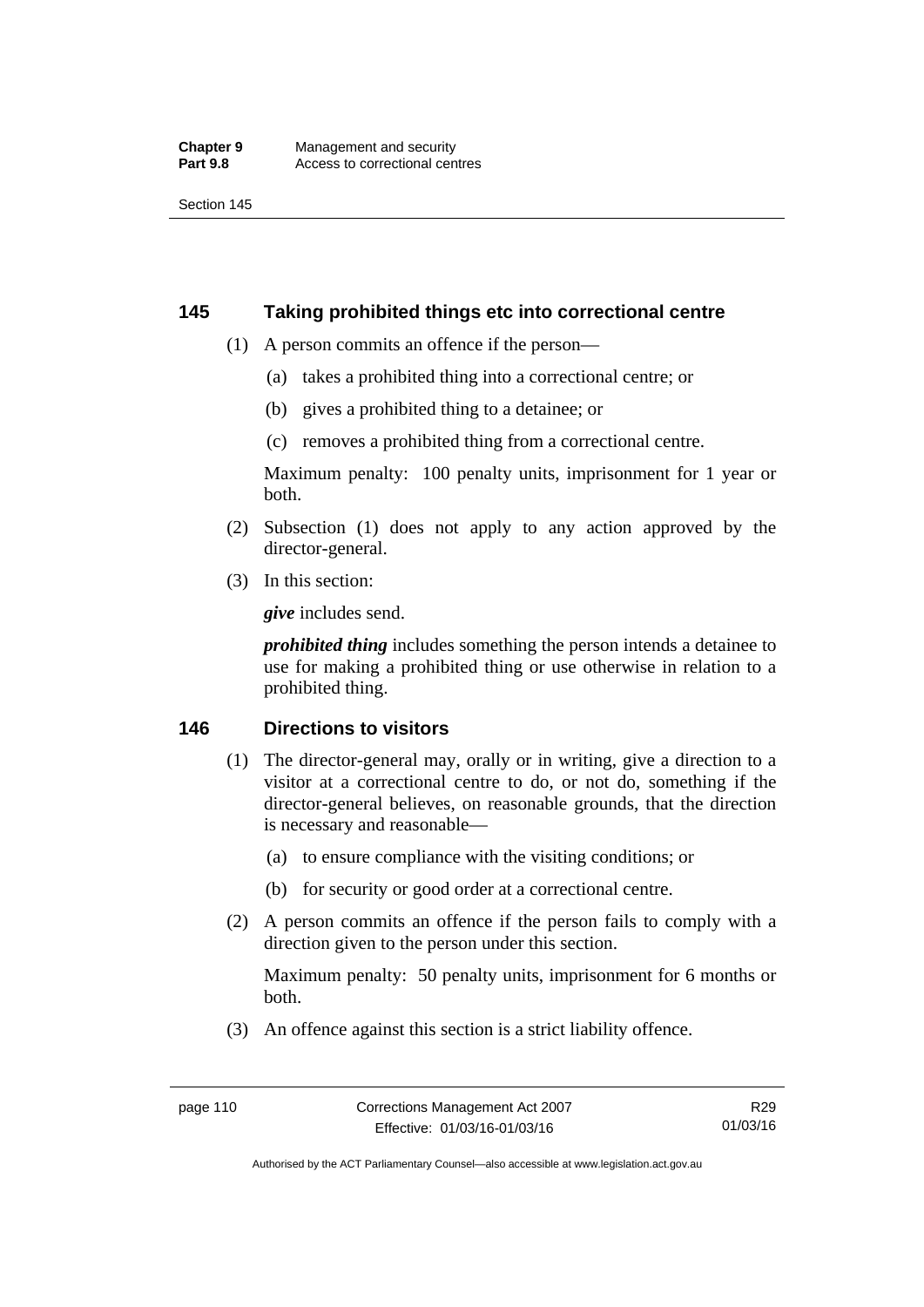(4) Subsection (2) does not apply if the person takes reasonable steps to comply with the direction.

#### **147 Searches of visitors**

- (1) The director-general may direct a corrections officer to conduct a scanning search, frisk search or ordinary search of a visitor at a correctional centre if the director-general suspects, on reasonable grounds, that the visitor is carrying—
	- (a) a prohibited thing; or
	- (b) anything else that creates, or is likely to create, a risk to—
		- (i) the personal safety of anyone else; or
		- (ii) security or good order at a correctional centre.
- (2) Part 9.4 (Searches) and part 9.5 (Seizing property) apply as if a direction under this section, any scanning search, frisk search or ordinary search conducted under the direction, and anything found in the search, occurred under the relevant part in relation to a detainee at a correctional centre.
- (3) However, section 126 (Searches—use of force) does not apply in relation to a search of a visitor at a correctional centre.

#### **148 Directions to leave correctional centre etc**

- (1) The director-general may direct a person at a correctional centre—
	- (a) not to enter the centre; or
	- (b) if the person is already in the centre—to leave the centre.
- (2) The director-general may give the direction only if—
	- (a) the director-general suspects, on reasonable grounds, that—
		- (i) the person is intoxicated; or
		- (ii) the person has possession of a prohibited thing; or

page 111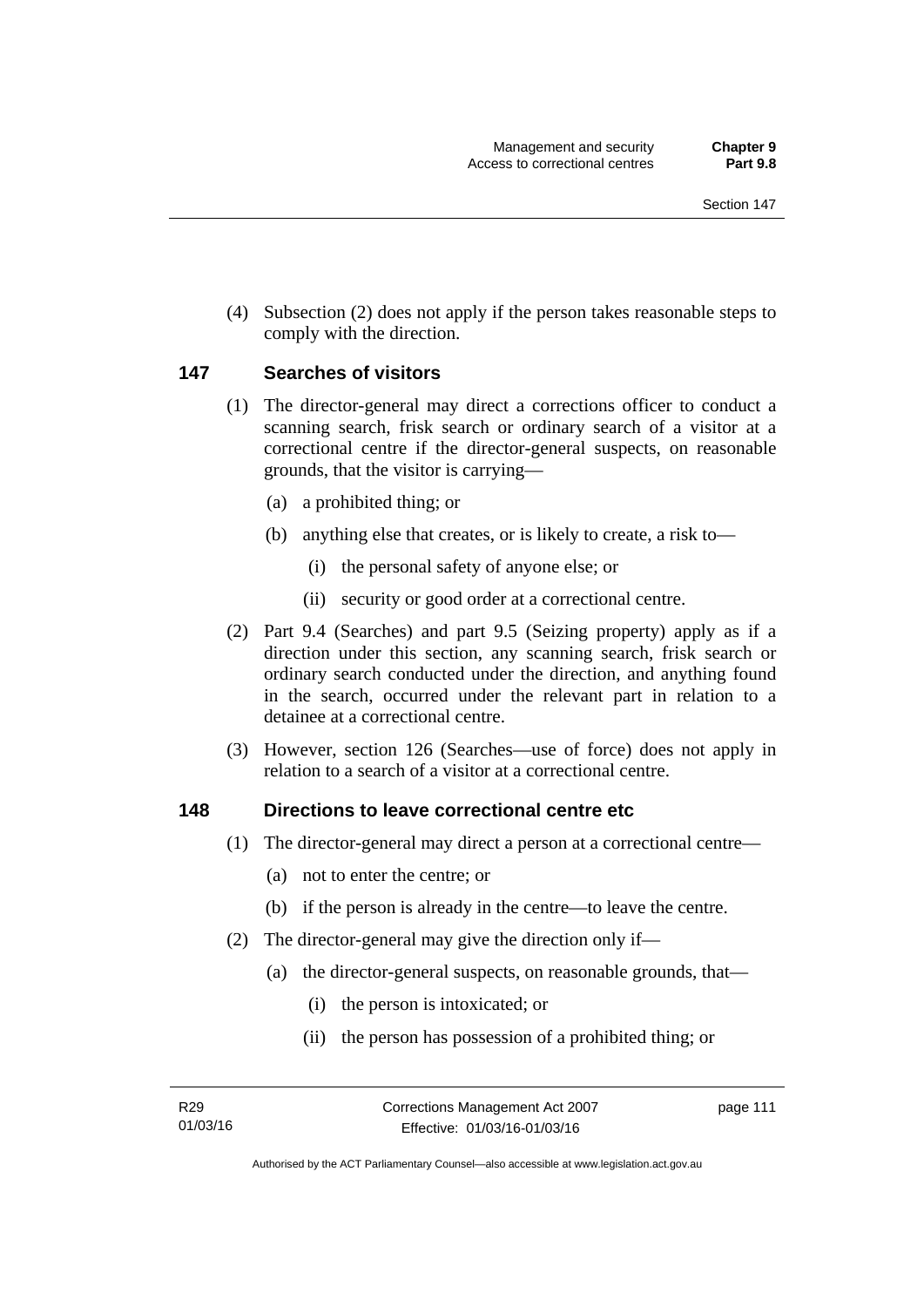- (iii) the direction is necessary and reasonable for security or good order at a correctional centre; or
- (b) the person contravenes a direction given to the person under section 146.
- (3) A person commits an offence if the person fails to comply with a direction given to the person under this section.

Maximum penalty: 50 penalty units, imprisonment for 6 months or both.

- (4) An offence against this section is a strict liability offence.
- (5) Subsection (3) does not apply if the person takes reasonable steps to comply with the direction.
- (6) In this section:

*intoxicated* means under the influence of alcohol, a drug or another substance, or a combination of alcohol, drugs or substances.

#### **Examples of substances**

- 1 glue
- 2 petrol
- 3 another solvent
- *Note* An example is part of the Act, is not exhaustive and may extend, but does not limit, the meaning of the provision in which it appears (see [Legislation Act,](http://www.legislation.act.gov.au/a/2001-14) s 126 and s 132).

*prohibited thing*—see section 145 (3).

# **149 Removing people from correctional centre**

- (1) The director-general may direct a corrections officer to enforce a direction under section 148 if the person given the direction contravenes the direction.
- (2) The corrections officer may use force that is necessary and reasonable to enforce the direction.

Authorised by the ACT Parliamentary Counsel—also accessible at www.legislation.act.gov.au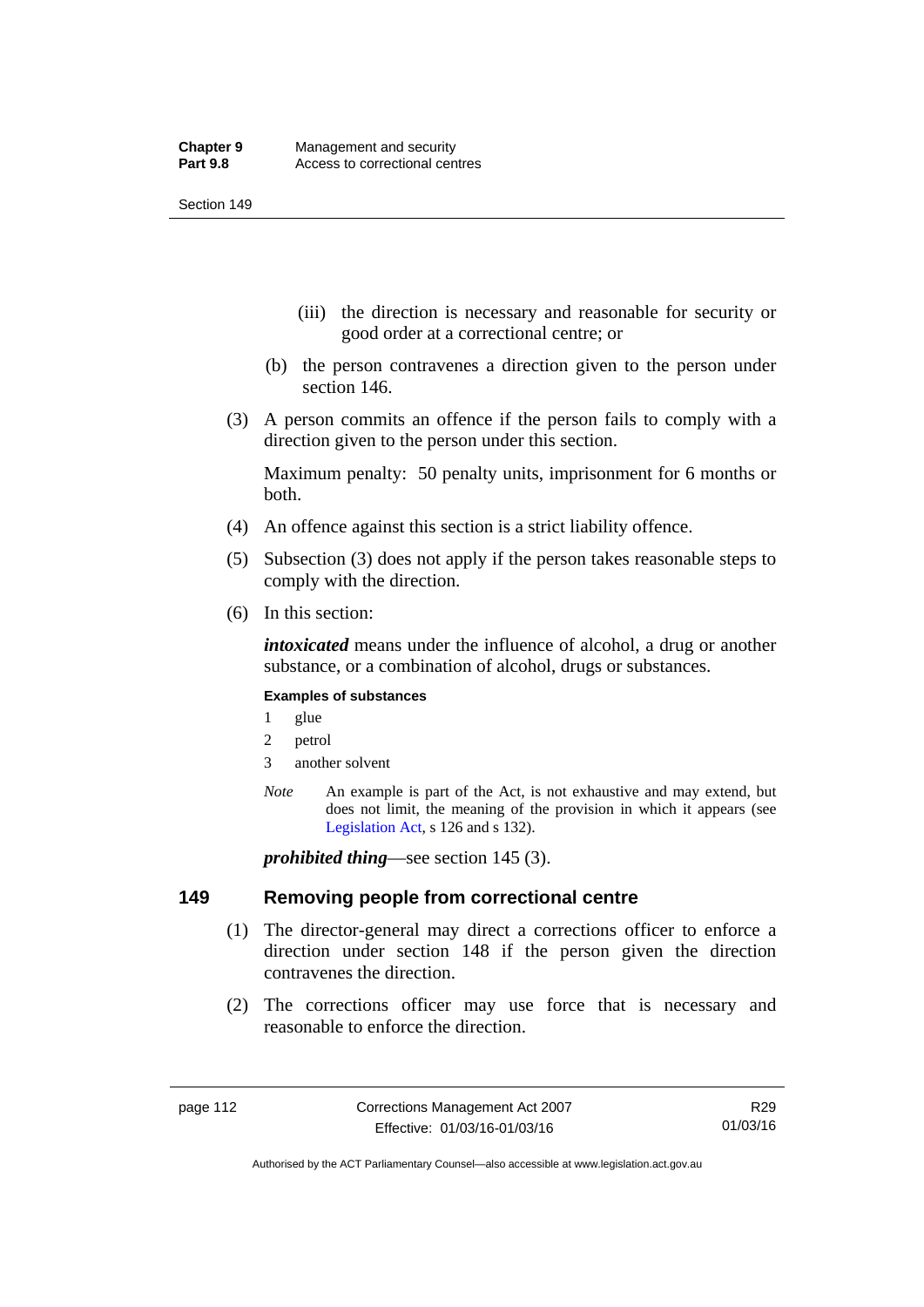# **Chapter 10 Discipline**

# **Part 10.1 General**

# **150 Application—ch 10**

This chapter applies in relation to a disciplinary breach committed, or allegedly committed, by a detainee.

# **151 Definitions—discipline**

In this Act:

*accused* means a detainee charged with a disciplinary breach.

*administrative penalty*—see section 184.

*charge* means a disciplinary charge.

*charge notice*—see section 159.

*disciplinary action*—see section 183.

*disciplinary breach*—see section 152.

*disciplinary charge* means a charge under section 159.

*hearing*, for an inquiry, means a hearing under part 11.3 (Disciplinary hearing procedures).

*initial report*—see section 156 (2) (e).

*inquiry* means an inquiry to which chapter 11 (Disciplinary inquiries) applies.

*investigative segregation* means segregation directed under any of the following:

- (a) section 156 (Report etc by corrections officer);
- (b) section 158 (Action by presiding officer);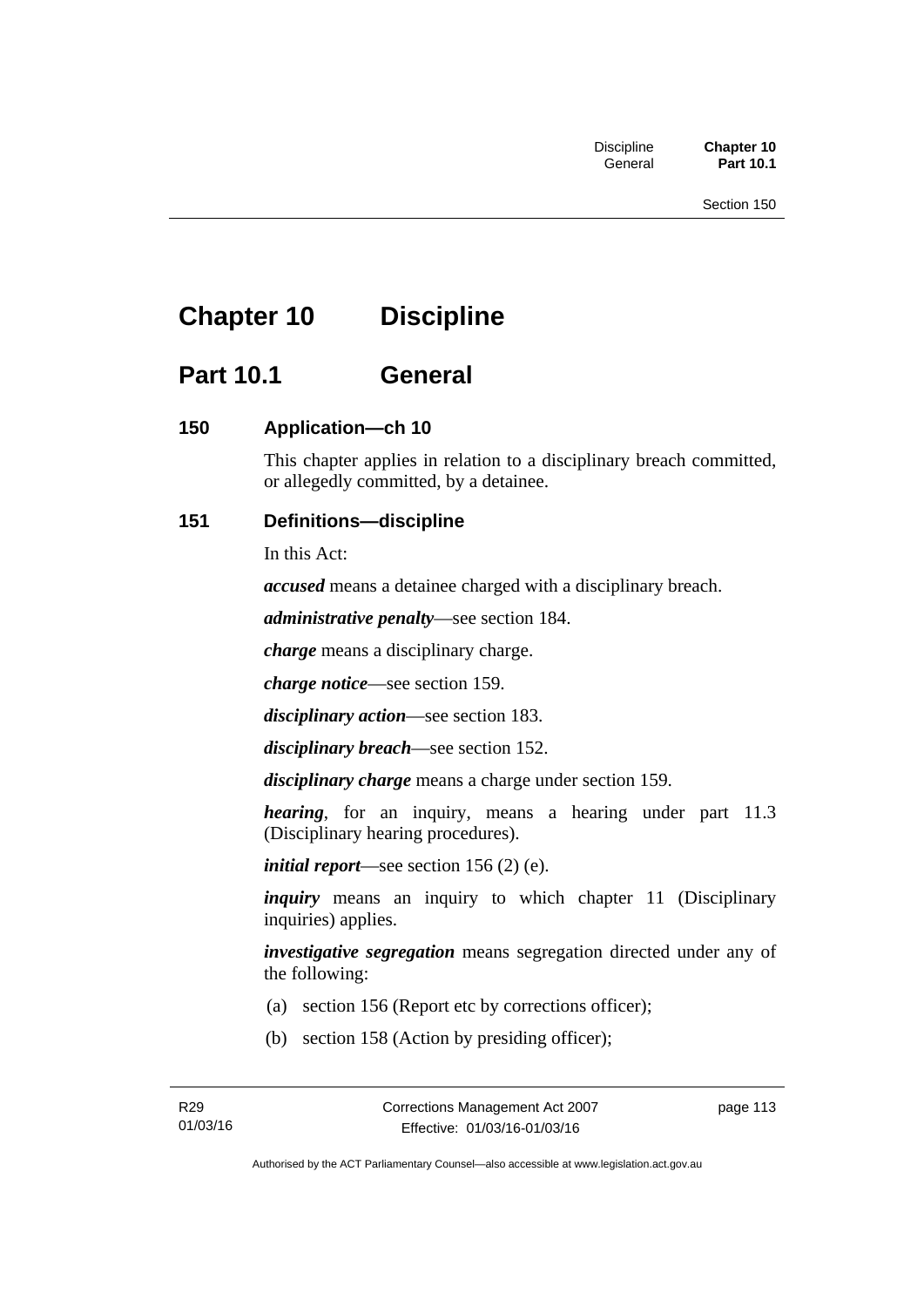| <b>Chapter 10</b> | <b>Discipline</b> |
|-------------------|-------------------|
| <b>Part 10.1</b>  | General           |

 (c) section 160 (Director-general directions—investigative segregation).

*investigator*—see section 153.

*investigator's report*—see section 157 (2) (b).

*presiding officer* means a corrections officer to whom the director-general has given functions of a presiding officer under this Act.

*privilege*, in relation to a detainee—see section 154.

*separate confinement*, of a detainee, means confinement of the detainee in a cell, away from other detainees.

### **152 Meaning of** *disciplinary breach*

For a detainee, each of the following is a *disciplinary breach*:

- (a) contravening a direction given to the detainee by the director-general or a corrections officer under this Act or the *[Crimes \(Sentence Administration\) Act 2005](http://www.legislation.act.gov.au/a/2005-59)*;
	- *Note* A reference to an Act includes a reference to the statutory instruments made or in force under the Act, including any regulation (see [Legislation Act,](http://www.legislation.act.gov.au/a/2001-14) s 104).
- (b) being in a prohibited area, without the director-general's approval;
- (c) smoking in a nonsmoking area at a correctional centre;
- (d) taking (in any way) alcohol or a drug into the detainee's body;
- (e) providing a positive test sample for alcohol or a drug when directed, under this Act or the *[Crimes \(Sentence](http://www.legislation.act.gov.au/a/2005-59)  [Administration\) Act 2005](http://www.legislation.act.gov.au/a/2005-59)*, to provide a test sample;
- (f) making, possessing, concealing, knowingly consuming or dealing with a prohibited thing, without the director-general's approval;

Authorised by the ACT Parliamentary Counsel—also accessible at www.legislation.act.gov.au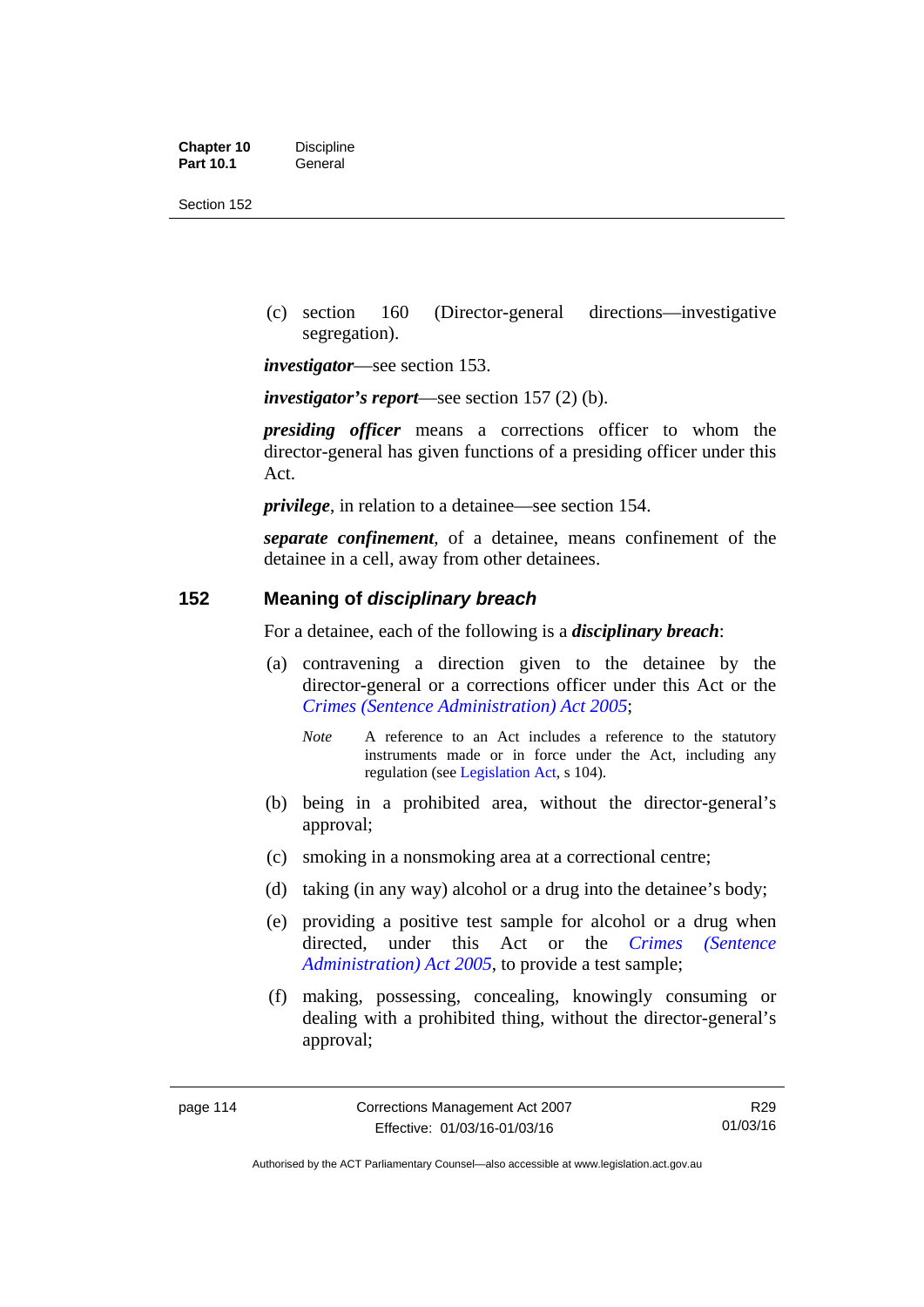- (g) gambling;
- (h) being disrespectful or abusive towards a corrections officer in a way that undermines the officer's authority;
- (i) being disrespectful or abusive towards someone in a way that is likely to provoke a person to be violent;
- (j) intentionally or recklessly engaging in conduct that endangers, or may endanger, the health or safety of the detainee or anyone else;
- (k) fighting;
- (l) assaulting someone else;
- (m) theft;
- (n) possessing stolen property;
- (o) possessing or dealing in things without the director-general's approval;
- (p) intentionally or recklessly damaging or destroying property belonging to someone else;
- (q) interfering with property belonging to someone else, without approval by the owner of the property;
- (r) interfering with anyone's personal monitoring device without the director-general's approval;
- (s) creating or participating in a disturbance, or other activity, likely to endanger security or good order at a correctional centre;
- (t) contravening a condition of any of the following:
	- (i) a direction under section 204 (Local leave directions);
	- (ii) a local leave permit;
	- (iii) an interstate leave permit;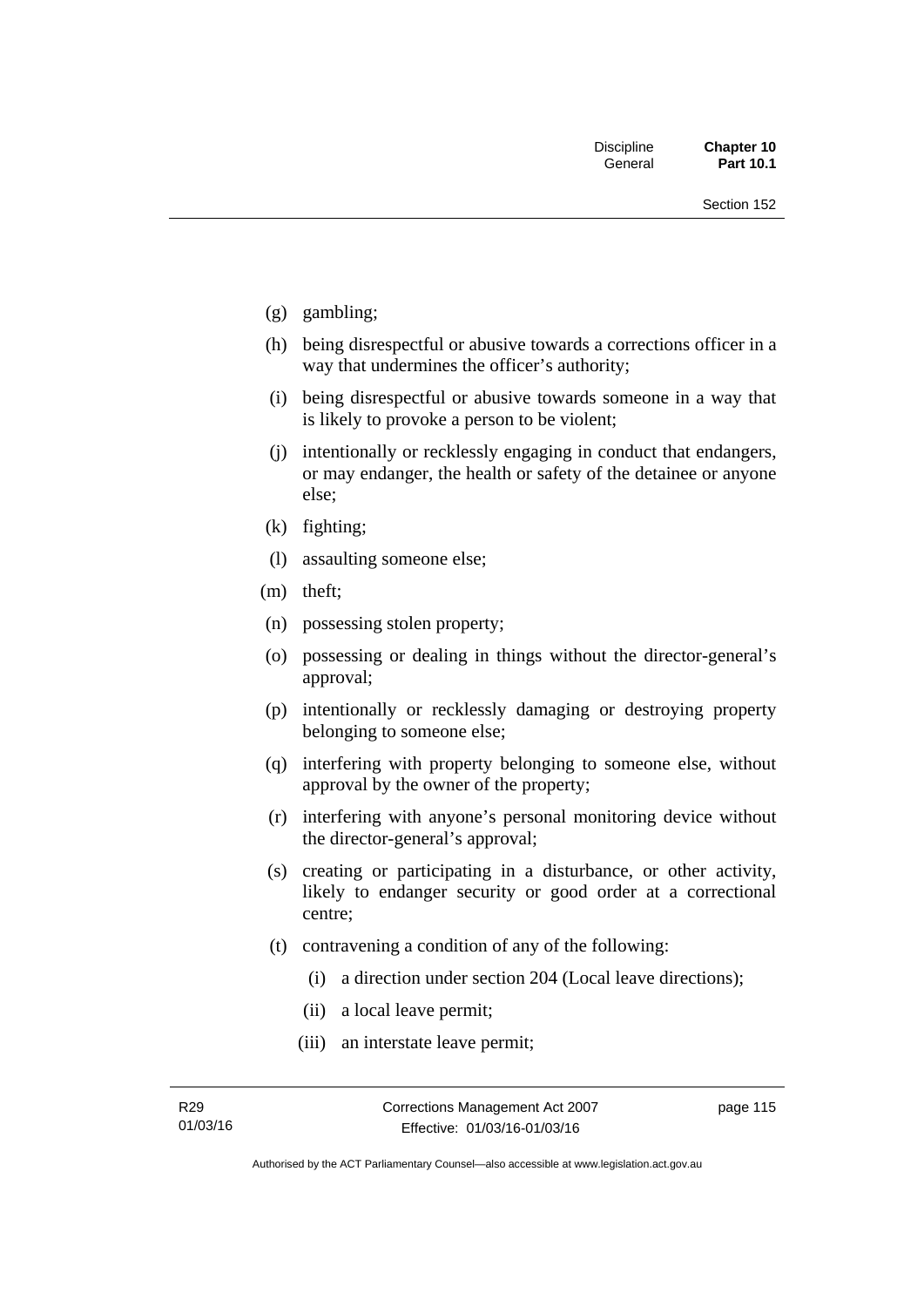| <b>Chapter 10</b> | <b>Discipline</b> |
|-------------------|-------------------|
| <b>Part 10.1</b>  | General           |

- (u) doing anything for the purpose of escaping, or assisting a detainee to escape, from detention;
- (v) offering, giving or taking a bribe;
- (w) attempting, or assisting anyone else attempting, to commit another disciplinary breach;
- $(x)$  threatening to do anything mentioned in paragraphs (j), (k), (l), (p) or (s);
- (y) anything else prescribed by regulation.

# **Examples of contravening director-general directions—par (a)**

failing to comply with a direction by the director-general to provide a test sample or submit to a search under this Act

*Note* An example is part of the Act, is not exhaustive and may extend, but does not limit, the meaning of the provision in which it appears (see [Legislation Act,](http://www.legislation.act.gov.au/a/2001-14) s 126 and s 132).

# **153 Meaning of** *investigator*

- (1) An *investigator* is—
	- (a) a corrections officer to whom the director-general has given functions of an investigator; or
	- (b) a person engaged under subsection (2).
- (2) The director-general may, on behalf of the Territory, engage a person (other than a corrections officer) to exercise the functions of an investigator.
- (3) The director-general may engage a person under subsection (2) only if satisfied the person has appropriate qualifications or experience to exercise the functions of an investigator.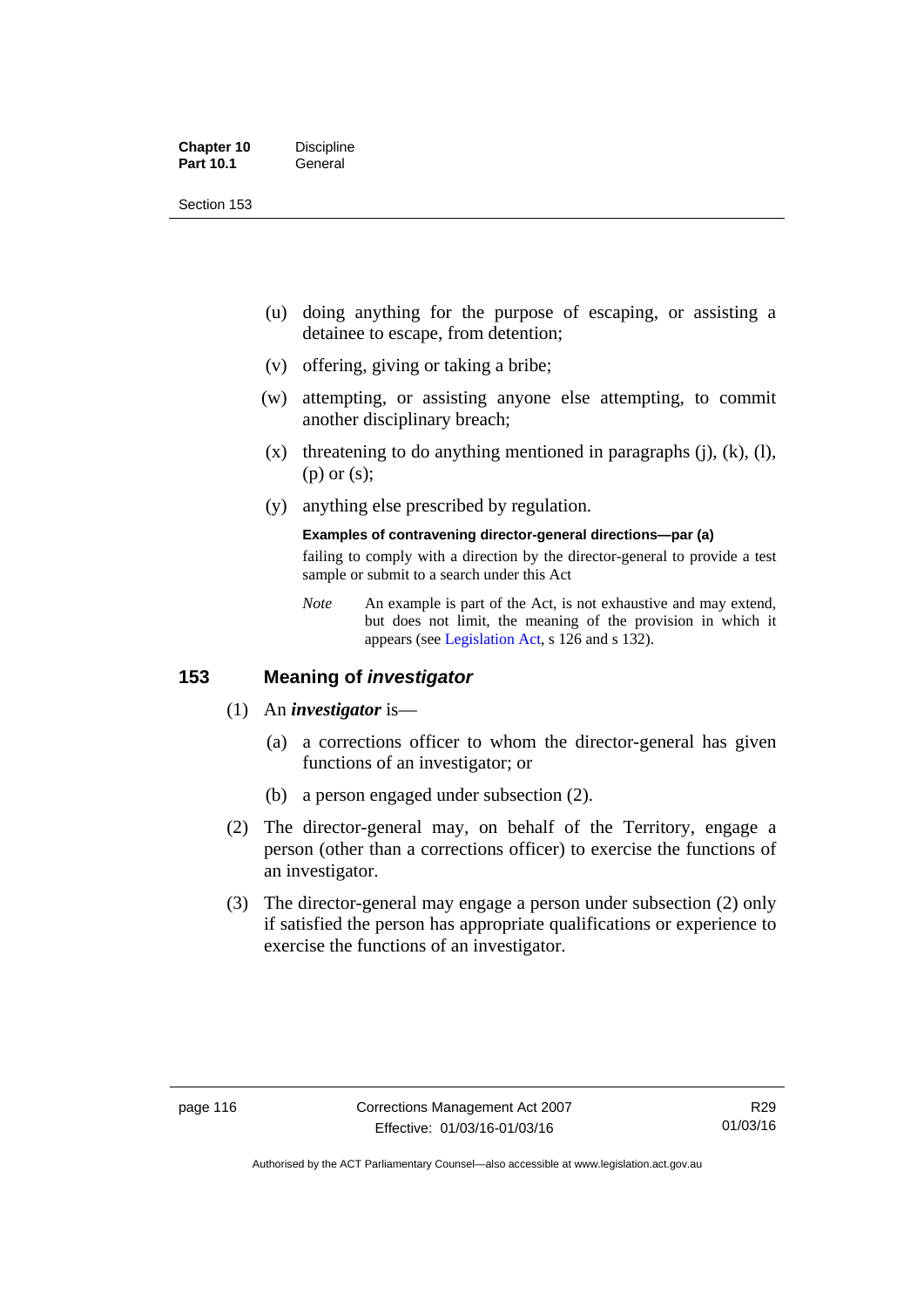# **154 Meaning of** *privilege*

A *privilege*, in relation to a detainee*—*

- (a) is any amenity, facility or opportunity the detainee may have the benefit of in detention; but
- (b) does not include anything that is, for this chapter, an entitlement for the detainee.

#### **Examples of privileges**

- 1 using common areas at a correctional centre for mixing with other detainees
- 2 participating in activities other than those forming part of a detainee's case management plan
- 3 using phones, email or the internet other than for entitled usage
- 4 buying non-essential goods from money held in trust for a detainee
- 5 using a radio, television, CD or DVD player or other electronic equipment for recreational purposes
- 6 pursuing hobbies and crafts
- 7 keeping personal property in a cell

#### **Examples of entitlements**

things expressed in chapter 6 (Living conditions at correctional centres) to be entitlements for detainees

*Note* An example is part of the Act, is not exhaustive and may extend, but does not limit, the meaning of the provision in which it appears (see [Legislation Act,](http://www.legislation.act.gov.au/a/2001-14) s 126 and s 132).

# **155 Overlapping disciplinary breaches and criminal offences**

- (1) This section applies if a detainee engages, or is alleged to have engaged, in conduct that is both—
	- (a) a disciplinary breach; and
	- (b) an offence (a *criminal offence*) against a territory law, including this Act.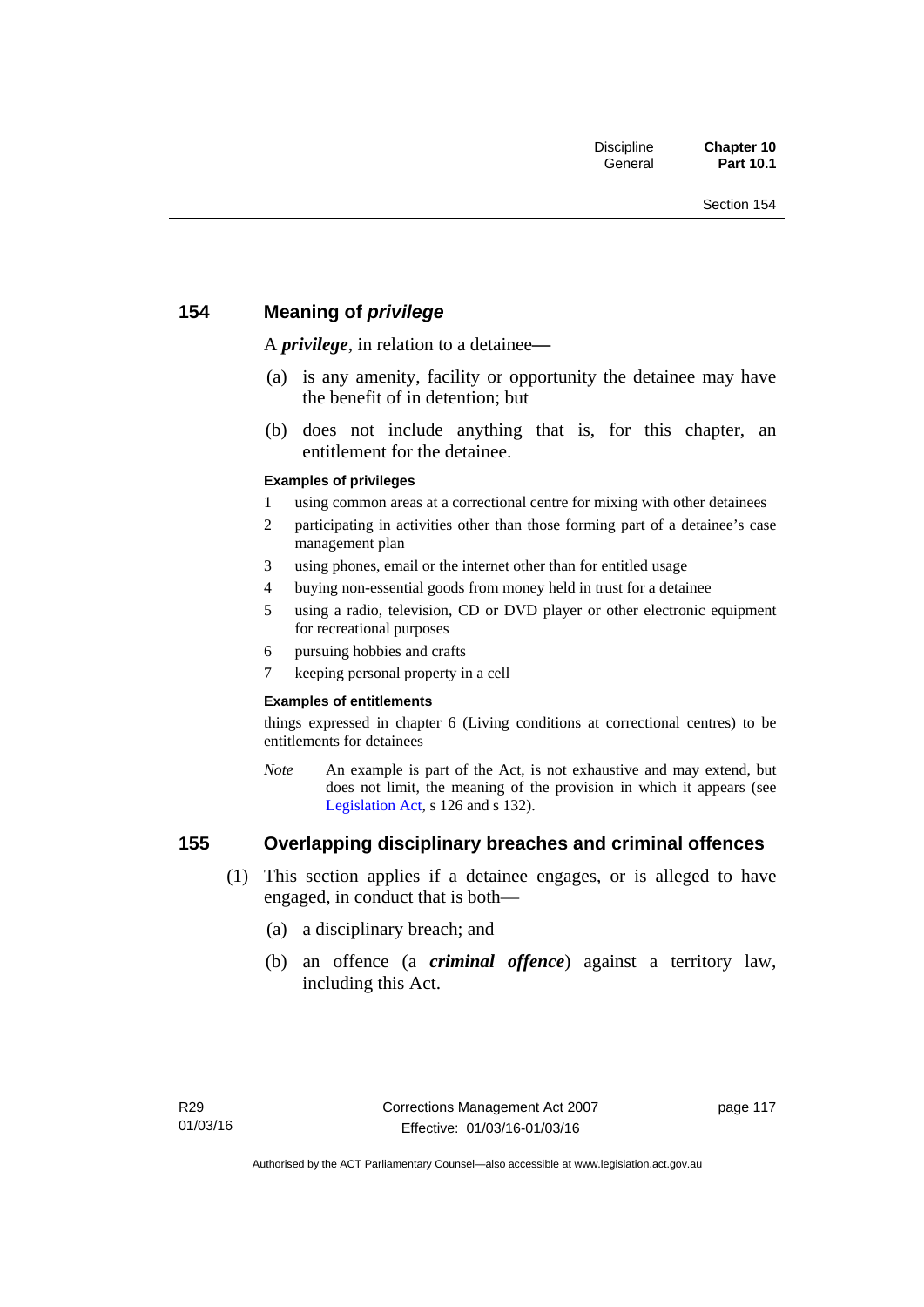| <b>Chapter 10</b> | <b>Discipline</b> |
|-------------------|-------------------|
| <b>Part 10.1</b>  | General           |

- (2) The detainee must not be prosecuted for the criminal offence if an administrative penalty has been imposed on the detainee because of the disciplinary breach.
- (3) A disciplinary charge for the disciplinary breach must not be started, or further dealt with, under this chapter if a prosecution for the criminal offence has been started in a court.
- (4) Disciplinary action for the disciplinary breach must not be taken against the detainee if the detainee has been convicted or found guilty of the criminal offence by a court.

*Note* For the kinds of disciplinary action that may be taken, see s 183.

page 118 Corrections Management Act 2007 Effective: 01/03/16-01/03/16

R29 01/03/16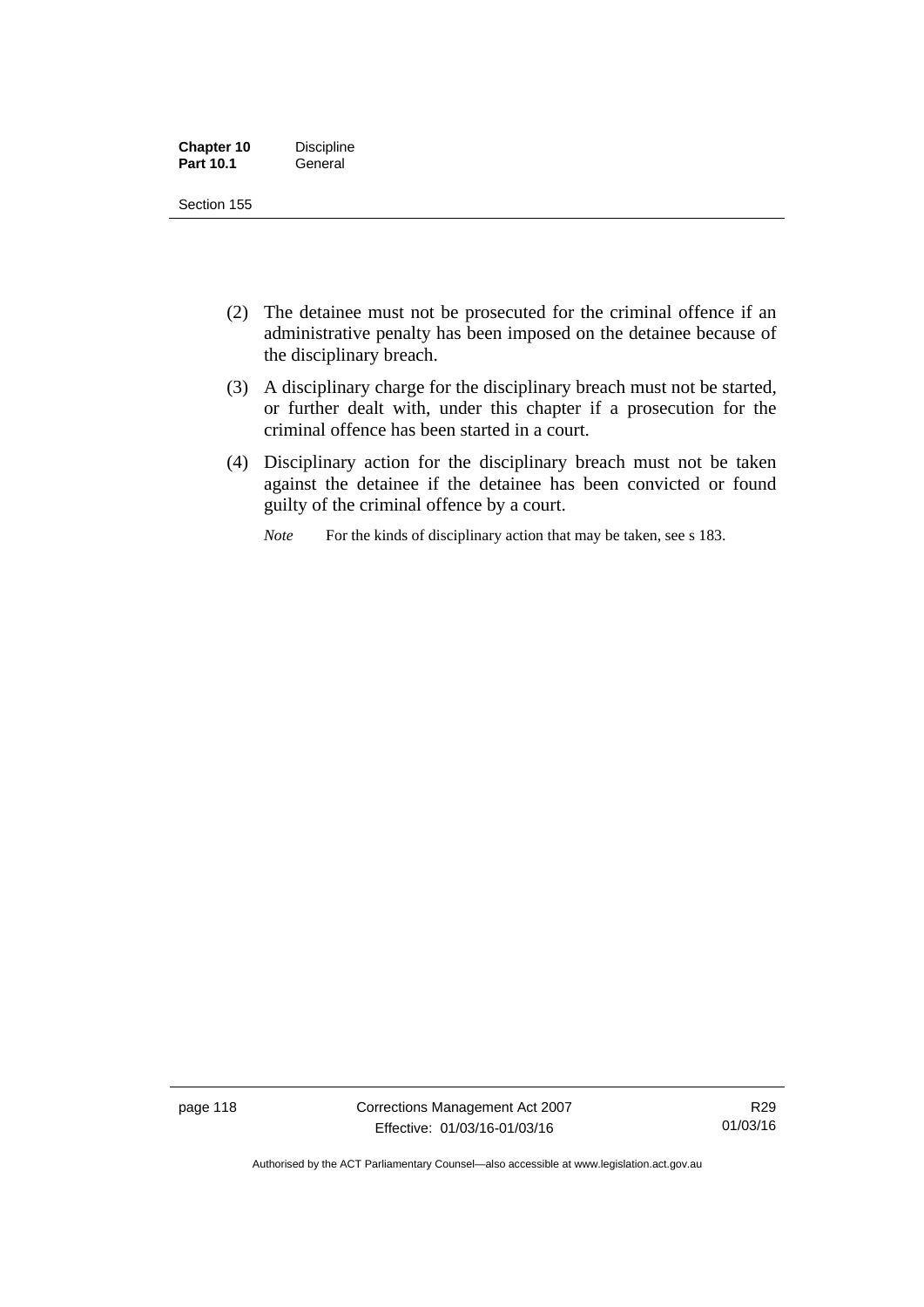# **Part 10.2 Disciplinary investigations**

# **Division 10.2.1 Investigation of disciplinary breaches**

# **156 Report etc by corrections officer**

- (1) This section applies if a corrections officer believes, on reasonable grounds, that a detainee has committed a disciplinary breach.
- (2) The corrections officer may do 1 or more of the following if the officer believes, on reasonable grounds, that it is appropriate in the circumstances:
	- (a) counsel the detainee;
	- (b) warn the detainee about committing a disciplinary breach;
	- (c) reprimand the detainee;
	- (d) subject to section 161 (Grounds for investigative segregation), direct that the detainee be segregated from other detainees for the purposes of this part;
	- (e) give a presiding officer a report (an *initial report*) about the alleged disciplinary breach.
- (3) A report under subsection (2) (e) must be given to the presiding officer as soon as possible, and must set out the following:
	- (a) details of the alleged disciplinary breach;
	- (b) the officer's reasons for believing the detainee has committed the disciplinary breach;
	- (c) if subsection  $(2)$  (d) applies—
		- (i) details of the segregation directed; and
		- (ii) the officer's reasons for the direction; and
		- (iii) a recommendation about the detainee's segregation;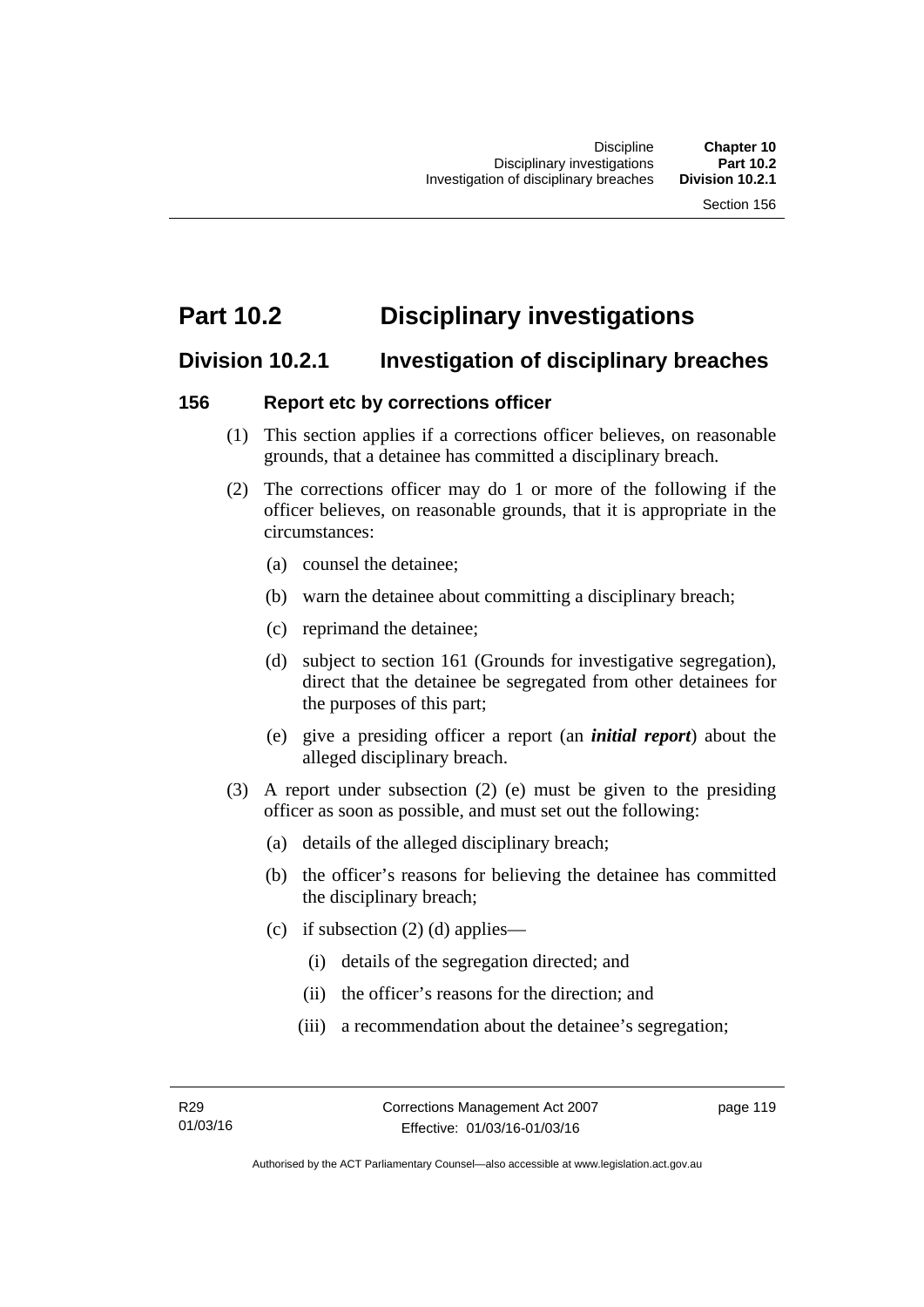(d) anything else prescribed by regulation.

# **157 Investigation by investigator**

- (1) After being given an initial report about an alleged disciplinary breach by a detainee, the presiding officer may, if the presiding officer believes on reasonable grounds it is appropriate, refer the report to an investigator.
- (2) The investigator must—
	- (a) consider the initial report and investigate the alleged disciplinary breach by the detainee; and
	- (b) give the presiding officer a report (an *investigator's report*) about the alleged disciplinary breach.
- (3) The report must include the following:
	- (a) a copy of the initial report;
	- (b) a recommendation for any action by the presiding officer under section 158 (2):
	- (c) the investigator's reasons for the recommendation;
	- (d) anything else prescribed by regulation.
- (4) The report may include any other information the investigator considers is relevant in relation to the alleged disciplinary breach.
- (5) The corrections officer who made the initial report about the alleged disciplinary breach by the detainee must not exercise any function of an investigator in relation to the breach.

# **158 Action by presiding officer**

- (1) This section applies if a presiding officer is given—
	- (a) an initial report about an alleged disciplinary breach by a detainee; or

Authorised by the ACT Parliamentary Counsel—also accessible at www.legislation.act.gov.au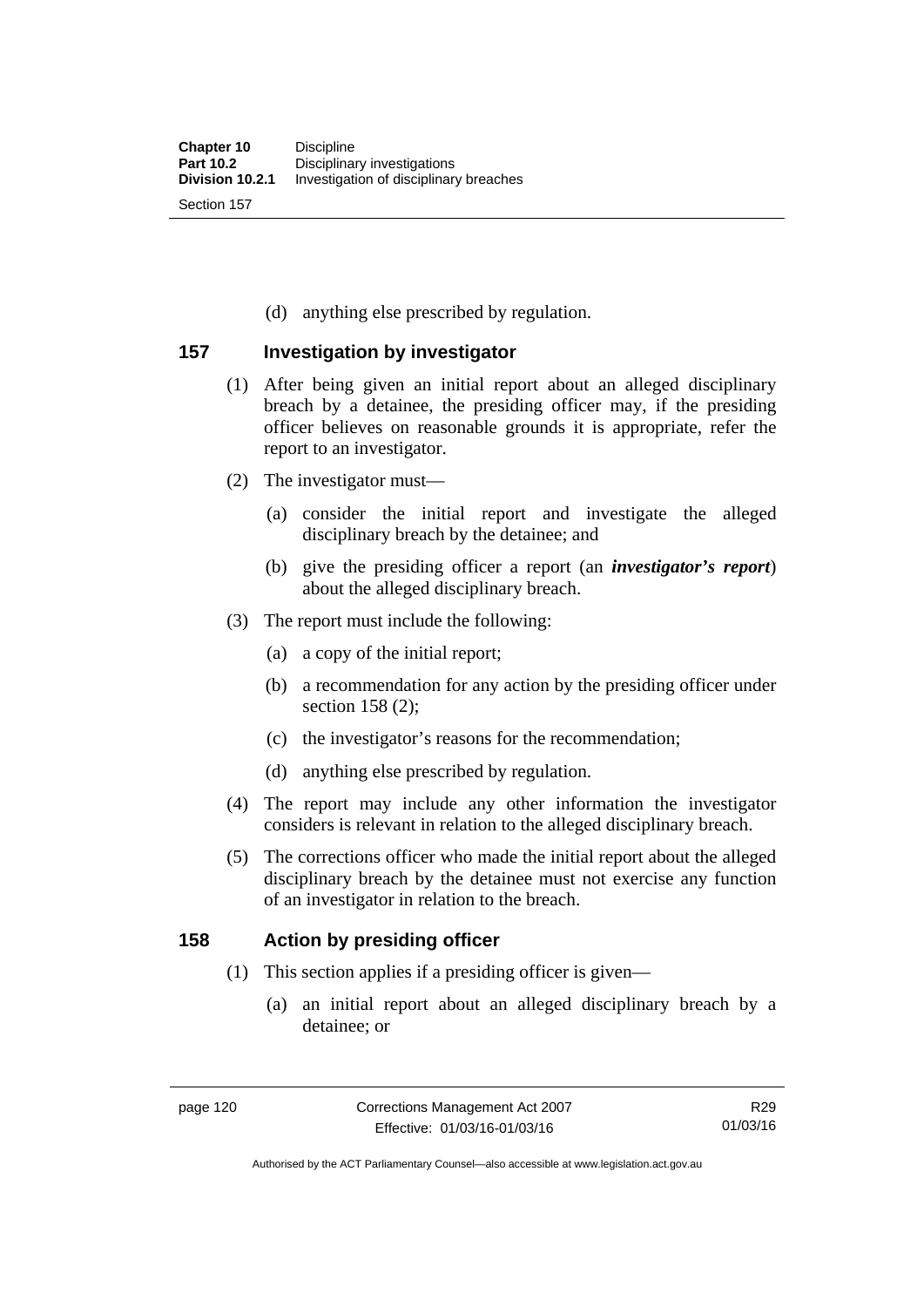- (b) an investigator's report about an alleged disciplinary breach by a detainee.
- (2) After considering the report and making any further investigation the presiding officer considers appropriate, the presiding officer may, if the presiding officer believes on reasonable grounds it is appropriate, do 1 or more of the following:
	- (a) take no further action in relation to the initial report;
	- (b) counsel the detainee;
	- (c) warn the detainee about committing a disciplinary breach;
	- (d) reprimand the detainee;
	- (e) refer the allegation to—
		- (i) the chief police officer; or
		- (ii) the director of public prosecutions;
	- (f) charge the detainee under section 159 (Disciplinary charge);
	- (g) subject to section 161 (Grounds for investigative segregation), direct that the detainee be segregated from other detainees for this part;
	- (h) anything else prescribed by regulation.
- (3) A referral under subsection (2) (e) must be in writing and be accompanied by a report by the presiding officer.
- (4) The corrections officer who made the initial report or investigator's report about the alleged disciplinary breach by the detainee must not exercise any function of a presiding officer under this division in relation to the breach.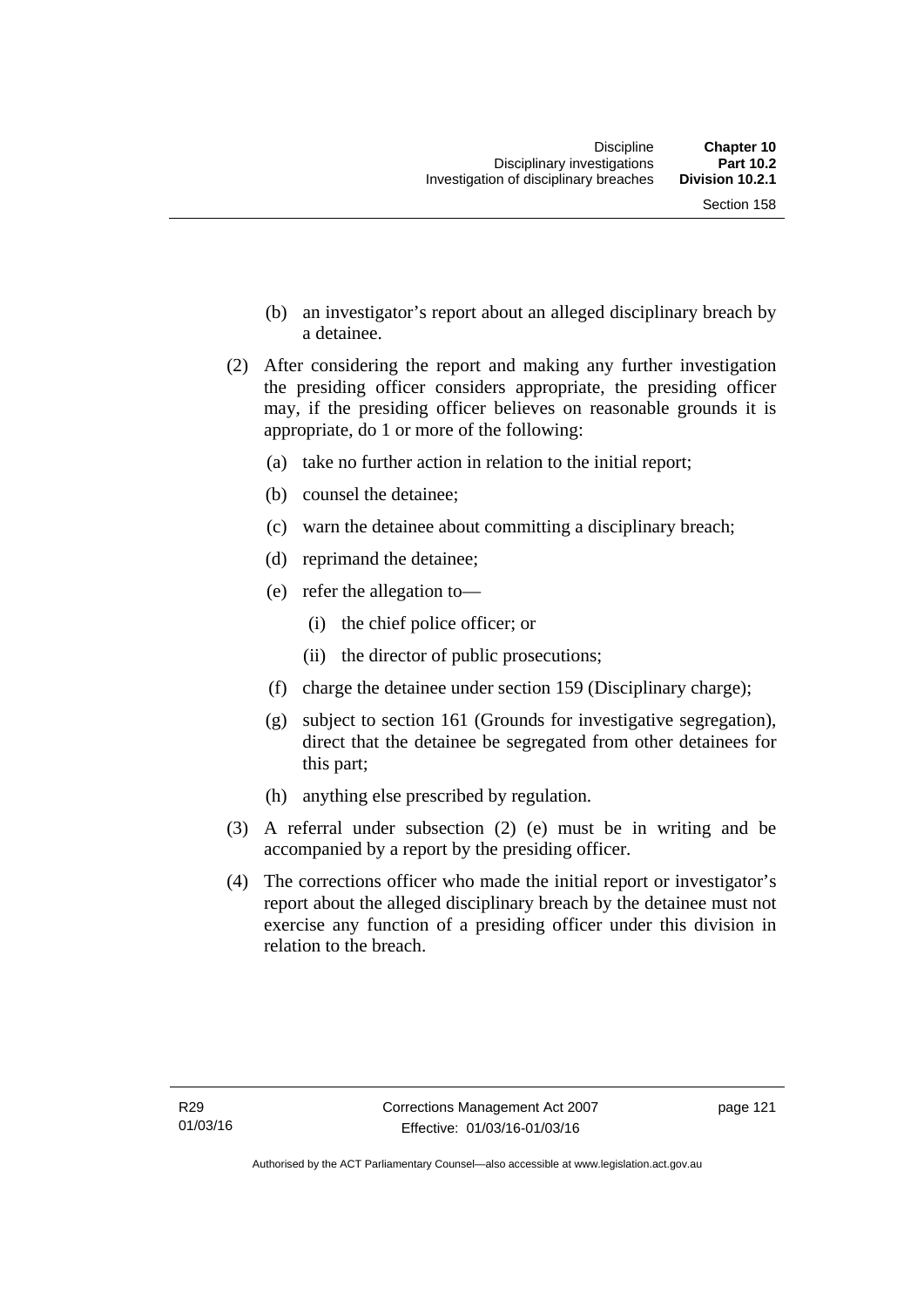# **159 Disciplinary charge**

To charge a detainee with a disciplinary breach, the presiding officer must give the detainee written notice of the charge (a *charge notice*), including details of the following:

- (a) the disciplinary breach charged;
- (b) a brief statement of the conduct to which the charge applies and when, or the period during which, it happened or is alleged to have happened;
- (c) the option of having the charge dealt with by consent under division 10.3.1 (Disciplinary action—with accused's consent);
- (d) the election available under section 167 (Disciplinary breach admitted by accused) to accept the disciplinary action proposed by the presiding officer;
- (e) the disciplinary action the presiding officer believes, on reasonable grounds, would be appropriate if the charge were dealt with under section 168 (Presiding officer's powers breach admitted by accused).
- *Note* If a form is approved under s 228 for a disciplinary charge, the form must be used.

# **Division 10.2.2 Investigative segregation**

# **160 Director-general directions—investigative segregation**

- (1) Subject to section 161, the director-general may direct that a detainee be segregated from other detainees for the purposes of this part.
- (2) To remove any doubt, this section is additional to, and does not limit, the power to direct that a detainee be segregated from other detainees under either of the following:
	- (a) section 156 (Report etc by corrections officer);

Authorised by the ACT Parliamentary Counsel—also accessible at www.legislation.act.gov.au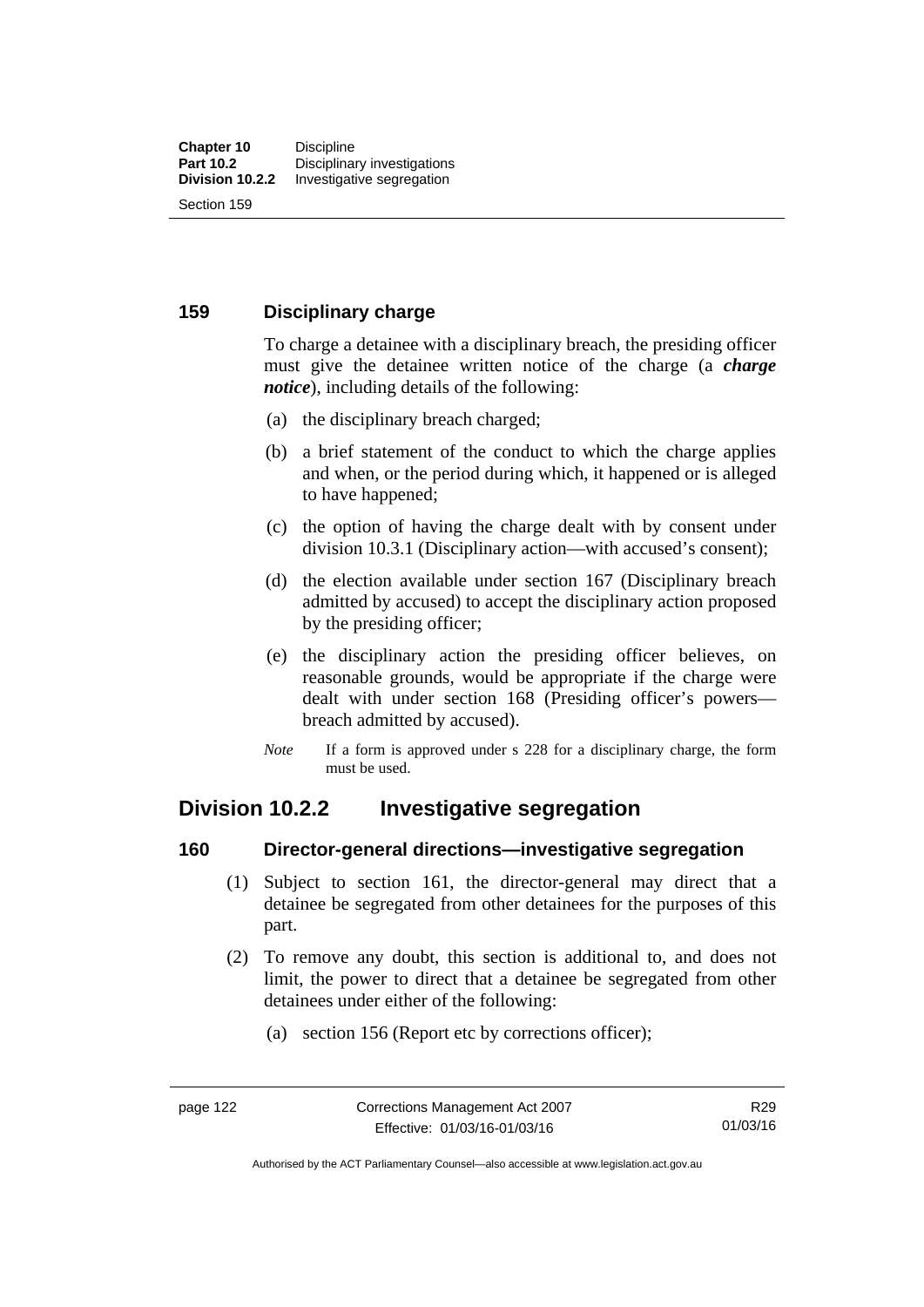(b) section 158 (Action by presiding officer).

# **161 Grounds for investigative segregation**

- (1) This section applies to a direction for investigative segregation.
- (2) The direction may be given only if the person giving the direction believes, on reasonable grounds, that segregation of the detainee is necessary or prudent for the purposes of this part.
- (3) Without limiting subsection (2), the direction may be given if the person giving the direction believes, on reasonable grounds, that the opportunity for the detainee to associate with anyone else creates, or is likely to create, a risk of—
	- (a) harm, or threatened harm, to the detainee or anyone else; or
	- (b) the perverting, or attempted perverting, of an investigation, under this part; or
	- (c) undermining security or good order at a correctional centre.

# **162 Notice of investigative segregation**

The person giving a direction for investigative segregation of a detainee must give the detainee prompt notice of the direction, why it was given, when it takes effect and the provisions for its duration and review under this part.

# **163 Duration of investigative segregation**

- (1) The director-general must revoke a direction for investigative segregation if the director-general believes, on reasonable grounds, that the direction is no longer necessary or prudent.
- (2) The director-general—
	- (a) may review a direction for investigative segregation of a detainee at any time on the director-general's own initiative or on request by the detainee; and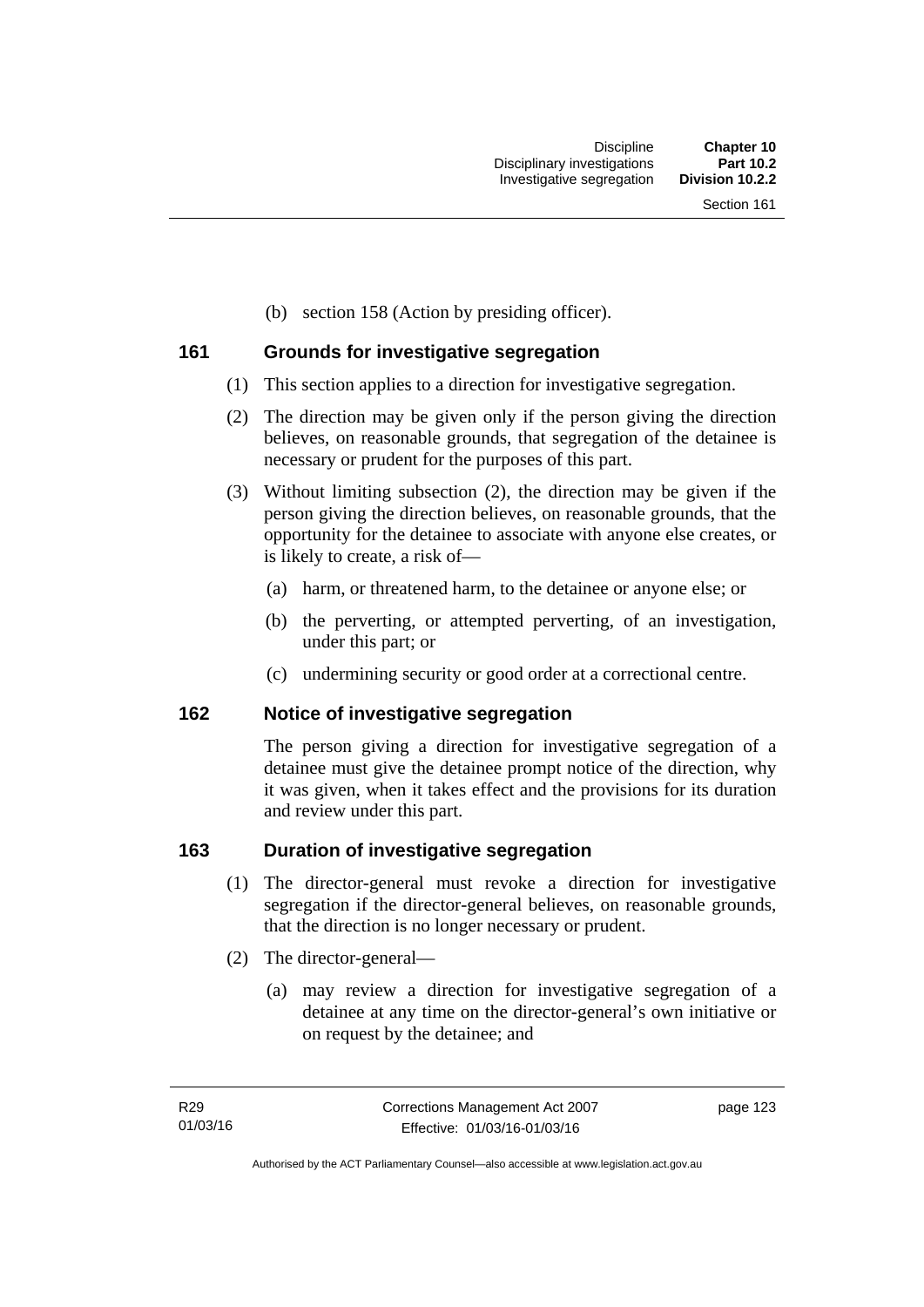- (b) if the detainee is to be transferred to another correctional centre for longer than 1 day—must review the direction before the transfer; and
- (c) must review the direction at least once every 7 days while it remains in force.
- (3) After reviewing a direction for investigative segregation, the director-general may—
	- (a) confirm the direction; or
	- (b) make a direction or further direction under section 160 (1); or
	- (c) revoke the direction under subsection (1).
- (4) To remove any doubt, the director-general may make more than 1 direction under section 160 (1) in relation to a detainee for the same investigation.
- (5) Subject to this section and section 94 (Segregated detainees removed to NSW), a direction, or further direction, for investigative segregation ends at the end of the earlier of the following days:
	- (a) the 7th day after the day the direction is given;
	- (b) the day a presiding officer makes a decision under section 158 (Action by presiding officer) in relation to the alleged disciplinary breach to which the direction applies (other than a decision to direct investigative segregation of the detainee).

# **164 Application for review of investigative segregation directions**

(1) A detainee may apply to an adjudicator for a review of a direction for investigative segregation of the detainee.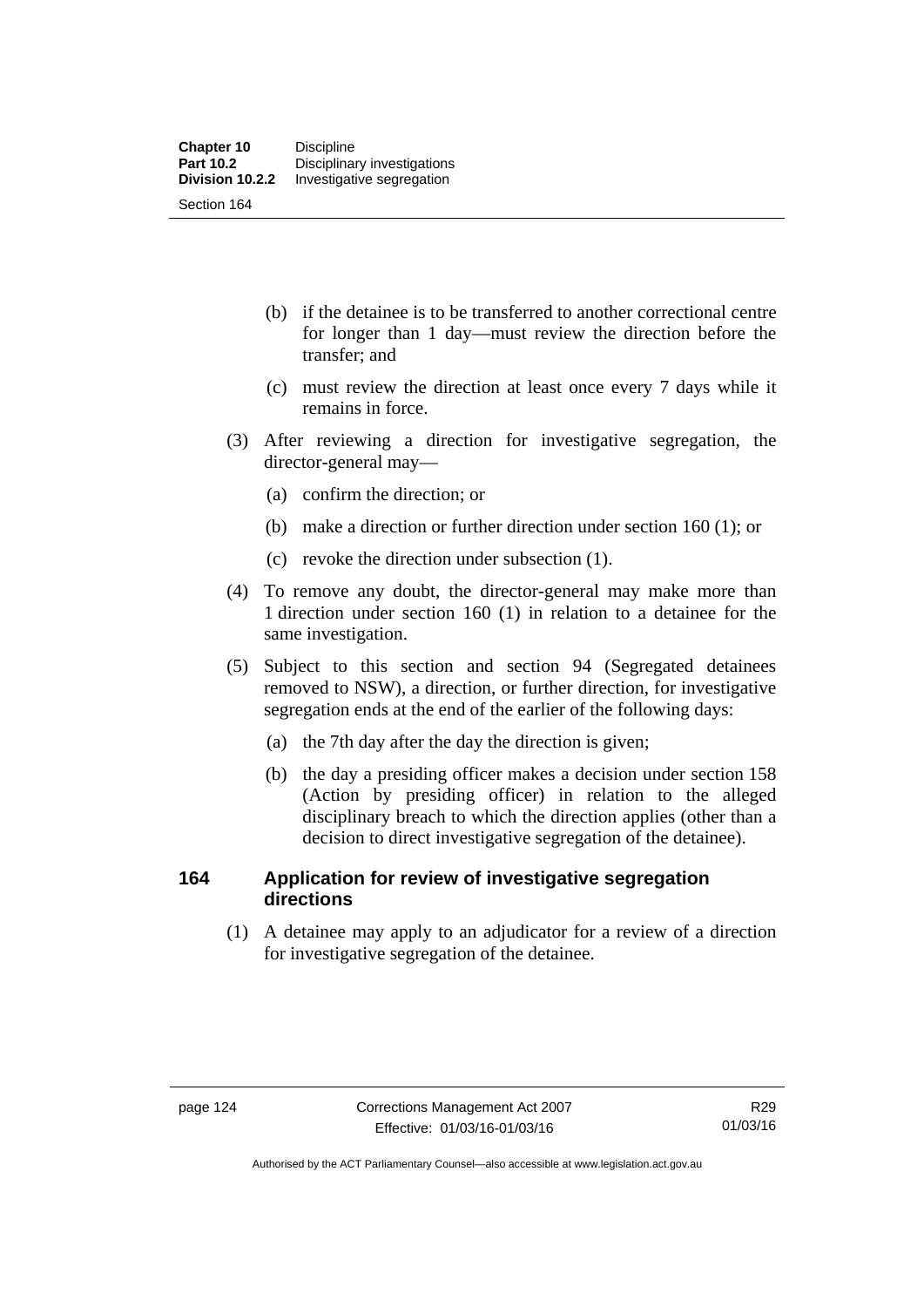- (2) The application must be made no later than 7 days after the day the person making the direction gives the detainee notice under section 162 of the direction.
	- *Note* If a form is approved under s 228 for an application under this section, the form must be used.
- (3) Subject to any decision by the adjudicator under section 165, the making of the application does not affect the segregation of the detainee under the direction.

# **165 Review of investigative segregation directions**

- (1) On application under section 164, an adjudicator may—
	- (a) conduct an inquiry to review the direction for investigative segregation of the detainee; or
	- (b) refuse to review the direction.
- (2) Chapter 11 (Disciplinary inquiries) applies to the inquiry, with any changes prescribed by regulation, as if it were an inquiry under that chapter.
- (3) After completing an inquiry under this section, the adjudicator may—
	- (a) confirm the direction under review; or
	- (b) amend the direction under review; or
	- (c) set aside the direction under review; or
	- (d) set aside the direction under review and make a substitute direction that the detainee be segregated from other detainees for the purposes of this part.
- (4) The adjudicator must give the detainee prompt written notice of the adjudicator's decision under this section.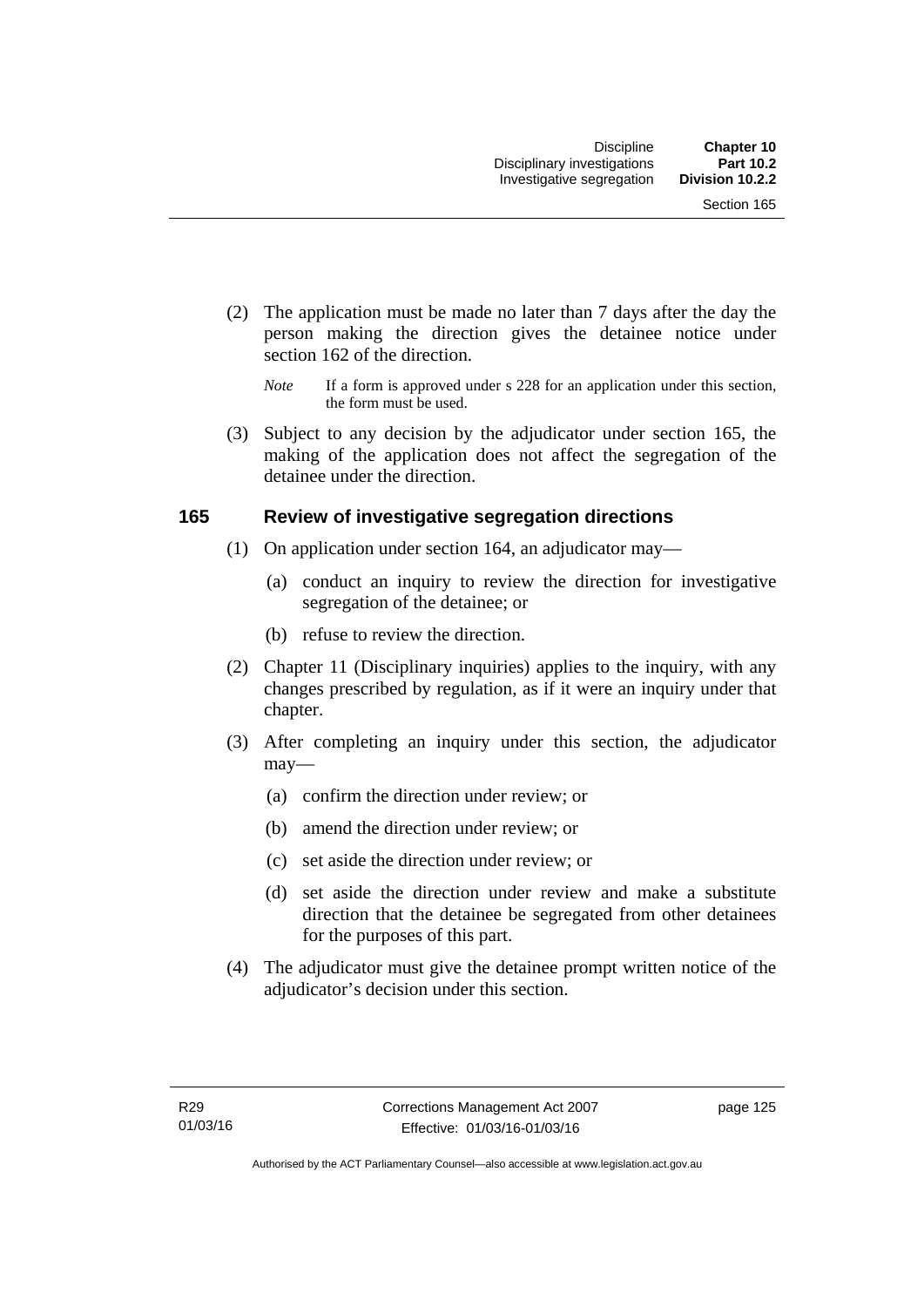- (5) If the adjudicator refuses to review the direction, the notice must include the reasons for the refusal.
	- *Note 1* Under the *[Administrative Decisions \(Judicial Review\) Act 1989](http://www.legislation.act.gov.au/a/alt_a1989-33co)*, a person aggrieved by an administrative decision made under an enactment may apply to the Supreme Court for a review of the decision. Subject to any order of the court, the making of the application does not affect the operation of the decision or prevent its implementation (see that Act, s 16).
	- *Note 2* For what must be included in a statement of reasons, see the Legislation [Act,](http://www.legislation.act.gov.au/a/2001-14) s 179.

page 126 Corrections Management Act 2007 Effective: 01/03/16-01/03/16

R29 01/03/16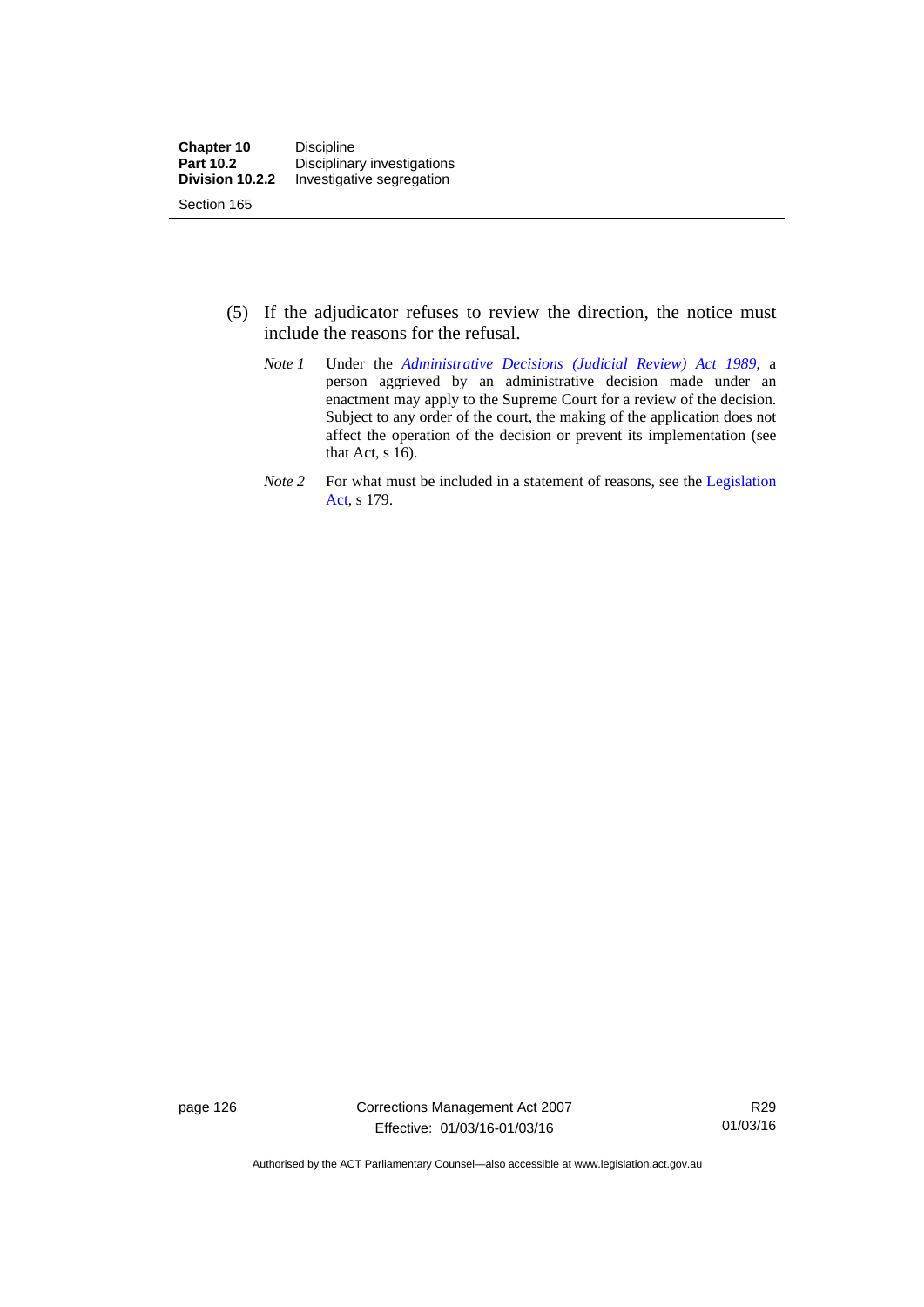# **Part 10.3 Disciplinary action and review**

# **Division 10.3.1 Disciplinary action—with accused's consent**

# **167 Disciplinary breach admitted by accused**

- (1) An accused may elect to have a disciplinary charge against the detainee dealt with under this division by giving a presiding officer a written notice in which the accused—
	- (a) admits the disciplinary breach charged; and
	- (b) accepts the proposed disciplinary action stated in the charge notice.

#### **Example of election**

a signed admission and acceptance on the charge notice

- *Note 1* An example is part of the Act, is not exhaustive and may extend, but does not limit, the meaning of the provision in which it appears (see [Legislation Act,](http://www.legislation.act.gov.au/a/2001-14) s 126 and s 132).
- *Note* 2 If a form is approved under s 228 for an election under this section, the form must be used.
- (2) The election must be given to the presiding officer—
	- (a) no later than the day after the day the presiding officer gives the accused the charge notice; or
	- (b) within any extended period allowed under subsection (3).
- (3) For subsection (2) (b), the presiding officer may extend the period within which the election must be made if the presiding officer believes, on reasonable grounds, that is appropriate.
	- *Note* An extension of the time for making an election may be given even though the relevant time has ended (see [Legislation Act](http://www.legislation.act.gov.au/a/2001-14), s 151C (Power to extend time)).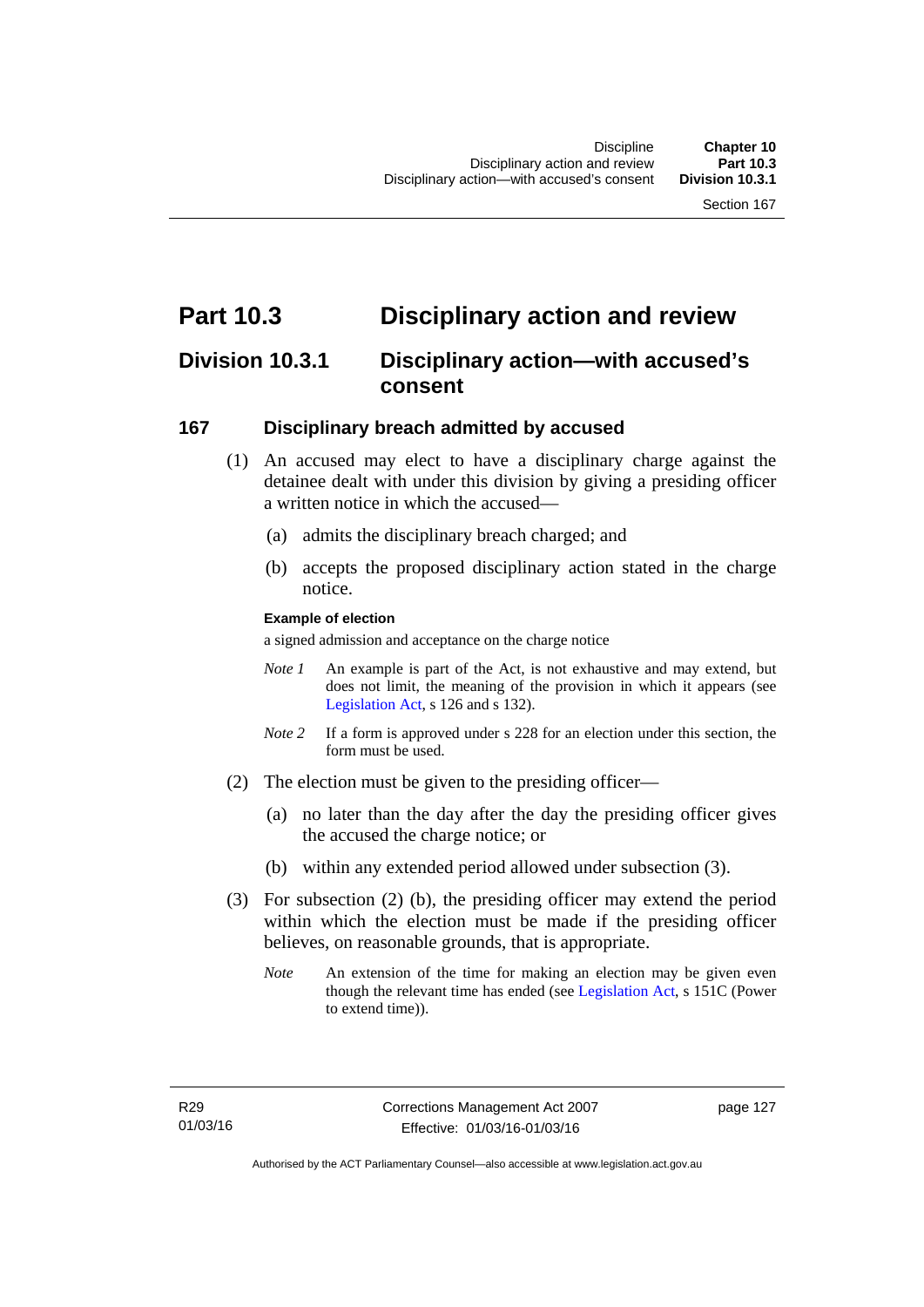(4) The presiding officer must give the accused written notice of a decision under subsection (3).

### **168 Presiding officer's powers—breach admitted by accused**

- (1) This section applies if the accused elects under section 167 to have a disciplinary charge dealt with under this division.
- (2) A presiding officer may, without further investigation or inquiry, counsel the accused and take disciplinary action against the accused in accordance with division 10.3.5 (Disciplinary action).
- (3) However, the only disciplinary action the presiding officer may take under this section is the disciplinary action stated as the appropriate action in the charge notice.
- (4) The presiding officer must give the accused written notice of a decision made under this section.

# **Division 10.3.2 Internal disciplinary inquiry**

# **170 Disciplinary inquiry into charge**

- (1) This section applies if an accused—
	- (a) is given a charge notice; and
	- (b) does not elect under section 167 to have the charge dealt with under division 10.3.1 (Disciplinary action—with accused's consent).
- (2) A presiding officer must conduct an inquiry into the disciplinary breach charged.
- (3) A corrections officer must not exercise any function of a presiding officer under this division in relation to the disciplinary charge if the officer—
	- (a) made a report under either of the following sections in relation to the alleged disciplinary breach to which the charge relates: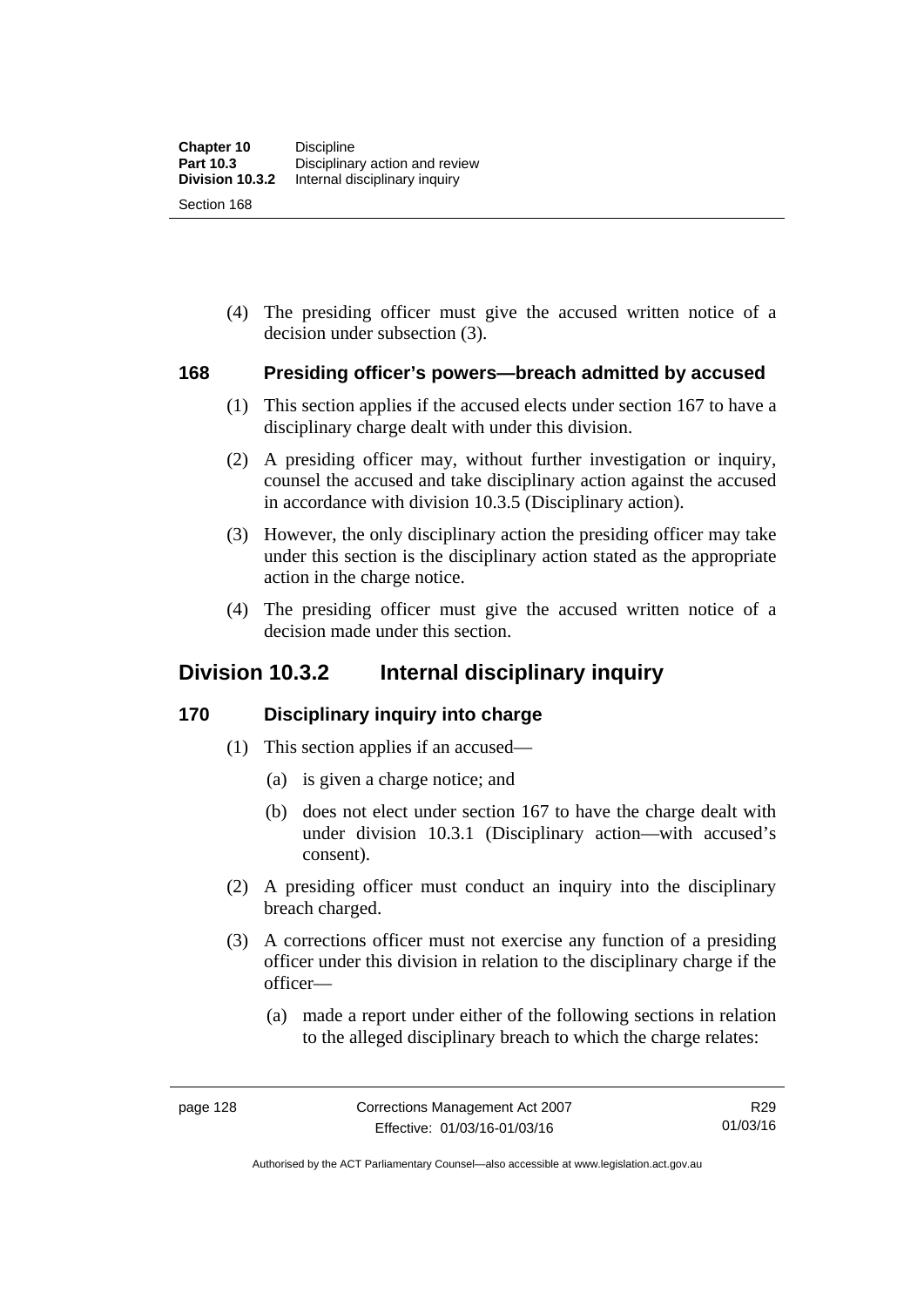- (i) section 156 (Report etc by corrections officer);
- (ii) section 157 (Investigation by investigator); or
- (b) made the charge under section 158 (Action by presiding officer).
- *Note* Ch 11 (Disciplinary inquiries) applies in relation to an inquiry under this division (see s 190).

# **171 Presiding officer's powers after internal inquiry**

- (1) This section applies if a presiding officer has completed an inquiry under section 170.
- (2) If the presiding officer is satisfied, on the balance of probabilities, that a disciplinary breach charged has been proven, the presiding officer may take disciplinary action against the accused in accordance with division 10.3.5 (Disciplinary action).
- (3) The presiding officer must dismiss the charge—
	- (a) if not satisfied, on the balance of probabilities, that the disciplinary breach charged has been proven; or
	- (b) if satisfied, on reasonable grounds, that it would otherwise be appropriate to do so.
- (4) If the presiding officer believes, on reasonable grounds, that it is necessary or desirable to do so, the presiding officer may refer the charge to—
	- (a) the chief police officer; or
	- (b) the director of public prosecutions.
- (5) The presiding officer must give the accused prompt written notice of the presiding officer's decision under this section, including—
	- (a) a statement of the reasons for the decision; and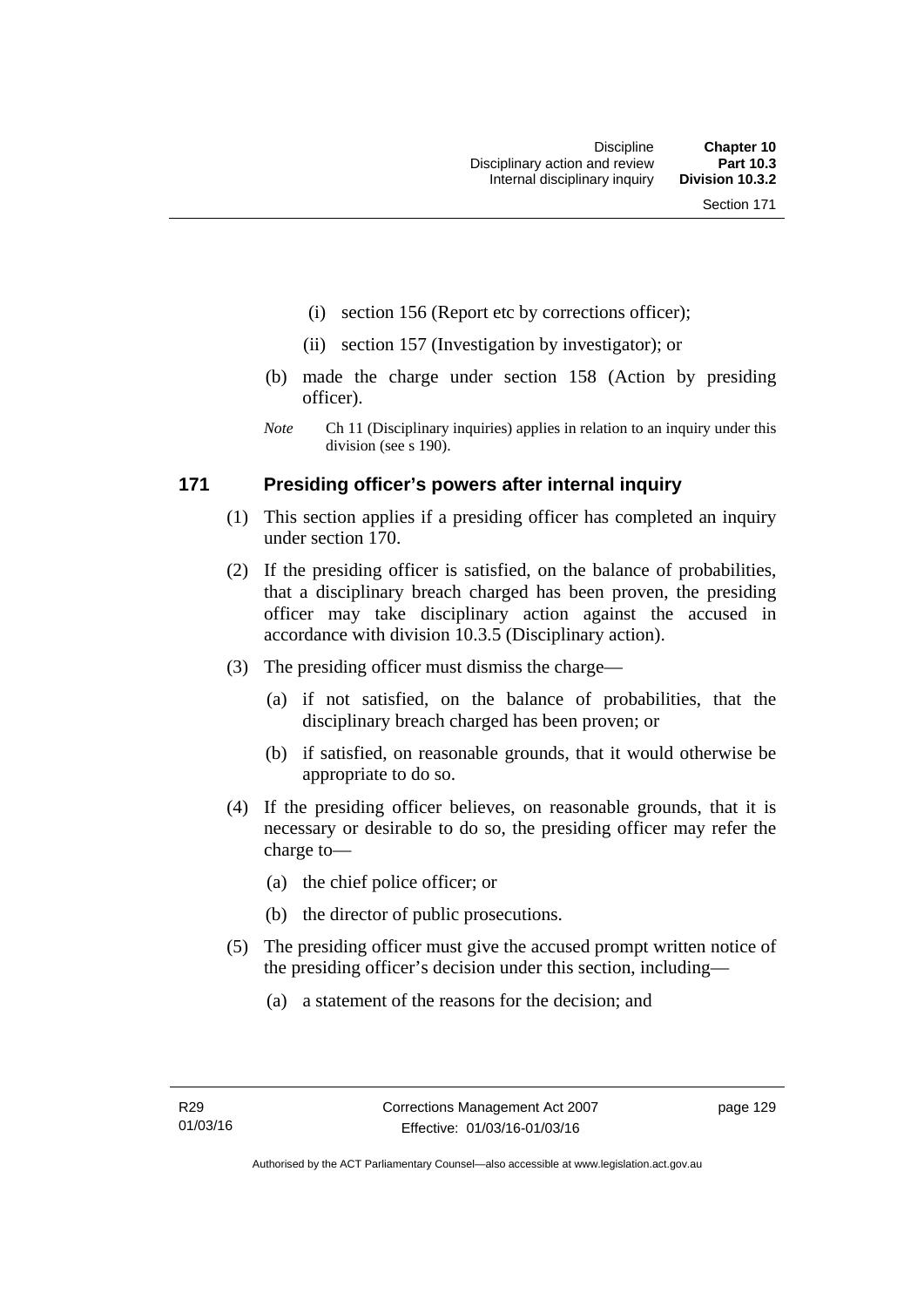(b) a statement about the effect of division 10.3.3.

- *Note 1* If a form is approved under s 228 for the notice, the form must be used.
- *Note 2* For what must be included in a statement of reasons, see the Legislation [Act,](http://www.legislation.act.gov.au/a/2001-14) s 179.
- (6) The presiding officer must give the director-general a copy of the notice under subsection (5).
- (7) A referral under subsection (4) must be in writing and be accompanied by a report by the presiding officer.

# **Division 10.3.3 Internal review of inquiry decision**

### **173 Application for review of inquiry decision**

 (1) An accused may apply to the director-general for a review of a decision by a presiding officer under section 171 in relation to the accused.

#### **Example of application for review**

a signed application on the presiding officer's notice under section 171

- *Note 1* An example is part of the Act, is not exhaustive and may extend, but does not limit, the meaning of the provision in which it appears (see [Legislation Act,](http://www.legislation.act.gov.au/a/2001-14) s 126 and s 132).
- *Note 2* If a form is approved under s 228 for an application under this section, the form must be used.
- (2) The application must be made no later than 7 days after the day the accused is given notice of the decision under section 171.
- (3) Subject to any decision by the director-general under section 176, the making of the application does not affect the taking of disciplinary action under the decision under review.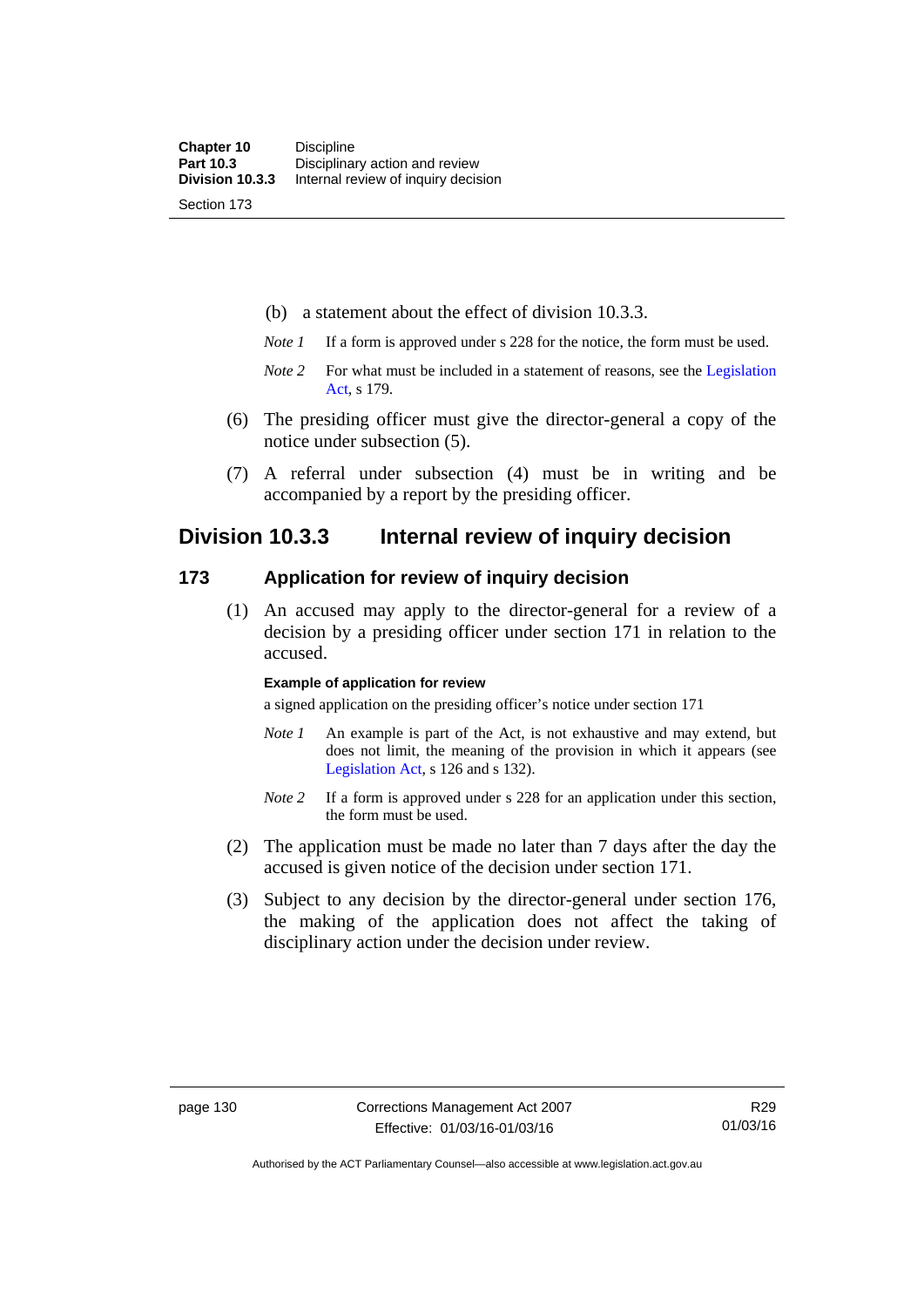## **175 Review of inquiry decision**

- (1) On application under section 173, the director-general must conduct a further inquiry to review the decision to which the application relates.
- (2) The director-general may, on the director-general's own initiative, conduct a further inquiry to review the decision to which the notice under section 171 (5) relates.
	- *Note* Ch 11 (Disciplinary inquiries) applies in relation to an inquiry under this division (see s 190).

#### **176 Director-general's powers after further inquiry**

- (1) After completing a review under section 175, the director-general may—
	- (a) confirm the decision under review; or
	- (b) exercise any function of a presiding officer under section 171 in relation to the accused, either by—
		- (i) amending the decision under review; or
		- (ii) setting aside the decision under review and making a decision in substitution for the decision set aside.
- (2) The director-general must give the accused prompt written notice of the director-general's decision under this section, including—
	- (a) a statement of the reasons for the decision; and
	- (b) a statement about the effect of division 10.3.4.
	- *Note 1* If a form is approved under s 228 for the notice, the form must be used.
	- *Note* 2 For what must be included in a statement of reasons, see the Legislation [Act,](http://www.legislation.act.gov.au/a/2001-14) s 179.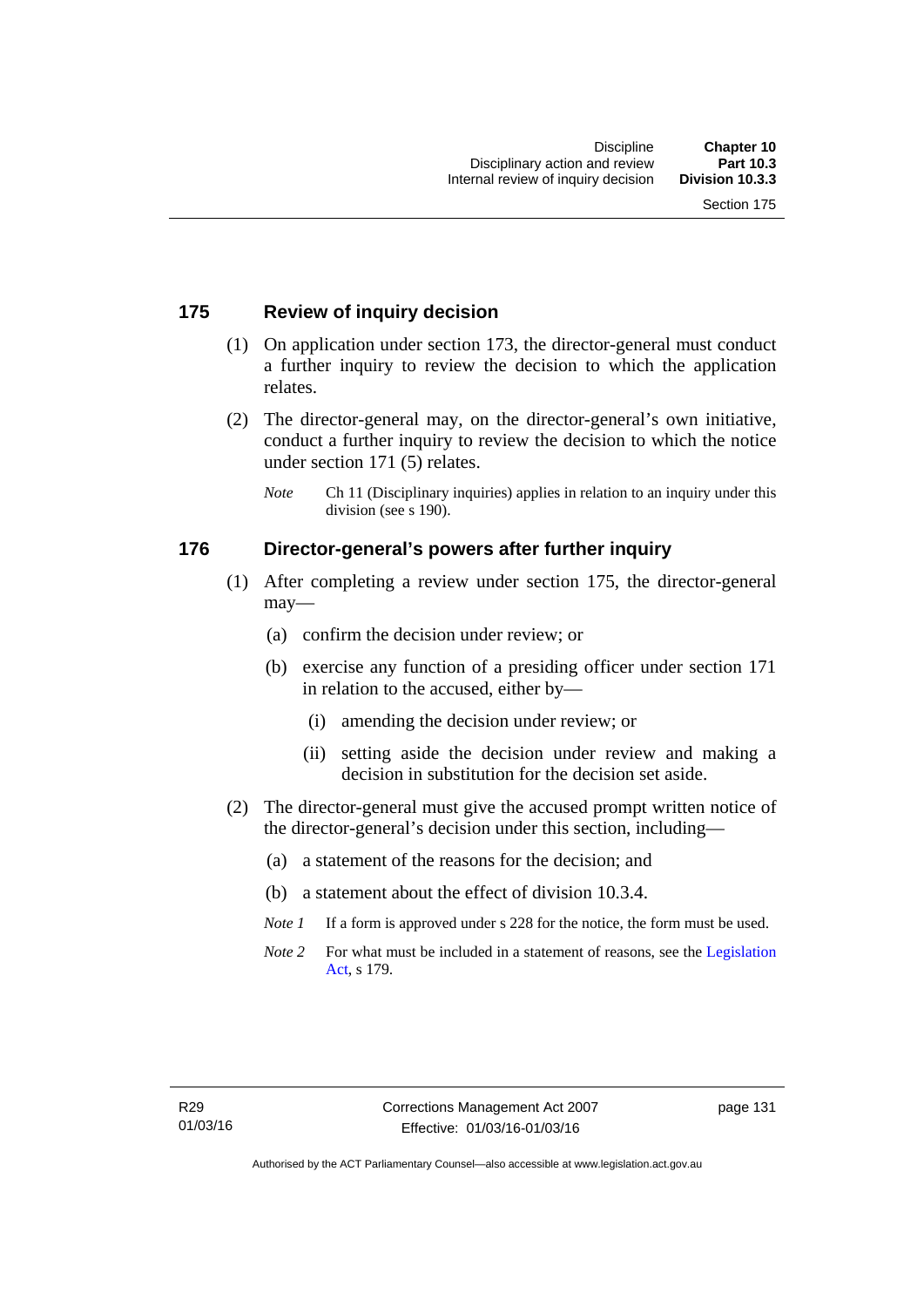Section 177

**Division 10.3.4 External review of inquiry decisions** 

# **177 Appointment of adjudicator**

- (1) The Minister may appoint at least 1 adjudicator.
	- *Note* For the making of appointments (including acting appointments), see the [Legislation Act,](http://www.legislation.act.gov.au/a/2001-14) pt 19.3.
- (2) A person may be appointed as an adjudicator only if the person is judicially qualified and consents, in writing, to be appointed as an adjudicator.
	- *Note* The appointment of a magistrate to another position under a law of the Territory requires consultation between the Attorney-General and the Chief Magistrate (see the *[Magistrates Court Act 1930](http://www.legislation.act.gov.au/a/1930-21)*, s 7G (Magistrates not to do other work)).
- (3) The [Legislation Act,](http://www.legislation.act.gov.au/a/2001-14) division 19.3.3 (Appointments—Assembly consultation) does not apply to an appointment of an adjudicator under subsection (1).
- (4) For this section, each of the following are *judicially qualified*:
	- (a) a judge or retired judge;
	- (b) a magistrate or retired magistrate;
	- (c) a person who has been a legal practitioner for not less than 5 years.

# **178 Application for review by adjudicator**

 (1) An accused may apply to an adjudicator for a review of a decision under section 176 (Director-general's powers after further inquiry) in relation to the accused.

#### **Example of application for review**

a signed application on the review officer's notice under section 176

*Note* An example is part of the Act, is not exhaustive and may extend, but does not limit, the meaning of the provision in which it appears (see [Legislation Act,](http://www.legislation.act.gov.au/a/2001-14) s 126 and s 132).

Authorised by the ACT Parliamentary Counsel—also accessible at www.legislation.act.gov.au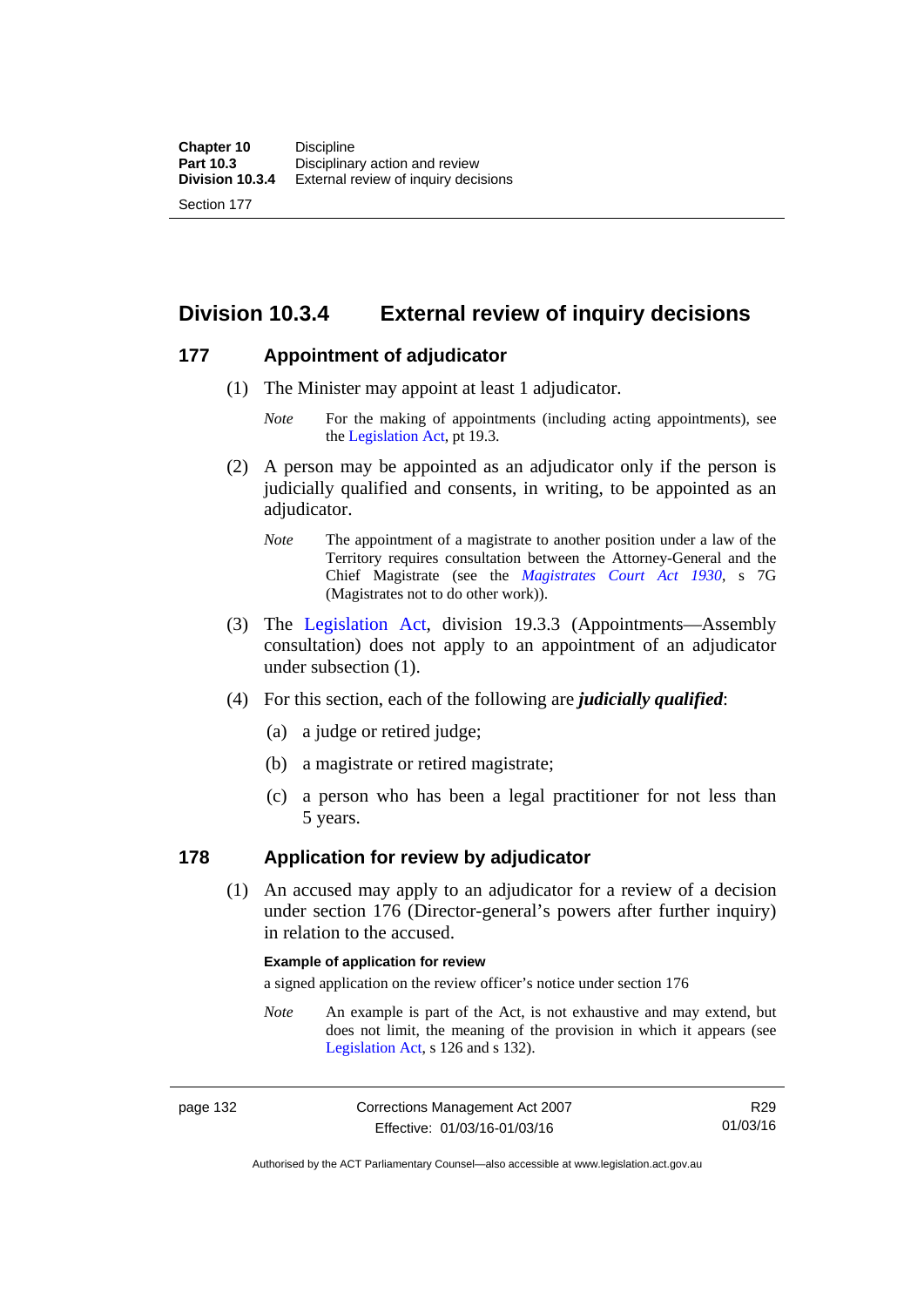- (2) The application must be made no later than 7 days after the day the accused is given notice of the director-general's decision under section 176.
- (3) Subject to any decision by the adjudicator under section 180, the making of the application does not affect the taking of disciplinary action under the decision under review.

#### **179 Review by adjudicator**

- (1) On application under section 178, an adjudicator may—
	- (a) conduct an inquiry to review the director-general's decision; or
	- (b) refuse to review the director-general's decision.
	- *Note* Ch 11 (Disciplinary inquiries) applies in relation to an inquiry under this division (see s 190).
- (2) If the adjudicator refuses to review the director-general's decision, the adjudicator must give the accused prompt written notice of the refusal, including—
	- (a) a statement of the reasons for the refusal; and
	- (b) notice that a person aggrieved by the decision may apply for a review of the decision under the *[Administrative Decisions](http://www.legislation.act.gov.au/a/alt_a1989-33co)  [\(Judicial Review\) Act 1989](http://www.legislation.act.gov.au/a/alt_a1989-33co)*.
	- *Note 1* If a form is approved under s 228 for the notice, the form must be used.
	- *Note 2* For what must be included in a statement of reasons, see the Legislation [Act,](http://www.legislation.act.gov.au/a/2001-14) s 179.
	- *Note 3* Under the *[Administrative Decisions \(Judicial Review\) Act 1989](http://www.legislation.act.gov.au/a/alt_a1989-33co)*, a person aggrieved by an administrative decision made under an enactment may apply to the Supreme Court for a review of the decision. Subject to any order of the Court, the making of the application does not affect the operation of the decision or prevent its implementation (see that Act, s 16).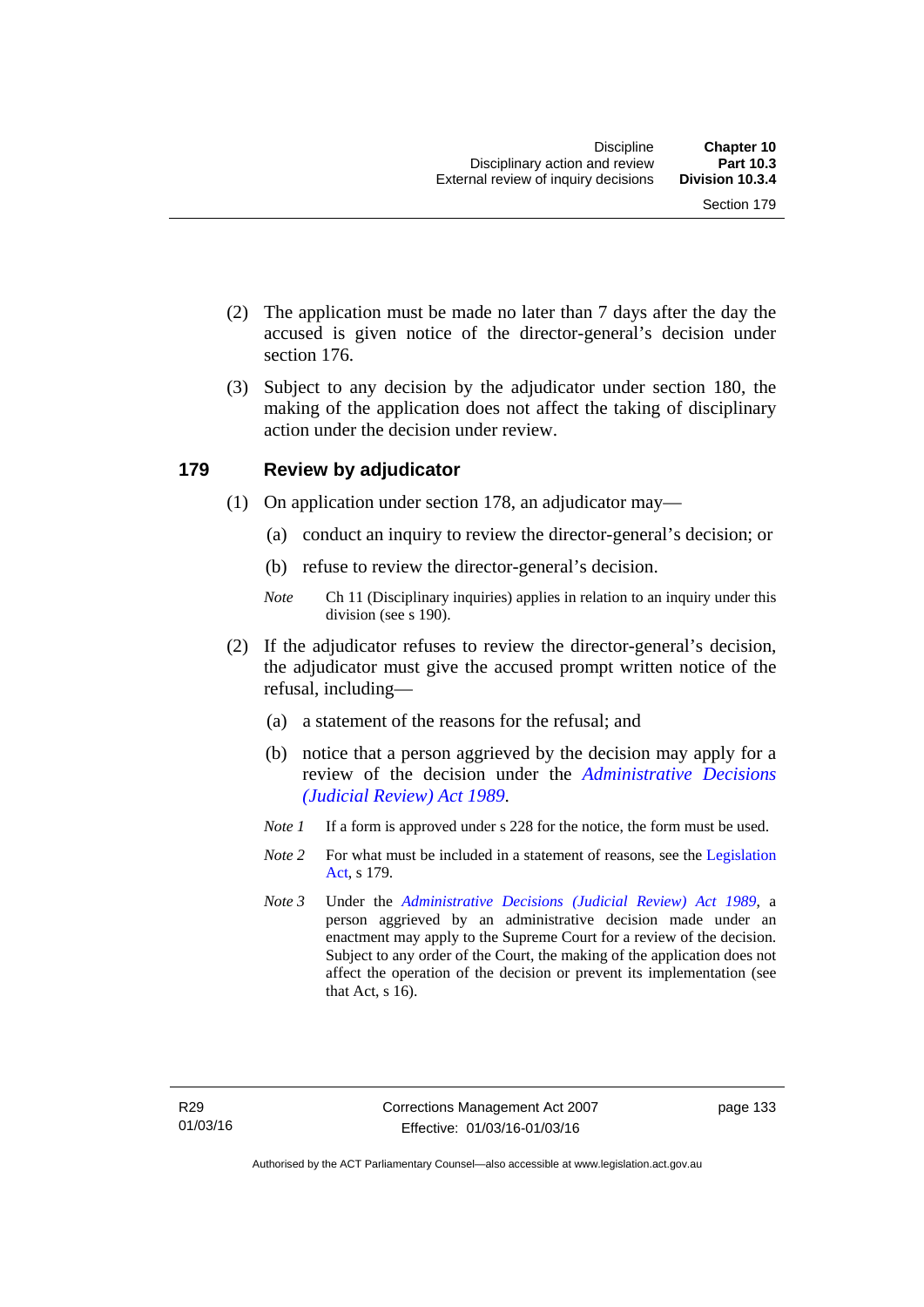# **180 Adjudicator's powers after review**

- (1) After completing a review under section 179, the adjudicator may—
	- (a) confirm the decision under review; or
	- (b) exercise any function of the director-general under section 176 in relation to the accused, either by—
		- (i) amending the decision under review; or
		- (ii) setting aside the decision under review and making a decision in substitution for the decision set aside.
- (2) The adjudicator must give the accused prompt written notice of the adjudicator's decision under this section, including—
	- (a) a statement of the reasons for the decision; and
	- (b) notice that a person aggrieved by the decision may apply for a review of the decision under the *[Administrative Decisions](http://www.legislation.act.gov.au/a/alt_a1989-33co)  [\(Judicial Review\) Act 1989](http://www.legislation.act.gov.au/a/alt_a1989-33co)*.
	- *Note 1* If a form is approved under s 228 for the notice, the form must be used.
	- *Note* 2 For what must be included in a statement of reasons, see the Legislation [Act,](http://www.legislation.act.gov.au/a/2001-14) s 179.
	- *Note 3* Under the *[Administrative Decisions \(Judicial Review\) Act 1989](http://www.legislation.act.gov.au/a/alt_a1989-33co)*, a person aggrieved by an administrative decision made under an enactment may apply to the Supreme Court for a review of the decision. Subject to any order of the Court, the making of the application does not affect the operation of the decision or prevent its implementation (see that Act, s 16).

# **Division 10.3.5 Disciplinary action**

#### **181 Application—div 10.3.5**

This division applies to a detainee against whom disciplinary action may be taken under this chapter.

page 134 Corrections Management Act 2007 Effective: 01/03/16-01/03/16

R29 01/03/16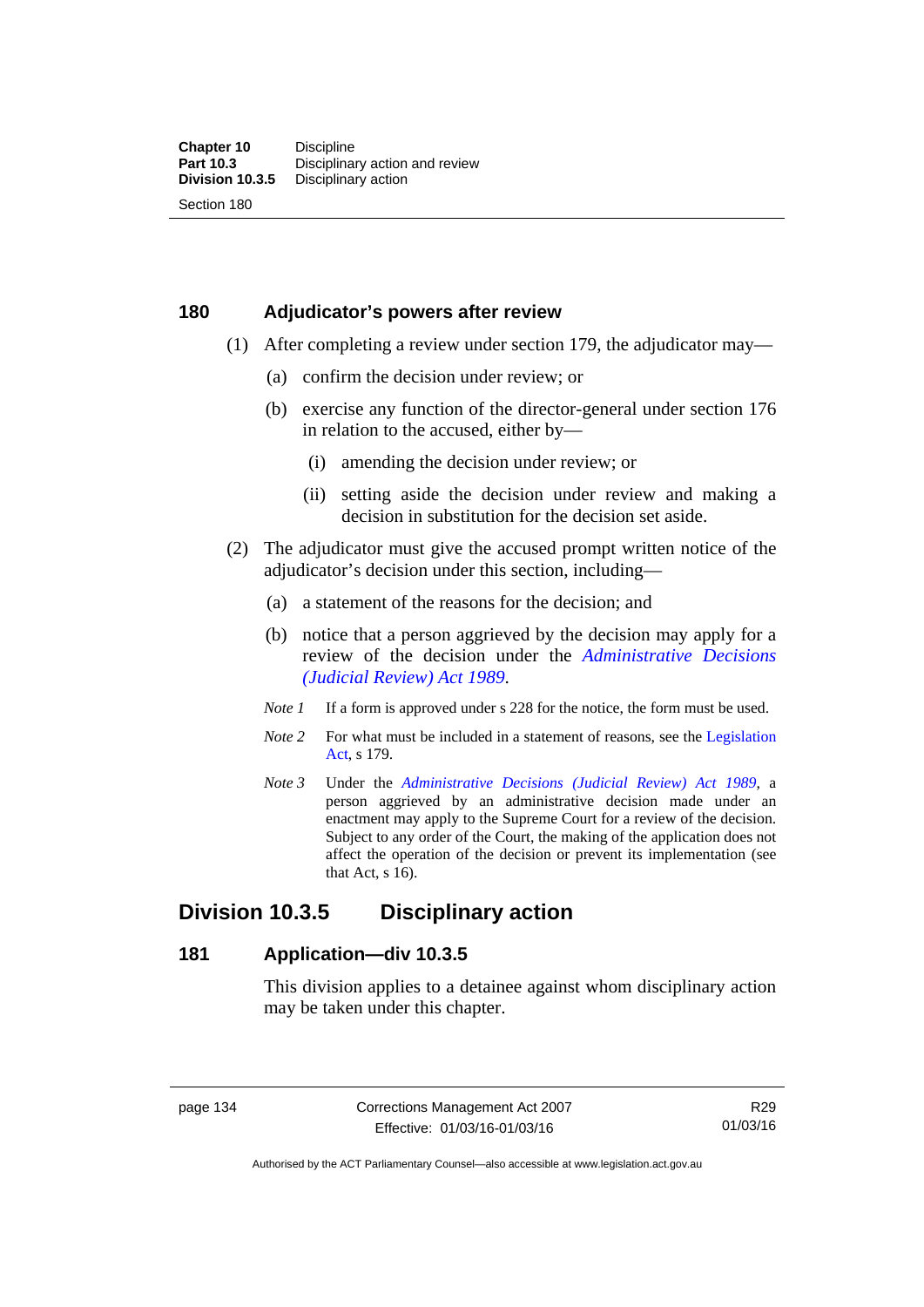# **182 Meaning of** *relevant presiding officer***—div 10.3.5**

In this division:

*relevant presiding officer* means any of the following:

- (a) a presiding officer under division 10.3.1 (Disciplinary action with accused's consent);
- (b) a presiding officer under division 10.3.2 (Internal disciplinary inquiry);
- (c) the director-general under division 10.3.3 (Internal review of inquiry decision):
- (d) an adjudicator under division 10.3.4 (External review of inquiry decisions).

#### **183 Disciplinary action by relevant presiding officer**

- (1) As disciplinary action against a detainee, a relevant presiding officer may do 1 or more of the following (each of which is *disciplinary action*):
	- (a) warn the detainee about committing a disciplinary breach;
	- (b) reprimand the detainee;
	- (c) impose an administrative penalty, or a combination of administrative penalties, on the detainee;
	- (d) give the detainee a direction under section 185 (Reparation).
- (2) The relevant presiding officer must ensure that the disciplinary action against a detainee for a disciplinary breach is proportionate to the breach.
- (3) Without limiting section 14 (Corrections policies and operating procedures), the director-general must make a corrections policy and operating procedure providing for matters to be considered when deciding whether disciplinary action is proportionate to a disciplinary breach.

page 135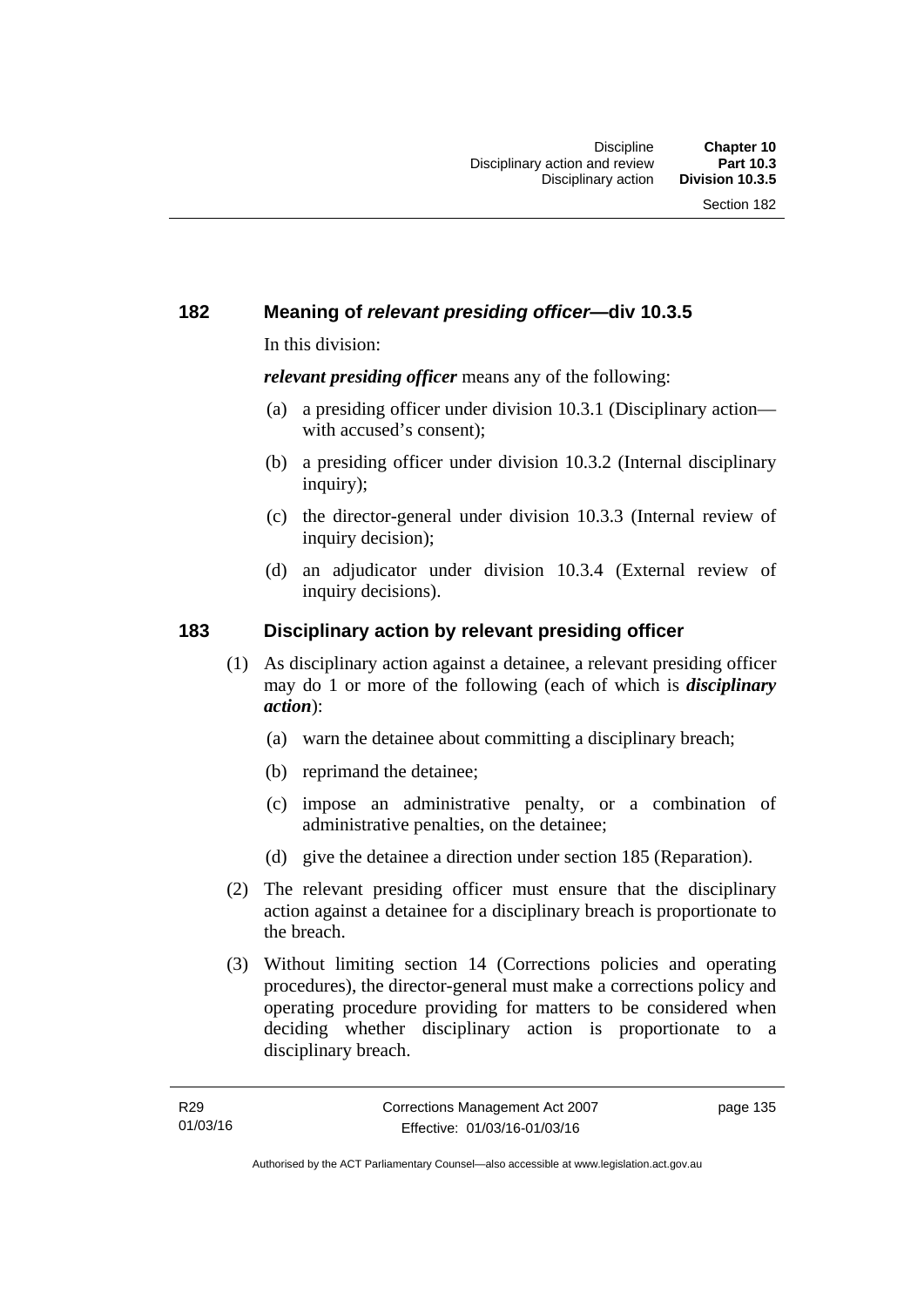## **184 Administrative penalties**

#### Each of the following is an *administrative penalty*:

- (a) a financial penalty not exceeding \$500;
- (b) a withdrawal of privileges for not longer than 180 days;
- (c) a requirement to perform extra work;
- (d) separate confinement for 1 of the following:
	- (i) 3 days;
	- $(ii)$  7 days;
	- (iii) 28 days:
- (e) anything declared by regulation to be an administrative penalty.

#### **185 Reparation**

- (1) This section applies if a relevant presiding officer finds that—
	- (a) a charge for a disciplinary breach by a detainee is proven; and
	- (b) a person (the *injured person*) suffered loss as a direct result of the breach.
- (2) The relevant presiding officer may direct the detainee to make reparation for the injured person's loss by payment of an amount or otherwise.
- (3) An amount directed to be paid must not exceed—
	- (a) \$100; or
	- (b) if a higher amount is prescribed by regulation—the prescribed amount.
- (4) An amount payable under a direction is payable out of any money held by the director-general for the detainee.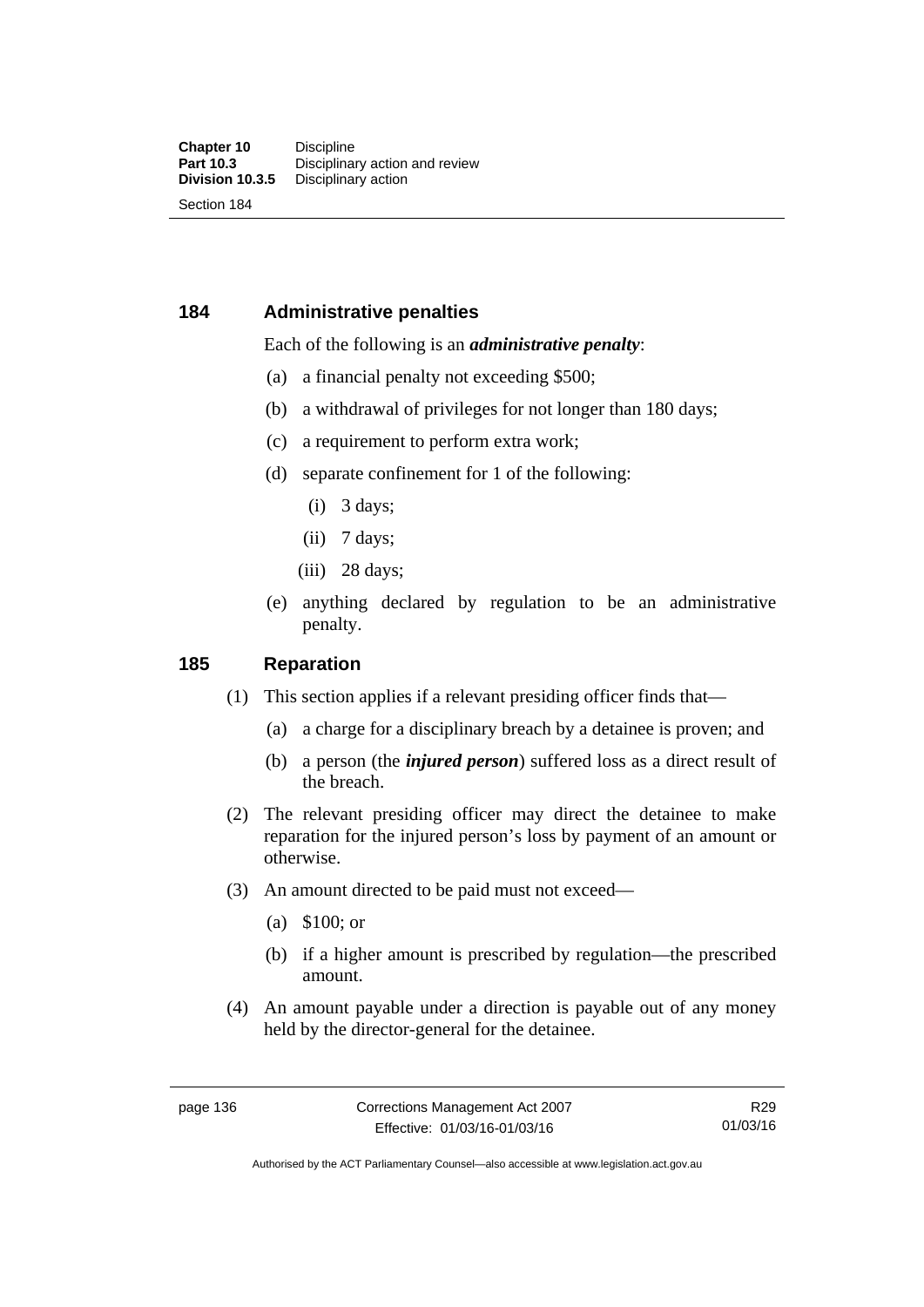(5) In this section:

*loss*—

- (a) see the [Criminal Code](http://www.legislation.act.gov.au/a/2002-51), section 300; and
- (b) includes out-of-pocket or other expense incurred.

# **186 Maximum administrative penalties**

- (1) This section applies if—
	- (a) a detainee is charged with 2 or more disciplinary breaches; and
	- (b) the charges arise out of the same conduct.
- (2) The total of the administrative penalties imposed for the breaches must not, for any particular kind of penalty, be more than the maximum penalty that may be imposed for any 1 of those breaches.

# **187 Separate confinement conditions**

- (1) This section applies if separate confinement is imposed on a detainee as an administrative penalty for a disciplinary breach.
- (2) The director-general must ensure that—
	- (a) a doctor appointed under section 21 (Doctors—health service appointments) examines the detainee as soon as practicable after the separate confinement starts and ends; and
	- (b) a corrections officer monitors the detainee's condition in separate confinement at least daily.

# **188 Privileges and entitlements—impact of discipline**

To remove any doubt—

 (a) anything expressed in chapter 6 (Living conditions at correctional centres) to be an entitlement for this chapter is not affected by anything that happens under this chapter, including—

page 137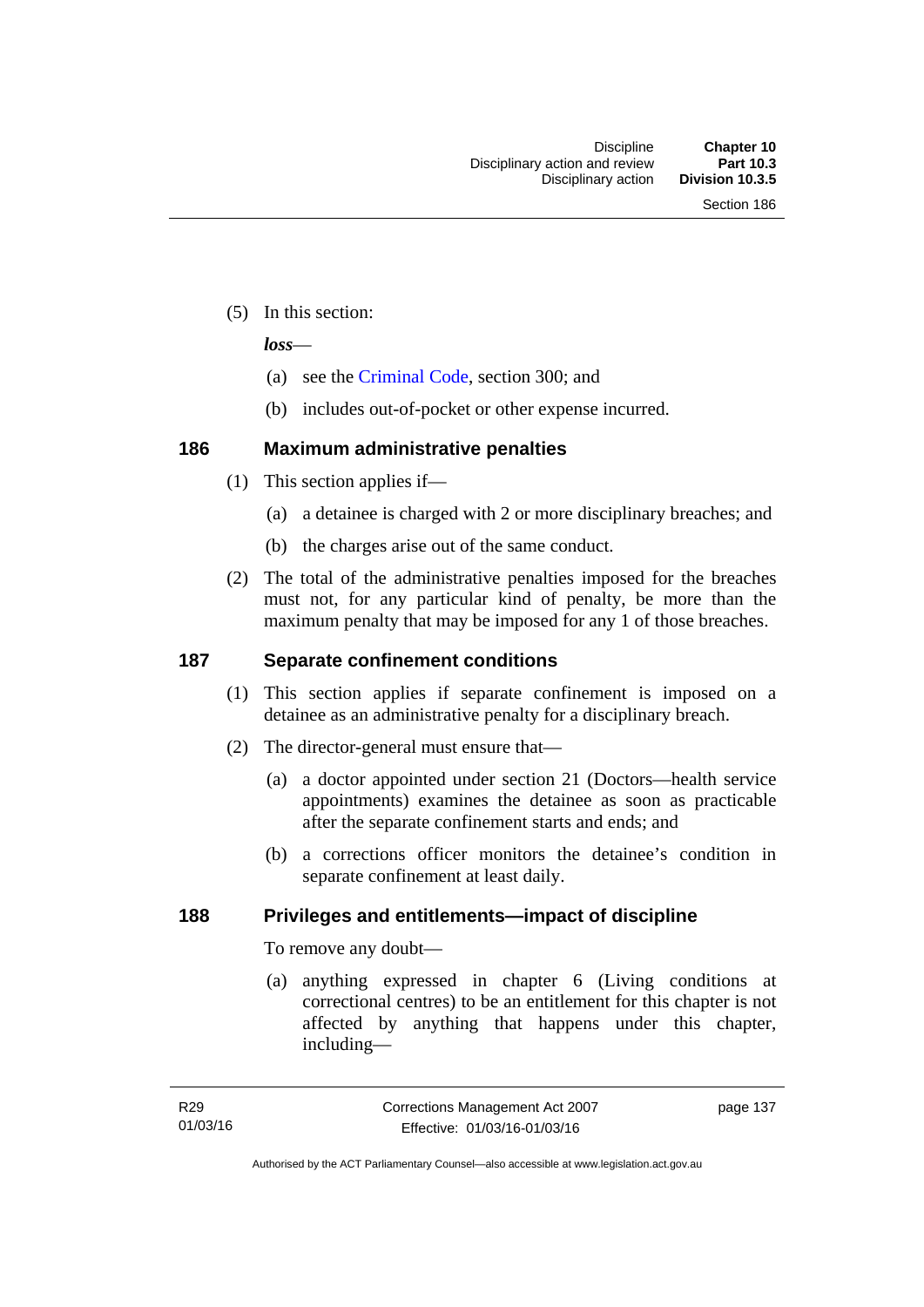- (i) investigative segregation; and
- (ii) disciplinary action; and
- (b) anything else mentioned in chapter 6 is, for this chapter, a privilege.

#### **189 Record of disciplinary action**

- (1) The director-general must keep a record of any disciplinary action taken against a detainee.
- (2) The record must include details of the following:
	- (a) the detainee's name;
	- (b) the disciplinary breach;
	- (c) a brief statement of the conduct to which the disciplinary breach applies and when, or the period during which, it happened;
	- (d) the disciplinary action taken against the detainee;
	- (e) anything else prescribed by regulation.
- (3) The record must also include details of any finding by a relevant presiding officer that a disciplinary breach is proven against the detainee if the relevant presiding officer decides not to take disciplinary action against the detainee.
- (4) The record must be available for inspection under chapter 7 (Inspection of correctional centres).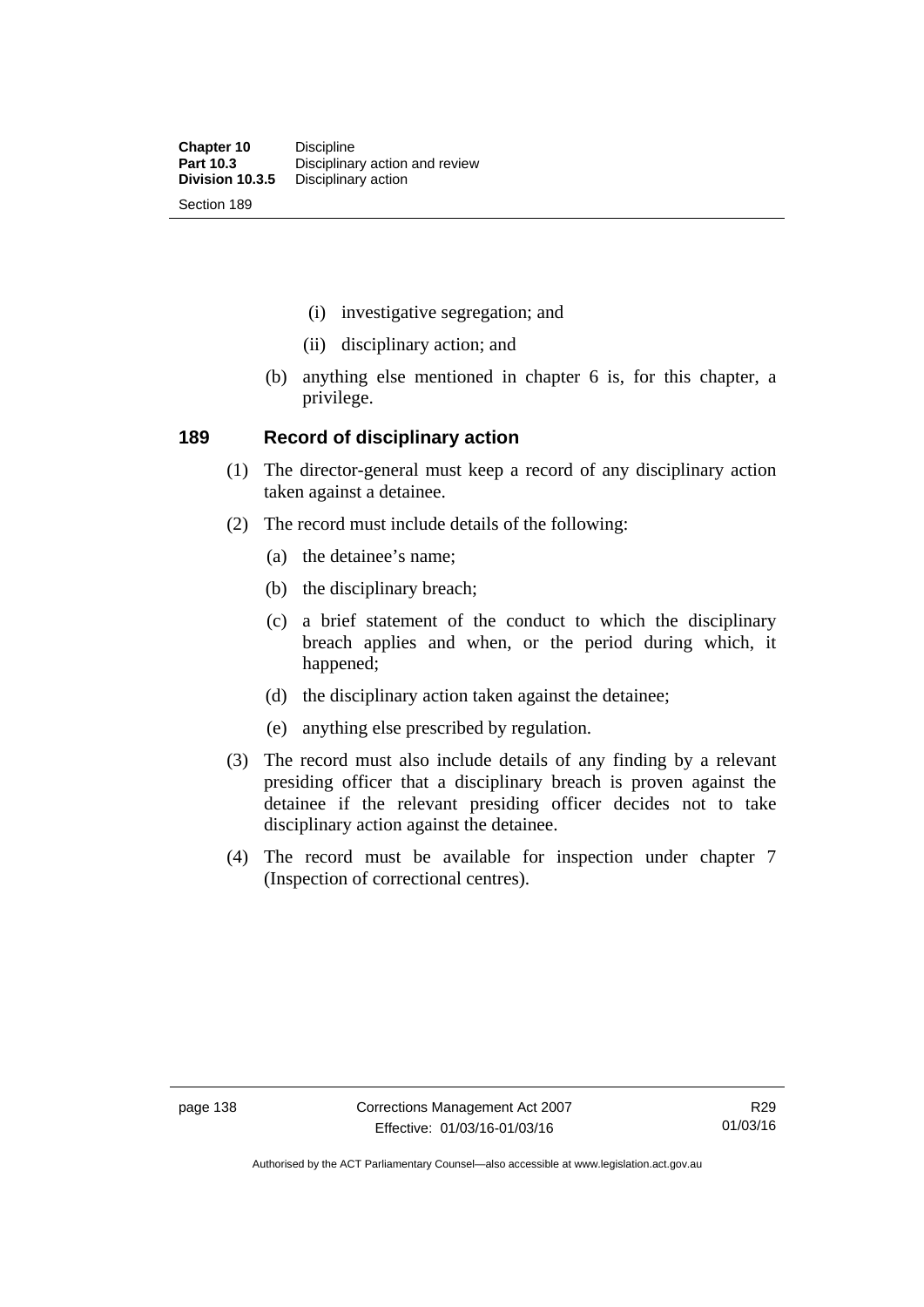# **Chapter 11 Disciplinary inquiries**

# **Part 11.1 Conduct of disciplinary inquiries—general**

# **190 Application—ch 11**

This chapter applies to an inquiry under any of the following:

- (a) division 10.3.2 (Internal disciplinary inquiry);
- (b) division 10.3.3 (Internal review of inquiry decision);
- (c) division 10.3.4 (External review of inquiry decisions).

# **191 Meaning of** *presiding officer—***ch 11**

In this chapter:

*presiding officer*, for an inquiry, means the relevant presiding officer under division 10.3.5 (Disciplinary action) for the inquiry.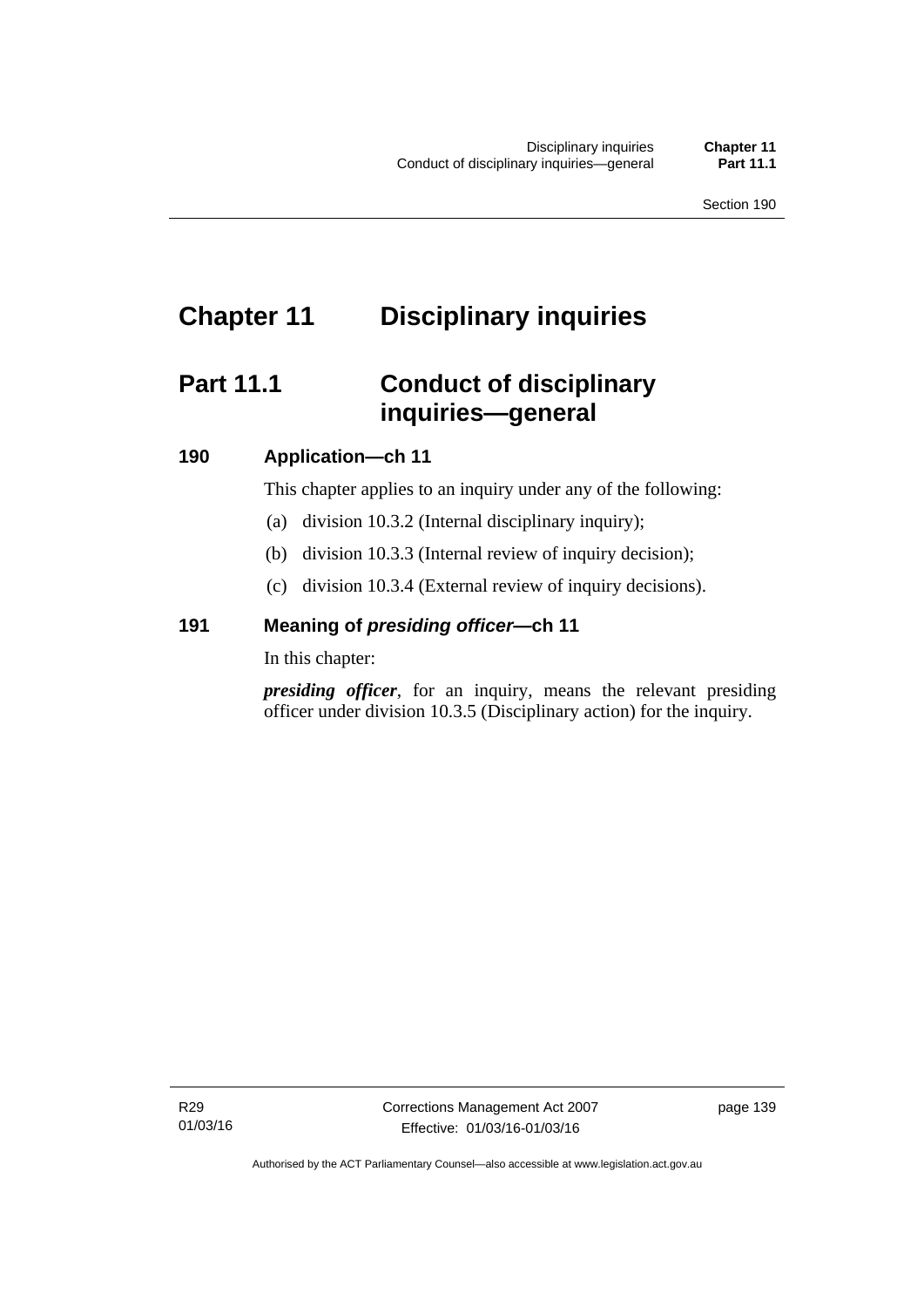Section 192

# **Part 11.2 Disciplinary inquiry procedures**

## **192 Nature of disciplinary inquiries**

- (1) To remove any doubt, an inquiry is an administrative process.
- (2) At an inquiry—
	- (a) the rules of natural justice apply; and
	- (b) the laws of evidence do not apply; and
	- (c) evidence must not be given on oath or by affidavit; and
	- (d) the question whether a detainee has committed a disciplinary breach must be decided on the balance of probabilities.

## **193 Application of Criminal Code, ch 7**

To remove any doubt, an inquiry is not a legal proceeding for the [Criminal Code](http://www.legislation.act.gov.au/a/2002-51), chapter 7 (Administration of justice offences).

*Note* That chapter includes offences (eg perjury, falsifying evidence, failing to attend and refusing to be sworn) applying in relation to an inquiry.

#### **194 Notice of disciplinary inquiry etc**

- (1) The presiding officer for an inquiry in relation to an accused must give the accused written notice of the inquiry.
- (2) The notice must include the following:
	- (a) a statement about where and when the inquiry is to start;
	- (b) details of the disciplinary charge or disciplinary action to which the inquiry relates:
	- (c) the closing date for the accused to give the presiding officer submissions to the inquiry;
	- (d) a statement about the effect of section 192 (Nature of disciplinary inquiries);

R29 01/03/16

Authorised by the ACT Parliamentary Counsel—also accessible at www.legislation.act.gov.au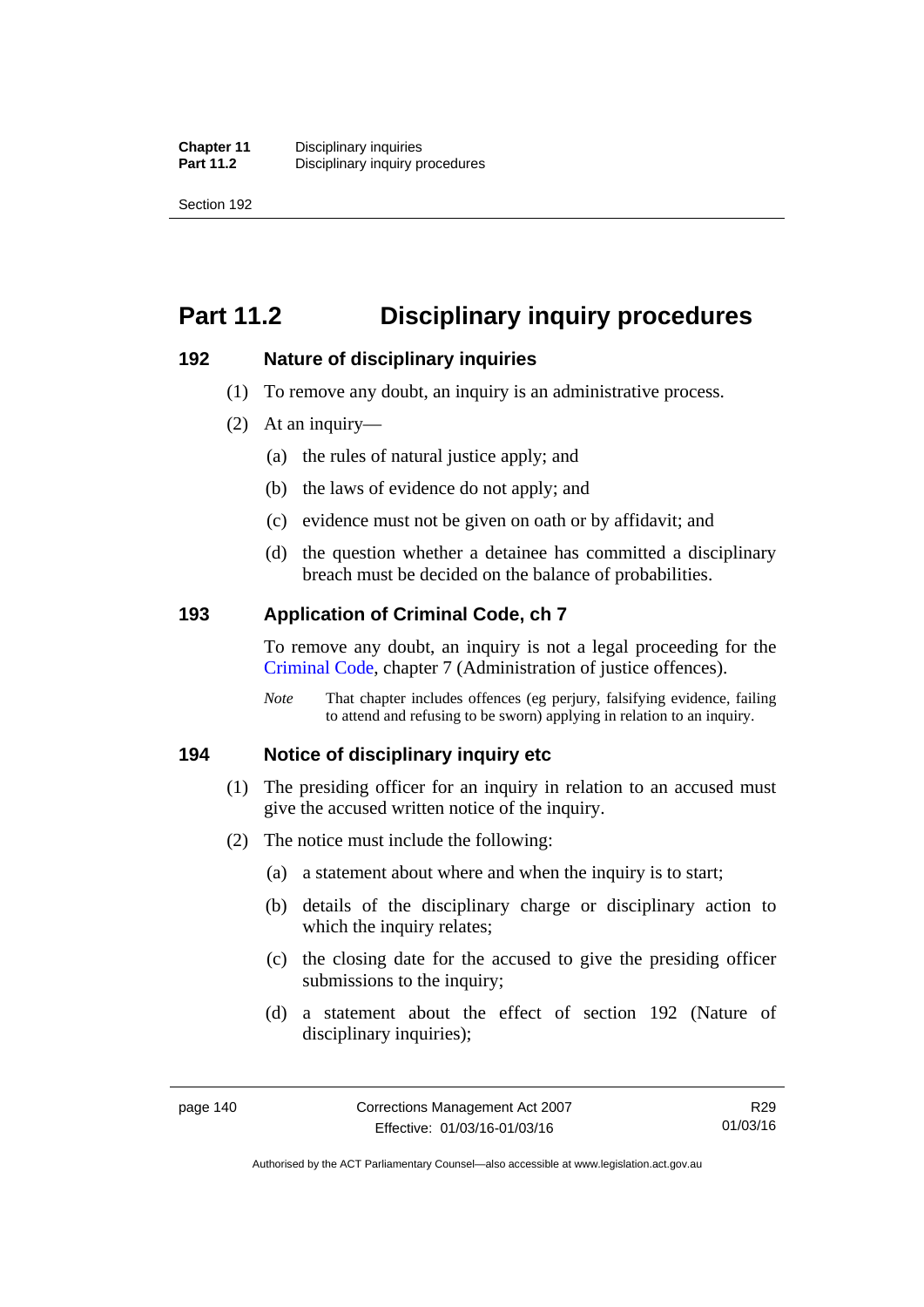- (e) a statement about the effect of subsections (3) and (4);
- (f) a statement to the effect that the presiding officer may hold a hearing for the inquiry in accordance with part 11.3 (Disciplinary hearing procedures).
- (3) The accused may make submissions to the presiding officer for the inquiry in any form acceptable to the presiding officer.

#### **Example of acceptable form**

an audio recording or a document written for a detainee

- *Note* An example is part of the Act, is not exhaustive and may extend, but does not limit, the meaning of the provision in which it appears (see [Legislation Act,](http://www.legislation.act.gov.au/a/2001-14) s 126 and s 132).
- (4) The presiding officer must consider any submission given to the presiding officer by the accused before the closing date for submissions stated in the notice of the inquiry given to the accused.

#### **195 Conduct of disciplinary inquiries**

- (1) An inquiry must be conducted with as little formality and technicality, and as quickly as the requirements of this Act and a proper consideration of the charge allow.
- (2) The presiding officer at an inquiry may hold a hearing for the inquiry.
- (3) A hearing for an inquiry must be held in accordance with part 11.3.
- (4) Proceedings at an inquiry are not open to the public, unless the presiding officer decides otherwise in a particular case.
- (5) A decision of the presiding officer at an inquiry is not invalid only because of any informality or lack of form.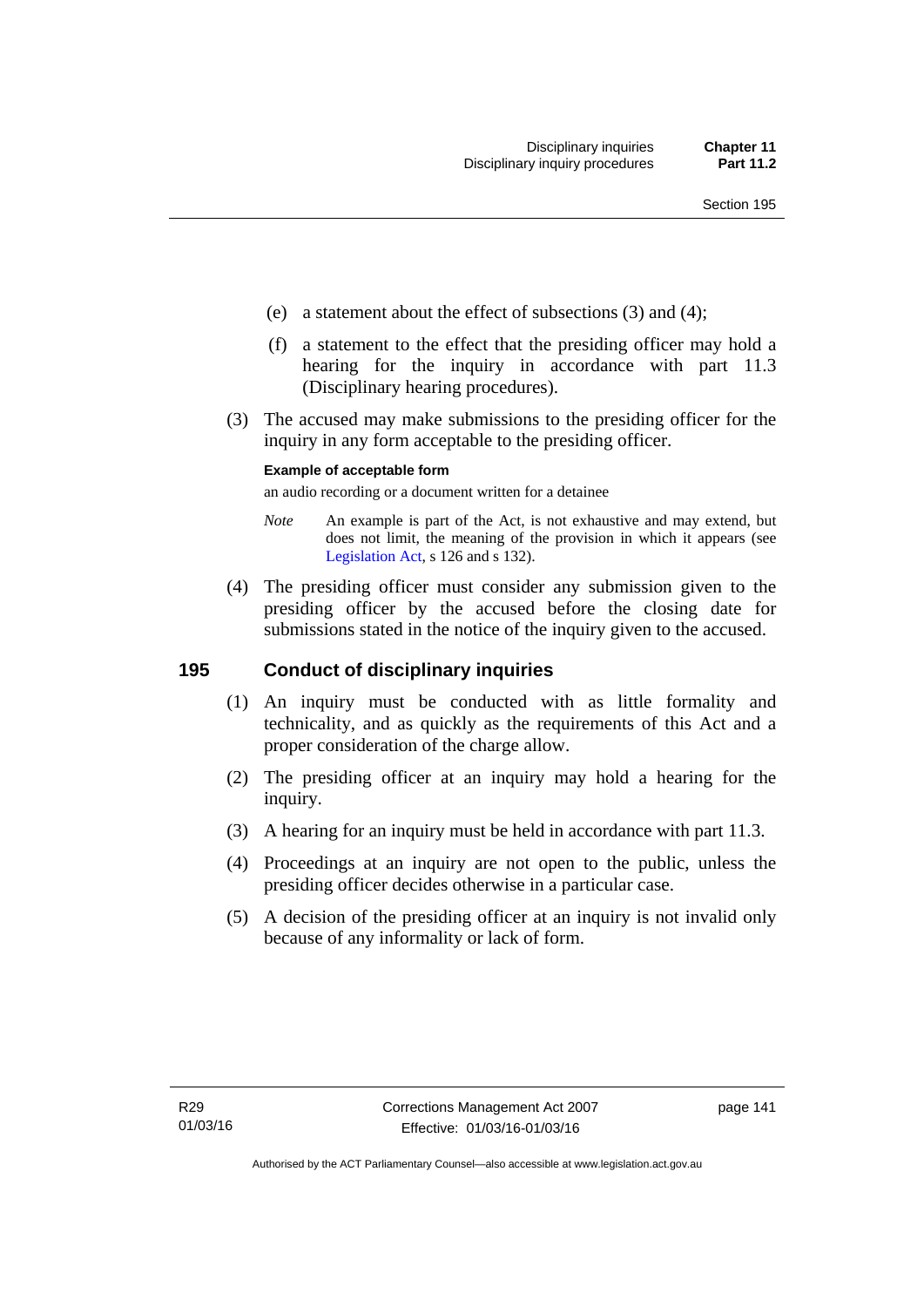Section 196

### **196 Presiding officer may require official reports**

- (1) For an inquiry, the presiding officer may, by written notice given to any of the following, require the person to give the presiding officer a written report about the accused:
	- (a) the director-general;
	- (b) if the accused has been detained at a NSW correctional centre—the commissioner of corrective services under the *[Crimes \(Administration of Sentences\) Act 1999](http://www.legislation.nsw.gov.au/maintop/view/inforce/act+93+1999+cd+0+N)* (NSW);
	- (c) the director of public prosecutions;
	- (d) a corrections officer;
	- (e) a public servant.
- (2) The person given the notice must comply with it.

## **197 Presiding officer may require information and documents**

- (1) For an inquiry, the presiding officer may, by written notice given to a person, require the person—
	- (a) to provide stated information to the presiding officer relevant to the inquiry; or
	- (b) to produce to the presiding officer a stated document or thing relevant to the inquiry.
- (2) This section does not require a person to give information, or produce a document or other thing, to the presiding officer if the Minister certifies in writing that giving the information, or producing the document or other thing—
	- (a) may endanger a detainee or anyone else; or
	- (b) is contrary to the public interest.
	- *Note* The [Legislation Act,](http://www.legislation.act.gov.au/a/2001-14) s 170 and s 171 deal with the application of the privilege against self-incrimination and client legal privilege.

Authorised by the ACT Parliamentary Counsel—also accessible at www.legislation.act.gov.au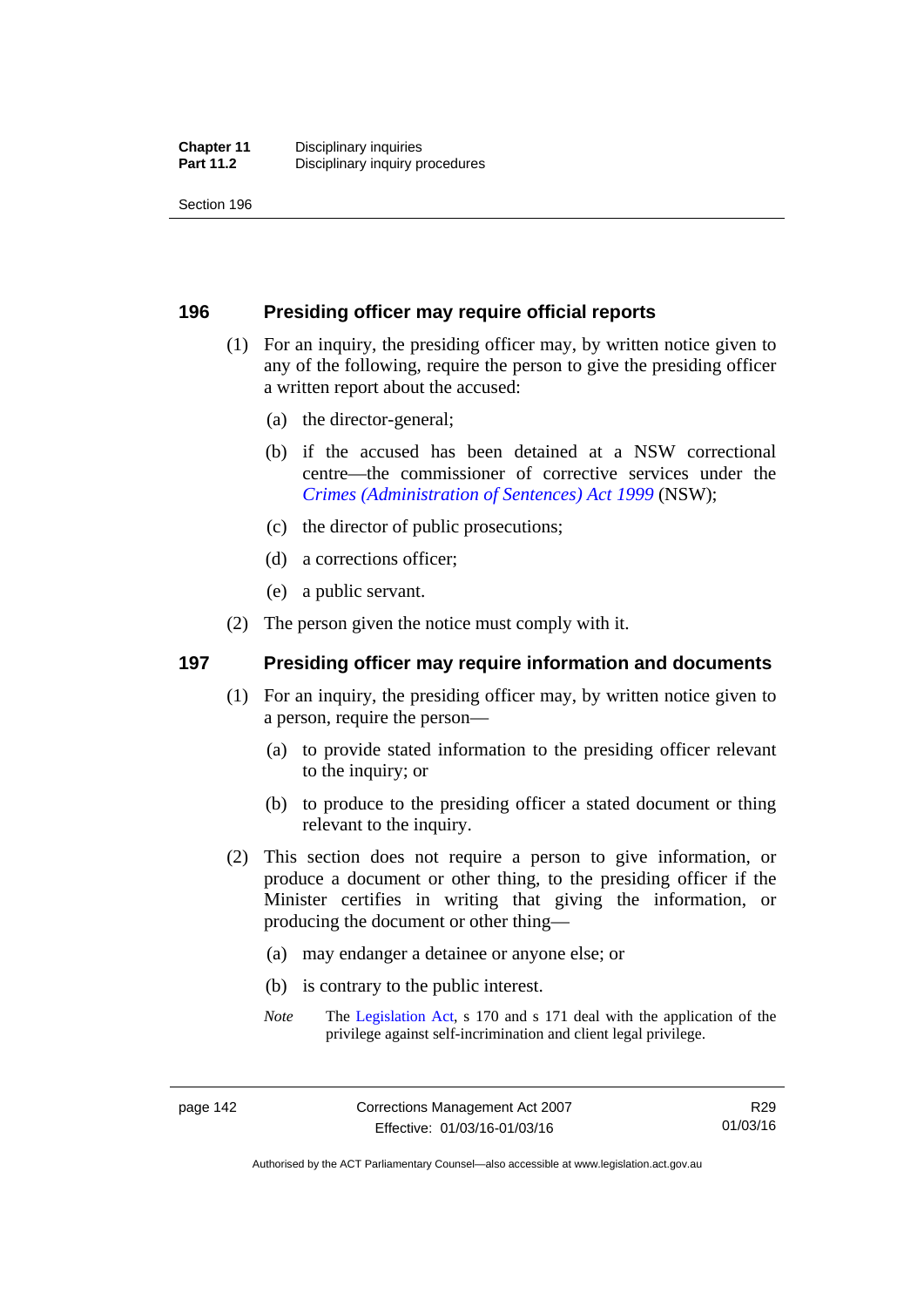### **198 Possession of inquiry documents etc**

The presiding officer may have possession of a document or other thing produced to the presiding officer for an inquiry for as long as the presiding officer considers necessary for the inquiry.

# **199 Record of inquiry**

The presiding officer for an inquiry must keep a written record of proceedings at the inquiry.

R29 01/03/16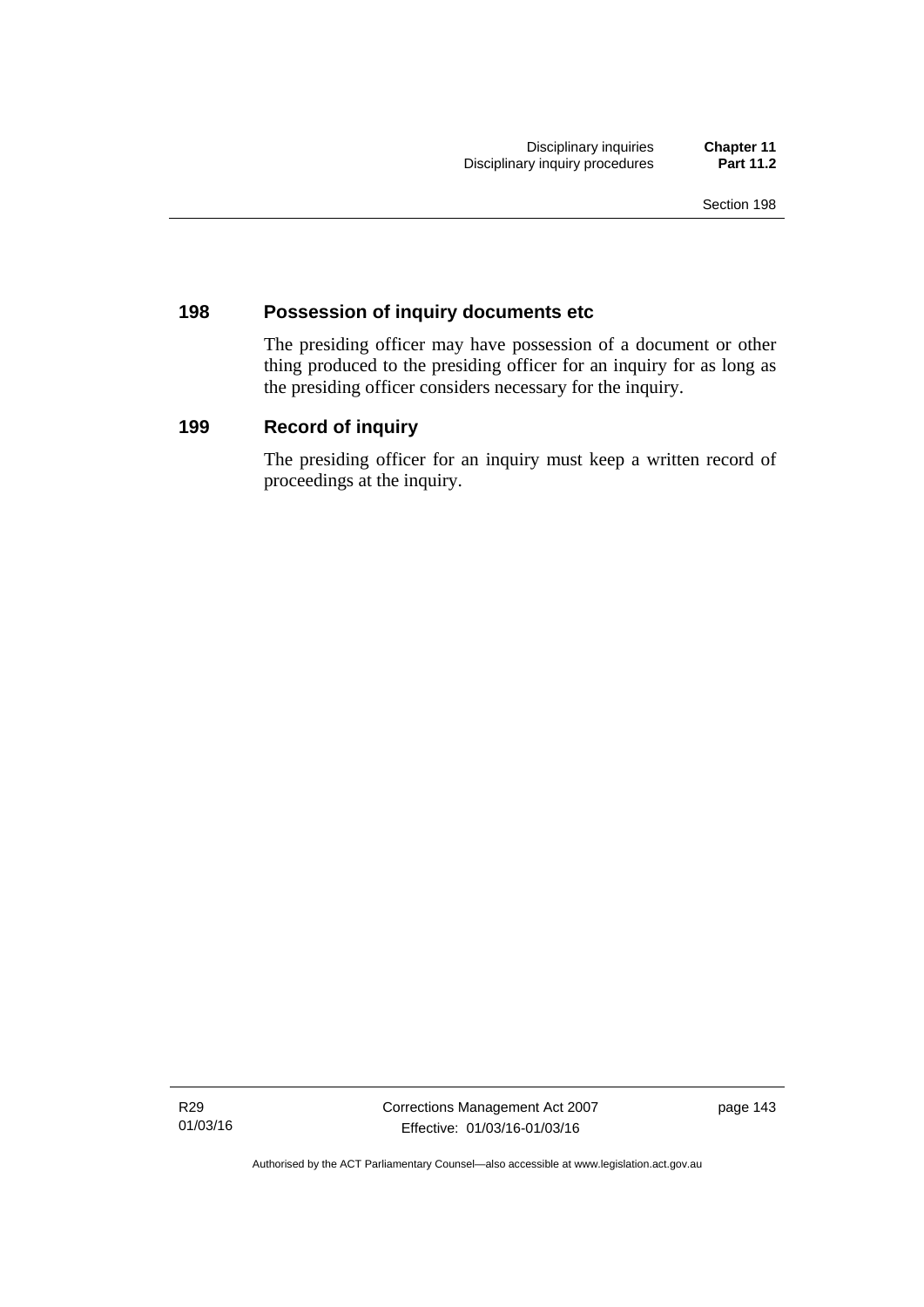Section 200

# **Part 11.3 Disciplinary hearing procedures**

#### **200 Notice of disciplinary hearing**

- (1) The presiding officer for an inquiry must give written notice of a hearing for the inquiry to each of the following:
	- (a) the accused to whom the inquiry relates;
	- (b) the director-general.
- (2) The notice must include the following:
	- (a) a statement about where and when the hearing is to be held;
	- (b) a statement about the accused's entitlements under section 201 and section 202.
- (3) To remove any doubt, the hearing may be held at the correctional centre where the accused is detained.

#### **201 Appearance at disciplinary hearing**

- (1) The accused is entitled to be present at a hearing for an inquiry in relation to the accused.
- (2) For the hearing, the presiding officer may, by written notice given to the accused or anyone else, require the person to appear before the presiding officer, at a stated time and place, to do either or both of the following:
	- (a) answer questions;
	- (b) produce a stated document or other thing relevant to the inquiry.
- (3) A person is taken to have complied with a notice under subsection (2) (b) if the person gives the document or thing to the presiding officer before the time stated in the notice for its production.

Authorised by the ACT Parliamentary Counsel—also accessible at www.legislation.act.gov.au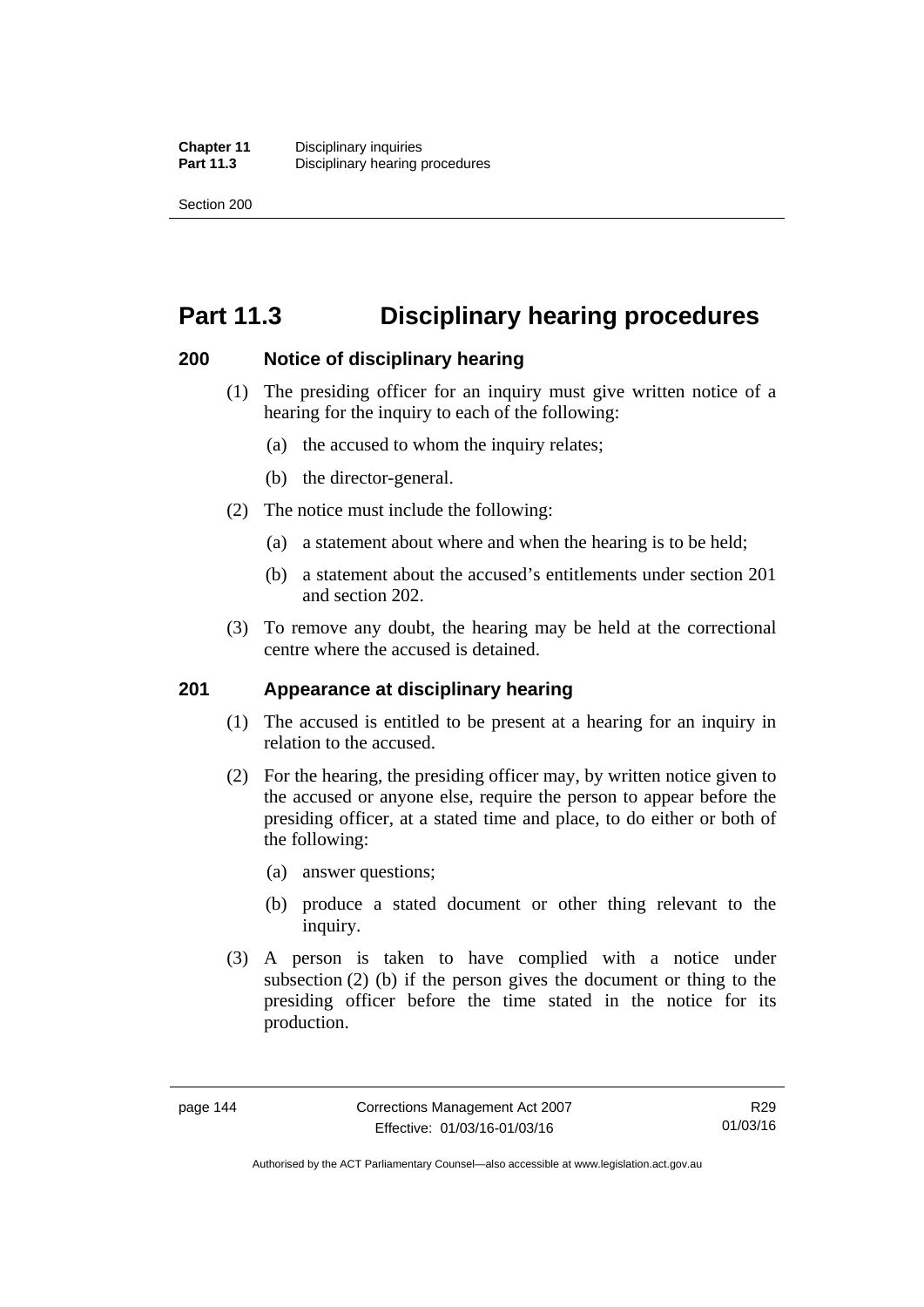- (4) The presiding officer at a hearing for an inquiry may require the accused, or a witness, appearing before the presiding officer to do 1 or more of the following:
	- (a) answer a question relevant to the inquiry;
	- (b) produce a document or other thing relevant to the inquiry.
- (5) The presiding officer at the hearing may disallow a question put to a person if the presiding member considers the question—
	- (a) is unfair, unduly prejudicial or vexatious; or
	- (b) involves an abuse of the inquiry process.
	- *Note* The [Legislation Act,](http://www.legislation.act.gov.au/a/2001-14) s 170 and s 171 deal with the application of the privilege against self-incrimination and client legal privilege.
- (6) The presiding officer may allow a corrections officer or anyone else to be present, and to be heard, at a disciplinary hearing.

#### **202 Rights of accused at disciplinary hearing**

- (1) An accused who appears at a hearing for an inquiry in relation to the accused—
	- (a) is entitled to be heard, to examine and cross-examine witnesses, and to make submissions for the inquiry; and
	- (b) is not entitled to be represented by a lawyer or anyone else, without the presiding officer's consent.
- (2) In deciding whether to grant leave for legal representation, the presiding officer must have regard to the following:
	- (a) the seriousness of the disciplinary breach charged;
	- (b) the administrative penalty likely to be imposed for the disciplinary breach charged;
	- (c) the likely procedural complexities;
	- (d) the accused's capacity for selfrepresentation;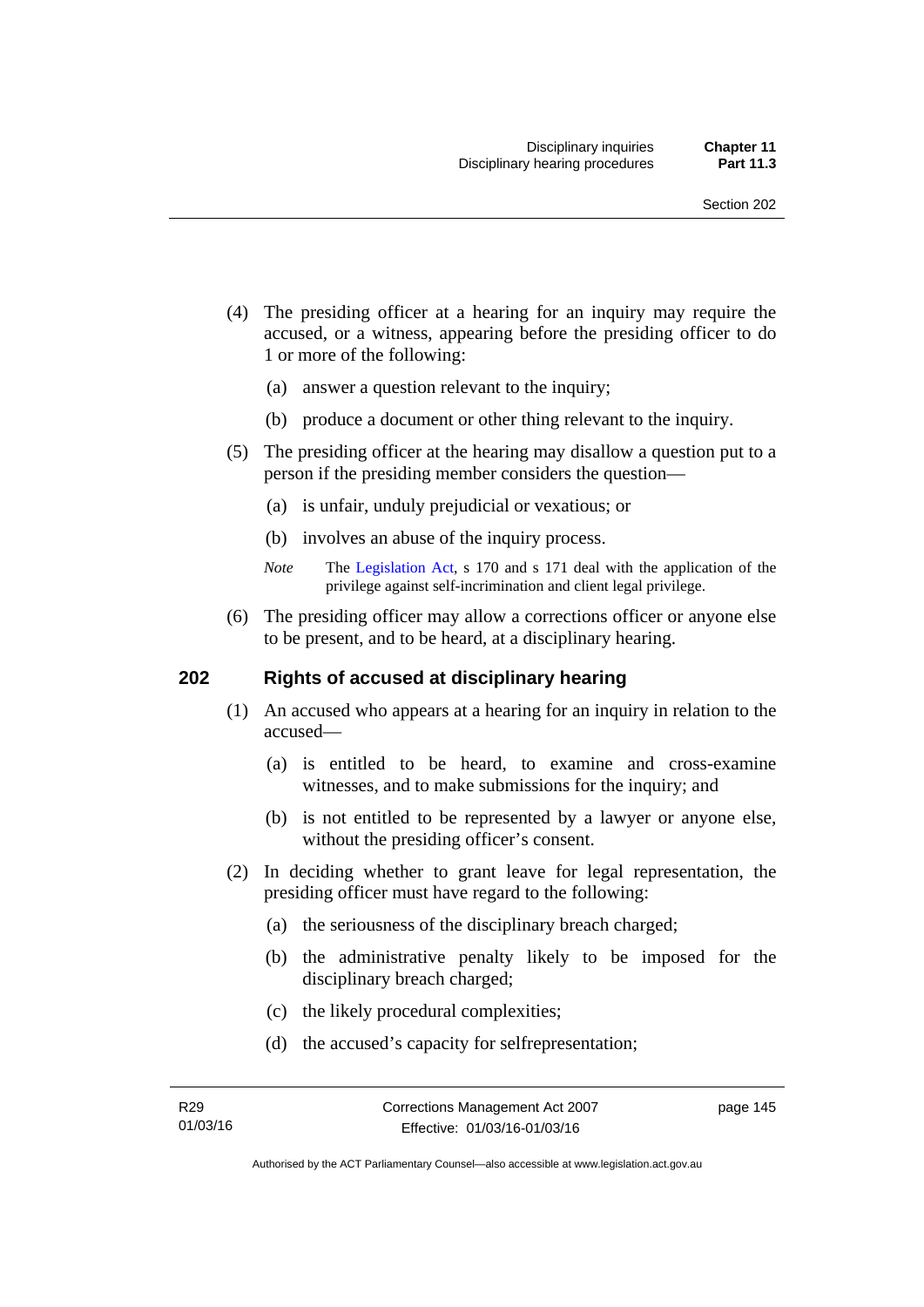Section 203

(e) the need for a fair and prompt resolution of the charge.

#### **Example—par (c)**

the extent of cross-examination that might be required

- *Note* An example is part of the Act, is not exhaustive and may extend, but does not limit, the meaning of the provision in which it appears (see [Legislation Act,](http://www.legislation.act.gov.au/a/2001-14) s 126 and s 132).
- (3) However, the presiding officer may, by written order, exclude the accused from a hearing for the inquiry if the accused—
	- (a) unreasonably interrupts, interferes with or obstructs the hearing; or
	- (b) contravenes a reasonable direction by the presiding officer about the conduct of the hearing.
- (4) If the accused fails to attend a hearing for the inquiry, the presiding officer may conduct the hearing, and make a decision on the charge, in the accused's absence.

## **203 Appearance at disciplinary hearing—audiovisual or audio link**

- (1) This section applies if, in relation to a hearing for an inquiry, or part of the hearing, the presiding officer has given a direction under either of the following sections of the *[Evidence \(Miscellaneous](http://www.legislation.act.gov.au/a/1991-34)  [Provisions\) Act 1991](http://www.legislation.act.gov.au/a/1991-34)*:
	- (a) section 20 (1) (Territory courts may take evidence and submissions from participating States);
	- (b) section 32 (1) (Territory courts may take evidence and submissions from place other than participating State).
- (2) A person may appear and take part in the hearing in accordance with the direction, if the person—
	- (a) is required or entitled to appear personally, whether as the accused or as a witness; or

Authorised by the ACT Parliamentary Counsel—also accessible at www.legislation.act.gov.au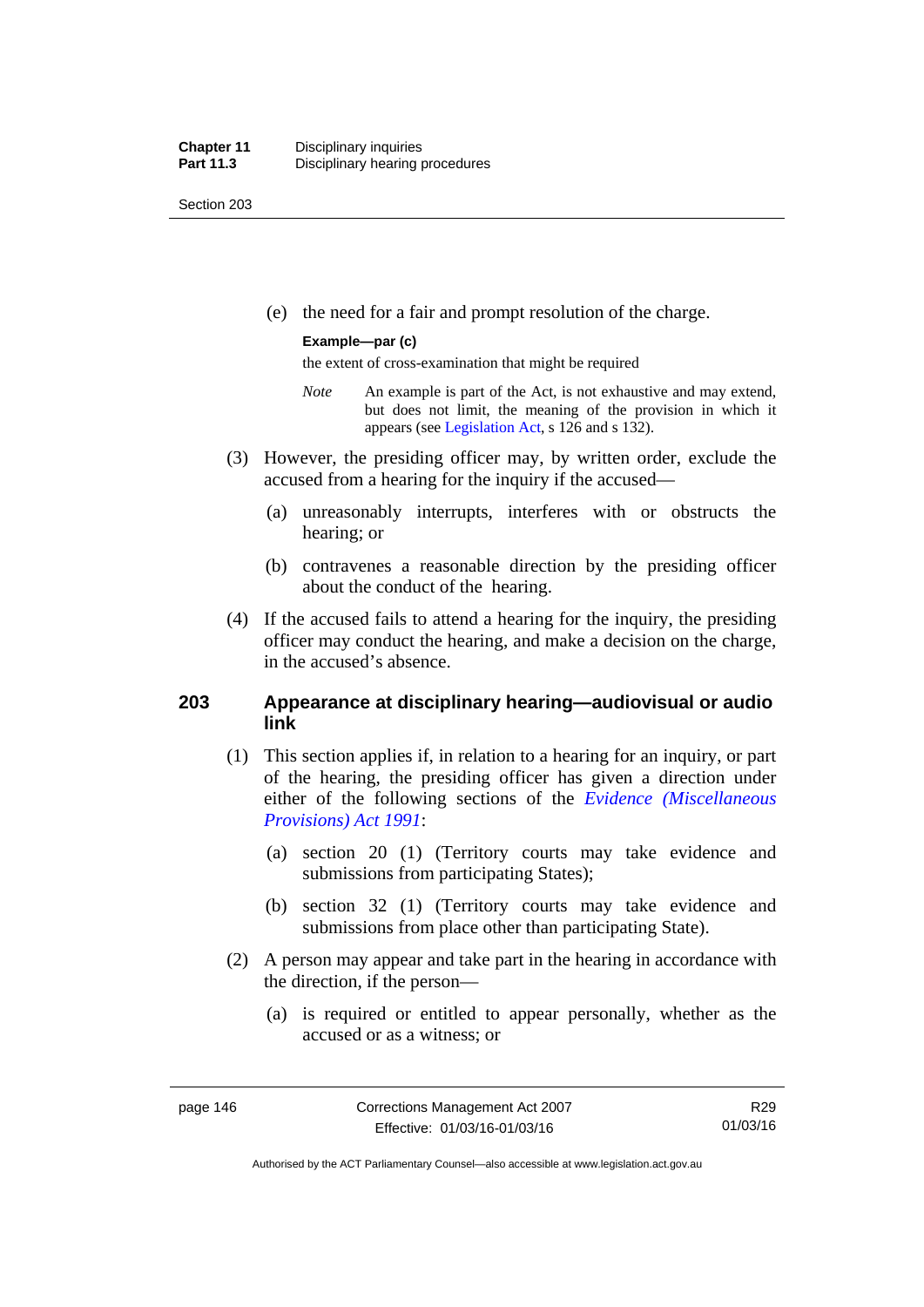- (b) is entitled to appear for someone else.
- (3) A person who appears at the hearing under this section is taken to be before the presiding officer.

R29 01/03/16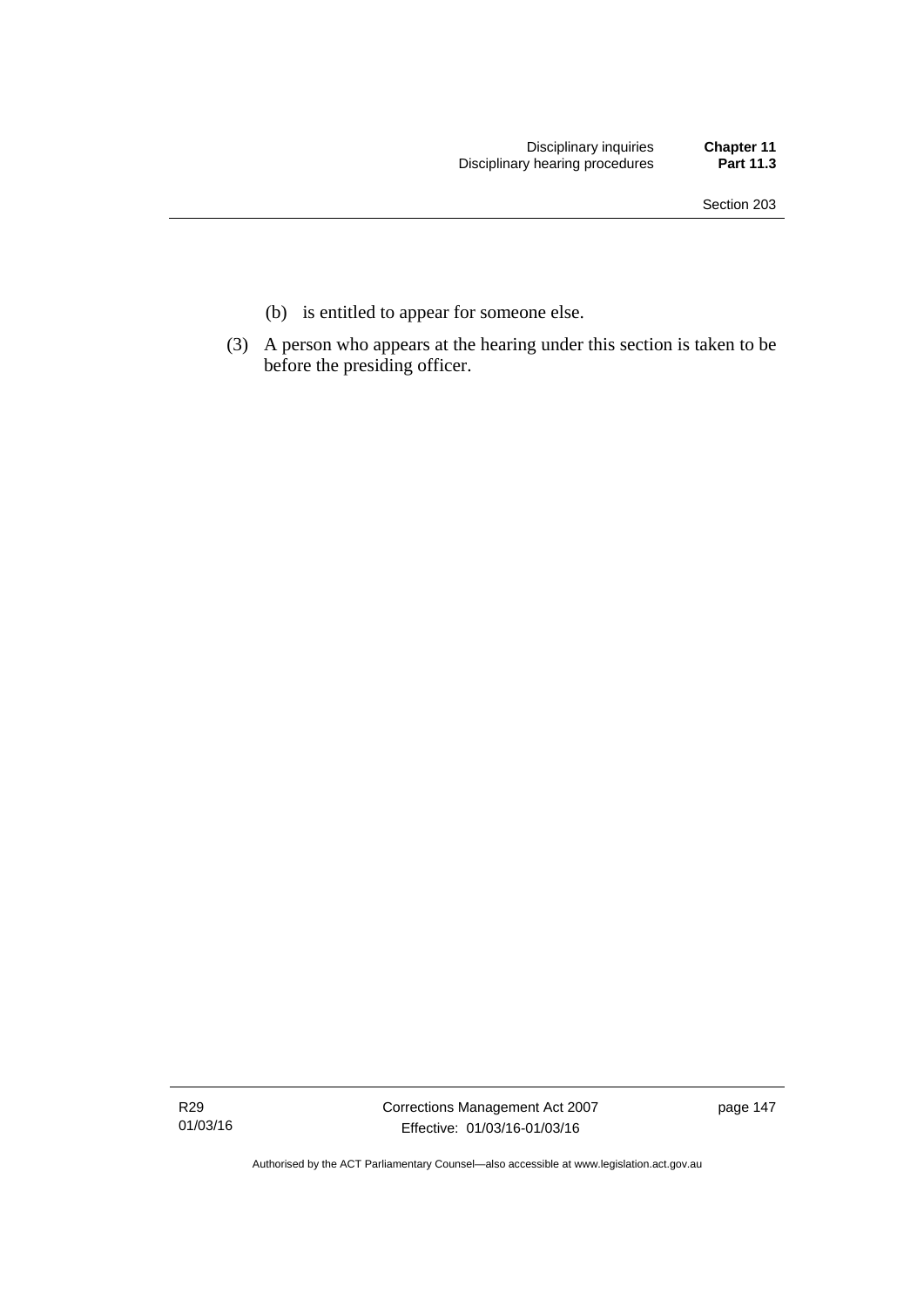**Chapter 12** Full-time detainees—leave **Part 12.1** Local leave

Section 204

# **Chapter 12 Full-time detainees—leave**

# **Part 12.1 Local leave**

#### **204 Local leave directions**

 (1) The director-general may direct that a full-time detainee be taken from a correctional centre to any place in the ACT for any purpose the director-general considers appropriate.

#### **Example**

a direction that a detainee be taken to a place to assist police or a criminal justice entity in relation to the administration of justice

- *Note 1* An example is part of the Act, is not exhaustive and may extend, but does not limit, the meaning of the provision in which it appears (see [Legislation Act,](http://www.legislation.act.gov.au/a/2001-14) s 126 and s 132).
- *Note 2* Power given under an Act to make a statutory instrument (including a direction) includes power to amend or revoke the instrument (see [Legislation Act,](http://www.legislation.act.gov.au/a/2001-14) s 46 (1)).
- (2) The direction is subject to the following conditions:
	- (a) any condition prescribed by regulation;
	- (b) any other condition, consistent with the conditions (if any) prescribed by regulation, that—
		- (i) the director-general believes, on reasonable grounds, is necessary and reasonable; and
		- (ii) is stated in the permit.

#### **Example of condition stated in direction**

a condition that an escort officer escorts the detainee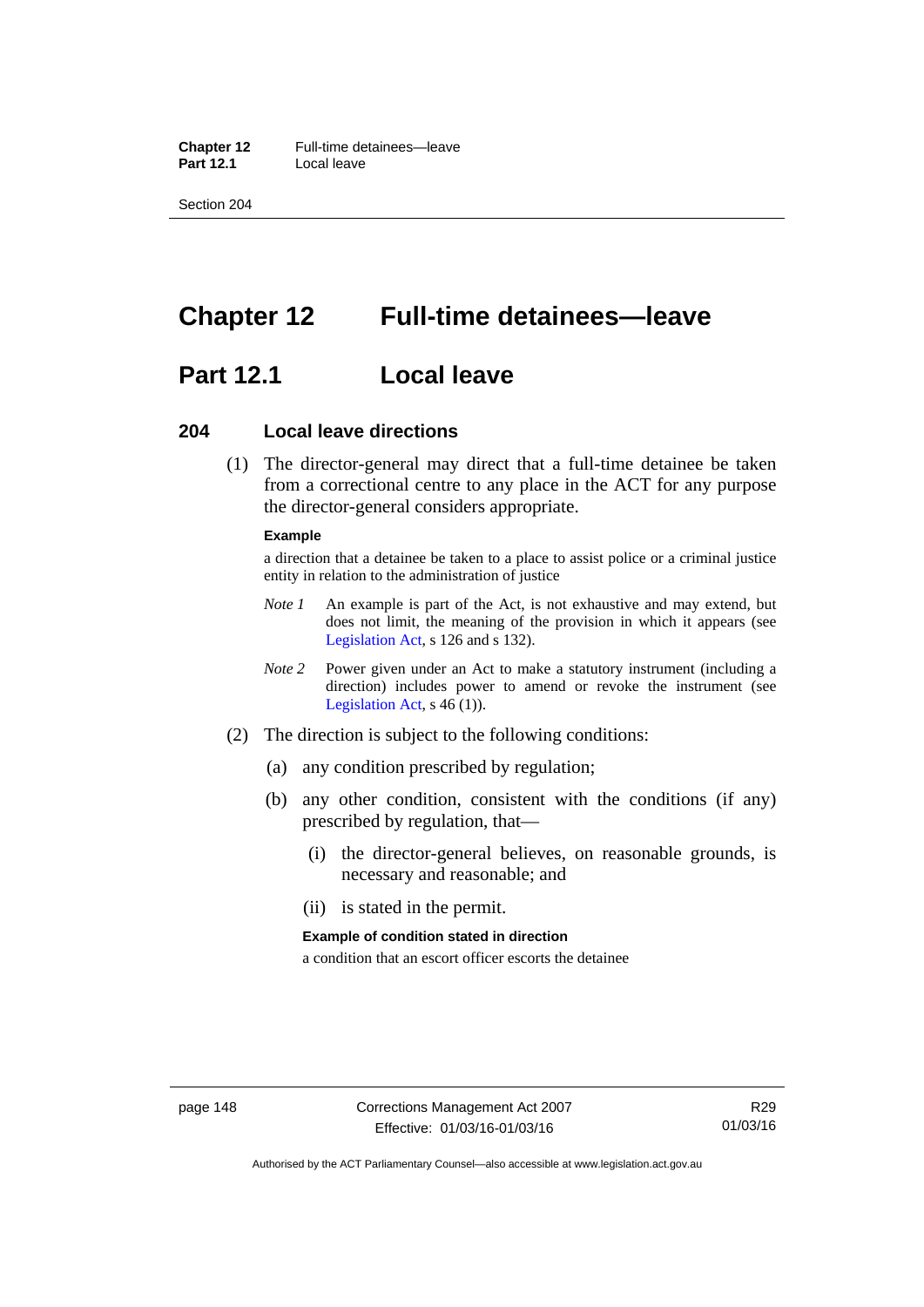### **205 Local leave permits**

 (1) The director-general may give a full-time detainee a written permit (a *local leave permit*) to be absent from a correctional centre for any purpose the director-general considers appropriate.

#### **Examples of purposes**

- 1 to attend a health or rehabilitation service
- 2 to take part in work or work-related activities
- 3 for compassionate reasons
- *Note 1* An example is part of the Act, is not exhaustive and may extend, but does not limit, the meaning of the provision in which it appears (see [Legislation Act,](http://www.legislation.act.gov.au/a/2001-14) s 126 and s 132).
- *Note* 2 If a form is approved under s 228 for this provision, the form must be used.
- *Note 3* Power given under an Act to make a statutory instrument (including a direction) includes power to amend or revoke the instrument (see [Legislation Act,](http://www.legislation.act.gov.au/a/2001-14)  $s$  46 (1)).
- (2) The permit must include the following:
	- (a) the purpose for which the leave is granted;
	- (b) the period, not longer than 7 days, for which leave is granted.
- (3) The permit is subject to the following conditions:
	- (a) any condition prescribed by regulation;
	- (b) any other condition, consistent with the conditions (if any) prescribed by regulation, that—
		- (i) the director-general believes, on reasonable grounds, is necessary and reasonable; and
		- (ii) is stated in the permit.

#### **Example of condition stated in permit**

a condition prohibiting association with a particular person or being near a particular place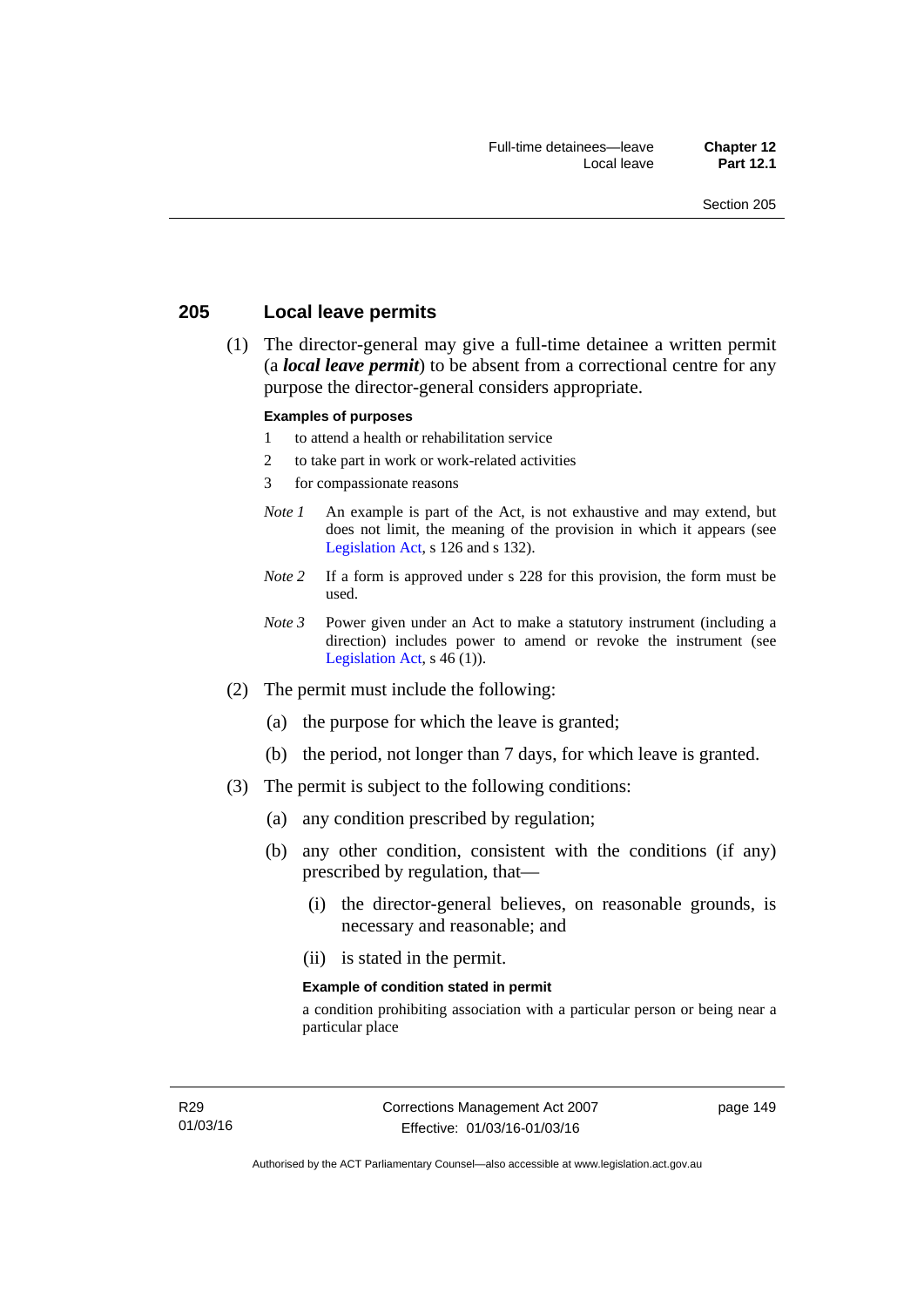**Chapter 12** Full-time detainees—leave<br>**Part 12.2** Interstate leave **Interstate leave**<br>General **Division 12.2.1** Section 206

# **Part 12.2 Interstate leave**

# **Division 12.2.1 General**

#### **206 Definitions—pt 12.2**

In this part:

*corresponding director-general*, of a participating State, means the person responsible for the administration of correctional centres (however described) for full-time detention in the participating State.

*corresponding leave law* means a law of a State or another Territory declared to be a corresponding leave law under section 207.

*escape*, in relation to an interstate detainee, includes fail to return to lawful custody at the end of the period to which the detainee's interstate leave permit applies.

*interstate detainee* means a person to whom an interstate leave permit under a corresponding leave law applies.

*participating State* means a State or another Territory where a corresponding leave law is in force.

## **207 Declaration of corresponding leave laws**

- (1) The Minister may declare that a law of a State or another Territory is a corresponding leave law.
- (2) The Minister may make the declaration only if satisfied that the law substantially corresponds to this part.
- (3) A declaration under this section is a notifiable instrument.

*Note* A notifiable instrument must be notified under the [Legislation Act](http://www.legislation.act.gov.au/a/2001-14).

Authorised by the ACT Parliamentary Counsel—also accessible at www.legislation.act.gov.au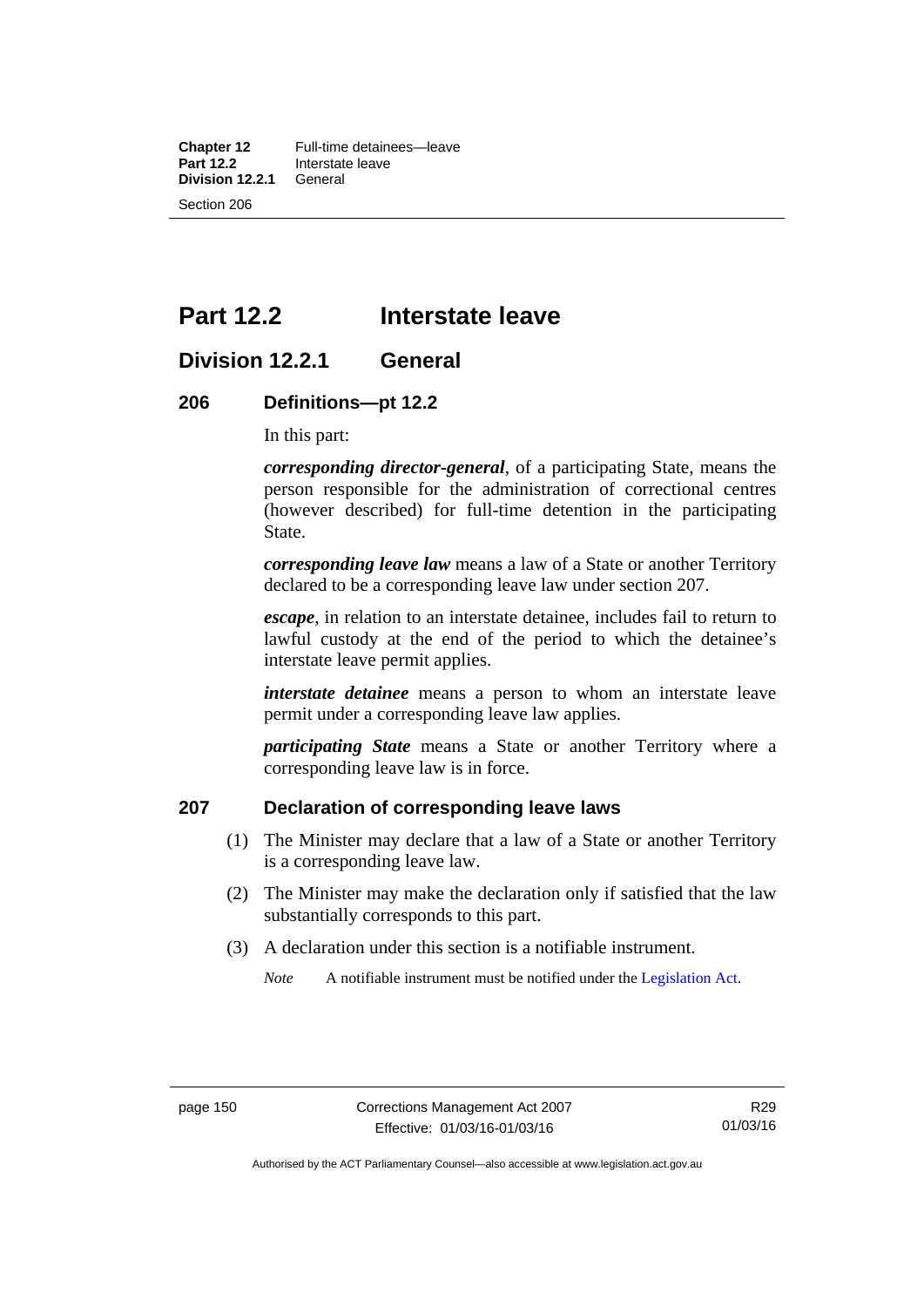# **Division 12.2.2 ACT permits for interstate leave**

#### **208 Interstate leave permits**

- (1) The director-general may, by written notice (an *interstate leave permit*) given to a full-time detainee, give the detainee leave to travel to and from, and remain in, a participating State.
- (2) An interstate leave permit must include the following details:
	- (a) the State or Territory to which the permit applies;
	- (b) the purpose for which the leave is granted;
	- (c) the period, not longer than 7 days, for which leave is granted.
	- *Note 1* If a form is approved under s 228 for this provision, the form must be used.
	- *Note 2* Power given under an Act to make a statutory instrument (including an interstate leave permit) includes power to amend or revoke the instrument (see [Legislation Act,](http://www.legislation.act.gov.au/a/2001-14) s 46 (1)).
- (3) For subsection (2) (c), the director-general may, before the permit ends (a *current permit*), decide to extend the current permit for an additional period (an *extension period*) if—
	- (a) the date the extension period ends is within 7 days after the day the current permit ends; and
	- (b) the director-general is satisfied that—
		- (i) an extension of the current permit is for a purpose for which an interstate leave permit may be granted under this section; and
		- (ii) appropriate measures are in place to allow the detainee to remain at a particular place in the State to which the permit applies.
- (4) The director-general may make a decision under subsection (3) more than once.

page 151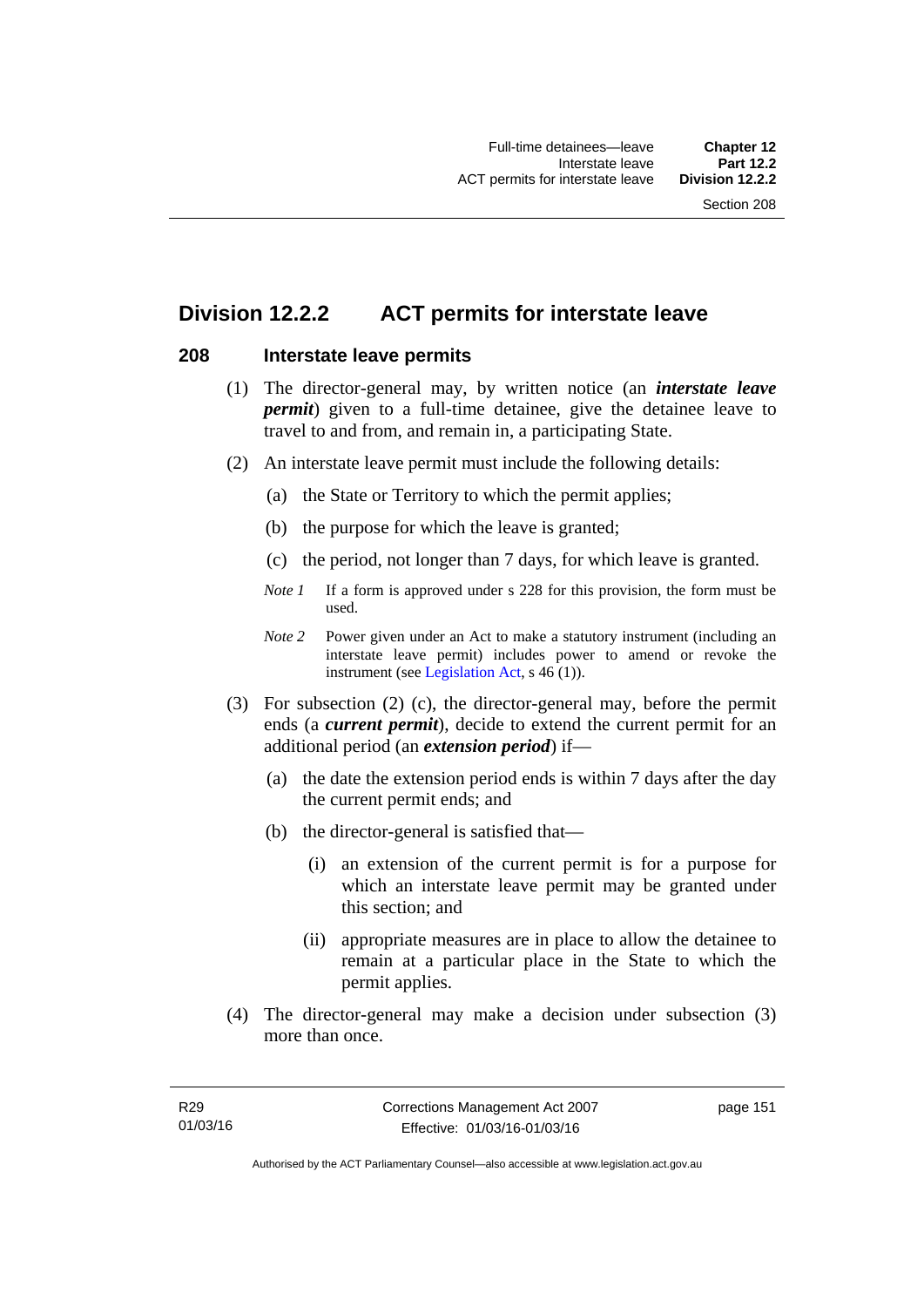- *Note* The director-general may also direct a full-time detainee to be removed to a NSW correctional centre under the *[Crimes \(Sentence](http://www.legislation.act.gov.au/a/2005-59)  [Administration\) Act 2005](http://www.legislation.act.gov.au/a/2005-59)*, s 26 (Full-time detention in ACT or NSW).
- (5) If the director-general delegates the function mentioned in subsection (3), a delegate who extends a permit that has previously been extended at least 3 times must tell the director-general about the delegate's decision.
	- *Note* For the making of delegations and the exercise of delegated functions, see the [Legislation Act,](http://www.legislation.act.gov.au/a/2001-14) pt 19.4.
- (6) An interstate leave permit may be issued—
	- (a) for a full-time detainee with a high security classification only if the leave is to enable the detainee to receive a health service or for a compassionate reason; or
	- (b) in any other case—for any purpose the director-general believes, on reasonable grounds, is appropriate.
- (7) An interstate leave permit is subject to the following conditions:
	- (a) any condition prescribed by regulation;
	- (b) any other condition, consistent with the conditions (if any) prescribed by regulation, that—
		- (i) the director-general believes, on reasonable grounds, is necessary and reasonable; and
		- (ii) is stated in the permit.

#### **Examples of conditions stated in interstate leave permits**

- 1 a condition that an escort officer stated in the permit escort the detainee
- 2 a condition prohibiting association with a particular person or being near a particular place
- 3 a condition that an indigenous detainee travelling interstate to mark the birth or death of a relative be escorted by an indigenous elder or relative

Authorised by the ACT Parliamentary Counsel—also accessible at www.legislation.act.gov.au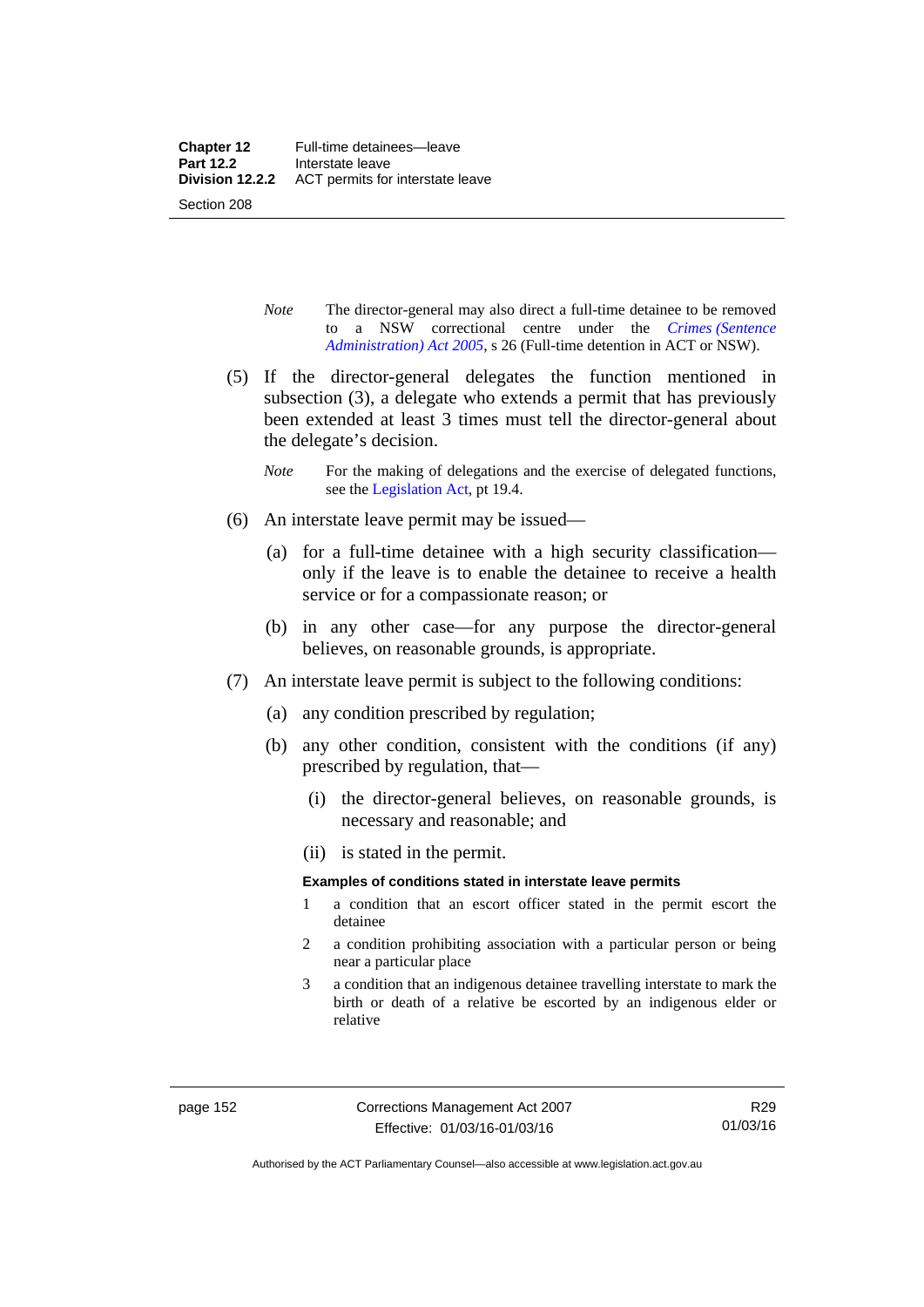*Note* An example is part of the Act, is not exhaustive and may extend, but does not limit, the meaning of the provision in which it appears (see [Legislation Act,](http://www.legislation.act.gov.au/a/2001-14) s 126 and s 132).

#### **209 Effect of ACT permit for interstate leave**

- (1) An interstate leave permit for a full-time detainee authorises the detainee to be absent from a correctional centre in accordance with the permit—
	- (a) unescorted; or
	- (b) if the permit is subject to a condition that an escort officer must escort the detainee—while under escort by the escort officer.
- (2) If an interstate leave permit is subject to a condition that the full-time detainee be escorted by an escort officer, the permit authorises the escort officer to escort the detainee in accordance with the permit—
	- (a) to and within the participating State stated in the permit (whether or not through any other jurisdiction); and
	- (b) back to the correctional centre.

#### **210 Notice to participating States**

The director-general must give written notice of an interstate leave permit given to a full-time detainee, and the period of the permit, to each of the following:

- (a) the corresponding director-general of the participating State to which the permit applies;
- (b) the chief of police (however described) of the participating State to which the permit applies;
- (c) the chief of police (however described) of any other State or Territory through which the detainee may travel under the permit.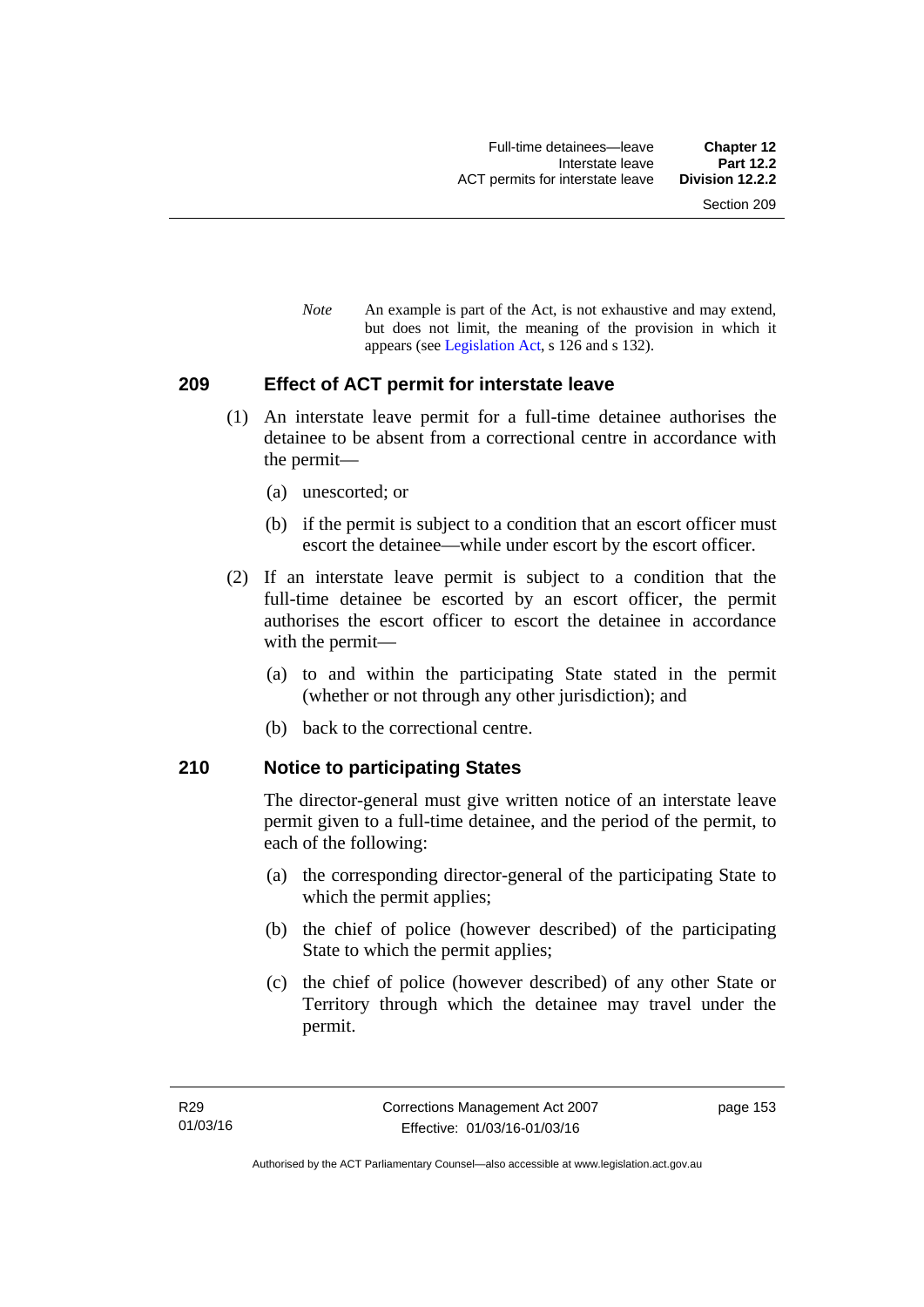# **211 Powers of escort officers**

- (1) An escort officer escorting a full-time detainee under an interstate leave permit may, to keep custody of the detainee under the permit or to arrest the detainee if the detainee has escaped—
	- (a) give the detainee any direction that the officer believes, on reasonable grounds, is necessary and reasonable; and
	- (b) use force in accordance with part 9.7 (Use of force).
- (2) An escort officer escorting a full-time detainee under an interstate leave permit may conduct a scanning search, frisk search or ordinary search of the detainee if the officer suspects, on reasonable grounds, the detainee may be carrying a prohibited thing.
- (3) Part 9.4 (Searches) and part 9.5 (Seizing property) apply, with any necessary changes and any changes prescribed by regulation, in relation to a search under this section.

# **212 Liability for damage etc**

- (1) The Territory is liable for any damage or loss sustained by anyone in a participating State that is caused by the conduct of a full-time detainee or an escort officer while in the participating State under an interstate leave permit.
- (2) This section does not affect any right the Territory may have against the detainee or escort officer for the damage or loss.

# **Division 12.2.3 Interstate leave under corresponding leave laws**

# **213 Effect in ACT of interstate leave permit under corresponding leave law**

 (1) This section applies to a person (an *interstate escort officer*) who is authorised under an interstate leave permit issued under a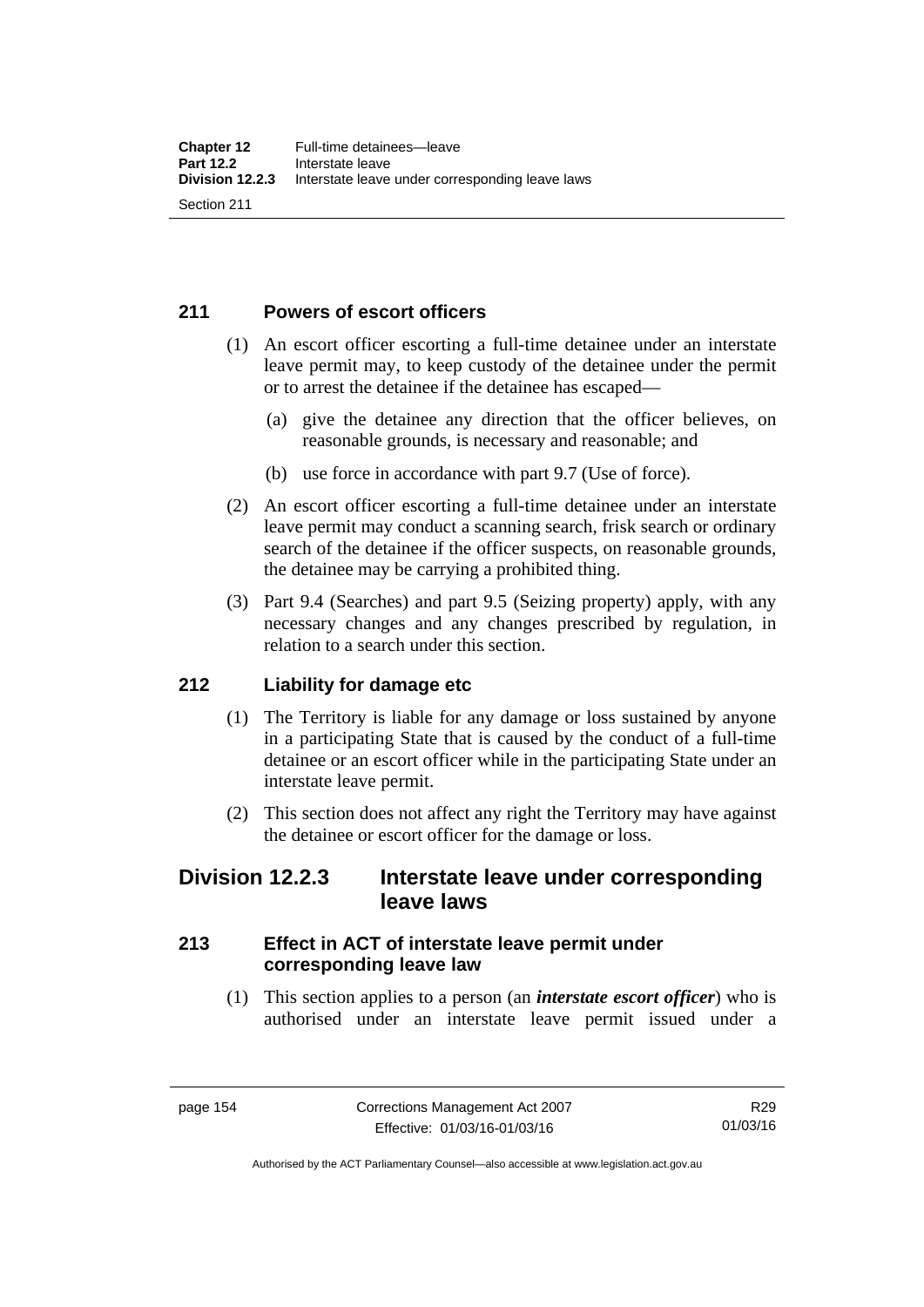corresponding leave law to escort an interstate detainee to or from, or in, the ACT.

 (2) The interstate escort officer is authorised, in the ACT, to escort the interstate detainee in accordance with the interstate leave permit.

#### **214 Powers of interstate escort officers**

- (1) This section applies if an interstate escort officer uses force, a weapon, or a means of restraint, in the ACT for—
	- (a) keeping custody of an interstate detainee under an interstate leave permit; or
	- (b) arresting an interstate detainee who has escaped.
- (2) The use of force, weapon or means of restraint is lawful in the ACT if it would have been lawful in the participating State where the interstate permit was issued.

#### **215 Escape of interstate detainee**

- (1) This section applies to an interstate detainee in the ACT under an interstate leave permit issued under a corresponding leave law.
- (2) If the interstate detainee escapes from lawful custody, the detainee may be arrested without warrant by—
	- (a) an interstate escort officer for the detainee; or
	- (b) a police officer.
- (3) A police officer who arrests the detainee may return the detainee to an interstate escort officer for the detainee.
	- *Note* A police officer may also arrest without a warrant a person who has escaped from lawful custody or who is unlawfully at large (see *[Crimes](http://www.legislation.act.gov.au/a/1900-40)  [Act 1900](http://www.legislation.act.gov.au/a/1900-40)*, s 212 and s 214).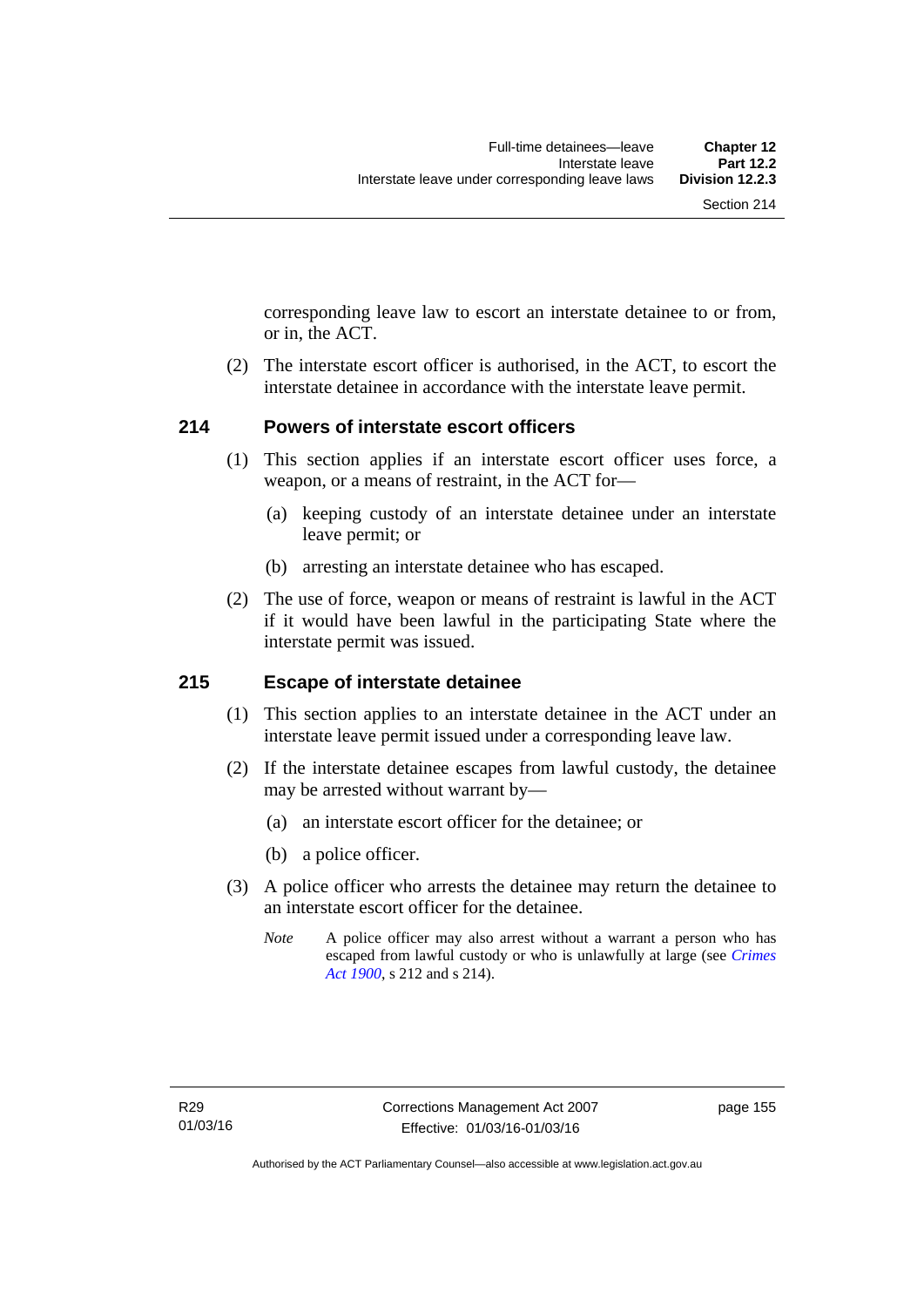### **216 Return of escaped interstate detainee**

- (1) This section applies if, in the ACT, an interstate detainee attempts to escape or is arrested after an escape.
- (2) The interstate detainee may be taken before a magistrate.
- (3) Despite the terms of the interstate detainee's interstate leave permit, the magistrate may by warrant (a *return warrant*)—
	- (a) order the return of the detainee to the participating State where the permit was issued; and
	- (b) order the interstate detainee to be delivered into the custody of a police officer or interstate escort officer for that purpose.
- (4) If a return warrant is issued for the interstate detainee, the detainee may be kept in detention until the earlier of the following events:
	- (a) the detainee is delivered into the custody of a police officer or interstate escort officer in accordance with the warrant;
	- (b) the end of 14 days after the day the warrant was issued.
- (5) The return warrant ends if the interstate detainee is not delivered into the custody of a police officer or interstate escort officer, in accordance with the warrant, before the end of 14 days after the day the warrant is issued.

page 156 Corrections Management Act 2007 Effective: 01/03/16-01/03/16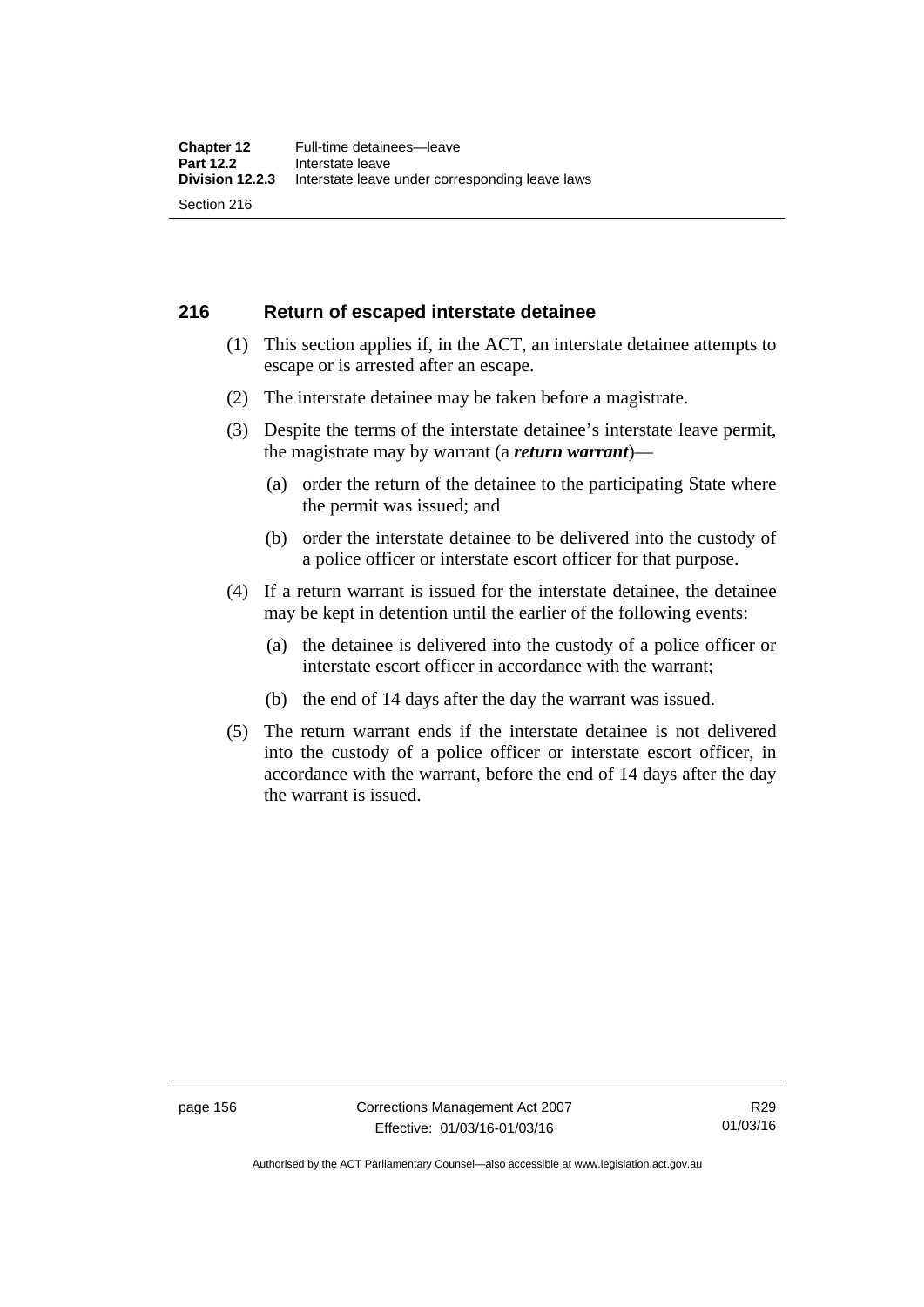# **Chapter 13 Miscellaneous**

## **217 Lawful temporary absence from correctional centre**

- (1) This section applies to a detainee who is absent from a correctional centre under any of the following:
	- (a) a direction by the director-general, including a direction under—
		- (i) section 54 (Transfers to health facilities);
		- (ii) section 204 (Local leave directions);
	- (b) a local leave permit;
	- (c) an interstate leave permit;
	- (d) any other authority (however described) prescribed by regulation.
- (2) To remove any doubt, the detainee is—
	- (a) taken to be in the director-general's custody; and
	- (b) if under escort by an escort officer—also taken to be in the escort officer's custody.

# **217A Power of court to bring detainee before it—civil proceeding**

- (1) For a civil proceeding, a court may order the director-general to bring a person lawfully detained in a correctional centre or other place before the court, if the person consents, and to return the person to the centre or other place in accordance with the order.
- (2) In this section:

*civil proceeding*—see the *[Evidence Act 2011](http://www.legislation.act.gov.au/a/2011-12)*, dictionary.

*court* includes the ACAT.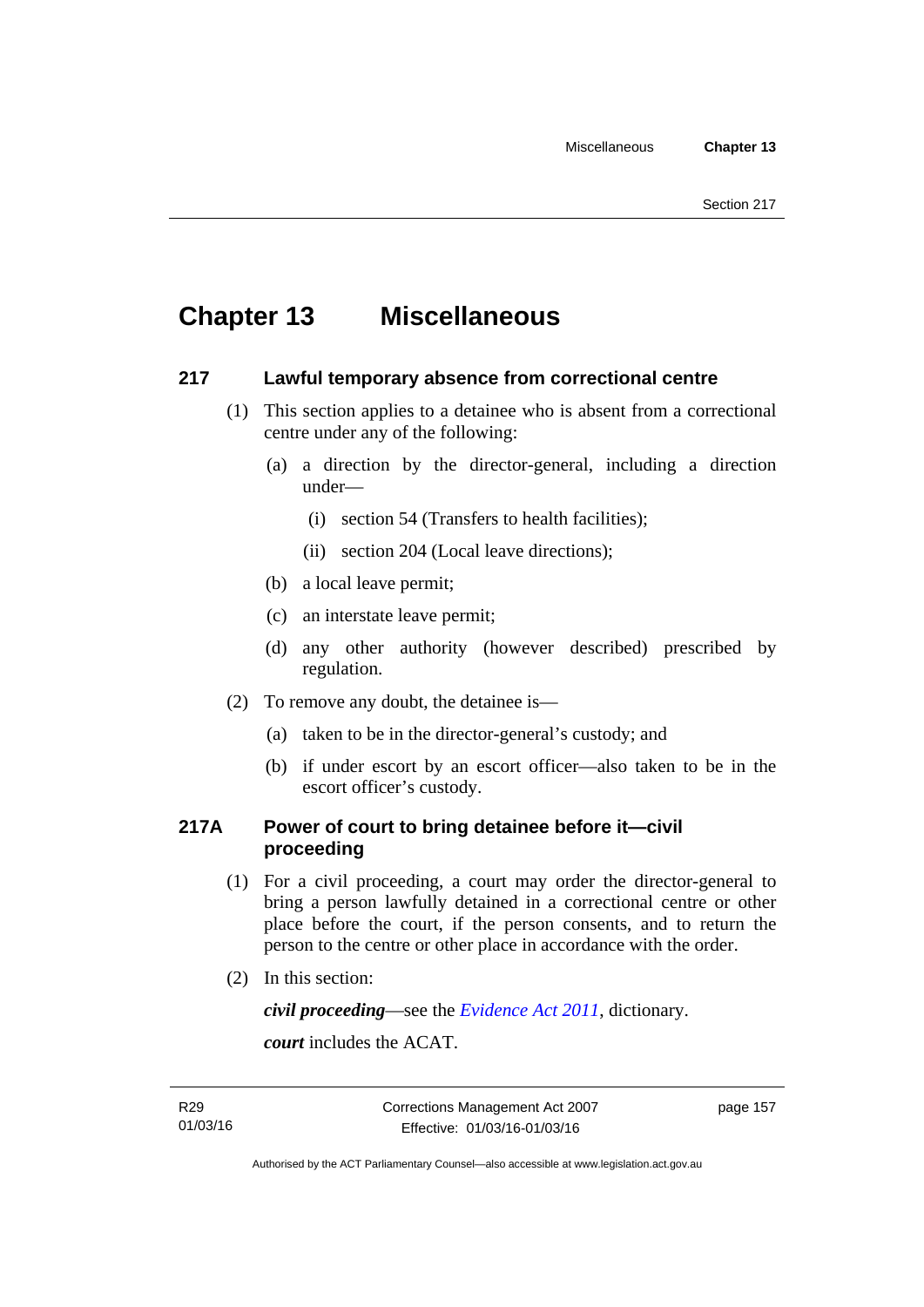#### **Chapter 13** Miscellaneous

#### **218 Detainee's work—no employment contract etc**

- (1) To remove any doubt, any work by a detainee under this Act, whether at a correctional centre or elsewhere, is taken not to create a contract of employment or a contract for services.
- (2) In particular, a contract of employment is taken not to exist between the following in relation to work by a detainee:
	- (a) the detainee and the Territory;
	- (b) the detainee and a person involved in the work;
	- (c) the Territory and a person involved in the work.

#### **219 Detainee's work—work health and safety**

- (1) The director-general must ensure, as far as practicable, that the conditions in relation to work by a detainee, whether at a correctional centre or elsewhere, comply with requirements under the *[Work Health and Safety Act 2011](http://www.legislation.act.gov.au/a/2011-35)* in relation to work by workers.
- (2) In particular, the director-general must ensure that arrangements in relation to a detainee's work take account, as far as practicable, of the need—
	- (a) to secure the health, safety and welfare of the detainee; and
	- (b) to protect people at or near the workplace from risks to health or safety arising out of the activities of the detainee.
- (3) A regulation may provide for the application of the *[Work Health](http://www.legislation.act.gov.au/a/2011-35)  [and Safety Act 2011](http://www.legislation.act.gov.au/a/2011-35)* in relation to work by a detainee, including for changes to that Act in its application in relation to the work.

#### **220 Personal injury management—detainees etc**

- (1) This section applies if—
	- (a) a detainee suffers injury that arises out of, or in the course of, the detainee's detention; or

Authorised by the ACT Parliamentary Counsel—also accessible at www.legislation.act.gov.au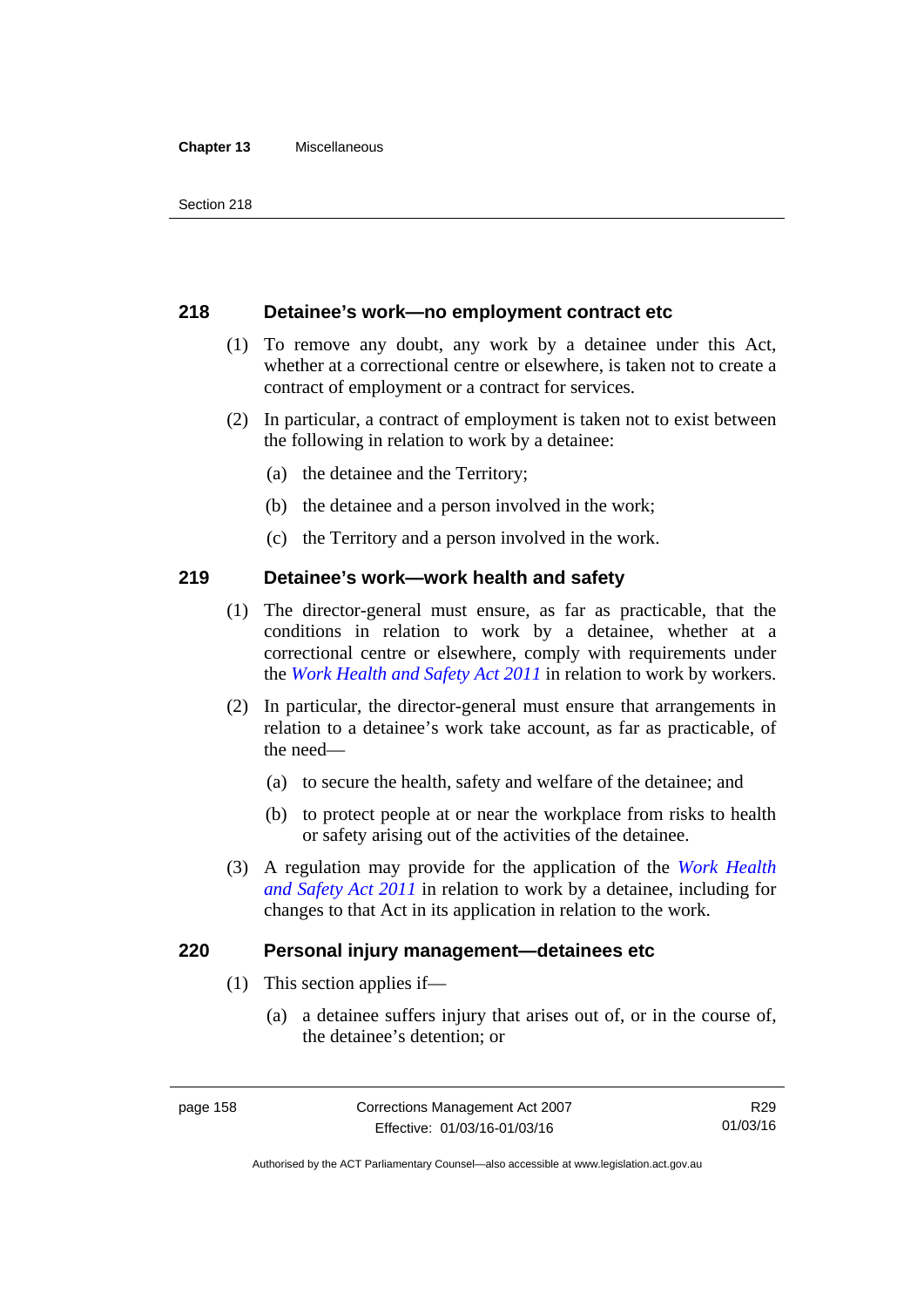- (b) an offender, who is directed to do community service work under the *[Crimes \(Sentence Administration\) Act 2005](http://www.legislation.act.gov.au/a/2005-59)*, section 91, suffers injury that arises out of, or in the course of, the work.
- (2) A regulation may make provision in relation to the injury, including provision in relation to the following:
	- (a) injury management;
	- (b) vocational rehabilitation;
	- (c) compensation for a permanent injury;
	- (d) death benefits.
- (3) In this section:

*injury* includes—

- (a) disease; and
- (b) aggravation, acceleration and recurrence of an injury or disease.

#### **222 Confidentiality**

(1) In this section:

*corresponding corrections law* means a law of a State or another Territory declared to be a corresponding corrections law under section 225.

*court* includes a tribunal.

*Note* A *tribunal* includes any entity authorised to hear, receive and examine evidence (see [Legislation Act,](http://www.legislation.act.gov.au/a/2001-14) dict, pt 1).

*divulge* includes communicate.

*person to whom this section applies* means a person who—

(a) exercises, or has exercised, a function under this Act; or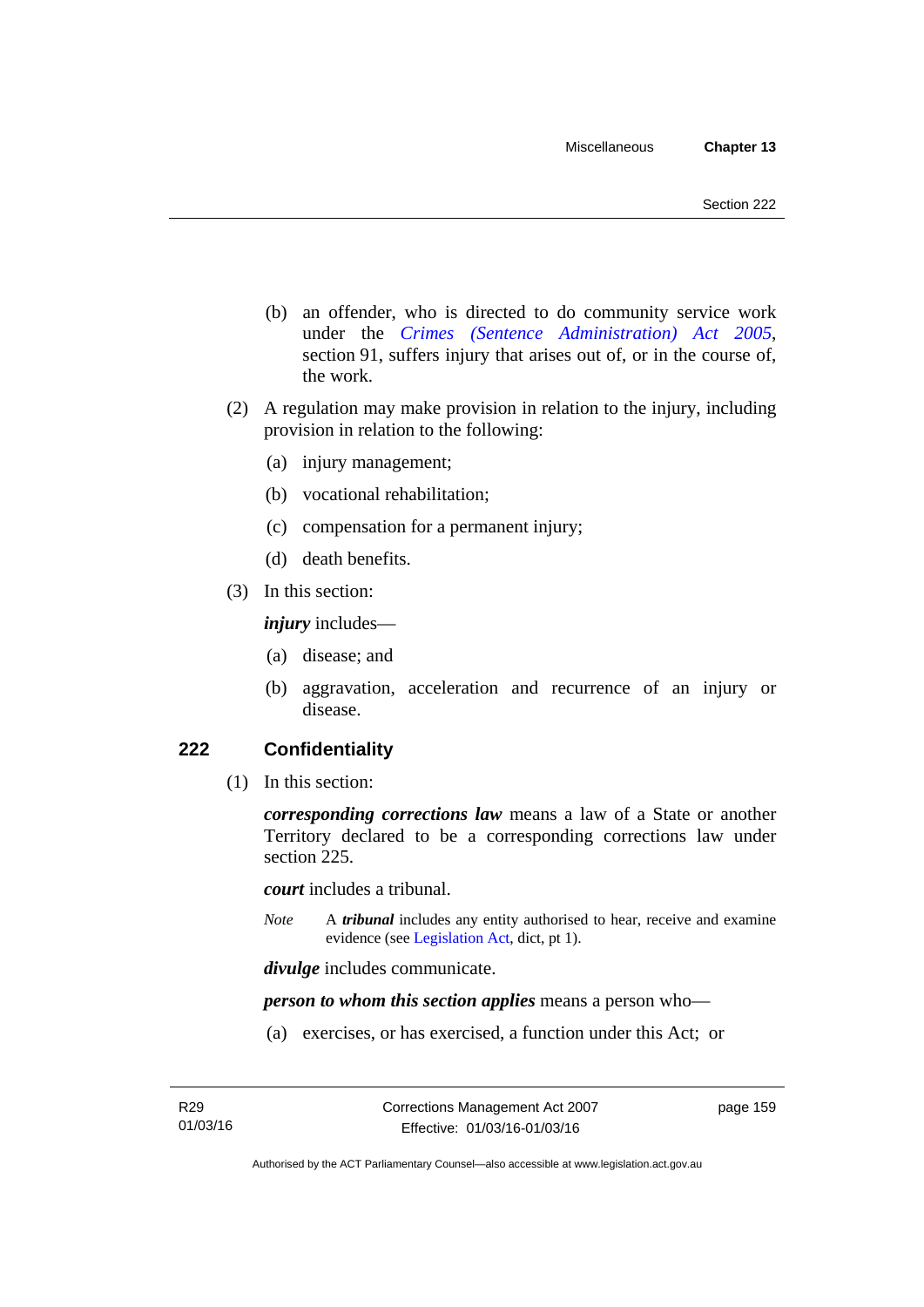(b) is, or has been, otherwise involved in the administration of this Act.

*produce* includes allow access to.

*protected information* means information about a person that is disclosed to, or obtained by, a person to whom this section applies because of—

- (a) the exercise of a function under this Act by the person or someone else; or
- (b) the involvement of the person, or someone else, in the administration of this Act.
- (2) A person to whom this section applies commits an offence—
	- (a) if the person—
		- (i) makes a record of protected information about someone else; and
		- (ii) is reckless about whether the information is protected information about someone else; or
	- (b) if the person does something that divulges protected information about someone else and is reckless about whether—
		- (i) the information is protected information about someone else; and
		- (ii) doing the thing would result in the information being divulged to someone else.

Maximum penalty: 50 penalty units, imprisonment for 6 months or both.

- (3) Subsection (2) does not apply if the record is made, or the information is divulged, by the person as follows:
	- (a) under this Act or another territory law;

Authorised by the ACT Parliamentary Counsel—also accessible at www.legislation.act.gov.au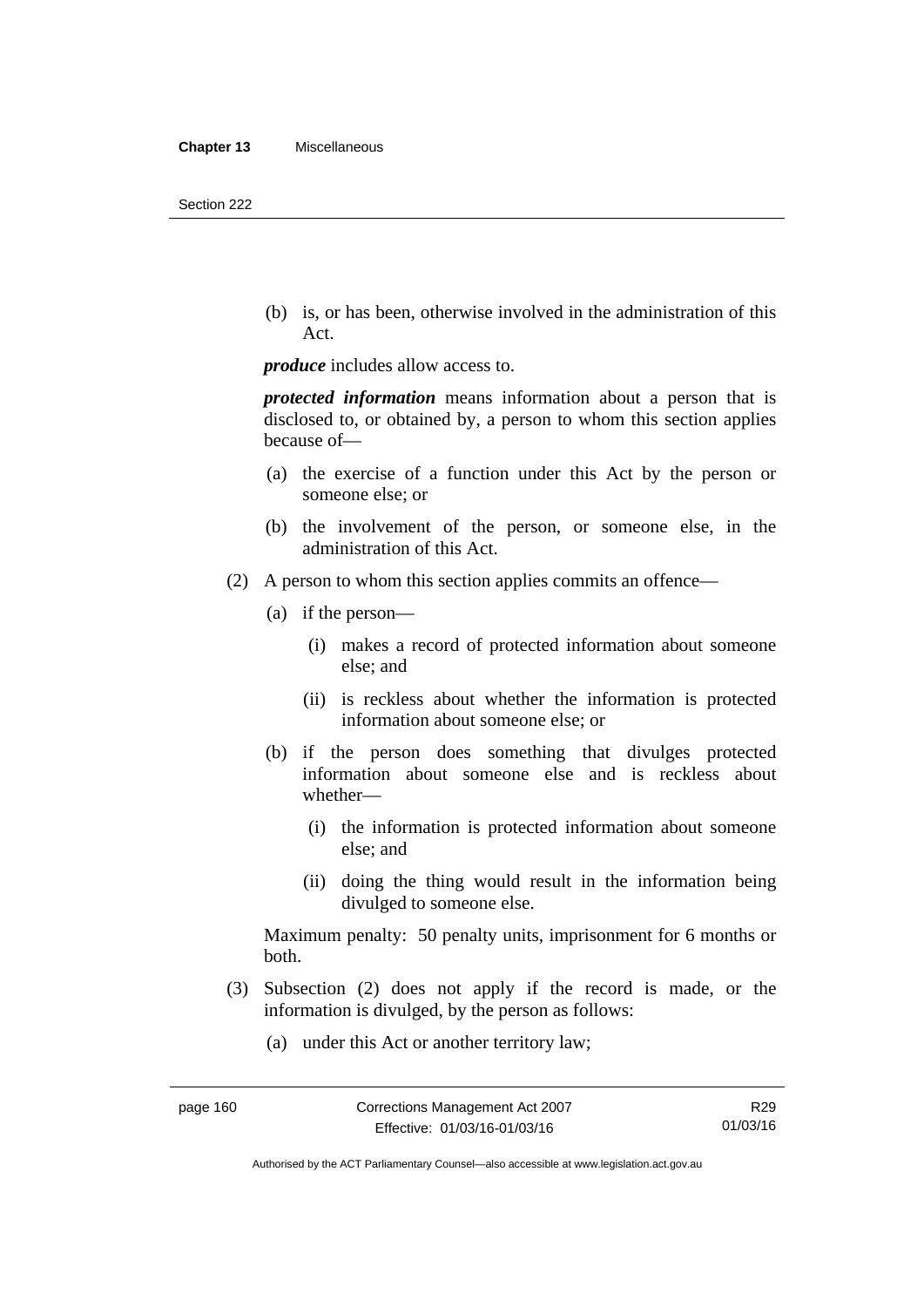- (b) in relation to the exercise of a function under this Act or another territory law;
- (c) for the *[Crimes \(Sentencing\) Act 2005](http://www.legislation.act.gov.au/a/2005-58)*, section 136 (Information exchanges between criminal justice entities);
- (d) to a person exercising a function under, or otherwise involved in the administration of, a corresponding corrections law;
- (e) to a law enforcement agency;

*Note Law enforcement agency* is defined in the dictionary.

- (f) to an entity prescribed by regulation;
- (g) otherwise in relation to the administration of this Act or another territory law.
- (4) Subsection (2) does not apply to the divulging of protected information about someone—
	- (a) with the person's consent; or
	- (b) if authorised by the director-general under subsection (5); or
	- (c) if the information only tells someone of the place where a detainee is held in detention; or
	- (d) if the information is disclosed under a regulation.
- (5) The director-general may, in writing, authorise the divulging of protected information about a person if the director-general believes, on reasonable grounds, that divulging the information is—
	- (a) necessary to protect someone whose life or safety is in danger; or
	- (b) otherwise in the public interest.

#### **223 Protection from liability**

(1) This section applies to a person who—

page 161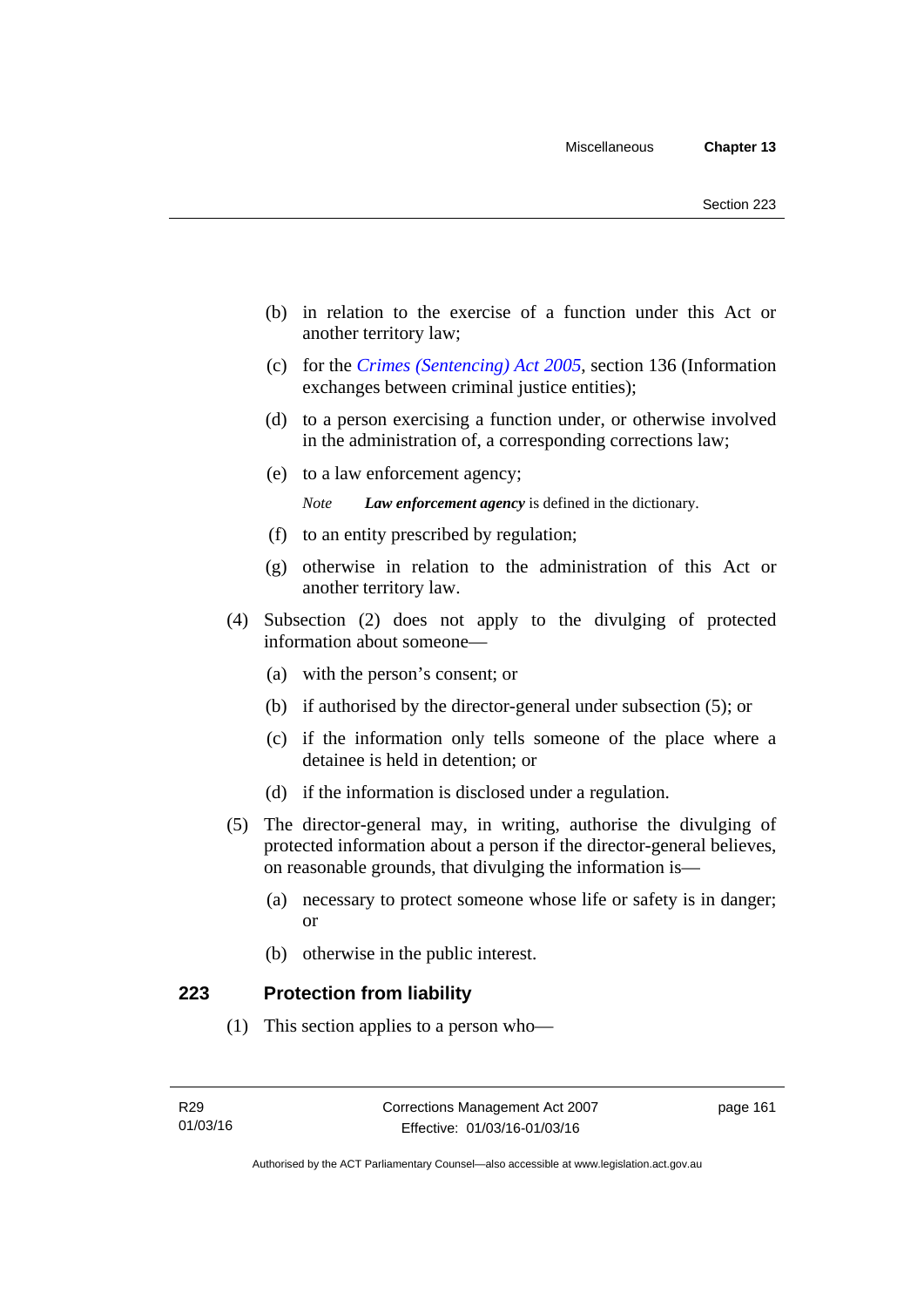- (a) exercises, or has exercised, a function under this Act; or
- (b) is, or has been, otherwise involved in the administration of this Act.
- (2) The person does not incur civil liability for an act or omission done honestly and without recklessness for this Act.
	- *Note* A reference to an Act includes a reference to the statutory instruments made or in force under the Act, including regulations and the corrections rules (see [Legislation Act,](http://www.legislation.act.gov.au/a/2001-14) s 104).
- (3) Any civil liability that would, apart from this section, attach to the person attaches instead to the Territory.

### **224 Corrections dogs**

A regulation may make provision in relation to the use of corrections dogs.

#### **Examples of provision made by regulation**

- 1 the training and approval of dogs for exercising functions under this Act
- 2 approvals for corrections officers to use corrections dogs
- *Note* An example is part of the Act, is not exhaustive and may extend, but does not limit, the meaning of the provision in which it appears (see [Legislation Act,](http://www.legislation.act.gov.au/a/2001-14) s 126 and s 132).

#### **225 Declaration of corresponding corrections law**

- (1) The Minister may declare that a law of a State or another Territory is a corresponding corrections law.
- (2) The Minister may make the declaration only if satisfied that the law substantially corresponds to this Act or a part of this Act.
- (3) A declaration is a notifiable instrument.
	- *Note* A notifiable instrument must be notified under the [Legislation Act](http://www.legislation.act.gov.au/a/2001-14).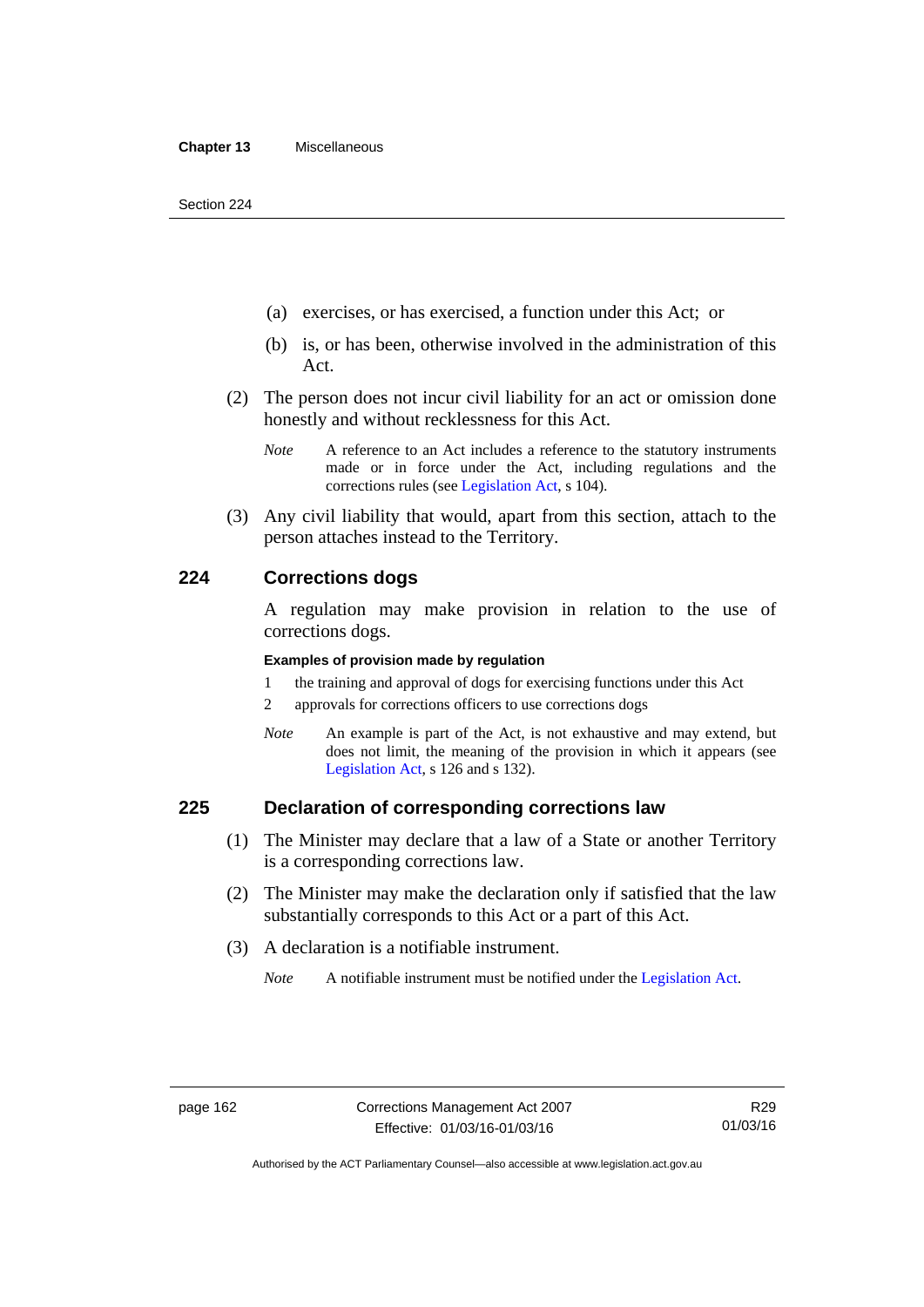# **226 Evidentiary certificates**

- (1) A certificate that appears to be signed by or for the director-general, and states any matter relevant to anything done or not done under this Act in relation to a detainee, is evidence of the matter.
- (2) Without limiting subsection (1), a certificate under subsection (1) may state any of the following:
	- (a) that a stated person did, or did not, occupy a position under this Act;
	- (b) that a stated person was, or was not, a detainee;
	- (c) that a stated instrument under this Act was, or was not, in force;
	- (d) that a stated disciplinary breach by a stated detainee was, or was not, admitted by the detainee or found proven at an inquiry for chapter 10 (Discipline);
	- (e) that a stated instrument is a copy of an instrument made, given, issued or received under this Act.
- (3) A certificate that appears to be signed by or for the director-general, and states any matter prescribed by regulation for this section, is evidence of the stated matter.
- (4) A certificate mentioned in subsection (1) or (2) may state a matter by reference to a date or period.
- (5) A certificate of the results of the analysis of a substance under this Act, signed by an analyst appointed under subsection (8), is evidence of the facts stated in the certificate.
- (6) A court must accept a certificate or other document mentioned in this section as proof of the matters stated in it if there is no evidence to the contrary.
- (7) However, an instrument mentioned in subsection (2) (c), or certificate mentioned in subsection (5), must not be admitted in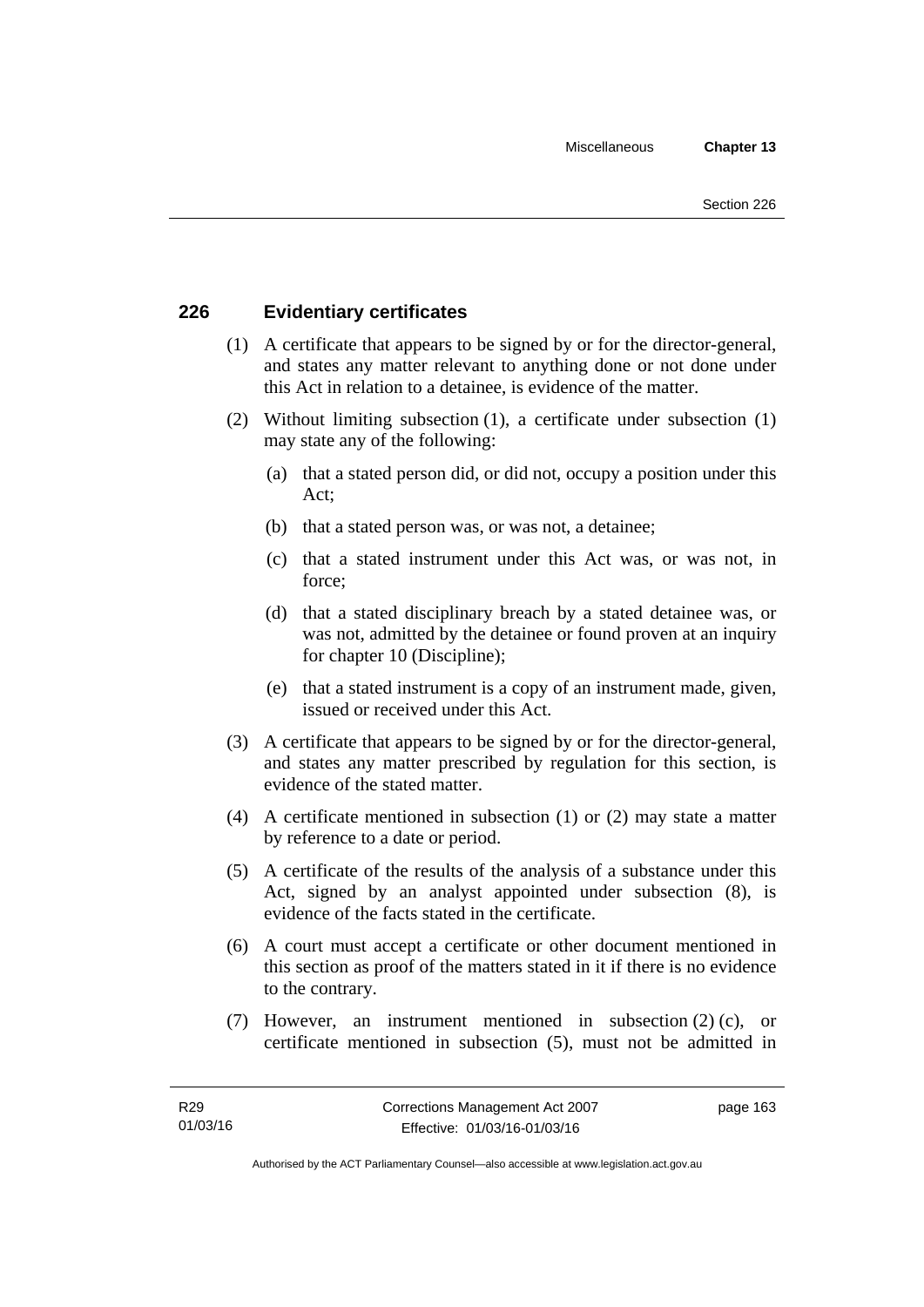#### **Chapter 13** Miscellaneous

evidence by a court unless the court is satisfied that reasonable efforts have been made to serve a copy of the instrument or certificate on the person concerned.

- (8) The director-general may appoint analysts for this Act.
	- *Note 1* For the making of appointments (including acting appointments), see the [Legislation Act,](http://www.legislation.act.gov.au/a/2001-14) pt 19.3.
	- *Note 2* In particular, a person may be appointed for a particular provision of a law (see [Legislation Act,](http://www.legislation.act.gov.au/a/2001-14) s 7 (3)) and an appointment may be made by naming a person or nominating the occupant of a position (see s 207).
- (9) An appointment under subsection (8) is a notifiable instrument.
	- *Note* A notifiable instrument must be notified under the [Legislation Act](http://www.legislation.act.gov.au/a/2001-14).

#### **227 Determination of fees**

- (1) The Minister may determine fees for this Act.
	- *Note* The [Legislation Act](http://www.legislation.act.gov.au/a/2001-14) contains provisions about the making of determinations and regulations relating to fees (see pt 6.3).
- (2) A determination is a disallowable instrument.
	- *Note* A disallowable instrument must be notified, and presented to the Legislative Assembly, under the [Legislation Act.](http://www.legislation.act.gov.au/a/2001-14)

## **228 Approved forms**

- (1) The Minister may approve forms for this Act (other than forms for use in or in relation to a court).
- (2) If the Minister approves a form for a particular purpose, the approved form must be used for that purpose.

*Note* For other provisions about forms, see the [Legislation Act,](http://www.legislation.act.gov.au/a/2001-14) s 255.

(3) An approved form is a notifiable instrument.

*Note* A notifiable instrument must be notified under the [Legislation Act](http://www.legislation.act.gov.au/a/2001-14).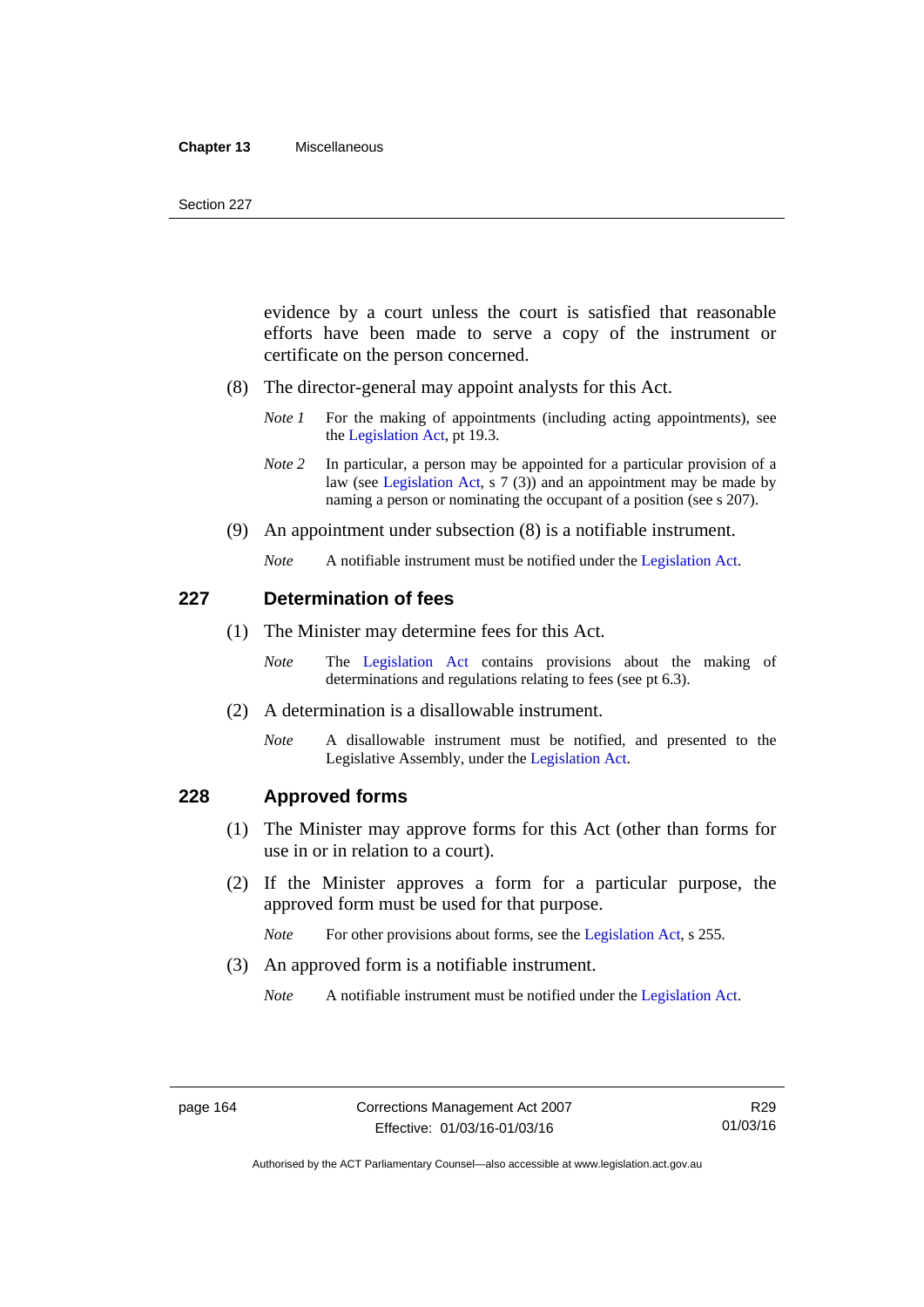### **229 Regulation-making power**

- (1) The Executive may make regulations for this Act.
- (2) In particular, a regulation may deal with any of the following:
	- (a) the administration of correctional centres;
	- (b) the detention of people in police and court cells;
	- (c) the escorting of detainees;
	- (d) living conditions at correctional centres, including the treatment of detainees;
	- (e) the inspection of correctional centres and investigation of complaints by detainees;
	- (f) the admission of detainees to correctional centres;
	- (g) the management and security of correctional centres, particularly in relation to any of the following:
		- (i) the assessment of risks and measures to contain risks;
		- (ii) the classification and management of detainees;
		- (iii) work or activities by detainees;
		- (iv) correctional centre routine;
		- (v) detainees' money or property;
		- (vi) communications by detainees with other people, whether by phone or mail or any other means;
		- (vii) the movement or segregation of detainees;
		- (viii) requirements for the wearing of uniforms by detainees;
		- (ix) searches of people or property and the seizure of property;
		- (x) alcohol or drug testing;
		- (xi) the use of force;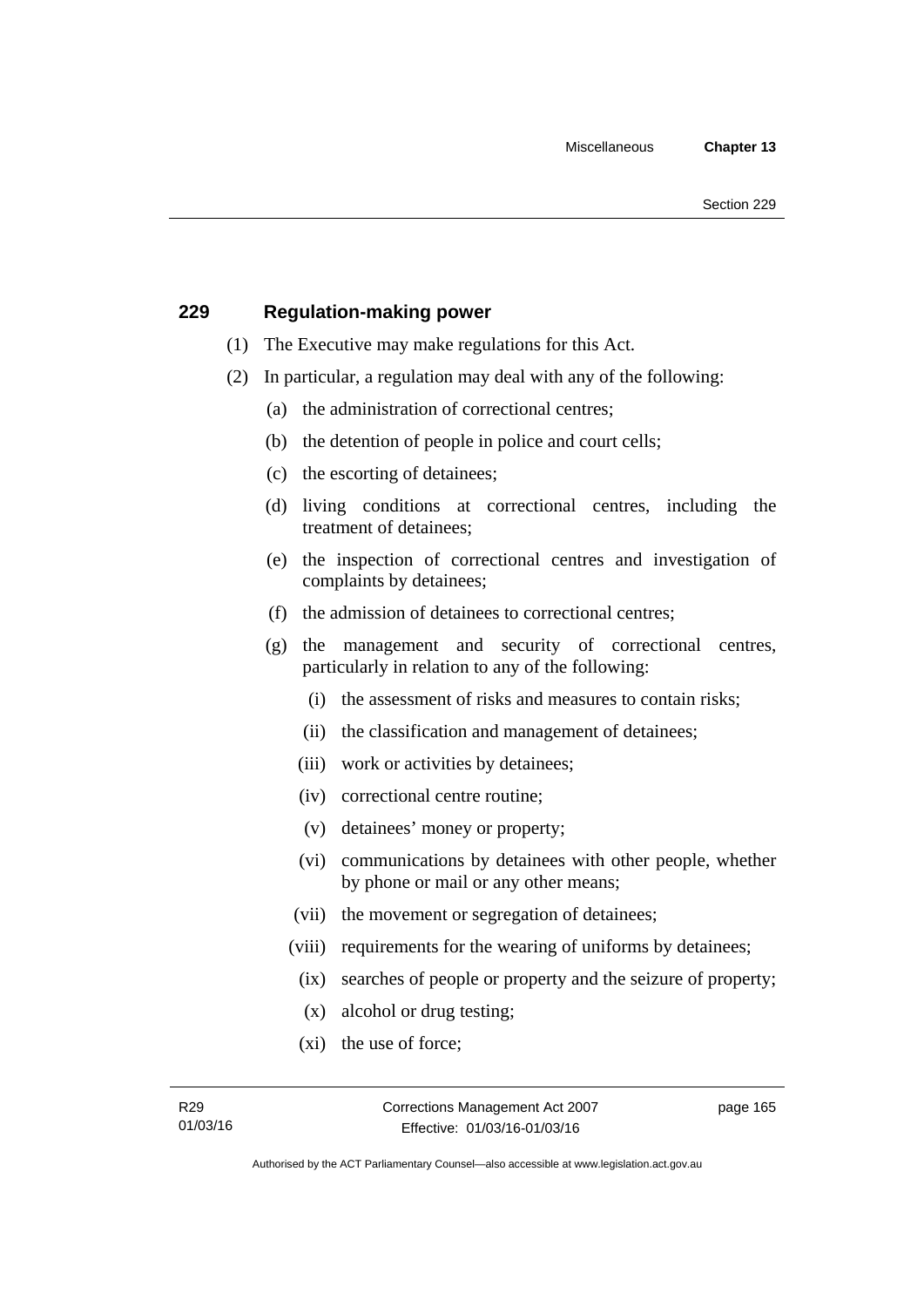- (xii) the analysis of things seized under this Act;
- (xiii) access to correctional centres;
- (xiv) good order and discipline;
- (xv) release procedures;
- (h) leave for detainees to be absent from correctional centres.
- (3) For chapter 10 (Discipline), a detainee's entitlements in relation to chapter 6 (Living conditions at correctional centres) include anything expressed to be an entitlement in a regulation made for a provision of chapter 6.
- (4) A regulation is taken to be consistent with this Act to the extent that it is capable of operating concurrently with this Act.
- (5) A regulation may apply, adopt or incorporate a law of another jurisdiction or an instrument, or a provision of a law of another jurisdiction or instrument, as in force from time to time.
	- *Note 1* The text of an applied, adopted or incorporated law or instrument, whether applied as in force from time to time or at a particular time, is taken to be a notifiable instrument if the operation of the [Legislation](http://www.legislation.act.gov.au/a/2001-14)  [Act,](http://www.legislation.act.gov.au/a/2001-14) s 47 (5) or (6) is not disapplied (see s 47 (7)).
	- *Note 2* A notifiable instrument must be notified under the [Legislation Act](http://www.legislation.act.gov.au/a/2001-14).
- (6) A regulation may create offences and fix maximum penalties of not more than 20 penalty units for the offences.
	- *Note* Regulations must be notified, and presented to the Legislative Assembly, under the [Legislation Act](http://www.legislation.act.gov.au/a/2001-14).

Authorised by the ACT Parliamentary Counsel—also accessible at www.legislation.act.gov.au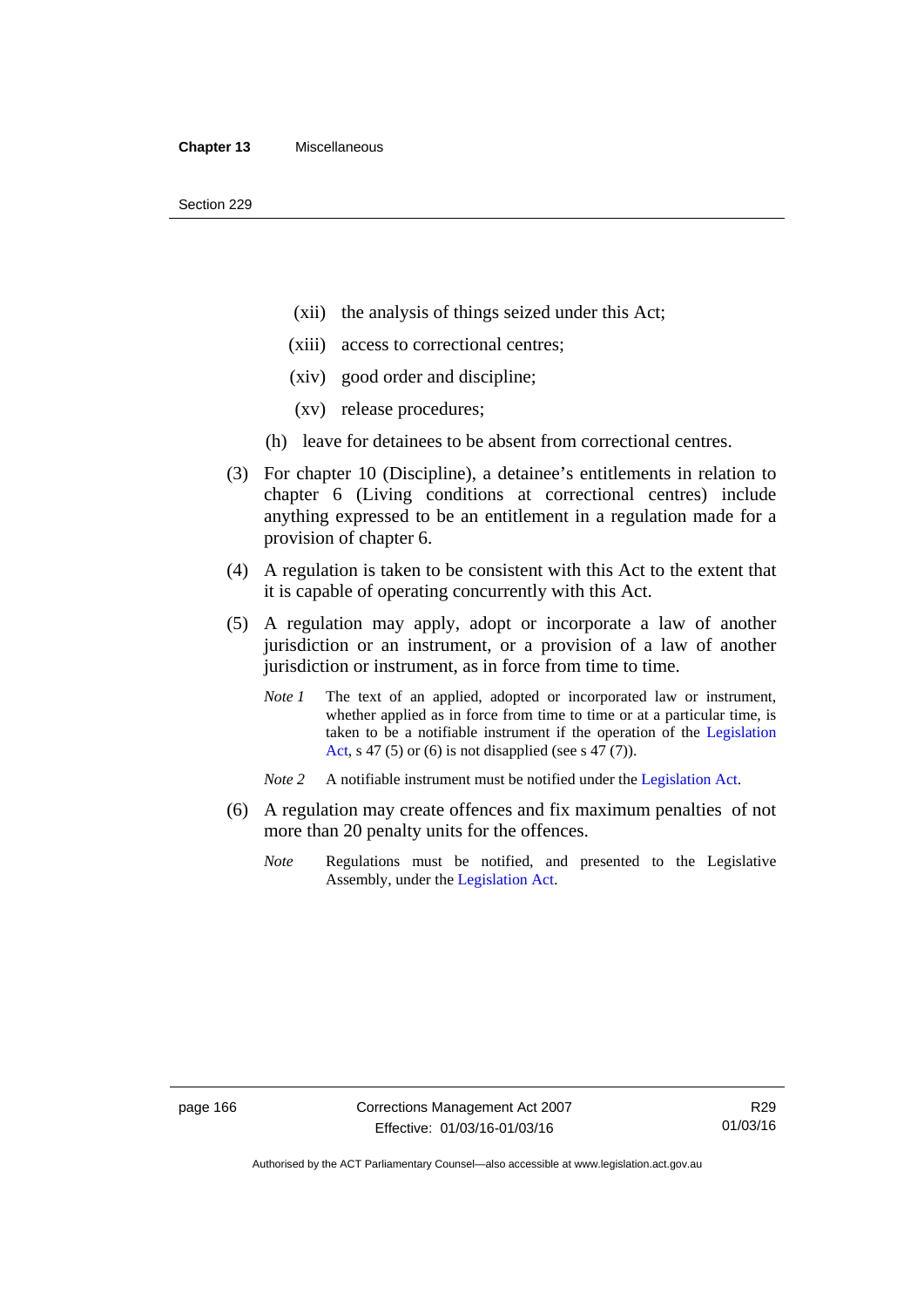# **Dictionary**

(see s 3)

*Note 1* The [Legislation Act](http://www.legislation.act.gov.au/a/2001-14) contains definitions and other provisions relevant to this Act.

*Note 2* For example, the [Legislation Act,](http://www.legislation.act.gov.au/a/2001-14) dict, pt 1, defines the following terms:

- chief police officer
- civil partnership
- civil union
- director-general (see s 163)
- doctor
- domestic partner (see s 169 (1))
- found guilty
- Governor
- health practitioner
- human rights commissioner
- in relation to
- intersex person (see s 169B)
- judge
- Legislative Assembly
- magistrate
- NSW correctional centre
- nurse
- ombudsman
- police officer
- public advocate
- public servant
- sentence administration board
- transgender person (see s 169A (1) and (2))
- tribunal.

page 167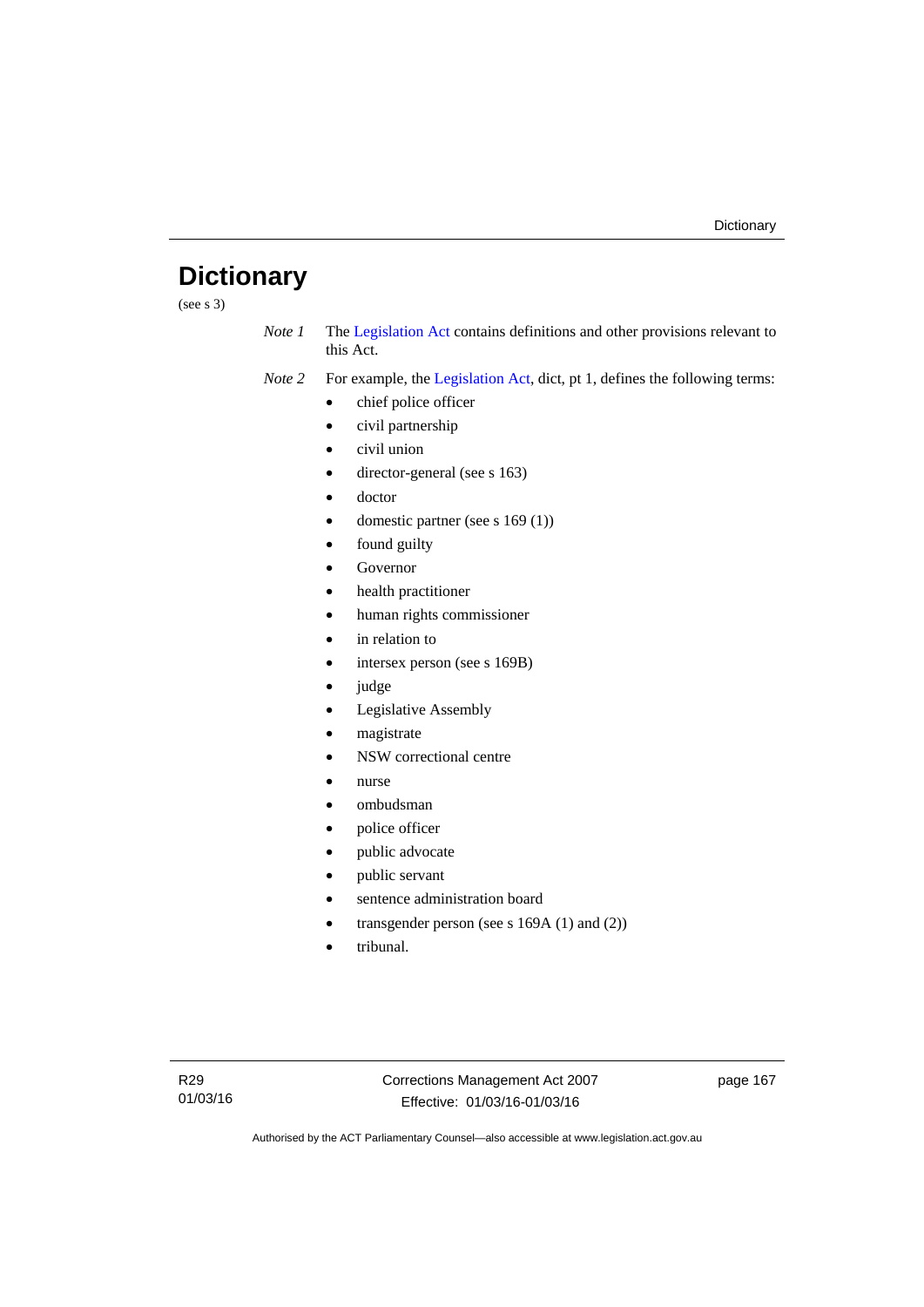*accredited person*, in relation to a detainee, means each of the following:

- (a) if the detainee is a sentenced offender—anyone involved in relation to the administration of the sentence;
- (b) a lawyer representing the detainee;
- (c) an official visitor;
- (d) the human rights commissioner;
- (e) the public advocate;
- (f) the ombudsman;
- (g) a person prescribed by regulation.
- *Note* Territory laws apply to a delegate of a person in the exercise of a delegation as if the delegate were the person who appointed the delegate (see [Legislation Act,](http://www.legislation.act.gov.au/a/2001-14) s 239 (2)).

*accused*—see section 151.

*activity*—see the *[Crimes \(Sentence Administration\) Act 2005](http://www.legislation.act.gov.au/a/2005-59)*, dictionary.

*adjudicator* means a person who is appointed as an adjudicator under section 177.

*administrative penalty*—see section 184.

*admission*, of a detainee to a correctional centre—see section 63.

*body search*, of a detainee—see section 107.

*case management plan*, for a detainee, means the detainee's case management plan maintained under section 78.

*charge*—see section 151.

*charge notice*—see section 159.

*conduct* means an act or omission.

page 168 Corrections Management Act 2007 Effective: 01/03/16-01/03/16

R29 01/03/16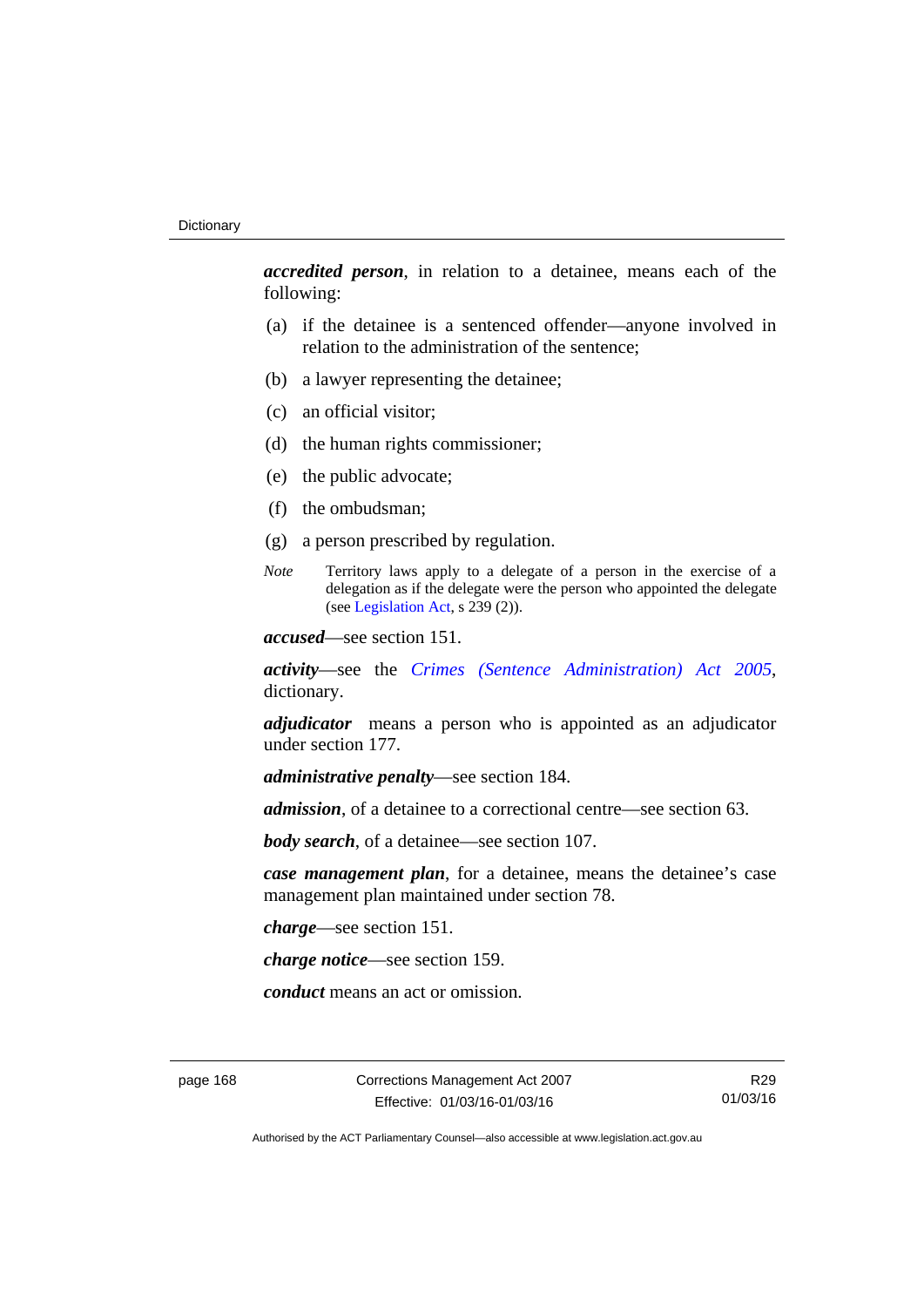*correctional centre* means a place declared to be a correctional centre under section 24.

*corrections dog* means a dog approved under the regulations to exercise functions as a corrections dog under this Act.

*corrections officer* means a person who is appointed as a corrections officer under section 19.

*corrections policy* means a corrections policy under section 14.

*corresponding director-general*, for part 12.2 (Interstate leave) see section 206.

*corresponding leave law*, for part 12.2 (Interstate leave)—see section 206.

*court cell*, for chapter 4 (Detention in police and court cells etc) see section 29.

*detainee*—see section 6.

*detention period*, for an offender's periodic detention—see the *[Crimes \(Sentence Administration\) Act 2005](http://www.legislation.act.gov.au/a/2005-59)*, section 41.

*director-general*, for chapter 4 (Detention in police and court cells etc)—see section 29.

*disciplinary action*—see section 183.

*disciplinary breach*—see section 152.

*disciplinary charge*—see section 151.

*drug*—see section 132.

*engage in conduct* means—

- (a) do an act; or
- (b) omit to do an act.

*entitled person*—see section 57.

*escape*, for part 12.2 (Interstate leave)—see section 206.

Corrections Management Act 2007 Effective: 01/03/16-01/03/16

page 169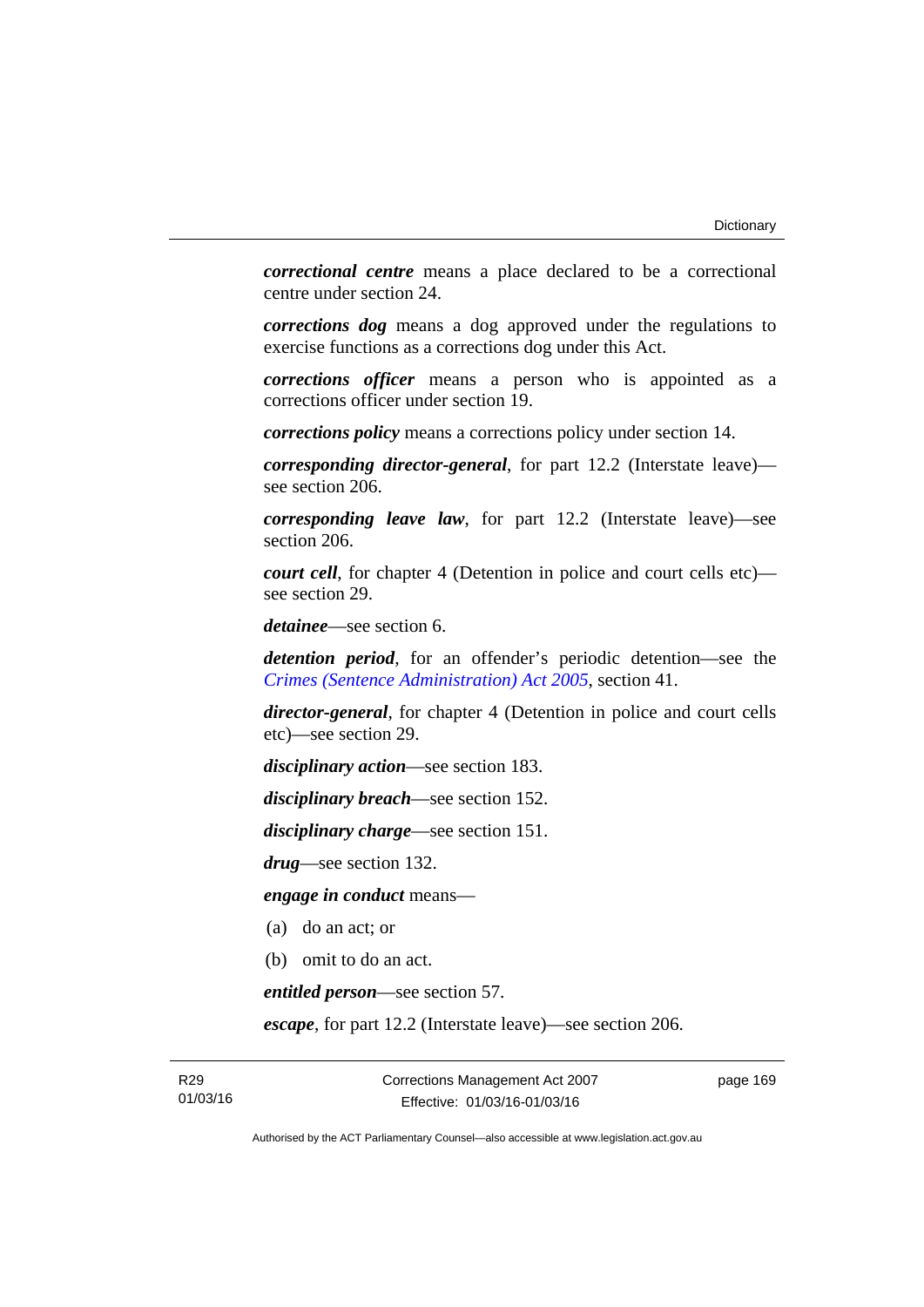*escort officer*, in relation to a person, means—

- (a) a police officer; or
- (b) a corrections officer whose functions include escorting the person.

*family member*, of a detainee, means any of the following:

- (a) the detainee's domestic partner;
- (b) a parent, step-parent or grandparent of the detainee;
- (c) a child, step-child or grandchild of the detainee;
- (d) a brother, sister, step-brother or step-sister of the detainee;
- (e) a guardian or carer of the detainee.

*frisk search*—see section 107.

*full-time detainee*—see the *[Crimes \(Sentence Administration\)](http://www.legislation.act.gov.au/a/2005-59)  [Act 2005](http://www.legislation.act.gov.au/a/2005-59)*, section 22 (1).

*health facility* means a hospital or other facility where health services are provided.

## *health service*—

- (a) means a service provided to someone (the *service user*) for any of the following purposes:
	- (i) assessing, recording, maintaining or improving the physical, mental or emotional health, comfort or wellbeing of the service user;
	- (ii) diagnosing or treating an illness, disability, disorder or condition of the service user; and
- (b) includes a service provided by a health practitioner in the practitioner's capacity as a health practitioner.

*hearing*, for an inquiry—see section 151.

*initial report*—see section 156 (2) (e).

R29 01/03/16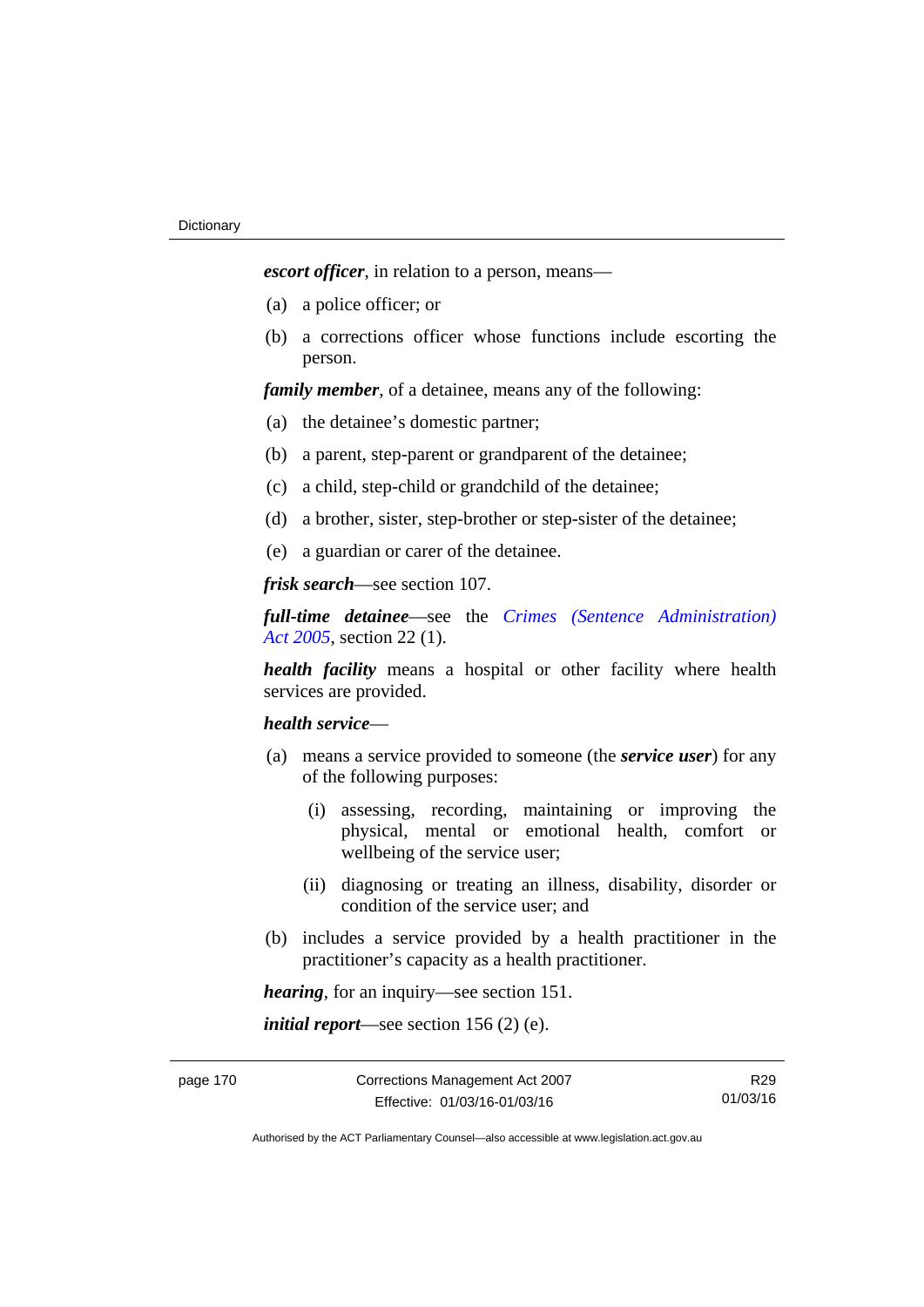*inquiry*—see section 151.

*interstate detainee*, for part 12.2 (Interstate leave)—see section 206.

*interstate escort officer*—see section 213.

*interstate leave permit*—see section 208.

*investigative segregation*—see section 151.

*investigator*—see section 153.

*investigator's report*—see section 157 (2) (b).

*law enforcement agency*—see the *[Spent Convictions Act 2000](http://www.legislation.act.gov.au/a/2000-48)*, dictionary.

*legally privileged—*a thing is *legally privileged* if client legal privilege attaches to the thing.

*local leave permit—*see section 205.

*mail* means postal mail.

*nonsmoking area*, at a correctional centre—see section 86.

*offender*—see the *[Crimes \(Sentence Administration\) Act 2005](http://www.legislation.act.gov.au/a/2005-59)*, dictionary.

*official visitor* means an official visitor for this Act appointed under the *[Official Visitor Act 2012](http://www.legislation.act.gov.au/a/2012-33)*, section 10.

*operating procedure* means an operating procedure under section 14.

*ordinary search*—see section 107.

*participating State*, for part 12.2 (Interstate leave)—see section 206.

*periodic detention*, for an offender—see the *[Crimes \(Sentence](http://www.legislation.act.gov.au/a/2005-59)  [Administration\) Act 2005](http://www.legislation.act.gov.au/a/2005-59)*, section 40.

*personal monitoring device*—see section 101.

*police cell*, for Chapter 4 (Detention in police and court cells etc) see section 29.

R29 01/03/16 page 171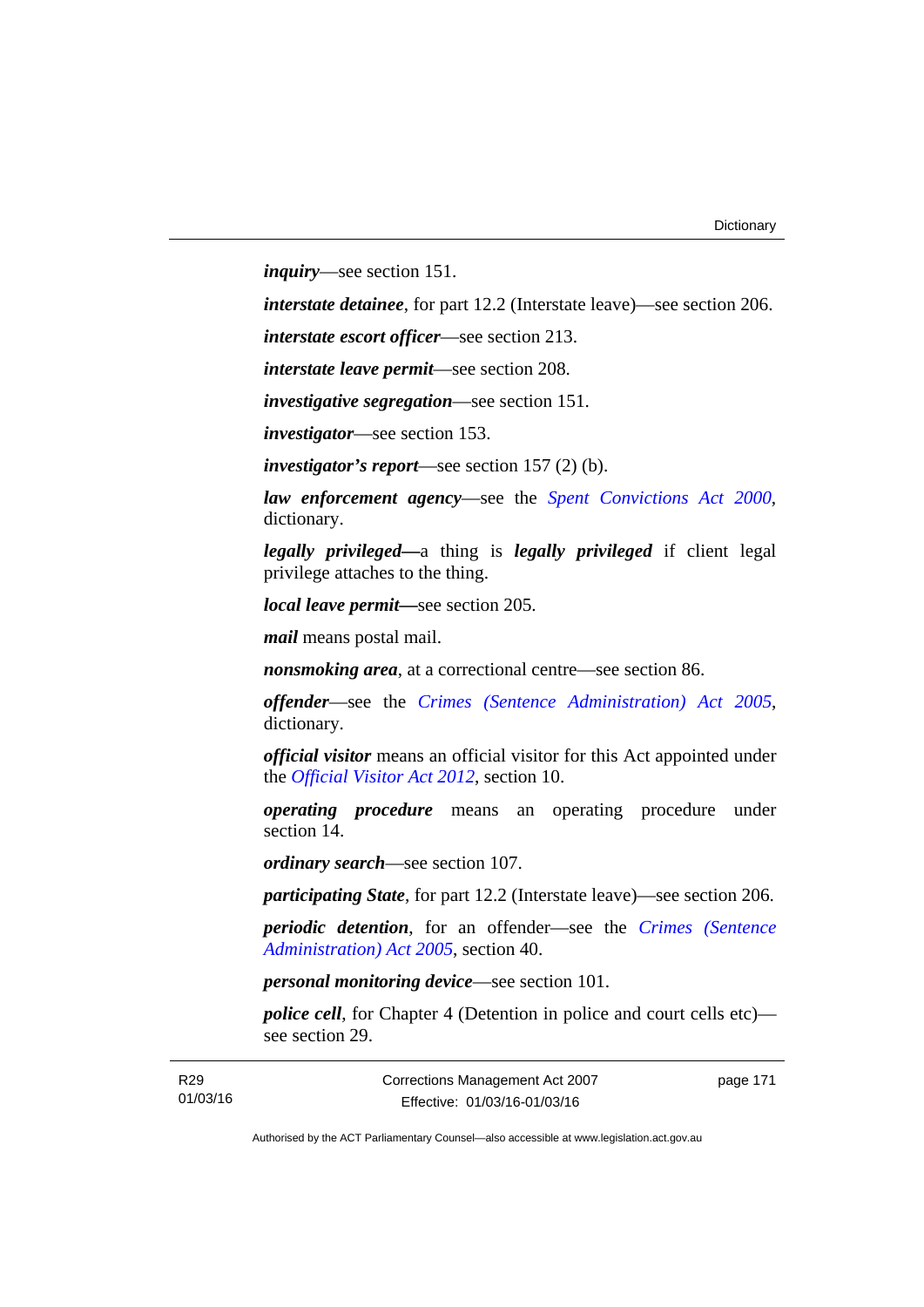*positive*, for a test sample for alcohol or a drug—see section 133.

*possession*, of a thing, includes the following:

- (a) receiving or obtaining possession of the thing;
- (b) having control over the disposition of the thing (whether or not having custody of the thing);
- (c) having joint possession of the thing.

# *presiding officer*—

- (a) for this Act generally—see section 151; and
- (b) for chapter 11 (Disciplinary inquiries)—see section 191.

*privilege*, in relation to a detainee—see section 154.

*prohibited area*, at a correctional centre—see section 85.

*prohibited thing* means a thing declared to be a prohibited thing under section 81.

*protected mail*—see section 104 (4).

*register of detainees* means the register kept under section 76.

*relevant presiding officer*, for division 10.3.5 (Disciplinary action)—see section 182.

*remandee*—see the *[Crimes \(Sentence Administration\) Act 2005](http://www.legislation.act.gov.au/a/2005-59)*, dictionary.

*scanning search*—see section 107.

*security classification*, for a detainee, means the detainee's security classification under section 80.

*segregation*, of a detainee—see section 88.

*seizeable item*, for division 9.4.3 (Strip searches)—see section 113.

*sentence—*see the *[Crimes \(Sentence Administration\) Act 2005](http://www.legislation.act.gov.au/a/2005-59)*, dictionary.

R29 01/03/16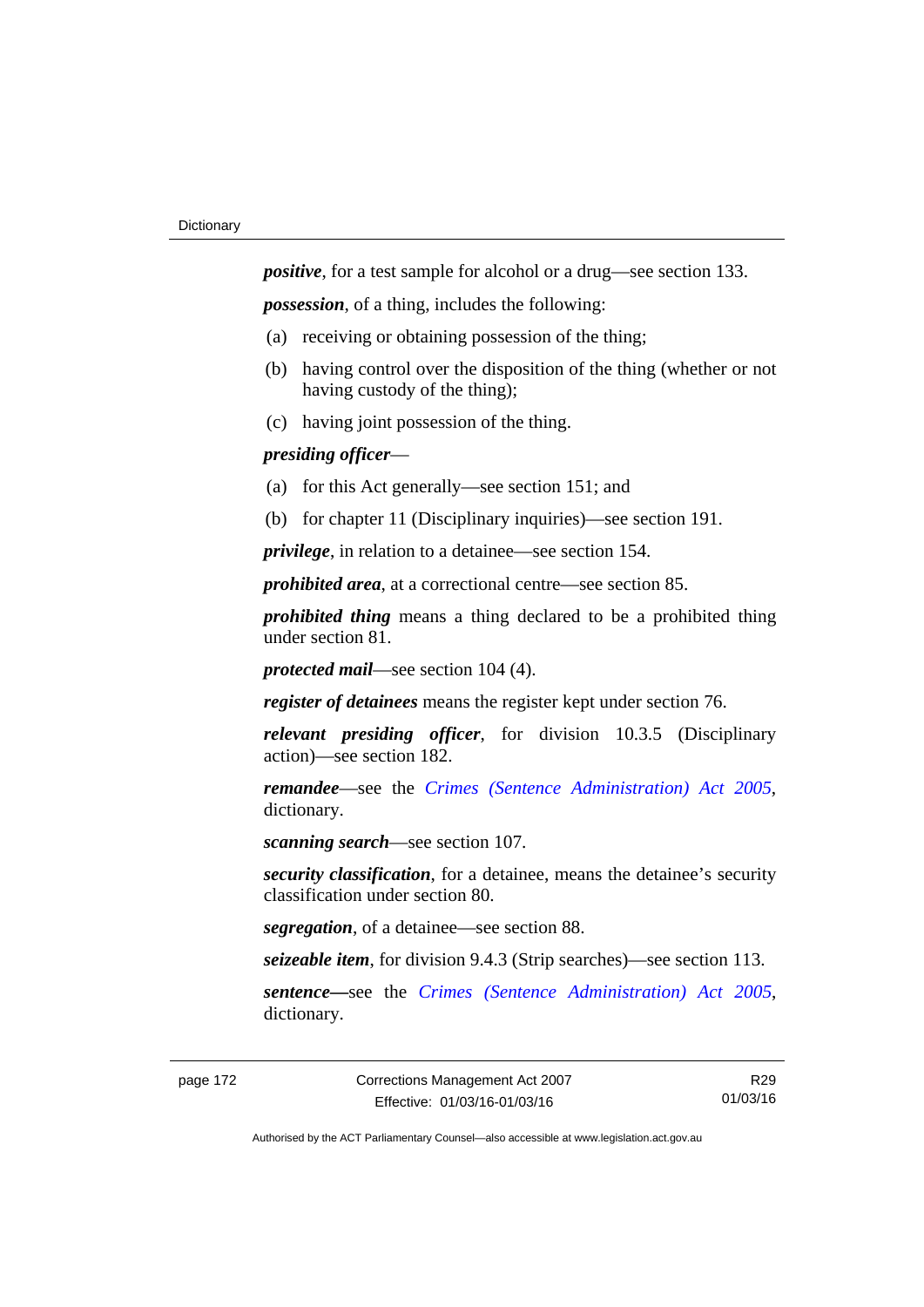*separate confinement*, of a detainee—see section 151.

*strip search*, of a detainee—see section 107.

*test sample*—see section 132.

*visitable place*—see section 57.

*visiting conditions*, at a correctional centre, means conditions declared under section 143 (Visiting conditions) in relation to the centre.

*visitor*, in relation to a correctional centre, includes a person wishing to enter the centre as a visitor.

*young detainee*, for chapter 4 (Detention in police and court cells etc)—see the *[Children and Young People Act 2008](http://www.legislation.act.gov.au/a/2008-19)*, section 95.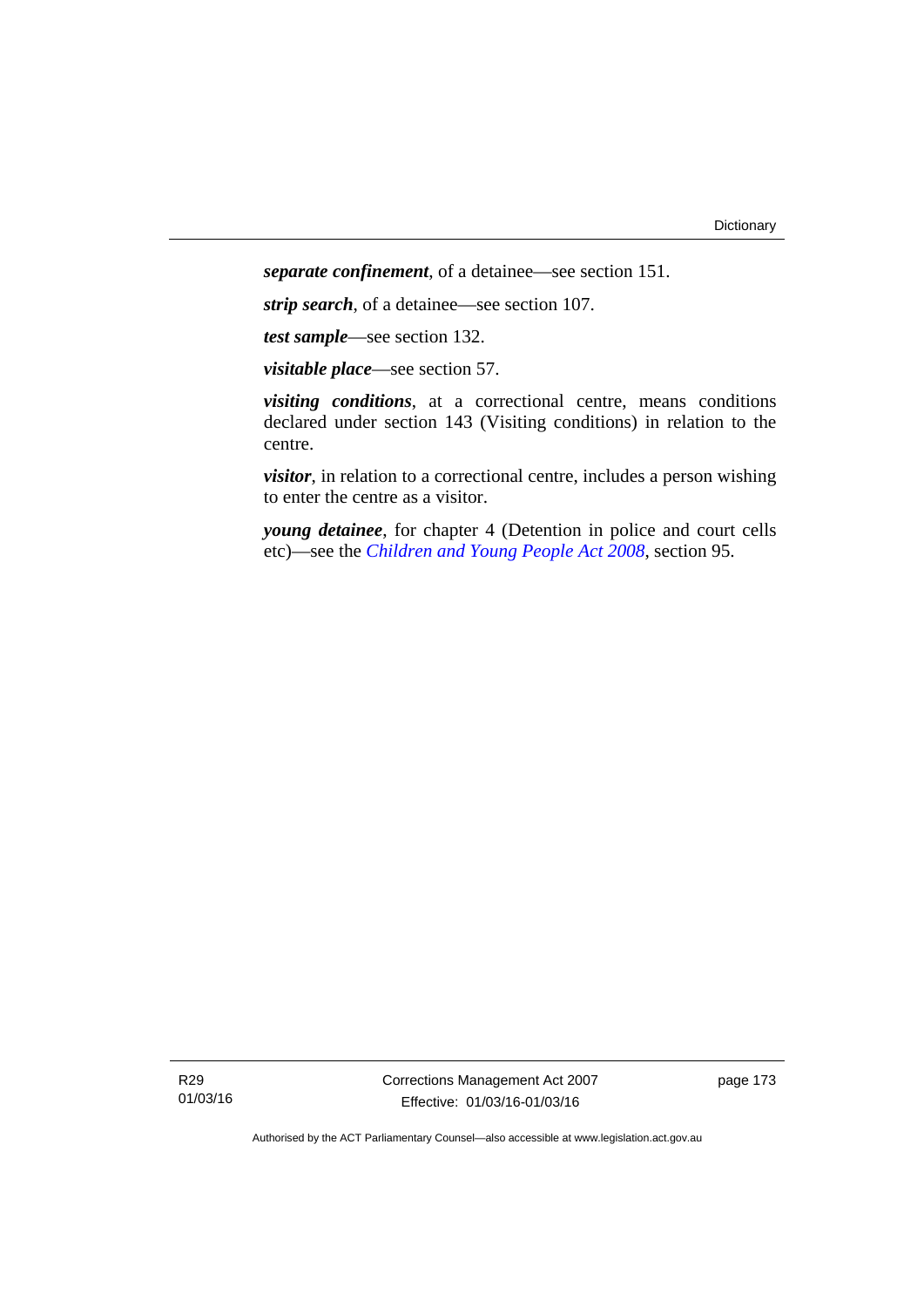1 About the endnotes

# **Endnotes**

# **1 About the endnotes**

Amending and modifying laws are annotated in the legislation history and the amendment history. Current modifications are not included in the republished law but are set out in the endnotes.

Not all editorial amendments made under the *[Legislation Act 2001](http://www.legislation.act.gov.au/a/2001-14)*, part 11.3 are annotated in the amendment history. Full details of any amendments can be obtained from the Parliamentary Counsel's Office.

Uncommenced amending laws are not included in the republished law. The details of these laws are underlined in the legislation history. Uncommenced expiries are underlined in the legislation history and amendment history.

If all the provisions of the law have been renumbered, a table of renumbered provisions gives details of previous and current numbering.

The endnotes also include a table of earlier republications.

|                                                   | $A = Act$<br>$AF =$ Approved form<br>$am = amended$<br>$amdt = amendment$<br>$AR = Assembly resolution$<br>$ch = chapter$<br>$CN =$ Commencement notice<br>$def = definition$<br>$DI = Disallowable instrument$<br>$dict = dictionary$<br>$disallowed = disallowed by the Legislative$<br>Assembly<br>$div = division$<br>$exp = expires/expired$<br>$Gaz = gazette$<br>$hdg = heading$<br>$IA = Interpretation Act 1967$<br>$ins = inserted/added$<br>$LA =$ Legislation Act 2001<br>$LR =$ legislation register | NI = Notifiable instrument<br>$o = order$<br>$om = omitted/repealed$<br>$ord = ordinance$<br>$orig = original$<br>par = paragraph/subparagraph<br>$pres = present$<br>$prev = previous$<br>$(\text{prev}) = \text{previously}$<br>$pt = part$<br>$r = rule/subrule$<br>$reloc = relocated$<br>$remum = renumbered$<br>$R[X]$ = Republication No<br>$RI = reissue$<br>$s = section/subsection$<br>$sch = schedule$<br>$sdiv = subdivision$<br>$SL = Subordinate$ law<br>$sub =$ substituted |
|---------------------------------------------------|-------------------------------------------------------------------------------------------------------------------------------------------------------------------------------------------------------------------------------------------------------------------------------------------------------------------------------------------------------------------------------------------------------------------------------------------------------------------------------------------------------------------|--------------------------------------------------------------------------------------------------------------------------------------------------------------------------------------------------------------------------------------------------------------------------------------------------------------------------------------------------------------------------------------------------------------------------------------------------------------------------------------------|
| $mod = modified/modification$<br>or to be expired | $LRA =$ Legislation (Republication) Act 1996                                                                                                                                                                                                                                                                                                                                                                                                                                                                      | $underlining = whole or part not commenced$                                                                                                                                                                                                                                                                                                                                                                                                                                                |

# **2 Abbreviation key**

page 174 Corrections Management Act 2007 Effective: 01/03/16-01/03/16

R29 01/03/16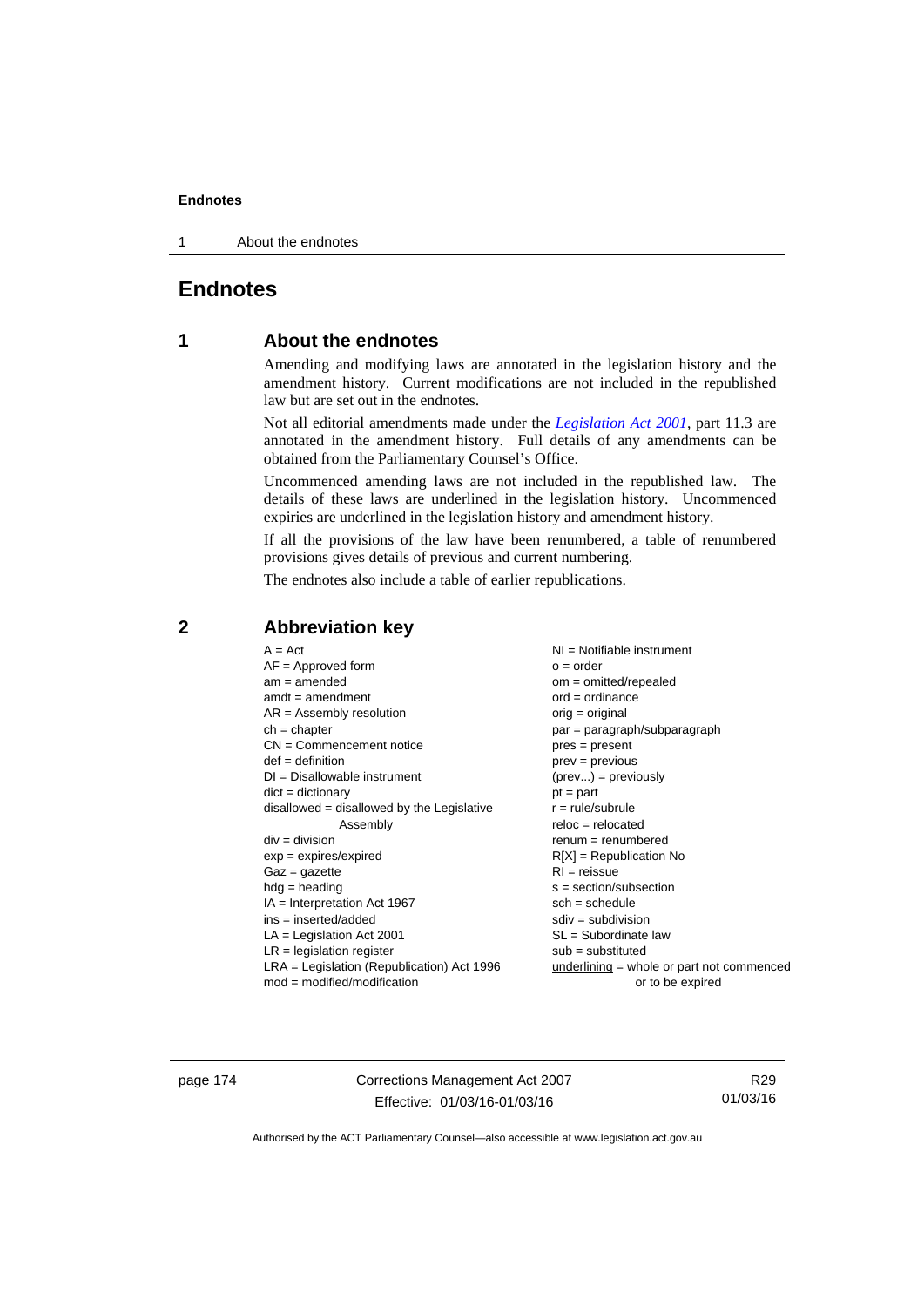# **3 Legislation history**

#### **Corrections Management Act 2007 A2007-15**

notified LR 18 June 2007

s 1, s 2 commenced 18 June 2007 (LA s 75 (1)) s 230 commenced 1 August 2007 (LA s 75AA) sch 1 pt 1.2, pt 1.3 commenced 1 August 2007 (s 2 and [CN2007-6](http://www.legislation.act.gov.au/cn/2007-6/default.asp))

remainder commenced 18 December 2007 (s 2 and LA s 79)

as amended by

## **[Civil Partnerships Act 2008](http://www.legislation.act.gov.au/a/2008-14) A2008-14 sch 1 pt 1.6**

notified LR 15 May 2008

s 1, s 2 commenced 15 May 2008 (LA s 75 (1))

sch 1 pt 1.6 commenced 19 May 2008 (s 2 and [CN2008-8\)](http://www.legislation.act.gov.au/cn/2008-8/default.asp)

## **[Children and Young People Act 2008](http://www.legislation.act.gov.au/a/2008-19) A2008-19 sch 1 pt 1.1**

notified LR 17 July 2008 s 1, s 2 commenced 17 July 2008 (LA s 75 (1)) sch 1 pt 1.1 commenced 9 September 2008 (s 2 and [CN2008-13\)](http://www.legislation.act.gov.au/cn/2008-13/default.asp)

## **[Children and Young People \(Consequential Amendments\) Act 2008](http://www.legislation.act.gov.au/a/2008-20) A2008-20 sch 2 pt 2.4**

notified LR 17 July 2008 s 1, s 2 commenced 17 July 2008 (LA s 75 (1)) s 3 commenced 18 July 2008 (s 2 (1)) sch 2 pt 2.4 commenced 9 September 2008 (s 2 (3) and see Children [and Young People Act 2008](http://www.legislation.act.gov.au/a/2008-19) A2008-19, s 2 and [CN2008-13](http://www.legislation.act.gov.au/cn/2008-13/default.asp))

## **[Crimes Legislation Amendment Act 2008](http://www.legislation.act.gov.au/a/2008-44) A2008-44 sch 1 pt 1.2**

notified LR 9 September 2008 s 1, s 2 commenced 9 September 2008 (LA s 75 (1)) sch 1 pt 1.2 commenced 30 May 2009 (s 2 and [CN2009-4\)](http://www.legislation.act.gov.au/cn/2009-4/default.asp)

# **[Corrections Management Amendment Act 2008](http://www.legislation.act.gov.au/a/2008-49) A2008-49**

notified LR 15 September 2008 s 1, s 2 commenced 15 September (LA s 75 (1)) remainder commenced 16 September 2008 (s 2)

Corrections Management Act 2007 Effective: 01/03/16-01/03/16

page 175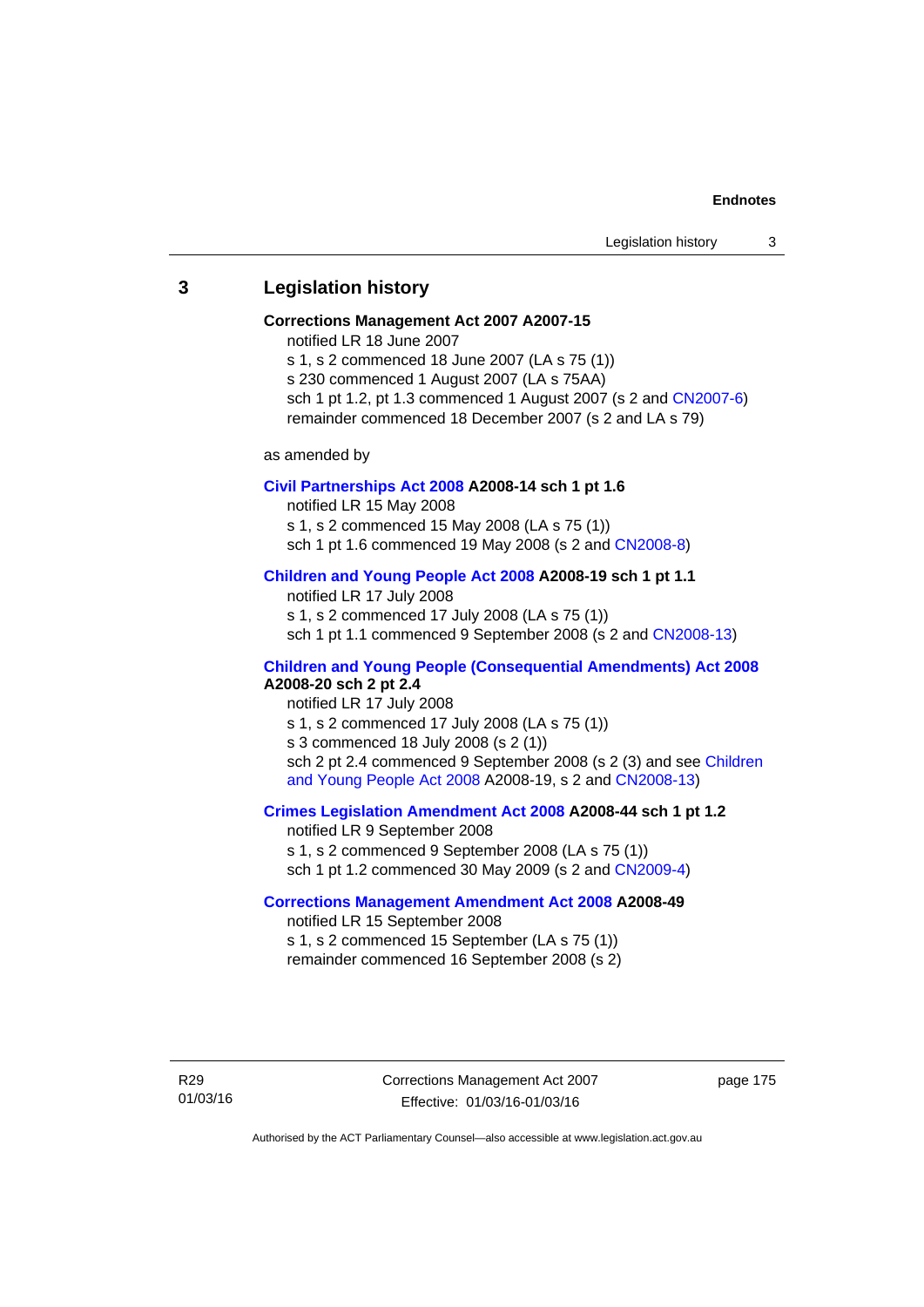| -3 | Legislation history |  |
|----|---------------------|--|
|----|---------------------|--|

## **[Work Safety Legislation Amendment Act 2009](http://www.legislation.act.gov.au/a/2009-28) A2009-28 sch 2 pt 2.2**  notified LR 9 September 2009

s 1, s 2 commenced 9 September 2009 (LA s 75 (1)) sch 2 pt 2.2 commenced 1 October 2009 (s 2 and see [Work Safety Act](http://www.legislation.act.gov.au/a/2008-51)  [2008](http://www.legislation.act.gov.au/a/2008-51) A2008-51, s 2 (1) (b) and [CN2009-11\)](http://www.legislation.act.gov.au/cn/2009-11/default.asp)

## **[Smoking \(Prohibition in Enclosed Public Places\) Amendment](http://www.legislation.act.gov.au/a/2009-51)  [Act 2009](http://www.legislation.act.gov.au/a/2009-51) A2009-51 sch 1 pt 1.1**

notified LR 18 December 2009

s 1, s 2 commenced 18 December 2009 (LA s 75 (1))

sch 1 pt 1.1 commenced 9 December 2010 (s 2 (1) (b) and [CN2010-4\)](http://www.legislation.act.gov.au/cn/2010-4/default.asp)

## **[Health Practitioner Regulation National Law \(ACT\) Act 2010](http://www.legislation.act.gov.au/a/2010-10) A2010-10 sch 2 pt 2.4**

notified LR 31 March 2010 s 1, s 2 commenced 31 March 2010 (LA s 75 (1)) sch 2 pt 2.4 commenced 1 July 2010 (s 2 (1) (a))

## **[Justice and Community Safety Legislation Amendment Act 2010](http://www.legislation.act.gov.au/a/2010-30)**

# **[\(No 2\)](http://www.legislation.act.gov.au/a/2010-30) A2010-30 sch 1 pt 1.5**  notified LR 31 August 2010 s 1, s 2 commenced 31 August 2010 (LA s 75 (1)) s 3 commenced 1 September 2010 (s 2 (1)) sch 1 pt 1.5 commenced 28 September 2010 (s 2 (2))

#### **[Justice and Community Safety Legislation Amendment Act 2010](http://www.legislation.act.gov.au/a/2010-40)  [\(No 3\)](http://www.legislation.act.gov.au/a/2010-40) A2010-40 sch 2 pt 2.4**

notified LR 5 October 2010

s 1, s 2 commenced 5 October 2010 (LA s 75 (1))

s 3 commenced 6 October 2010 (s 2 (1))

sch 2 pt 2.4 commenced 2 November 2010 (s 2 (2))

## **[Administrative \(One ACT Public Service Miscellaneous Amendments\)](http://www.legislation.act.gov.au/a/2011-22)  [Act 2011](http://www.legislation.act.gov.au/a/2011-22) A2011-22 sch 1 pt 1.37**

notified LR 30 June 2011

s 1, s 2 commenced 30 June 2011 (LA s 75 (1)) sch 1 pt 1.37 commenced 1 July 2011 (s 2 (1))

page 176 Corrections Management Act 2007 Effective: 01/03/16-01/03/16

R29 01/03/16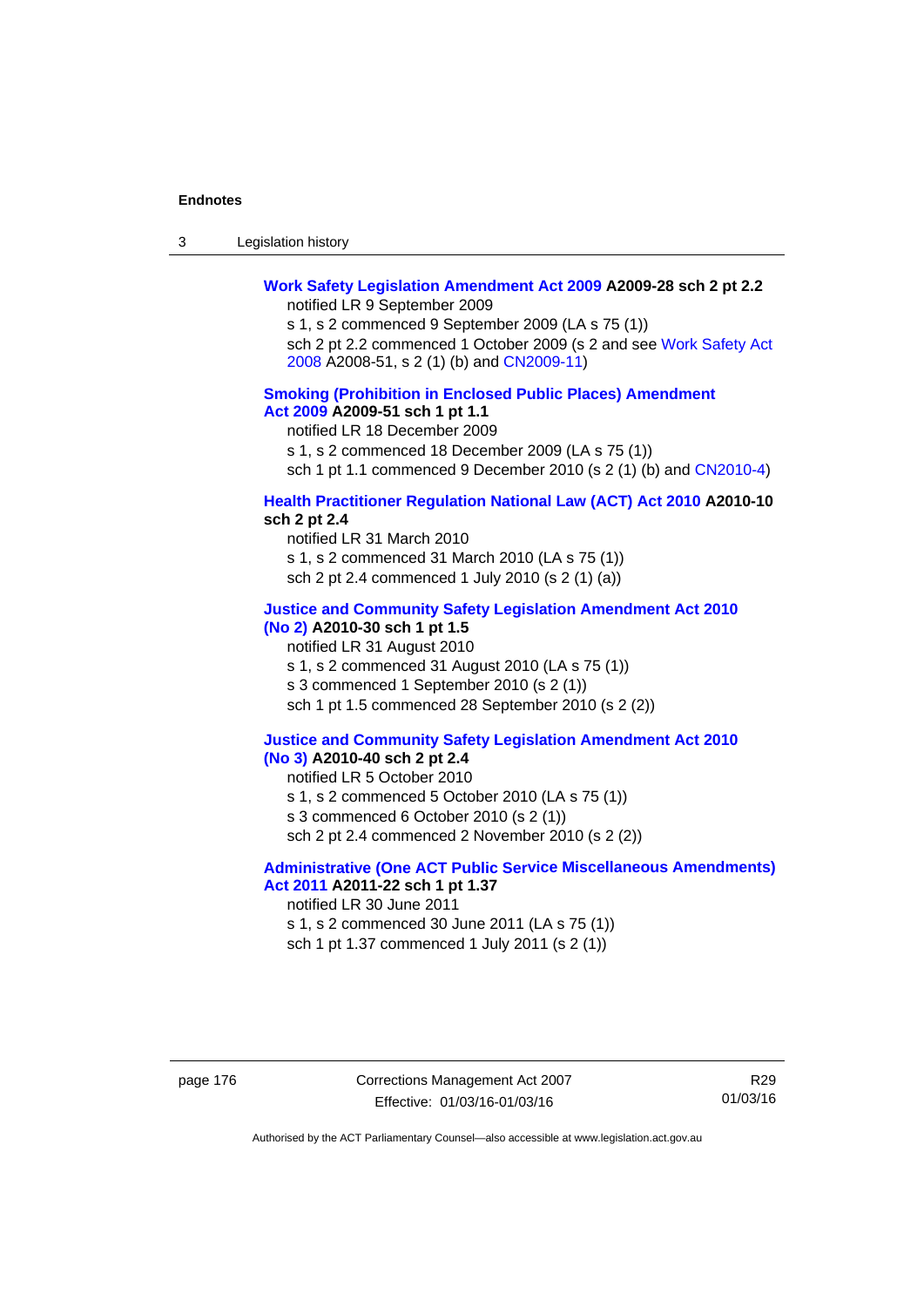## **[Statute Law Amendment Act 2011 \(No 3\)](http://www.legislation.act.gov.au/a/2011-52) A2011-52 sch 3 pt 3.13**

notified LR 28 November 2011

s 1, s 2 commenced 28 November 2011 (LA s 75 (1)) sch 3 pt 3.13 commenced 12 December 2011 (s 2)

## **[Work Health and Safety \(Consequential Amendments\) Act 2011](http://www.legislation.act.gov.au/a/2011-55) A2011-55 sch 1 pt 1.3**

notified LR 14 December 2011

s 1, s 2 commenced 14 December 2011 (LA s 75 (1))

sch 1 pt 1.3 commenced 1 January 2012 (s 2 and see Work Health [and Safety Act 2011](http://www.legislation.act.gov.au/a/2011-35) A2011-35, s 2 and [CN2011-12\)](http://www.legislation.act.gov.au/cn/2011-12/default.asp)

#### **[Corrections and Sentencing Legislation Amendment Act 2011](http://www.legislation.act.gov.au/a/2011-57) A2011-57 pt 2**

notified LR 14 December 2011 s 1, s 2 commenced 14 December 2011 (LA s 75 (1)) pt 2 commenced 15 December 2011 (s 2)

## **[Official Visitor Act 2012](http://www.legislation.act.gov.au/a/2012-33) A2012-33 sch 1 pt 1.2**

notified LR 15 June 2012 s 1, s 2 commenced 15 June 2012 (LA s 75 (1)) sch 1 pt 1.2 commenced 1 September 2013 (s 2 as amended by [A2013-22](http://www.legislation.act.gov.au/a/2013-22) s 4)

## **[Corrections and Sentencing Legislation Amendment Act 2012](http://www.legislation.act.gov.au/a/2012-34) A2012-34 pt 2**

notified LR 15 June 2012 s 1, s 2 commenced 15 June 2012 (LA s 75 (1)) pt 2 commenced 15 December 2012 (s 2 (2))

## **[Civil Unions Act 2012](http://www.legislation.act.gov.au/a/2012-40) A2012-40 sch 3 pt 3.7**

notified LR 4 September 2012 s 1, s 2 commenced 4 September 2012 (LA s 75 (1)) sch 3 pt 3.7 commenced 11 September 2012 (s 2)

## **[Statute Law Amendment Act 2013](http://www.legislation.act.gov.au/a/2013-19) A2013-19 sch 3 pt 3.7**

notified LR 24 May 2013 s 1, s 2 commenced 24 May 2013 (LA s 75 (1)) sch 3 pt 3.7 commenced 14 June 2013 (s 2)

R29 01/03/16 Corrections Management Act 2007 Effective: 01/03/16-01/03/16

page 177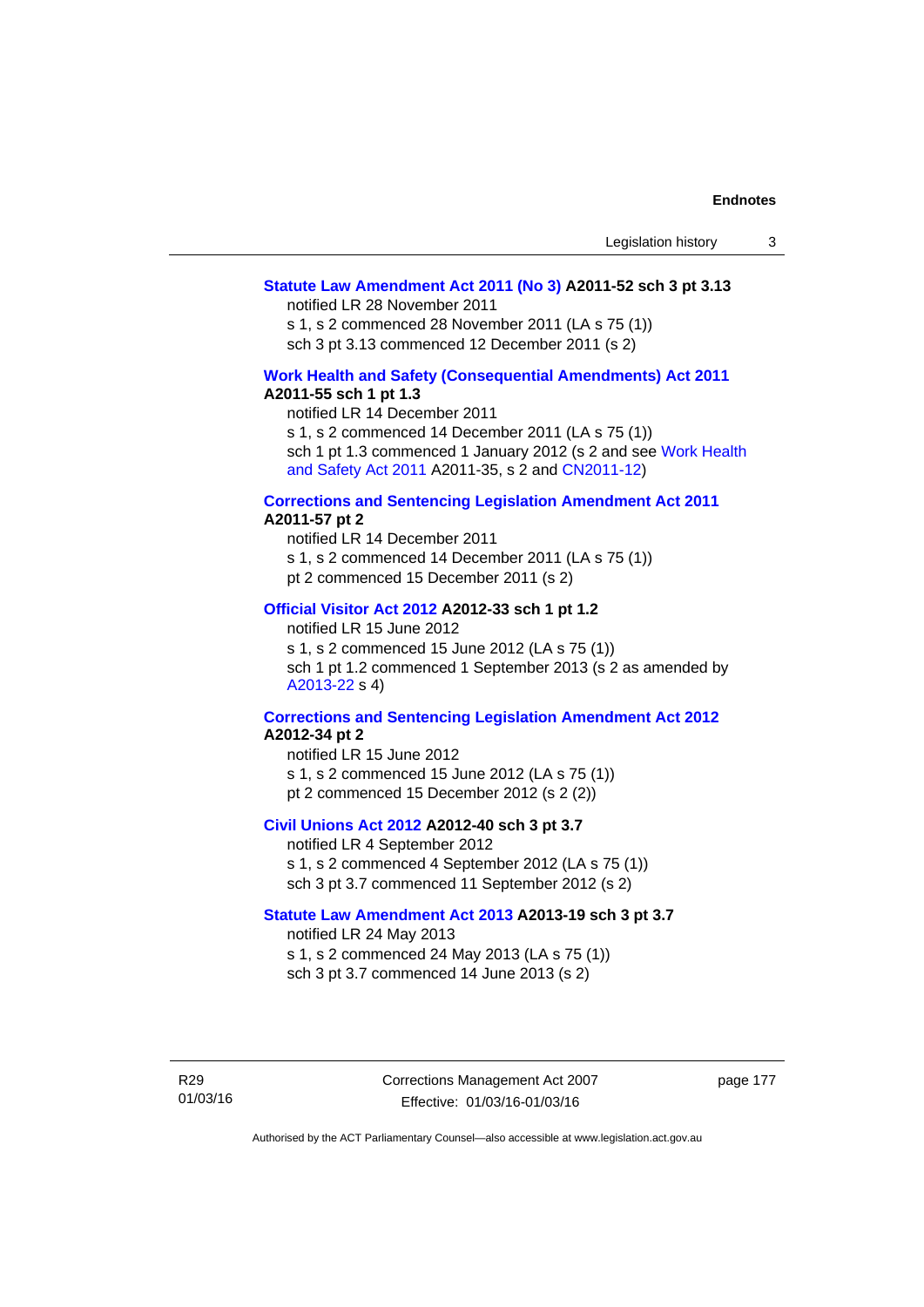| Legislation history<br>3 |  |
|--------------------------|--|
|--------------------------|--|

## **[Official Visitor Amendment Act 2013](http://www.legislation.act.gov.au/a/2013-22) A2013-22 sch 1 pt 1.2**

notified LR 17 June 2013

s 1, s 2 commenced 17 June 2013 (LA s 75 (1)) sch 1 pt 1.2 commenced 1 September 2013 (s 2 and see Official [Visitor Act 2012](http://www.legislation.act.gov.au/a/2012-33) A2012-33 s 2 as amended by this Act)

## **[Marriage Equality \(Same Sex\) Act 2013](http://www.legislation.act.gov.au/a/2013-39) A2013-39 sch 2 pt 2.6**

notified LR 4 November 2013

s 1, s 2 commenced 4 November 2013 (LA s 75 (1))

sch 2 pt 2.6 commenced 7 November 2013 (s 2 and [CN2013-11](http://www.legislation.act.gov.au/cn/2013-11))

*Note* The High Court held this Act to be of no effect (see *Commonwealth v Australian Capital Territory* [2013] HCA 55)

## **[Corrections and Sentencing Legislation Amendment Act 2014](http://www.legislation.act.gov.au/a/2014-6) A2014-6 pt 3**

notified LR 27 March 2014 s 1, s 2 commenced 27 March 2014 (LA s 75 (1)) pt 3 commenced 28 March 2014 (s 2)

## **[Statute Law Amendment Act 2014](http://www.legislation.act.gov.au/a/2014-18) A2014-18 sch 1 pt 1.1, sch 3 pt 3.5**  notified LR 20 May 2014

s 1, s 2 commenced 20 May 2014 (LA s 75 (1)) sch 1 pt 1.1, sch 3 pt 3.5 commenced 10 June 2014 (s 2 (1))

#### **[Mental Health \(Treatment and Care\) Amendment Act 2014](http://www.legislation.act.gov.au/a/2014-51/default.asp) A2014-51 sch 1 pt 1.2 (as am by [A2015-38](http://www.legislation.act.gov.au/a/2015-38) amdt 2.54)**

notified LR 12 November 2014

s 1, s 2 commenced 12 November 2014 (LA s 75 (1)) sch 1 pt 1.2 commenced 1 March 2016 (s 2 (as am by [A2015-38](http://www.legislation.act.gov.au/a/2015-38) amdt 2.54))

## **[Corrections Management Amendment Act 2015](http://www.legislation.act.gov.au/a/2015-37) A2015-37**

notified LR 1 October 2015

s 1, s 2 commenced 1 October 2015 (LA s 75 (1))

s 3 commenced 2 October 2015 (LA s 75AA)

s 6 commenced 2 October 2015 (s 2 (1))

remainder commenced 12 November 2015 (s 2 (2))

page 178 Corrections Management Act 2007 Effective: 01/03/16-01/03/16

R29 01/03/16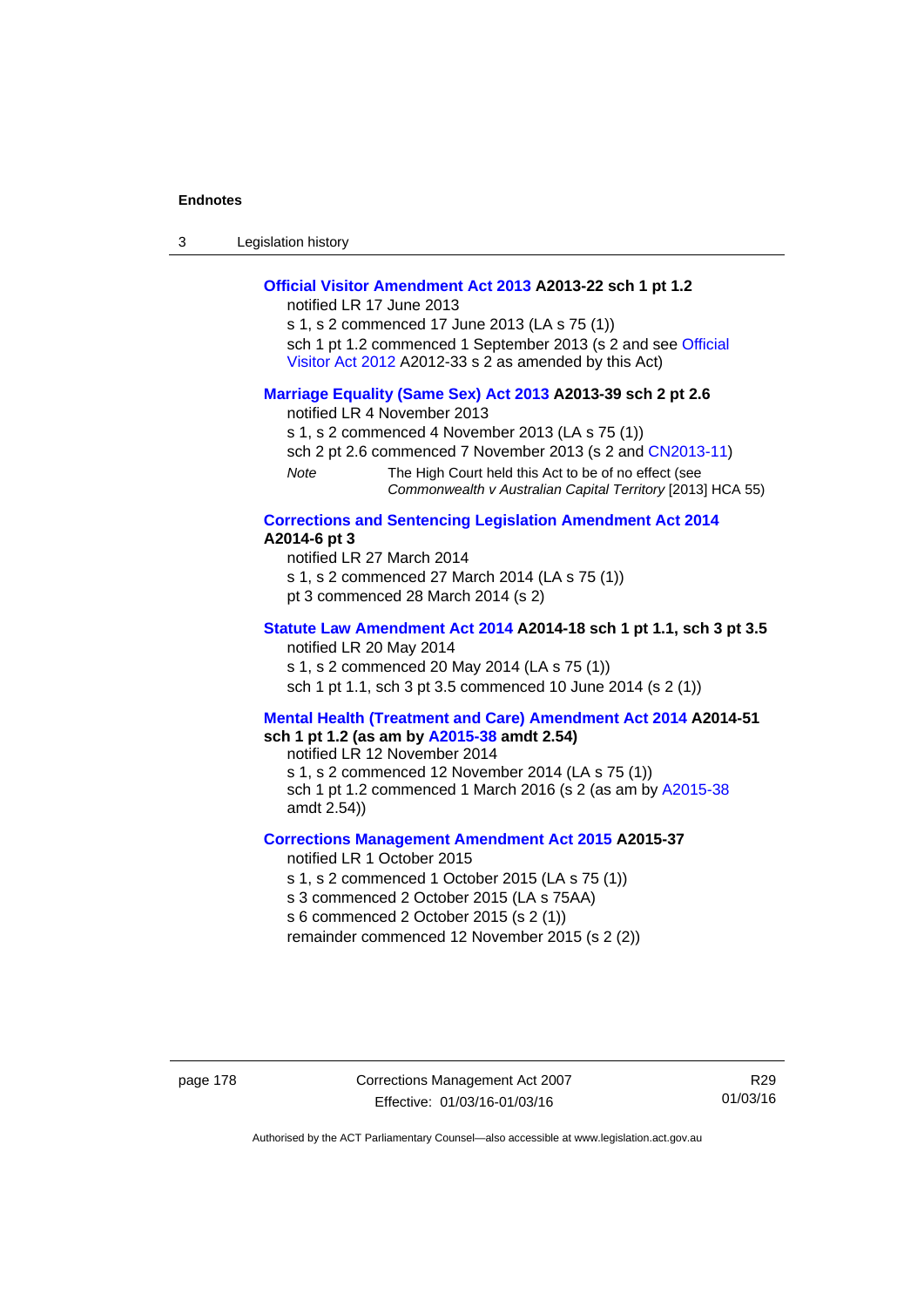## **[Mental Health Act 2015](http://www.legislation.act.gov.au/a/2015-38) A2015-38 sch 2 pt 2.2, sch 2 pt 2.4 div 2.4.4**

notified LR 7 October 2015 s 1, s 2 commenced 7 October 2015 (LA s 75 (1)) sch 2 pt 2.2 (amdt 2.54) commenced 8 October 2015 (s 2 (2)) sch 2 pt 2.4 div 2.4.4 commenced 1 March 2016 (s 2 (1) and see Mental Health (Treatment and Care) Amendment Act 2014 [A2014-51,](http://www.legislation.act.gov.au/a/2014-51/default.asp) s 2 (as am by [A2015-38](http://www.legislation.act.gov.au/a/2015-38) amdt 2.54)) *Note* Sch 2 pt 2.2 (amdt 2.54) only amends the [Mental Health](http://www.legislation.act.gov.au/a/2014-51/default.asp)  [\(Treatment and Care\) Amendment Act 2014](http://www.legislation.act.gov.au/a/2014-51/default.asp) A2014-51

# **[Statute Law Amendment Act 2015 \(No 2\)](http://www.legislation.act.gov.au/a/2015-50) A2015-50 sch 3 pt 3.8**

notified LR 25 November 2015

s 1, s 2 commenced 25 November 2015 (LA s 75 (1))

sch 3 pt 3.8 commenced 9 December 2015 (s 2)

R29 01/03/16 Corrections Management Act 2007 Effective: 01/03/16-01/03/16

page 179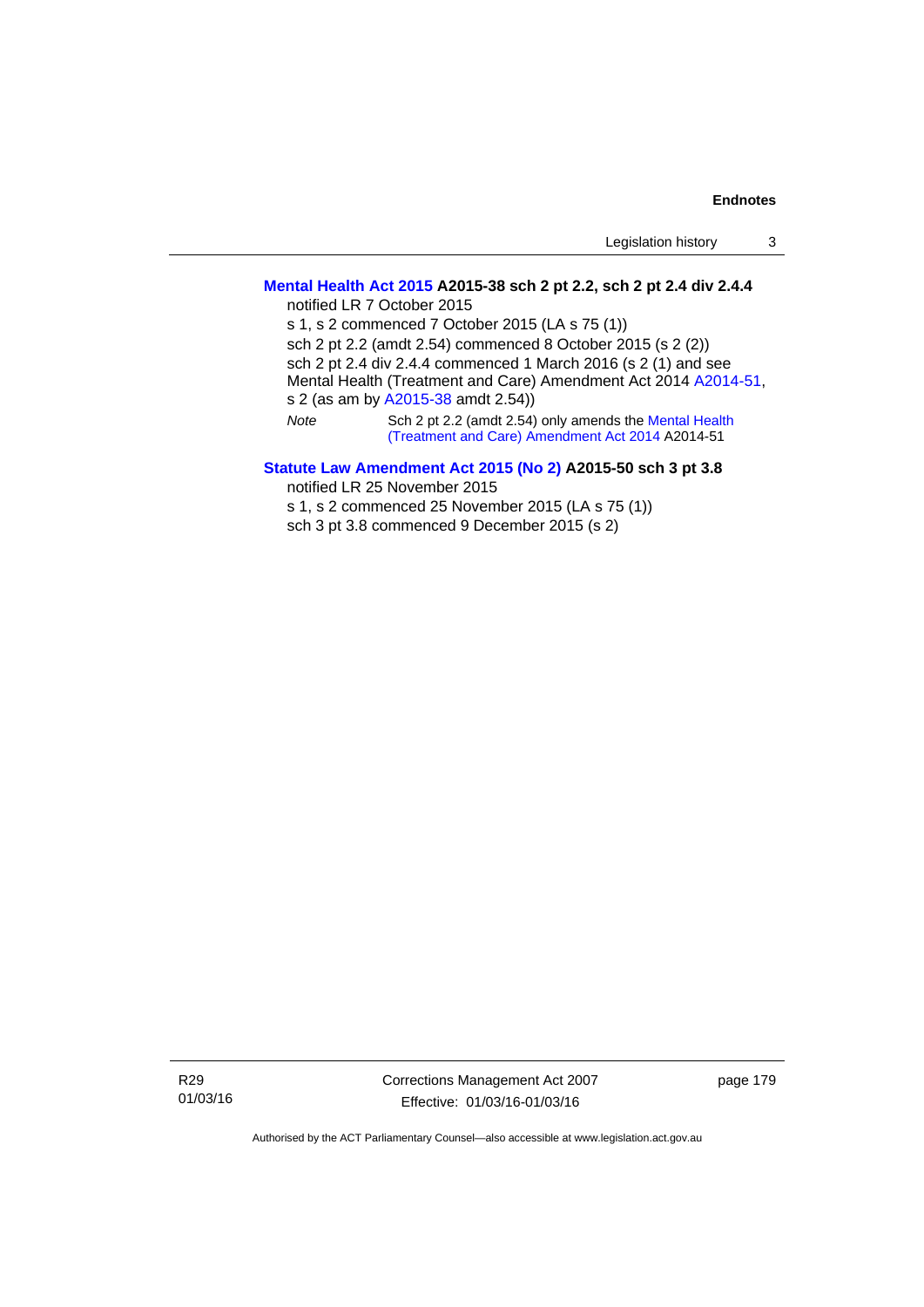```
4 Amendment history
```
## **4 Amendment history**

```
Commencement 
s 2 om LA s 89 (4) 
Application of Act—detainees
s 6 am A2008-19 amdt 1.1
              (1) note 2 exp 2 June 2011 (s 501 (2), (4) (LA s 88 declaration 
               applies)) 
Correctional centres—minimum living conditions 
s 12 am A2011-22 amdt 1.113
Ministerial directions to director-general 
s 13 hdg am A2011-22 amdt 1.113
s 13 am A2011-22 amdt 1.113
Corrections policies and operating procedures 
s 14 am A2011-22 amdt 1.113
Exclusions from notified corrections policies and operating procedures 
s 15 am A2011-22 amdt 1.113
Director-general directions 
 A2011-22 amdt 1.113
 A2011-22 amdt 1.113
Director-general directions 
 A2011-22 amdt 1.113
s 17 am A2011-22 amdt 1.113, amdt 1.114; A2014-18 amdt 3.18 
Corrections officers—appointment 
s 19 am A2011-22 amdt 1.113
Corrections officers—functions 
s 20 am A2011-22 amdt 1.113
Doctors—health service appointments 
s 21 am A2011-22 amdt 1.113
Health practitioners—non-therapeutic functions 
A2010-10 amdt 2.15
s 22 am A2010-10 amdt 2.15; A2011-22 amdt 1.113 
Identity cards 
s 23 am A2010-10 amdt 2.20; A2011-22 amdt 1.113 
Declaration of emergency 
s 26 am A2011-22 amdt 1.113
Emergency powers 
s 27 am A2011-22 amdt 1.113
```
page 180 Corrections Management Act 2007 Effective: 01/03/16-01/03/16

R29 01/03/16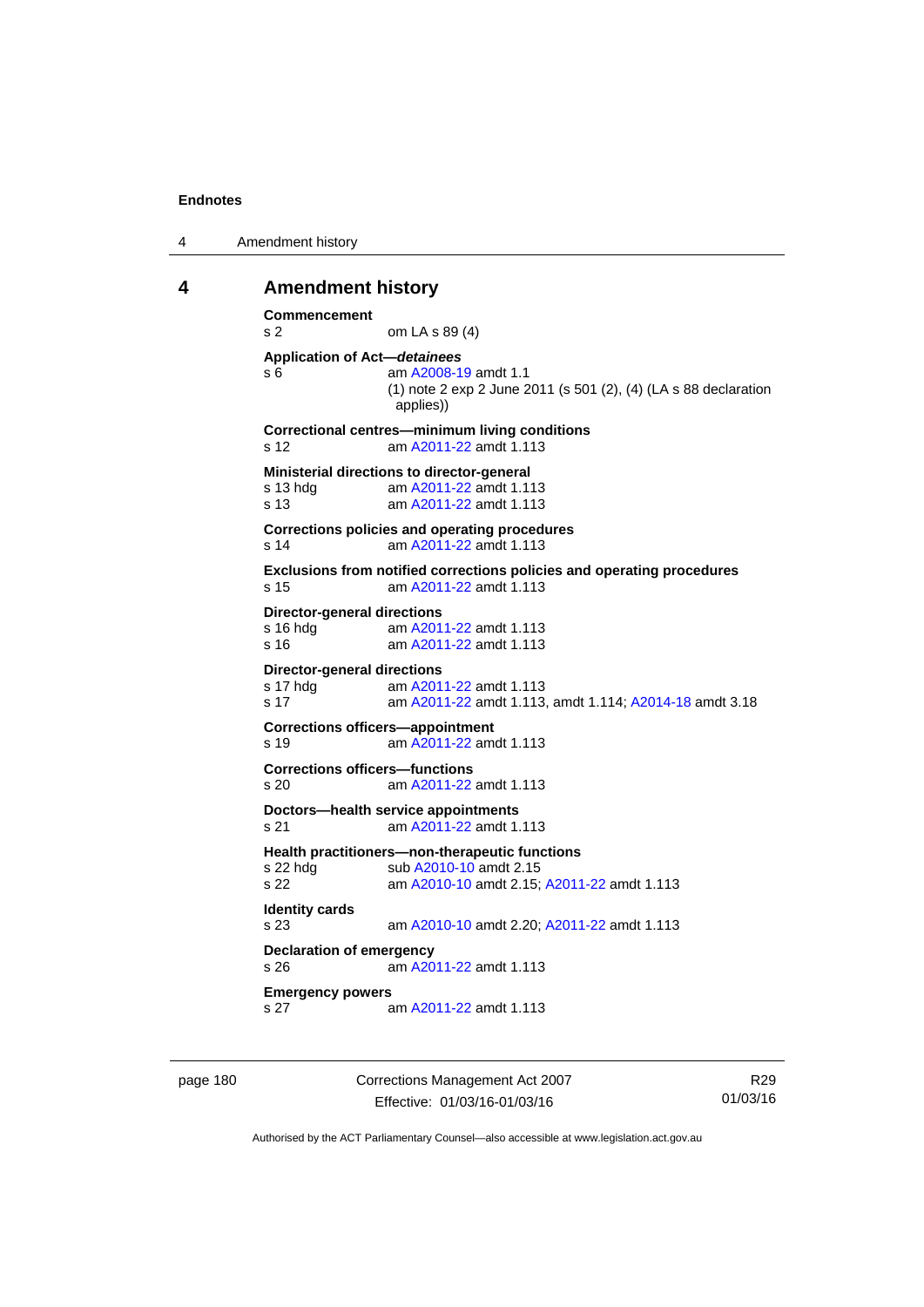```
Arrangements with police 
s 28 am A2011-22 amdt 1.113
Definitions—ch 4 
s 29 am A2008-19 amdt 1.3
                 def chief executive ins A2008-19 amdt 1.2 
                    om A2011-22 amdt 1.109
                 def director-general ins A2011-22 amdt 1.110 
                 def young detainee ins A2008-19 amdt 1.2 
Detention in police cells 
s 30 am A2008-19 amdt 1.4, amdt 1.5; A2011-22 amdt 1.113
Detention in police cells—search powers etc 
s 31 am A2008-19 amdt 1.6, amdt 1.7 
Detention in police cells—additional provisions for young detainees 
s 31A ins A2008-19 amdt 1.8 
                 am A2008-44 amdt 1.14
Detention in court cells 
s 33 am A2008-19 amdts 1.9-1.12; A2011-22 amdt 1.113, 
                 amdt 1.114 
Detention in court cells—additional provisions for young detainees 
s 33A ins A2008-19 amdt 1.13 
                 am A2011-22 amdt 1.113
Detainees accommodated away from correctional centre 
s 34 am A2008-19 amdt 1.14; A2011-22 amdt 1.113 
Escort officer functions etc 
s 35 am A2011-22 amdt 1.113, amdt 1.114 
Executing warrants of imprisonment or remand etc 
s 38 am A2011-22 amdt 1.113
Food and drink 
s 40 am A2010-10 amdt 2.20; A2011-22 amdt 1.113 
Clothing 
s 41 A2011-22 amdt 1.113
Personal hygiene 
s 42  A2011-22 amdt 1.113
Sleeping areas 
                 A2011-22 amdt 1.113
Treatment of convicted and non-convicted detainees 
s 44 am A2011-22 amdt 1.113
Access to open air and exercise 
s 45 am A2011-22 amdt 1.113
```
R29 01/03/16 Corrections Management Act 2007 Effective: 01/03/16-01/03/16

page 181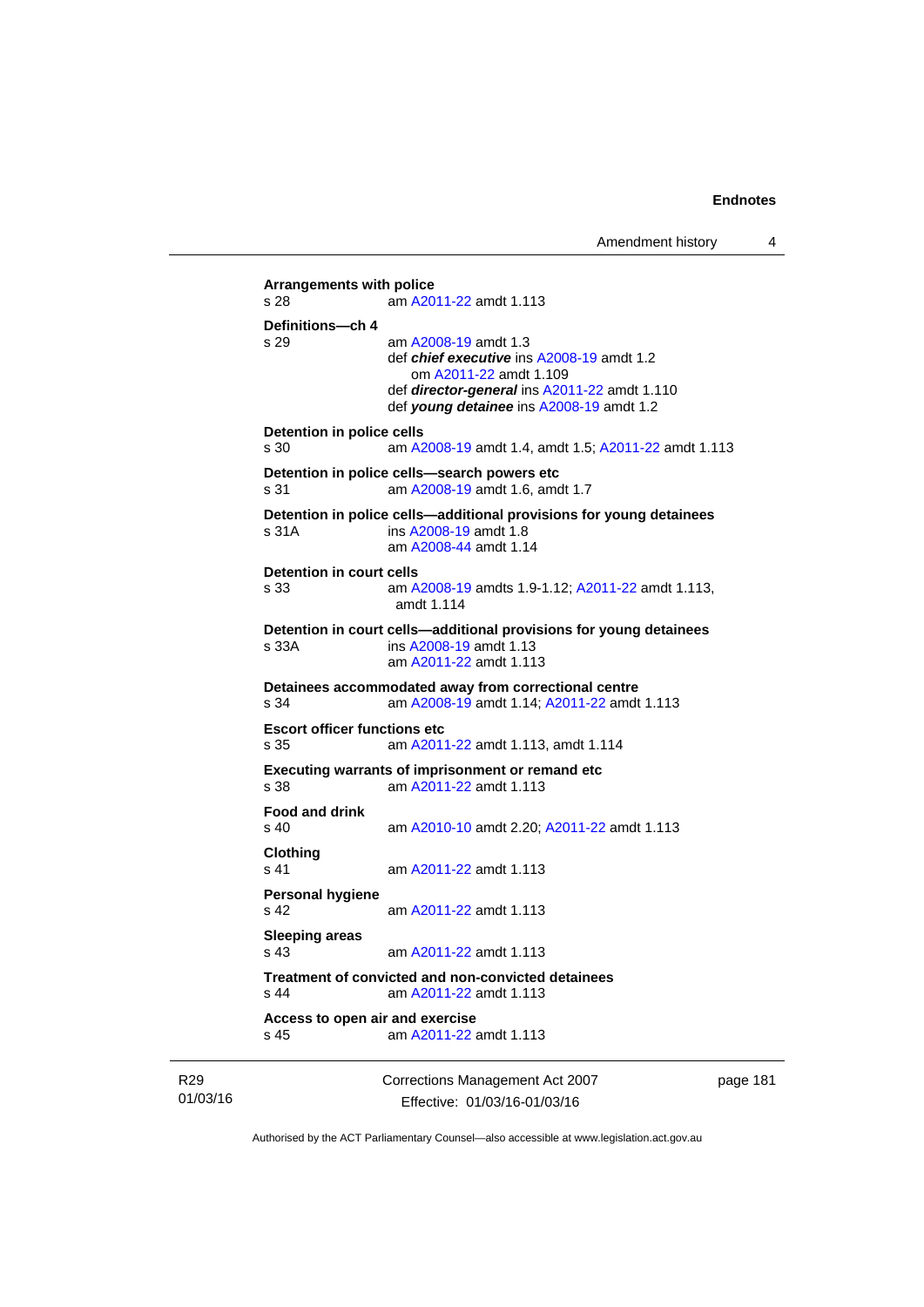4 Amendment history

```
Communication with family and others 
s 46 am A2011-22 amdt 1.113
Telephone calls 
                s 47 am A2011-22 amdt 1.113
Mail 
                 A2011-22 amdt 1.113
Visits by family members etc 
s 49 am A2011-22 amdt 1.113
Contact with accredited people 
s 50 am A2011-22 amdt 1.113
Visits—protected communications 
s 51 am A2011-22 amdt 1.113
News and educational services 
s 52 am A2011-22 amdt 1.113
Health care 
s 53 am A2010-10 amdt 2.20; A2011-22 amdt 1.113 
Transfers to health facilities 
s 54 am A2010-10 amdt 2.20; A2011-22 amdt 1.113 
Transfer to mental health facility—transfer direction 
s 54A ins A2014-51 amdt 1.5 
                am A2015-38 amdt 2.68
Religious, spiritual and cultural needs 
s 55 am A2011-22 amdt 1.113
Official visitors—meaning of entitled person and visitable place 
s 57 sub A2012-33 amdt 1.16 
                 am A2013-22 amdt 1.6, amdt 1.7 
Frequency of visits by official visitors
s 58 sub A2012-33 amdt 1.16 
                 om A2013-22 amdt 1.8
Complaints to official visitors 
s 59 am A2011-22 amdt 1.113
                om A2012-33 amdt 1.16
Investigation etc by official visitors 
s 60 am A2011-22 amdt 1.113
                 om A2012-33 amdt 1.16
Official visitors—ending appointments 
 A2010-30 amdt 1.19
                 om A2012-33 amdt 1.16
```
page 182 Corrections Management Act 2007 Effective: 01/03/16-01/03/16

R29 01/03/16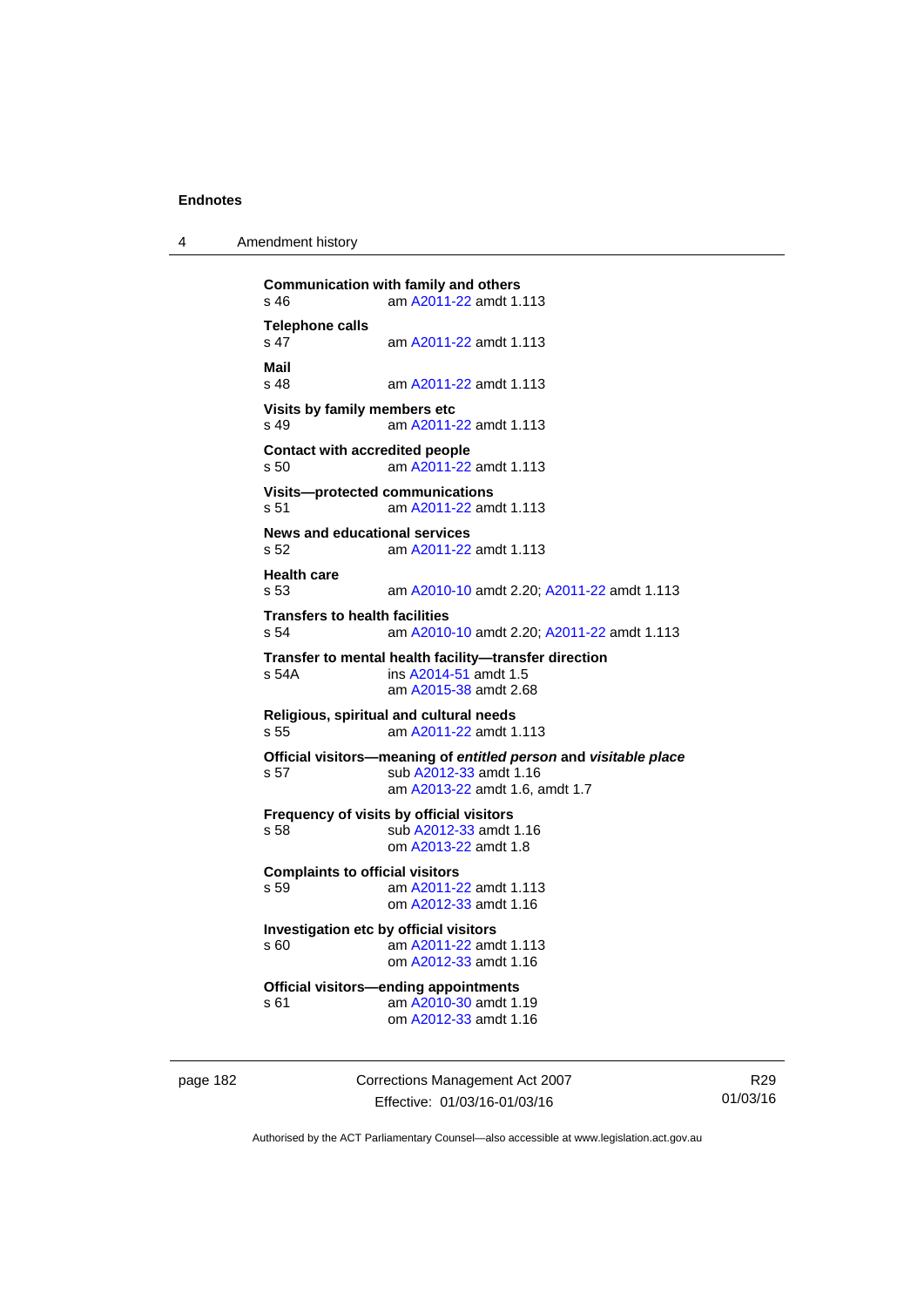```
Relationship with other inspection laws 
s 62 am A2011-22 amdt 1.113
Authority for detention<br>s 64 am/
                A2011-22 amdt 1.113
Identification of detainees 
s 65 am A2010-10 amdt 2.16; A2011-22 amdt 1.113; A2013-19
                amdt 3.41
Information about entitlements and obligations 
s 66 am A2011-22 amdt 1.113, amdt 1.114 
Initial assessment 
s 67 am A2011-22 amdt 1.113
Health assessment 
s 68 am A2015-38 amdt 2.68
Alcohol and drug tests on admission 
s 69 am A2011-22 amdt 1.113
Strip search on admission 
s 70 am A2011-22 amdt 1.113
Property of detainees 
s 71 am A2011-22 amdt 1.113
Security classification 
s 72 am A2011-22 amdt 1.113
Case management plan 
s 73 am A2011-22 amdt 1.113
Entries in register of detainees 
s 74 am A2011-22 amdt 1.113
Compliance with director-general's directions 
s 75 hdg am A2011-22 amdt 1.114
s 75 am A2011-22 amdt 1.113, amdt 1.114 
Register of detainees 
s 76 am A2011-22 amdt 1.113
Health reports 
s 77 am A2008-20 amdt 2.14; A2011-22 amdt 1.113, amdt 1.114; 
                A2015-38 amdt 2.68 
Case management plans—scope etc 
s 78 am A2011-22 amdt 1.113
Transgender and intersex detainees—sexual identity 
s 79 am A2010-10 amdt 2.20; A2011-22 amdt 1.113
```
R29 01/03/16 Corrections Management Act 2007 Effective: 01/03/16-01/03/16

page 183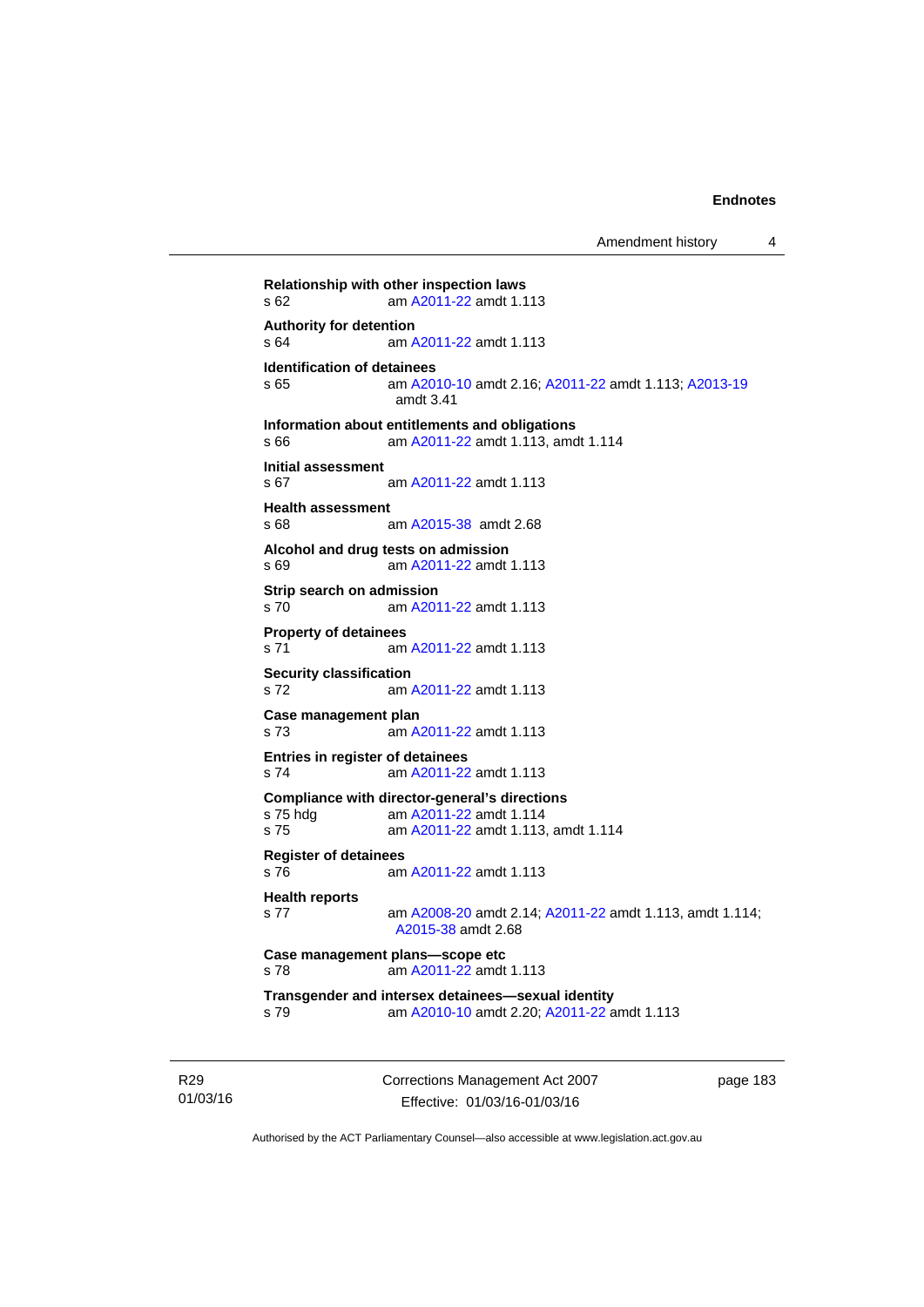4 Amendment history

```
Security classification—basis etc 
s 80 A2011-22 amdt 1.113
Prohibited things 
s 81 am A2011-22 amdt 1.113
Possession of prohibited things 
s 82 am A2011-22 amdt 1.113
Trust accounts for detainees 
s 84 am A2011-22 amdt 1.113
Prohibited areas 
s 85 am A2011-22 amdt 1.113
Nonsmoking areas 
s 86 am A2009-51 amdt 1.1; A2011-22 amdt 1.113 
Management and security—corrections policies and operating procedures 
s 87 am A2008-14 amdt 1.17; A2011-22 amdt 1.113; A2012-40
                 amdt 3.25; A2013-39 amdt 2.11 (A2013-39 never effective 
                 (see Commonwealth v Australian Capital Territory [2013] 
                 HCA 55)) 
Segregation—safety and security 
s 90 am A2011-22 amdt 1.113, amdt 1.114; A2011-57 s 4 
Segregation—protective custody 
s 91 am A2011-22 amdt 1.113, amdt 1.114; A2011-57 s 5 
Segregation—health 
s 92 am A2011-22 amdt 1.113, amdt 1.114; A2011-57 s 6 
Application for review of segregation directions 
s 96 am A2011-22 amdt 1.113, amdt 1.114 
Review of segregation directions 
s 97 am A2011-22 amdt 1.113, amdt 1.114; A2015-50 amdt 3.56 
Other separation of detainees 
s 98 am A2011-22 amdt 1.113
Monitoring—general considerations 
s 99 am A2011-22 amdt 1.113
Monitoring at correctional centres 
s 100 am A2011-22 amdt 1.113
Personal monitoring devices 
s 101 am A2011-22 amdt 1.113
Interfering with personal monitoring devices<br>s 102 am A2011-22 amdt 1.113
                 A2011-22 amdt 1.113
```
page 184 Corrections Management Act 2007 Effective: 01/03/16-01/03/16

R29 01/03/16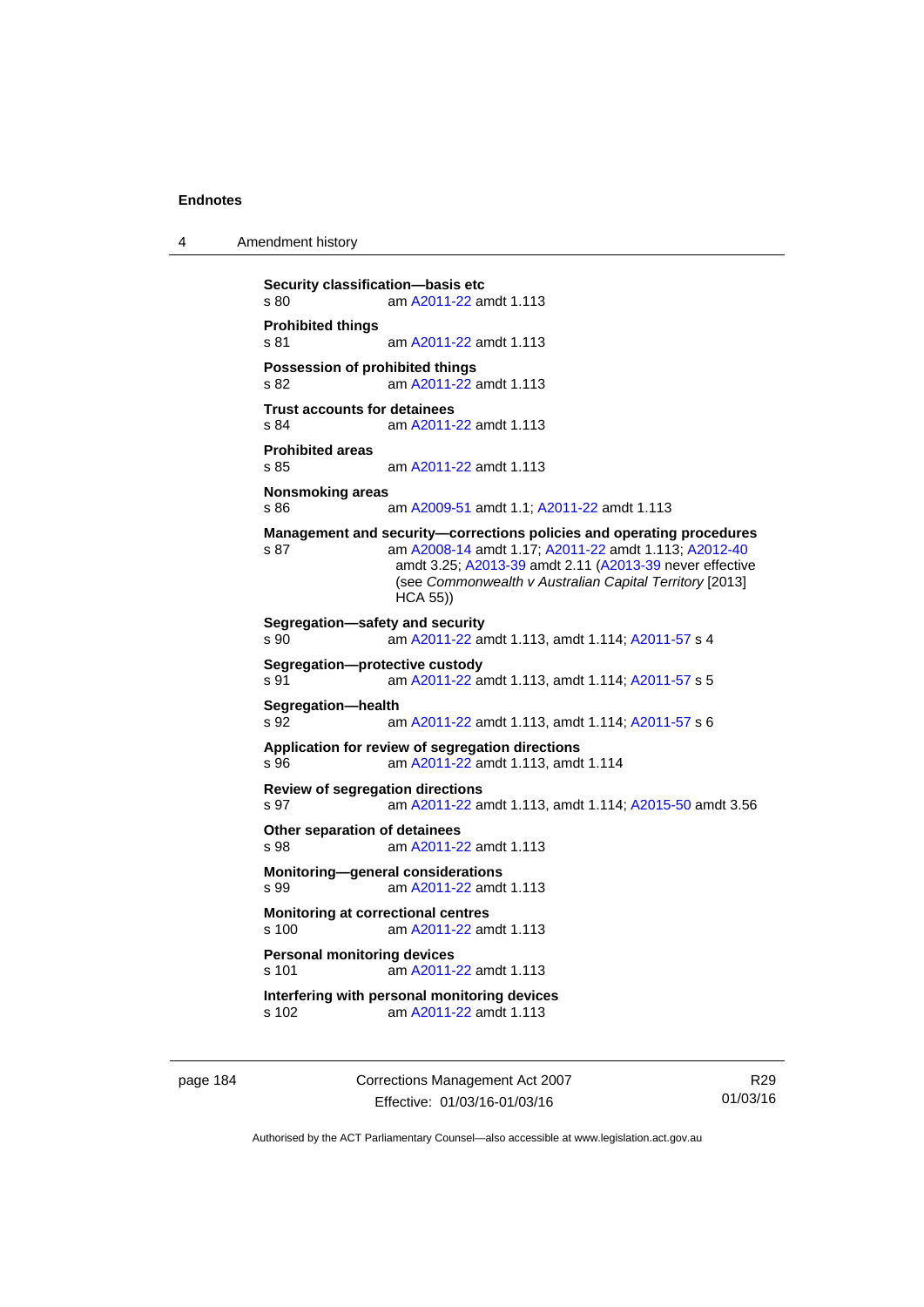Amendment history 4

```
Monitoring telephone calls etc 
s 103 am A2011-22 amdt 1.113
Monitoring ordinary mail 
s 104 am A2011-22 amdt 1.113
Monitoring protected mail 
s 105 am A2011-22 amdt 1.113
Mail searches—consequences 
s 106 am A2011-22 amdt 1.113
Register of strip and body searches 
s 110 am A2011-22 amdt 1.113
Scanning, frisk and ordinary searches—directions 
s 111 am A2011-22 amdt 1.113
Meaning of seizeable item—div 9.4.3 
A2008-49 s 4
Strip searches—when may be conducted 
s 113A ins A2008-49 s 4
                am A2011-22 amdt 1.113
Strip searches—on suspicion 
s 113B ins A2008-49 s 4
                am A2011-22 amdt 1.113
Strip searches—where prudent 
s 113C ins A2008-49 s 4
                am A2011-22 amdt 1.113
Strip searches—general rules 
s 115 am A2011-22 amdt 1.113
Body searches—directions 
s 116 am A2010-10 amdt 2.20; A2011-22 amdt 1.113 
Body searches—presence of nurse and corrections officers 
s 117 am A2010-10 amdt 2.20; A2011-22 amdt 1.113 
Body searches—assistance from corrections officer 
s 118 am A2011-22 amdt 1.113
Body searches—rules about detainee's clothing 
s 119 am A2011-22 amdt 1.113
Searches—premises and property 
s 122 am A2011-22 amdt 1.113
Searches of detainee cells—suspected legally privileged material 
s 124 am A2011-22 amdt 1.113
```
R29 01/03/16 Corrections Management Act 2007 Effective: 01/03/16-01/03/16

page 185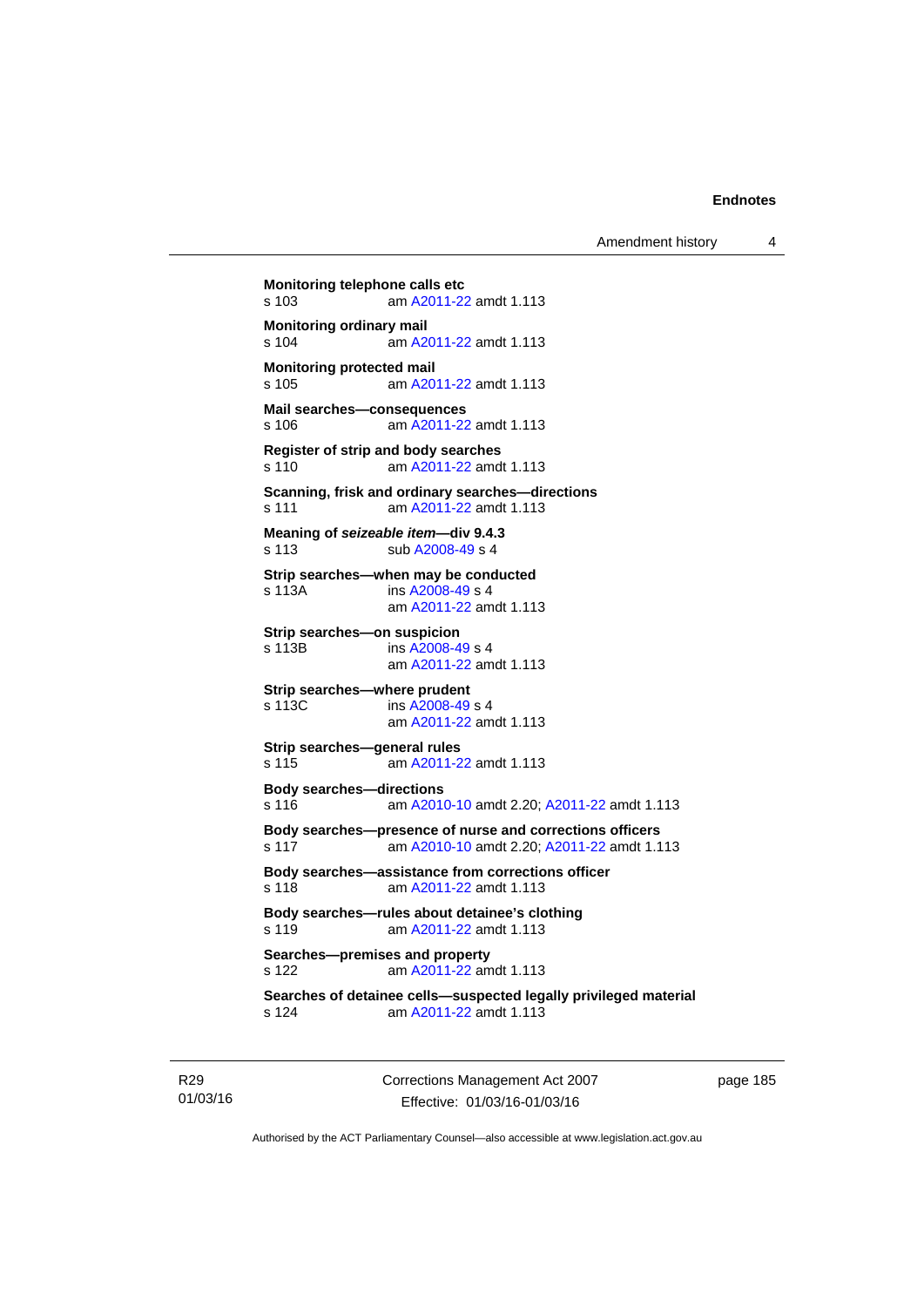4 Amendment history

```
Searches—use of corrections dogs 
s 125 am A2011-22 amdt 1.113
Seizing mail etc 
s 127 am A2011-22 amdt 1.113, amdt 1.114 
Seizing property—general 
s 128  A2011-22 amdt 1.113
Receipt for seizure 
s 129 am A2011-22 amdt 1.113
Forfeiture of things seized 
s 130 am A2011-22 amdt 1.113
Return of things seized but not forfeited 
s 131 am A2011-22 amdt 1.113
Definitions—drug and test sample
s 132 am A2010-10 amdt 2.20
When test sample positive
s 133 am A2011-22 amdt 1.113
Alcohol and drug testing of detainees 
s 134 am A2010-10 amdt 2.20; A2011-22 amdt 1.113; A2015-37 s 4, 
                s 5 
Effect of positive test sample from detainee<br>s 135 am A2011-22 amdt 1.113
               A2011-22 amdt 1.113
Managing use of force 
s 137 am A2011-22 amdt 1.113
Authorised use of force 
s 138 am A2011-22 amdt 1.113
Use of restraints or weapons 
s 140 am A2010-10 amdt 2.17; A2011-22 amdt 1.113 
Medical examination after use of force 
s 141 am A2011-22 amdt 1.113
Reporting use of force 
s 142 am A2011-22 amdt 1.113
Visiting conditions 
s 143 am A2011-22 amdt 1.113
Notice of visiting conditions 
s 144 am A2011-22 amdt 1.113
Taking prohibited things etc into correctional centre 
s 145 am A2011-22 amdt 1.113
```
page 186 Corrections Management Act 2007 Effective: 01/03/16-01/03/16

R29 01/03/16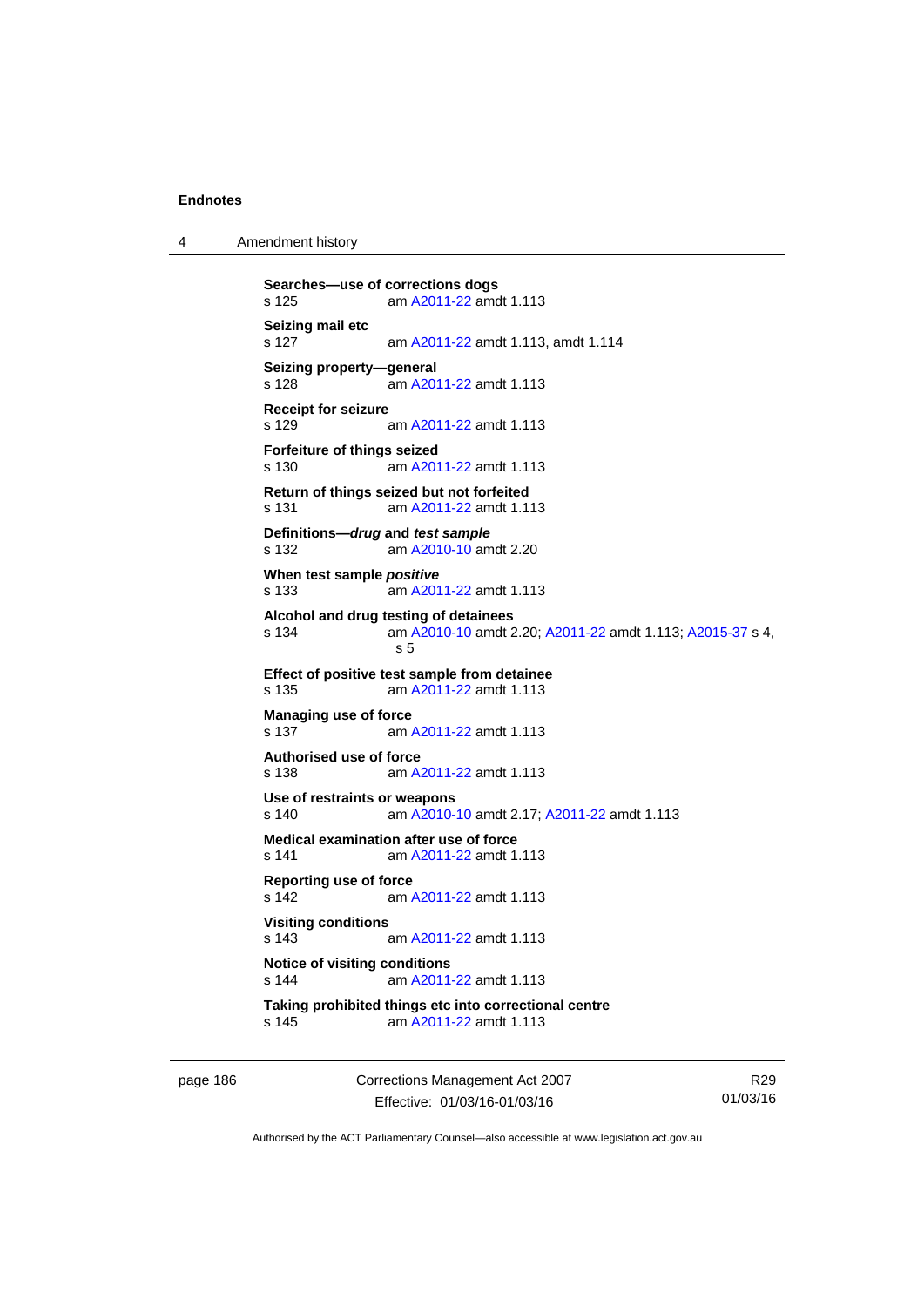**Directions to visitors**<br>s 146 am am [A2011-22](http://www.legislation.act.gov.au/a/2011-22) amdt 1.113 **Searches of visitors**  s 147 am [A2011-22](http://www.legislation.act.gov.au/a/2011-22) amdt 1.113 **Directions to leave correctional centre etc**  s 148 am [A2011-22](http://www.legislation.act.gov.au/a/2011-22) amdt 1.113 **Removing people from correctional centre**  s 149 am [A2011-22](http://www.legislation.act.gov.au/a/2011-22) amdt 1.113 **Definitions—discipline**  s 151 def *administrator* am [A2011-22](http://www.legislation.act.gov.au/a/2011-22) amdt 1.113 om [A2012-34](http://www.legislation.act.gov.au/a/2012-34) s 4 def *initial report* ins [A2012-34](http://www.legislation.act.gov.au/a/2012-34) s 5 def *investigative segregation* am [A2011-22](http://www.legislation.act.gov.au/a/2011-22) amdt 1.113 sub [A2012-34](http://www.legislation.act.gov.au/a/2012-34) s 6 def *investigator's report* sub [A2012-34](http://www.legislation.act.gov.au/a/2012-34) s 6 def *presiding officer* ins [A2012-34](http://www.legislation.act.gov.au/a/2012-34) s 7 **Meaning of** *disciplinary breach* s 152 am [A2011-22](http://www.legislation.act.gov.au/a/2011-22) amdt 1.113, amdt 1.114 **Meaning of** *investigator* s 153 am [A2011-22](http://www.legislation.act.gov.au/a/2011-22) amdt 1.113 **Report etc by corrections officer**  s 156 am [A2012-34](http://www.legislation.act.gov.au/a/2012-34) s 8, s 9 **Investigation by investigator**  s 157 sub [A2012-34](http://www.legislation.act.gov.au/a/2012-34) s 10 **Action by presiding officer**  s 158 sub [A2012-34](http://www.legislation.act.gov.au/a/2012-34) s 10 **Disciplinary charge**  s 159 am [A2012-34](http://www.legislation.act.gov.au/a/2012-34) s 11 **Director-general directions—investigative segregation**  s 160 hdg am [A2011-22](http://www.legislation.act.gov.au/a/2011-22) amdt 1.113 s 160 am [A2011-22](http://www.legislation.act.gov.au/a/2011-22) amdt 1.113; [A2012-34](http://www.legislation.act.gov.au/a/2012-34) s 12, s 13 **Duration of investigative segregation**  s 163 am [A2011-22](http://www.legislation.act.gov.au/a/2011-22) amdt 1.113, amdt 1.114; [A2011-57](http://www.legislation.act.gov.au/a/2011-57) s 7; [A2012-34](http://www.legislation.act.gov.au/a/2012-34) s 14 **Review of investigative segregation directions**  s 165 am [A2015-50](http://www.legislation.act.gov.au/a/2015-50) amdt 3.56 **Meaning of** *presiding officer***—div 10.3.1**  s 166 am [A2011-22](http://www.legislation.act.gov.au/a/2011-22) amdt 1.113 om [A2012-34](http://www.legislation.act.gov.au/a/2012-34) s 15

R29 01/03/16 Corrections Management Act 2007 Effective: 01/03/16-01/03/16

page 187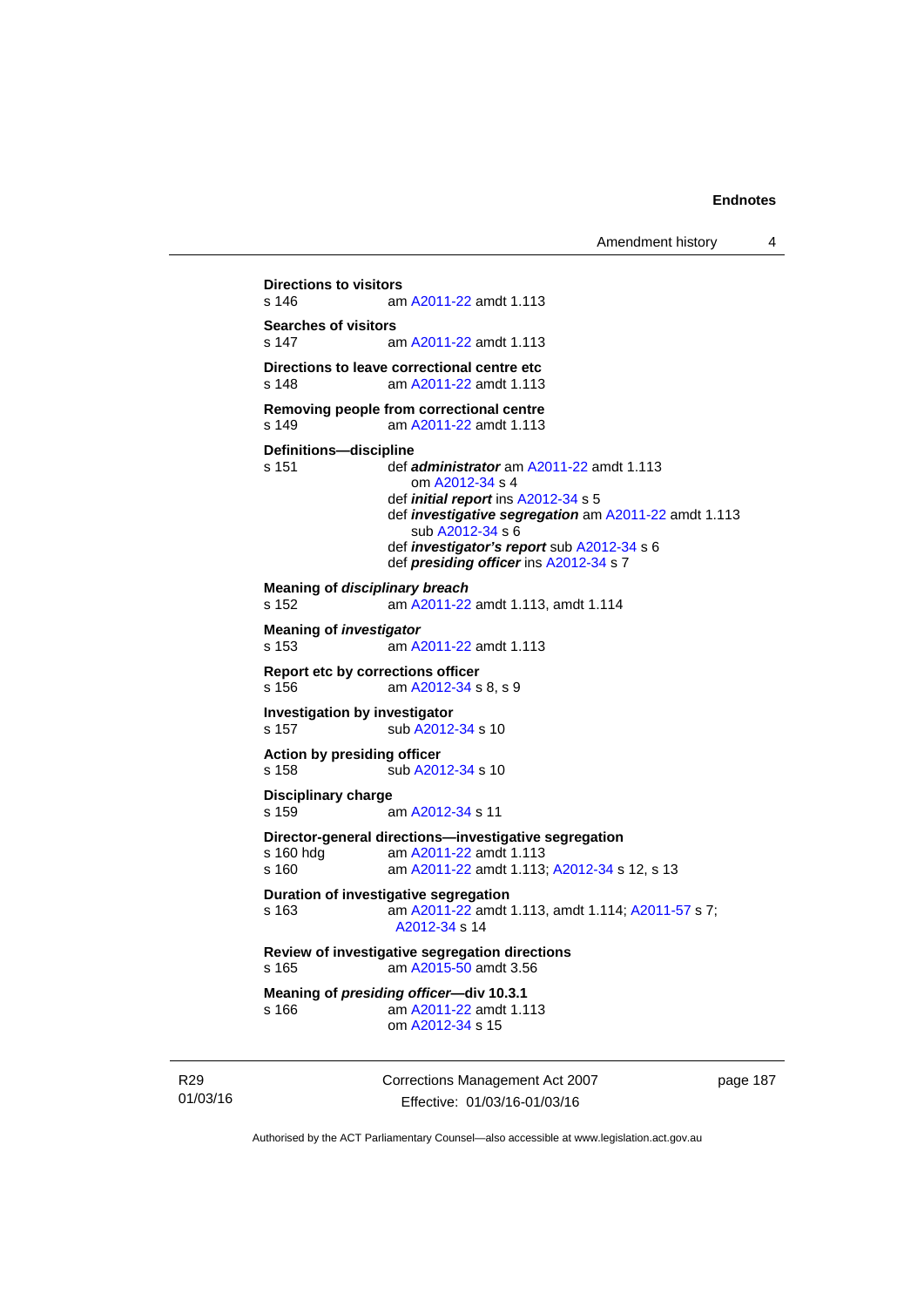```
4 Amendment history 
           Disciplinary breach admitted by accused 
           s 167 A2012-34 s 16, s 17
           Meaning of presiding officer—div 10.3.2 
           s 169 am A2011-22 amdt 1.113
                            om A2012-34 s 18 
           Disciplinary inquiry into charge 
           s 170 am A2012-34 s 19 
           Presiding officer's powers after internal inquiry 
           s 171 am A2012-34 s 20; ss renum R18 LA; A2015-50 amdt 3.57 
           Meaning of review officer—div 10.3.3 
           s 172 am A2011-22 amdt 1.113
                            om A2012-34 s 21 
           Application for review of inquiry decision 
           s 173 am A2011-22 amdt 1.113; A2012-34 s 22 
           Director-general to assign review officer<br>s 174 hdg am A2011-22 amdt 1.11
            A2011-22 amdt 1.113<br>s 174 am A2011-22 amdt 1.113
                            A2011-22 amdt 1.113
                            om A2012-34 s 23 
           Review of inquiry decision 
           A2012-34 s 23
           Director-general's powers after further inquiry 
            A2012-34 s 24
           s 176 am A2012-34 s 25, s 26; A2015-50 amdt 3.57 
           Appointment of adjudicator 
           s 177 am A2014-18 amdt 1.1, amdt 1.2 
           Application for review by adjudicator 
           s 178 am A2012-34 s 26 
           Review by adjudicator 
           s 179 am A2012-34 s 26; A2015-50 amdt 3.57 
           Adjudicator's powers after review 
           s 180 am A2012-34 s 27; A2015-50 amdt 3.57 
           Meaning of relevant presiding officer—div 10.3.5 
           s 182 am A2012-34 s 28 
           Disciplinary action by relevant presiding officer 
           s 183 am A2011-22 amdt 1.113
           Reparation 
           s 185 am A2011-22 amdt 1.113
```
page 188 Corrections Management Act 2007 Effective: 01/03/16-01/03/16

R29 01/03/16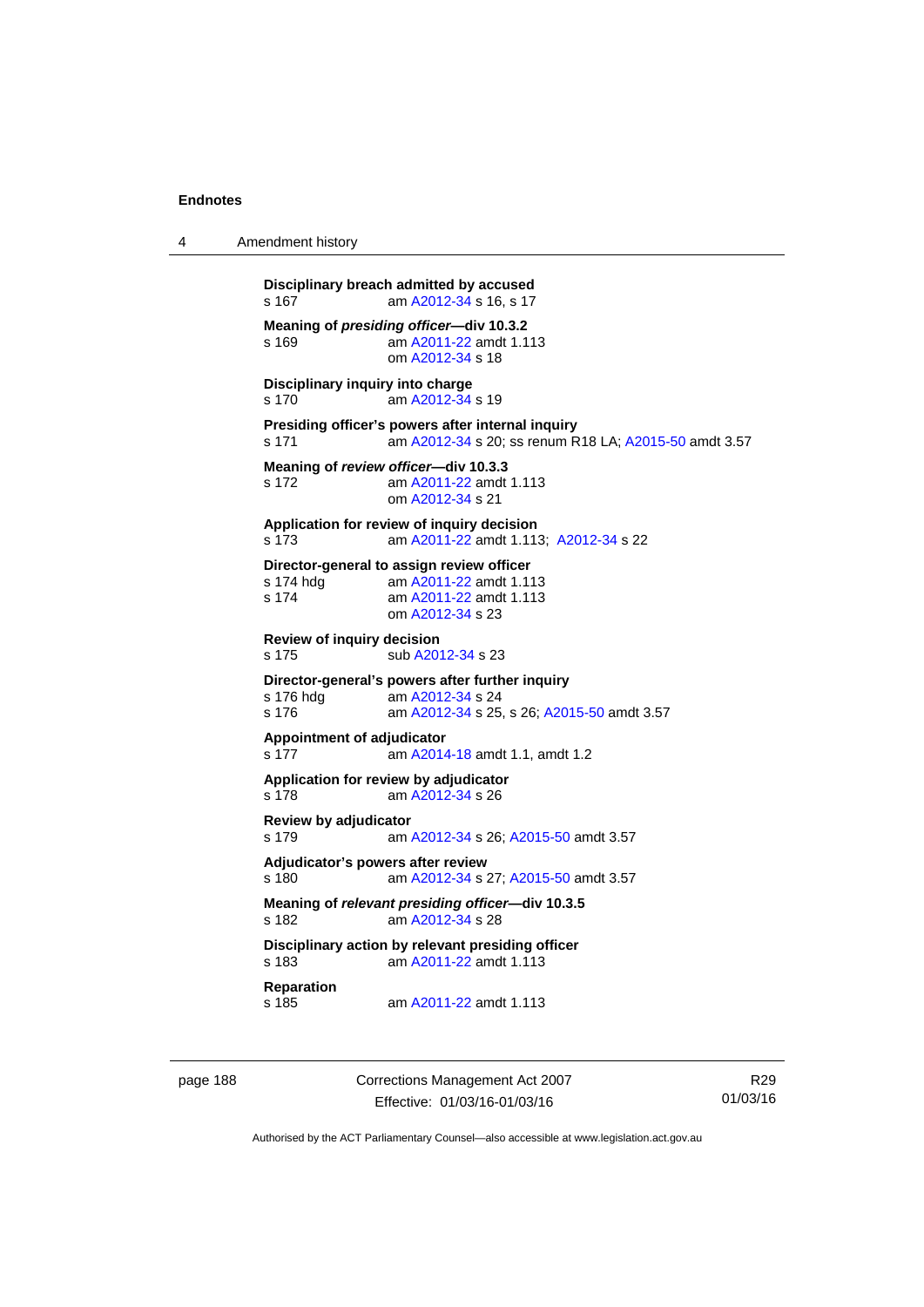Amendment history 4

```
Separate confinement conditions 
s 187 am A2011-22 amdt 1.113
Record of disciplinary action 
s 189 am A2011-22 amdt 1.113
Presiding officer may require official reports 
s 196 am A2011-22 amdt 1.113
Notice of disciplinary hearing 
s 200 am A2011-22 amdt 1.113
Appearance at disciplinary hearing—audiovisual or audio link 
s 203 am A2010-40 amdt 2.4
Local leave directions 
s 204 am A2011-22 amdt 1.113
Local leave permits 
s 205 am A2011-22 amdt 1.113
Definitions—pt 12.2 
s 206 def corresponding chief executive om A2011-22 amdt 1.113 
                 def corresponding director-general ins A2011-22
                 amdt 1.113
Interstate leave permits 
s 208 am A2011-22 amdt 1.113; A2015-37 s 6; ss renum R25 LA 
Notice to participating States 
s 210 am A2011-22 amdt 1.113
Lawful temporary absence from correctional centre 
s 217 am A2011-22 amdt 1.113, amdt 1.114 
Power of court to bring detainee before it—civil proceeding 
s 217A ins A2014-6 s 9 
Detainee's work—work health and safety 
A2009-28A2011-55 amdt 1.4<br>s 219 september 2.4, amdt 2.5; A2011-22
                A2009-28A2011-22 amdt 1.113;
                 A2011-55 amdt 1.5 
Random testing of detainees—statistical purposes 
s 221 am A2011-22 amdt 1.113
                 om A2015-37 s 7 
Confidentiality 
s 222 am A2011-22 amdt 1.113
Evidentiary certificates 
s 226 am A2011-22 amdt 1.113
```
R29 01/03/16 Corrections Management Act 2007 Effective: 01/03/16-01/03/16

page 189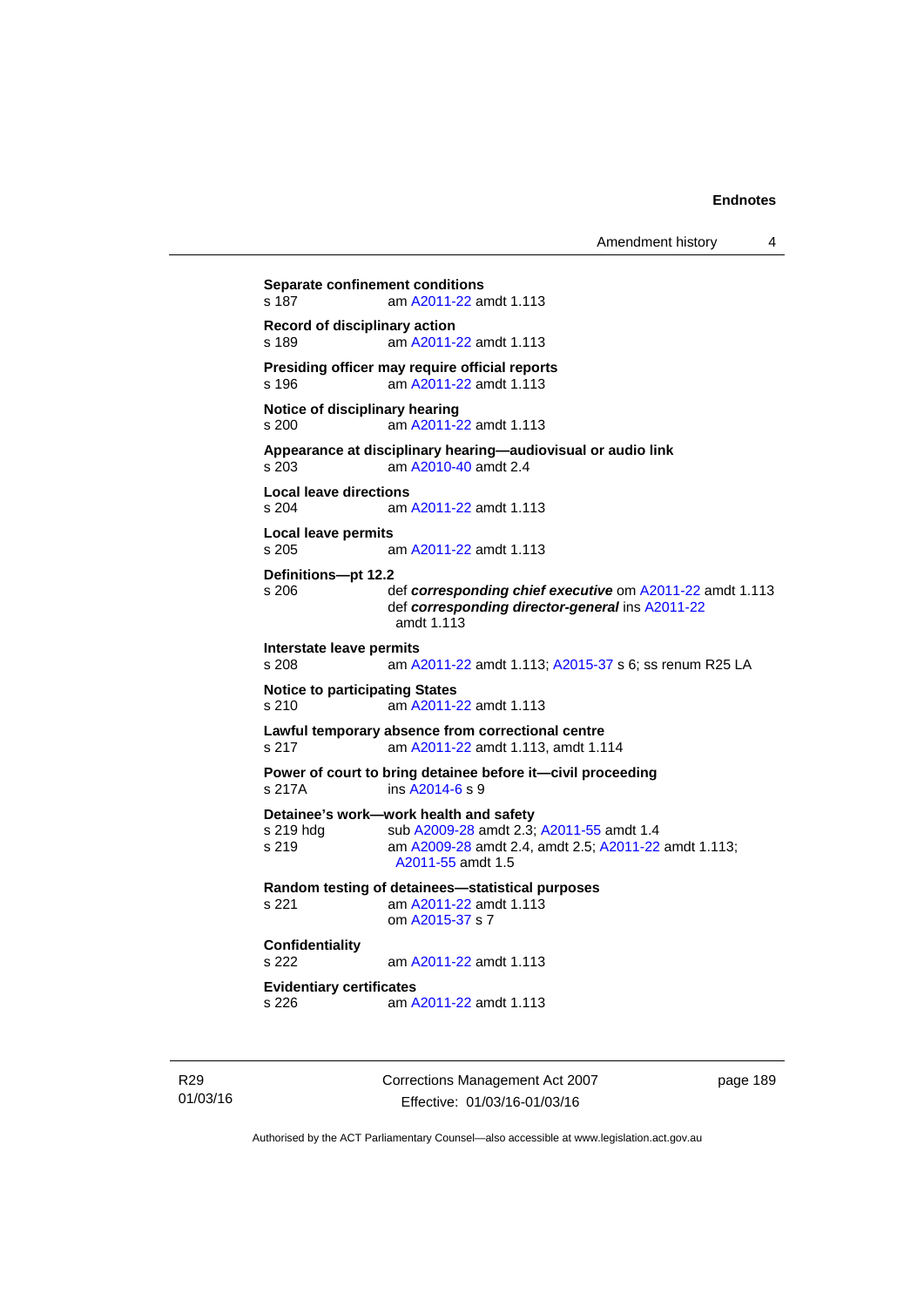4 Amendment history

**Legislation amended—sch 1**  s 230 om LA s 89 (3) **Transitional**  ch 50 hdg om [A2011-52](http://www.legislation.act.gov.au/a/2011-52) amdt 3.57 **Meaning of** *commencement day***—ch 50**  s 500 om [A2011-52](http://www.legislation.act.gov.au/a/2011-52) amdt 3.57 **Application of Act to transitional detainees**  s 501 exp 2 June 2011 (s 501 (4) (LA s 88 declaration applies)) **Application of Act to transitional interstate leave permits**  s 502 exp 2 June 2011 (s 502 (3) (LA s 88 declaration applies)) **Application of Act to certain transitional remandees**  s 503 exp 18 December 2009 (s 503 (6) (LA s 88 declaration applies)) **Transitional arrangements with NSW—Rehabilitation of Offenders (Interim) Act, s 94**  s 504 exp 18 December 2009 (s 504 (4) (LA s 88 declaration applies)) **Construction of outdated references**  s 505 om [A2011-52](http://www.legislation.act.gov.au/a/2011-52) amdt 3.57 **Crimes (Sentence Administration) Act 2005, ch 17 (Transitional—interim custody arrangements)—definition of** *Corrections Management Act 2007* s 506 exp 18 December 2009 (s 506 (4) (LA s 88 declaration applies)) **Transitional regulations**  exp 18 December 2009 (s 507 (4) (LA s 88 declaration applies)) **Transitional—Corrections and Sentencing Legislation Amendment Act 2012**  ch 51 hdg ins [A2012-34](http://www.legislation.act.gov.au/a/2012-34) s 29 exp 15 December 2013 (s 509) **Alleged disciplinary breaches not finally dealt with before commencement day**  s 508 ins [A2012-34](http://www.legislation.act.gov.au/a/2012-34) s 29 exp 15 December 2013 (s 509) **Expiry—ch 51**  ins [A2012-34](http://www.legislation.act.gov.au/a/2012-34) s 29

exp 15 December 2013 (s 509)

## **Consequential amendments**

sch 1 om LA s 89 (3)

page 190 Corrections Management Act 2007 Effective: 01/03/16-01/03/16

R29 01/03/16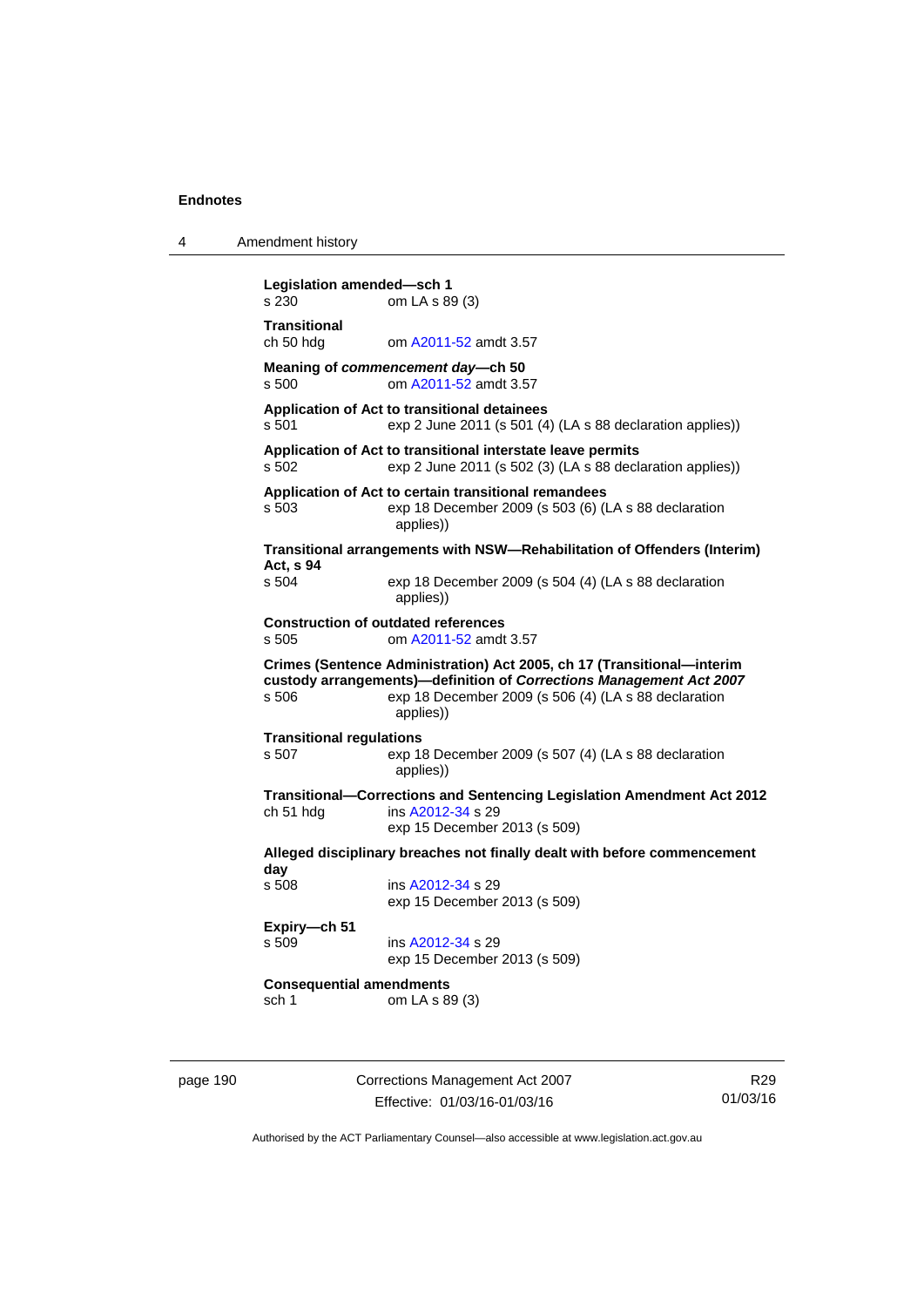Amendment history 4 dict am [A2008-14](http://www.legislation.act.gov.au/a/2008-14) amdt 1.18; [A2010-10](http://www.legislation.act.gov.au/a/2010-10) amdt 2.18; [A2010-30](http://www.legislation.act.gov.au/a/2010-30) amdt 1.20; [A2011-22](http://www.legislation.act.gov.au/a/2011-22) amdt 1.111, amdt 1.112; [A2012-40](http://www.legislation.act.gov.au/a/2012-40) amdt 3.26; [A2013-19](http://www.legislation.act.gov.au/a/2013-19) amdt 3.42; [A2012-33](http://www.legislation.act.gov.au/a/2012-33) amdt 1.17; [A2013-22](http://www.legislation.act.gov.au/a/2013-22) amdt 1.9; [A2013-39](http://www.legislation.act.gov.au/a/2013-39) amdt 2.12, amdt 2.13 ([A2013-39](http://www.legislation.act.gov.au/a/2013-39) never effective (see *Commonwealth v Australian Capital Territory* [2013] HCA 55)); [A2014-18](http://www.legislation.act.gov.au/a/2014-18) amdt 3.19 def *administrator* om [A2012-34](http://www.legislation.act.gov.au/a/2012-34) s 30 def *administrative penalty* sub [A2013-19](http://www.legislation.act.gov.au/a/2013-19) amdt 3.43 def *charge notice* sub [A2013-19](http://www.legislation.act.gov.au/a/2013-19) amdt 3.44 def *corresponding chief executive* om [A2011-22](http://www.legislation.act.gov.au/a/2011-22) amdt 1.113 def *corresponding corrections law* om [A2013-19](http://www.legislation.act.gov.au/a/2013-19) amdt 3.45 def *corresponding director-general* ins [A2011-22](http://www.legislation.act.gov.au/a/2011-22) amdt 1.113 def *disciplinary action* sub [A2013-19](http://www.legislation.act.gov.au/a/2013-19) amdt 3.46 def *disciplinary breach* sub [A2013-19](http://www.legislation.act.gov.au/a/2013-19) amdt 3.46 def *director-general* ins [A2011-52](http://www.legislation.act.gov.au/a/2011-52) amdt 3.58 def *entitled person* ins [A2012-33](http://www.legislation.act.gov.au/a/2012-33) amdt 1.18 def *health professional* om [A2010-10](http://www.legislation.act.gov.au/a/2010-10) amdt 2.19 def *health service* sub [A2010-10](http://www.legislation.act.gov.au/a/2010-10) amdt 2.19 def *initial report* ins [A2012-34](http://www.legislation.act.gov.au/a/2012-34) s 31 def *investigator* sub [A2013-19](http://www.legislation.act.gov.au/a/2013-19) amdt 3.47 def *investigator's report* sub [A2012-34](http://www.legislation.act.gov.au/a/2012-34) s 32 def *official visitor* om [A2012-33](http://www.legislation.act.gov.au/a/2012-33) amdt 1.19 ins [A2013-22](http://www.legislation.act.gov.au/a/2013-22) amdt 1.10 def *presiding officer* sub [A2012-34](http://www.legislation.act.gov.au/a/2012-34) s 33 def *privilege* sub [A2013-19](http://www.legislation.act.gov.au/a/2013-19) amdt 3.48 def *review officer* om [A2012-34](http://www.legislation.act.gov.au/a/2012-34) s 34 def *seizable item* ins [A2008-49](http://www.legislation.act.gov.au/a/2008-49) s 5 def *visitable place* ins [A2012-33](http://www.legislation.act.gov.au/a/2012-33) amdt 1.20 def *young detainee* ins [A2011-52](http://www.legislation.act.gov.au/a/2011-52) amdt 3.58

R29 01/03/16 **Dictionary** 

Corrections Management Act 2007 Effective: 01/03/16-01/03/16

page 191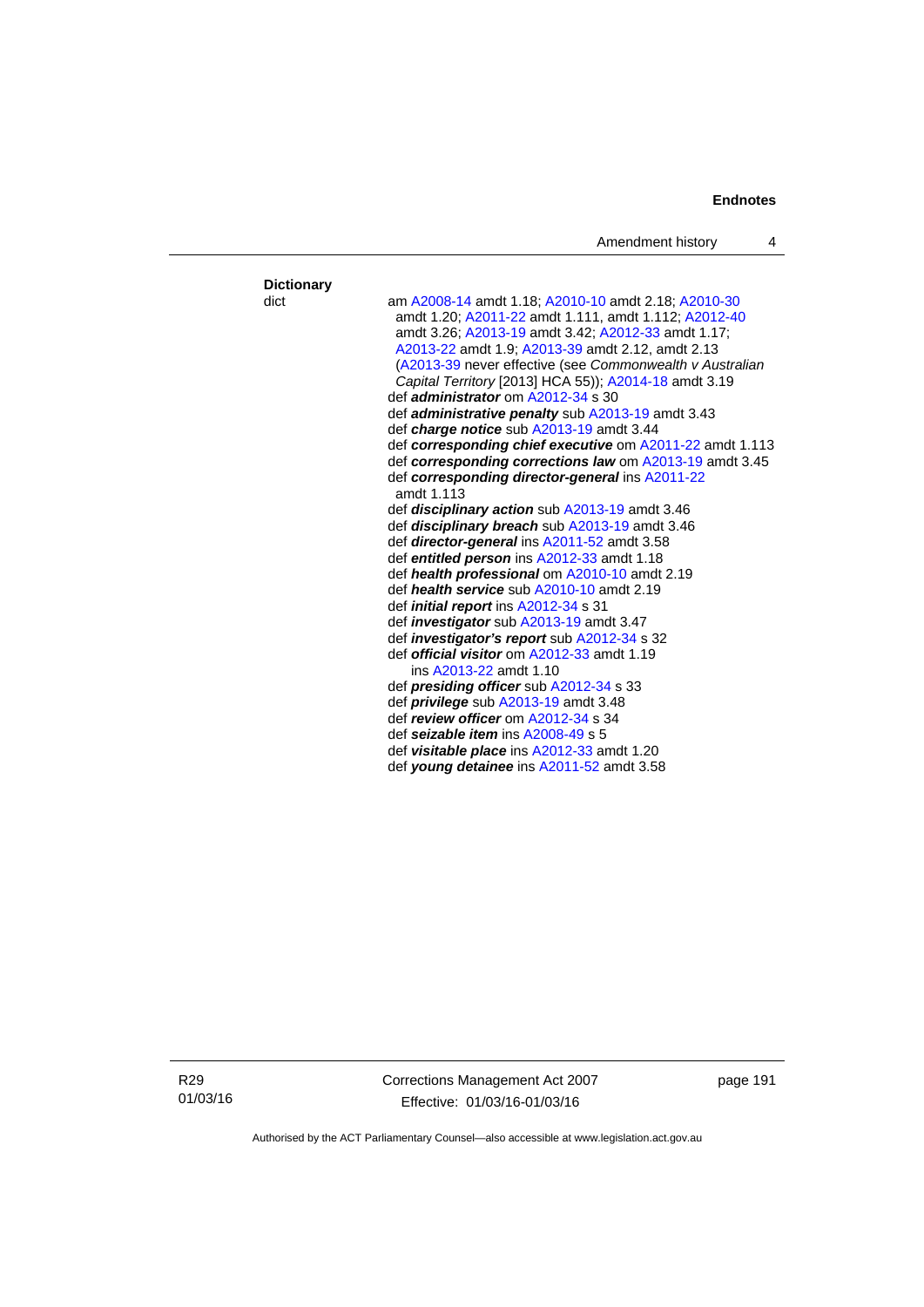5 Earlier republications

# **5 Earlier republications**

Some earlier republications were not numbered. The number in column 1 refers to the publication order.

Since 12 September 2001 every authorised republication has been published in electronic pdf format on the ACT legislation register. A selection of authorised republications have also been published in printed format. These republications are marked with an asterisk (\*) in column 1. Electronic and printed versions of an authorised republication are identical.

| <b>Republication</b><br>No and date | <b>Effective</b>             | Last<br>amendment<br>made by | <b>Republication for</b>                  |
|-------------------------------------|------------------------------|------------------------------|-------------------------------------------|
| R <sub>1</sub><br>18 Dec 2007       | 18 Dec 2007-<br>18 May 2008  | not amended                  | new Act                                   |
| R <sub>2</sub>                      | 19 May 2008-                 | A2008-14                     | amendments by                             |
| 19 May 2008                         | 8 Sept 2008                  |                              | A2008-14                                  |
| R <sub>3</sub><br>9 Sept 2008       | 9 Sept 2008-<br>15 Sept 2008 | A2008-44                     | amendments by<br>A2008-19 and<br>A2008-20 |
| R4                                  | 16 Sept 2008-                | A2008-49                     | amendments by                             |
| 16 Sept 2008                        | 29 May 2009                  |                              | A2008-49                                  |
| R <sub>5</sub>                      | 30 May 2009-                 | A2008-49                     | amendments by                             |
| 30 May 2009                         | 30 Sept 2009                 |                              | A2008-44                                  |
| R <sub>6</sub>                      | 1 Oct 2009-                  | A2009-28                     | amendments by                             |
| 1 Oct 2009                          | 18 Dec 2009                  |                              | A2009-28                                  |
| R7<br>19 Dec 2009                   | 19 Dec 2009-<br>30 June 2010 | A2009-51                     | commenced expiry                          |
| R <sub>8</sub>                      | 1 July 2010-                 | A2010-10                     | amendments by                             |
| 1 July 2010                         | 27 Sept 2010                 |                              | A2010-10                                  |
| R <sub>9</sub>                      | 28 Sept 2010-                | A2010-30                     | amendments by                             |
| 28 Sept 2010                        | 1 Nov 2010                   |                              | A2010-30                                  |
| R <sub>10</sub>                     | 2 Nov 2010-                  | A2010-40                     | amendments by                             |
| 2 Nov 2010                          | 8 Dec 2010                   |                              | A2010-40                                  |
| R <sub>11</sub>                     | 9 Dec 2010-                  | A2010-40                     | amendments by                             |
| 9 Dec 2010                          | 2 June 2011                  |                              | A2009-51                                  |

page 192 Corrections Management Act 2007 Effective: 01/03/16-01/03/16

R29 01/03/16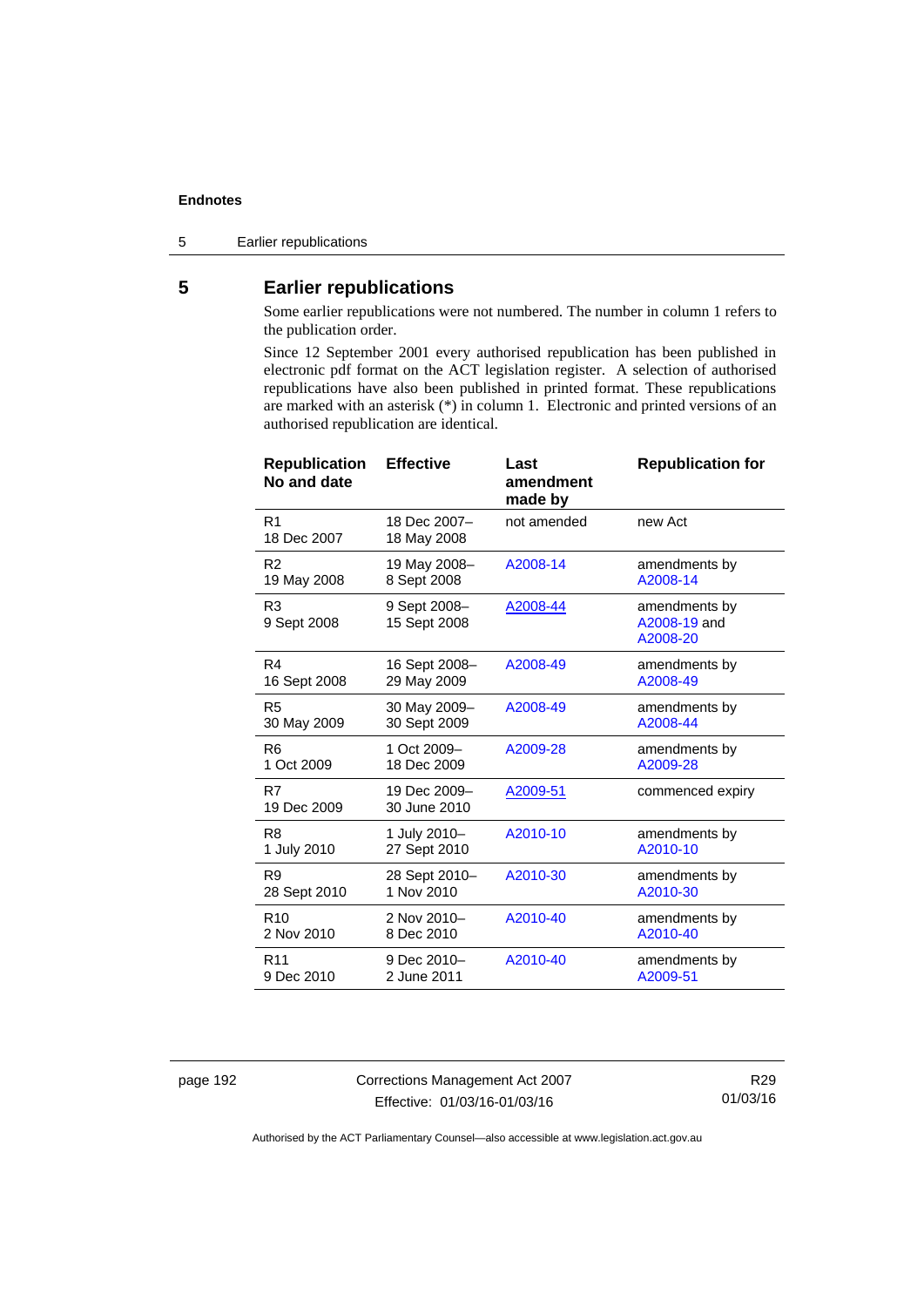Earlier republications 5

| <b>Republication</b><br>No and date | <b>Effective</b>             | Last<br>amendment<br>made by  | <b>Republication for</b>                                                                                                 |
|-------------------------------------|------------------------------|-------------------------------|--------------------------------------------------------------------------------------------------------------------------|
| R <sub>12</sub><br>3 June 2011      | 3 June 2011-<br>30 June 2011 | A2010-40                      | expiry of transitional<br>provisions (s 501,<br>s 502)                                                                   |
| R13                                 | 1 July 2011-                 | A2011-22                      | amendments by                                                                                                            |
| 1 July 2011                         | 11 Dec 2011                  |                               | A2011-22                                                                                                                 |
| R <sub>14</sub>                     | 12 Dec 2011-                 | A2011-52                      | amendments by                                                                                                            |
| 12 Dec 2011                         | 14 Dec 2011                  |                               | A2011-52                                                                                                                 |
| R <sub>15</sub>                     | 15 Dec 2011-                 | A2011-57                      | amendments by                                                                                                            |
| 15 Dec 2011                         | 31 Dec 2011                  |                               | A2011-57                                                                                                                 |
| R <sub>16</sub>                     | 1 Jan 2012-                  | A2011-57                      | amendments by                                                                                                            |
| 1 Jan 2012                          | 10 Sept 2012                 |                               | A2011-55                                                                                                                 |
| R17                                 | 11 Sept 2012-                | A2012-40                      | amendments by                                                                                                            |
| 11 Sept 2012                        | 14 Dec 2012                  |                               | A2012-40                                                                                                                 |
| R <sub>18</sub>                     | 15 Dec 2012-                 | A2012-40                      | amendments by                                                                                                            |
| 15 Dec 2012                         | 13 June 2013                 |                               | A2012-34                                                                                                                 |
| R <sub>19</sub>                     | 14 June 2013-                | A2013-19                      | amendments by                                                                                                            |
| 14 June 2013                        | 31 Aug 2013                  |                               | A2013-19                                                                                                                 |
| R <sub>20</sub><br>1 Sept 2013      | 1 Sept 2013-<br>6 Nov 2013   | A2013-22                      | amendments by<br>A2012-33 and<br>A2013-22                                                                                |
| R <sub>21</sub>                     | never effective              | A2013-39 (never               | amendments by                                                                                                            |
| 7 Nov 2013                          |                              | effective)                    | A2013-39                                                                                                                 |
| R21 (RI)<br>24 Feb 2014             | 7 Nov 2013-<br>15 Dec 2013   | A2013-39 (never<br>effective) | reissue because of<br>High Court decision in<br>relation to A2013-39                                                     |
| R <sub>22</sub><br>16 Dec 2013      | never effective              | A2013-39 (never<br>effective) | removed from LR<br>because of High<br>Court decision in<br>relation to A2013-39                                          |
| R22 (RI)<br>24 Feb 2014             | 16 Dec 2013-<br>27 Mar 2014  | A2013-39 (never<br>effective) | expiry of transitional<br>provisions (ch 51) and<br>reissue because of<br>High Court decision in<br>relation to A2013-39 |

R29 01/03/16 Corrections Management Act 2007 Effective: 01/03/16-01/03/16

page 193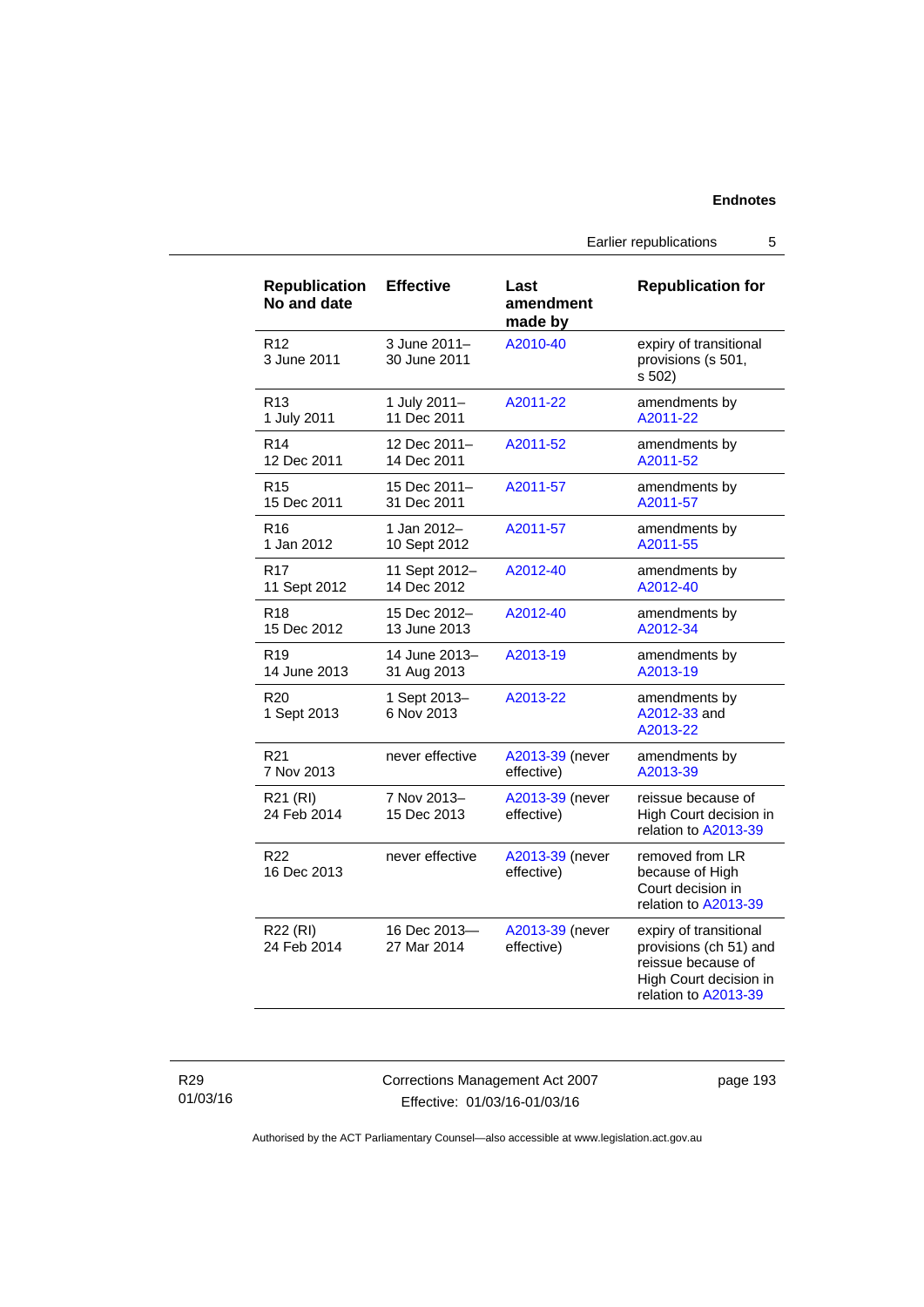| <b>Republication</b><br>No and date | <b>Effective</b>           | Last<br>amendment<br>made by | <b>Republication for</b>                      |
|-------------------------------------|----------------------------|------------------------------|-----------------------------------------------|
| R <sub>23</sub>                     | 28 Mar 2014-               | A2014-6                      | amendments by                                 |
| 28 Mar 2014                         | 9 June 2014                |                              | A2014-6                                       |
| R <sub>24</sub>                     | 10 June 2014-              | A2014-18                     | amendments by                                 |
| 10 June 2014                        | 1 Oct 2015                 |                              | A2014-18                                      |
| R <sub>25</sub>                     | 2 Oct 2015-                | A2015-37                     | amendments by                                 |
| 2 Oct 2015                          | 7 Oct 2015                 |                              | A2015-37                                      |
| R <sub>26</sub><br>8 Oct 2015       | 8 Oct 2015-<br>11 Nov 2015 | A2015-37                     | updated endnotes as<br>amended by<br>A2015-38 |
| R <sub>27</sub>                     | 12 Nov 2015-               | A2015-38                     | amendments by                                 |
| 12 Nov 2015                         | 8 Dec 2015                 |                              | A2015-37                                      |
| R <sub>28</sub>                     | 9 Dec 2015-                | A2015-50                     | amendments by                                 |
| 9 Dec 2015                          | 29 Feb 2016                |                              | A2015-50                                      |

5 Earlier republications

page 194 Corrections Management Act 2007 Effective: 01/03/16-01/03/16

R29 01/03/16